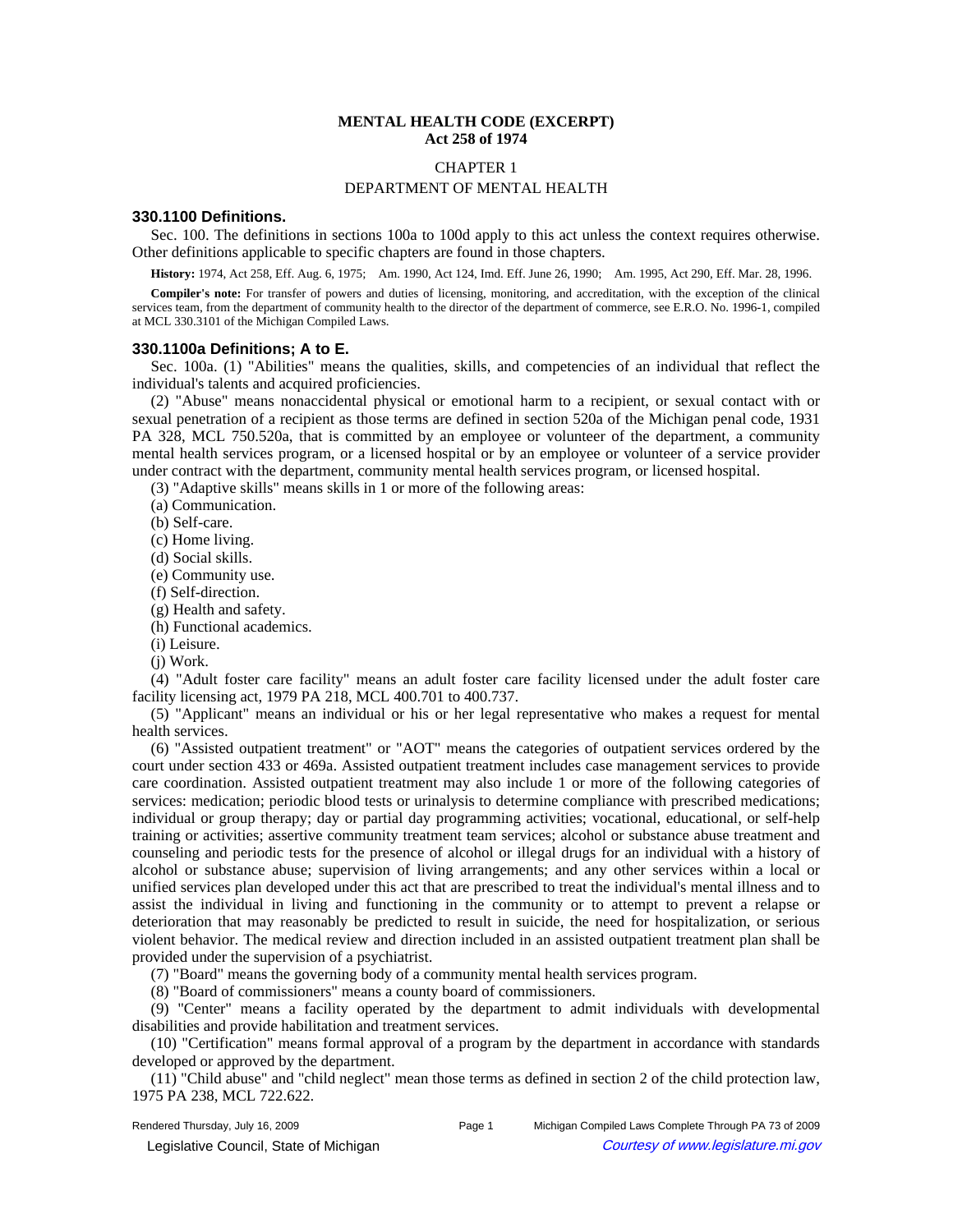(12) "Child and adolescent psychiatrist" means 1 or more of the following:

(a) A physician who has completed a residency program in child and adolescent psychiatry approved by the accreditation council for graduate medical education or the American osteopathic association, or who has completed 12 months of child and adolescent psychiatric rotation and is enrolled in an approved residency program as described in this subsection.

(b) A psychiatrist employed by or under contract as a child and adolescent psychiatrist with the department or a community mental health services program on March 28, 1996, who has education and clinical experience in the evaluation and treatment of children or adolescents with serious emotional disturbance.

(c) A psychiatrist who has education and clinical experience in the evaluation and treatment of children or adolescents with serious emotional disturbance who is approved by the director.

(13) "Children's diagnostic and treatment service" means a program operated by or under contract with a community mental health services program, that provides examination, evaluation, and referrals for minors, including emergency referrals, that provides or facilitates treatment for minors, and that has been certified by the department.

(14) "Community mental health authority" means a separate legal public governmental entity created under section 205 to operate as a community mental health services program.

(15) "Community mental health organization" means a community mental health services program that is organized under the urban cooperation act of 1967, 1967 (Ex Sess) PA 7, MCL 124.501 to 124.512.

(16) "Community mental health services program" means a program operated under chapter 2 as a county community mental health agency, a community mental health authority, or a community mental health organization.

(17) "Consent" means a written agreement executed by a recipient, a minor recipient's parent, or a recipient's legal representative with authority to execute a consent, or a verbal agreement of a recipient that is witnessed and documented by an individual other than the individual providing treatment.

(18) "County community mental health agency" means an official county or multicounty agency created under section 210 that operates as a community mental health services program and that has not elected to become a community mental health authority under section 205 or a community mental health organization under the urban cooperation act of 1967, 1967 (Ex Sess) PA 7, MCL 124.501 to 124.512.

(19) "Dependent living setting" means all of the following:

(a) An adult foster care facility.

(b) A nursing home licensed under article 17 of the public health code, 1978 PA 368, MCL 333.20101 to 333.22260.

(c) A home for the aged licensed under article 17 of the public health code, 1978 PA 368, MCL 333.20101 to 333.22260.

(20) "Department" means the department of community health.

(21) "Developmental disability" means either of the following:

(a) If applied to an individual older than 5 years of age, a severe, chronic condition that meets all of the following requirements:

(*i*) Is attributable to a mental or physical impairment or a combination of mental and physical impairments.

(*ii*) Is manifested before the individual is 22 years old.

(*iii*) Is likely to continue indefinitely.

(*iv*) Results in substantial functional limitations in 3 or more of the following areas of major life activity:

(A) Self-care.

(B) Receptive and expressive language.

(C) Learning.

(D) Mobility.

(E) Self-direction.

(F) Capacity for independent living.

(G) Economic self-sufficiency.

(*v*) Reflects the individual's need for a combination and sequence of special, interdisciplinary, or generic care, treatment, or other services that are of lifelong or extended duration and are individually planned and coordinated.

(b) If applied to a minor from birth to 5 years of age, a substantial developmental delay or a specific congenital or acquired condition with a high probability of resulting in developmental disability as defined in subdivision (a) if services are not provided.

(22) "Director" means the director of the department or his or her designee.

(23) "Discharge" means an absolute, unconditional release of an individual from a facility by action of the facility or a court.<br>Rendered Thursday, July 16, 2009

Page 2 Michigan Compiled Laws Complete Through PA 73 of 2009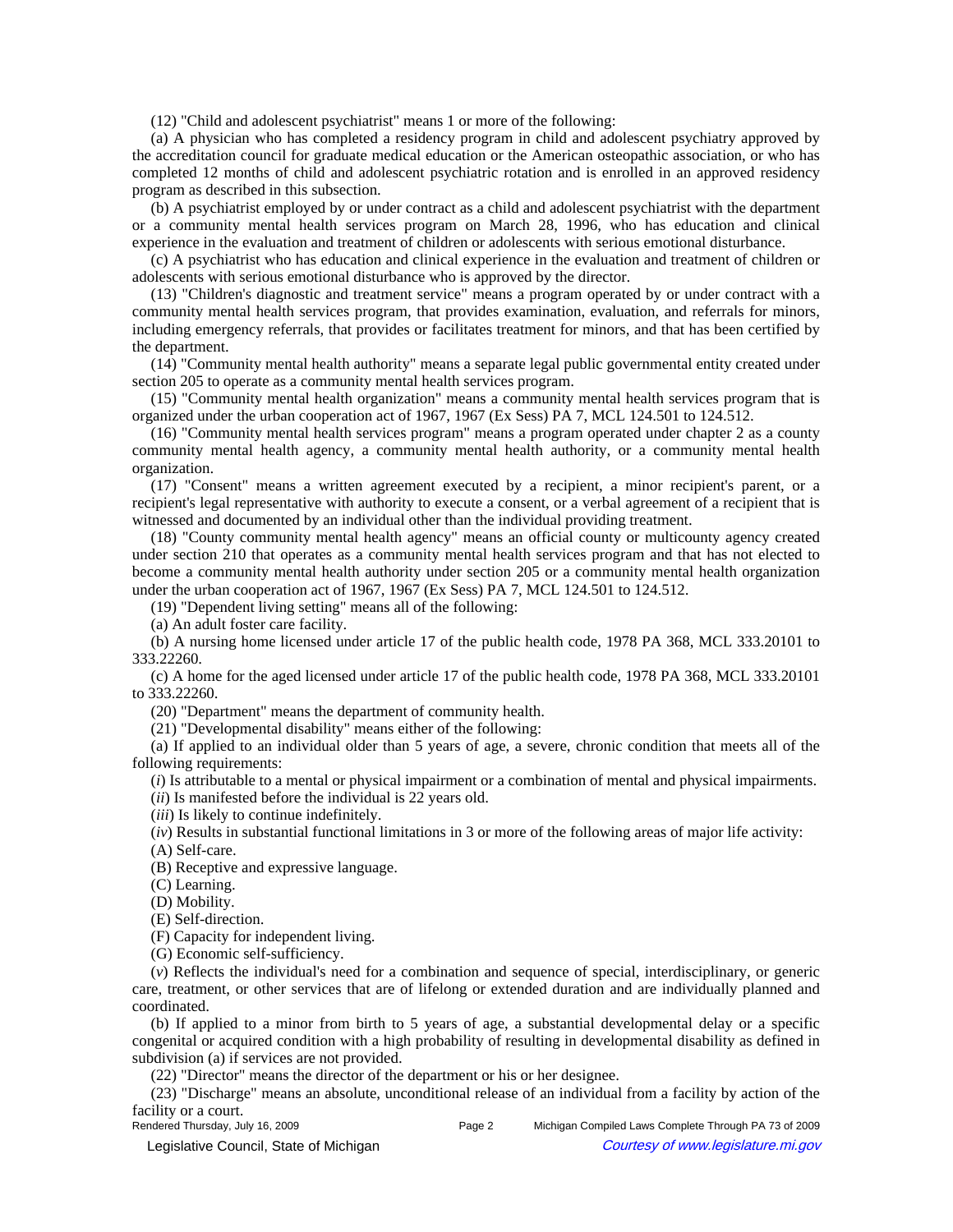(24) "Eligible minor" means an individual less than 18 years of age who is recommended in the written report of a multidisciplinary team under rules promulgated by the department of education to be classified as 1 of the following:

(a) Severely mentally impaired.

(b) Severely multiply impaired.

(c) Autistic impaired and receiving special education services in a program designed for the autistic impaired under subsection (1) of R 340.1758 of the Michigan administrative code or in a program designed for the severely mentally impaired or severely multiply impaired.

(25) "Emergency situation" means a situation in which an individual is experiencing a serious mental illness or a developmental disability, or a minor is experiencing a serious emotional disturbance, and 1 of the following applies:

(a) The individual can reasonably be expected within the near future to physically injure himself, herself, or another individual, either intentionally or unintentionally.

(b) The individual is unable to provide himself or herself food, clothing, or shelter or to attend to basic physical activities such as eating, toileting, bathing, grooming, dressing, or ambulating, and this inability may lead in the near future to harm to the individual or to another individual.

(c) The individual's judgment is so impaired that he or she is unable to understand the need for treatment and, in the opinion of the mental health professional, his or her continued behavior as a result of the mental illness, developmental disability, or emotional disturbance can reasonably be expected in the near future to result in physical harm to the individual or to another individual.

(26) "Executive director" means an individual appointed under section 226 to direct a community mental health services program or his or her designee.

History: Add. 1995, Act 290, Eff. Mar. 28, 1996;--Am. 1998, Act 497, Eff. Mar. 1, 1999;--Am. 2004, Act 499, Eff. Mar. 30, 2005.

### **330.1100b Definitions; F to N.**

Sec. 100b. (1) "Facility" means a residential facility for the care or treatment of individuals with serious mental illness, serious emotional disturbance, or developmental disability that is either a state facility or a licensed facility.

(2) "Family" as used in sections 156 to 161 means an eligible minor and his or her parent or legal guardian.

(3) "Family member" means a parent, stepparent, spouse, sibling, child, or grandparent of a primary consumer, or an individual upon whom a primary consumer is dependent for at least 50% of his or her financial support.

(4) "Federal funds" means funds received from the federal government under a categorical grant or similar program and does not include federal funds received under a revenue sharing arrangement.

(5) "Functional impairment" means both of the following:

(a) With regard to serious emotional disturbance, substantial interference with or limitation of a minor's achievement or maintenance of 1 or more developmentally appropriate social, behavioral, cognitive, communicative, or adaptive skills.

(b) With regard to serious mental illness, substantial interference or limitation of role functioning in 1 or more major life activities including basic living skills such as eating, bathing, and dressing; instrumental living skills such as maintaining a household, managing money, getting around the community, and taking prescribed medication; and functioning in social, vocational, and educational contexts.

(6) "Guardian" means a person appointed by the court to exercise specific powers over an individual who is a minor, legally incapacitated, or developmentally disabled.

(7) "Hospital" or "psychiatric hospital" means an inpatient program operated by the department for the treatment of individuals with serious mental illness or serious emotional disturbance or a psychiatric hospital or psychiatric unit licensed under section 137.

(8) "Hospital director" means the chief administrative officer of a hospital or his or her designee.

(9) "Hospitalization" or "hospitalize" means to provide treatment for an individual as an inpatient in a hospital.

(10) "Individual plan of services" or "plan of services" means a written individualized plan of services developed with a recipient as required by section 712.

(11) "Licensed facility" means a facility licensed by the department under section 137 or an adult foster care facility.

(12) "Licensed psychologist" means a doctoral level psychologist licensed under section 18223(1) of the public health code, 1978 PA 368, MCL 333.18223.

(13) "Medical director" means a psychiatrist appointed under section 231 to advise the executive director of a community mental health services program.

# Page 3 Michigan Compiled Laws Complete Through PA 73 of 2009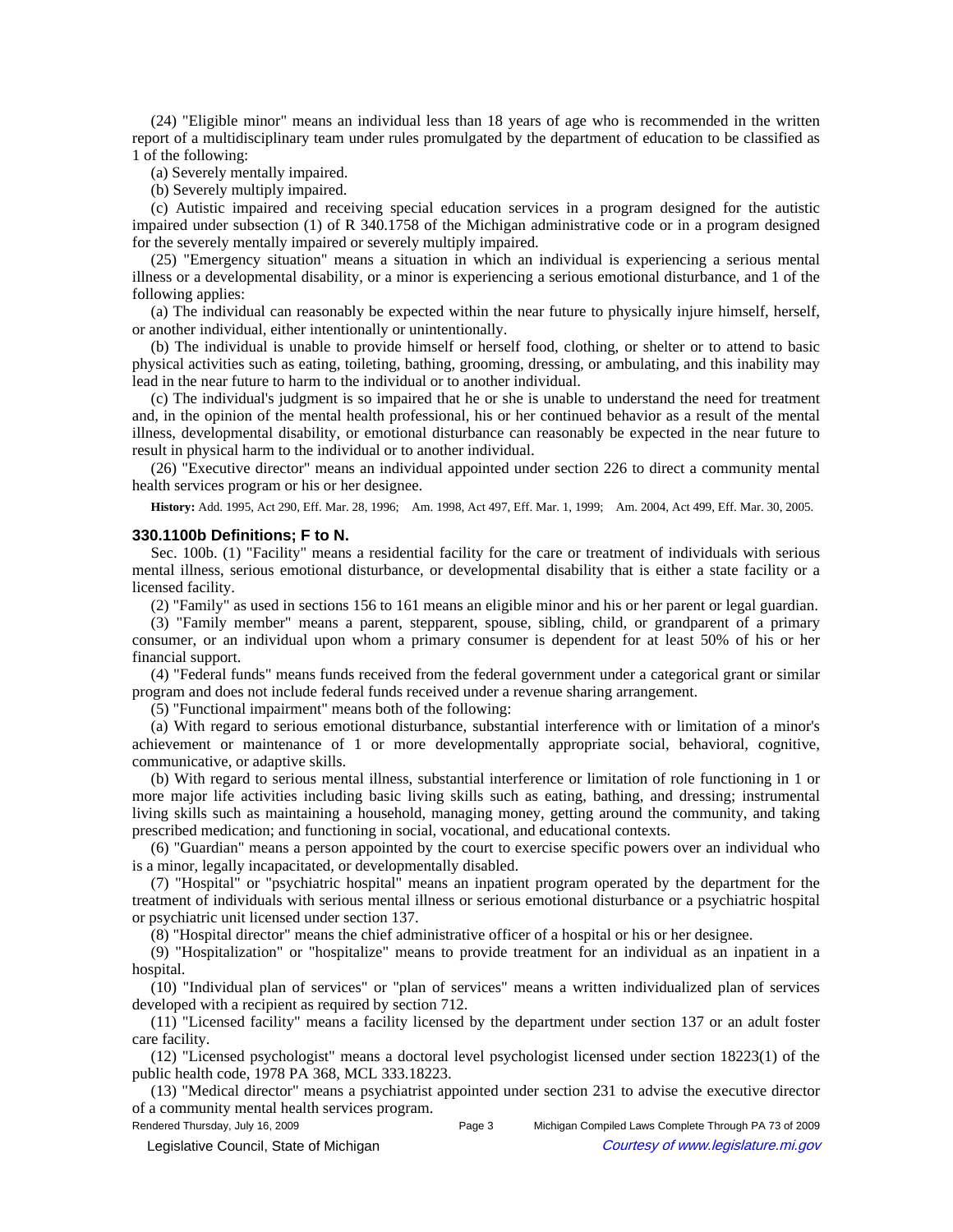(14) "Mental health professional" means an individual who is trained and experienced in the area of mental illness or developmental disabilities and who is 1 of the following:

(a) A physician who is licensed to practice medicine or osteopathic medicine and surgery in this state under article 15 of the public health code, 1978 PA 368, MCL 333.16101 to 333.18838.

(b) A psychologist licensed to practice in this state under article 15 of the public health code, 1978 PA 368, MCL 333.16101 to 333.18838.

(c) A registered professional nurse licensed to practice in this state under article 15 of the public health code, 1978 PA 368, MCL 333.16101 to 333.18838.

(d) Until July 1, 2005, a certified social worker registered under article 15 of the public health code, 1978 PA 368, MCL 333.16101 to 333.18838. Beginning July 1, 2005, a licensed master's social worker licensed under article 15 of the public health code, 1978 PA 368, MCL 333.16101 to 333.18838.

(e) A licensed professional counselor licensed to practice in this state under article 15 of the public health code, 1978 PA 368, MCL 333.16101 to 333.18838.

(f) A marriage and family therapist licensed under article 15 of the public health code, 1978 PA 368, MCL 333.16101 to 333.18838.

(15) "Mental retardation" means a condition manifesting before the age of 18 years that is characterized by significantly subaverage intellectual functioning and related limitations in 2 or more adaptive skills and that is diagnosed based on the following assumptions:

(a) Valid assessment considers cultural and linguistic diversity, as well as differences in communication and behavioral factors.

(b) The existence of limitation in adaptive skills occurs within the context of community environments typical of the individual's age peers and is indexed to the individual's particular needs for support.

(c) Specific adaptive skill limitations often coexist with strengths in other adaptive skills or other personal capabilities.

(d) With appropriate supports over a sustained period, the life functioning of the individual with mental retardation will generally improve.

(16) "Minor" means an individual under the age of 18 years.

(17) "Multicultural services" means specialized mental health services for multicultural populations such African-Americans, Hispanics, Native Americans, Asian and Pacific Islanders, Arab/Chaldean-Americans.

(18) "Neglect" means an act or failure to act committed by an employee or volunteer of the department, a community mental health services program, or a licensed hospital; a service provider under contract with the department, community mental health services program, or licensed hospital; or an employee or volunteer of a service provider under contract with the department, community mental health services program, or licensed hospital, that denies a recipient the standard of care or treatment to which he or she is entitled under this act.

History: Add. 1995, Act 290, Eff. Mar. 28, 1996;-- Am. 2004, Act 499, Eff. Mar. 30, 2005.

### **330.1100c Definitions; P to R.**

Sec. 100c. (1) "Peace officer" means an officer of the department of state police or of a law enforcement agency of a county, township, city, or village who is responsible for the prevention and detection of crime and enforcement of the criminal laws of this state. For the purposes of sections 408 and 427, peace officer also includes an officer of the United States secret service with the officer's consent and a police officer of the veterans' administration medical center reservation.

(2) "Peer review" means a process, including the review process required under section 143a, in which mental health professionals of a state facility, licensed hospital, or community mental health services program evaluate the clinical competence of staff and the quality and appropriateness of care provided to recipients. These evaluations are confidential in accordance with section 748(9) and are based on criteria established by the facility or community mental health services program itself, the accepted standards of the mental health professions, and the department of community health.

(3) "Person requiring treatment" means an individual who meets the criteria described in section 401.

(4) "Physician" means an individual licensed by the state to engage in the practice of medicine or osteopathic medicine and surgery under article 15 of the public health code, 1978 PA 368, MCL 333.16101 to 333.18838.

(5) "Primary consumer" means an individual who has received or is receiving services from the department or a community mental health services program or services from the private sector equivalent to those offered by the department or a community mental health services program.

(6) "Priority" means preference for and dedication of a major proportion of resources to specified populations or services. Priority does not mean serving or funding the specified populations or services to the Rendered Thursday, July 16, 2009 **Page 4** Michigan Compiled Laws Complete Through PA 73 of 2009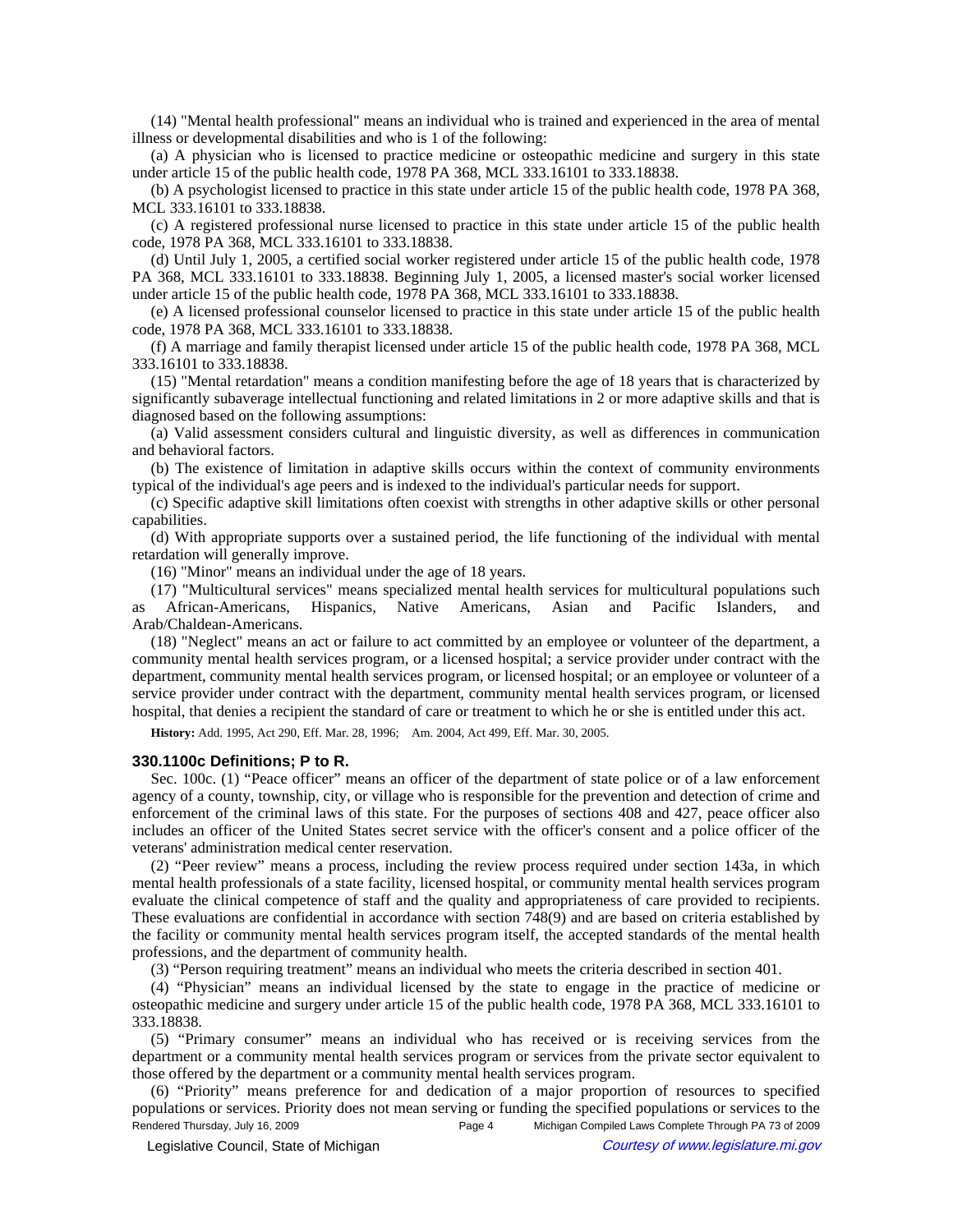exclusion of other populations or services.

(7) "Protective custody" means the temporary custody of an individual by a peace officer with or without the individual's consent for the purpose of protecting that individual's health and safety, or the health and safety of the public, and for the purpose of transporting the individual under section 408 or 427 if the individual appears, in the judgment of the peace officer, to be a person requiring treatment or is a person requiring treatment. Protective custody is civil in nature and is not to be construed as an arrest.

(8) "Psychiatric partial hospitalization program" means a nonresidential treatment program that provides psychiatric, psychological, social, occupational, nursing, music therapy, and therapeutic recreational services under the supervision of a physician to adults diagnosed as having serious mental illness or minors diagnosed as having serious emotional disturbance who do not require 24-hour continuous mental health care, and that is affiliated with a psychiatric hospital or psychiatric unit to which clients may be transferred if they need inpatient psychiatric care.

(9) "Psychiatric unit" means a unit of a general hospital that provides inpatient services for individuals with serious mental illness or serious emotional disturbance. As used in this subsection, "general hospital" means a hospital as defined in section 20106 of the public health code, 1978 PA 368, MCL 333.20106.

(10) "Psychiatrist" means 1 or more of the following:

(a) A physician who has completed a residency program in psychiatry approved by the accreditation council for graduate medical education or the American osteopathic association, or who has completed 12 months of psychiatric rotation and is enrolled in an approved residency program as described in this subsection.

(b) A psychiatrist employed by or under contract with the department or a community mental health services program on March 28, 1996.

(c) A physician who devotes a substantial portion of his or her time to the practice of psychiatry and is approved by the director.

(11) "Psychologist" means an individual licensed to engage in the practice of psychology under article 15 of the public health code, 1978 PA 368, MCL 333.16101 to 333.18838, who devotes a substantial portion of his or her time to the diagnosis and treatment of individuals with serious mental illness, serious emotional disturbance, or developmental disability.

(12) "Recipient" means an individual who receives mental health services from the department, a community mental health services program, or a facility or from a provider that is under contract with the department or a community mental health services program.

(13) "Recipient rights advisory committee" means a committee of a community mental health services program board appointed under section 757 or a recipient rights advisory committee appointed by a licensed hospital under section 758.

(14) "Regional entity" means an entity established under section 204b to provide specialty services and supports.

(15) "Resident" means an individual who receives services in a facility.

(16) "Responsible mental health agency" means the hospital, center, or community mental health services program that has primary responsibility for the recipient's care or for the delivery of services or supports to that recipient.

(17) "Rule" means a rule promulgated under the administrative procedures act of 1969, 1969 PA 306, MCL 24.201 to 24.328.

History: Add. 1995, Act 290, Eff. Mar. 28, 1996;-- Am. 2002, Act 589, Imd. Eff. Oct. 17, 2002.

### **330.1100d Definitions; S to W.**

Sec. 100d. (1) "Service" means a mental health service.

(2) "Serious emotional disturbance" means a diagnosable mental, behavioral, or emotional disorder affecting a minor that exists or has existed during the past year for a period of time sufficient to meet diagnostic criteria specified in the most recent diagnostic and statistical manual of mental disorders published by the American psychiatric association and approved by the department and that has resulted in functional impairment that substantially interferes with or limits the minor's role or functioning in family, school, or community activities. The following disorders are included only if they occur in conjunction with another diagnosable serious emotional disturbance:

(a) A substance abuse disorder.

(b) A developmental disorder.

(c) "V" codes in the diagnostic and statistical manual of mental disorders.

(3) "Serious mental illness" means a diagnosable mental, behavioral, or emotional disorder affecting an adult that exists or has existed within the past year for a period of time sufficient to meet diagnostic criteria Rendered Thursday, July 16, 2009 **Page 5** Michigan Compiled Laws Complete Through PA 73 of 2009 © Legislative Council, State of Michigan Council Courtesy of www.legislature.mi.gov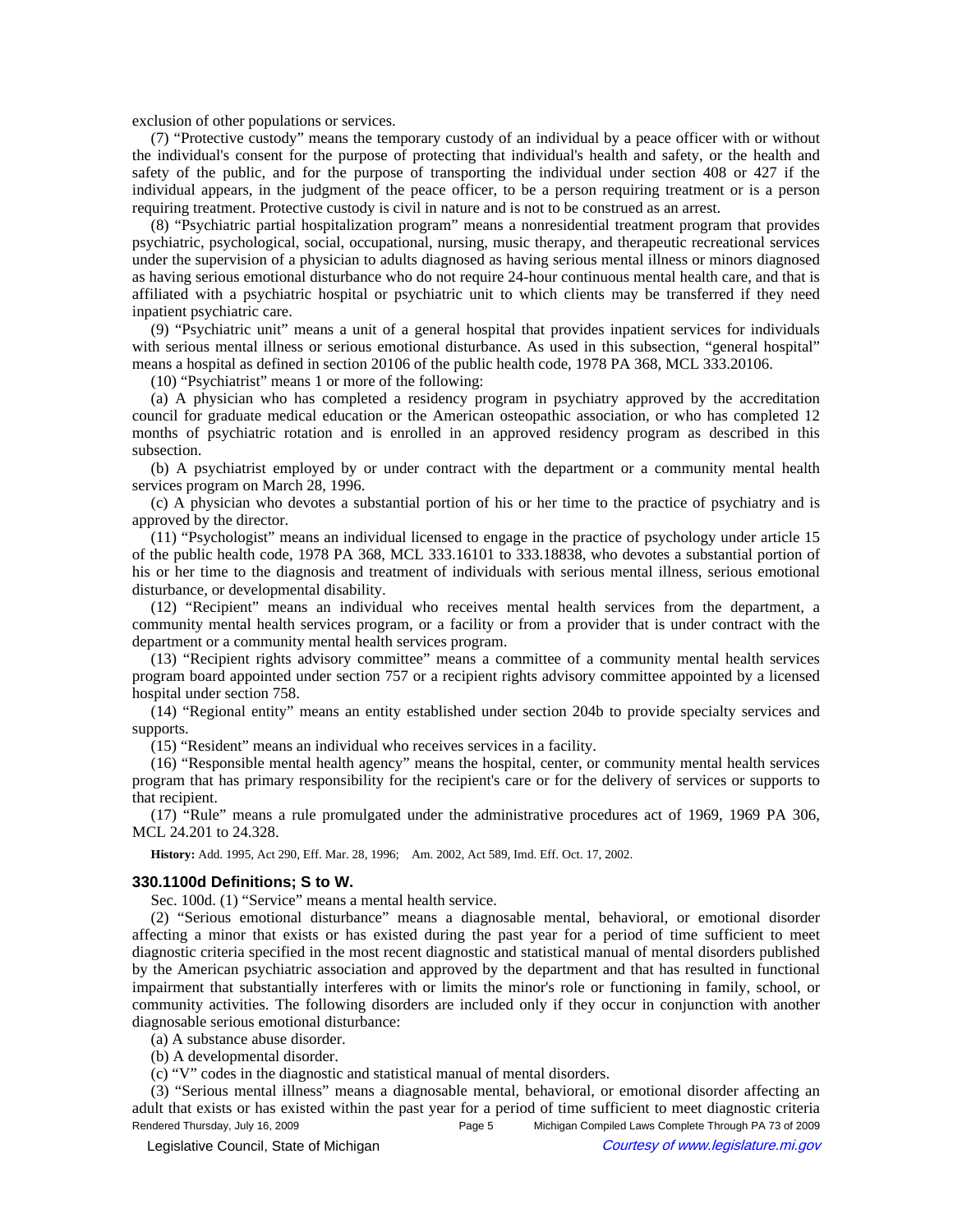specified in the most recent diagnostic and statistical manual of mental disorders published by the American psychiatric association and approved by the department and that has resulted in functional impairment that substantially interferes with or limits 1 or more major life activities. Serious mental illness includes dementia with delusions, dementia with depressed mood, and dementia with behavioral disturbance but does not include any other dementia unless the dementia occurs in conjunction with another diagnosable serious mental illness. The following disorders also are included only if they occur in conjunction with another diagnosable serious mental illness:

(a) A substance abuse disorder.

(b) A developmental disorder.

(c) A "V" code in the diagnostic and statistical manual of mental disorders.

(4) "Special compensation" means payment to an adult foster care facility to ensure the provision of a specialized program in addition to the basic payment for adult foster care. Special compensation does not include payment received directly from the medicaid program for personal care services for a resident, or payment received under the supplemental security income program.

(5) "Specialized program" means a program of services, supports, or treatment that are provided in an adult foster care facility to meet the unique programmatic needs of individuals with serious mental illness or developmental disability as set forth in the resident's individual plan of services and for which the adult foster care facility receives special compensation.

(6) "Specialized residential service" means a combination of residential care and mental health services that are expressly designed to provide rehabilitation and therapy to a recipient, that are provided in the residence of the recipient, and that are part of a comprehensive individual plan of services.

(7) "State facility" means a center or a hospital operated by the department.

(8) "State recipient rights advisory committee" means a committee appointed by the director under section 756 to advise the director and the director of the department's office of recipient rights.

(9) "Substance abuse" means that term as defined in section 6107 of the public health code, Act No. 368 of the Public Acts of 1978, being section 333.6107 of the Michigan Compiled Laws.

(10) "Supplemental security income" means the program authorized under title XVI of the social security act, chapter 531, 49 Stat. 620, U.S.C. 1381 to 1382j and 1383 to 1383d.

(11) "Transition services" means a coordinated set of activities for a special education student designed within an outcome-oriented process that promotes movement from school to postschool activities, including postsecondary education, vocational training, integrated employment including supported employment, continuing and adult education, adult services, independent living, or community participation.

(12) "Treatment" means care, diagnostic, and therapeutic services, including the administration of drugs, and any other service for the treatment of an individual's serious mental illness or serious emotional disturbance.

(13) "Treatment position" means a unit of measure of the client capacity of a psychiatric partial hospitalization program. Each treatment position represents a minimum of 6 hours per day and 5 days per calendar week.

(14) "Urgent situation" means a situation in which an individual is determined to be at risk of experiencing an emergency situation in the near future if he or she does not receive care, treatment, or support services.

(15) "Wraparound services" means an individually designed set of services provided to minors with serious emotional disturbance or serious mental illness and their families that includes treatment services and personal support services or any other supports necessary to maintain the child in the family home. Wraparound services are to be developed through an interagency collaborative approach and a minor's parent or guardian and a minor age 14 or older are to participate in planning the services.

**History:** Add. 1995, Act 290, Eff. Mar. 28, 1996.

### **330.1102 Department; establishment.**

Sec. 102. The department of mental health is established by section 400 of Act No. 380 of the Public Acts of 1965, being section 16.500 of the Michigan Compiled Laws.

**History:** 1974, Act 258, Eff. Aug. 6, 1975.

**Compiler's note:** For renaming of the department of mental health to the department of community health, see E.R.O. No. 1996-1, compiled at MCL 330.3101 of the Michigan Compiled Laws.

## **330.1104 Director as head of department; authority; delegation; appointment of medical director of mental health services; clinical psychiatric decisions.**

Sec. 104. (1) The head of the department is the director of mental health as provided in section 401 of the executive organization act of 1965, 1965 PA 380, MCL 16.501.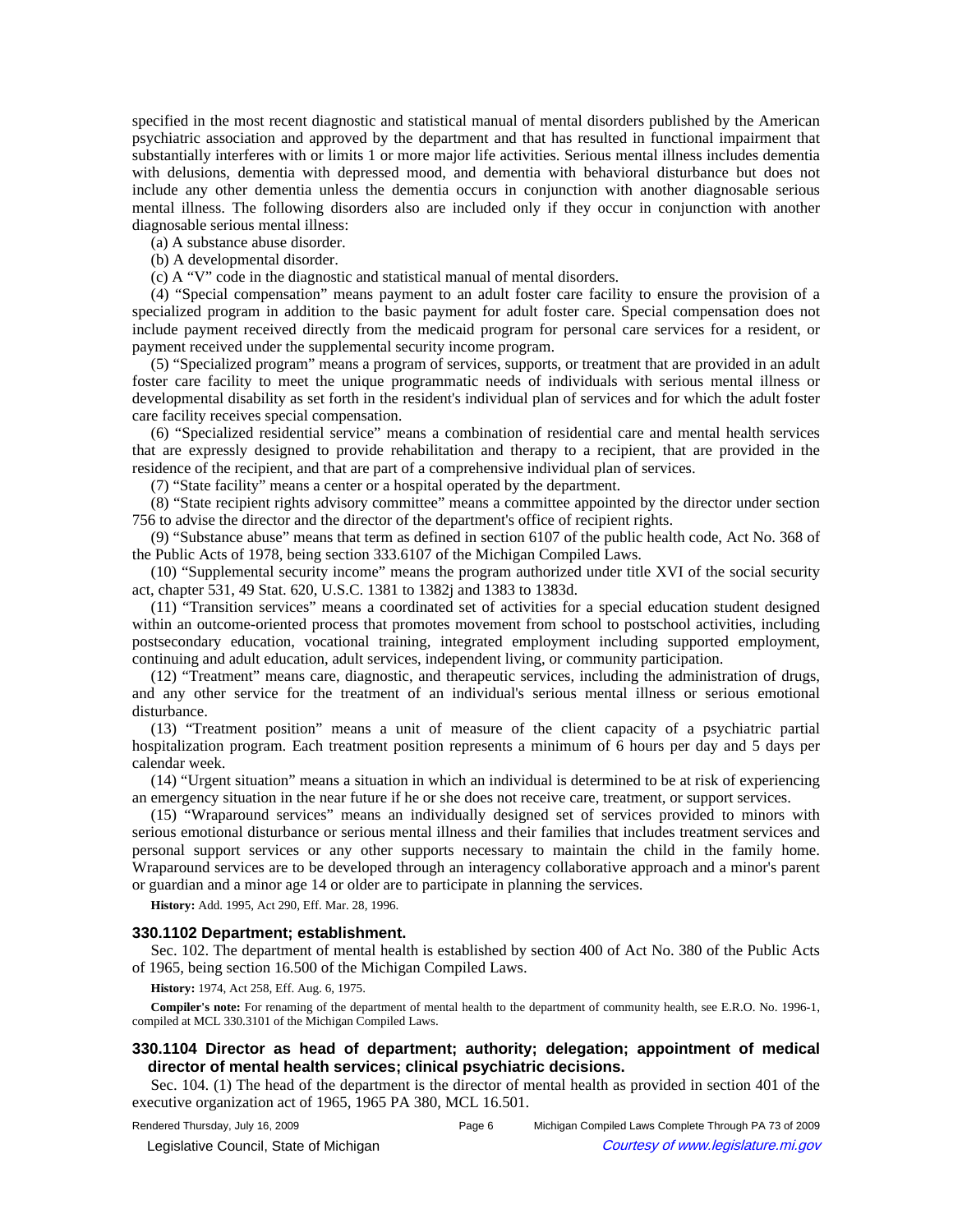(2) All executive authority of and within the department is vested in the director, who may delegate that authority as he or she considers necessary or appropriate. Any authority that has by law been vested in any entity owned or operated by the department, or any employee of the department is exercisable by the director at his or her option. The director shall delegate authority for clinical decisions to appropriately trained clinical professionals. This subsection applies to each chapter of this act.

(3) The director shall appoint a medical director of mental health services who is an appropriately credentialed psychiatrist. The medical director shall do all of the following:

(a) Advise the director on mental health policy and treatment issues.

(b) Serve as a resource on mental health clinical matters to all divisions within the department, other state departments, and the mental health field.

(c) Promote the use of mental health care and treatment best practices that are scientifically validated and recovery oriented.

(4) Clinical psychiatric decisions regarding the admission, treatment, and discharge of psychiatric patients in state mental hospitals shall be made by qualified state hospital physicians or appropriately credentialed psychiatrists granted state hospital staff privileges under section 245.

History: 1974, Act 258, Eff. Aug. 6, 1975;—Am. 1986, Act 287, Imd. Eff. Dec. 22, 1986;—Am. 2006, Act 586, Imd. Eff. Jan. 3, 2007.

#### **330.1106 Director; appointment, term, and qualifications.**

Sec. 106. (1) As provided in section 508 of Act No. 380 of the Public Acts of 1965, being section 16.608 of the Michigan Compiled Laws, the director shall be appointed by the governor by and with the advice and consent of the senate and shall serve at the pleasure of the governor.

(2) The director shall be a person with at least 5 years of previous executive experience in mental health or human services.

History: 1974, Act 258, Eff. Aug. 6, 1975;-- Am. 1981, Act 188, Imd. Eff. Dec. 28, 1981.

### **330.1108 Director; compensation; restriction.**

Sec. 108. (1) The director shall receive compensation prescribed by law, as provided in section 8(a) of Act No. 380 of the Public Acts of 1965, as amended, being section 16.108 of the Michigan Compiled Laws.

(2) The director shall not engage in any business, vocation, or employment other than his office, as provided in section 8(b) of Act No. 380 of the Public Acts of 1965, as amended.

**History:** 1974, Act 258, Eff. Aug. 6, 1975.

### **330.1110 Citizens mental health advisory council.**

Sec. 110. (1) A citizens mental health advisory council is established to advise and assist the director in developing and executing mental health policies and programs.

(2) The council shall consist of 12 members who shall be appointed by the governor. The term of office of each member shall be 2 years. A member shall be paid a reasonable per diem and reimbursed for necessary travel expenses for each meeting attended. A meeting shall be held at least once every 3 months, upon call of the director. The council shall annually, by majority vote, choose a chairperson from among its own membership.

(3) The composition of the citizens mental health advisory council shall be representative of primary consumers, family members, agencies and professionals having a working involvement with mental health services, and the general public. At least 4 members of the council shall be primary consumers or family members, and at least 2 of those 4 shall be primary consumers.

History: 1974, Act 258, Eff. Aug. 6, 1975;-- Am. 1995, Act 290, Eff. Mar. 28, 1996.

**Compiler's note:** For transfer of powers and duties of the citizens mental health advisory council to the director of the department of community health and abolishment of the council, see E.R.O. No. 1997-4, compiled at MCL 333.26324 of the Michigan Compiled Laws.

### **330.1112 Internal organization of department.**

Sec. 112. As provided in section 7(a) of Act No. 380 of the Public Acts of 1965, being section 16.107 of the Michigan Compiled Laws, and except as is otherwise provided by law, the director with the approval of the governor is authorized to establish the internal organization of the department and to allocate and reallocate duties and functions to promote economic and efficient administration and operation of the department.

**History:** 1974, Act 258, Eff. Aug. 6, 1975.

### **330.1113 Injury to employee as result of assault by recipient of mental health services; compensation and fringe benefits.**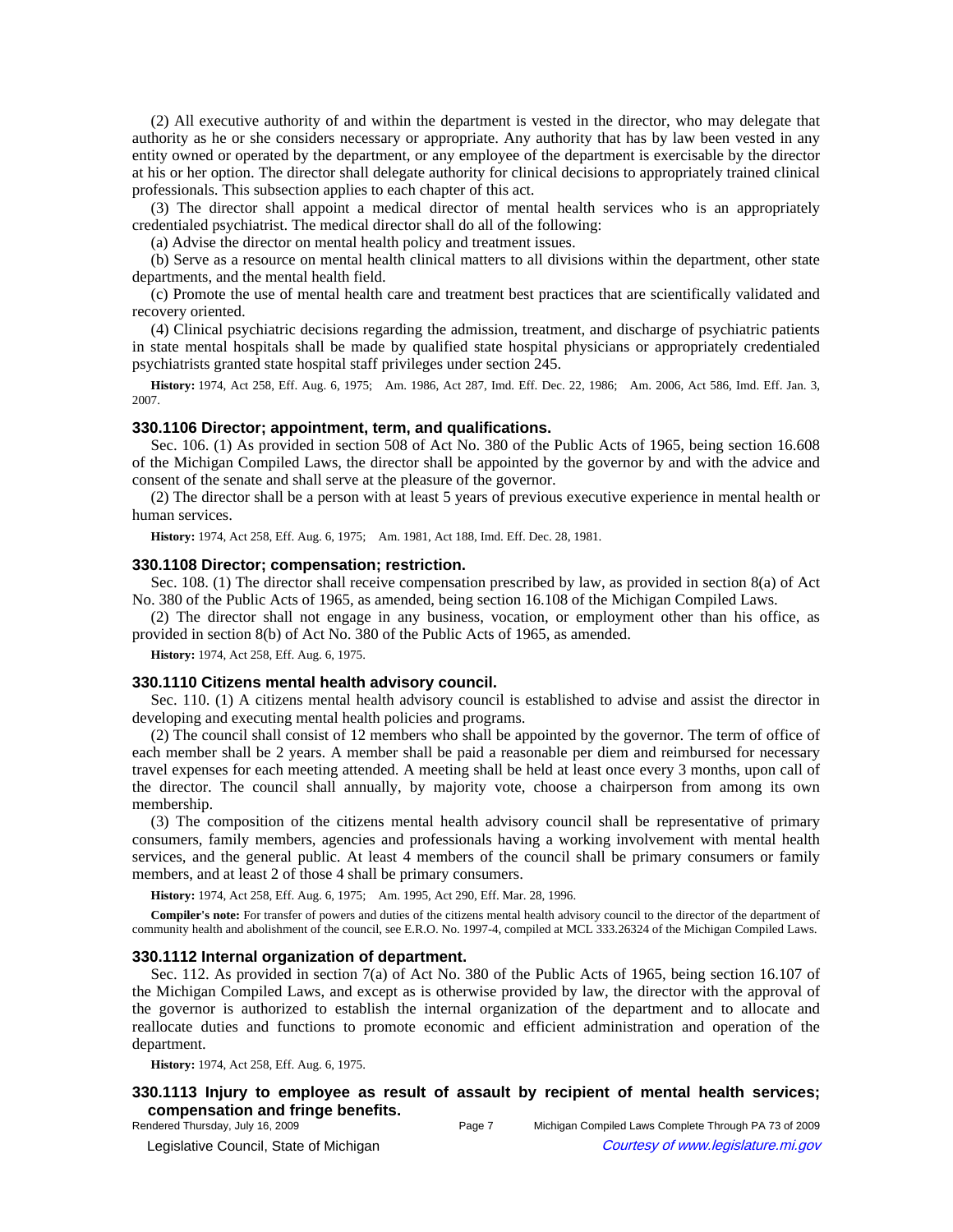Sec. 113. A person employed by the department who is injured as a result of an assault by a recipient of mental health services shall receive his full wages by the department until workmen's compensation benefits begin and then shall receive in addition to workmen's compensation benefits a supplement from the department which together with the workmen's compensation benefits shall equal but not exceed the weekly net wage of the employee at the time of the injury. This supplement shall only apply while the person is on the department's payroll and is receiving workmen's compensation benefits and shall include an employee who is currently receiving workmen's compensation due to an injury covered by this section. Fringe benefits normally received by an employee shall be in effect during the time the employee receives the supplement provided by this section from the department.

**History:** Add. 1976, Act 414, Imd. Eff. Jan. 9, 1977.

### **330.1114 Rules.**

Sec. 114. (1) Subject to section 114a, as provided in section 9 of Act No. 380 of the Public Acts of 1965, being section 16.109 of the Michigan Compiled Laws, the director may promulgate rules as necessary to carry out the functions vested in the department.

(2) All modifications to rules that are needed to comply with the amendatory act that added this subsection shall be submitted to public hearing within 2 years after the effective date of that amendatory act.

History: 1974, Act 258, Eff. Aug. 6, 1975;-- Am. 1995, Act 290, Eff. Mar. 28, 1996.

**Administrative rules:** R 330.1001 et seq. of the Michigan Administrative Code.

### **330.1114a Applicability of provisions requiring or permitting rule promulgation.**

Sec. 114a. If the Michigan supreme court rules that sections 45 and 46 of the administrative procedures act of 1969, Act No. 306 of the Public Acts of 1969, being sections 24.245 and 24.246 of the Michigan Compiled Laws, are unconstitutional, and a statute requiring legislative review of administrative rules is not enacted within 90 days after the Michigan supreme court ruling, any provision of this act that requires or permits the department to promulgate rules does not apply.

**History:** Add. 1995, Act 290, Eff. Mar. 28, 1996.

**Compiler's note:** In separate opinions, the Michigan Supreme Court held that Section 45(8), (9), (10), and (12) and the second sentence of Section 46(1) ("An agency shall not file a rule ... until at least 10 days after the date of the certificate of approval by the committee or after the legislature adopts a concurrent resolution approving the rule.") of the Administrative Procedures Act of 1969, in providing for the Legislature's reservation of authority to approve or disapprove rules proposed by executive branch agencies, did not comply with the enactment and presentment requirements of Const 1963, Art 4, and violated the separation of powers provision of Const 1963, Art 3, and, therefore, were unconstitutional. These specified portions were declared to be severable with the remaining portions remaining effective. Blank v Department of Corrections, 462 Mich 103 (2000).

**Administrative rules:** R 330.1001 et seq. of the Michigan Administrative Code.

#### **330.1116 Powers and duties of department.**

Sec. 116. (1) Consistent with section 51 of article IV of the state constitution of 1963, which declares that the health of the people of the state is a matter of primary public concern, and as required by section 8 of article VIII of the state constitution of 1963, which declares that services for the care, treatment, education, or rehabilitation of those who are seriously mentally disabled shall always be fostered and supported, the department shall continually and diligently endeavor to ensure that adequate and appropriate mental health services are available to all citizens throughout the state. To this end, the department shall have the general powers and duties described in this section.

(2) The department shall do all of the following:

(a) Direct services to individuals who have a serious mental illness, developmental disability, or serious emotional disturbance. The department shall give priority to the following services:

(*i*) Services for individuals with the most severe forms of serious mental illness, serious emotional disturbance, or developmental disability.

(*ii*) Services for individuals with serious mental illness, serious emotional disturbance, or developmental disability who are in urgent or emergency situations.

(b) Administer the provisions of chapter 2 so as to promote and maintain an adequate and appropriate system of community mental health services programs throughout the state. In the administration of chapter 2, it shall be the objective of the department to shift primary responsibility for the direct delivery of public mental health services from the state to a community mental health services program whenever the community mental health services program has demonstrated a willingness and capacity to provide an adequate and appropriate system of mental health services for the citizens of that service area.

(c) Engage in planning for the purpose of identifying, assessing, and enunciating the mental health needs of the state.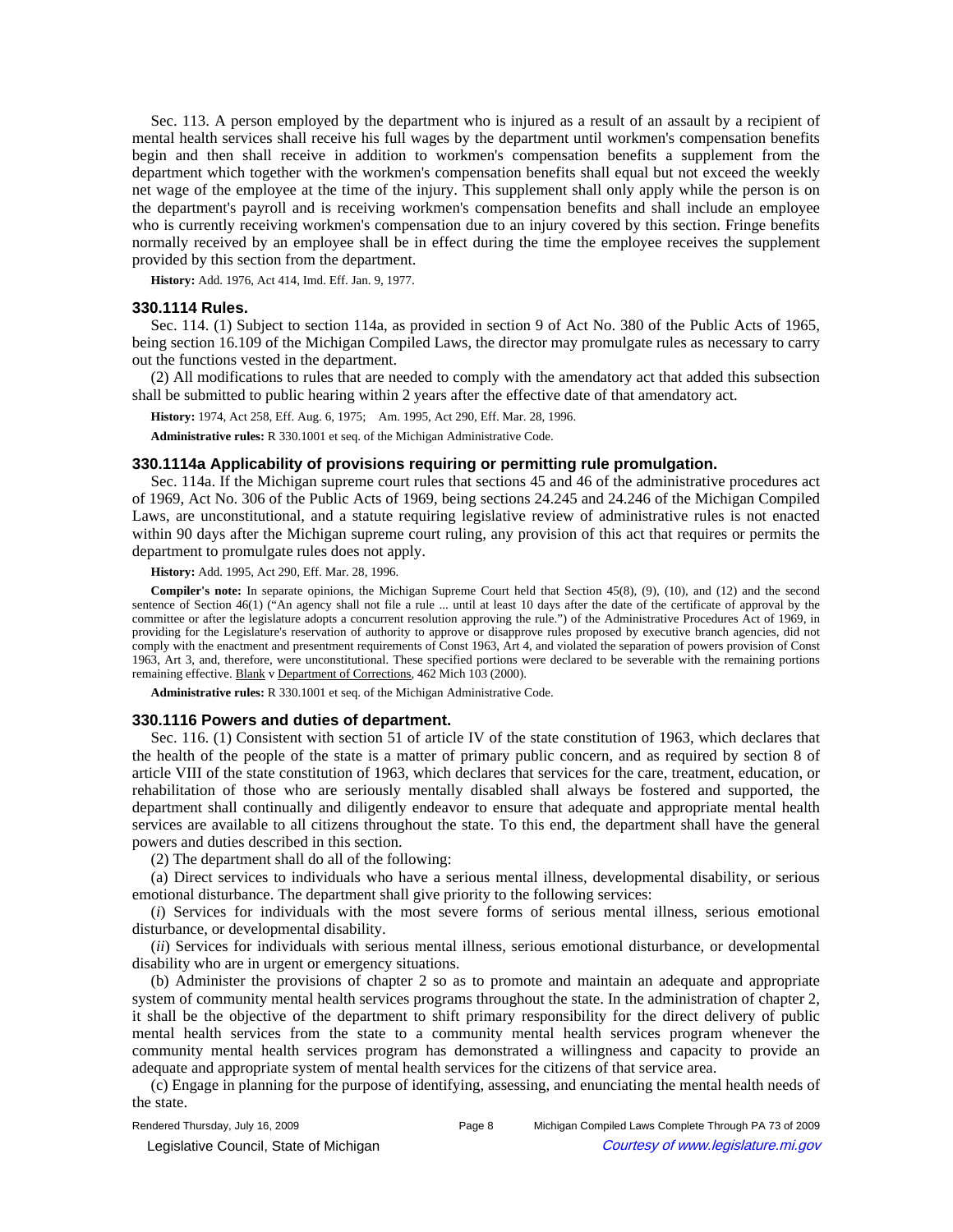(d) Submit to the members of the house and senate standing committees and appropriation subcommittees with legislative oversight of mental health matters an annual report summarizing its assessment of the mental health needs of the state and incorporating information received from community mental health services programs under section 226. The report shall include an estimate of the cost of meeting all identified needs. Additional information shall be made available to the legislature upon request.

(e) Endeavor to develop and establish arrangements and procedures for the effective coordination and integration of all public mental health services, and for effective cooperation between public and nonpublic services, for the purpose of providing a unified system of statewide mental health care.

(f) Review and evaluate the relevance, quality, effectiveness, and efficiency of mental health services being provided by the department and assure the review and evaluation of mental health services provided by community mental health services programs. The department shall establish and implement a structured system to provide data necessary for the reviews and evaluations.

(g) Implement those provisions of law under which it is responsible for the licensing or certification of mental health facilities or services.

(h) Establish standards of training and experience for executive directors of community mental health services programs.

(i) Support research activities.

(j) Support evaluation and quality improvement activities.

(k) Support training, consultation, and technical assistance regarding mental health programs and services and appropriate prevention and mental health promotion activities, including those that are culturally sensitive, to employees of the department, community mental health services programs, and other nonprofit agencies providing mental health services under contract with community mental health services programs.

(*l*) Support multicultural services.

(3) The department may do all of the following:

(a) Direct services to individuals who have mental disorders that meet diagnostic criteria specified in the most recent diagnostic and statistical manual of mental health disorders published by the American psychiatric association and approved by the department and to the prevention of mental disability and the promotion of mental health. Resources that have been specifically appropriated for services to individuals with dementia, alcoholism, or substance abuse, or for the prevention of mental disability and the promotion of mental health shall be utilized for those specific purposes.

(b) Provide, on a residential or nonresidential basis, any type of patient or client service including but not limited to prevention, diagnosis, treatment, care, education, training, and rehabilitation.

(c) Operate mental health programs or facilities directly or through contractual arrangement.

(d) Institute pilot projects considered appropriate by the director to test new models and concepts in service delivery or mental health administration. Pilot projects may include, but need not be limited to, both of the following:

(*i*) Issuance of a voucher to a recipient of public mental health services in accordance with the recipient's individual plan of services and guidelines developed by the department.

(*ii*) Establishment of revolving loans to assist recipients of public mental health services to acquire or maintain affordable housing. Funding under this subparagraph shall only be provided through an agreement with a nonprofit fiduciary in accordance with guidelines and procedures developed by the department related to the use, issuance, and accountability of revolving loans used for recipient housing.

(e) Enter into an agreement, contract, or arrangement with any individual or public or nonpublic entity that is necessary or appropriate to fulfill those duties or exercise those powers that have by statute been given to the department.

(f) Accept gifts, grants, bequests, and other donations for use in performing its functions. Any money or property accepted shall be used as directed by its donor and in accordance with law and the rules and procedures of the department.

(g) The department has any other power necessary or appropriate to fulfill those duties and exercise those powers that have been given to the department by law and that are not otherwise prohibited by law.

History: 1974, Act 258, Eff. Aug. 6, 1975;—Am. 1990, Act 29, Imd. Eff. Mar. 13, 1990;—Am. 1995, Act 290, Eff. Mar. 28, 1996;— Am. 1998, Act 67, Eff. Dec. 19, 1998.

**Administrative rules:** R 330.1001 et seq. of the Michigan Administrative Code.

### **330.1116a Assisted outpatient treatment services; report.**

Sec. 116a. (1) The department shall make available on the department's website an annual report concerning assisted outpatient treatment services in this state. The report shall include statewide information regarding the number of individuals receiving and completing assisted outpatient treatment and shall include Rendered Thursday, July 16, 2009 **Page 9** Michigan Compiled Laws Complete Through PA 73 of 2009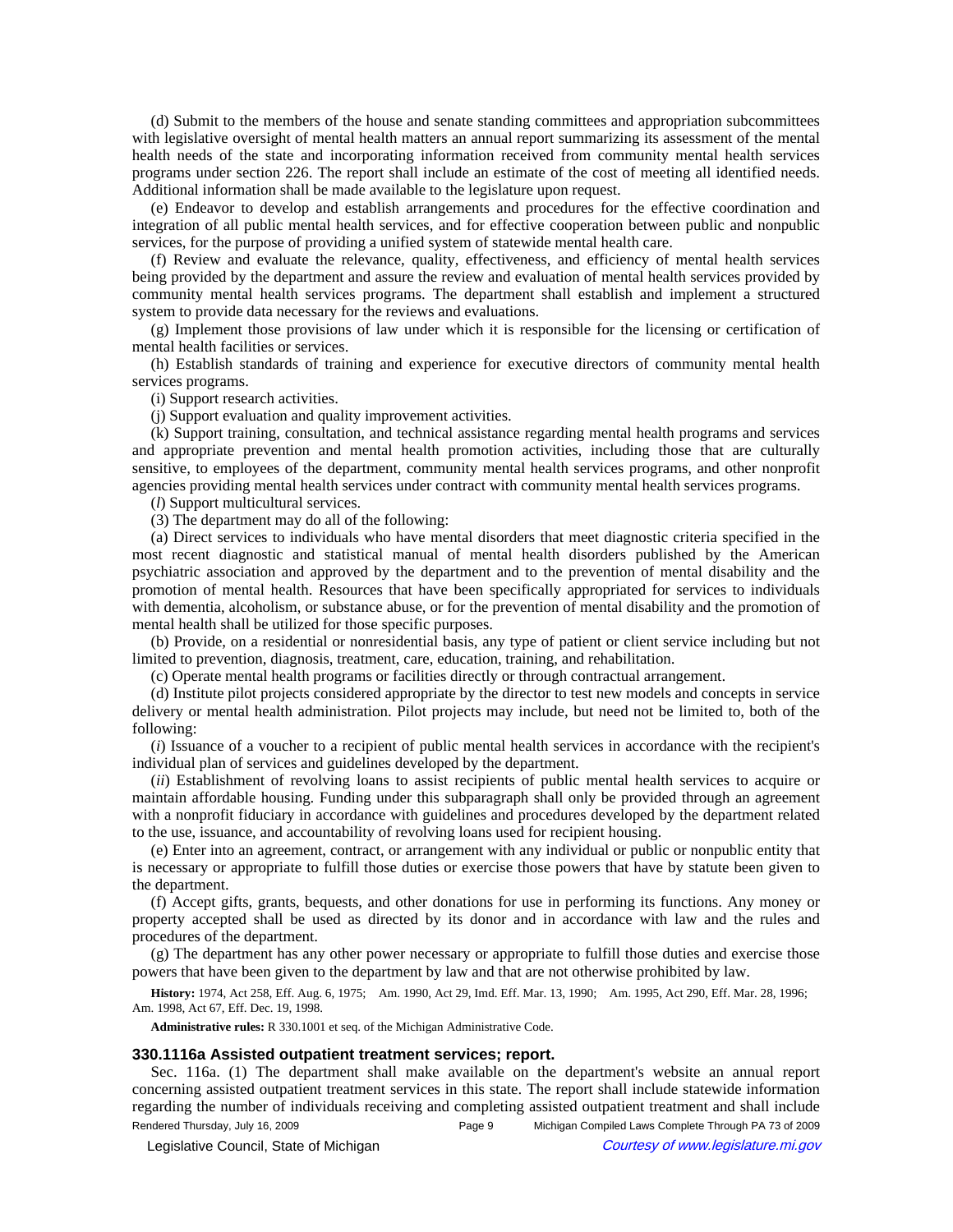the cost and benefit projections that are available concerning assisted outpatient treatment in this state.

(2) The report shall include all of the following information regarding petitions filed under section 433:

(a) The number of assisted outpatient treatment petitions filed.

(b) The number of court rulings on petitions filed under section 433 that resulted in an assisted outpatient treatment order.

(c) The number of court rulings on petitions filed under section 433 that did not result in an assisted outpatient treatment order.

(3) To the extent possible if resources are available, when evaluating the assisted outpatient treatment in this state, the department shall attempt to utilize expert assistance from outside entities, including, but not limited to, state universities.

**History:** Add. 2004, Act 499, Eff. Mar. 30, 2005.

# **330.1118 Official name of facility; terminology.**

Sec. 118. The department shall designate an official name for each of its facilities that is of sufficient size or scope. No official name shall contain terminology that from a public standpoint could be reasonably regarded as stigmatizing or denigrating.

**History:** 1974, Act 258, Eff. Aug. 6, 1975.

### **330.1120 Official head of facility.**

Sec. 120. The department shall designate an official head of each of its facilities that is of sufficient size or scope.

**History:** 1974, Act 258, Eff. Aug. 6, 1975.

### **330.1122 Geographical service districts.**

Sec. 122. The department may establish geographical service districts for its facilities which shall define the geographical area that will be serviced by a facility.

**History:** 1974, Act 258, Eff. Aug. 6, 1975.

### **330.1124 Waiting lists for admissions.**

Sec. 124. (1) The department shall establish waiting lists for admissions to state operated programs. Waiting lists shall be by diagnostic groups or program categories, age, and gender, and shall specify the length of time each individual has been on the waiting list from the date of the initial request for services.

(2) The department shall require that community mental health services programs maintain waiting lists if all service needs are not met, and that the waiting lists include data by type of services, diagnostic groups or program categories, age, and gender, and that they specify the length of time each individual has been on the waiting list from the date of the initial request for services. The order of priority on the waiting lists shall be based on severity and urgency of need. Individuals determined to be of equal severity and urgency of need shall be served in the order in which they applied for services.

History: 1974, Act 258, Eff. Aug. 6, 1975;-- Am. 1995, Act 290, Eff. Mar. 28, 1996.

### **330.1126 Admission or services appropriate to individual's condition or needs; duration of treatment.**

Sec. 126. The department shall endeavor to ensure that no individual will be admitted to or provided services by a facility of the department or a facility of a community mental health services program unless the facility can provide treatment or services appropriate to the individual's condition and needs. The department shall also endeavor to ensure that an individual's course of treatment will be completed in the shortest practicable time.

History: 1974, Act 258, Eff. Aug. 6, 1975;-- Am. 1995, Act 290, Eff. Mar. 28, 1996.

#### **330.1128 Center for forensic psychiatry.**

Sec. 128. The department shall maintain under its jurisdiction an entity to be known as the center for forensic psychiatry. The center shall perform such services as are required by law and may, with the approval of the director of the department, perform any other service or activity, including research, that pertains to mental health and the criminal law.

**History:** 1974, Act 258, Eff. Aug. 6, 1975.

#### **330.1130 Repealed. 1995, Act 290, Eff. Mar. 28, 1996.**

**Compiler's note:** The repealed section pertained to certification of a community mental health center.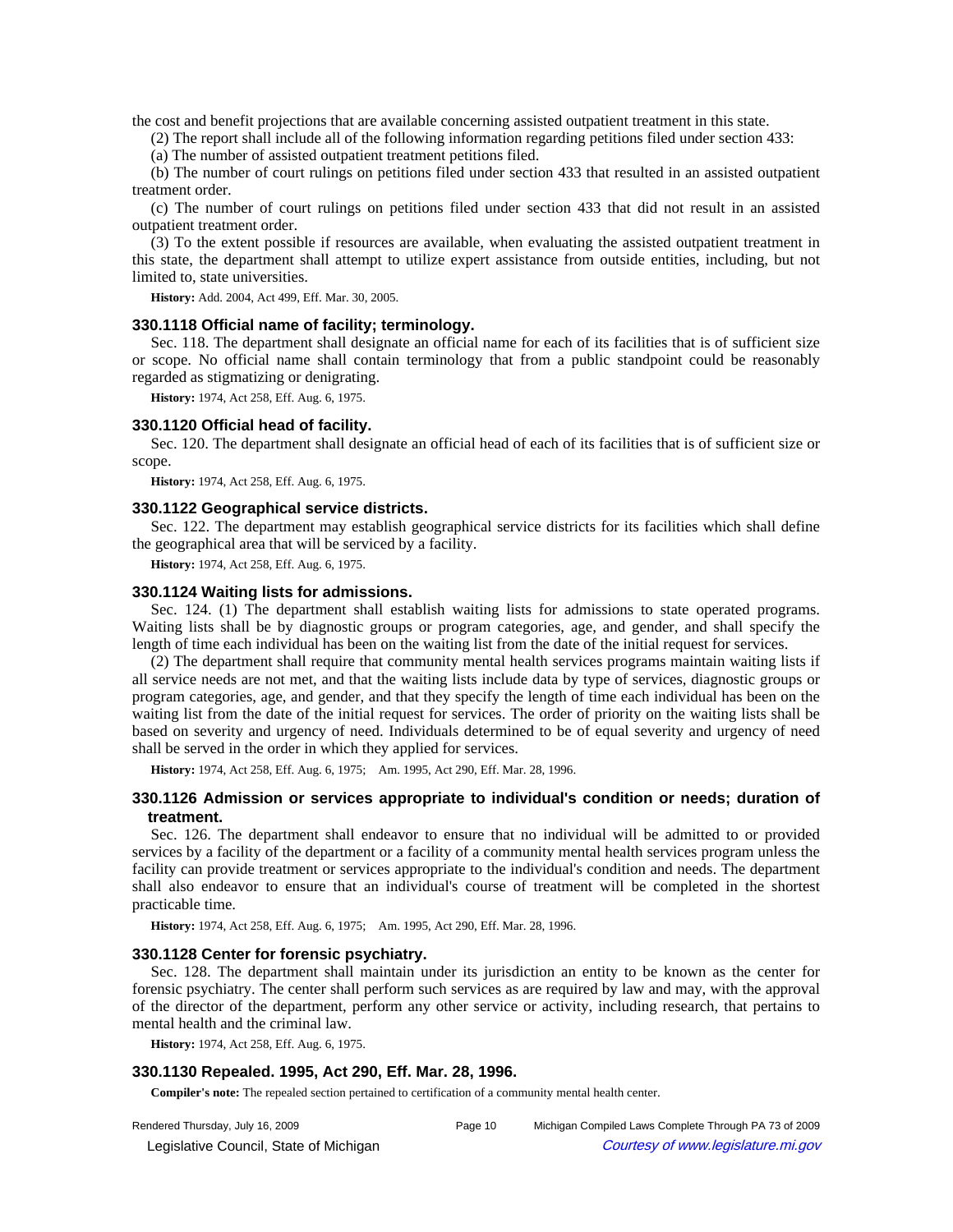### **330.1132 Repealed. 1995, Act 290, Eff. Mar. 28, 1996.**

**Compiler's note:** The repealed section pertained to certification of mental retardation service facility.

# **330.1134 Psychiatric hospitals, psychiatric units, and psychiatric partial hospitalization programs; licensing; criteria; coordination, cooperation, and agreements with state agencies; purpose.**

Sec. 134. (1) The director shall establish a comprehensive system of licensing for psychiatric hospitals, psychiatric units, and psychiatric partial hospitalization programs in the state to protect the public by insuring that these hospitals, units, and programs provide the facilities and the ancillary supporting services necessary to maintain a high quality of patient care. Separate criteria shall be developed for the licensing of partial hospitalization treatment positions and hospital beds for minors.

(2) The director shall coordinate all functions within state government affecting psychiatric hospitals, and shall cooperate with other state agencies that establish standards or requirements for facilities providing mental health care to assure necessary, equitable, and consistent state regulation of these facilities without duplication of inspections or services. The director may enter into agreements with other state agencies to accomplish this purpose.

History: 1974, Act 258, Eff. Aug. 6, 1975;—Am. 1988, Act 155, Imd. Eff. June 14, 1988;—Am. 1994, Act 137, Eff. June 1, 1994.

*\*\*\*\*\* 330.1134a THIS SECTION IS AMENDED EFFECTIVE OCTOBER 31, 2010: See 330.1134a.amended \*\*\*\*\** 

**330.1134a Employing, contracting, or granting clinical privileges to individuals; prohibitions; criminal history check; conditional employment or granting clinical privileges; false information; use of information obtained under subsection (4); condition of continued employment; failure to conduct criminal history check; establishment of automated fingerprint identification system database; report to legislature; web-based system; definitions.**

Sec. 134a. (1) Except as otherwise provided in subsection (2), a psychiatric facility or intermediate care facility for people with mental retardation shall not employ, independently contract with, or grant clinical privileges to an individual who regularly has direct access to or provides direct services to patients or residents in the psychiatric facility or intermediate care facility for people with mental retardation after April 1, 2006 if the individual satisfies 1 or more of the following:

(a) Has been convicted of a relevant crime described under 42 USC 1320a-7.

(b) Has been convicted of any of the following felonies, an attempt or conspiracy to commit any of those felonies, or any other state or federal crime that is similar to the felonies described in this subdivision, other than a felony for a relevant crime described under 42 USC 1320a-7, unless 15 years have lapsed since the individual completed all of the terms and conditions of his or her sentencing, parole, and probation for that conviction prior to the date of application for employment or clinical privileges or the date of the execution of the independent contract:

(*i*) A felony that involves the intent to cause death or serious impairment of a body function, that results in death or serious impairment of a body function, that involves the use of force or violence, or that involves the threat of the use of force or violence.

(*ii*) A felony involving cruelty or torture.

- (*iii*) A felony under chapter XXA of the Michigan penal code, 1931 PA 328, MCL 750.145m to 750.145r.
- (*iv*) A felony involving criminal sexual conduct.
- (*v*) A felony involving abuse or neglect.
- (*vi*) A felony involving the use of a firearm or dangerous weapon.

(*vii*) A felony involving the diversion or adulteration of a prescription drug or other medications.

(c) Has been convicted of a felony or an attempt or conspiracy to commit a felony, other than a felony for a relevant crime described under 42 USC 1320a-7 or a felony described under subdivision (b), unless 10 years have lapsed since the individual completed all of the terms and conditions of his or her sentencing, parole, and probation for that conviction prior to the date of application for employment or clinical privileges or the date of the execution of the independent contract.

(d) Has been convicted of any of the following misdemeanors, other than a misdemeanor for a relevant crime described under 42 USC 1320a-7, or a state or federal crime that is substantially similar to the misdemeanors described in this subdivision, within the 10 years immediately preceding the date of application for employment or clinical privileges or the date of the execution of the independent contract:

Rendered Thursday, July 16, 2009 **Page 11** Michigan Compiled Laws Complete Through PA 73 of 2009 Legislative Council, State of Michigan Courtesy of www.legislature.mi.gov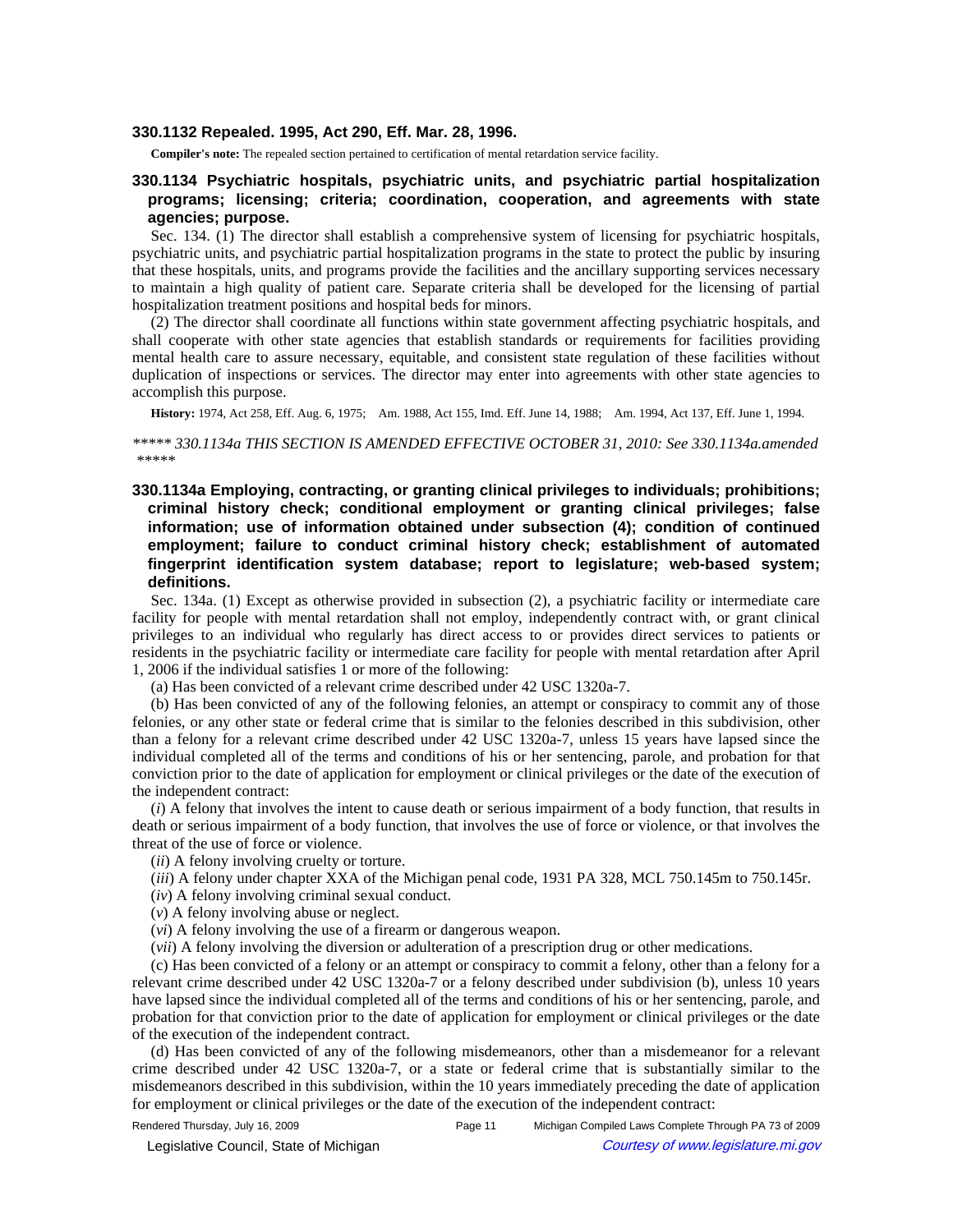(*i*) A misdemeanor involving the use of a firearm or dangerous weapon with the intent to injure, the use of a firearm or dangerous weapon that results in a personal injury, or a misdemeanor involving the use of force or violence or the threat of the use of force or violence.

(*ii*) A misdemeanor under chapter XXA of the Michigan penal code, 1931 PA 328, MCL 750.145m to 750.145r.

(*iii*) A misdemeanor involving criminal sexual conduct.

(*iv*) A misdemeanor involving cruelty or torture unless otherwise provided under subdivision (e).

(*v*) A misdemeanor involving abuse or neglect.

(e) Has been convicted of any of the following misdemeanors, other than a misdemeanor for a relevant crime described under 42 USC 1320a-7, or a state or federal crime that is substantially similar to the misdemeanors described in this subdivision, within the 5 years immediately preceding the date of application for employment or clinical privileges or the date of the execution of the independent contract:

(*i*) A misdemeanor involving cruelty if committed by an individual who is less than 16 years of age.

(*ii*) A misdemeanor involving home invasion.

(*iii*) A misdemeanor involving embezzlement.

(*iv*) A misdemeanor involving negligent homicide.

(*v*) A misdemeanor involving larceny unless otherwise provided under subdivision (g).

(*vi*) A misdemeanor of retail fraud in the second degree unless otherwise provided under subdivision (g).

(*vii*) Any other misdemeanor involving assault, fraud, theft, or the possession or delivery of a controlled substance unless otherwise provided under subdivision (d), (f), or (g).

(f) Has been convicted of any of the following misdemeanors, other than a misdemeanor for a relevant crime described under 42 USC 1320a-7, or a state or federal crime that is substantially similar to the misdemeanors described in this subdivision, within the 3 years immediately preceding the date of application for employment or clinical privileges or the date of the execution of the independent contract:

(*i*) A misdemeanor for assault if there was no use of a firearm or dangerous weapon and no intent to commit murder or inflict great bodily injury.

(*ii*) A misdemeanor of retail fraud in the third degree unless otherwise provided under subdivision (g).

(*iii*) A misdemeanor under part 74 of the public health code, 1978 PA 368, MCL 333.7401 to 333.7461, unless otherwise provided under subdivision (g).

(g) Has been convicted of any of the following misdemeanors, other than a misdemeanor for a relevant crime described under 42 USC 1320a-7, or a state or federal crime that is substantially similar to the misdemeanors described in this subdivision, within the year immediately preceding the date of application for employment or clinical privileges or the date of the execution of the independent contract:

(*i*) A misdemeanor under part 74 of the public health code, 1978 PA 368, MCL 333.7401 to 333.7461, if the individual, at the time of conviction, is under the age of 18.

(*ii*) A misdemeanor for larceny or retail fraud in the second or third degree if the individual, at the time of conviction, is under the age of 16.

(h) Is the subject of an order or disposition under section 16b of chapter IX of the code of criminal procedure, 1927 PA 175, MCL 769.16b.

(i) Has been the subject of a substantiated finding of neglect, abuse, or misappropriation of property by a state or federal agency according to an investigation conducted in accordance with 42 USC 1395i-3 or 1396r.

(2) Except as otherwise provided in subsection (5), a psychiatric facility or intermediate care facility for people with mental retardation shall not employ, independently contract with, or grant privileges to an individual who regularly has direct access to or provides direct services to patients or residents in the psychiatric facility or intermediate care facility for people with mental retardation after April 1, 2006 until the psychiatric facility or intermediate care facility for people with mental retardation conducts a criminal history check in compliance with subsection (4). This subsection and subsection (1) do not apply to any of the following:

(a) An individual who is employed by, under independent contract to, or granted clinical privileges in a psychiatric facility or intermediate care facility for people with mental retardation before April 1, 2006. By April 1, 2011, an individual who is exempt under this subdivision shall provide the department of state police with a set of fingerprints and the department of state police shall input those fingerprints into the automated fingerprint identification system database established under subsection (12). An individual who is exempt under this subdivision is not limited to working within the psychiatric facility or intermediate care facility for people with mental retardation with which he or she is employed by, under independent contract to, or granted clinical privileges on April 1, 2006. That individual may transfer to another psychiatric facility or intermediate care facility for people with mental retardation that is under the same ownership with which he or she was employed, under contract, or granted privileges. If that individual wishes to transfer to another Rendered Thursday, July 16, 2009<br>Page 12 Michigan Compiled Laws Complete Through PA 73 of 2009 Michigan Compiled Laws Complete Through PA 73 of 2009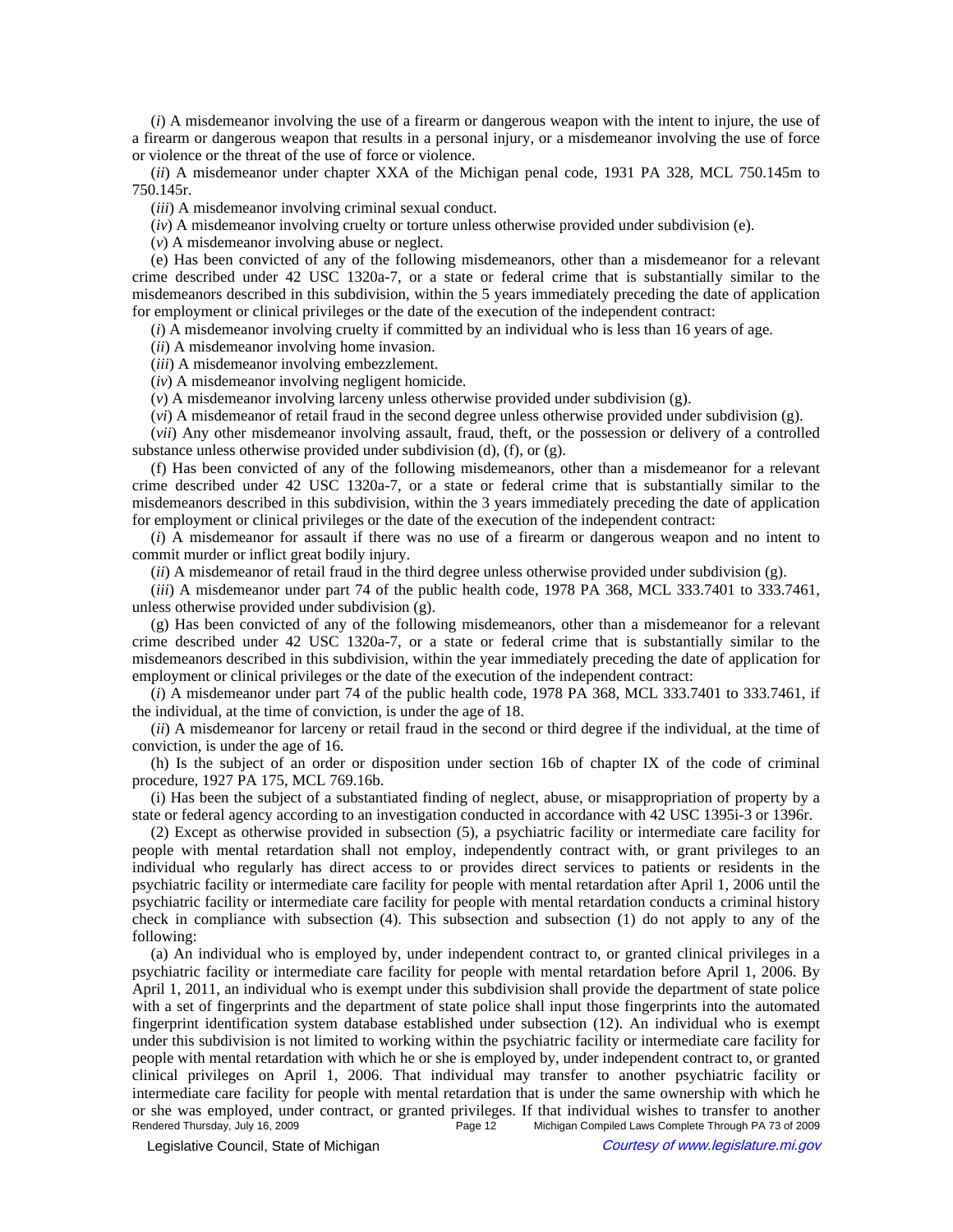psychiatric facility or intermediate care facility for people with mental retardation that is not under the same ownership, he or she may do so provided that a criminal history check is conducted by the new psychiatric facility or intermediate care facility for people with mental retardation in accordance with subsection (4). If an individual who is exempt under this subdivision is subsequently convicted of a crime described under subsection (1)(a) through (g) or found to be the subject of a substantiated finding described under subsection  $(1)(i)$  or an order or disposition described under subsection  $(1)(h)$ , or is found to have been convicted of a relevant crime described under subsection  $(1)(a)$ , then he or she is no longer exempt and shall be terminated from employment or denied employment.

(b) An individual who is an independent contractor with a psychiatric facility or intermediate care facility for people with mental retardation if the services for which he or she is contracted is not directly related to the provision of services to a patient or resident or if the services for which he or she is contracted allows for direct access to the patients or residents but is not performed on an ongoing basis. This exception includes, but is not limited to, an individual who independently contracts with the psychiatric facility or intermediate care facility for people with mental retardation to provide utility, maintenance, construction, or communications services.

(3) An individual who applies for employment either as an employee or as an independent contractor or for clinical privileges with a psychiatric facility or intermediate care facility for people with mental retardation and has received a good faith offer of employment, an independent contract, or clinical privileges from the psychiatric facility or intermediate care facility for people with mental retardation shall give written consent at the time of application for the department of state police to conduct an initial criminal history check under this section, along with identification acceptable to the department of state police.

(4) Upon receipt of the written consent and identification required under subsection (3), a psychiatric facility or intermediate care facility for people with mental retardation that has made a good faith offer of employment or an independent contract or clinical privileges to the applicant shall make a request to the department of state police to conduct a criminal history check on the applicant, to input the applicant's fingerprints into the automated fingerprint identification system database, and to forward the applicant's fingerprints to the federal bureau of investigation. The department of state police shall request the federal bureau of investigation to make a determination of the existence of any national criminal history pertaining to the applicant. The applicant shall provide the department of state police with a set of fingerprints. The request shall be made in a manner prescribed by the department of state police. The psychiatric facility or intermediate care facility for people with mental retardation shall make the written consent and identification available to the department of state police. The psychiatric facility or intermediate care facility for people with mental retardation shall make a request to the relevant licensing or regulatory department to conduct a check of all relevant registries established under federal and state law and regulations for any substantiated findings of abuse, neglect, or misappropriation of property. If the department of state police or the federal bureau of investigation charges a fee for conducting the initial criminal history check, the psychiatric facility or intermediate care facility for people with mental retardation shall pay the cost of the charge. The psychiatric facility or intermediate care facility for people with mental retardation shall not seek reimbursement for a charge imposed by the department of state police or the federal bureau of investigation from the individual who is the subject of the initial criminal history check. A prospective employee or a prospective independent contractor covered under this section may not be charged for the cost of an initial criminal history check required under this section. The department of state police shall conduct a criminal history check on the applicant named in the request. The department of state police shall provide the department with a written report of the criminal history check conducted under this subsection if the criminal history check contains any criminal history record information. The report shall contain any criminal history record information on the applicant maintained by the department of state police. The department of state police shall provide the results of the federal bureau of investigation determination to the department within 30 days after the request is made. If the requesting psychiatric facility or intermediate care facility for people with mental retardation is not a state department or agency and if a criminal conviction is disclosed on the written report of the criminal history check or the federal bureau of investigation determination, the department shall notify the psychiatric facility or intermediate care facility for people with mental retardation and the applicant in writing of the type of crime disclosed on the written report of the criminal history check or the federal bureau of investigation determination without disclosing the details of the crime. Any charges imposed by the department of state police or the federal bureau of investigation for conducting an initial criminal history check or making a determination under this subsection shall be paid in the manner required under this subsection. The notice shall include a statement that the applicant has a right to appeal a decision made by the psychiatric facility or intermediate care facility for people with mental retardation regarding his or her employment eligibility based on the criminal background check. The notice shall also include information regarding where to file and<br>Rendered Thursday, July 16, 2009<br>Page 13 Michigan Compiled Laws Complete Through PA 73 of 2009 Michigan Compiled Laws Complete Through PA 73 of 2009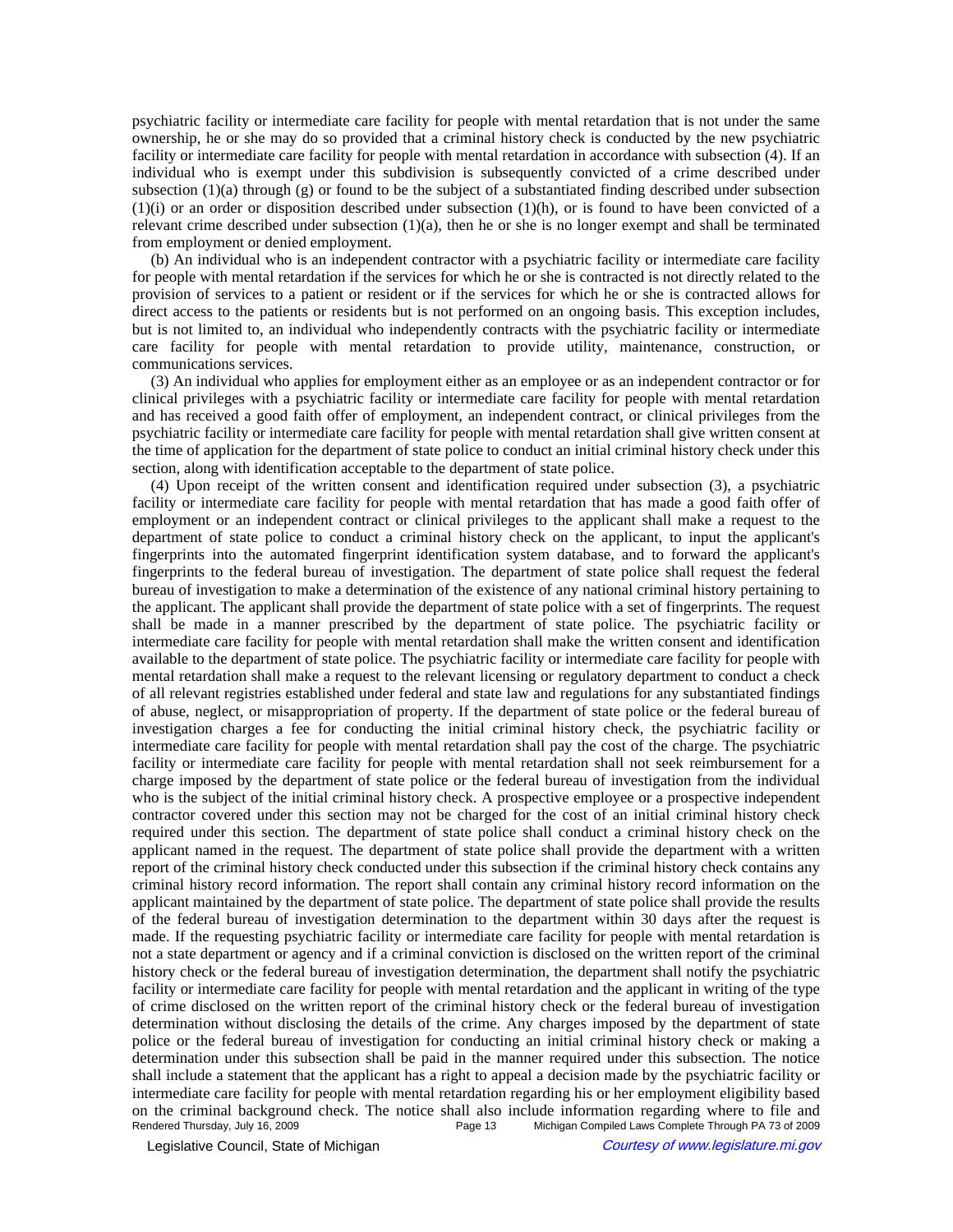describing the appellate procedures established under section 20173b of the public health code, 1978 PA 368, MCL 333.20173b.

(5) If a psychiatric facility or intermediate care facility for people with mental retardation determines it necessary to employ or grant clinical privileges to an applicant before receiving the results of the applicant's criminal history check under this section, the psychiatric facility or intermediate care facility for people with mental retardation may conditionally employ or grant conditional clinical privileges to the individual if all of the following apply:

(a) The psychiatric facility or intermediate care facility for people with mental retardation requests the criminal history check under this section upon conditionally employing or conditionally granting clinical privileges to the individual.

(b) The individual signs a statement in writing that indicates all of the following:

 $(i)$  That he or she has not been convicted of 1 or more of the crimes that are described in subsection  $(1)(a)$ through (g) within the applicable time period prescribed by each subdivision respectively.

(*ii*) That he or she is not the subject of an order or disposition described in subsection (1)(h).

(*iii*) That he or she has not been the subject of a substantiated finding as described in subsection (1)(i).

(*iv*) The individual agrees that, if the information in the criminal history check conducted under this section does not confirm the individual's statements under subparagraphs (*i*) through (*iii*), his or her employment or clinical privileges will be terminated by the psychiatric facility or intermediate care facility for people with mental retardation as required under subsection (1) unless and until the individual appeals and can prove that the information is incorrect.

(*v*) That he or she understands the conditions described in subparagraphs (*i*) through (*iv*) that result in the termination of his or her employment or clinical privileges and that those conditions are good cause for termination.

(6) The department shall develop and distribute a model form for the statement required under subsection (5)(b). The department shall make the model form available to psychiatric facilities or intermediate care facilities for people with mental retardation subject to this section upon request at no charge.

(7) If an individual is employed as a conditional employee or is granted conditional clinical privileges under subsection (5), and the report described in subsection (4) does not confirm the individual's statement under subsection (5)(b)(*i*) through (*iii*), the psychiatric facility or intermediate care facility for people with mental retardation shall terminate the individual's employment or clinical privileges as required by subsection  $(1)$ 

(8) An individual who knowingly provides false information regarding his or her identity, criminal convictions, or substantiated findings on a statement described in subsection (5)(b)(*i*) through (*iii*) is guilty of a misdemeanor punishable by imprisonment for not more than 93 days or a fine of not more than \$500.00, or both.

(9) A psychiatric facility or intermediate care facility for people with mental retardation shall use criminal history record information obtained under subsection (4) only for the purpose of evaluating an applicant's qualifications for employment, an independent contract, or clinical privileges in the position for which he or she has applied and for the purposes of subsections (5) and (7). A psychiatric facility or intermediate care facility for people with mental retardation or an employee of the psychiatric facility or intermediate care facility for people with mental retardation shall not disclose criminal history record information obtained under subsection (4) to a person who is not directly involved in evaluating the applicant's qualifications for employment, an independent contract, or clinical privileges. An individual who knowingly uses or disseminates the criminal history record information obtained under subsection (4) in violation of this subsection is guilty of a misdemeanor punishable by imprisonment for not more than 93 days or a fine of not more than \$1,000.00, or both. Upon written request from another psychiatric facility or intermediate care facility for people with mental retardation, health facility or agency, or adult foster care facility that is considering employing, independently contracting with, or granting clinical privileges to an individual, a psychiatric facility or intermediate care facility for people with mental retardation that has obtained criminal history record information under this section on that individual shall, with the consent of the applicant, share the information with the requesting psychiatric facility or intermediate care facility for people with mental retardation, health facility or agency, or adult foster care facility. Except for a knowing or intentional release of false information, a psychiatric facility or intermediate care facility for people with mental retardation has no liability in connection with a criminal background check conducted under this section or the release of criminal history record information under this subsection.

(10) As a condition of continued employment, each employee, independent contractor, or individual granted clinical privileges shall do each of the following:

(a) Agree in writing to report to the psychiatric facility or intermediate care facility for people with mental<br>Page 14 Michigan Compiled Laws Complete Through PA 73 of 2009 Michigan Compiled Laws Complete Through PA 73 of 2009 © Legislative Council, State of Michigan Council Courtesy of www.legislature.mi.gov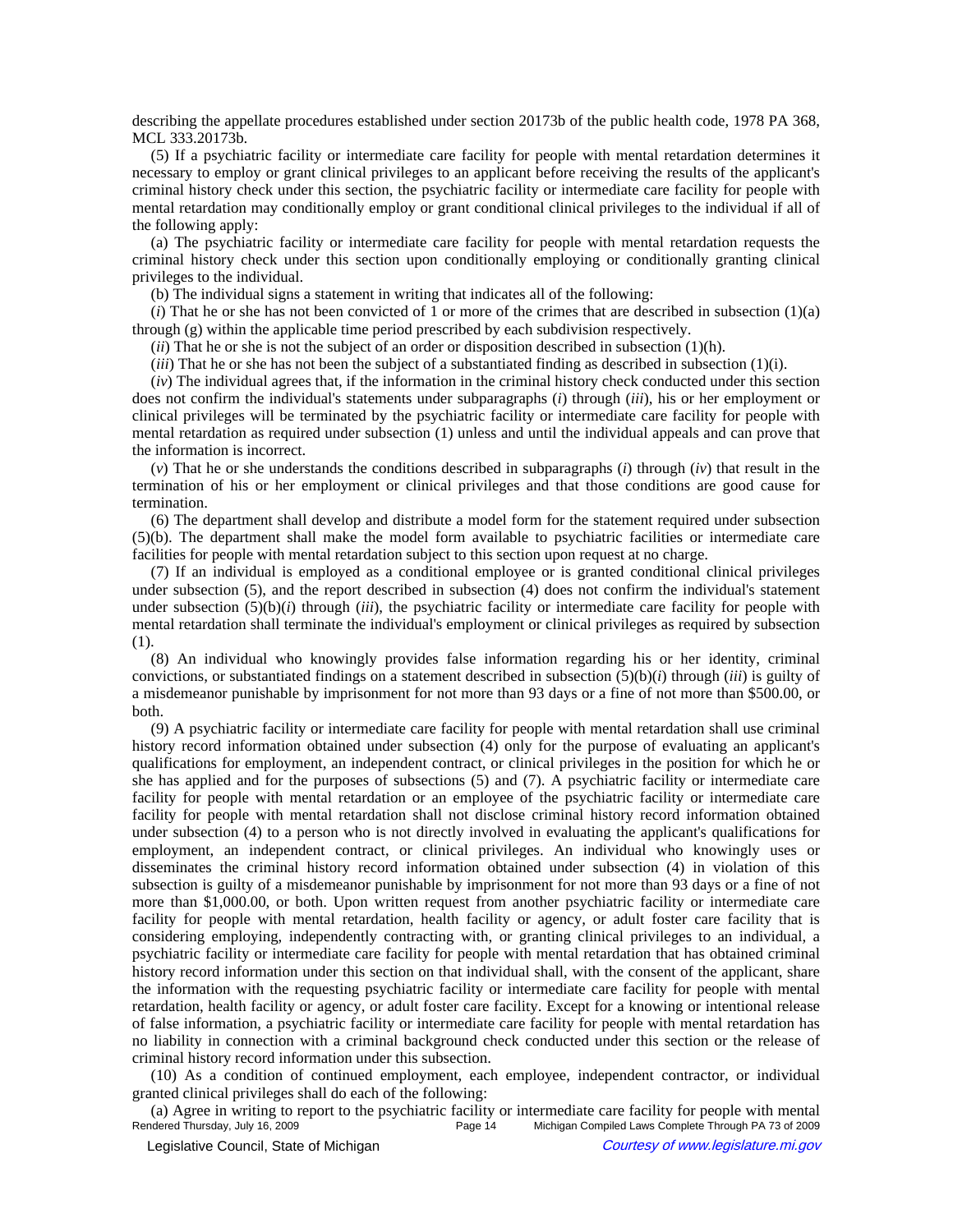retardation immediately upon being arraigned for 1 or more of the criminal offenses listed in subsection  $(1)(a)$ through (g), upon being convicted of 1 or more of the criminal offenses listed in subsection  $(1)(a)$  through  $(g)$ , upon becoming the subject of an order or disposition described under subsection (1)(h), and upon being the subject of a substantiated finding of neglect, abuse, or misappropriation of property as described in subsection (1)(i). Reporting of an arraignment under this subdivision is not cause for termination or denial of employment.

(b) If a set of fingerprints is not already on file with the department of state police, provide the department of state police with a set of fingerprints.

(11) In addition to sanctions set forth in this act, a licensee, owner, administrator, or operator of a psychiatric facility or intermediate care facility for people with mental retardation who knowingly and willfully fails to conduct the criminal history checks as required under this section is guilty of a misdemeanor punishable by imprisonment for not more than 1 year or a fine of not more than \$5,000.00, or both.

(12) In collaboration with the department of state police, the department of information technology shall establish an automated fingerprint identification system database that would allow the department of state police to store and maintain all fingerprints submitted under this section and would provide for an automatic notification if and when a subsequent criminal arrest fingerprint card submitted into the system matches a set of fingerprints previously submitted in accordance with this section. Upon such notification, the department of state police shall immediately notify the department and the department shall immediately contact the respective psychiatric facility or intermediate care facility for people with mental retardation with which that individual is associated. Information in the database established under this subsection is confidential, is not subject to disclosure under the freedom of information act, 1976 PA 442, MCL 15.231 to 15.246, and shall not be disclosed to any person except for purposes of this act or for law enforcement purposes.

(13) On or before April 1, 2009, the department shall submit a written report to the legislature outlining a plan to cover the costs of the criminal history checks required under this section if federal funding is no longer available or is inadequate to cover those costs.

(14) The department and the department of state police shall maintain an electronic web-based system to assist those psychiatric facilities or intermediate care facilities for people with mental retardation required to check relevant registries and conduct criminal history checks of its employees and independent contractors and to provide for an automated notice to those psychiatric facilities or intermediate care facilities for people with mental retardation for those individuals inputted in the system who, since the initial check, have been convicted of a disqualifying offense or have been the subject of a substantiated finding of abuse, neglect, or misappropriation of property.

(15) As used in this section:

(a) "Adult foster care facility" means an adult foster care facility licensed under the adult foster care facility licensing act, 1979 PA 218, MCL 400.701 to 400.737.

(b) "Direct access" means access to a patient or resident or to a patient's or resident's property, financial information, medical records, treatment information, or any other identifying information.

(c) "Health facility or agency" means a health facility or agency that is a nursing home, county medical care facility, hospice, hospital that provides swing bed services, home for the aged, or home health agency and licensed as required under article 17 of the public health code, 1978 PA 368, MCL 333.20101 to 333.22260.

(d) "Home health agency" means a person certified by medicare whose business is to provide to individuals in their places of residence other than in a hospital, nursing home, or county medical care facility 1 or more of the following services: nursing services, therapeutic services, social work services, homemaker services, home health aide services, or other related services.

(e) "Independent contract" means a contract entered into by a health facility or agency with an individual who provides the contracted services independently or a contract entered into by a health facility or agency with an organization or agency that employs or contracts with an individual after complying with the requirements of this section to provide the contracted services to the health facility or agency on behalf of the organization or agency.

(f) "Medicare" means benefits under the federal medicare program established under title XVIII of the social security act, 42 USC 1395 to 1395hhh.

History: Add. 2006, Act 27, Eff. Apr. 1, 2006;- Am. 2008, Act 445, Imd. Eff. Jan. 9, 2009.

**Compiler's note:** Enacting section 1 of Act 27 of 2006 provides:

"Enacting section 1. Section 134a of the mental health code, 1974 PA 258, MCL 330.1134a, as added by this amendatory act, takes effect April 1, 2006, since the department has secured the necessary federal approval to utilize federal funds to reimburse those facilities for the costs incurred for requesting a national criminal history check to be conducted by the federal bureau of investigation and the department has filed written notice of that approval with the secretary of state."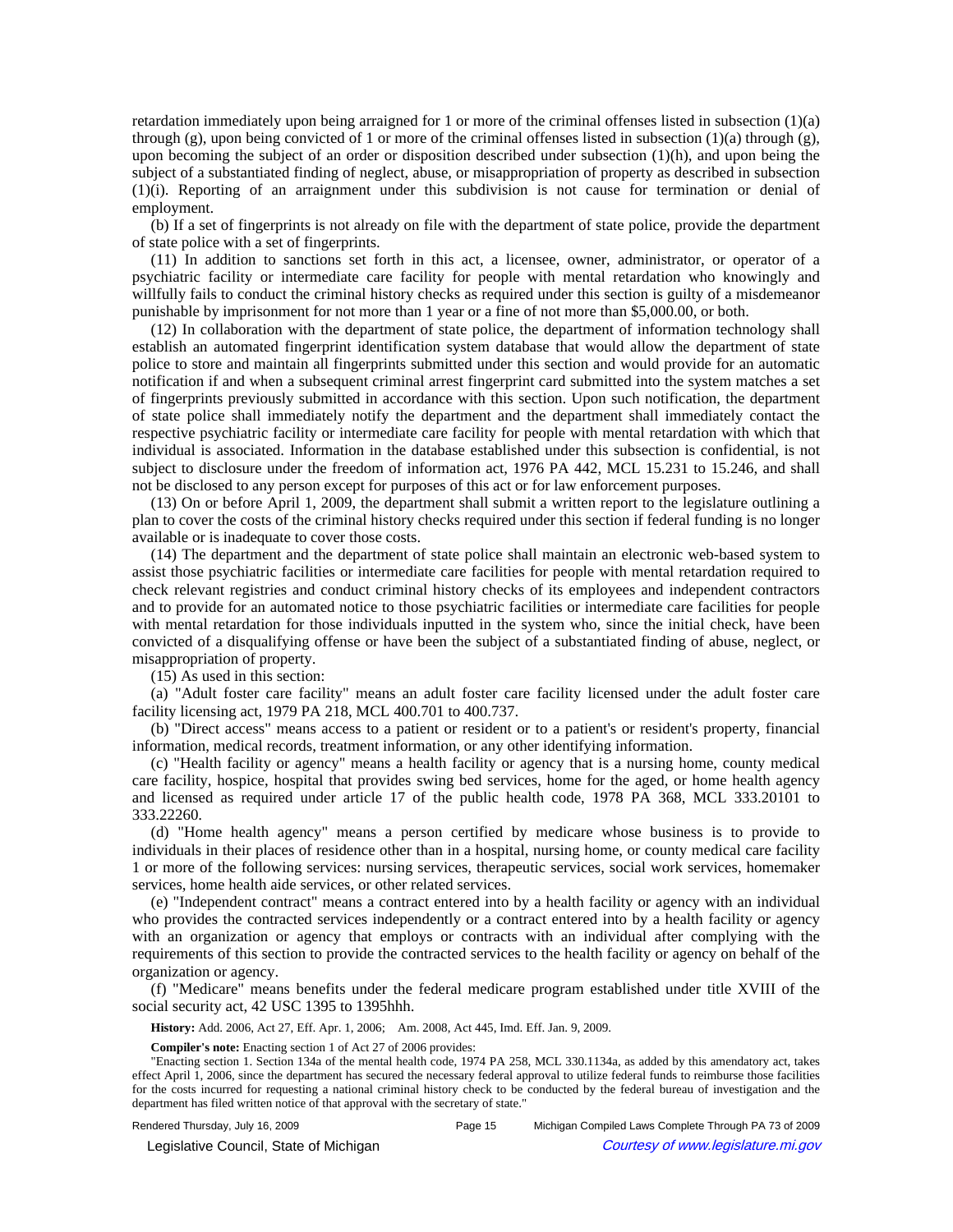Subparagraph "(i)" of subsection (1)(e), evidently should be italicized to read "(*i*)".

*\*\*\*\*\* 380.1134a.amended THIS AMENDED SECTION IS EFFECTIVE OCTOBER 31, 2010 \*\*\*\*\** 

**330.1134a.amended Employing, contracting, or granting clinical privileges to individuals; prohibitions; criminal history check; conditional employment or granting clinical privileges; false information; use of information obtained under subsection (4); condition of continued employment; failure to conduct criminal history check; establishment of automated fingerprint identification system database; report to legislature; web-based system; definitions.**

Sec. 134a. (1) Except as otherwise provided in subsection (2), a psychiatric facility or intermediate care facility for people with mental retardation shall not employ, independently contract with, or grant clinical privileges to an individual who regularly has direct access to or provides direct services to patients or residents in the psychiatric facility or intermediate care facility for people with mental retardation after April 1, 2006 if the individual satisfies 1 or more of the following:

(a) Has been convicted of a relevant crime described under 42 USC 1320a-7.

(b) Has been convicted of any of the following felonies, an attempt or conspiracy to commit any of those felonies, or any other state or federal crime that is similar to the felonies described in this subdivision, other than a felony for a relevant crime described under 42 USC 1320a-7, unless 15 years have lapsed since the individual completed all of the terms and conditions of his or her sentencing, parole, and probation for that conviction prior to the date of application for employment or clinical privileges or the date of the execution of the independent contract:

(*i*) A felony that involves the intent to cause death or serious impairment of a body function, that results in death or serious impairment of a body function, that involves the use of force or violence, or that involves the threat of the use of force or violence.

(*ii*) A felony involving cruelty or torture.

(*iii*) A felony under chapter XXA of the Michigan penal code, 1931 PA 328, MCL 750.145m to 750.145r.

(*iv*) A felony involving criminal sexual conduct.

(*v*) A felony involving abuse or neglect.

(*vi*) A felony involving the use of a firearm or dangerous weapon.

(*vii*) A felony involving the diversion or adulteration of a prescription drug or other medications.

(c) Has been convicted of a felony or an attempt or conspiracy to commit a felony, other than a felony for a relevant crime described under 42 USC 1320a-7 or a felony described under subdivision (b), unless 10 years have lapsed since the individual completed all of the terms and conditions of his or her sentencing, parole, and probation for that conviction prior to the date of application for employment or clinical privileges or the date of the execution of the independent contract.

(d) Has been convicted of any of the following misdemeanors, other than a misdemeanor for a relevant crime described under 42 USC 1320a-7, or a state or federal crime that is substantially similar to the misdemeanors described in this subdivision, within the 10 years immediately preceding the date of application for employment or clinical privileges or the date of the execution of the independent contract:

(*i*) A misdemeanor involving the use of a firearm or dangerous weapon with the intent to injure, the use of a firearm or dangerous weapon that results in a personal injury, or a misdemeanor involving the use of force or violence or the threat of the use of force or violence.

(*ii*) A misdemeanor under chapter XXA of the Michigan penal code, 1931 PA 328, MCL 750.145m to 750.145r.

(*iii*) A misdemeanor involving criminal sexual conduct.

(*iv*) A misdemeanor involving cruelty or torture unless otherwise provided under subdivision (e).

(*v*) A misdemeanor involving abuse or neglect.

(e) Has been convicted of any of the following misdemeanors, other than a misdemeanor for a relevant crime described under 42 USC 1320a-7, or a state or federal crime that is substantially similar to the misdemeanors described in this subdivision, within the 5 years immediately preceding the date of application for employment or clinical privileges or the date of the execution of the independent contract:

(*i*) A misdemeanor involving cruelty if committed by an individual who is less than 16 years of age.

(*ii*) A misdemeanor involving home invasion.

(*iii*) A misdemeanor involving embezzlement.

(*iv*) A misdemeanor involving negligent homicide or a moving violation causing death.

(*v*) A misdemeanor involving larceny unless otherwise provided under subdivision (g).

(*vi*) A misdemeanor of retail fraud in the second degree unless otherwise provided under subdivision (g).

Rendered Thursday, July 16, 2009 **Page 16** Page 16 Michigan Compiled Laws Complete Through PA 73 of 2009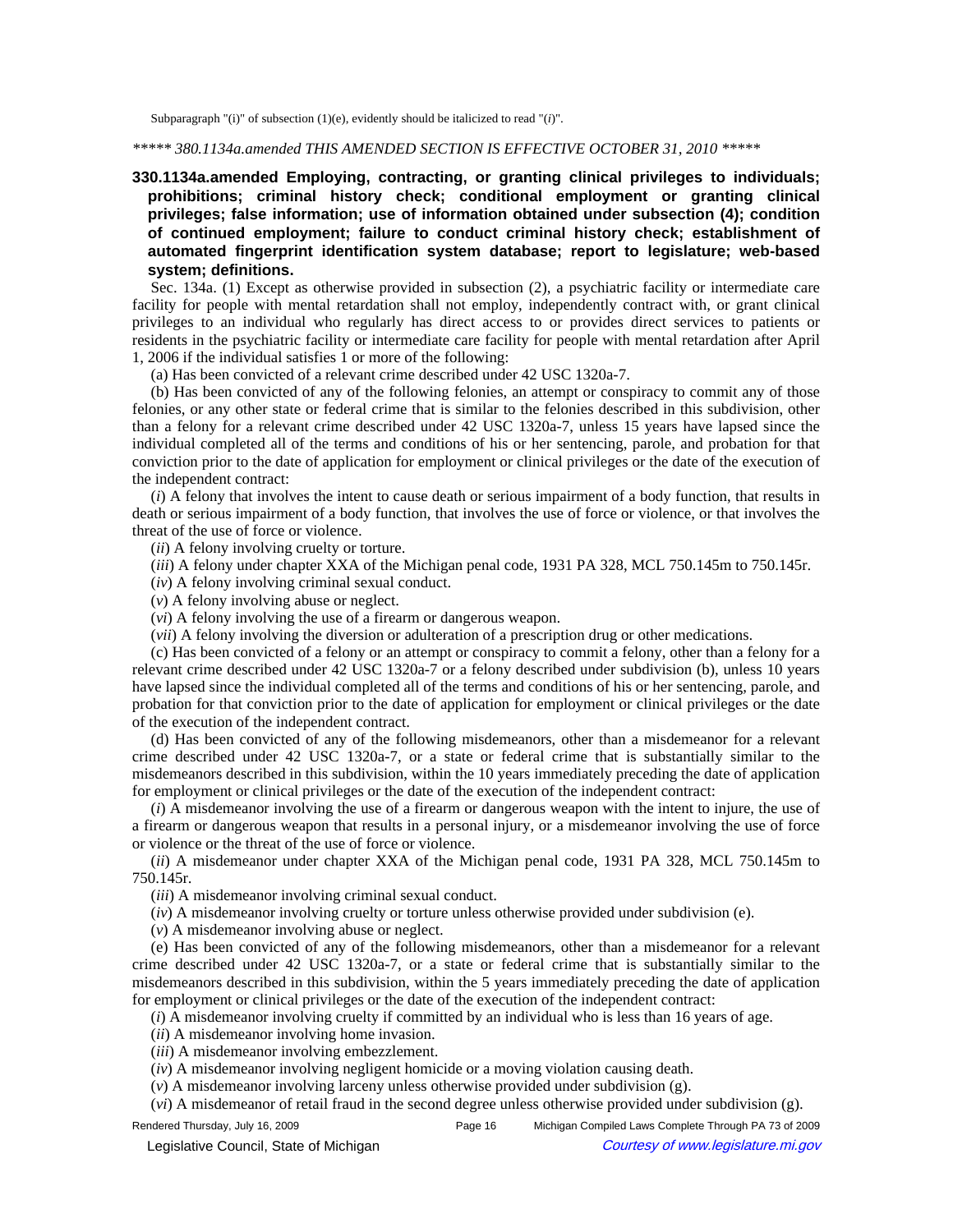(*vii*) Any other misdemeanor involving assault, fraud, theft, or the possession or delivery of a controlled substance unless otherwise provided under subdivision (d), (f), or (g).

(f) Has been convicted of any of the following misdemeanors, other than a misdemeanor for a relevant crime described under 42 USC 1320a-7, or a state or federal crime that is substantially similar to the misdemeanors described in this subdivision, within the 3 years immediately preceding the date of application for employment or clinical privileges or the date of the execution of the independent contract:

(*i*) A misdemeanor for assault if there was no use of a firearm or dangerous weapon and no intent to commit murder or inflict great bodily injury.

(*ii*) A misdemeanor of retail fraud in the third degree unless otherwise provided under subdivision (g).

(*iii*) A misdemeanor under part 74 of the public health code, 1978 PA 368, MCL 333.7401 to 333.7461, unless otherwise provided under subdivision (g).

(g) Has been convicted of any of the following misdemeanors, other than a misdemeanor for a relevant crime described under 42 USC 1320a-7, or a state or federal crime that is substantially similar to the misdemeanors described in this subdivision, within the year immediately preceding the date of application for employment or clinical privileges or the date of the execution of the independent contract:

(*i*) A misdemeanor under part 74 of the public health code, 1978 PA 368, MCL 333.7401 to 333.7461, if the individual, at the time of conviction, is under the age of 18.

(*ii*) A misdemeanor for larceny or retail fraud in the second or third degree if the individual, at the time of conviction, is under the age of 16.

(h) Is the subject of an order or disposition under section 16b of chapter IX of the code of criminal procedure, 1927 PA 175, MCL 769.16b.

(i) Has been the subject of a substantiated finding of neglect, abuse, or misappropriation of property by a state or federal agency according to an investigation conducted in accordance with 42 USC 1395i-3 or 1396r.

(2) Except as otherwise provided in subsection (5), a psychiatric facility or intermediate care facility for people with mental retardation shall not employ, independently contract with, or grant privileges to an individual who regularly has direct access to or provides direct services to patients or residents in the psychiatric facility or intermediate care facility for people with mental retardation after April 1, 2006 until the psychiatric facility or intermediate care facility for people with mental retardation conducts a criminal history check in compliance with subsection (4). This subsection and subsection (1) do not apply to any of the following:

(a) An individual who is employed by, under independent contract to, or granted clinical privileges in a psychiatric facility or intermediate care facility for people with mental retardation before April 1, 2006. By April 1, 2011, an individual who is exempt under this subdivision shall provide the department of state police with a set of fingerprints and the department of state police shall input those fingerprints into the automated fingerprint identification system database established under subsection (12). An individual who is exempt under this subdivision is not limited to working within the psychiatric facility or intermediate care facility for people with mental retardation with which he or she is employed by, under independent contract to, or granted clinical privileges on April 1, 2006. That individual may transfer to another psychiatric facility or intermediate care facility for people with mental retardation that is under the same ownership with which he or she was employed, under contract, or granted privileges. If that individual wishes to transfer to another psychiatric facility or intermediate care facility for people with mental retardation that is not under the same ownership, he or she may do so provided that a criminal history check is conducted by the new psychiatric facility or intermediate care facility for people with mental retardation in accordance with subsection (4). If an individual who is exempt under this subdivision is subsequently convicted of a crime described under subsection  $(1)(a)$  through  $(g)$  or found to be the subject of a substantiated finding described under subsection  $(1)(i)$  or an order or disposition described under subsection  $(1)(h)$ , or is found to have been convicted of a relevant crime described under subsection  $(1)(a)$ , then he or she is no longer exempt and shall be terminated from employment or denied employment.

(b) An individual who is an independent contractor with a psychiatric facility or intermediate care facility for people with mental retardation if the services for which he or she is contracted is not directly related to the provision of services to a patient or resident or if the services for which he or she is contracted allows for direct access to the patients or residents but is not performed on an ongoing basis. This exception includes, but is not limited to, an individual who independently contracts with the psychiatric facility or intermediate care facility for people with mental retardation to provide utility, maintenance, construction, or communications services.

(3) An individual who applies for employment either as an employee or as an independent contractor or for clinical privileges with a psychiatric facility or intermediate care facility for people with mental retardation and has received a good faith offer of employment, an independent contract, or clinical privileges from the Rendered Thursday, July 16, 2009<br>Page 17 Michigan Compiled Laws Complete Through PA 73 of 2009 Michigan Compiled Laws Complete Through PA 73 of 2009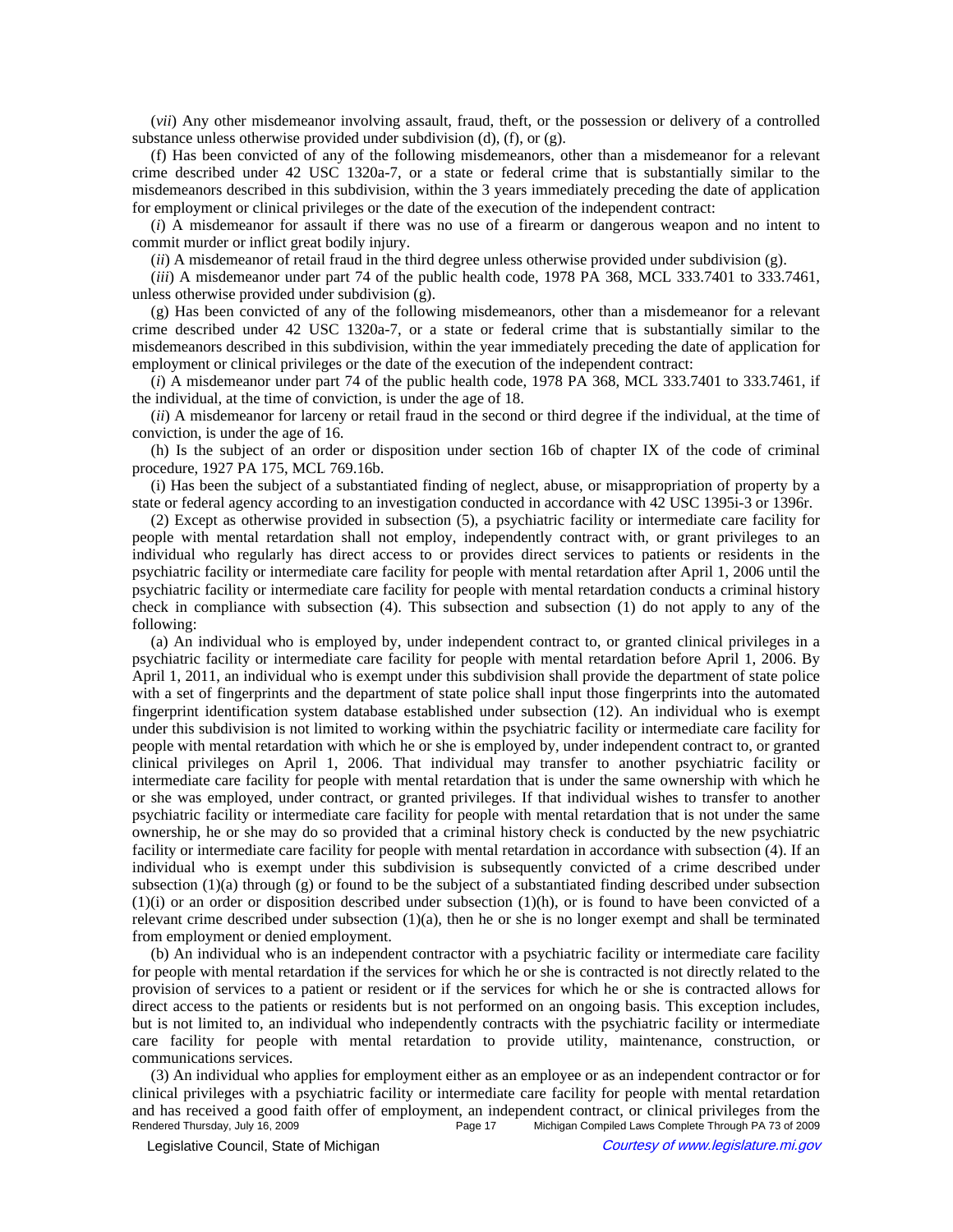psychiatric facility or intermediate care facility for people with mental retardation shall give written consent at the time of application for the department of state police to conduct an initial criminal history check under this section, along with identification acceptable to the department of state police.

(4) Upon receipt of the written consent and identification required under subsection (3), a psychiatric facility or intermediate care facility for people with mental retardation that has made a good faith offer of employment or an independent contract or clinical privileges to the applicant shall make a request to the department of state police to conduct a criminal history check on the applicant, to input the applicant's fingerprints into the automated fingerprint identification system database, and to forward the applicant's fingerprints to the federal bureau of investigation. The department of state police shall request the federal bureau of investigation to make a determination of the existence of any national criminal history pertaining to the applicant. The applicant shall provide the department of state police with a set of fingerprints. The request shall be made in a manner prescribed by the department of state police. The psychiatric facility or intermediate care facility for people with mental retardation shall make the written consent and identification available to the department of state police. The psychiatric facility or intermediate care facility for people with mental retardation shall make a request to the relevant licensing or regulatory department to conduct a check of all relevant registries established under federal and state law and regulations for any substantiated findings of abuse, neglect, or misappropriation of property. If the department of state police or the federal bureau of investigation charges a fee for conducting the initial criminal history check, the psychiatric facility or intermediate care facility for people with mental retardation shall pay the cost of the charge. The psychiatric facility or intermediate care facility for people with mental retardation shall not seek reimbursement for a charge imposed by the department of state police or the federal bureau of investigation from the individual who is the subject of the initial criminal history check. A prospective employee or a prospective independent contractor covered under this section may not be charged for the cost of an initial criminal history check required under this section. The department of state police shall conduct a criminal history check on the applicant named in the request. The department of state police shall provide the department with a written report of the criminal history check conducted under this subsection if the criminal history check contains any criminal history record information. The report shall contain any criminal history record information on the applicant maintained by the department of state police. The department of state police shall provide the results of the federal bureau of investigation determination to the department within 30 days after the request is made. If the requesting psychiatric facility or intermediate care facility for people with mental retardation is not a state department or agency and if a criminal conviction is disclosed on the written report of the criminal history check or the federal bureau of investigation determination, the department shall notify the psychiatric facility or intermediate care facility for people with mental retardation and the applicant in writing of the type of crime disclosed on the written report of the criminal history check or the federal bureau of investigation determination without disclosing the details of the crime. Any charges imposed by the department of state police or the federal bureau of investigation for conducting an initial criminal history check or making a determination under this subsection shall be paid in the manner required under this subsection. The notice shall include a statement that the applicant has a right to appeal a decision made by the psychiatric facility or intermediate care facility for people with mental retardation regarding his or her employment eligibility based on the criminal background check. The notice shall also include information regarding where to file and describing the appellate procedures established under section 20173b of the public health code, 1978 PA 368, MCL 333.20173b.

(5) If a psychiatric facility or intermediate care facility for people with mental retardation determines it necessary to employ or grant clinical privileges to an applicant before receiving the results of the applicant's criminal history check under this section, the psychiatric facility or intermediate care facility for people with mental retardation may conditionally employ or grant conditional clinical privileges to the individual if all of the following apply:

(a) The psychiatric facility or intermediate care facility for people with mental retardation requests the criminal history check under this section upon conditionally employing or conditionally granting clinical privileges to the individual.

(b) The individual signs a statement in writing that indicates all of the following:

 $(i)$  That he or she has not been convicted of 1 or more of the crimes that are described in subsection  $(1)(a)$ through (g) within the applicable time period prescribed by each subdivision respectively.

(*ii*) That he or she is not the subject of an order or disposition described in subsection (1)(h).

(*iii*) That he or she has not been the subject of a substantiated finding as described in subsection (1)(i).

(*iv*) The individual agrees that, if the information in the criminal history check conducted under this section does not confirm the individual's statements under subparagraphs (*i*) through (*iii*), his or her employment or clinical privileges will be terminated by the psychiatric facility or intermediate care facility for people with Michigan Compiled Laws Complete Through PA 73 of 2009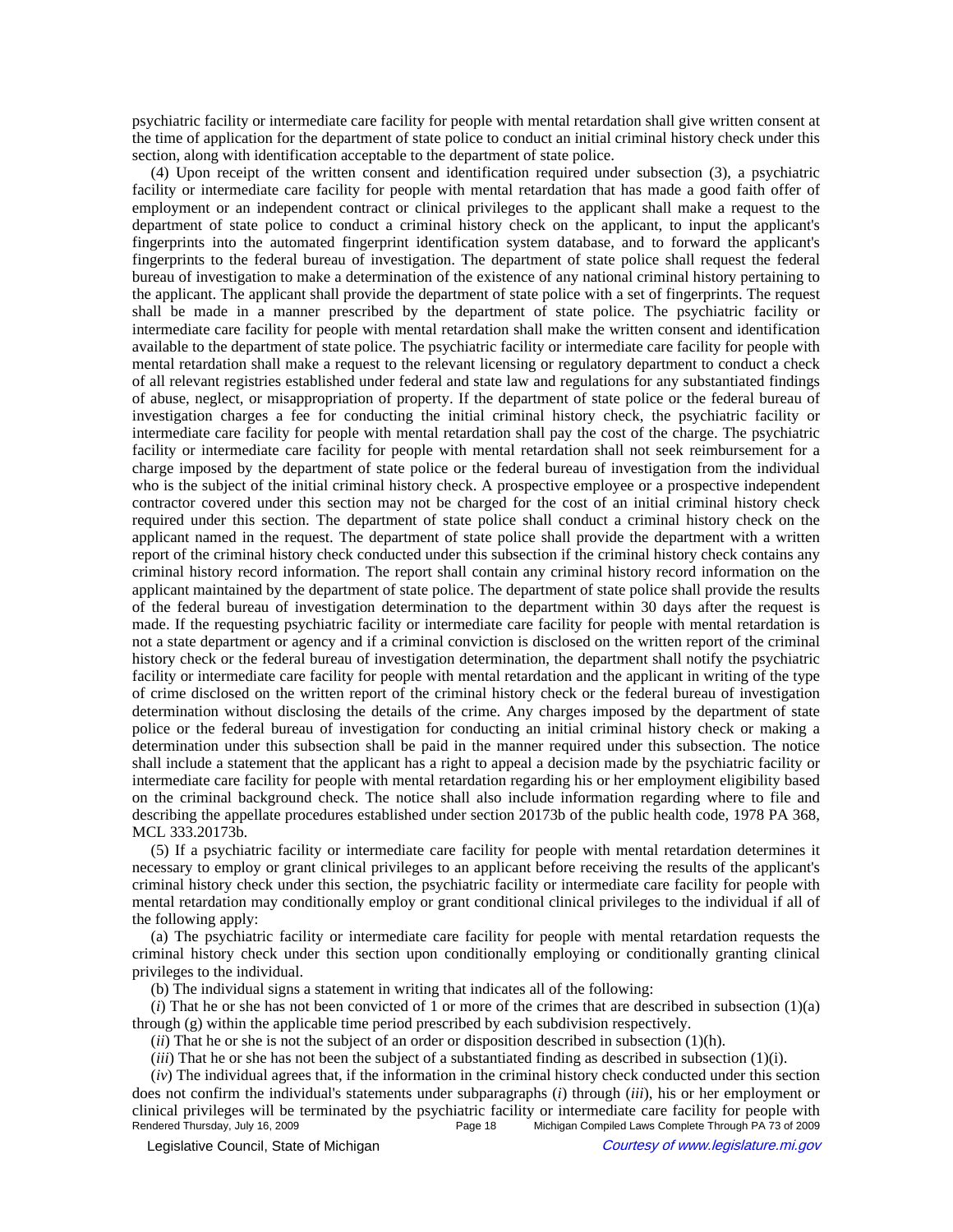mental retardation as required under subsection (1) unless and until the individual appeals and can prove that the information is incorrect.

(*v*) That he or she understands the conditions described in subparagraphs (*i*) through (*iv*) that result in the termination of his or her employment or clinical privileges and that those conditions are good cause for termination.

(6) The department shall develop and distribute a model form for the statement required under subsection (5)(b). The department shall make the model form available to psychiatric facilities or intermediate care facilities for people with mental retardation subject to this section upon request at no charge.

(7) If an individual is employed as a conditional employee or is granted conditional clinical privileges under subsection (5), and the report described in subsection (4) does not confirm the individual's statement under subsection (5)(b)(*i*) through (*iii*), the psychiatric facility or intermediate care facility for people with mental retardation shall terminate the individual's employment or clinical privileges as required by subsection (1).

(8) An individual who knowingly provides false information regarding his or her identity, criminal convictions, or substantiated findings on a statement described in subsection (5)(b)(*i*) through (*iii*) is guilty of a misdemeanor punishable by imprisonment for not more than 93 days or a fine of not more than \$500.00, or both.

(9) A psychiatric facility or intermediate care facility for people with mental retardation shall use criminal history record information obtained under subsection (4) only for the purpose of evaluating an applicant's qualifications for employment, an independent contract, or clinical privileges in the position for which he or she has applied and for the purposes of subsections (5) and (7). A psychiatric facility or intermediate care facility for people with mental retardation or an employee of the psychiatric facility or intermediate care facility for people with mental retardation shall not disclose criminal history record information obtained under subsection (4) to a person who is not directly involved in evaluating the applicant's qualifications for employment, an independent contract, or clinical privileges. An individual who knowingly uses or disseminates the criminal history record information obtained under subsection (4) in violation of this subsection is guilty of a misdemeanor punishable by imprisonment for not more than 93 days or a fine of not more than \$1,000.00, or both. Upon written request from another psychiatric facility or intermediate care facility for people with mental retardation, health facility or agency, or adult foster care facility that is considering employing, independently contracting with, or granting clinical privileges to an individual, a psychiatric facility or intermediate care facility for people with mental retardation that has obtained criminal history record information under this section on that individual shall, with the consent of the applicant, share the information with the requesting psychiatric facility or intermediate care facility for people with mental retardation, health facility or agency, or adult foster care facility. Except for a knowing or intentional release of false information, a psychiatric facility or intermediate care facility for people with mental retardation has no liability in connection with a criminal background check conducted under this section or the release of criminal history record information under this subsection.

(10) As a condition of continued employment, each employee, independent contractor, or individual granted clinical privileges shall do each of the following:

(a) Agree in writing to report to the psychiatric facility or intermediate care facility for people with mental retardation immediately upon being arraigned for 1 or more of the criminal offenses listed in subsection  $(1)(a)$ through (g), upon being convicted of 1 or more of the criminal offenses listed in subsection (1)(a) through (g), upon becoming the subject of an order or disposition described under subsection (1)(h), and upon being the subject of a substantiated finding of neglect, abuse, or misappropriation of property as described in subsection (1)(i). Reporting of an arraignment under this subdivision is not cause for termination or denial of employment.

(b) If a set of fingerprints is not already on file with the department of state police, provide the department of state police with a set of fingerprints.

(11) In addition to sanctions set forth in this act, a licensee, owner, administrator, or operator of a psychiatric facility or intermediate care facility for people with mental retardation who knowingly and willfully fails to conduct the criminal history checks as required under this section is guilty of a misdemeanor punishable by imprisonment for not more than 1 year or a fine of not more than \$5,000.00, or both.

(12) In collaboration with the department of state police, the department of information technology shall establish an automated fingerprint identification system database that would allow the department of state police to store and maintain all fingerprints submitted under this section and would provide for an automatic notification if and when a subsequent criminal arrest fingerprint card submitted into the system matches a set of fingerprints previously submitted in accordance with this section. Upon such notification, the department of state police shall immediately notify the department and the department shall immediately contact the<br>Page 19 Michigan Compiled Laws Complete Through PA 73 of 2009 Michigan Compiled Laws Complete Through PA 73 of 2009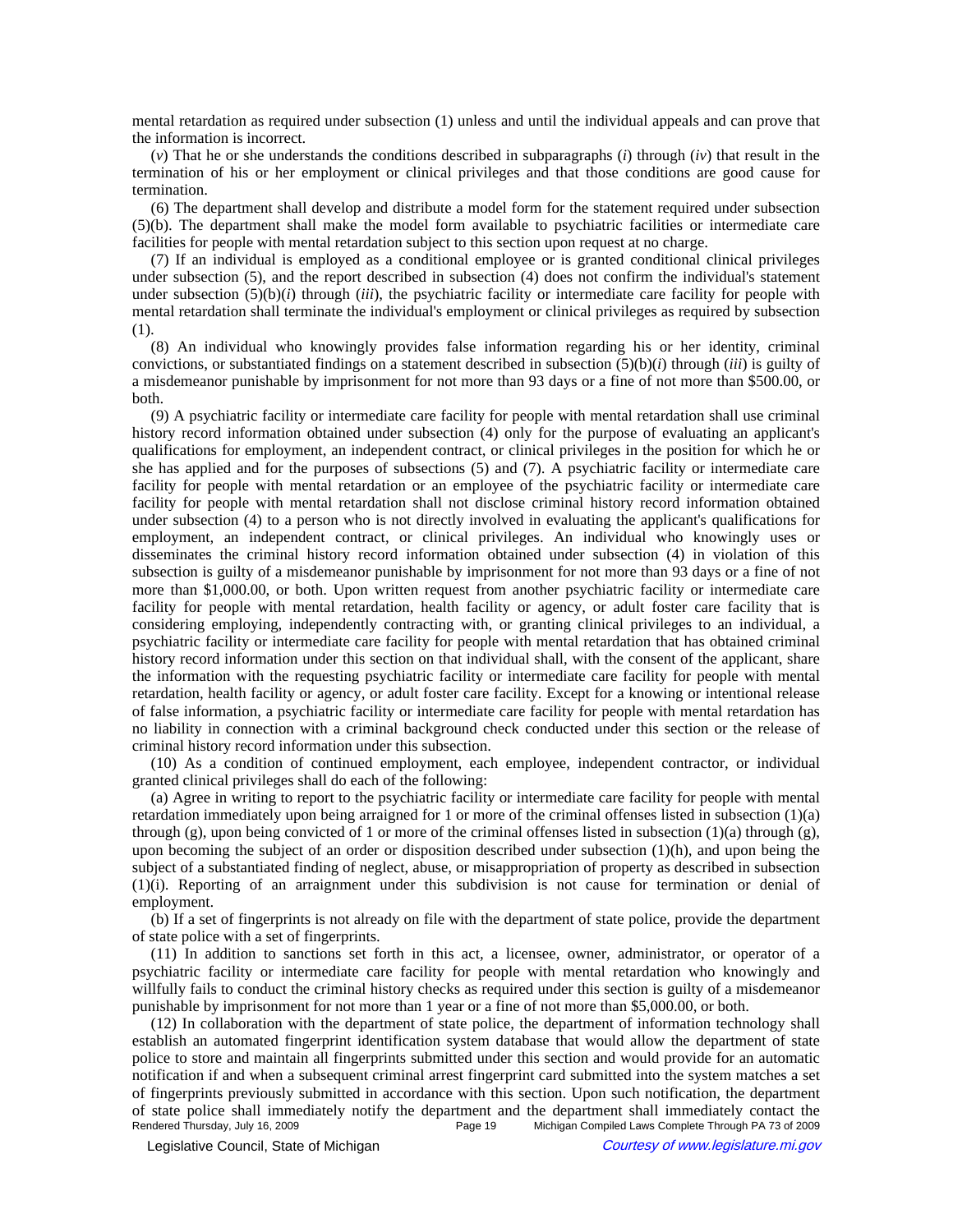respective psychiatric facility or intermediate care facility for people with mental retardation with which that individual is associated. Information in the database established under this subsection is confidential, is not subject to disclosure under the freedom of information act, 1976 PA 442, MCL 15.231 to 15.246, and shall not be disclosed to any person except for purposes of this act or for law enforcement purposes.

(13) April 1, 2009, the department shall submit a written report to the legislature outlining a plan to cover the costs of the criminal history checks required under this section if federal funding is no longer available or is inadequate to cover those costs.

(14) The department and the department of state police shall maintain an electronic web-based system to assist those psychiatric facilities or intermediate care facilities for people with mental retardation required to check relevant registries and conduct criminal history checks of its employees and independent contractors and to provide for an automated notice to those psychiatric facilities or intermediate care facilities for people with mental retardation for those individuals inputted in the system who, since the initial check, have been convicted of a disqualifying offense or have been the subject of a substantiated finding of abuse, neglect, or misappropriation of property.

(15) As used in this section:

(a) "Adult foster care facility" means an adult foster care facility licensed under the adult foster care facility licensing act, 1979 PA 218, MCL 400.701 to 400.737.

(b) "Direct access" means access to a patient or resident or to a patient's or resident's property, financial information, medical records, treatment information, or any other identifying information.

(c) "Health facility or agency" means a health facility or agency that is a nursing home, county medical care facility, hospice, hospital that provides swing bed services, home for the aged, or home health agency and licensed as required under article 17 of the public health code, 1978 PA 368, MCL 333.20101 to 333.22260.

(d) "Home health agency" means a person certified by medicare whose business is to provide to individuals in their places of residence other than in a hospital, nursing home, or county medical care facility 1 or more of the following services: nursing services, therapeutic services, social work services, homemaker services, home health aide services, or other related services.

(e) "Independent contract" means a contract entered into by a health facility or agency with an individual who provides the contracted services independently or a contract entered into by a health facility or agency with an organization or agency that employs or contracts with an individual after complying with the requirements of this section to provide the contracted services to the health facility or agency on behalf of the organization or agency.

(f) "Medicare" means benefits under the federal medicare program established under title XVIII of the social security act, 42 USC 1395 to 1395hhh.

History: Add. 2006, Act 27, Eff. Apr. 1, 2006;- Am. 2008, Act 445, Imd. Eff. Jan. 9, 2009;- Am. 2008, Act 446, Eff. Oct. 31, 2010. **Compiler's note:** Enacting section 1 of Act 27 of 2006 provides:

"Enacting section 1. Section 134a of the mental health code, 1974 PA 258, MCL 330.1134a, as added by this amendatory act, takes effect April 1, 2006, since the department has secured the necessary federal approval to utilize federal funds to reimburse those facilities for the costs incurred for requesting a national criminal history check to be conducted by the federal bureau of investigation and the department has filed written notice of that approval with the secretary of state."

At the beginning of subsection (13), the date "April 1, 2009" evidently should read "On or before April 1, 2009".

#### **330.1135 Rules; exemption.**

Sec. 135. (1) Subject to section 114a, the director, by rule, shall set standards that assure the provision of a quality improvement plan, utilization review, and the appropriate training and education of staff and that require documented policies and procedures for the administration of the services that are offered by a psychiatric partial hospitalization program.

(2) Subject to section 114a, the director shall promulgate rules to define all of the following:

(a) Psychiatric hospitals and psychiatric hospital services to clearly differentiate between the active intensive care expected in psychiatric hospitals or psychiatric units and that care which is characteristically expected in general hospitals, long-term care facilities, or residential facilities.

(b) Psychiatric partial hospitalization program to clearly differentiate between the active intensive care expected in a psychiatric partial hospitalization program and that care which is characteristically provided in a psychiatric outpatient program.

(c) The relationship between a partial hospitalization program and its affiliated inpatient hospital or unit.

(3) Sections 134 to 150 do not cover adult foster care facilities or child care organizations licensed under Act No. 116 of the Public Acts of 1973, being sections 722.111 to 722.128 of the Michigan Compiled Laws.

History: 1974, Act 258, Eff. Aug. 6, 1975;--Am. 1994, Act 137, Eff. June 1, 1994;--Am. 1995, Act 290, Eff. Mar. 28, 1996.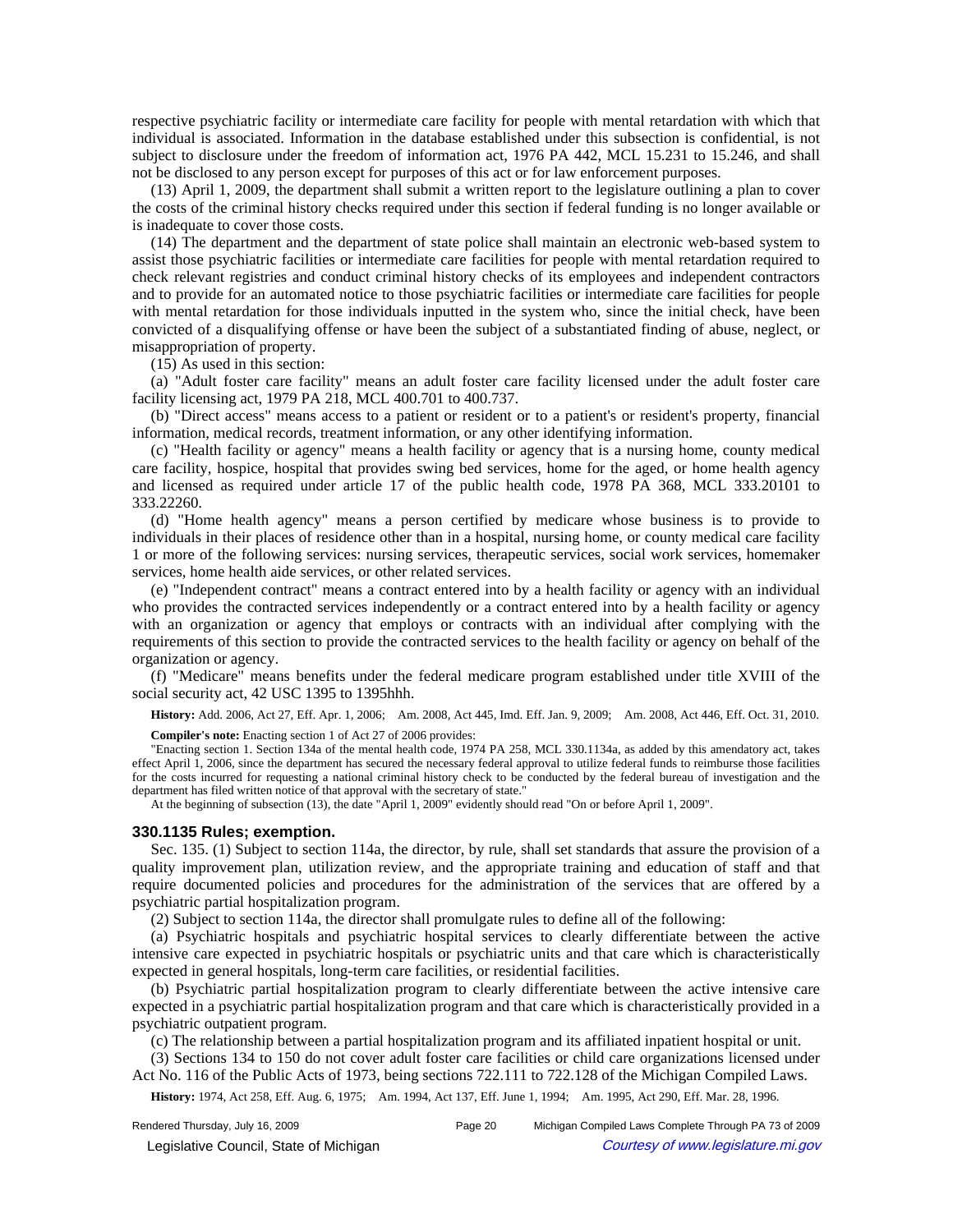**Administrative rules:** R 330.1001 et seq. of the Michigan Administrative Code.

### **330.1136 Administration of MCL 330.1134 to 330.1150; rules.**

Sec. 136. The director shall administer sections 134 through 150 and promulgate rules to implement the purposes of sections 134 through 150 for the maintenance and operation of psychiatric hospitals, psychiatric units, and psychiatric partial hospitalization programs as necessary to enable state or private facilities, or both, to qualify for federal funds available for patient care or for construction or remodeling of facilities. The rules shall be promulgated pursuant to the administrative procedures act of 1969, Act No. 306 of the Public Acts of 1969, as amended, being sections 24.201 to 24.328 of the Michigan Compiled Laws.

History: 1974, Act 258, Eff. Aug. 6, 1975;-- Am. 1994, Act 137, Eff. June 1, 1994.

**Administrative rules:** R 330.1001 et seq. of the Michigan Administrative Code.

# **330.1137 Psychiatric hospital, psychiatric unit, or psychiatric partial hospitalization program; license required; disclosures; provisional license; violation; penalty; biennial licensure; fees; receipt of completed application; issuance of license within certain time period; report; "completed application" defined.**

Sec. 137. (1) A person shall not construct, establish, or maintain a psychiatric hospital, psychiatric unit, or psychiatric partial hospitalization program or use the terms psychiatric hospital, psychiatric unit, or psychiatric partial hospitalization program, without first obtaining a license. The director shall require an applicant or a licensee to disclose the names, addresses, and official positions of all persons who have an ownership interest in a psychiatric hospital, psychiatric unit, or psychiatric partial hospitalization program. If the psychiatric hospital, psychiatric unit, or psychiatric partial hospitalization program is located on or in real estate that is leased, the applicant or licensee shall disclose the name of the lessor and any direct or indirect interest that the applicant or licensee has in the lease other than as lessee. A nontransferable license shall be granted for 2 years after the date of issuance, unless otherwise provided in sections 134 to 150. The director may issue a provisional license for 1 year to provide a licensee or applicant time to undertake remedial action to correct programmatic or physical plant deficiencies. A provisional license may be renewed for not longer than 1 additional year. A violation of this section is a misdemeanor and is punishable by a fine of not more than \$1,000.00 for each violation.

(2) Biennial licensure of psychiatric hospitals, psychiatric units, and psychiatric partial hospitalization programs shall be implemented by March 28, 1997. License fees shall be prorated according to the period of time that the license will be in force.

(3) Beginning the effective date of the amendatory act that added this subsection, the department shall issue an initial license under this section not later than 6 months after the applicant files a completed application. Receipt of the application is considered the date the application is received by any agency or department of this state. If the application is considered incomplete by the department, the department shall notify the applicant in writing or make notice electronically available within 30 days after receipt of the incomplete application, describing the deficiency and requesting additional information. The 6-month period is tolled upon notification by the department of a deficiency until the date the requested information is received by the department. The determination of the completeness of an application is not an approval of the application for the license and does not confer eligibility on an applicant determined otherwise ineligible for issuance of a license.

(4) If the department fails to issue or deny a license or registration within the time required by this section, the department shall return the license fee and shall reduce the license fee for the applicant's next renewal application, if any, by 15%. Failure to issue or deny a license within the time period required under this section does not allow the department to otherwise delay the processing of the application. A completed application shall be placed in sequence with other completed applications received at that same time. The department shall not discriminate against an applicant in the processing of the application based on the fact that the application fee was refunded or discounted under this subsection.

(5) Beginning October 1, 2005, the director of the department shall submit a report by December 1 of each year to the standing committees and appropriations subcommittees of the senate and house of representatives concerned with issues relating to mental health. The director shall include all of the following information in the report concerning the preceding fiscal year:

(a) The number of initial applications the department received and completed within the 6-month time period described in subsection (3).

(b) The number of applications rejected.

(c) The number of applicants not issued a license within the 6-month time period and the amount of money returned to licensees under subsection (4).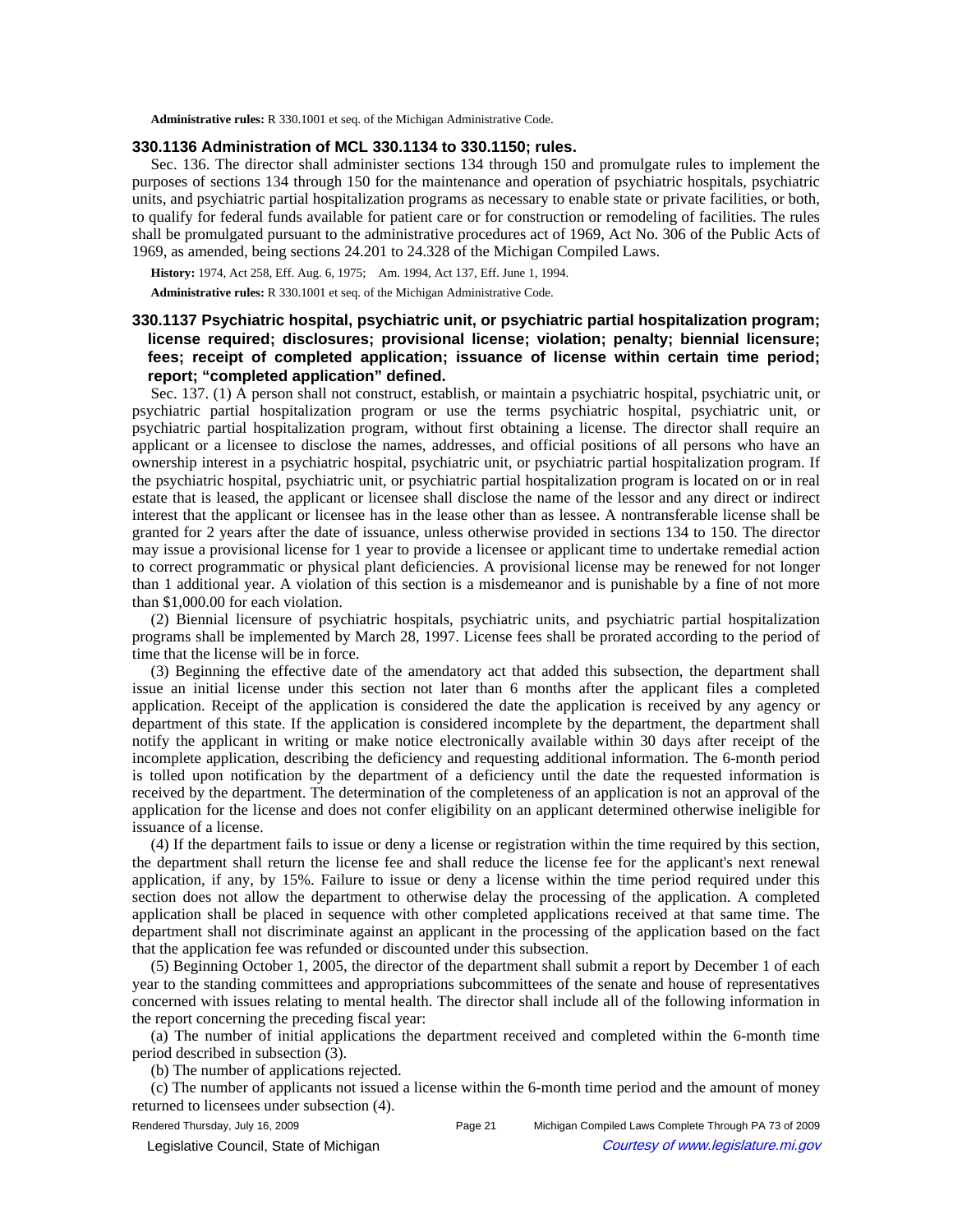(6) As used in this section, "completed application" means an application complete on its face and submitted with any applicable licensing fees as well as any other information, records, approval, security, or similar item required by law or rule from a local unit of government, a federal agency, or a private entity but not from another department or agency of this state.

History: 1974, Act 258, Eff. Aug. 6, 1975;—Am. 1976, Act 55, Eff. Mar. 31, 1977;—Am. 1994, Act 137, Eff. June 1, 1994;—Am. 1995, Act 290, Eff. Mar. 28, 1996;-- Am. 2004, Act 259, Imd. Eff. July 23, 2004.

**Administrative rules:** R 330.1001 et seq. of the Michigan Administrative Code.

#### **330.1138 Original or biennial license; inspection and approval by bureau of fire services.**

Sec. 138. Before the issuance of an original or biennial license, a psychiatric hospital, psychiatric unit, or psychiatric partial hospitalization program shall be inspected by the bureau of fire services created in section 1b of the fire prevention code, 1941 PA 207, MCL 29.1b. A license shall not be issued until the bureau of fire services approves the hospital or unit.

History: 1974, Act 258, Eff. Aug. 6, 1975;-Am. 1995, Act 290, Eff. Mar. 28, 1996;-Am. 2006, Act 207, Imd. Eff. June 19, 2006.

**Compiler's note:** For transfer of powers and duties of the fire marshal division on programs relating to fire safety inspections of adult foster care, correctional, and health care facilities from the department of state police to the department of consumer and industry services, see E.R.O. No. 1997-2, compiled at MCL 29.451 of the Michigan Compiled Laws.

For transfer of powers and duties of the fire marshal division programs relating to plan review and construction inspections of schools, colleges, universities, school dormitories, as well as adult foster care, correctional, and health care facilities, from the department of state police to the department of consumer and industry services, see E.R.O. No. 1997-2, compiled MCL 29.451 of the Michigan Compiled Laws.

### **330.1139 Permit and license fees.**

Sec. 139. (1) An applicant for a license under this act shall submit to the department with the application form a license fee of \$600.00 plus \$7.50 per patient bed or treatment position. The total license fee shall not exceed \$5,000.00.

(2) The license fee for a provisional license is the same as the fee for a license. When the requirements for licensure are met, the provisional license shall be replaced by a license without an additional fee for the balance of the 2-year period.

(3) An applicant for a construction permit shall submit to the department with the application form a permit fee of \$300.00.

(4) If an application for a license or permit is denied, or if a license or permit is revoked before its expiration date, the fees paid to the department shall not be refunded.

History: 1974, Act 258, Eff. Aug. 6, 1975;--Am. 1994, Act 137, Eff. June 1, 1994;--Am. 1995, Act 290, Eff. Mar. 28, 1996.

#### **330.1140 Premises of applicant or licensee; right of entry.**

Sec. 140. The director or the bureau of fire services created in section 1b of the fire prevention code, 1941 PA 207, MCL 29.1b, or their designated representatives may enter upon the premises of an applicant or licensee at a reasonable time for the purpose of determining whether the applicant or licensee meets the requirements of sections 134 through 150.

History: 1974, Act 258, Eff. Aug. 6, 1975;-- Am. 2006, Act 207, Imd. Eff. June 19, 2006.

#### **330.1141 Record of patient.**

Sec. 141. A licensee shall maintain a complete record for each patient. The record shall contain at a minimum a written assessment and individual plan of services for the patient, a statement of the purpose of hospitalization or treatment, a description of any tests and examinations performed, and a description of any observations made and treatments provided.

History: 1974, Act 258, Eff. Aug. 6, 1975;--Am. 1994, Act 137, Eff. June 1, 1994;--Am. 1995, Act 290, Eff. Mar. 28, 1996.

### **330.1142 Compliance with nondiscriminatory laws.**

Sec. 142. The governing body of a facility licensed under sections 134 through 150 shall certify to the department of mental health that its policies, procedures, and practices are consistent with the Americans with disabilities act of 1990, Public Law 101-336, 104 Stat. 327, the rehabilitation act of 1973, Public Law 93-112, 87 Stat. 355, the Elliott-Larsen civil rights act, Act No. 453 of the Public Acts of 1976, being sections 37.2101 to 37.2804 of the Michigan Compiled Laws, and the Michigan handicappers' civil rights act, Act No. 220 of the Public Acts of 1976, being sections 37.1101 to 37.1607 of the Michigan Compiled Laws. The governing body shall direct the administrator of the facility to take such action as is necessary to assure that the facility adheres to all of the nondiscriminatory laws described in this section.

History: 1974, Act 258, Eff. Aug. 6, 1975;-- Am. 1995, Act 290, Eff. Mar. 28, 1996.

Rendered Thursday, July 16, 2009 **Page 22** Michigan Compiled Laws Complete Through PA 73 of 2009 © Legislative Council, State of Michigan Council Council Council Council Council Council Council Council Council Council Council Council Council Council Council Council Council Council Council Council Council Council Counc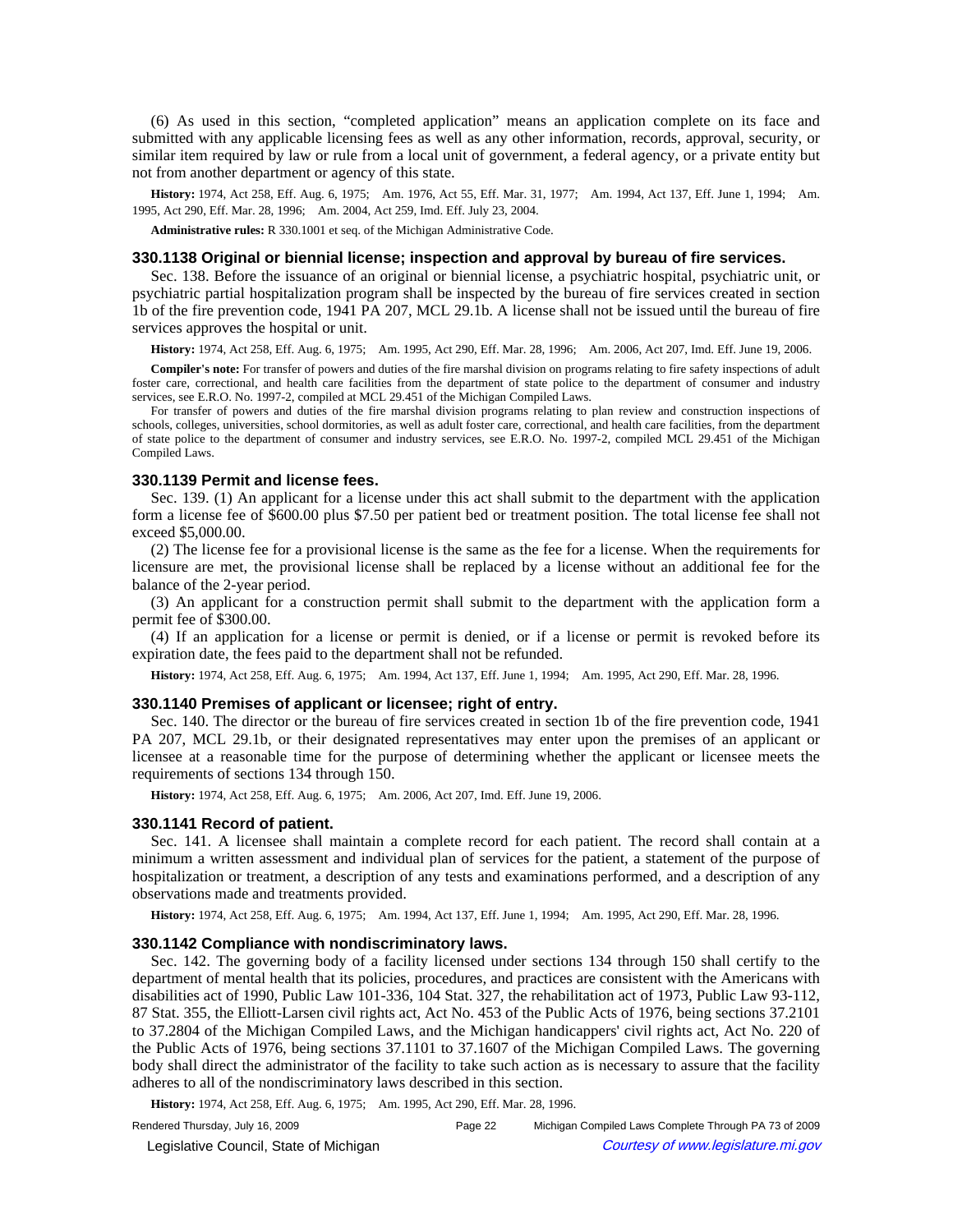### **330.1143 Governing body of facility; duties; direct transfer or hospitalization of clients.**

Sec. 143. (1) The governing body of a facility licensed under sections 134 through 150 is responsible for the operation of the facility, for the selection of the medical staff, and for the quality of care rendered by the facility. If a licensee contracts with another entity to operate a psychiatric partial hospitalization program, the governing body of the licensee is responsible for the operation of the facility, the selection of the medical staff, and the quality of care rendered by the facility. The governing body shall cooperate with the director of mental health in the enforcement of sections 134 through 150, and shall insure that physicians and other personnel for whom a state license or registration is required are currently licensed or registered.

(2) A psychiatric partial hospitalization program shall develop and implement written policies, procedures, and agreements to ensure the direct transfer or hospitalization of clients between the partial hospitalization program and a psychiatric hospital or psychiatric unit.

History: 1974, Act 258, Eff. Aug. 6, 1975;—Am. 1994, Act 137, Eff. June 1, 1994.

#### **330.1143a Review of professional practices; scope; confidentiality; disclosure.**

Sec. 143a. (1) The owner, operator, and governing body of a psychiatric hospital, psychiatric unit, or psychiatric partial hospitalization program licensed under this chapter or operated by the department shall assure that licensed, registered, or certified mental health professionals admitted to practice in the facility are organized in order to enable an effective review of the professional practices in the psychiatric hospital, psychiatric unit, or psychiatric partial hospitalization program for the purpose of improving the quality of patient care provided in the facility. This review shall include the quality and appropriateness of the care provided.

(2) The records, data, and knowledge collected for or by individuals or committees assigned a review function under subsection (1) are confidential, shall be used only for the purposes of review, are not public records, and are not subject to court subpoena.

(3) This section does not prevent disclosure of individual case records pursuant to section 748 or disclosure required by federal law to the agency designated by the governor to provide protection and advocacy pursuant to section 931.

**History:** Add. 1990, Act 167, Imd. Eff. July 2, 1990;—Am. 1994, Act 137, Eff. June 1, 1994.

### **330.1143b Patient referral; money or other consideration prohibited; violation; penalty.**

Sec. 143b. (1) A licensee, a community mental health services program, or a person acting on behalf of or for the benefit of a licensee or community mental health services program shall not pay or give or offer to pay or give any money or other consideration or thing of value, directly or indirectly, to a person in return for a referral of a patient.

(2) A licensee or community mental health services program that violates this section, or on whose behalf or for whose benefit a person violates this section, shall for the first violation be subject to an administrative fine equal to 3 times the amount paid for the referral. A licensee that fails to pay the administrative fine to the department or that violates or on whose behalf or for whose benefit a person violates this section a second or subsequent time shall have its license suspended for at least 1 month under section 144. A community mental health services program that fails to pay the administrative fine to the department or that violates or on whose behalf or for whose benefit a person violates this section a second or subsequent time is subject to an administrative fine equal to 6 times the amount paid for the referral and to an immediate certification review by the department.

**History:** Add. 1995, Act 290, Eff. Mar. 28, 1996.

### **330.1144 Suspension, denial, or revocation of license; notice.**

Sec. 144. The director, after notice to the applicant or licensee, may suspend, deny, or revoke a license if he finds that there is a substantial failure to comply with the requirements of sections 134 through 150. The notice shall be by certified mail or by personal service, setting forth the particular reasons for the proposed action and fixing a date, not less than 30 days from the date of service, on which the applicant or licensee shall be afforded a hearing before the director or his designee.

**History:** 1974, Act 258, Eff. Aug. 6, 1975.

### **330.1145 Hearing.**

Sec. 145. The hearing authorized by this section shall be in accordance with rules promulgated pursuant to Act No. 306 of the Public Acts of 1969, as amended. A complete record shall be kept of the proceedings, and shall be transcribed when requested by an interested party. The interested party shall pay the cost of preparing a transcript. On the basis of the hearing, or on the default of the applicant or licensee, the director shall issue,<br>Page 23 Michigan Compiled Laws Complete Through PA 73 of 2009 Michigan Compiled Laws Complete Through PA 73 of 2009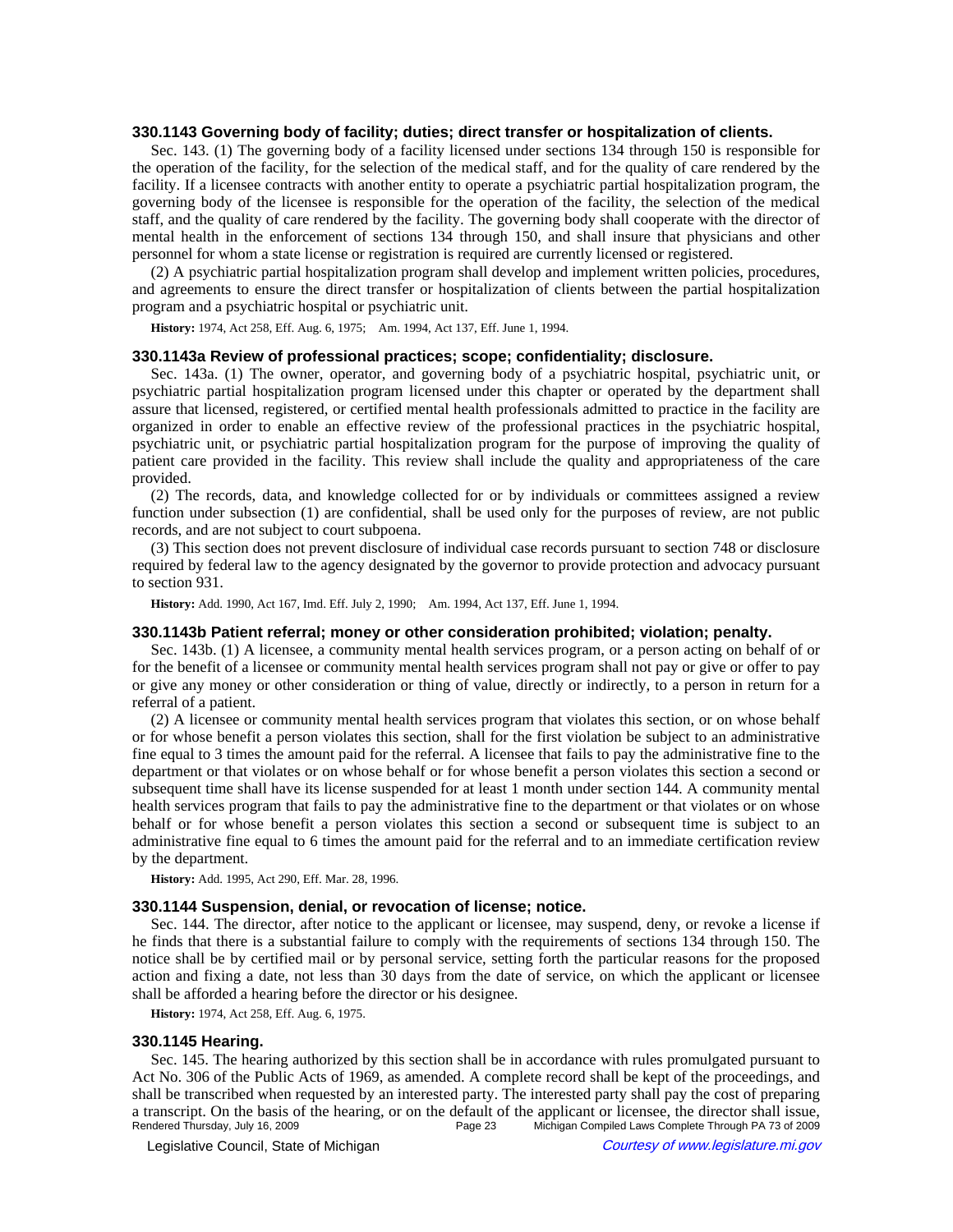deny, revoke, or suspend a license. A copy of the director's determination shall be sent by certified mail to, or served personally upon, the applicant or licensee. The revocation or suspension of a license shall become final 30 days after the determination is mailed or served, unless the applicant or licensee, within the 30-day period, appeals the decision to the circuit court. The director may not suspend, deny, or revoke a license for failure to show a need for a hospital.

**History:** 1974, Act 258, Eff. Aug. 6, 1975.

**Administrative rules:** R 330.1001 et seq. of the Michigan Administrative Code.

### **330.1146 Appeal.**

Sec. 146. A person aggrieved by a decision of the director or bureau of fire services created in section 1b of the fire prevention code, 1941 PA 207, MCL 29.1b, may appeal to the circuit court, requesting an order reversing the decision. The appeal shall be based upon the whole record, and the circuit court shall consider whether the decision is authorized by law and supported by competent evidence.

**History:** 1974, Act 258, Eff. Aug. 6, 1975;—Am. 2006, Act 207, Imd. Eff. June 19, 2006.

#### **330.1147 Exemptions.**

Sec. 147. Except as otherwise provided in sections 134a and 149b, psychiatric hospitals or units operated by the state or federal government are exempt from sections 134 through 150.

**History:** 1974, Act 258, Eff. Aug. 6, 1975;—Am. 1990, Act 13, Eff. May 28, 1990;—Am. 1991, Act 40, Imd. Eff. June 11, 1991;— Am. 2006, Act 27, Imd. Eff. Feb. 17, 2006.

### **330.1148 Use of terms "psychiatric hospital,""psychiatric unit," or "psychiatric partial hospitalization program."**

Sec. 148. The terms psychiatric hospital, psychiatric unit, or psychiatric partial hospitalization program shall not be used to describe or refer to an institution or program, unless the institution or program is licensed by the director pursuant to sections 134 through 150.

History: 1974, Act 258, Eff. Aug. 6, 1975;—Am. 1994, Act 137, Eff. June 1, 1994.

#### **330.1149 Actions.**

Sec. 149. The director may maintain action in the name of the people of the state to restrain or prevent the construction, establishment, management, or operation of a psychiatric hospital, psychiatric unit, or psychiatric partial hospitalization program without a license.

History: 1974, Act 258, Eff. Aug. 6, 1975;-- Am. 1994, Act 137, Eff. June 1, 1994.

#### **330.1149b Compliance with medical waste regulatory act.**

Sec. 149b. A psychiatric hospital, psychiatric unit, or psychiatric partial hospitalization program operated or licensed by the department shall comply with the medical waste regulatory act, part 138 of the public health code, Act No. 368 of the Public Acts of 1978, being sections 333.13801 to 333.13831 of the Michigan Compiled Laws.

History: Add. 1990, Act 13, Eff. May 28, 1990;-- Am. 1994, Act 137, Eff. June 1, 1994.

#### **330.1150 Violation.**

Sec. 150. A person who violates sections 134 through 150 or a rule authorized by sections 134 through 150 is guilty of a misdemeanor.

**History:** 1974, Act 258, Eff. Aug. 6, 1975.

**Administrative rules:** R 330.1001 et seq. of the Michigan Administrative Code.

### **330.1152 Adult foster care facility; noncompliance with contract, agreement, or arrangement; notice; suspension, revocation, or cancellation.**

Sec. 152. The director, after notice to the operator or owner of an adult foster care facility may suspend, revoke, or cancel a contract, agreement, or arrangement entered into under section 116(3)(e) if he or she finds that there has been a substantial failure to comply with the requirements as set forth in the contract, agreement, or arrangement. The notice shall be by certified mail or personal service, setting forth the particular reasons for the proposed action and fixing a date, not less than 30 days from the date of service, on which the operator or owner shall be afforded a hearing before the director or his or her designee. The contract, agreement, or arrangement shall not be suspended, revoked, or canceled until the director notifies the operator or owner in writing of his or her findings of fact and conclusions following such hearing.

History: 1974, Act 258, Eff. Aug. 6, 1975;—Am. 1995, Act 290, Eff. Mar. 28, 1996;—Am. 1996, Act 588, Imd. Eff. Jan. 21, 1997.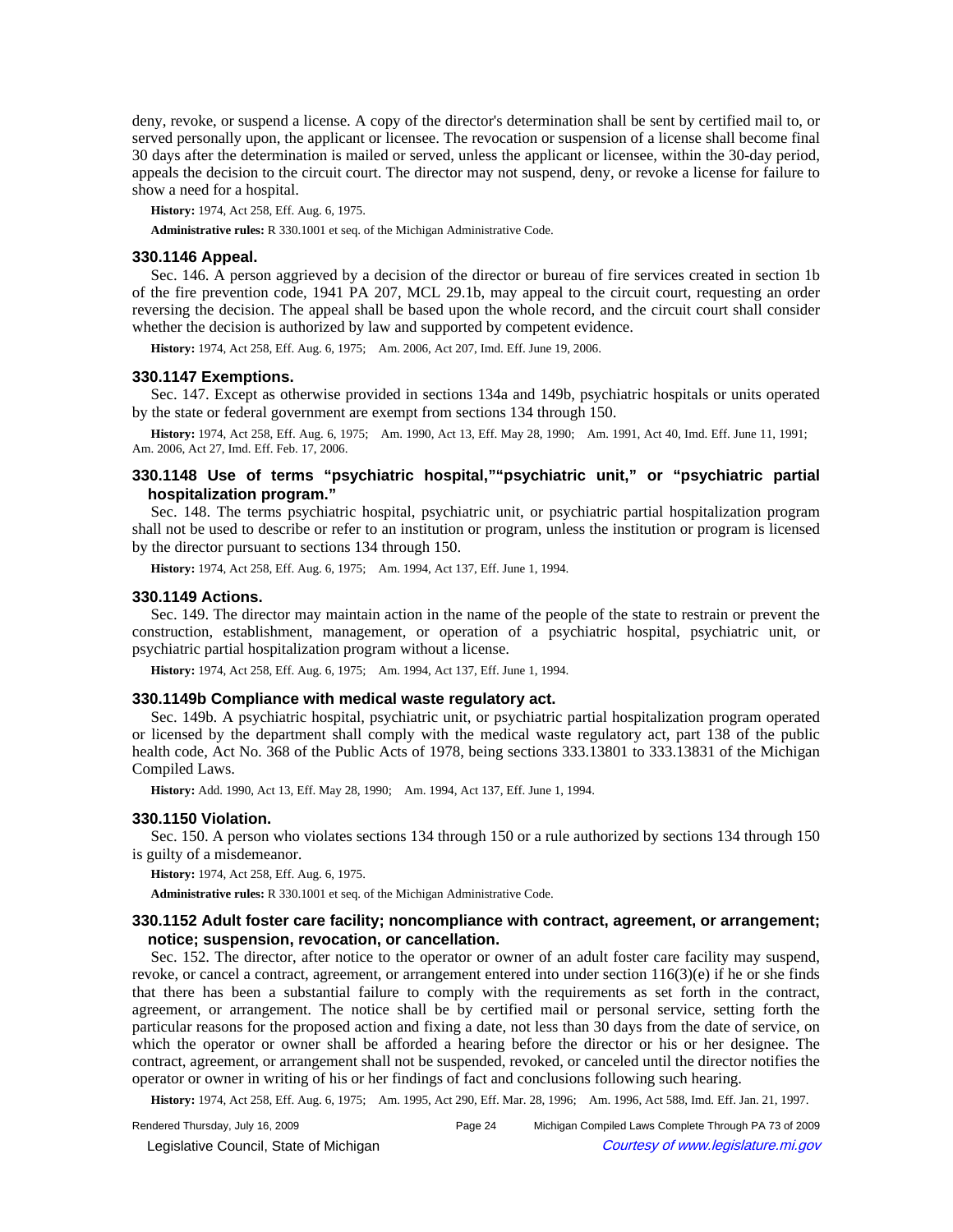**330.1153 Rules for placement of mentally ill or developmentally disabled adults into community based dependent living settings or programs; rules for certification of specialized programs; inspection of facility; inspection report and certification, denial of certification, revocation, or certification with limited terms; reinspection; notice; contracts; licensure or placement pending promulgation of rules.**

Sec. 153. (1) Subject to section 114a, the department shall promulgate rules for the placement of adults who have serious mental illness or developmental disability into community based dependent living settings by department agencies, community mental health services programs, and by agencies under contract to the department or to a community mental health services program. The rules shall include, but not be limited to, the criteria to be used to determine a suitable placement and the specific agencies responsible for making decisions regarding a placement.

(2) Subject to section 114a, the department shall promulgate rules for the certification of specialized programs offered in an adult foster care facility to individuals with serious mental illness or developmental disability. The rules shall provide for an administrative appeal to the department of a denial or limitation of the terms of certification under chapter 4 of the administrative procedures act of 1969, Act No. 306 of the Public Acts of 1969, being sections 24.271 to 24.287 of the Michigan Compiled Laws.

(3) Upon receipt of a request from an adult foster care facility for certification of a specialized program, the department shall inspect the facility to determine whether the proposed specialized program conforms with the requirements of this section and rules promulgated under this section. The department shall provide the department of social services with an inspection report and a certification, denial of certification, revocation, or certification with limited terms for the proposed specialized program. The department shall reinspect a certified specialized program not less than once biennially and notify the department of social services in the same manner as for the initial certification. In carrying out this subsection, the department may contract with a community mental health services program or any other agency.

(4) This section does not prevent licensure of an adult foster care facility or the placement of individuals with serious mental illness or developmental disability into community based dependent living settings pending the promulgation by the department of rules under subsection (1) or (2).

History: Add. 1986, Act 256, Imd. Eff. Dec. 9, 1986;-- Am. 1995, Act 290, Eff. Mar. 28, 1996.

**Administrative rules:** R 330.1001 et seq. of the Michigan Administrative Code.

### **330.1155 Repealed. 1995, Act 290, Eff. Mar. 28, 1996.**

**Compiler's note:** The repealed section pertained to definitions in MCL 330.1155 to 330.1161.

### **330.1156 Family support subsidy program; establishment; purpose.**

Sec. 156. The director of the department shall establish a family support subsidy program. The purpose of the family support subsidy program is to keep families together and to reduce capacity in state facilities by defraying some of the special costs of caring for eligible minors, thus facilitating the return of eligible minors from out-of-home placements to their family homes, and preventing or delaying the out-of-home placement of eligible minors who reside in their family homes.

History: Add. 1983, Act 249, Imd. Eff. Dec. 15, 1983;-- Am. 1995, Act 290, Eff. Mar. 28, 1996.

**Compiler's note:** Section 2 of Act 249 of 1983 provides: "This amendatory act shall take effect January 1, 1984, for the purpose of promulgating rules pursuant to section 157, and July 1, 1984, for the purpose of accepting written application."

### **330.1157 Rules; creation and contents of application forms.**

Sec. 157. (1) Subject to section 114a, the department shall promulgate rules to implement sections 156 to 161. The rules shall include an adoption by reference of the standards and criteria used by the department of education in the identification of eligible minors. The department shall also consult with the department of education on the implementation and coordination of the family support subsidy program.

(2) The department shall create application forms and shall make the forms available to community mental health services programs for determining the eligibility of applicants. The forms shall require at least the following information, which constitutes the eligibility criteria for receipt of a family subsidy:

(a) A statement that the family resides in this state.

(b) Verification that the eligible minor meets the definition in section 100a.

(c) A statement that the eligible minor resides, or is expected to reside, with his or her parent or legal guardian or, on a temporary basis, with another relative.

(d) A statement that the family is not receiving a medical subsidy for the eligible minor under section 115h of the social welfare act, Act No. 280 of the Public Acts of 1939, being section 400.115h of the Michigan

Rendered Thursday, July 16, 2009 **Page 25** Michigan Compiled Laws Complete Through PA 73 of 2009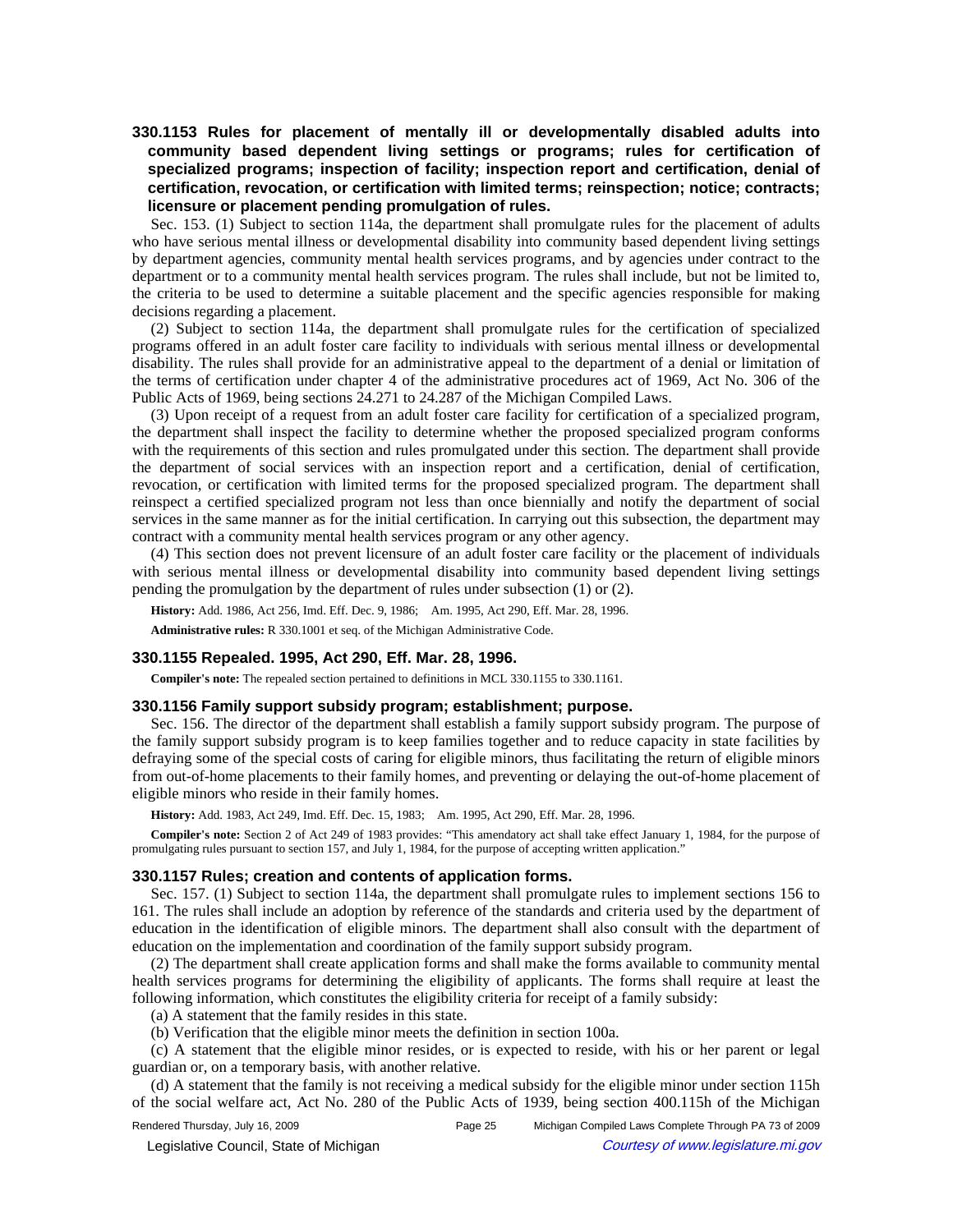#### Compiled Laws.

(e) Verification that the taxable income for the family for the year immediately preceding the date of application did not exceed \$60,000.00, unless it can be verified that the taxable income for the family for the year in which the application is made will be less than \$60,000.00.

History: Add. 1983, Act 249, Imd. Eff. Dec. 15, 1983;**--**Am. 1995, Act 290, Eff. Mar. 28, 1996.

**Compiler's note:** Section 2 of Act 249 of 1983 provides: "This amendatory act shall take effect January 1, 1984, for the purpose of promulgating rules pursuant to section 157, and July 1, 1984, for the purpose of accepting written application."

**Administrative rules:** R 330.1001 et seq. of the Michigan Administrative Code.

### **330.1158 Effect of approval of application; contract; report.**

Sec. 158. (1) If an application for a family support subsidy is approved by the community mental health services program, all of the following apply:

(a) A family support subsidy shall be paid to the parent or legal guardian on behalf of an eligible minor, and shall be considered a benefit to the eligible minor. An approved subsidy shall be payable as of the first of the next month after the community mental health services program receives the written application.

(b) A family support subsidy shall be used to meet the special needs of the family. Except as otherwise provided in this chapter, this subsidy is intended to complement but not supplant public assistance or social service benefits based on economic need, available through governmental programs.

(c) Except as provided in section 160(2), a family support subsidy shall be in an amount equivalent to the monthly maximum supplemental security income payment available in Michigan for an adult recipient living in the household of another, as formulated under federal regulations as of July 1, 1984. Increases to this rate shall be determined annually by legislative appropriation. In addition, the parent or legal guardian of an eligible minor who is in an out-of-home placement at the time of application may receive a 1-time, lump-sum advance payment of twice the monthly family subsidy amount for the purpose of meeting the special needs of the family to prepare for in-home care.

(2) A community mental health services program may contract with the department for services that provide for the payment of family support subsidies through the department.

(3) The parent or legal guardian who receives a family support subsidy shall report, in writing, at least the following information to the community mental health services program:

(a) Not less than annually, a statement that the family support subsidy was used to meet the special needs of the family.

(b) Immediately, the occurrence of any event listed in section 159.

(c) Immediately, if the parent or legal guardian requests termination of the family support subsidy.

History: Add. 1983, Act 249, Imd. Eff. Dec. 15, 1983;-- Am. 1995, Act 290, Eff. Mar. 28, 1996.

**Compiler's note:** Section 2 of Act 249 of 1983 provides: "This amendatory act shall take effect January 1, 1984, for the purpose of promulgating rules pursuant to section 157, and July 1, 1984, for the purpose of accepting written application."

#### **330.1158a Family support subsidy payments not alienable.**

Sec. 158a. Family support subsidy payments shall not be alienable by assignment, sale, garnishment, execution, or otherwise, and in the event of bankruptcy shall not pass to or through a trustee or any other person acting on behalf of creditors.

**History:** Add. 1984, Act 186, Imd. Eff. July 3, 1984.

#### **330.1159 Termination or denial of family support subsidy; hearing.**

Sec. 159. (1) The family support subsidy shall terminate if 1 or more of the following occur:

(a) The eligible minor dies.

(b) The family no longer meets the eligibility criteria in section 157(2).

(c) The eligible minor attains the age of 18 years.

(2) The family support subsidy may be terminated by a community mental health services program if a report required by section 158(3) is not timely made or a report required by section 158(3)(a) is false.

(3) If an application for a family support subsidy is denied or a family support subsidy is terminated by a community mental health services program, the parent or legal guardian of the affected eligible minor may demand, in writing, a hearing by the community mental health services program. The hearing shall be conducted in the same manner as provided for contested case hearings under chapter 4 of the administrative procedures act of 1969, Act No. 306 of the Public Acts of 1969, being sections 24.271 to 24.287 of the Michigan Compiled Laws.

History: Add. 1983, Act 249, Imd. Eff. Dec. 15, 1983;-- Am. 1995, Act 290, Eff. Mar. 28, 1996.

**Compiler's note:** Section 2 of Act 249 of 1983 provides: "This amendatory act shall take effect January 1, 1984, for the purpose of Rendered Thursday, July 16, 2009 **Page 26** Page 26 Michigan Compiled Laws Complete Through PA 73 of 2009 © Legislative Council, State of Michigan Council Council Council Council Council Council Council Council Council Council Council Council Council Council Council Council Council Council Council Council Council Council Counc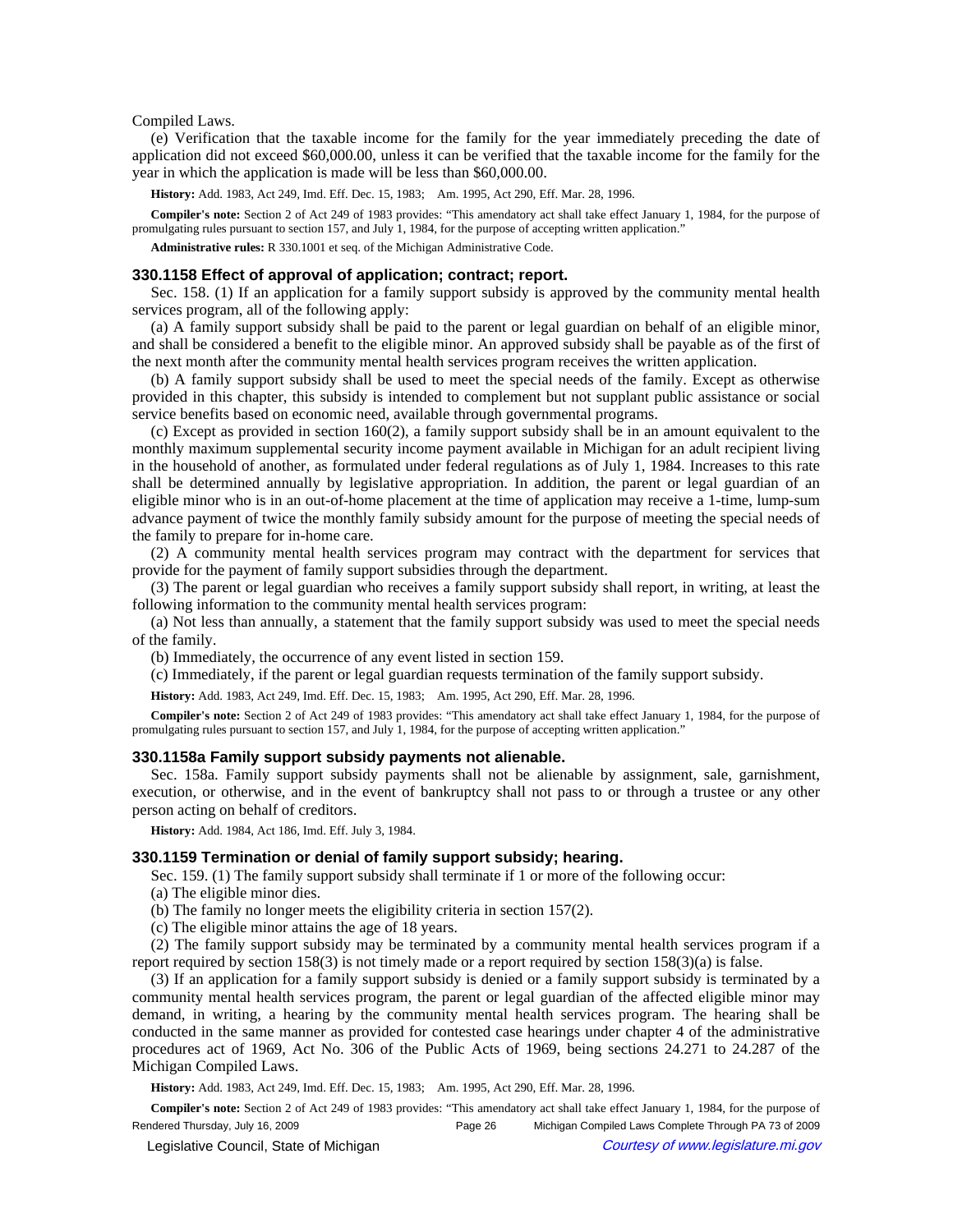promulgating rules pursuant to section 157, and July 1, 1984, for the purpose of accepting written application."

### **330.1160 Family support subsidies; payment; adjustment of amounts.**

Sec. 160. (1) Family support subsidy payments shall be paid from accounts as appropriated by the legislature.

(2) The department, after notifying the governor and the house and senate appropriations committees, may adjust the amounts available for family support subsidies by equal apportionment in the event available revenues are insufficient to cover the obligations. The department shall not reduce the amount of the monthly payment by more than an aggregate of 25% in 1 fiscal year without written approval of the house and senate appropriations committees.

**History:** Add. 1983, Act 249, Imd. Eff. Dec. 15, 1983.

**Compiler's note:** Section 2 of Act 249 of 1983 provides: "This amendatory act shall take effect January 1, 1984, for the purpose of promulgating rules pursuant to section 157, and July 1, 1984, for the purpose of accepting written application."

#### **330.1161 Annual evaluation of program.**

Sec. 161. In conjunction with community mental health services programs, the department shall conduct annually and forward to the governor and the house and senate appropriations committees, and the senate and house committees with legislative oversight of human services and mental health, an evaluation of the family support subsidy program that shall include, but is not limited to, all of the following:

(a) The impact of the family support subsidy program upon children covered by this act in facilities and residential care programs including, to the extent possible, sample case reviews of families who choose not to participate.

(b) Case reviews of families who voluntarily terminate participation in the family support subsidy program for any reason, particularly when the eligible minor is placed out of the family home, including the involvement of the department and community mental health services programs in offering suitable alternatives.

(c) Sample assessments of families receiving family support subsidy payments including adequacy of subsidy and need for services not available.

(d) The efforts to encourage program participation of eligible families.

(e) The geographic distribution of families receiving subsidy payments and, to the extent possible, eligible minors presumed to be eligible for family support subsidy payments.

(f) Programmatic and legislative recommendations to further assist families in providing care for eligible minors.

(g) Problems that arise in identifying eligible minors through diagnostic evaluations performed under rules promulgated by the department of education.

(h) The number of beds reduced in state facilities and foster care facilities serving severely mentally, multiply, and autistic impaired children when the children return home to their natural families as a result of the subsidy program.

(i) Caseload figures by eligibility category as described in section 100a(24).

History: Add. 1983, Act 249, Imd. Eff. Dec. 15, 1983;--Am. 1995, Act 290, Eff. Mar. 28, 1996;--Am. 1998, Act 497, Eff. Mar. 1, 1999; - Am. 2004, Act 499, Eff. Mar. 30, 2005.

**Compiler's note:** Section 2 of Act 249 of 1983 provides: "This amendatory act shall take effect January 1, 1984, for the purpose of promulgating rules pursuant to section 157, and July 1, 1984, for the purpose of accepting written application."

### **330.1162 Office of multicultural services; creation; director.**

Sec. 162. The office of multicultural services is created within the department. The office shall be headed by a director.

History: Add. 1990, Act 124, Imd. Eff. June 26, 1990;-- Am. 1995, Act 290, Eff. Mar. 28, 1996.

**Compiler's note:** For transfer of powers and duties of the standing committee on multicultural services to the director of the department of community health and abolishment of the committee, see E.R.O. No. 1997-4, compiled at MCL 333.26324 of the Michigan Compiled Laws.

### **330.1163 Standing committee on multicultural services; appointment of members; purpose.**

Sec. 163. A 13-member standing committee on multicultural services shall be appointed by the director of the department to advise the office and the department on matters pertaining to multicultural services.

**History:** Add. 1990, Act 124, Imd. Eff. June 26, 1990.

### **330.1164 Duties of office.**

Sec. 164. The office shall do all of the following:

Rendered Thursday, July 16, 2009 **Page 27** Michigan Compiled Laws Complete Through PA 73 of 2009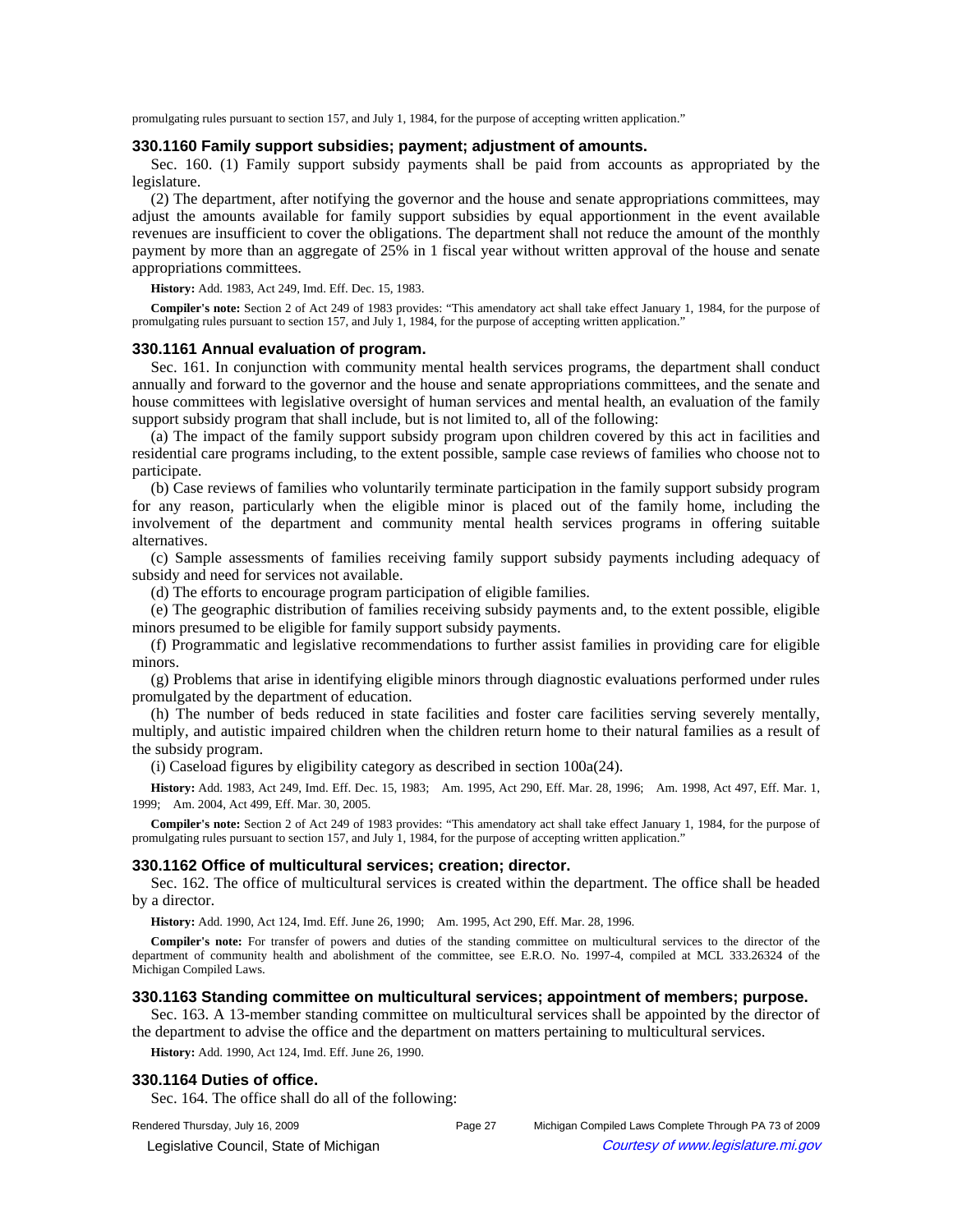(a) Assess the mental health needs of multicultural populations in the state.

(b) Recommend to the director of the department treatment methods and programs that are sensitive and relevant to the unique linguistic, cultural, and ethnic characteristics of multicultural populations.

(c) Provide consultation, technical assistance, training programs, and reference materials to agencies and organizations serving multicultural populations.

(d) Promote awareness of multicultural mental health concerns, and encourage, promote, and aid in the establishment of multicultural services.

(e) Disseminate information on available multicultural services.

(f) Provide adequate and effective opportunities for multicultural populations to express their views on departmental policy development and program implementation.

(g) Request adequate funds for multicultural services from the director of the department.

**History:** Add. 1990, Act 124, Imd. Eff. June 26, 1990.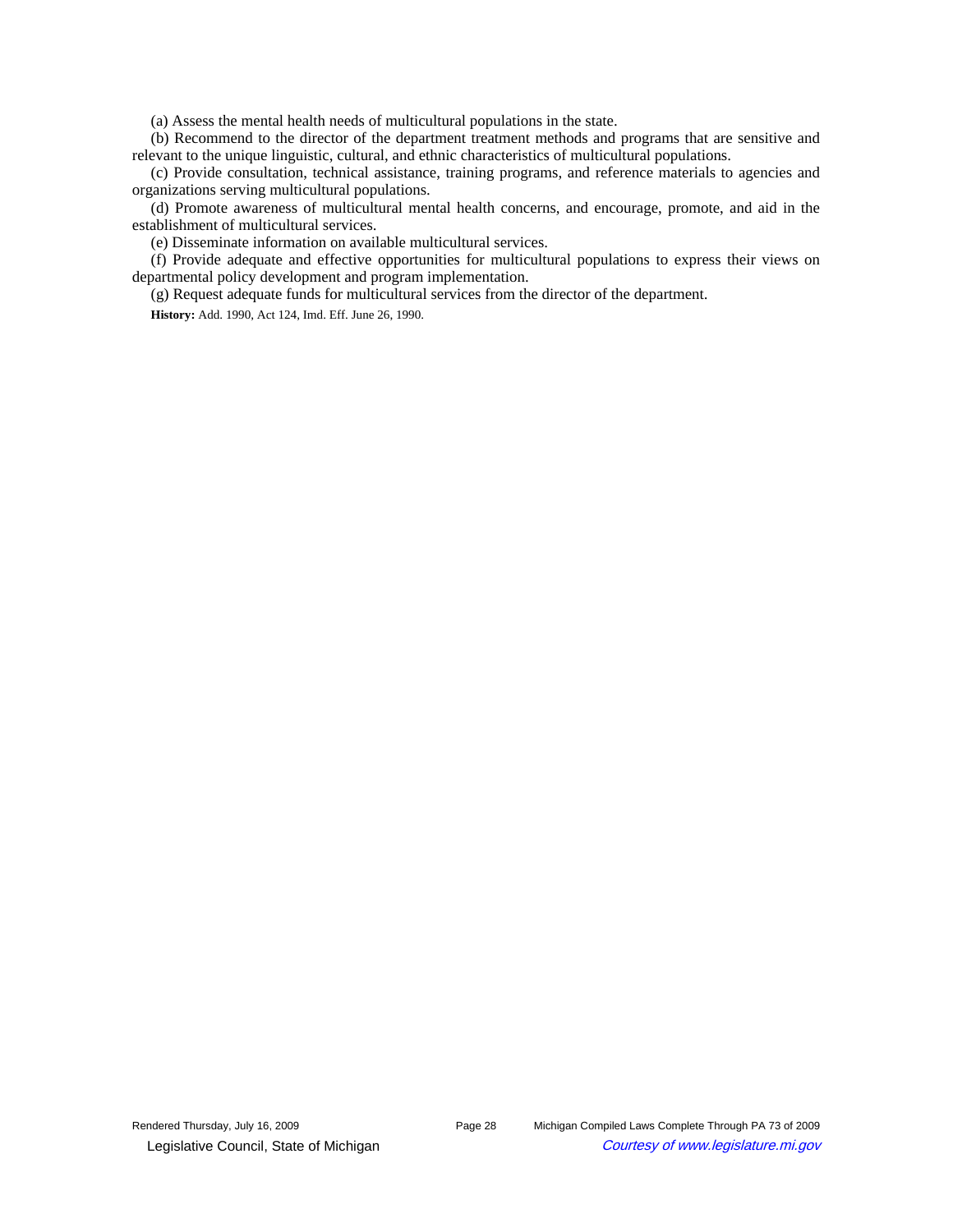# **MENTAL HEALTH CODE (EXCERPT) Act 258 of 1974**

## CHAPTER 2

# COUNTY COMMUNITY MENTAL HEALTH PROGRAMS

### **330.1200 Repealed. 1995, Act 290, Eff. Mar. 28, 1996.**

**Compiler's note:** The repealed section pertained to definitions.

# **330.1200a "Charter county" defined.**

Sec. 200a. As used in this chapter, "charter county" means a home rule county created under Act No. 293 of the Public Acts of 1966, being sections 45.501 to 45.525 of the Michigan Compiled Laws.

**History:** Add. 1995, Act 290, Eff. Mar. 28, 1996.

### **330.1201 Rules.**

Sec. 201. The department shall promulgate rules which provide for the certification of children's diagnostic and treatment services. The rules shall require at least all of the following:

(a) Children's diagnostic and treatment services shall facilitate hospitalization, if hospitalization is necessary.

(b) Children's diagnostic and treatment services shall facilitate treatment.

(c) Children's diagnostic and treatment services shall be staffed by persons trained or experienced in providing mental health services to minors.

**History:** Add. 1984, Act 186, Imd. Eff. July 3, 1984.

**Administrative rules:** R 330.1001 et seq. of the Michigan Administrative Code.

### **330.1202 Community mental health services programs; state support.**

Sec. 202. The state shall financially support, in accordance with chapter 3, community mental health services programs that have been established and that are administered pursuant to the provisions of this chapter.

History: 1974, Act 258, Eff. Aug. 6, 1975;-- Am. 1995, Act 290, Eff. Mar. 28, 1996.

# **330.1204 Community mental health services program as county community mental health agency, community mental health organization, or community mental health authority; official county agency; procedures and policies.**

Sec. 204. (1) A community mental health services program established under this chapter shall be a county community mental health agency, a community mental health organization, or a community mental health authority. A county community mental health agency is an official county agency. A community mental health organization or a community mental health authority is a public governmental entity separate from the county or counties that establish it.

(2) Procedures and policies for a community mental health organization or a community mental health authority shall be set by the board of the community mental health services program. Procedures and policies for a county community mental health agency shall be set by the board of commissioners or boards of commissioners as prescribed in this subsection. If a county community mental health services agency represents a single county, the county's board of commissioners shall determine the procedures and policies that shall be applicable to the agency. If a county community mental health services agency represents 2 or more counties, the boards of commissioners of the represented counties shall by agreement determine the procedures and policies that shall be applicable to the agency. In a charter county with an elected county executive, the county executive shall determine the procedures and policies that shall be applicable to the agency.

(3) The procedures and policies for multicounty community mental health services programs shall not take effect until at least 3 public hearings on the proposed procedures and policies have been held.

History: 1974, Act 258, Eff. Aug. 6, 1975;-- Am. 1995, Act 290, Eff. Mar. 28, 1996.

# **330.1204a Creation of community mental health organization by two or more counties; creation of community mental health organization by one or more counties and institution of higher education; compliance of county.**

Sec. 204a. (1) Two or more counties may organize and operate a community mental health services program by creating a community mental health organization under the urban cooperation act of 1967, 1967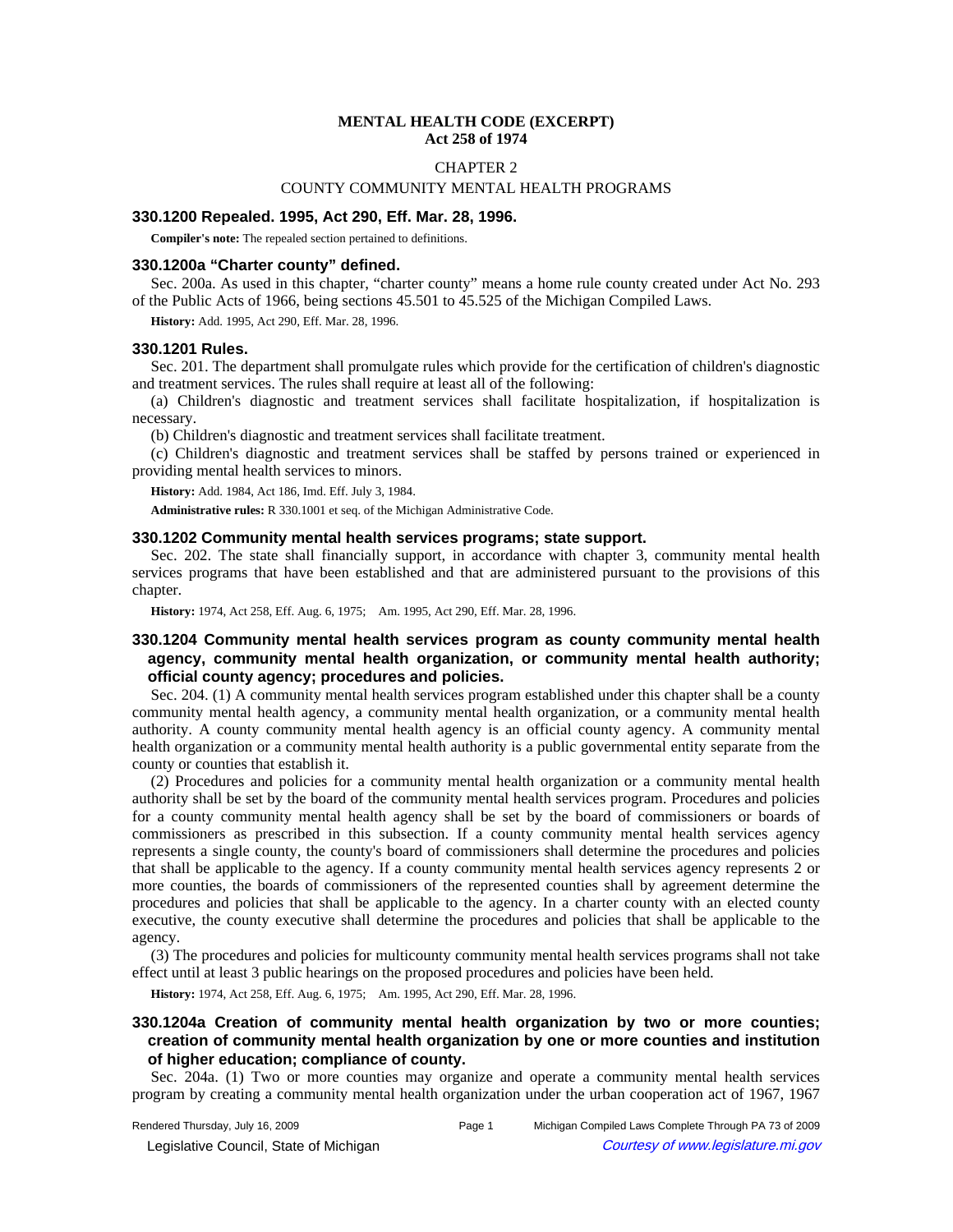(Ex Sess) PA 7, MCL 124.501 to 124.512.

(2) One or more counties and an institution of higher education in this state that has the authority to grant a baccalaureate degree, has a medical school, has its main facility in a city having a population of at least 100,000 but no more than 500,000, and is located in a county initiating the formation of a community mental health organization under this subsection may organize and operate a community mental health services program by creating a community mental health organization under the urban cooperation act of 1967, 1967 (Ex Sess) PA 7, MCL 124.501 to 124.512.

(3) Subsequent to the formation of a community mental health organization under subsection (2), a county that joins or merges with that community mental health organization shall comply with all of the following:

(a) The manner of employing, compensating, transferring, or discharging necessary personnel is subject to the provisions of the applicable civil service and merit systems and the following restrictions:

(*i*) An employee of a community mental health organization is a public employee.

(*ii*) A community mental health organization and its employees are subject to the provisions of 1947 PA 336, MCL 423.201 to 423.217.

(b) At the time a community mental health organization is expanded under this subsection, the employees of the former community mental health services program shall be transferred to the community mental health organization and appointed as employees who shall retain all the rights and benefits for 1 year. An employee of the community mental health organization shall not, by reason of the transfer, be placed in a worse position for a period of 1 year with respect to worker's compensation, pension, seniority, wages, sick leave, vacation, health and welfare insurance, or another benefit that the employee had as an employee of the former community mental health services program. A transferred employee's accrued benefits or credits shall not be diminished by reason of the transfer.

(c) If a former county community mental health services program was the designated employer or participated in the development of a collective bargaining agreement, the community mental health organization assumes and is bound by the existing collective bargaining agreement. The expansion of a community mental health organization does not adversely affect existing rights or obligations contained in the existing collective bargaining agreement. For the purposes of this subsection, "participation in the development of a collective bargaining agreement" means that a representative of the community mental health services program actively participated in bargaining sessions with the employer representative and union or was consulted during the bargaining process.

History: Add. 1995, Act 290, Eff. Mar. 28, 1996;-- Am. 2000, Act 130, Imd. Eff. May 31, 2000.

### **330.1204b Regional entity.**

Sec. 204b. (1) A combination of community mental health organizations or authorities may establish a regional entity by adopting bylaws that satisfy the requirements of this section. A community mental health agency may combine with a community mental health organization or authority to establish a regional entity if the board of commissioners of the county or counties represented by the community mental health agency adopts bylaws that satisfy the requirements of this section. All of the following shall be stated in the bylaws establishing the regional entity:

(a) The purpose and power to be exercised by the regional entity to carry out the provisions of this act, including the manner by which the purpose shall be accomplished or the power shall be exercised.

(b) The manner in which a community mental health services program will participate in governing the regional entity, including, but not limited to, all of the following:

(*i*) Whether a community mental health services program that subsequently participates in the regional entity may participate in governing activities.

(*ii*) The circumstances under which a participating community mental health services program may withdraw from the regional entity and the notice required for that withdrawal.

(*iii*) The process for designating the regional entity's officers and the method of selecting the officers. This process shall include appointing a fiscal officer who shall receive, deposit, invest, and disburse the regional entity's funds in the manner authorized by the bylaws or the regional entity's governing body. A fiscal officer may hold another office or other employment with the regional entity or a participating community mental health services program.

(c) The manner in which the regional entity's assets and liabilities shall be allocated to each participating community mental health services program, including, at a minimum, all of the following:

(*i*) The manner for equitably providing for, obtaining, and allocating revenues derived from a federal or state grant or loan, a gift, bequest, grant, or loan from a private source, or an insurance payment or service fee.

(*ii*) The method or formula for equitably allocating and financing the regional entity's capital and operating costs, payments to reserve funds authorized by law, and payments of principal and interest on obligations. Rendered Thursday, July 16, 2009 **Page 2** Michigan Compiled Laws Complete Through PA 73 of 2009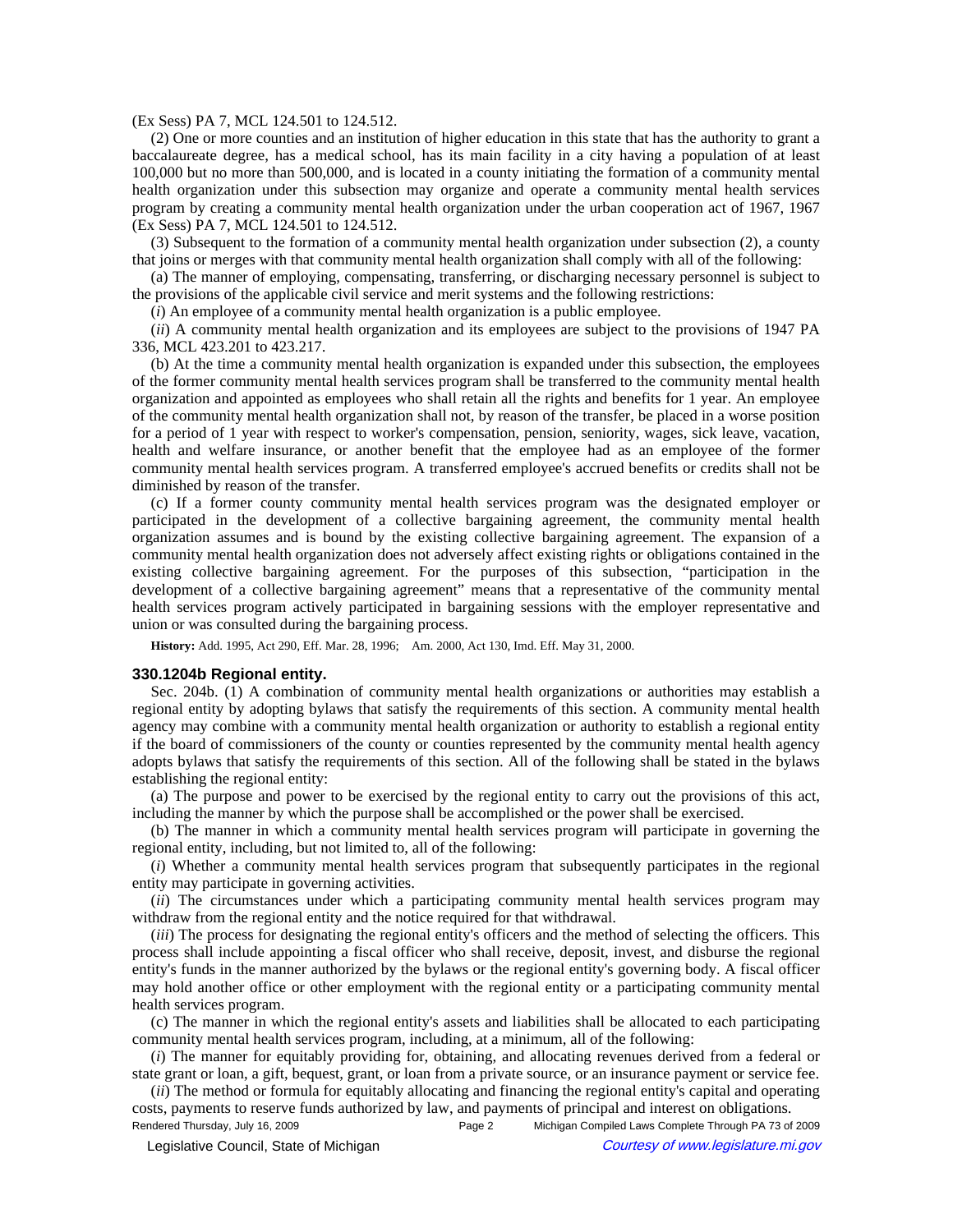(*iii*) The method for allocating any of the regional entity's other assets.

(*iv*) The manner in which, after the completion of its purpose as specified in the regional entity's bylaws, any surplus funds shall be returned to the participating community mental health services programs.

(d) The manner in which a participating community mental health services program's special fund account created under section 226a shall be allocated.

(e) A process providing for strict accountability of all funds and the manner in which reports, including an annual independent audit of all the regional entity's receipts and disbursements, shall be prepared and presented.

(f) The manner in which the regional entity shall enter into contracts including a contract involving the acquisition, ownership, custody, operation, maintenance, lease, or sale of real or personal property and the disposition, division, or distribution of property acquired through the execution of the contract.

(g) The manner for adjudicating a dispute or disagreement among participating community mental health services programs.

(h) The effect of a participating community mental health service program's failure to pay its designated share of the regional entity's costs and expenses, and the rights of the other participating community mental health services programs as a result of that failure.

(i) The process and vote required to amend the bylaws.

(j) Any other necessary and proper matter agreed to by the participating community mental health services programs.

(2) Except as otherwise stated in the bylaws, a regional entity has all of the following powers:

(a) The power, privilege, or authority that the participating community mental health services programs share in common and may exercise separately under this act, whether or not that power, privilege, or authority is specified in the bylaws establishing the regional entity.

(b) The power to contract with the state to serve as the medicaid specialty service prepaid health plan for the designated service areas of the participating community mental health services programs.

(c) The power to accept funds, grants, gifts, or services from the federal government or a federal agency, the state or a state department, agency, instrumentality, or political subdivision, or any other governmental unit whether or not that governmental unit participates in the regional entity, and from a private or civic source.

(d) The power to enter into a contract with a participating community mental health service program for any service to be performed for, by, or from the participating community mental health services program.

(e) The power to create a risk pool and take other action as necessary to reduce the risk that a participating community mental health services program otherwise bears individually.

(3) A regional entity established under this section is a public governmental entity separate from the county, authority, or organization that establishes it.

(4) All the privileges and immunity from liability and exemptions from laws, ordinances, and rules provided under section 205(3)(b) to county community mental health service programs and their board members, officers, and administrators, and county elected officials and employees of county government are retained by a regional entity created under this section and the regional entity's board members, officers, agents, and employees.

(5) A regional entity shall provide an annual report of its activities to each participating community mental health services program.

(6) The regional entity's bylaws shall be filed with the clerk of each county in which a participating community mental health services program is located and with the secretary of state, before the bylaws take effect.

(7) If a regional entity assumes the duties of a participating community mental health services program or contracts with a private individual or entity to assume the duties of a participating community mental health services program, the regional entity shall comply with all of the following:

(a) The manner of employing, compensating, transferring, or discharging necessary personnel is subject to the provisions of the applicable civil service and merit systems and the following restrictions:

(*i*) An employee of a regional entity is a public employee.

(*ii*) A regional entity and its employees are subject to 1947 PA 336, MCL 423.201 to 423.217.

(b) At the time a regional entity is established under this section, the employees of the participating community mental health services program who are transferred to the regional entity and appointed as employees shall retain all the rights and benefits for 1 year. If at the time a regional entity is established under this section a participating community mental health services program ceases to operate, the employees of the participating community mental health services program shall be transferred to the regional entity and appointed as employees who shall retain all the rights and benefits for 1 year. An employee of the regional Rendered Thursday, July 16, 2009<br>Page 3 Michigan Compiled Laws Complete Through PA 73 of 2009 Michigan Compiled Laws Complete Through PA 73 of 2009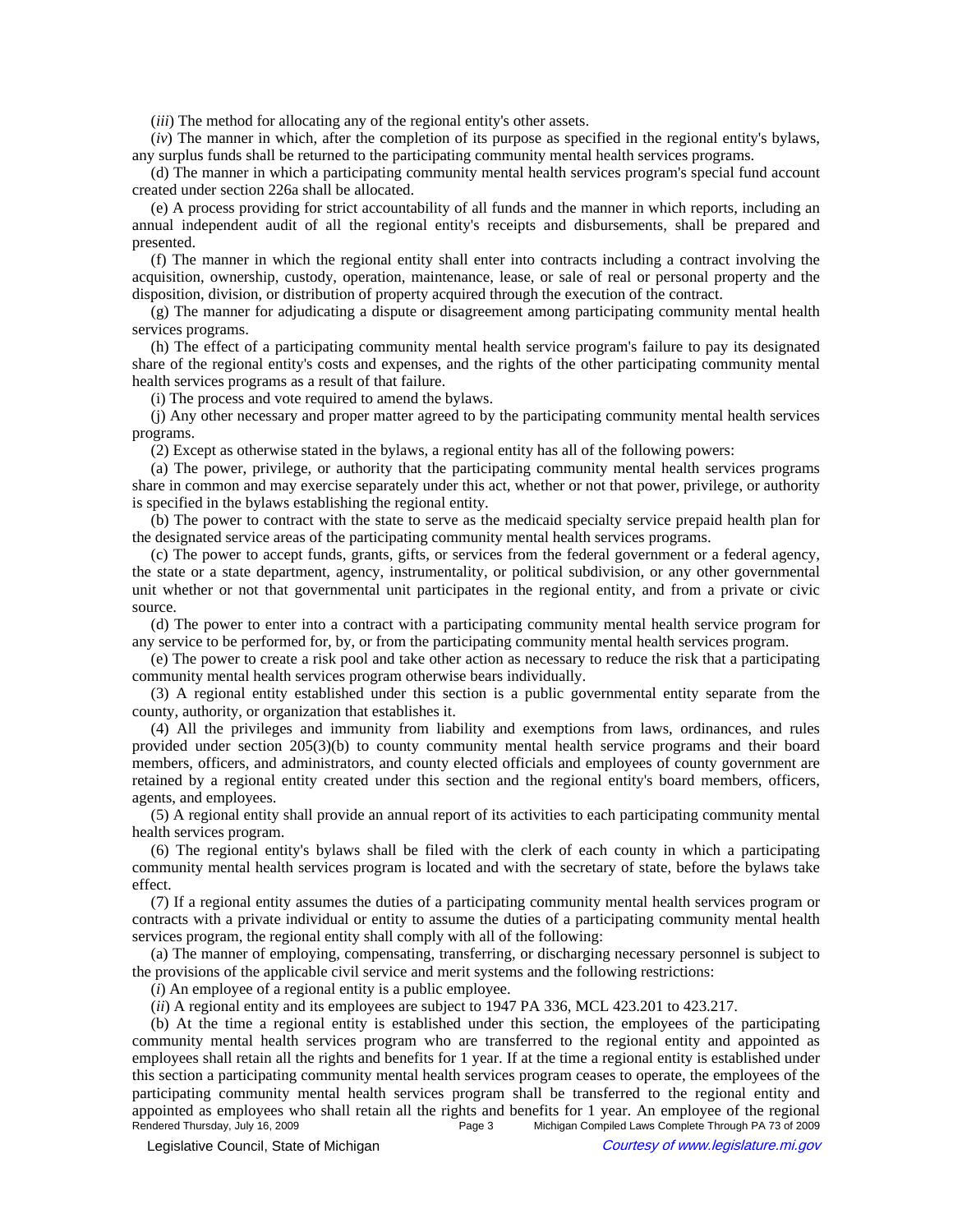entity shall not, by reason of the transfer, be placed in a worse position for a period of 1 year with respect to worker's compensation, pension, seniority, wages, sick leave, vacation, health and welfare insurance, or another benefit that the employee had as an employee of the participating community mental health services program. A transferred employee's accrued benefits or credits shall not be diminished by reason of the transfer.

(c) If a participating community mental health services program was the designated employer or participated in the development of a collective bargaining agreement, the regional entity assumes and is bound by the existing collective bargaining agreement. Establishing a regional entity does not adversely affect existing rights or obligations contained in the existing collective bargaining agreement. For the purposes of this subsection, "participation in the development of a collective bargaining agreement" means that a representative of the participating community mental health services program actively participated in bargaining sessions with the employer representative and union or was consulted during the bargaining process.

**History:** Add. 2002, Act 594, Imd. Eff. Oct. 17, 2002.

### **330.1205 Community mental health authority.**

Sec. 205. (1) A county community mental health agency or a community mental health organization that is certified by the department under section 232a may become a community mental health authority as provided in this section through an enabling resolution adopted by the board of commissioners of each creating county after at least 3 public hearings held in accordance with the open meetings act, 1976 PA 267, MCL 15.261 to 15.275. The resolution is considered adopted if it is approved by a majority of the commissioners elected and serving in each county creating the authority. The enabling resolution is not effective until it has been filed with the secretary of state and with the county clerk of each county creating the authority. If any provision of the enabling resolution conflicts with this act, this act supersedes the conflicting provision.

(2) All of the following shall be stated in the enabling resolution:

(a) The purpose and the power to be exercised by the community mental health authority shall be to comply with and carry out the provisions of this act.

(b) The duration of the existence of the community mental health authority and the method by which the community mental health authority may be dissolved or terminated by itself or by the county board or boards of commissioners. These provisions shall comply with section 220.

(c) The manner in which any net financial assets originally made available to the authority by the participating county or counties will be returned or distributed if the authority is dissolved or terminated. All other remaining assets, net of liabilities, shall be transferred to the community mental health services program or programs that replace the authority.

(d) The liability of the community mental health authority for costs associated with real or personal property purchased or leased by the county for use by the community mental health services program to the extent necessary to discharge the financial liability if desired by the county or counties.

(e) The manner of employing, compensating, transferring, or discharging necessary personnel subject to the provisions of applicable civil service and merit systems, and the following restrictions:

(*i*) Employees of a community mental health authority are public employees. A community mental health authority and its employees are subject to 1947 PA 336, MCL 423.201 to 423.217.

(*ii*) Upon the creation of a community mental health authority, the employees of the former community mental health services program shall be transferred to the new authority and appointed as employees subject to all rights and benefits for 1 year. Such employees of the new community mental health authority shall not be placed in a worse position by reason of the transfer for a period of 1 year with respect to workers' compensation, pension, seniority, wages, sick leave, vacation, health and welfare insurance, or any other benefit that the employee enjoyed as an employee of the former community mental health services program. Employees who are transferred shall not by reason of the transfer have their accrued pension benefits or credits diminished.

(*iii*) If the former county community mental health agency or community mental health organization was the designated employer or participated in the development of a collective bargaining agreement, the newly established community mental health authority shall assume and be bound by the existing collective bargaining agreement. The formation of a community mental health authority shall not adversely affect any existing rights and obligations contained in the existing collective bargaining agreement. For purposes of this provision, participation in the development of a collective bargaining agreement means that a representative of the community mental health agency or organization actively participated in bargaining sessions with the employer representative and union or was consulted with during the bargaining process.

(f) Any other matter consistent with this act that is necessary to assure operation of the community mental Rendered Thursday, July 16, 2009 **Page 4** Michigan Compiled Laws Complete Through PA 73 of 2009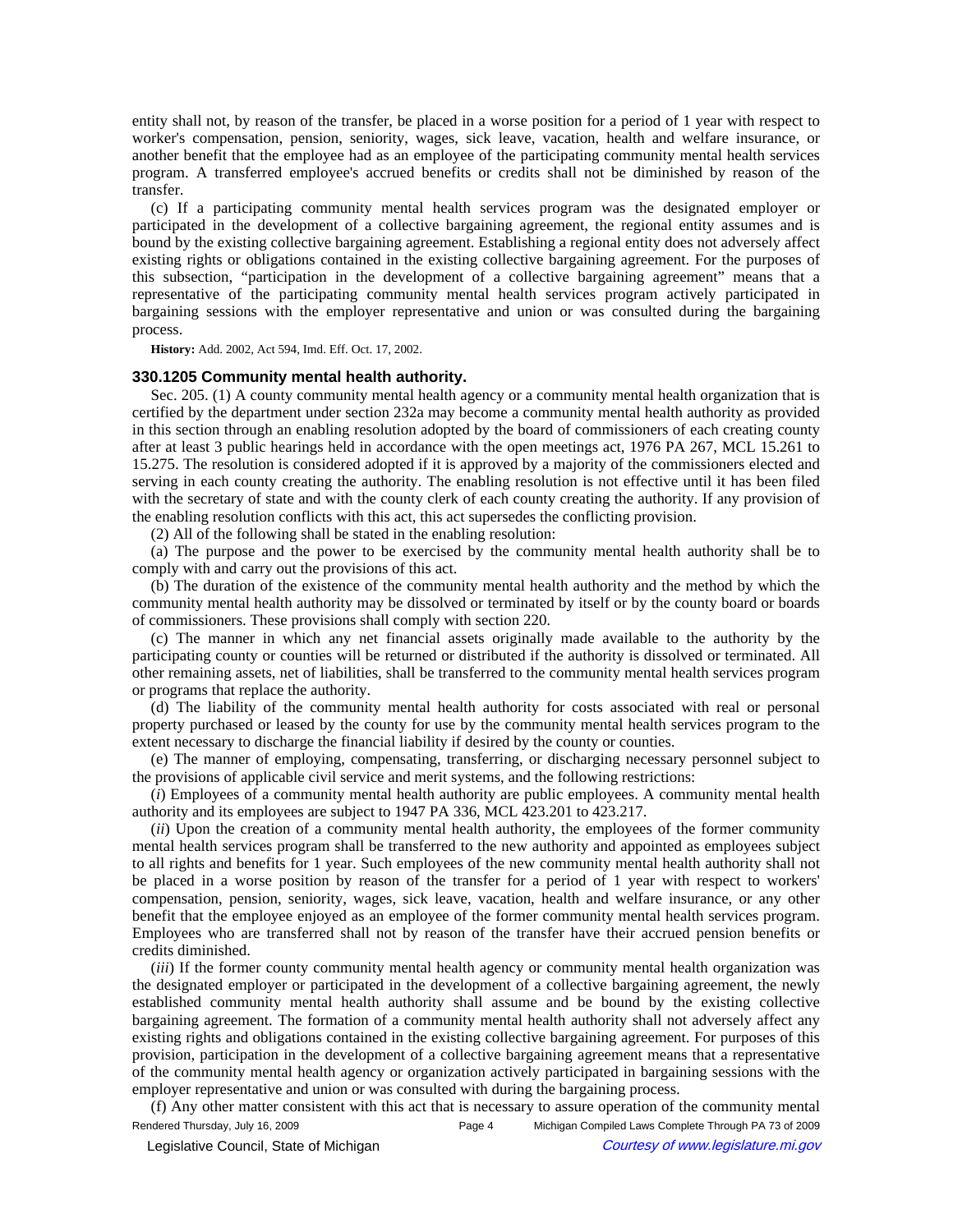health authority as agreed upon by the creating county or counties.

(3) If a county community mental health agency or a community mental health organization becomes a community mental health authority pursuant to this section, both of the following apply:

(a) All assets, debts, and obligations of the county community mental health agency or community mental health organization, including, but not limited to, equipment, furnishings, supplies, cash, and other personal property, shall be transferred to the community mental health authority.

(b) All the privileges and immunities from liability and exemptions from laws, ordinances, and rules that are applicable to county community mental health agencies or community mental health organizations and their board members, officers, and administrators, and county elected officials and employees of county government are retained by the authority and the board members, officers, agents, and employees of an authority created under this section.

(4) In addition to other powers of a community mental health services program as set forth in this act, a community mental health authority has all of the following powers, whether or not they are specified in the enabling resolution:

(a) To fix and collect charges, rates, rents, fees, or other charges and to collect interest.

(b) To make purchases and contracts.

(c) To transfer, divide, or distribute assets, liabilities, or contingent liabilities, unless the community mental health authority is a single-county community mental health services program and the county has notified the department of its intention to terminate participation in the community mental health services program. During the interim period between notification by a county under section 220 of its intent to terminate participation in a multi-county community mental health services program and the official termination of that participation, a community mental health authority's power under this subdivision is subject to any agreement between the community mental health authority and the county that is terminating participation, if that agreement is consistent with the enabling resolution that created the authority.

(d) To accept gifts, grants, or bequests and determine the manner in which those gifts, grants, or bequests may be used consistent with the donor's request.

(e) To acquire, own, operate, maintain, lease, or sell real or personal property. Before taking official action to sell residential property, however, the authority shall do all of the following:

(*i*) Implement a plan for alternative housing arrangements for recipients residing on the property.

(*ii*) Provide the recipients residing on the property or their legal guardians, if any, an opportunity to offer their comments and concerns regarding the sale and planned alternatives.

(*iii*) Respond to those comments and concerns in writing.

(f) To do the following in its own name:

(*i*) Enter into contracts and agreements.

(*ii*) Employ staff.

(*iii*) Acquire, construct, manage, maintain, or operate buildings or improvements.

(*iv*) Subject to subdivision (e), acquire, own, operate, maintain, lease, or dispose of real or personal property, unless the community mental health authority is a single-county mental health services program and the county has notified the department of its intention to terminate participation in the community mental health services program. During the interim period between notification by a county under section 220 of its intent to terminate participation in a multi-county community mental health services program and the official termination of that participation, a community mental health authority's power under this subdivision is subject to any agreement between the community mental health authority and the county that is terminating participation, if that agreement is consistent with the enabling resolution that created the authority.

(*v*) Incur debts, liabilities, or obligations that do not constitute the debts, liabilities, or obligations of the creating county or counties.

(*vi*) Commence litigation and defend itself in litigation.

(g) To invest funds in accordance with statutes regarding investments.

(h) To set up reserve accounts, utilizing state funds in the same proportion that state funds relate to all revenue sources, to cover vested employee benefits including, but not limited to, accrued vacation, health benefits, the employee payout portion of accrued sick leave, if any, and worker's compensation. In addition, an authority may set up reserve accounts for depreciation of capital assets and for expected future expenditures for an organizational retirement plan.

(i) To develop a charge schedule for services provided to the public and utilize the charge schedule for first and third-party payers. The charge schedule may include charges that are higher than costs for some service units by spreading nonrevenue service unit costs to revenue-producing service unit costs with total charges not exceeding total costs. All revenue over cost generated in this manner shall be utilized to provide services to priority populations.<br>Rendered Thursday, July 16, 2009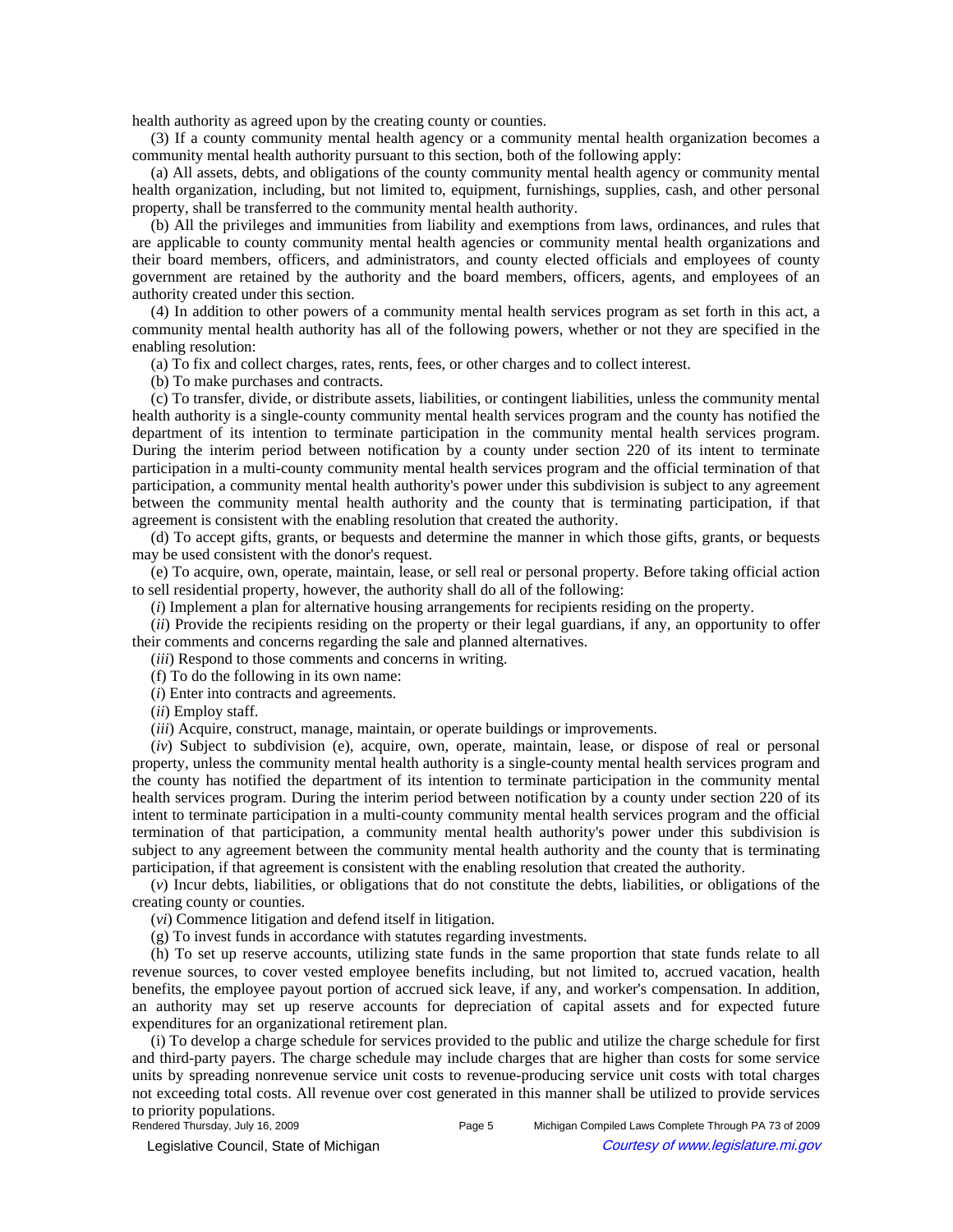(5) In addition to other duties and responsibilities of a community mental health services program as set forth in this act, a community mental health authority shall do all of the following:

(a) Provide to each county creating the authority and to the department a copy of an annual independent audit performed by a certified public accountant in accordance with governmental auditing standards issued by the comptroller of the United States.

(b) Be responsible for all executive administration, personnel administration, finance, accounting, and management information system functions. The authority may discharge this responsibility through direct staff or by contracting for services.

(6) A county that has created a community mental health authority is not liable for any intentional, negligent, or grossly negligent act or omission, for any financial affairs, or for any obligation of a community mental health authority, its board, employees, representatives, or agents. This subsection applies only to county government.

(7) A community mental health authority shall not levy any type of tax or, except as provided in subsection (13), issue any type of bond in its own name or financially obligate any unit of government other than itself.

(8) An employee of a community mental health authority is not a county employee. The community mental health authority is the employer with regard to all laws pertaining to employee and employer rights, benefits, and responsibilities.

(9) As a public governmental body, a community mental health authority is subject to the open meetings act, 1976 PA 267, MCL 15.261 to 15.275, and the freedom of information act, 1976 PA 442, MCL 15.231 to 15.246, except for those documents produced as a part of the peer review process required in section 143a and made confidential by section 748(9).

(10) A community mental health authority may borrow money to finance or refinance the purchase of real property or tangible personal property of the authority. These contractual obligations shall be secured by a mortgage on the real property or a security interest or other lien on the tangible personal property. These contractual obligations shall be for not longer than the useful life of the collateral and shall be authorized by resolution approved by a majority of the community mental health board. A mortgage given by a community mental health authority to finance the purchase of real property under this subsection is not subject to the revised municipal finance act, 2001 PA 34, MCL 141.2101 to 141.2821.

(11) A community mental health authority may enter into an installment purchase agreement for the purchase or refinancing of tangible personal property for public purposes. The installment purchase agreement for the purchase of tangible personal property shall not be for a longer term than the useful life of the tangible personal property. The installment purchase agreements described in this subsection are not subject to the provisions of the revised municipal finance act, 2001 PA 34, MCL 141.2101 to 141.2821. The total of all outstanding installment purchase agreements under this subsection shall not exceed 1% of the taxable value of all property located within the area served by that community mental health authority.

(12) If a community mental health authority has financed the purchase of property in a substantially similar manner to that as described in subsection (10) or (11), prior to the effective date of the amendatory act that added this subsection, that purchase is ratified as if it was made under subsection (10) or (11).

(13) A community mental health authority may borrow money and issue notes by resolution of a majority vote of its governing board, which notes shall not exceed 20% of the previous year's annual income and shall mature not more than 18 months from the date of their issuance. Notes shall be issued for the purpose of meeting the expenses of the community mental health authority, including the expenses of operation and maintenance of its facilities, and payments due to its contracted service providers. The resolution authorizing the issuance of the notes shall provide for the pledge of income and revenues of the community mental health authority for the payment of the notes, and may also provide for a special sinking fund into which there may be paid, as collected, a sufficient fund from the revenues of the community mental health authority to retire both the principal of and interest on the notes at or before maturity. The resolution may also authorize 1 or more officers or board members of the authority to provide for the mortgage, pledge, or grant of security interests or other liens in other assets of the community mental health authority as additional security for the payment of notes. Notes issued by a community mental health authority under this subsection are not subject to the revised municipal finance act, 2001 PA 34, MCL 141.2101 to 141.2821.

History: Add. 1995, Act 290, Eff. Mar. 28, 1996;-Am. 1996, Act 588, Imd. Eff. Jan. 21, 1997;-Am. 2000, Act 228, Imd. Eff. June 27, 2000; Am. 2002, Act 343, Imd. Eff. May 23, 2002.

### **330.1206 Community mental health services program; purpose; services.**

Sec. 206. (1) The purpose of a community mental health services program shall be to provide a comprehensive array of mental health services appropriate to conditions of individuals who are located within its geographic service area, regardless of an individual's ability to pay. The array of mental health services Rendered Thursday, July 16, 2009 **Page 6** Michigan Compiled Laws Complete Through PA 73 of 2009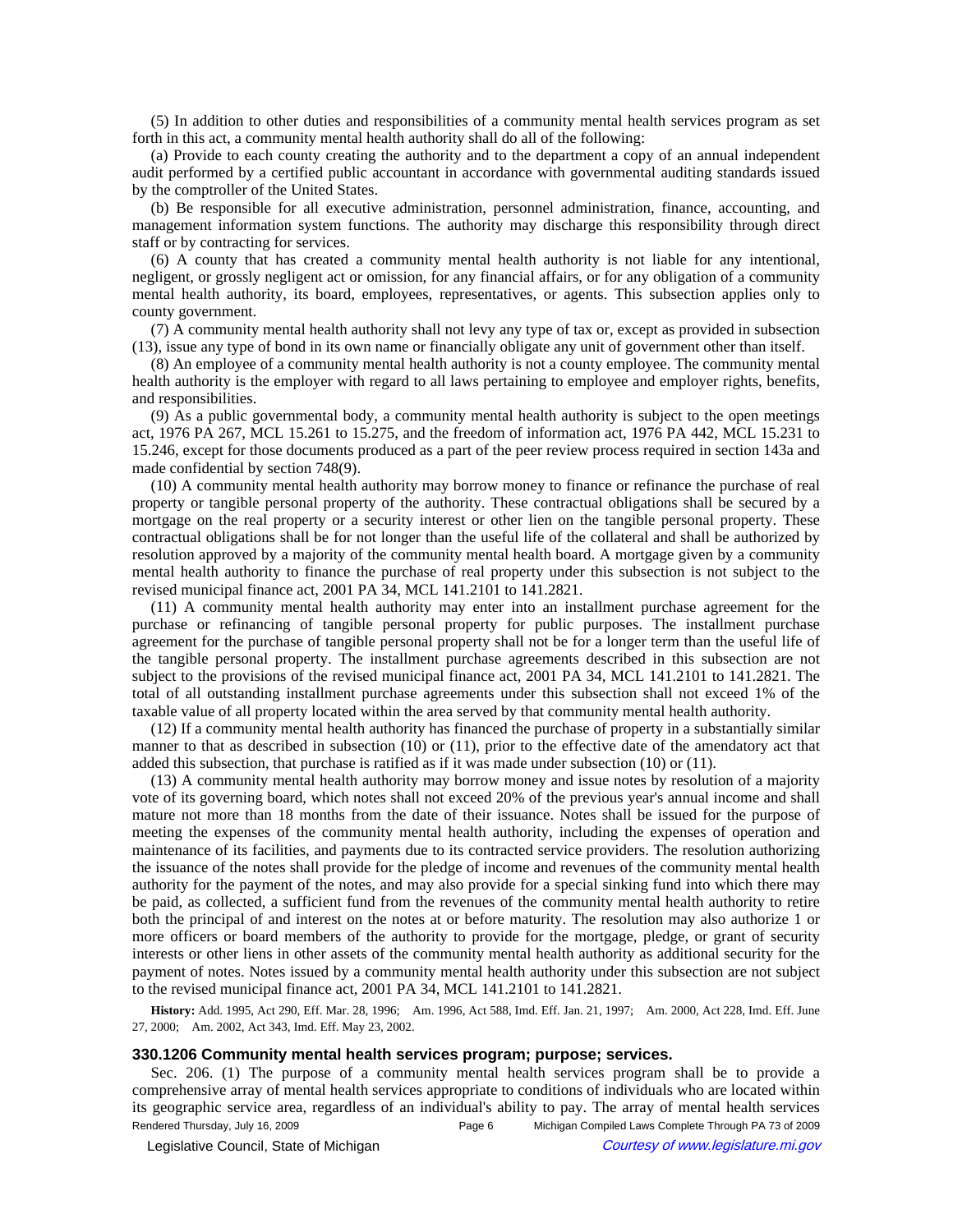shall include, at a minimum, all of the following:

(a) Crisis stabilization and response including a 24-hour, 7-day per week, crisis emergency service that is prepared to respond to persons experiencing acute emotional, behavioral, or social dysfunctions, and the provision of inpatient or other protective environment for treatment.

(b) Identification, assessment, and diagnosis to determine the specific needs of the recipient and to develop an individual plan of services.

(c) Planning, linking, coordinating, follow-up, and monitoring to assist the recipient in gaining access to services.

(d) Specialized mental health recipient training, treatment, and support, including therapeutic clinical interactions, socialization and adaptive skill and coping skill training, health and rehabilitative services, and pre-vocational and vocational services.

(e) Recipient rights services.

(f) Mental health advocacy.

(g) Prevention activities that serve to inform and educate with the intent of reducing the risk of severe recipient dysfunction.

(h) Any other service approved by the department.

(2) Services shall promote the best interests of the individual and shall be designed to increase independence, improve quality of life, and support community integration and inclusion. Services for children and families shall promote the best interests of the individual receiving services and shall be designed to strengthen and preserve the family unit if appropriate. The community mental health services program shall deliver services in a manner that demonstrates they are based upon recipient choice and involvement, and shall include wraparound services when appropriate.

History: 1974, Act 258, Eff. Aug. 6, 1975;-- Am. 1995, Act 290, Eff. Mar. 28, 1996.

**Administrative rules:** R 330.1001 et seq. of the Michigan Administrative Code.

### **330.1207 Diversion from jail incarceration.**

Sec. 207. Each community mental health services program shall provide services designed to divert persons with serious mental illness, serious emotional disturbance, or developmental disability from possible jail incarceration when appropriate. These services shall be consistent with policy established by the department.

**History:** Add. 1995, Act 290, Eff. Mar. 28, 1996.

#### **330.1208 Individuals to which service directed; priorities; denial of service prohibited.**

Sec. 208. (1) Services provided by a community mental health services program shall be directed to individuals who have a serious mental illness, serious emotional disturbance, or developmental disability.

(2) Services may be directed to individuals who have other mental disorders that meet criteria specified in the most recent diagnostic and statistical manual of mental health disorders published by the American psychiatric association and may also be directed to the prevention of mental disability and the promotion of mental health. Resources that have been specifically designated to community mental health services programs for services to individuals with dementia, alcoholism, or substance abuse or for the prevention of mental disability and the promotion of mental health shall be utilized for those specific purposes.

(3) Priority shall be given to the provision of services to individuals with the most severe forms of serious mental illness, serious emotional disturbance, and developmental disability. Priority shall also be given to the provision of services to individuals with a serious mental illness, serious emotional disturbance, or developmental disability in urgent or emergency situations.

(4) An individual shall not be denied a service because an individual who is financially liable is unable to pay for the service.

History: 1974, Act 258, Eff. Aug. 6, 1975;—Am. 1978, Act 166, Imd. Eff. May 26, 1978;—Am. 1995, Act 290, Eff. Mar. 28, 1996.

### **330.1209 Repealed. 1995, Act 290, Eff. Mar. 28, 1996.**

**Compiler's note:** The repealed section pertained to notifying county program of admittance of individual to state facility.

# **330.1209a Prerelease plan for community placement and aftercare services; development; contracting for services; advance notice of patient release; release plan; postrelease plan; disclosure of information.**

Sec. 209a. (1) The appropriate community mental health services program, with the assistance of the state facility or licensed hospital under contract with a community mental health services program, or the state facility shall develop an individualized prerelease plan for appropriate community placement and a prerelease

Rendered Thursday, July 16, 2009 **Page 7** Michigan Compiled Laws Complete Through PA 73 of 2009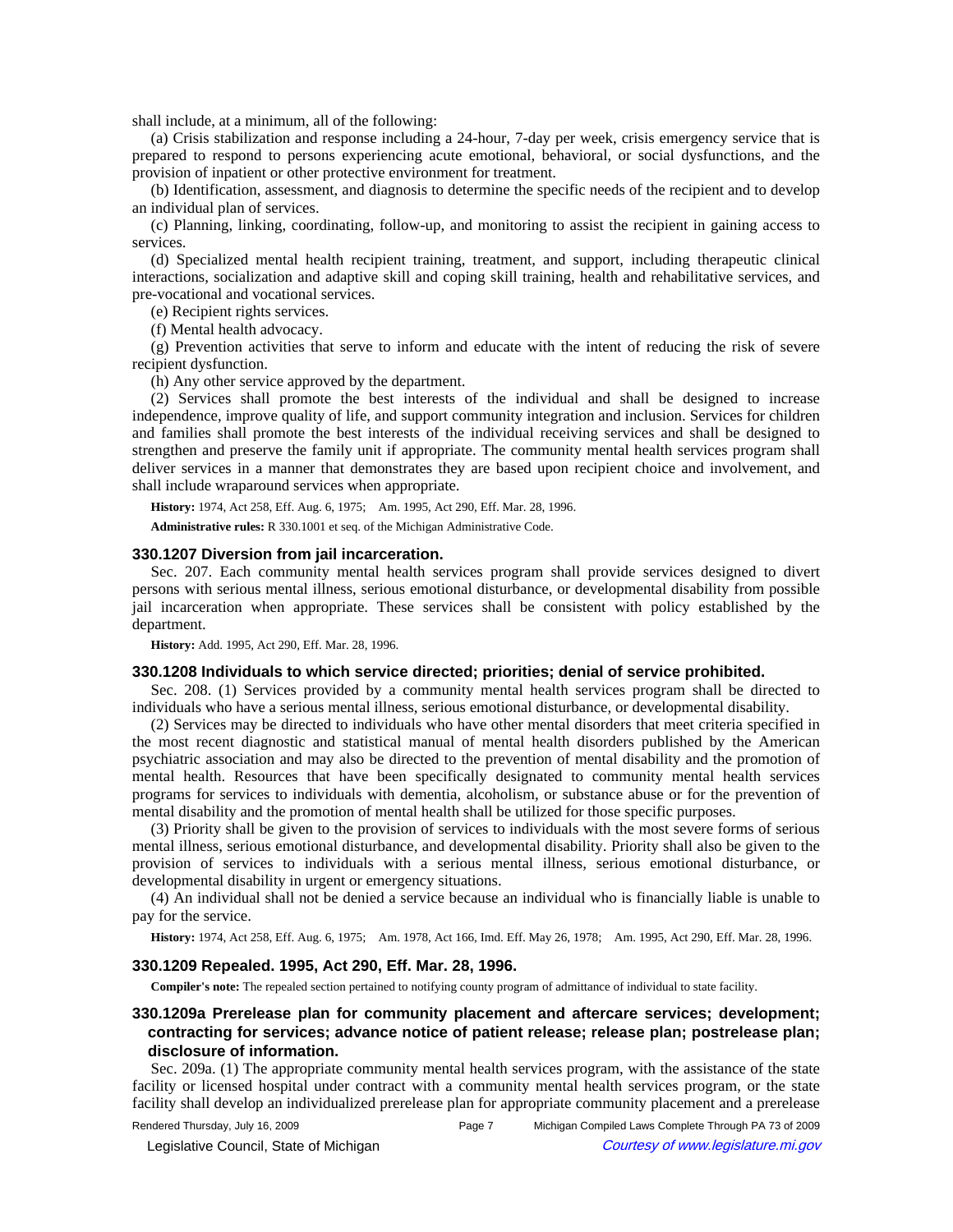plan for aftercare services appropriate for each resident. If possible, the resident shall participate in the development of a prerelease plan. In developing a prerelease plan for a minor, the community mental health services program shall include all of the following in the planning process if possible:

(a) The minor, if the minor is 14 years of age or older.

(b) The parent or guardian of the minor.

(c) Personnel from the school and other agencies.

(2) If the responsible community mental health services program cannot locate suitable aftercare service with a residential component or an alternative to hospitalization in its service area, but the service is available from another service provider, the responsible community mental health service program may contract for the provision of services. The service shall be located as close to the individual's place of residence as possible.

(3) If a recipient of inpatient services provided through a community mental health services program is to be released, the licensed hospital under contract with a community mental health services program or a state facility shall provide the responsible community mental health services program with advance notice of an individual's anticipated release from patient care. The community mental health services program shall offer prerelease planning services and develop a release plan in cooperation with the individual unless the individual refuses this service.

(4) If a recipient of inpatient services provided through a community mental health services program is released before a prerelease plan can be completed, the community mental health services program shall offer to assist the recipient in the development of a postrelease plan within 10 days after release.

(5) Unless covered by contractual agreement, disclosure of information about the individual by the state facility or licensed hospital shall be made to those individuals involved in the development of the prerelease or postrelease plan or current individual plan of services, but shall be limited to the following:

(a) Home address, gender, date of discharge or planned date of discharge, any transfer, and medication record.

(b) Other information necessary to determine financial and social service needs, program needs, residential needs, and medication needs.

History: Add. 1980, Act 409, Imd. Eff. Jan. 8, 1981;-Am. 1984, Act 186, Imd. Eff. July 3, 1984;-Am. 1995, Act 290, Eff. Mar. 28, 1996.

# **330.1209b Placement of individual in supervised community living arrangement; prerelease and postrelease planning; plan for community placement and aftercare services; sending department aggregate data upon request; list of services not provided.**

Sec. 209b. (1) Before an individual is placed in a supervised community living arrangement, such as a foster home, group care home, nursing home, or other community-based setting, the prerelease or postrelease planning for the individual shall involve the individual, the individual's legal guardian if a guardian has been appointed; any family member, friend, advocate, and professional the recipient chooses; the parents of a minor individual; the state facility or licensed hospital; the residential care provider, if such a provider has been selected; and, with the consent of the individual, the appropriate local and intermediate school systems and the department of social services, if appropriate. In each case, the community mental health services program shall produce in writing a plan for community placement and aftercare services that is sufficient to meet the needs of the individual and shall document any lack of available community services necessary to implement the plan.

(2) Each community mental health services program, as requested, shall send to the department aggregate data, which includes a list of services that were indicated on prerelease or postrelease plans, but which could not be provided.

History: Add. 1980, Act 409, Imd. Eff. Jan. 8, 1981;—Am. 1995, Act 290, Eff. Mar. 28, 1996.

# **330.1209d Review of outcomes, programs, treatment, and community services rendered in community settings; standards.**

Sec. 209d. Each community mental health services program regularly shall review the outcomes for recipients as a result of programs, treatment, and community services rendered to individuals in community settings and shall ensure that services are provided consistently with the standards of the department.

History: Add. 1980, Act 409, Imd. Eff. Jan. 8, 1981;**---**Am. 1995, Act 290, Eff. Mar. 28, 1996.

### **330.1210 Community mental health services program; election to establish.**

Sec. 210. Any single county or any combination of adjoining counties may elect to establish a community mental health services program by a majority vote of each county board of commissioners.

History: 1974, Act 258, Eff. Aug. 6, 1975;-- Am. 1995, Act 290, Eff. Mar. 28, 1996.

Rendered Thursday, July 16, 2009 **Page 8** Michigan Compiled Laws Complete Through PA 73 of 2009 © Legislative Council, State of Michigan Council Courtesy of www.legislature.mi.gov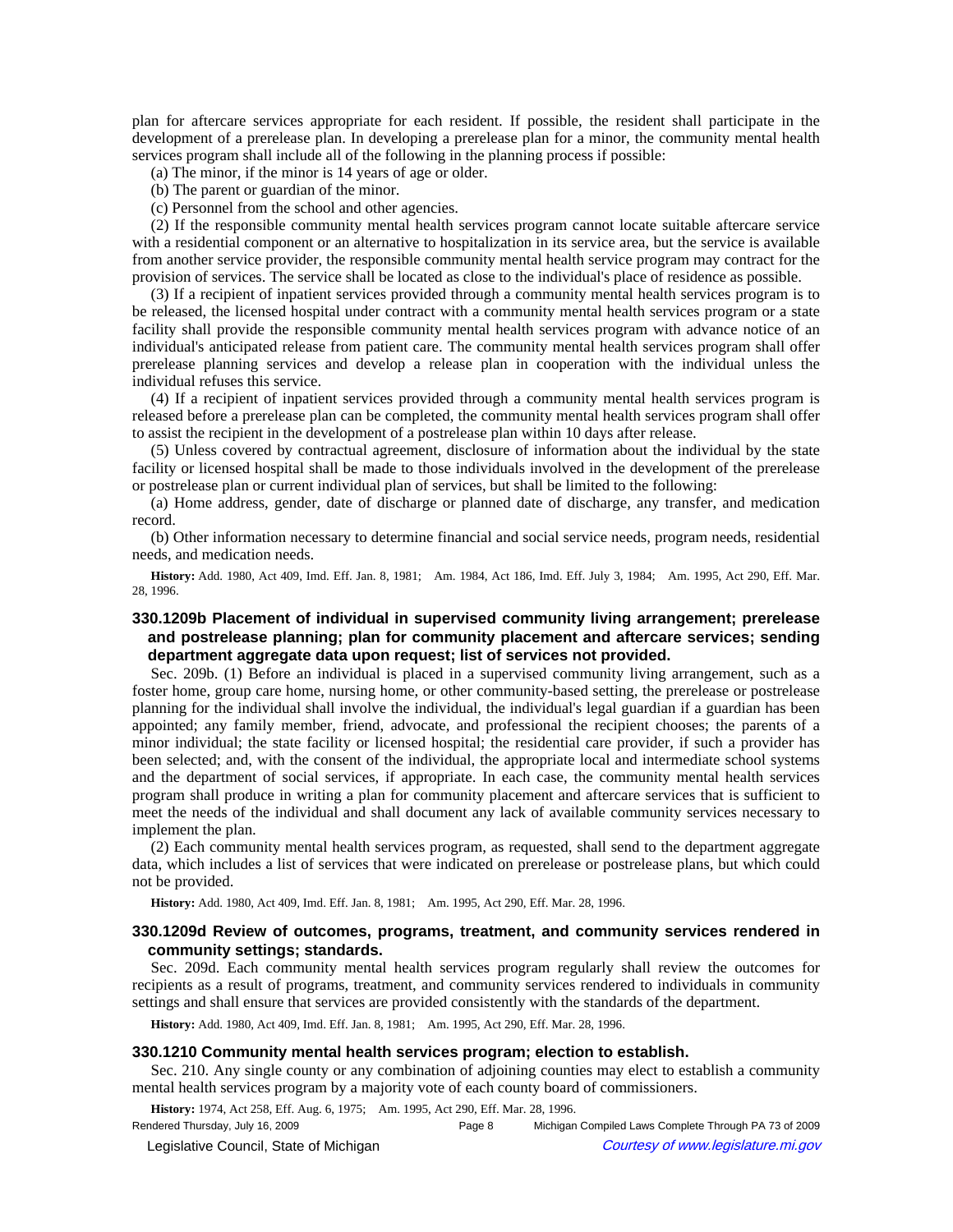#### **330.1212 Board; establishment; appointment of members.**

Sec. 212. Upon electing to establish a community mental health services program, the county or combination of counties shall establish a 12-member community mental health services board, except as provided in section 214, 219, or 222(2) or (5). Each board of commissioners shall by a majority vote appoint the board members from its county. Recommended appointments to the board shall be made annually following the organizational meeting of the board of commissioners.

History: 1974, Act 258, Eff. Aug. 6, 1975;—Am. 1986, Act 265, Imd. Eff. Dec. 9, 1986;—Am. 1995, Act 290, Eff. Mar. 28, 1996.

#### **330.1214 Board; county representation.**

Sec. 214. When a single county establishes a board, all board members shall be representatives of that county. When a combination of counties establishes a board, unless otherwise agreed to by each of the participating counties, the board memberships shall be divided among the counties in proportion to each county's population, except that each county is entitled to at least 1 board membership.

History: 1974, Act 258, Eff. Aug. 6, 1975;-- Am. 2000, Act 21, Imd. Eff. Mar. 13, 2000.

#### **330.1216 Board; appointment of 6 members by city.**

Sec. 216. Notwithstanding the provisions of sections 212 and 214, when a single county establishes a community mental health services program and totally situated within that county is a city having a population of at least 500,000, 6 of the 12 board members shall be appointed to the board by the city's chief executive officer. In a charter county, the remaining 6 members shall be appointed to the board by the county's chief executive officer, with the advice and consent of the county board of commissioners. The 6 board members appointed by the city shall be residents of the city, and the 6 board members appointed by the county or by the county executive in a charter county shall be residents of the county but not of the city.

History: 1974, Act 258, Eff. Aug. 6, 1975;-- Am. 1995, Act 290, Eff. Mar. 28, 1996.

#### **330.1218 Joining established services program.**

Sec. 218. Any county that adjoins a county having an established community mental health services program may elect, by a majority vote of its board of commissioners, to join that established community mental health services program. The joining must be approved by the board of commissioners of each county already participating in the established community mental health services program, and the joining shall become effective on January 1 following the date of final approval. Upon the joining, the board of the established community mental health services program shall be dissolved, and a new board shall be appointed in the manner provided in sections 212 and 214.

History: 1974, Act 258, Eff. Aug. 6, 1975;-- Am. 1995, Act 290, Eff. Mar. 28, 1996.

## **330.1219 Merger of services programs; appointment of members to new board; compliance with MCL 330.1212, 330.1214, and 330.1222.**

Sec. 219. (1) A county having an established community mental health services program may elect to merge with an established community mental health services program in an adjoining county. A merger shall be approved by a majority vote of the board of commissioners of each participating county, and becomes effective on the first day of January, April, July, or October immediately following the date of final approval. The merger and creation of a community mental health authority shall be in accordance with this section and section 205.

(2) The board of commissioners of each participating county may elect by a majority vote to appoint 1 or more of the community mental health services board members to the new board, even if that action would result in a size or composition of the board that is different than that provided for in sections 212, 214, and 222.

(3) If the board of commissioners of 1 or more participating counties does not agree to permit appointment of members to the new board in the manner provided in subsection (2), the new board shall be appointed in the manner provided in sections 212, 214, and 222.

(4) A new board that is different in size or composition than that provided for in section 212, 214, or 222 shall be brought into compliance with those sections not later than 3 years after the date of merger.

History: Add. 1986, Act 265, Imd. Eff. Dec. 9, 1986;--Am. 1995, Act 290, Eff. Mar. 28, 1996;--Am. 1996, Act 588, Imd. Eff. Jan. 21, 1997.

## **330.1220 Services program; termination of participation; notice.**

Sec. 220. Termination of a county's participation in a community mental health services program, whether that participation is singular or joint, may be accomplished by an official notification from the county's board<br>Page 9 Michigan Compiled Laws Complete Through PA 73 of 2009 Michigan Compiled Laws Complete Through PA 73 of 2009

© Legislative Council, State of Michigan Council Courtesy of www.legislature.mi.gov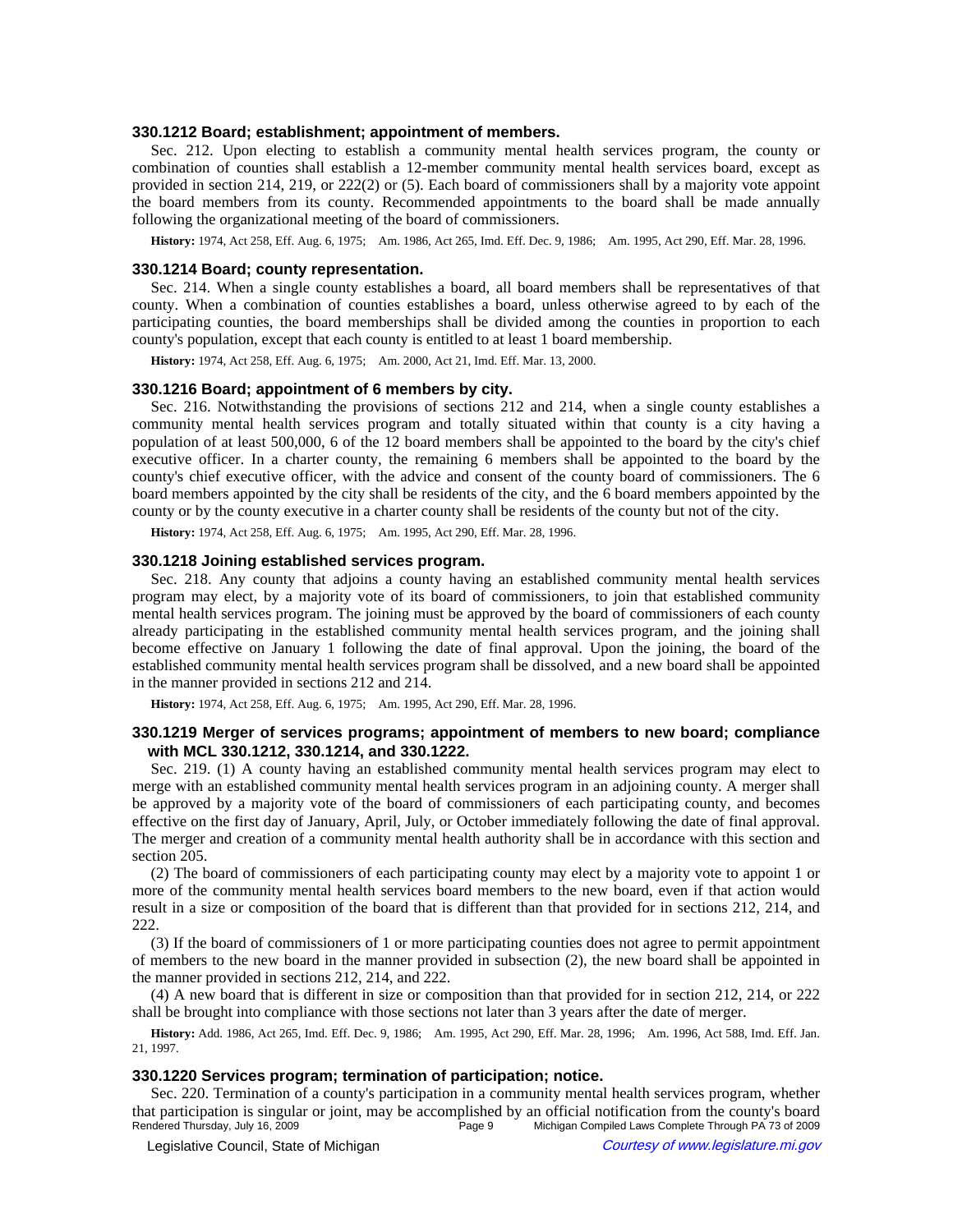of commissioners to the department and the other concerned county boards of commissioners or, in a charter county, by an official notification from the county's board of commissioners upon a request from the county executive. The date of termination shall be 1 year following the receipt of notification by the department, unless the director of the department consents to an earlier termination. In the interim between notification and official termination, the county's participation in the community mental health services program shall be maintained in good faith.

History: 1974, Act 258, Eff. Aug. 6, 1975;-- Am. 1995, Act 290, Eff. Mar. 28, 1996.

### **330.1221 Repealed. 1990, Act 263, Eff. Jan. 1, 1993.**

**Compiler's note:** The repealed section pertained to powers and duties of governing board of county human services or human resources department and repeal of section.

## **330.1222 Board; composition; residence of members; exclusions; approval of contract; exception; size of board in excess of MCL 330.1212; compliance.**

Sec. 222. (1) The composition of a community mental health services board shall be representative of providers of mental health services, recipients or primary consumers of mental health services, agencies and occupations having a working involvement with mental health services, and the general public. At least 1/3 of the membership shall be primary consumers or family members, and of that 1/3 at least 1/2 of those members shall be primary consumers. All board members shall be 18 years of age or older.

(2) Not more than 4 members of a board may be county commissioners, except that if a board represents 5 or more counties, the number of county commissioners who may serve on the board may equal the number of counties represented on the board, and the total of 12 board memberships shall be increased by the number of county commissioners serving on the board that exceeds 4. In addition to an increase in board memberships related to the number of county commissioners serving on a board that represents 5 or more counties, board memberships may also be expanded to more than the total of 12 to ensure that each county is entitled to at least 2 board memberships, which may include county commissioners from that county who are members of the board if the board represents 5 or more counties. Not more than 1/2 of the total board members may be state, county, or local public officials. For purposes of this section, public officials are defined as individuals serving in an elected or appointed public office or employed more than 20 hours per week by an agency of federal, state, city, or local government.

(3) A board member shall have his or her primary place of residence in the county he or she represents.

(4) An individual shall not be appointed to and shall not serve on a board if he or she is 1 or more of the following:

(a) Employed by the department or the community mental health services program.

(b) A party to a contract with the community mental health services program or administering or benefiting financially from a contract with the community mental health services program, except for a party to a contract between a community mental health services program and a regional entity or a separate legal or an administrative entity created by 2 or more community mental health services programs under the urban cooperation act of 1967, 1967 (Ex Sess) PA 7, MCL 124.501 to 124.512, or under 1967 (Ex Sess) PA 8, MCL 124.531 to 124.536.

(c) Serving in a policy-making position with an agency under contract with the community mental health services program, except for an individual serving in a policy-making position with a joint board or commission established under 1967 (Ex Sess) PA 8, MCL 124.531 to 124.536, or a regional entity to provide community mental health services.

(5) If a board member is an employee or independent contractor in other than a policy-making position with an agency with which the board is considering entering into a contract, the contract shall not be approved unless all of the following requirements are met:

(a) The board member shall promptly disclose his or her interest in the contract to the board.

(b) The contract shall be approved by a vote of not less than 2/3 of the membership of the board in an open meeting without the vote of the board member in question.

(c) The official minutes of the meeting at which the contract is approved contains the details of the contract including, but not limited to, names of all parties and the terms of the contract and the nature of the board member's interest in the contract.

(6) Subsection (5) does not apply to a board member who is an employee or independent contractor in other than a policy-making position with a joint board or commission established under 1967 (Ex Sess) PA 8, MCL 124.531 to 124.536, a separate legal or administrative entity established under the urban cooperation act of 1967, 1967 (Ex Sess) PA 7, MCL 124.501 to 124.512, a combination of municipal corporations joined under 1951 PA 35, MCL 124.1 to 124.13, or a regional entity to provide community mental health services.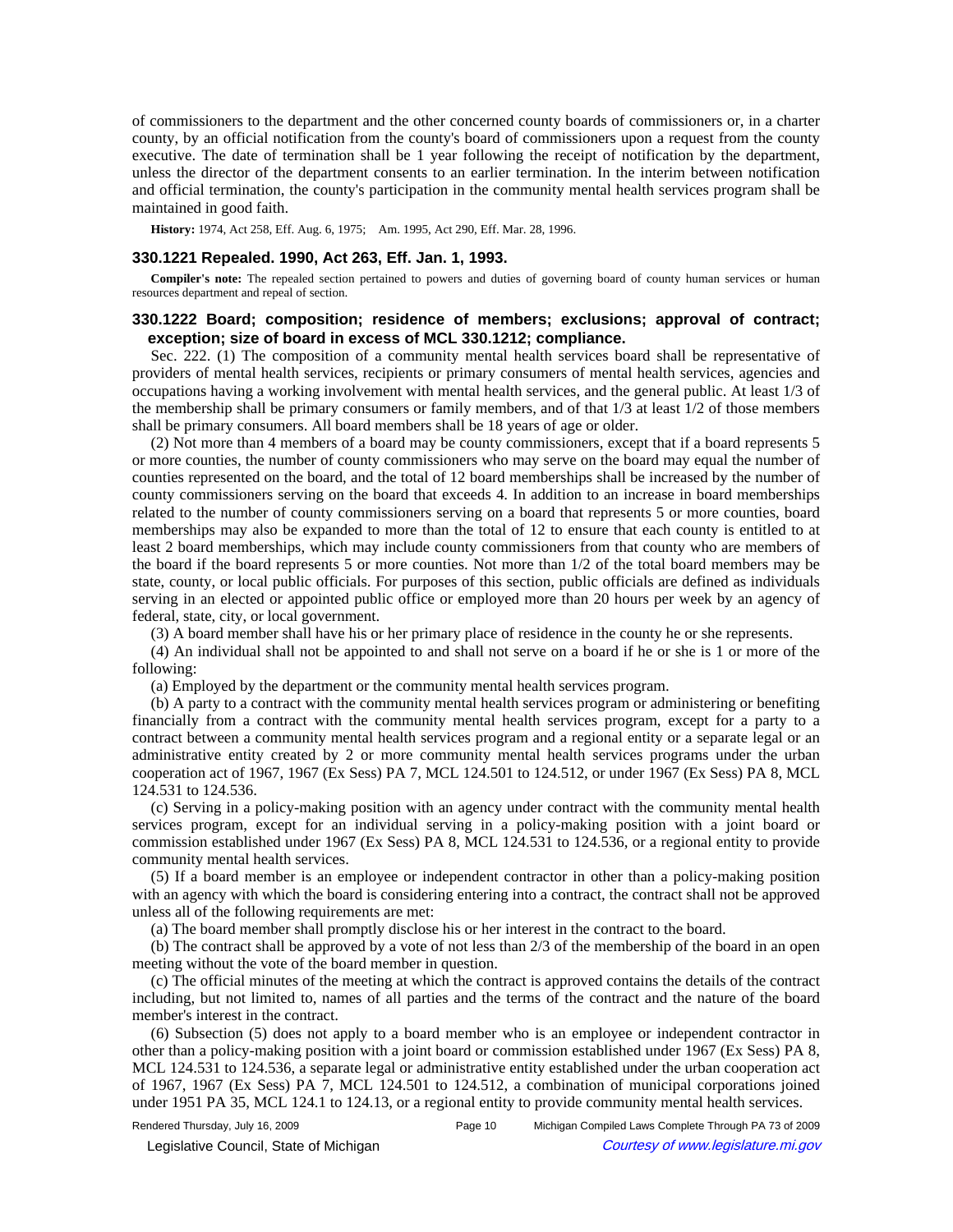(7) In order to meet the requirement under subsection (1) related to the appointment of primary consumers and family members without terminating the appointment of a board member serving on March 28, 1996, the size of a board may exceed the size prescribed in section 212. A board that is different in size than that prescribed in section 212 shall be brought into compliance within 3 years after the appointment of the additional board members.

History: 1974, Act 258, Eff. Aug. 6, 1975;—Am. 1995, Act 290, Eff. Mar. 28, 1996;—Am. 2002, Act 596, Imd. Eff. Dec. 3, 2002;— Am. 2003, Act 278, Imd. Eff. Jan. 8, 2004.

#### **330.1224 Board; terms of members; vacancy; removal from office; compensation; expenses.**

Sec. 224. The term of office of a board member shall be 3 years from April 1 of the year of appointment, except that of the members first appointed, 4 shall be appointed for a term of 1 year, 4 for 2 years, and 4 for 3 years. A vacancy shall be filled for an unexpired term in the same manner as an original appointment. A board member may be removed from office by the appointing board of commissioners or, if the board member was appointed by the chief executive officer of a county or a city under section 216, by the chief executive officer who appointed the member for neglect of official duty or misconduct in office after being given a written statement of reasons and an opportunity to be heard on the removal. A board member shall be paid a per diem no larger than the highest per diem for members of other county advisory boards set by the county board of commissioners and be reimbursed for necessary travel expenses for each meeting attended. The mileage expense fixed by the county board of commissioners shall not exceed the mileage reimbursement as determined by the state officers compensation commission. A board member shall not receive more than 1 per diem payment per day regardless of the number of meetings scheduled by the board for that day.

History: 1974, Act 258, Eff. Aug. 6, 1975;—Am. 1976, Act 348, Imd. Eff. Dec. 21, 1976;—Am. 1977, Act 88, Imd. Eff. Aug. 2, 1977;--- Am. 1995, Act 290, Eff. Mar. 28, 1996.

# **330.1226 Board; powers and duties; appointment of executive director; reimbursement to program providing assisted outpatient treatment services.**

Sec. 226. (1) The board of a community mental health services program shall do all of the following:

(a) Annually conduct a needs assessment to determine the mental health needs of the residents of the county or counties it represents and identify public and nonpublic services necessary to meet those needs. Information and data concerning the mental health needs of individuals with developmental disability, serious mental illness, and serious emotional disturbance shall be reported to the department in accordance with procedures and at a time established by the department, along with plans to meet identified needs. It is the responsibility of the community mental health services program to involve the public and private providers of mental health services located in the county or counties served by the community mental health program in this assessment and service identification process. The needs assessment shall include information gathered from all appropriate sources, including community mental health waiting list data and school districts providing special education services.

(b) Annually review and submit to the department a needs assessment report, annual plan, and request for new funds for the community mental health services program. The standard format and documentation of the needs assessment, annual plan, and request for new funds shall be specified by the department.

(c) In the case of a county community mental health agency, obtain approval of its needs assessment, annual plan and budget, and request for new funds from the board of commissioners of each participating county before submission of the plan to the department. In the case of a community mental health organization, provide a copy of its needs assessment, annual plan, request for new funds, and any other document specified in accordance with the terms and conditions of the organization's inter-local agreement to the board of commissioners of each county creating the organization. In the case of a community mental health authority, provide a copy of its needs assessment, annual plan, and request for new funds to the board of commissioners of each county creating the authority.

(d) Submit the needs assessment, annual plan, and request for new funds to the department by the date specified by the department. The submission constitutes the community mental health services program's official application for new state funds.

(e) Provide and advertise a public hearing on the needs assessment, annual plan, and request for new funds before providing them to the county board of commissioners.

(f) Submit to each board of commissioners for their approval an annual request for county funds to support the program. The request shall be in the form and at the time determined by the board or boards of commissioners.

(g) Annually approve the community mental health services program's operating budget for the year.

(h) Take those actions it considers necessary and appropriate to secure private, federal, and other public

Rendered Thursday, July 16, 2009 **Page 11** Michigan Compiled Laws Complete Through PA 73 of 2009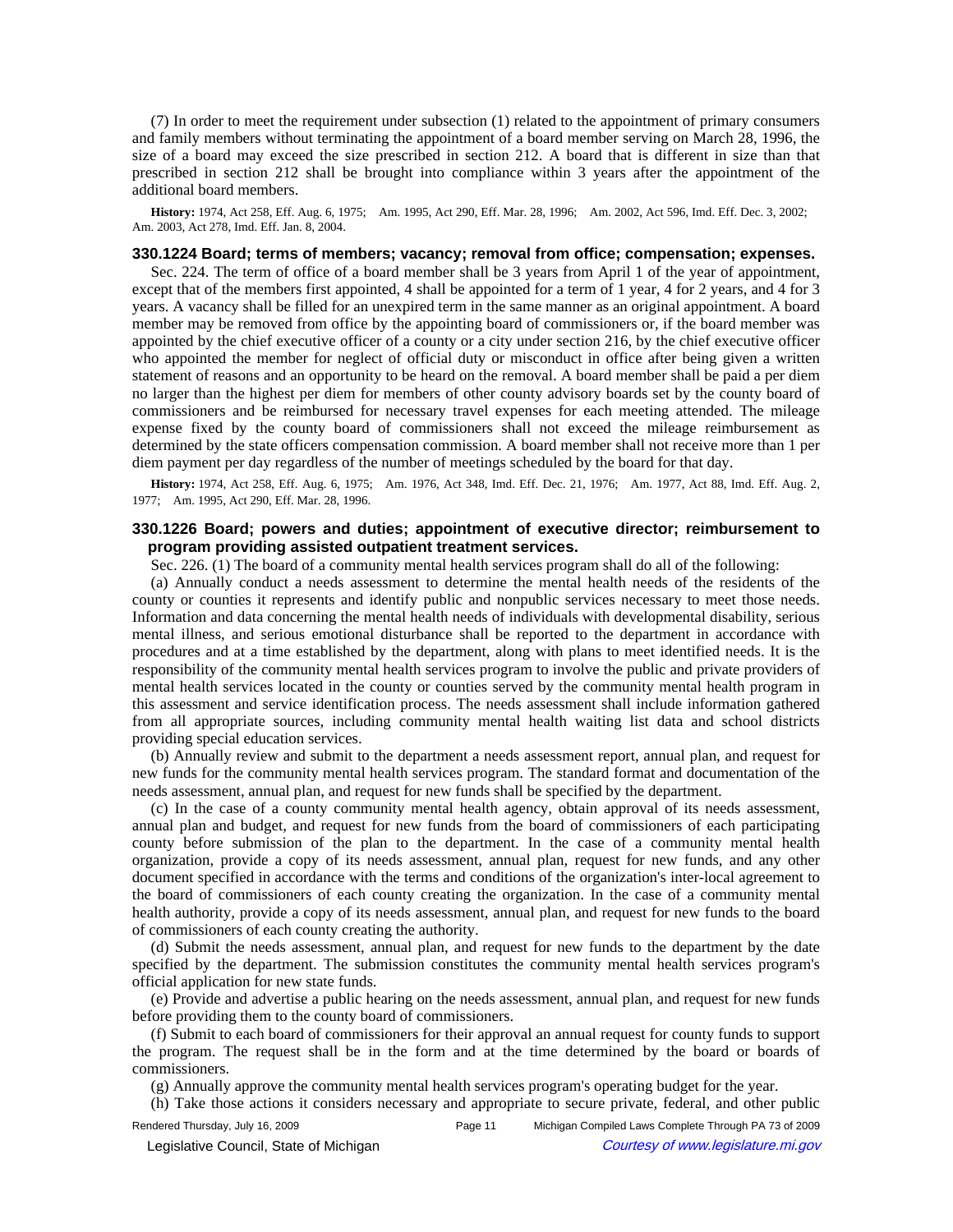funds to help support the community mental health services program.

(i) Approve and authorize all contracts for the provision of services.

(j) Review and evaluate the quality, effectiveness, and efficiency of services being provided by the community mental health services program. The board shall identify specific performance criteria and standards to be used in the review and evaluation. These shall be in writing and available for public inspection upon request.

(k) Subject to subsection (3), appoint an executive director of the community mental health services program who meets the standards of training and experience established by the department.

(*l*) Establish general policy guidelines within which the executive director shall execute the community mental health services program.

(m) Require the executive director to select a physician, a registered professional nurse with a specialty certification issued under section 17210 of the public health code, 1978 PA 368, MCL 333.17210, or a licensed psychologist to advise the executive director on treatment issues.

(2) A community mental health services program may do all of the following:

(a) Establish demonstration projects allowing the executive director to do 1 or both of the following:

(*i*) Issue a voucher to a recipient in accordance with the recipient's plan of services developed by the community mental health services program.

(*ii*) Provide funding for the purpose of establishing revolving loans to assist recipients of public mental health services to acquire or maintain affordable housing. Funding under this subparagraph shall only be provided through an agreement with a nonprofit fiduciary.

(b) Carry forward any surplus of revenue over expenditures under a capitated managed care system. Capitated payments under a managed care system are not subject to cost settlement provisions of section 236.

(c) Carry forward the operating margin up to 5% of the community mental health services program's state share of the operating budget for the fiscal years ending September 30, 2005, 2006, 2007, and 2008. As used in this subdivision, "operating margin" means the excess of state revenue over state expenditures for a single fiscal year exclusive of capitated payments under a managed care system. In the case of a community mental health authority, this carryforward is in addition to the reserve accounts described in section 205(4)(h).

(d) Pursue, develop, and establish partnerships with private individuals or organizations to provide mental health services.

(e) Share the costs or risks, or both, of managing and providing publicly funded mental health services with other community mental health services programs through participation in risk pooling arrangements, reinsurance agreements, and other joint or cooperative arrangements as permitted by law.

(3) In the case of a county community mental health agency, the initial appointment by the board of an individual as executive director is effective unless rejected by a 2/3 vote of the county board of commissioners within 15 calendar days.

(4) A community mental health services program that has provided assisted outpatient treatment services during a fiscal year may be eligible for reimbursement if an appropriation is made for assisted outpatient treatment services for that fiscal year. The reimbursement described in this subsection is in addition to any funds that the community mental health services program is otherwise eligible to receive for providing assisted outpatient treatment services.

History: 1974, Act 258, Eff. Aug. 6, 1975;-Am. 1986, Act 149, Imd. Eff. July 2, 1986;--Am. 1995, Act 290, Eff. Mar. 28, 1996;-Am. 1996, Act 588, Imd. Eff. Jan. 21, 1997;—Am. 1998, Act 417, Imd. Eff. Dec. 22, 1998;—Am. 2000, Act 273, Imd. Eff. July 7, 2000; -Am. 2002, Act 595, Imd. Eff. Oct. 17, 2002;-- Am. 2004, Act 497, Eff. Mar. 30, 2005.

## **330.1226a Board; special fund account.**

Sec. 226a. A community mental health services program board may create a special fund account to receive recipient fees and third-party reimbursements for services rendered. In the case of a county community mental health agency, approval of the board of commissioners of each participating county is necessary before creation of the special fund account. Receipts into the fund shall be recorded by source of payment and by type of service rendered, and a report regarding this information shall be submitted on a quarterly basis to the department. Money in the special fund account shall be used only for matching state funds or for the provision of community mental health services.

History: Add. 1980, Act 423, Eff. Mar. 31, 1981;—Am. 1984, Act 107, Imd. Eff. May 24, 1984;—Am. 1995, Act 290, Eff. Mar. 28, 1996.

### **330.1227 School-to-community transition services.**

Sec. 227. Each community mental health services program shall participate in the development of school-to-community transition services for individuals with serious mental illness, serious emotional

© Legislative Council, State of Michigan Council Courtesy of www.legislature.mi.gov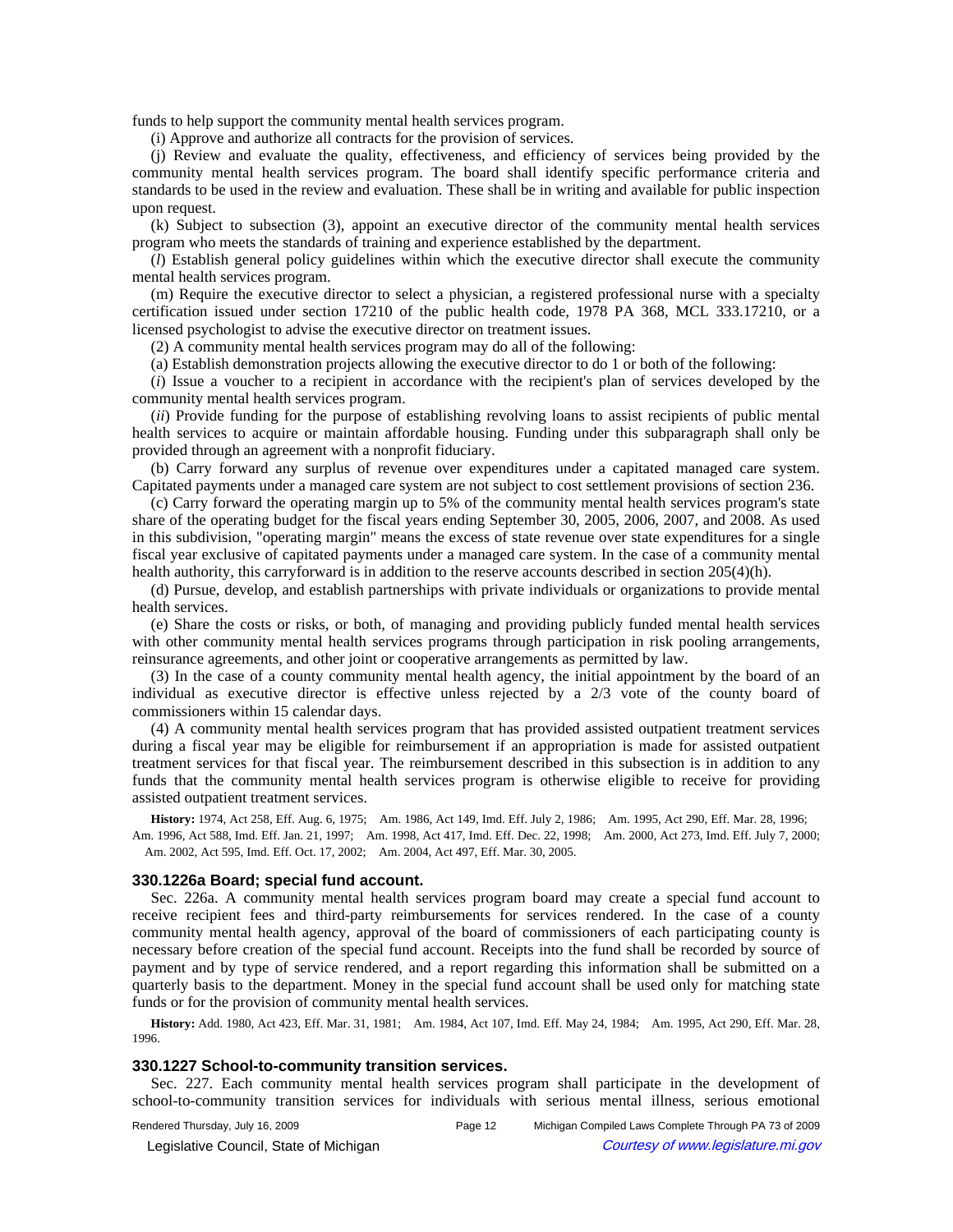disturbance, or developmental disability. This planning and development shall be done in conjunction with the individual's local school district or intermediate school district as appropriate and shall begin not later than the school year in which the individual student reaches 16 years of age. These services shall be individualized. This section is not intended to increase or decrease the fiscal responsibility of school districts, community mental health services programs, or any other agency or organization with respect to individuals described in this section.

**History:** Add. 1995, Act 290, Eff. Mar. 28, 1996.

### **330.1228 Board; contracts.**

Sec. 228. Subject to the provisions of this chapter, a board is authorized to enter into contracts for the purchase of mental health services and property lease arrangements with private or public agencies or individuals. A board may enter into a contract with any facility or entity of the department with the approval of the director of the department.

History: 1974, Act 258, Eff. Aug. 6, 1975;-- Am. 1995, Act 290, Eff. Mar. 28, 1996.

# **330.1230 Services program; executive director as chief executive and administrative officer; terms and conditions of employment.**

Sec. 230. The executive director of a community mental health services program shall function as the chief executive and administrative officer of the program and shall execute and administer the program in accordance with the approved annual plan and operating budget, the general policy guidelines established by the board, the applicable governmental procedures and policies, and the provisions of this act. The executive director has the authority and responsibility for supervising all employees. The terms and conditions of an executive director's employment, including tenure of service, shall be as mutually agreed to by the board and the executive director and shall be specified in a written contract.

History: 1974, Act 258, Eff. Aug. 6, 1975;-- Am. 1995, Act 290, Eff. Mar. 28, 1996.

## **330.1231 Medical director; appointment; duties.**

Sec. 231. The executive director shall appoint a medical director who is a psychiatrist. The medical director shall advise the executive director on medical policy and treatment issues.

**History:** Add. 1995, Act 290, Eff. Mar. 28, 1996.

# **330.1232 Services program; review of annual plan, needs assessment, request for funds, annual contract, and budget; eligibility for state support; allocation of funds.**

Sec. 232. The department shall review each community mental health services program's annual plan, needs assessment, request for funds, annual contract, and operating budget and approve or disapprove state funding in whole or in part. Eligibility for state financial support shall be contingent upon an approved contract and operating budget and certification in accordance with section 232a. Prior to the beginning of each state fiscal year, the department shall allocate state appropriated funds to the community mental health service programs in accordance with the approved contracts and budgets.

History: 1974, Act 258, Eff. Aug. 6, 1975;-- Am. 1995, Act 290, Eff. Mar. 28, 1996.

## **330.1232a Rules; certification and review process standards; compliance.**

Sec. 232a. (1) Subject to section 114a, the department shall promulgate rules to establish standards for certification and the certification review process for community mental health services programs. The standards shall include but not be limited to all of the following:

(a) Matters of governance, resource management, quality improvement, service delivery, and safety management.

(b) Promotion and protection of recipient rights.

(2) After reviewing a community mental health services program, the department shall notify a program that substantially complies with the standards established under this section that it is certified by the department.

(3) The department may waive the certification review process in whole or in part and consider the community mental health services program to be in substantial compliance with the standards established under this section if the program has received accreditation from a national accrediting organization recognized by the department that includes review of matters described in subsection (1)(a).

(4) If the department certifies a community mental health services program despite some items of noncompliance with the standards established under this section, the notice of certification shall identify the items of noncompliance and the program shall correct the items of noncompliance. The department shall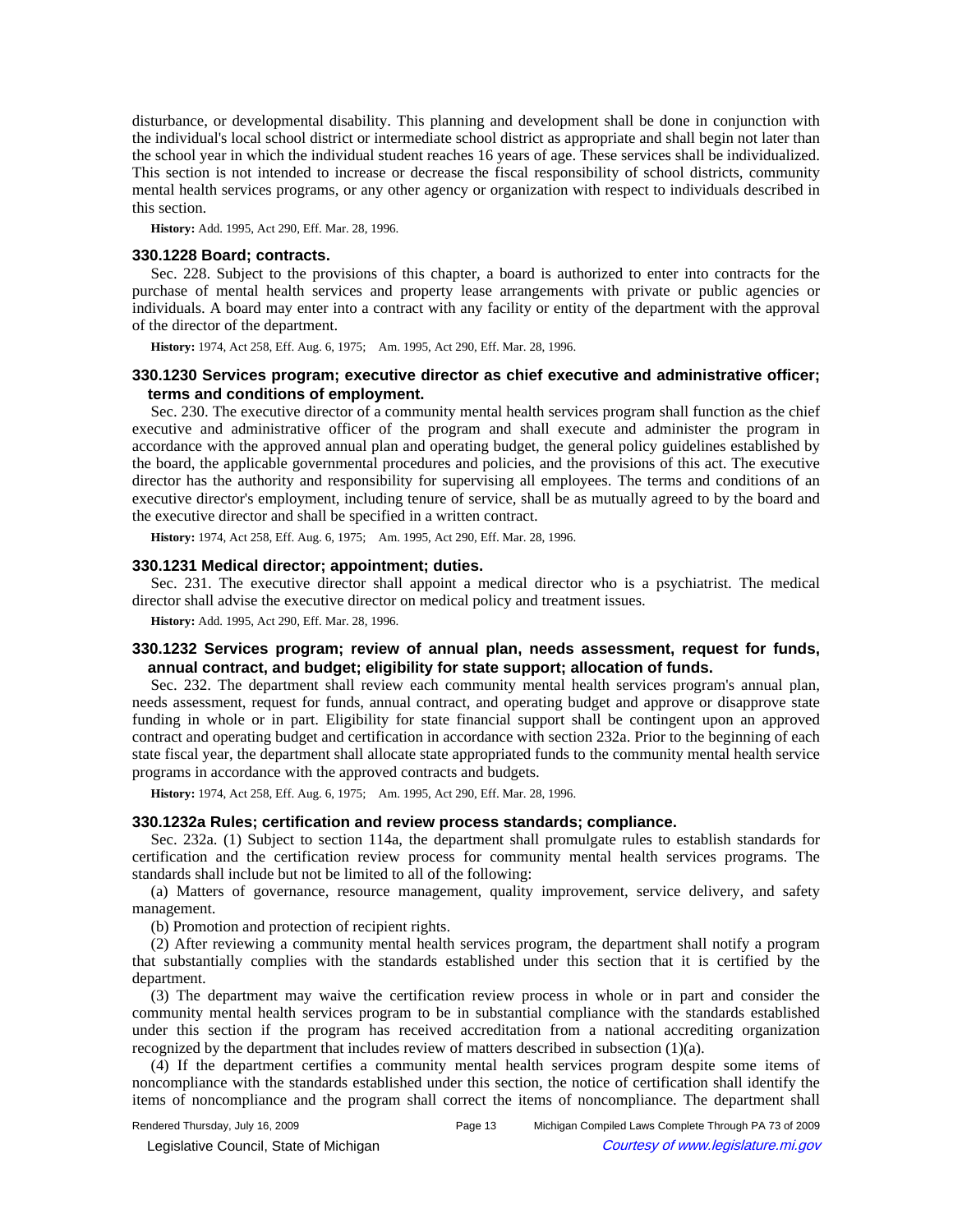require the community mental health board to submit a plan to correct items of noncompliance before recertification or sooner at the discretion of the department.

(5) Certification is effective for 3 years and is not transferable. Requests for recertification shall be submitted to the department at least 6 months before the expiration of certification. Certification remains in effect after the submission of a renewal request until the department conducts a review and makes a redetermination.

(6) The department shall conduct an annual review of each community mental health services program's recipient rights system to ensure compliance with standards established under subsection (1)(b). An on-site review shall be conducted once every 3 years.

(7) The community mental health services program shall promptly notify the department of any changes that may affect continued certification.

(8) The department may deny certification if the community mental health services program cannot demonstrate substantial compliance with the standards established under this section.

(9) In lieu of denying certification, the department may issue a provisional certification for a period of up to 6 months upon receiving a plan of correction submitted by the community mental health services board. The department shall provide a copy of the review and the approved plan of correction to the board of commissioners of each county that established the county community mental health agency or created the community mental health organization or community mental health authority. A provisional certification may be extended, but the entire provisional period shall not exceed 1 year. The department shall conduct an on-site review to determine the community mental health services program's compliance with the plan of correction at least 30 days before the expiration of the provisional certification. A provisional certification automatically expires either on its original expiration date or the expiration date of the extension granted.

(10) If a community mental health services program is denied certification, fails to comply with an approved plan of correction before the expiration of a provisional certification, or fails to comply substantially with the standards established under this section, the department shall notify the community mental health services board and the board of commissioners of each county that established the agency or created the organization or authority of the department's intention to suspend, deny, or revoke certification. The notice shall be sent by certified mail and shall set forth the particular reasons for the proposed action and offer an opportunity for a hearing with the director of the department's division that manages contracts with community mental health services programs. If it desires a hearing, the community mental health services board shall request it in writing within 60 days after receipt of the notice. The department shall hold the hearing not less than 30 days or more than 60 days from the date it receives the request for a hearing.

(11) The director of the department's division that manages contracts with community mental health services programs shall make a decision regarding suspension, denial, or revocation of certification based on evidence presented at the hearing or on the default of the community mental health services board. A copy of the decision shall be sent by certified mail within 45 days after the close of the hearing to the community mental health services board and to the board of commissioners of each county that established the agency or created the organization or authority.

(12) A community mental health services board may appeal a decision made under subsection (11) as provided in chapter 4 of the administrative procedures act of 1969, Act No. 306 of the Public Acts of 1969, being sections 24.271 to 24.287 of the Michigan Compiled Laws.

(13) During the period of certification, the department may conduct an unannounced review of a certified community mental health services program. The department shall conduct an unannounced review of a certified community mental health services program in response to information that raises questions regarding recipient health or safety. If the department finds based on its review that the community mental health services program does not substantially comply with the standards established under this section, the department shall provide notice and a hearing under subsections (10) and (11).

(14) If a community mental health services program fails to obtain or retain certification as a result of the department's review, has exhausted the time period for provisional certification, is not engaged in the process of appeal or appeal has been unsuccessful, and if no agreement has been reached by the department with the community mental health services program to assure certification compliance within a specified time period, the department shall within 90 days do both of the following:

(a) Cancel the state funding commitment to the community mental health services board.

(b) Utilize the funds previously provided to the community mental health services board to do 1 or more of the following:

(*i*) Secure services from other providers of mental health services that the department has determined can operate in substantial compliance with the standards established under this section and continue the delivery of services within the county or counties.<br>Rendered Thursday, July 16, 2009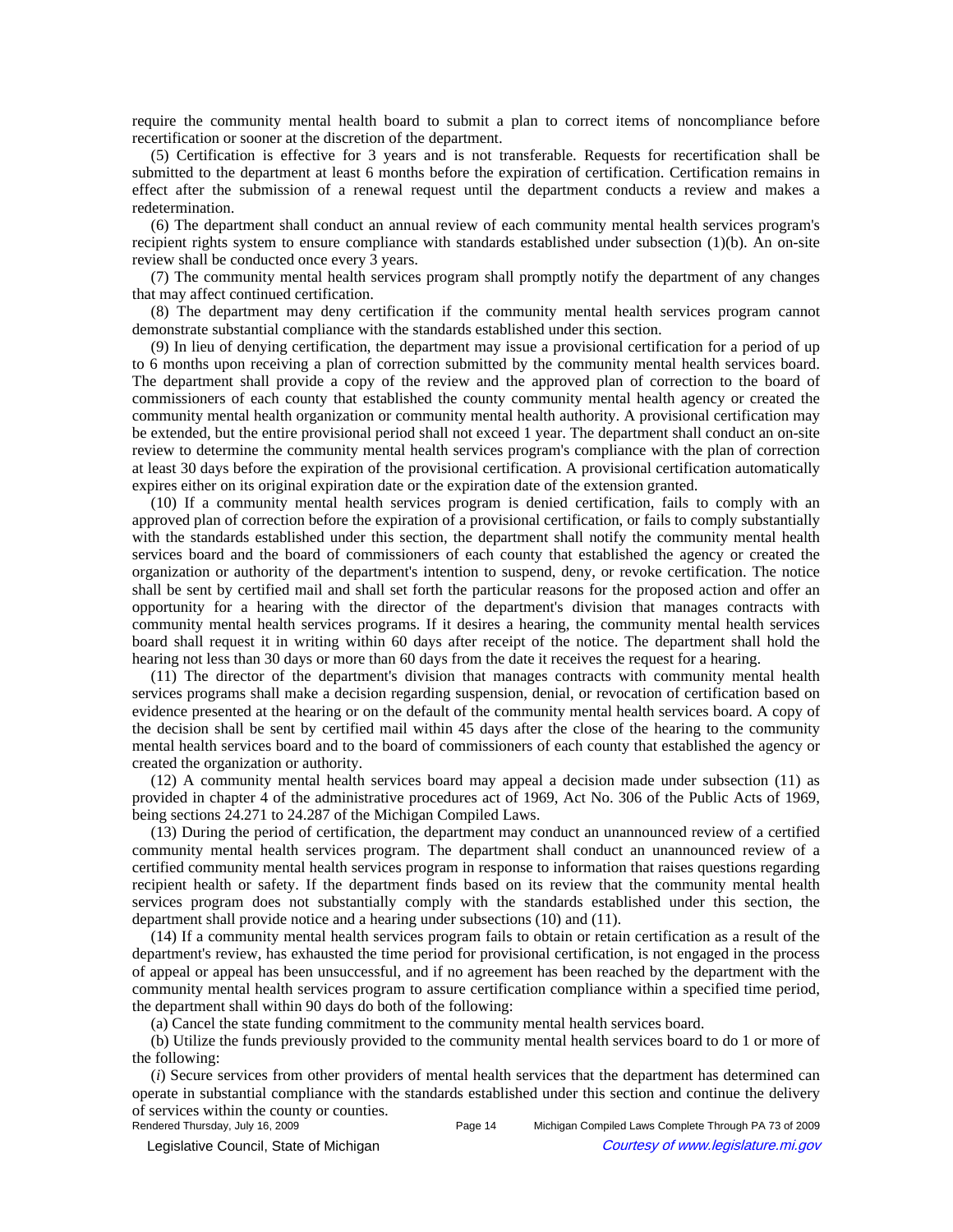(*ii*) Provide the service.

(15) If state funding is canceled under subsection (14) and the community mental health services program is an authority created under section 205, the county or counties that created the authority are financially liable only for the local match formula established for the authority under chapter 3. If state funding is canceled under subsection (14) and the community mental health services program is a county community mental health agency or a community mental health organization, the county or counties that established the agency are financially liable for local match for all services contractually or directly provided by the department to residents of the county or counties in accordance with chapter 3.

(16) The department shall not utilize the certification process under this section to require a community mental health services program to become a community mental health authority. Community mental health authority status is voluntary as provided in section 205.

(17) Subject to section 114a, the department shall submit proposed rules for certification to public hearing within 6 months after the effective date of the amendatory act that added this section.

**History:** Add. 1995, Act 290, Eff. Mar. 28, 1996.

**Administrative rules:** R 330.1001 et seq. of the Michigan Administrative Code.

#### **330.1232b Specialty prepaid health plans.**

Sec. 232b. (1) The department shall establish standards for community mental health services programs designated as specialty prepaid health plans under the medicaid managed care program described in section 109f of the social welfare act, 1939 PA 280, MCL 400.109f. The standards established under this section shall reference applicable federal regulations related to medicaid managed care programs and specify additional state requirements for specialty prepaid health plans. The standards established under this section shall be published in a departmental bulletin or by an updating insert to a departmental manual.

(2) As a condition for contracting and for receiving payment under the medicaid managed care program, a community mental health services program designated as a specialty prepaid health plan shall certify both of the following:

(a) That the program is in substantial compliance with the standards promulgated by the department and with applicable federal regulations.

(b) That the program has established policies and procedures to monitor compliance with the standards promulgated by the department and with applicable federal regulations and to ensure program integrity.

(3) The department shall conduct an annual review of all community mental health services programs designated as specialty prepaid health plans to verify the declarations made by the community mental health services program and to monitor compliance with the standards promulgated for specialty prepaid health plans and with applicable federal regulations. The annual review process established under this section shall be published in a departmental bulletin or by an updating insert to a departmental manual.

(4) The department may conduct separate reviews of a specialty prepaid health plan in response to beneficiary complaints, financial status considerations, or health and safety concerns.

(5) Contracts with specialty prepaid health plans shall indicate the sanctions that the department may invoke if it makes a determination that a specialty prepaid health plan is not in substantial compliance with promulgated standards and with established federal regulations, that the specialty prepaid health plan has misrepresented or falsified information reported to the state or to the federal government, or that the specialty prepaid health plan has failed substantially to provide necessary covered services to recipients under the terms of the contract. Sanctions may include intermediate actions including, but not limited to, a monetary penalty imposed on the administrative and management operation of the specialty prepaid health plan, imposition of temporary state management of a community mental health services program operating as a specialty prepaid health plan, or termination of the department's medicaid managed care contract with the community mental health services program.

(6) Before imposing a sanction on a community mental health services program that is operating as a specialty prepaid health plan, the department shall provide that specialty prepaid health plan with timely written notice that explains both of the following:

(a) The basis and nature of the sanction.

(b) The opportunity for a hearing to contest or dispute the department's findings and intended sanction, prior to the imposition of the sanction. A hearing under this section is subject to the provisions governing a contested case under the administrative procedures act of 1969, 1969 PA 306, MCL 24.201 to 24.328, unless otherwise agreed to in the specialty prepaid health plan contract.

**History:** Add. 2002, Act 597, Imd. Eff. Dec. 3, 2002.

### **330.1234 Services program; review of proposed contract and operating budget; criteria.**

Rendered Thursday, July 16, 2009 **Page 15** Page 15 Michigan Compiled Laws Complete Through PA 73 of 2009 © Legislative Council, State of Michigan Council Courtesy of www.legislature.mi.gov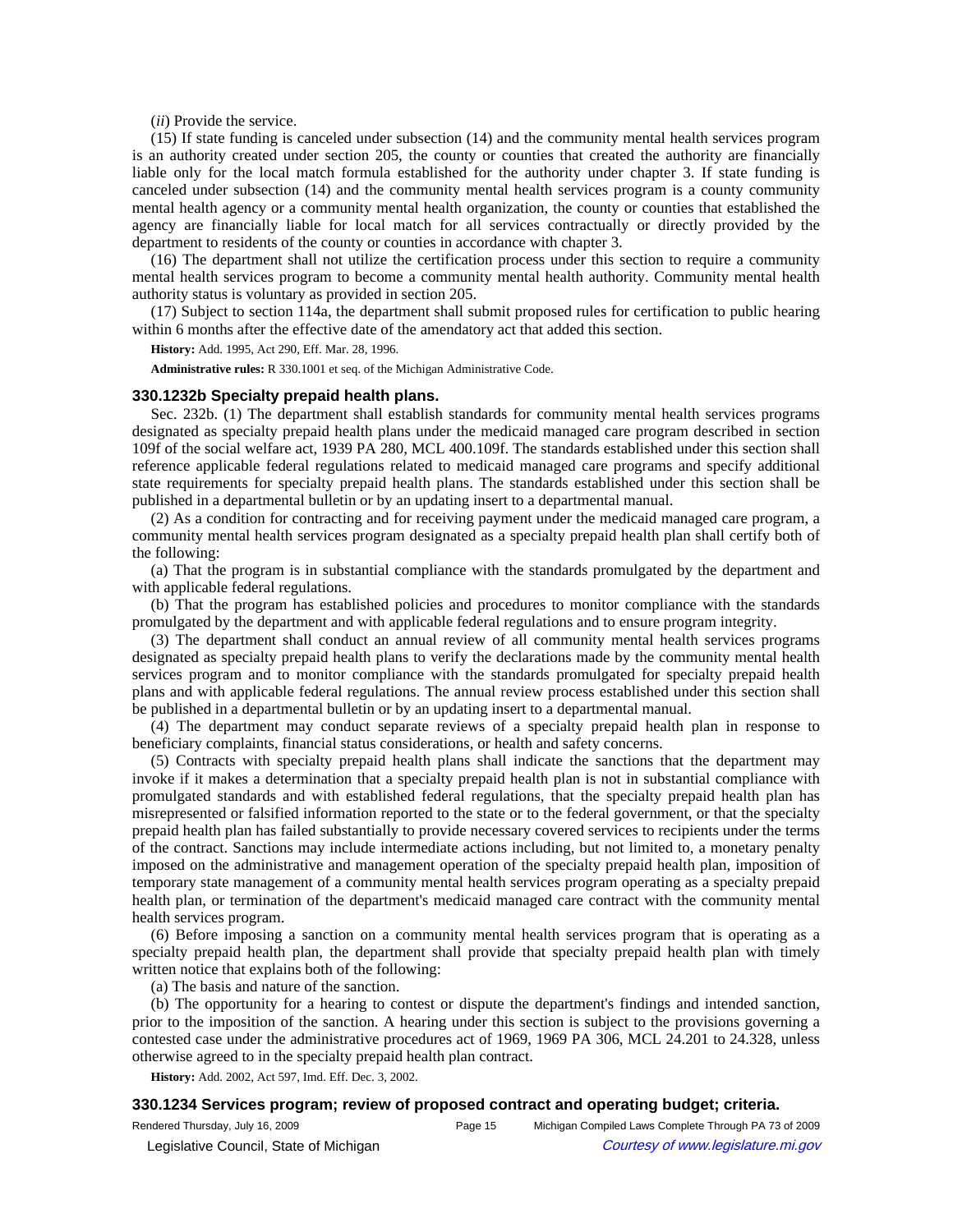Sec. 234. In reviewing a community mental health services program's proposed contract and operating budget for the purpose of approval or disapproval, in whole or in part, or in making an allocation of state appropriated funds to a community mental health services program, the department shall consider:

(a) The state's mental health needs.

(b) The annual plan and needs assessment of the community mental health services program.

(c) The state's need for a reasonable degree of statewide standardization and control of services.

(d) The community mental health services program's need for a reasonable degree of flexibility and freedom to design, staff, and administer services in a manner that the program considers appropriate to its situation.

(e) The community mental health services program's need for a reasonable expectation that services meeting an essential mental health need and that are appropriately designed and executed will receive continuing state financial support within the constraint of state funds actually appropriated by the legislature.

(f) The demonstrated relevancy, quality, effectiveness, and efficiency of the community mental health services program's services.

(g) The adequacy of the community mental health services program's accounting for the expenditure of state funds.

History: 1974, Act 258, Eff. Aug. 6, 1975;-- Am. 1995, Act 290, Eff. Mar. 28, 1996.

### **330.1236 Services program; review of expenditures; withdrawal of funds.**

Sec. 236. At intervals during the year, the department shall review the expenditures of each community mental health services program, and if the department determines that funds that have been allocated to a program are not needed by that program, the department may, with the concurrence of the board, withdraw the funds. Funds so withdrawn may be reallocated by the department to other community mental health services programs. The department may withdraw funds that have been allocated to a community mental health services program when the funds are being expended in a manner not provided for in the approved contract and operating budget. The department shall establish standards related to the frequency and timing of expenditure reviews described in this section.

History: 1974, Act 258, Eff. Aug. 6, 1975;-- Am. 1995, Act 290, Eff. Mar. 28, 1996.

# **330.1238 Review of actions involving disapproval of proposed contract and operating budget, allocation of funds, or withdrawal of funds; consultation.**

Sec. 238. If an executive director or a board specifically so requests, any action by the department involving a disapproval of a community mental health services program's proposed contract and operating budget, in whole or in part, or involving an allocation of funds to a community mental health services program or a withdrawal of funds from a community mental health services program, shall be reviewed in consultation with the affected executive director or board before the action is considered a final action. In any consultation, the representative of the community mental health services program shall be afforded a full opportunity to present his or her position.

History: 1974, Act 258, Eff. Aug. 6, 1975;-- Am. 1995, Act 290, Eff. Mar. 28, 1996.

#### **330.1240 Expenditures eligible for state financial support.**

Sec. 240. All expenditures by a community mental health services program necessary to execute the program shall be eligible for state financial support, except those excluded under section 242. Expenditures necessary to carry out the responsibilities and duties of a community mental health services program include expenditures for staff training and staff education and for mental health research when those expenditures are necessary or appropriate to the execution of the program.

History: 1974, Act 258, Eff. Aug. 6, 1975;-- Am. 1995, Act 290, Eff. Mar. 28, 1996.

## **330.1241 Adult foster care facilities; expenses eligible for state financial support.**

Sec. 241. Expenditures for the maintenance and repair of adult foster care facilities owned or leased by a community mental health services program are eligible for state financial support. Expenses incurred in renovating an adult foster care facility that is leased or owned by a community mental health services program are also eligible for state financial support if the expenses are incurred for 1 or more of the following purposes:

(a) To correct physical plant deficiencies cited by the department of social services under state licensing rules.

(b) To purchase and install fire safety equipment or make physical plant changes that measurably assure a reasonable level of fire protection for all of the residents who live in the facility.

© Legislative Council, State of Michigan Council Courtesy of www.legislature.mi.gov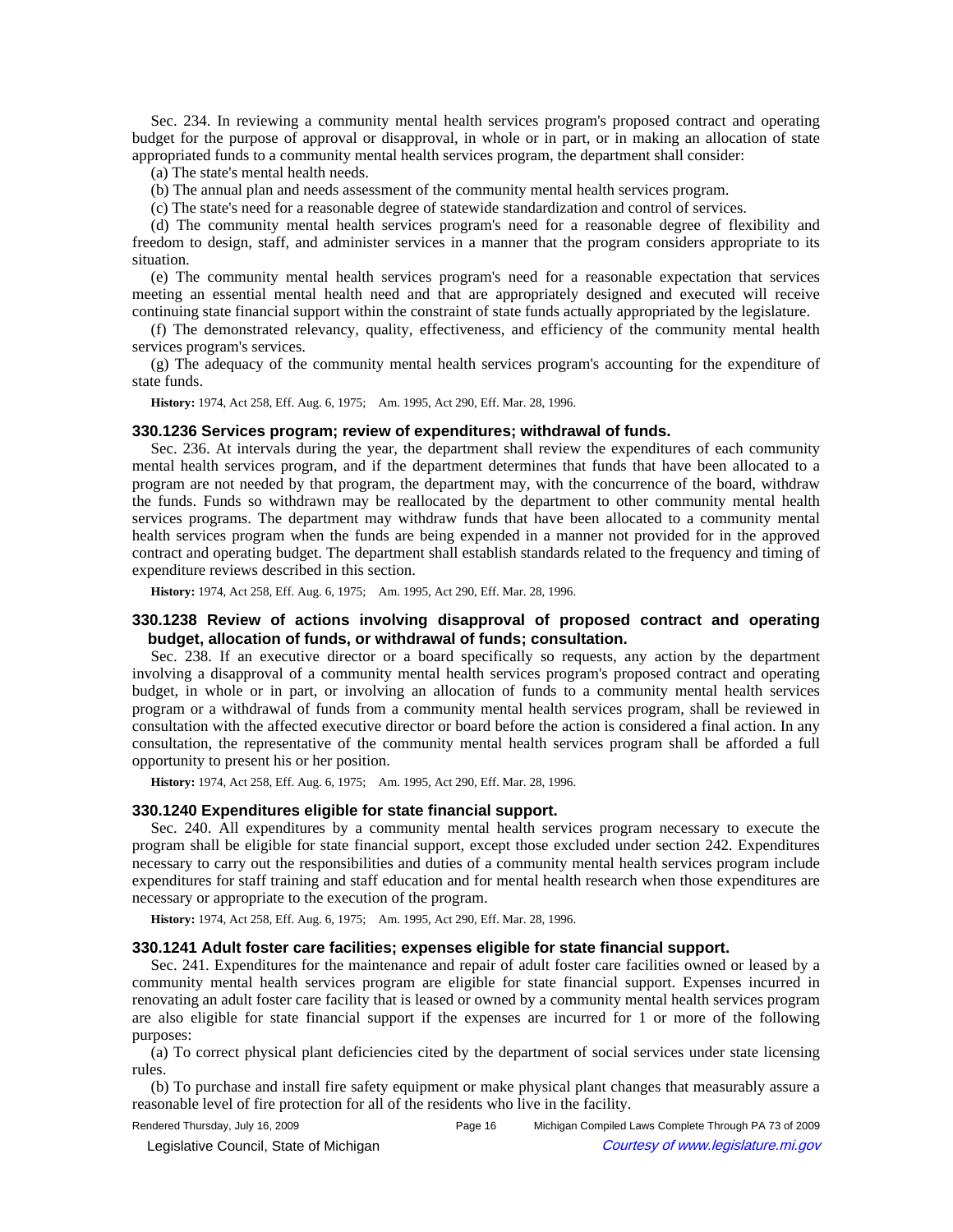(c) To correct physical plant deficiencies in accordance with state and federal certification standards.

(d) To restore the facility to its prelease condition, if the facility's lease contains a clause stipulating that renovation is the lessee's responsibility at the time the lease expires or is terminated.

**History:** Add. 1995, Act 290, Eff. Mar. 28, 1996.

# **330.1242 Expenditures ineligible for state financial support.**

Sec. 242. The following expenditures by a community mental health services program are not eligible for state financial support except as permitted under section 241 or by the department:

(a) The construction, purchase, remodeling, or any similar capital cost of a building or facility, except that such cost is eligible for state financial support on an annual expense basis in an amount equal to a fair rental value of the space or building being utilized.

(b) The capital cost of equipment or similar items in an amount greater than that established by the department.

(c) Any cost item that does not represent or constitute a real or actual expenditure by the community mental health services program except to expend from a reserve account established by the board, as provided in section 205.

(d) That part of any expenditure that is obviously and manifestly extravagant in relation to its specific objective and context.

(e) Any category of expenditure or any portion of any category of expenditure, the ineligibility of which the department determines is necessary and appropriate to assure the reasonable use of state funds or to assure a legitimate interest of the state, and which determination is in accord with the intent and provisions of this chapter. Subject to section 114a, this subdivision shall be effectuated by rules promulgated by the department.

History: 1974, Act 258, Eff. Aug. 6, 1975;-- Am. 1995, Act 290, Eff. Mar. 28, 1996.

**Administrative rules:** R 330.1001 et seq. of the Michigan Administrative Code.

### **330.1244 Additional powers and duties of department.**

Sec. 244. In addition to the duties and powers elsewhere provided in this chapter, the department shall do all of the following:

(a) Seek to develop and establish arrangements and procedures for the effective coordination and integration of state services and community mental health services programs.

(b) Review and evaluate, at times and in a manner the department considers appropriate, the relevancy, quality, effectiveness, and efficiency of community mental health services programs. In developing or operating its community mental health services program information system, the department shall not collect any information that would make it possible to identify by name any individual who receives a service from a community mental health services program. Any such information in the possession of the department before August 6, 1974 shall not be disclosed by the department.

(c) Provide technical consultative services to counties seeking to establish or improve a community mental health services program, and provide other technical consultative services to community mental health services programs as the department considers feasible and appropriate.

(d) Audit, or cause to be audited, the expenditure of state funds by community mental health services programs. Copies of audit reports shall be forwarded to the auditor general.

(e) Subject to section 114a, promulgate rules it considers necessary or appropriate to implement the objectives and provisions of this chapter.

History: 1974, Act 258, Eff. Aug. 6, 1975;—Am. 1980, Act 423, Eff. Mar. 31, 1981;—Am. 1986, Act 289, Imd. Eff. Dec. 22, 1986; Am. 1995, Act 290, Eff. Mar. 28, 1996.

**Administrative rules:** R 330.1001 et seq. of the Michigan Administrative Code.

#### **330.1245 Granting staff privileges to psychiatrists.**

Sec. 245. The directors of psychiatric hospitals operated by the department may grant staff privileges to psychiatrists employed by or under contract with a community mental health services program under guidelines established by the hospital's governing body if requested by the executive director of the program. Staff privileges authorized under this section include the admission, treatment, and discharge of patients admitted from that program's service area. The credentials committee of the medical staff of the hospital shall review the credentials of all applicants for staff privileges and recommend to the hospital director the approval or disapproval of the granting of staff privileges to the applicant. Denial of a request for staff privileges may be appealed by the executive director to the hospital's governing board.

History: Add. 1986, Act 289, Imd. Eff. Dec. 22, 1986; Am. 1995, Act 290, Eff. Mar. 28, 1996.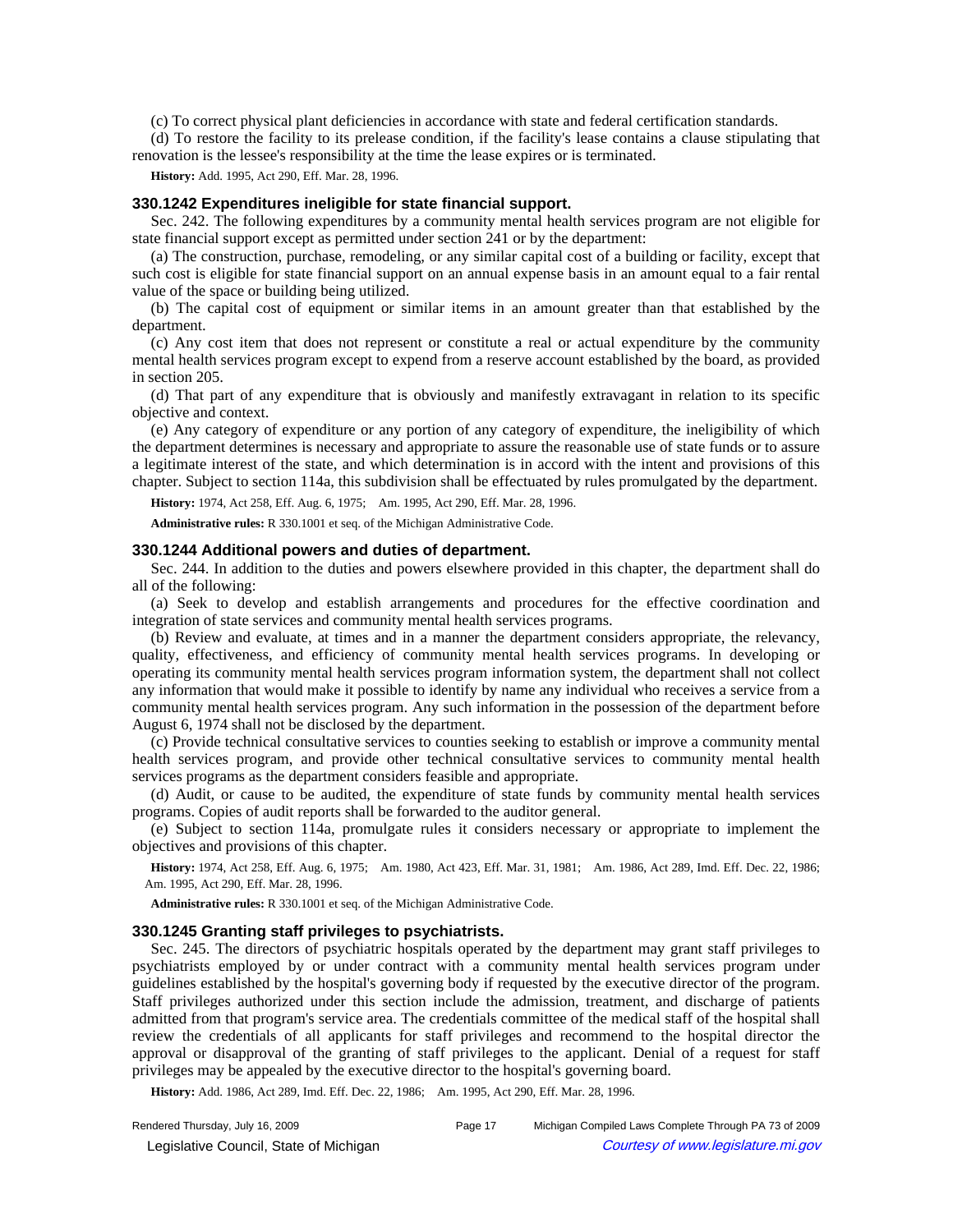# **330.1246 Repealed. 1995, Act 290, Eff. Mar. 28, 1996.**

**Compiler's note:** The repealed section pertained to Michigan conference of county community mental health programs.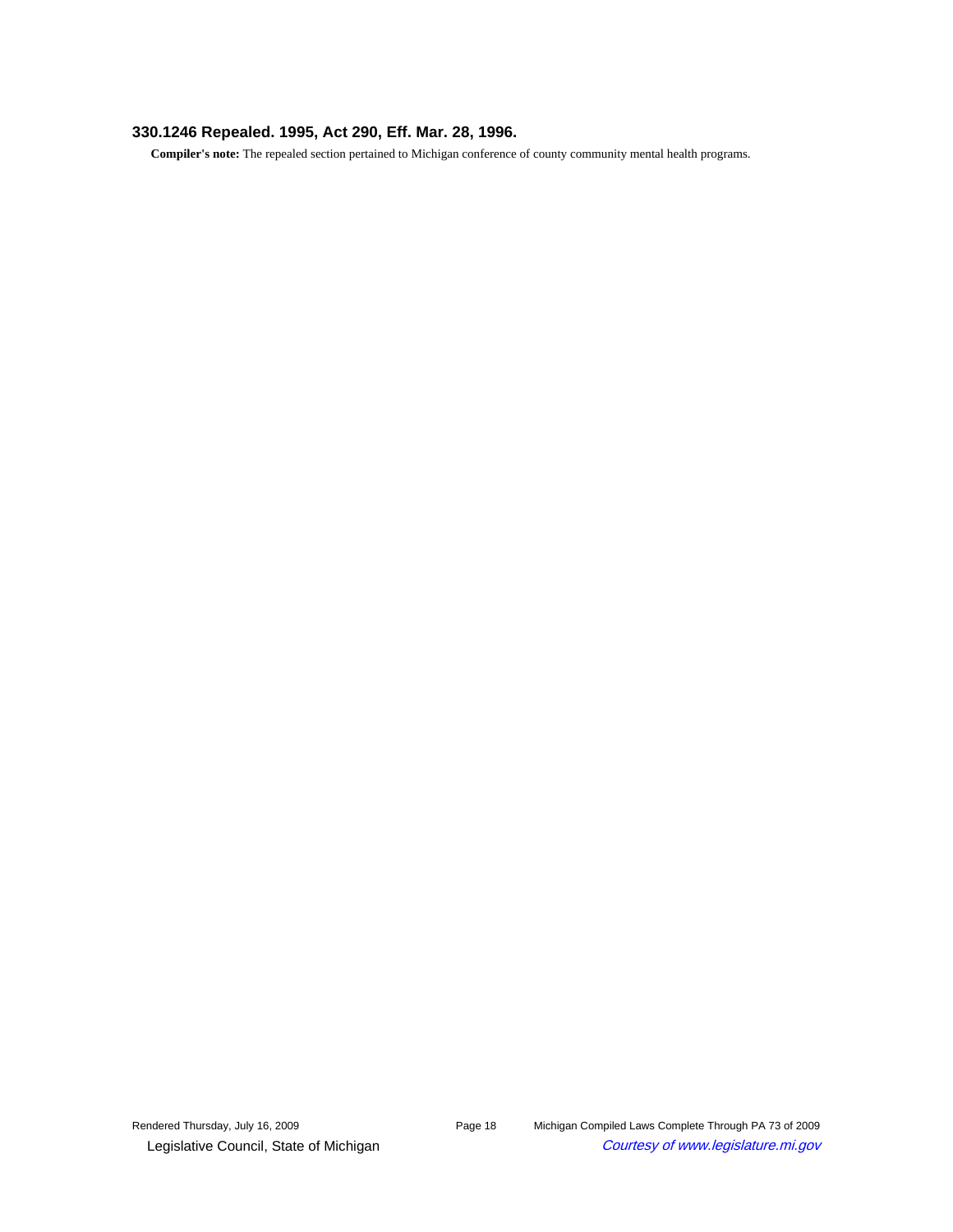# **MENTAL HEALTH CODE (EXCERPT) Act 258 of 1974**

## CHAPTER 3

## STATE AND COUNTY FINANCIAL RESPONSIBILITY

### **330.1300 Repealed. 1995, Act 290, Eff. Mar. 28, 1996.**

**Compiler's note:** The repealed section pertained to definitions.

## **330.1302 Financial liability of county.**

Sec. 302. (1) Except as otherwise provided in this chapter and in subsection (2), a county is financially liable for 10% of the net cost of any service that is provided by the department, directly or by contract, to a resident of that county.

(2) This section does not apply to the following:

(a) Family support subsidies established under section 156.

(b) A service provided to any of the following:

(*i*) An individual under a criminal sentence to a state prison.

(*ii*) A criminal defendant determined incompetent to stand trial under section 1032.

(*iii*) An individual acquitted of a criminal charge by reason of insanity, during the initial 60-day period of evaluation provided for in section 1050.

History: 1974, Act 258, Eff. Aug. 6, 1975;-Am. 1983, Act 249, Imd. Eff. Dec. 15, 1983;-Am. 1985, Act 77, Imd. Eff. July 5, 1985 ;-Am. 1986, Act 265, Imd. Eff. Dec. 9, 1986;-Am. 1995, Act 290, Eff. Mar. 28, 1996;-Am. 1996, Act 588, Imd. Eff. Jan. 21, 1997.

**Compiler's note:** Section 2 of Act 249 of 1983 provides: "This amendatory act shall take effect January l, 1984, for the purpose of promulgating rules pursuant to section 157, and July l, 1984, for the purpose of accepting written application."

## **330.1304 Meaning of "net cost" in MCL 330.1302.**

Sec. 304. For the purpose of section 302, net cost means: the operating cost of providing the service to the individual minus that part of operating cost paid for by federal and private funds and minus that amount received by the state as reimbursement from those persons and insurers who are financially liable for the cost of such service.

**History:** 1974, Act 258, Eff. Aug. 6, 1975.

# **330.1306 Determining individual's county of residence; denial or delay of services prohibited.**

Sec. 306. (1) For the purpose of section 302, an individual's county of residence is the county in which the individual maintained his or her primary place of residence at the time he or she entered 1 of the following:

(a) A dependent living setting.

(b) A boarding school.

(c) A facility.

(2) A community mental health services program shall not deny or delay requested services to an individual for the reason that the individual's county of residence, as determined by this section, is in the service area of another community mental health services program.

History: 1974, Act 258, Eff. Aug. 6, 1975;-- Am. 1995, Act 290, Eff. Mar. 28, 1996.

# **330.1307 Financial responsibility for services to individual; transfer from one county to another.**

Sec. 307. Financial responsibility for services to an individual whose county of residence has been determined under section 306 may be transferred from 1 county to another if both community mental health services programs, the individual or his or her plenary guardian, if applicable, and the department agree to the transfer. If a transfer is made pursuant to this section, the department shall transfer from the original county of residence to the new county of residence 100% of the cost of the services agreed upon by both community mental health services programs. County matching funds are not required for services to an individual whose county of residence has been transferred under this section.

History: Add. 1993, Act 253, Imd. Eff. Nov. 29, 1993;- Am. 1995, Act 290, Eff. Mar. 28, 1996.

#### **330.1308 Financial liability of state.**

Sec. 308. (1) Except as otherwise provided in this chapter and subsections (2) and (3), and subject to the constraint of funds actually appropriated by the legislature for such purpose, the state shall pay 90% of the annual net cost of a community mental health services program that is established and administered in Rendered Thursday, July 16, 2009 **Page 1** Page 1 Michigan Compiled Laws Complete Through PA 73 of 2009 © Legislative Council, State of Michigan Council Courtesy of www.legislature.mi.gov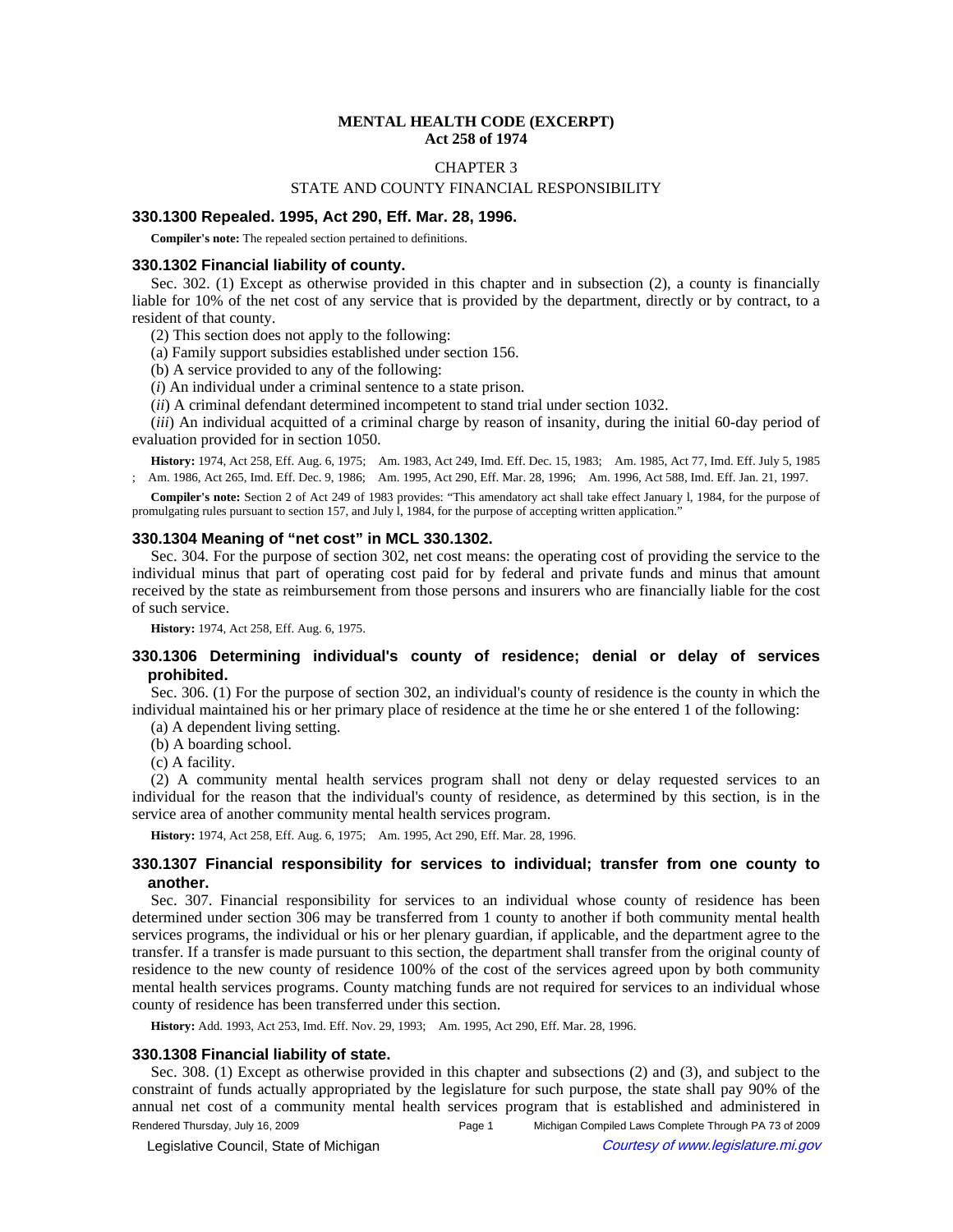accordance with chapter 2.

(2) Beginning in the fiscal year after a community mental health services program becomes a community mental health authority under section 205, if the department increases the amount of state funds provided to community mental health services programs for the fiscal year, all of the following apply:

(a) The amount of local match required of a community mental health authority for that fiscal year shall not exceed the amount of funds provided by the community mental health services program as local match in the year in which the program became a community mental health authority.

(b) Subject to the constraint of funds actually appropriated by the county or county board of commissioners, the amount of county match required of a county or counties that have created a community mental health authority shall not exceed the amount of funds provided by the county or counties as county match in fiscal year 1994-1995 or the year the authority is created, whichever is greater.

(c) If the local match provided by the community mental health services program is less than the level of local match provided in the year in which the community mental health services program became a community mental health authority, subdivision (a) does not apply.

(d) The state is not obligated to provide additional state funds because of the limitation on local funding levels provided for in subdivisions (a) and (b).

(3) The state shall pay the family support subsidies established under section 156.

(4) If 2 or more existing community mental health services programs merge pursuant to section 219, the state shall pay 100% of administrative costs approved by the department for the newly created community mental health services program for 3 years after the date of merger.

(5) If a county demonstrates an inability to meet its local match obligation due to financial hardship, the department may do either of the following:

(a) Accept a joint plan of correction from the county and its community mental health services program that ensures full payment over an extended period of time.

(b) Waive a portion of the county's obligation based on hardship criteria established by the department.

History: 1974, Act 258, Eff. Aug. 6, 1975;—Am. 1983, Act 249, Imd. Eff. Dec. 15, 1983;—Am. 1995, Act 290, Eff. Mar. 28, 1996.

**Compiler's note:** Section 2 of Act 249 of 1983 provides: "This amendatory act shall take effect January 1, 1984, for the purpose of promulgating rules pursuant to section 157, and July 1, 1984, for the purpose of accepting written application."

### **330.1309 Specialized residential service; payment of costs by state; conditions.**

Sec. 309. Except as otherwise provided in this chapter, and subject to the constraint of funds actually appropriated by the legislature, the state shall pay all of the costs of a specialized residential service that are eligible for state financial support and approved by the department and that are not otherwise paid for by federal funds, state funds, or reimbursements from persons and insurers who are financially liable for the cost of services, and that meet all of the following conditions:

(a) The service is established and administered under the authority of the board of the community mental health services program and in accordance with chapter 2.

(b) The service did not exist as part of the community mental health services program before March 31, 1981.

(c) The service is approved by the department and operated in conformance with departmental policies and guidelines governing specialized residential programs.

History: Add. 1980, Act 423, Eff. Mar. 31, 1981;-Am. 1984, Act 107, Imd. Eff. May 24, 1984;-Am. 1995, Act 290, Eff. Mar. 28, 1996.

### **330.1310 "Net cost" defined for purpose of MCL 330.1308.**

Sec. 310. For the purpose of section 308, "net cost" means:

(a) For a community mental health services program expenditures eligible for state financial support and approved by the department that are not otherwise paid for by federal funds, state funds, or reimbursements from persons and insurers who are financially liable for the cost of services.

(b) Except as provided in subdivision (a), the total of all community mental health services program expenditures eligible for state financial support and approved by the department that are not otherwise paid for by federal funds or state funds.

History: 1974, Act 258, Eff. Aug. 6, 1975;—Am. 1980, Act 423, Eff. Mar. 31, 1981;—Am. 1995, Act 290, Eff. Mar. 28, 1996.

## **330.1311 Approval of budget for boards creating special fund account; county funding.**

Sec. 311. For those county community mental health boards that choose to create a special fund account pursuant to section 226a, the department shall not approve a budget under section 232 unless county funding for community mental health programs is provided at a dollar level at least equal to that made available to the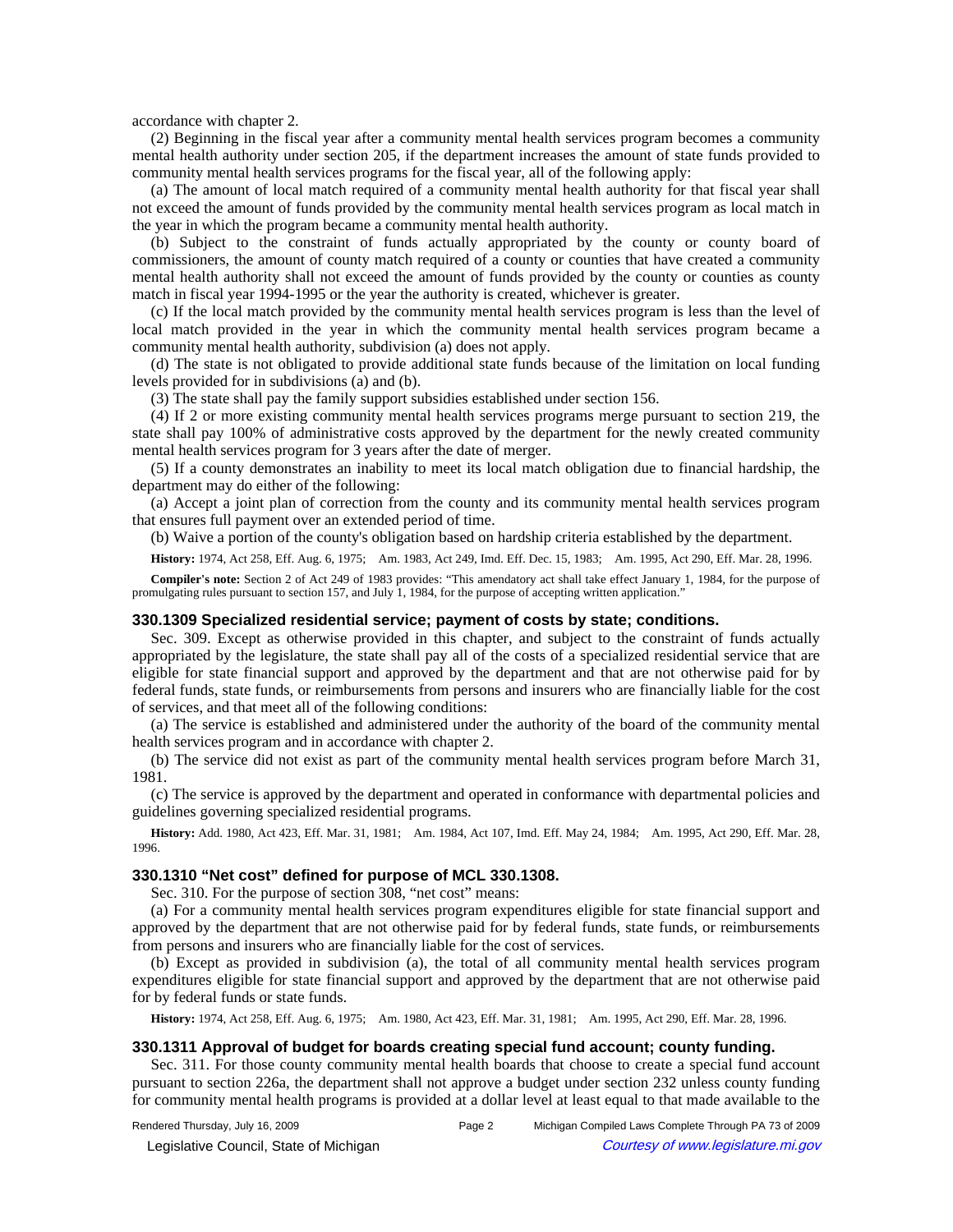county community mental health board by the county board of commissioners in the fiscal year ending September 30, 1980.

**History:** Add. 1980, Act 423, Eff. Mar. 31, 1981.

# **330.1312 Method of county cost sharing.**

Sec. 312. If a community mental health services program represents 2 or more counties, the amount of county funds necessary to support the program shall be paid by each county in proportion to its population, except that, with the consent of each county's board of commissioners, a different method of county cost sharing may be utilized.

History: 1974, Act 258, Eff. Aug. 6, 1975;-- Am. 1995, Act 290, Eff. Mar. 28, 1996.

# **330.1313 Rental payments for property to be used as residential setting for specialized community residential care.**

Sec. 313. The department shall establish a procedure to assure that rental payments for all property which is to be used as a residential setting for specialized community residential care, be based upon an independent appraisal of fair market rental value. In cases where the department or a community mental health board desires to enter into a lease or rental arrangement for a community residential facility at a rate above the independently appraised fair market rental value, an approval process involving the department of management and budget shall determine the contracted rental payment amount.

**History:** Add. 1980, Act 423, Eff. Mar. 31, 1981.

### **330.1314 County's annual appropriation; method of making.**

Sec. 314. In each county having a community mental health services program, the county's annual appropriation for the cost of services provided by the state and for the county's cost of supporting the community mental health services program shall be made as a single appropriation to the board of the community mental health services program. The county's annual single appropriation may be made by line item.

History: 1974, Act 258, Eff. Aug. 6, 1975;-- Am. 1995, Act 290, Eff. Mar. 28, 1996.

### **330.1316 Expenditure of county's tax funds.**

Sec. 316. The expenditure of a county's tax funds to pay for services provided by the state or to pay the county's cost of supporting a community mental health services program may be made from the county's general tax fund or from the proceeds of a special tax established for such purpose.

**History:** 1974, Act 258, Eff. Aug. 6, 1975;-- Am. 1995, Act 290, Eff. Mar. 28, 1996.

## **330.1318 Repealed. 1995, Act 290, Eff. Mar. 28, 1996.**

**Compiler's note:** The repealed section pertained to transition of financial responsibility.

#### **330.1320 Allocation of available local funds.**

Sec. 320. Nothing in this chapter prevents a community mental health services program from allocating available local funds in excess of the required local match.

History: 1974, Act 258, Eff. Aug. 6, 1975;-- Am. 1995, Act 290, Eff. Mar. 28, 1996.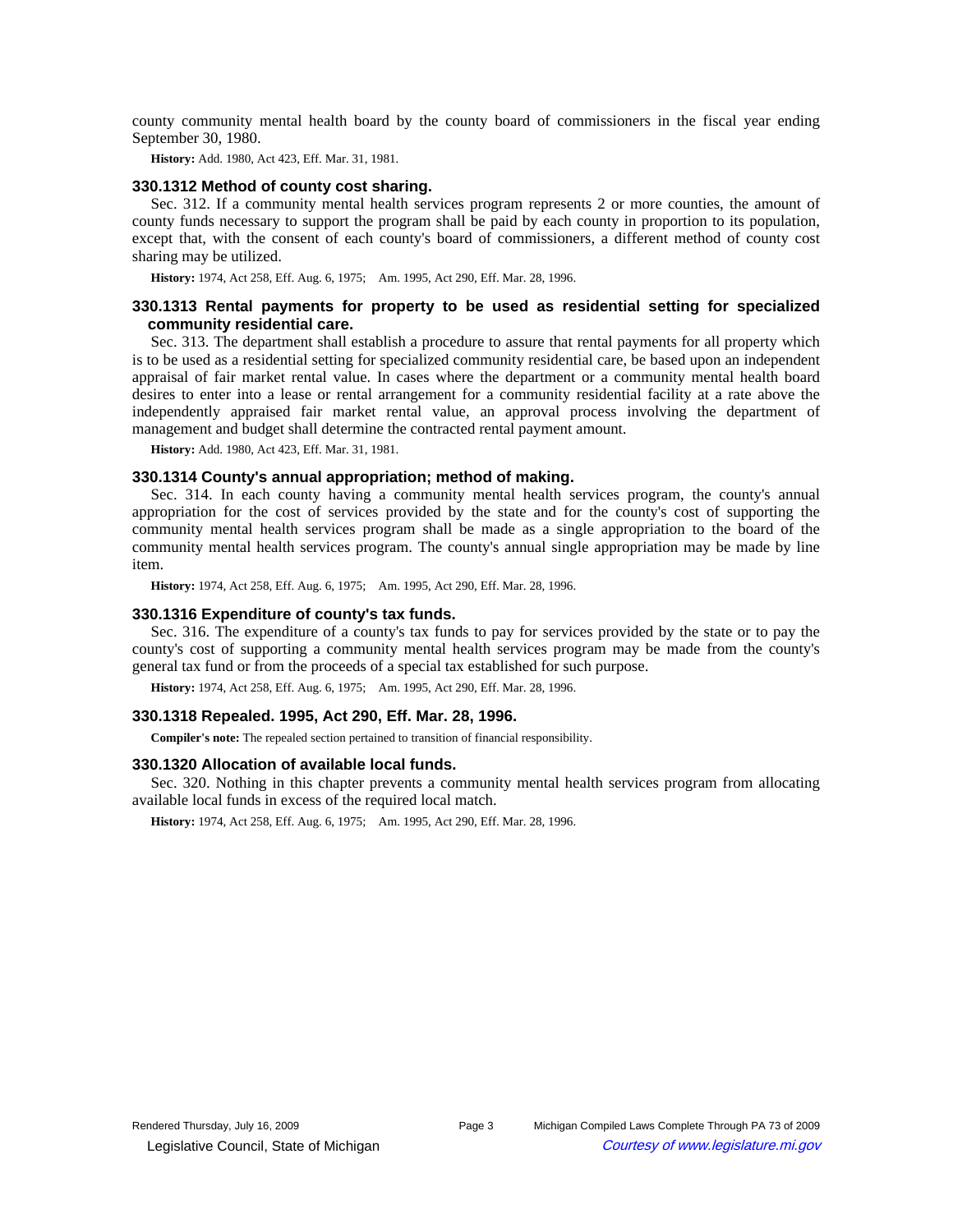## **MENTAL HEALTH CODE (EXCERPT) Act 258 of 1974**

### CHAPTER 4

## CIVIL ADMISSION AND DISCHARGE PROCEDURES: MENTAL ILLNESS

#### GENERAL PROVISIONS

#### **330.1400 Definitions.**

Sec. 400. As used in this chapter, unless the context requires otherwise:

(a) "Clinical certificate" means the written conclusion and statements of a physician or a licensed psychologist that an individual is a person requiring treatment, together with the information and opinions, in reasonable detail, that underlie the conclusion, on the form prescribed by the department or on a substantially similar form.

(b) "Competent clinical opinion" means the clinical judgment of a physician, psychiatrist, or licensed psychologist.

(c) "Court" means the probate court or the court with responsibility with regard to mental health services for the county of residence of the subject of a petition, or for the county in which the subject of a petition was found.

(d) "Formal voluntary hospitalization" means hospitalization of an individual based on both of the following:

(*i*) The execution of an application for voluntary hospitalization by the individual or by a patient advocate designated under the estates and protected individuals code, 1998 PA 386, MCL 700.1101 to 700.8102, to make mental health treatment decisions for the individual.

(*ii*) The hospital director's determination that the individual is clinically suitable for voluntary hospitalization.

(e) "Informal voluntary hospitalization" means hospitalization of an individual based on all of the following:

(*i*) The individual's request for hospitalization.

(*ii*) The hospital director's determination that the individual is clinically suitable for voluntary hospitalization.

(*iii*) The individual's agreement to accept treatment.

(f) "Involuntary mental health treatment" means court-ordered hospitalization, alternative treatment, or combined hospitalization and alternative treatment as described in section 468.

(g) "Mental illness" means a substantial disorder of thought or mood that significantly impairs judgment, behavior, capacity to recognize reality, or ability to cope with the ordinary demands of life.

(h) "Preadmission screening unit" means a service component of a community mental health services program established under section 409.

(i) "Private-pay patient" means a patient whose services and care are paid for from funding sources other than the community mental health services program, the department, or other state or county funding.

(j) "Release" means the transfer of an individual who is subject to an order of combined hospitalization and alternative treatment from 1 treatment program to another in accordance with his or her individual plan of services.

(k) "Subject of a petition" means an individual regarding whom a petition has been filed with the court asserting that the individual is or is not a person requiring treatment or for whom an objection to involuntary mental health treatment has been made under section 484.

History: 1974, Act 258, Eff. Nov. 6, 1974;**---**Am. 1978, Act 598, Imd. Eff. Jan. 4, 1979;----Am. 1982, Act 402, Imd. Eff. Dec. 28, 1982;--Am. 1986, Act 45, Imd. Eff. Mar. 17, 1986;--Am. 1986, Act 117, Eff. Mar. 31, 1987;--Am. 1986, Act 297, Imd. Eff. Dec. 22, 1986; Am. 1995, Act 290, Eff. Mar. 28, 1996; Am. 2004, Act 553, Imd. Eff. Jan. 3, 2005.

**Administrative rules:** R 330.1001 et seq. of the Michigan Administrative Code.

## **330.1400a Repealed. 1995, Act 290, Eff. Mar. 28, 1996.**

**Compiler's note:** The repealed section pertained to "mental illness" defined.

### **330.1401 "Person requiring treatment" defined; exception.**

Sec.  $401$ . (1) As used in this chapter, "person requiring treatment" means (a), (b), (c), or (d):

(a) An individual who has mental illness, and who as a result of that mental illness can reasonably be expected within the near future to intentionally or unintentionally seriously physically injure himself, herself, or another individual, and who has engaged in an act or acts or made significant threats that are substantially Rendered Thursday, July 16, 2009 **Page 1** Page 1 Michigan Compiled Laws Complete Through PA 73 of 2009

© Legislative Council, State of Michigan Council Courtesy of www.legislature.mi.gov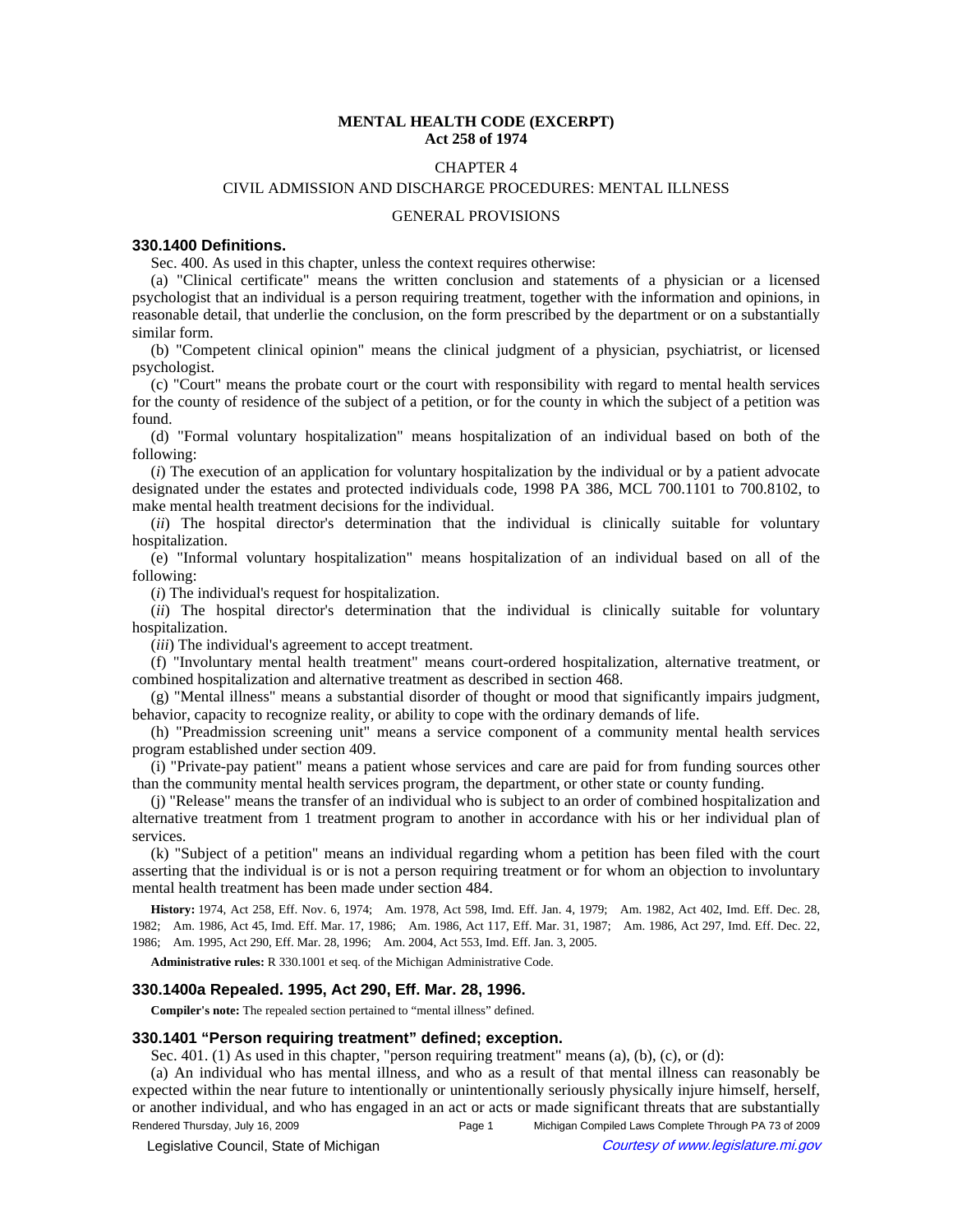supportive of the expectation.

(b) An individual who has mental illness, and who as a result of that mental illness is unable to attend to those of his or her basic physical needs such as food, clothing, or shelter that must be attended to in order for the individual to avoid serious harm in the near future, and who has demonstrated that inability by failing to attend to those basic physical needs.

(c) An individual who has mental illness, whose judgment is so impaired that he or she is unable to understand his or her need for treatment and whose continued behavior as the result of this mental illness can reasonably be expected, on the basis of competent clinical opinion, to result in significant physical harm to himself, herself, or others. This individual shall receive involuntary mental health treatment initially only under the provisions of sections 434 through 438.

(d) An individual who has mental illness, whose understanding of the need for treatment is impaired to the point that he or she is unlikely to participate in treatment voluntarily, who is currently noncompliant with treatment that has been recommended by a mental health, professional and that has been determined to be necessary to prevent a relapse or harmful deterioration of his or her condition and whose noncompliance with treatment has been a factor in the individual's placement in a psychiatric hospital, prison, or jail at least 2 times within the last 48 months or whose noncompliance with treatment has been a factor in the individual's committing 1 or more acts, attempts, or threats of serious violent behavior within the last 48 months. An individual under this subdivision is only eligible to receive assisted outpatient treatment under section 433 or 469a.

(2) An individual whose mental processes have been weakened or impaired by a dementia, an individual with a primary diagnosis of epilepsy, or an individual with alcoholism or other drug dependence is not a person requiring treatment under this chapter unless the individual also meets the criteria specified in subsection (1). An individual described in this subsection may be hospitalized under the informal or formal voluntary hospitalization provisions of this chapter if he or she is considered clinically suitable for hospitalization by the hospital director.

History: 1974, Act 258, Eff. Nov. 6, 1974;—Am. 1975, Act 179, Eff. Aug. 6, 1975;—Am. 1995, Act 290, Eff. Mar. 28, 1996;—Am. 2004, Act 496, Eff. Mar. 30, 2005.

## **330.1402 Repealed. 1995, Act 290, Eff. Mar. 28, 1996.**

**Compiler's note:** The repealed section pertained to "person requiring treatment" defined.

## **330.1402a Treatment of private-pay patients by licensed hospital.**

Sec. 402a. A licensed hospital may admit and treat voluntary or involuntary private-pay patients without complying with the preadmission screening requirements of section 410 or consulting with the community mental health services program before release or discharge of the patient, if no state, county, or community mental health services program funds are obligated for the services provided by the licensed hospital, including aftercare services. All other provisions of this code regarding involuntary admission and recipient rights apply to the provision of services by licensed hospitals.

**History:** Add. 1995, Act 290, Eff. Mar. 28, 1996.

#### **330.1403 Involuntary mental health treatment; applicable provisions of law.**

Sec. 403. Individuals shall receive involuntary mental health treatment only pursuant to the provisions of this act.

History: 1974, Act 258, Eff. Nov. 6, 1974;-- Am. 1995, Act 290, Eff. Mar. 28, 1996.

#### **330.1404 Forms.**

Sec. 404. The department shall prescribe the forms to be used under this chapter, and all hospitals shall use department forms. Forms that may be used in court proceedings under this chapter shall be subject to the approval of the supreme court.

**History:** 1974, Act 258, Eff. Nov. 6, 1974.

### **330.1405 Veterans administration facilities; agreement to accept patient; rights of patient.**

Sec. 405. (1) Any medical or psychiatric facility operated by the United States veterans administration may if it agrees accept patients under any applicable provision of this chapter and may at its discretion avail itself of any other provision of this chapter.

(2) Any patient hospitalized pursuant to subsection (1) shall be entitled to invoke the provisions of this chapter.

**History:** 1974, Act 258, Eff. Nov. 6, 1974.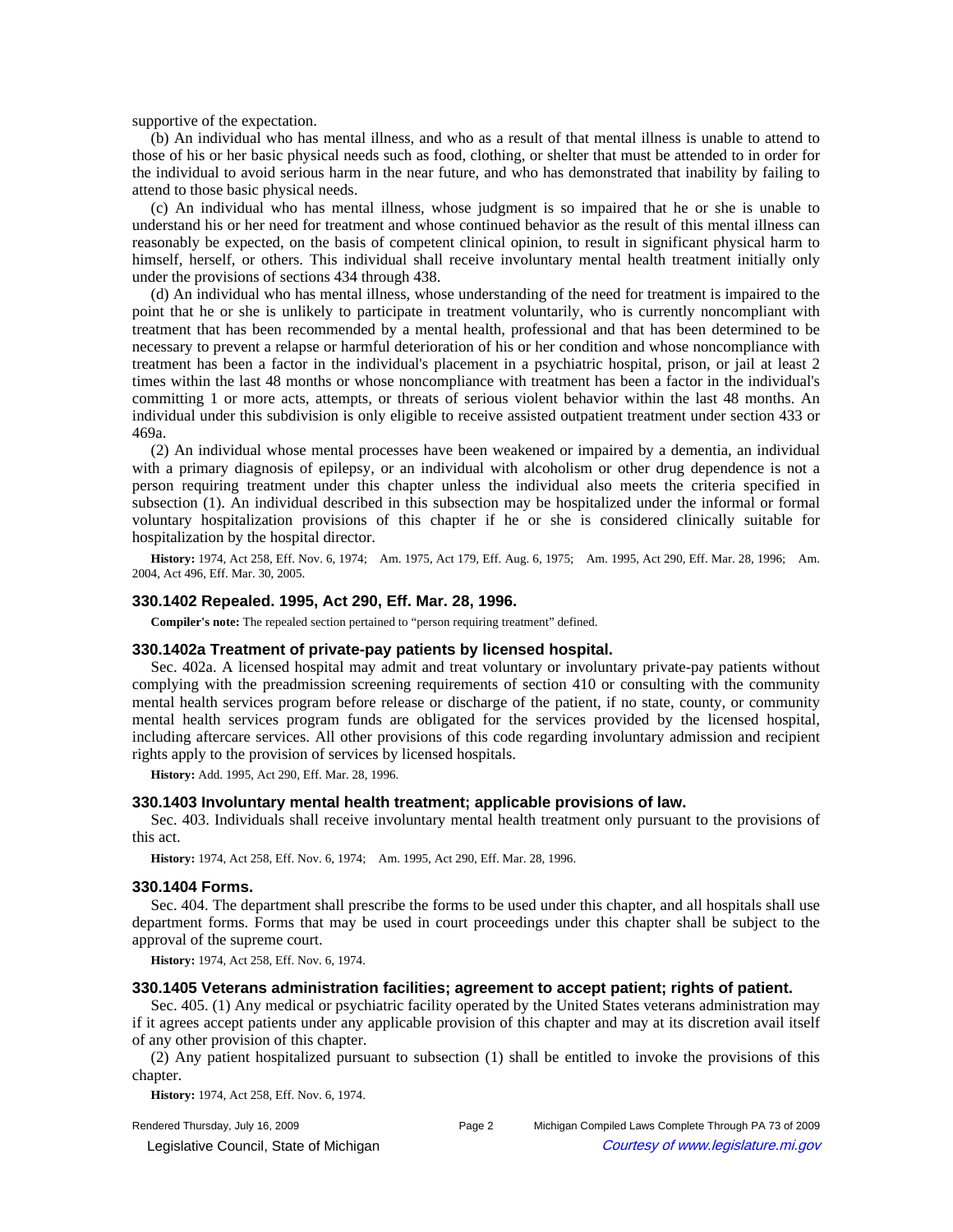### **330.1406 Voluntary hospitalization; notice to court; dismissal.**

Sec. 406. If an individual asserted to be a person requiring treatment is considered by a hospital to be suitable for informal or formal voluntary hospitalization, the hospital shall offer the individual the opportunity to request or make application for hospitalization as an informal or formal voluntary patient. If the individual is voluntarily hospitalized, the hospital director shall inform the court, and the court shall dismiss any pending proceeding for admission unless it finds that dismissal would not be in the best interest of the individual or the public.

History: 1974, Act 258, Eff. Nov. 6, 1974;-- Am. 1995, Act 290, Eff. Mar. 28, 1996.

#### **330.1407 Transfer of patient; notice; appeal.**

Sec. 407. A patient in a department hospital may be transferred to any other hospital, or to any facility of the department that is not a hospital, if the transfer would not be detrimental to the patient and if both the community mental health services program and the department approve the transfer. The patient, a patient advocate designated to make mental health treatment decisions for the patient under the estates and protected individuals code, 1998 PA 386, MCL 700.1101 to 700.8102, if any, and the patient's guardian or nearest relative shall be notified at least 7 days prior to any transfer, except that a transfer may be effected earlier if it is necessitated by an emergency. In addition, the patient may designate up to 2 other persons to receive the notice. If a transfer is effected due to an emergency, the required notices shall be given as soon as possible, but not later than 24 hours after the transfer. If the patient, the patient advocate, or the patient's guardian or nearest relative objects to the transfer, the department shall provide an opportunity to appeal the transfer.

History: 1974, Act 258, Eff. Nov. 6, 1974;—Am. 1995, Act 290, Eff. Mar. 28, 1996;—Am. 2004, Act 554, Imd. Eff. Jan. 3, 2005.

## **330.1408 Return of patient to hospital; conditions; notification of peace officers; protective custody; notice of opportunity to appeal.**

Sec. 408. (1) An individual is subject to being returned to a hospital if both of the following circumstances exist:

(a) The individual was admitted to the hospital by judicial order.

(b) The individual has left the hospital without authorization, or has refused a lawful request to return to the hospital while on an authorized leave or other authorized absence from the hospital.

(2) The hospital director may notify peace officers that an individual is subject to being returned to the hospital. Upon notification by the hospital director, a peace officer shall take the individual into protective custody and return the individual to the hospital unless contrary directions have been given by the hospital director.

(3) An opportunity for appeal, and notice of that opportunity, shall be provided to an individual who objects to being returned from any authorized leave in excess of 10 days.

History: 1974, Act 258, Eff. Nov. 6, 1974;—Am. 1986, Act 301, Imd. Eff. Dec. 22, 1986;—Am. 1988, Act 155, Imd. Eff. June 14, 1988; Am. 1995, Act 290, Eff. Mar. 28, 1996.

#### **330.1409 Preadmission screening unit.**

Sec. 409. (1) Each community mental health services program shall establish 1 or more preadmission screening units with 24-hour availability to provide assessment and screening services for individuals being considered for admission into hospitals or alternative treatment programs. The community mental health services program shall employ mental health professionals or licensed bachelor's social workers licensed under article 15 of the public health code, 1978 PA 368, MCL 333.16101 to 333.18838, to provide the preadmission screening services or contract with another agency that meets the requirements of this section. Preadmission screening unit staff shall be supervised by a registered professional nurse or other mental health professional possessing at least a master's degree.

(2) Each community mental health services program shall provide the address and telephone number of its preadmission screening unit or units to law enforcement agencies, the department, the court, and hospital emergency rooms.

(3) A preadmission screening unit shall assess an individual being considered for admission into a hospital operated by the department or under contract with the community mental health services program. If the individual is clinically suitable for hospitalization, the preadmission screening unit shall authorize voluntary admission to the hospital.

(4) If the preadmission screening unit of the community mental health services program denies hospitalization, the individual or the person making the application may request a second opinion from the executive director. The executive director shall arrange for an additional evaluation by a psychiatrist, other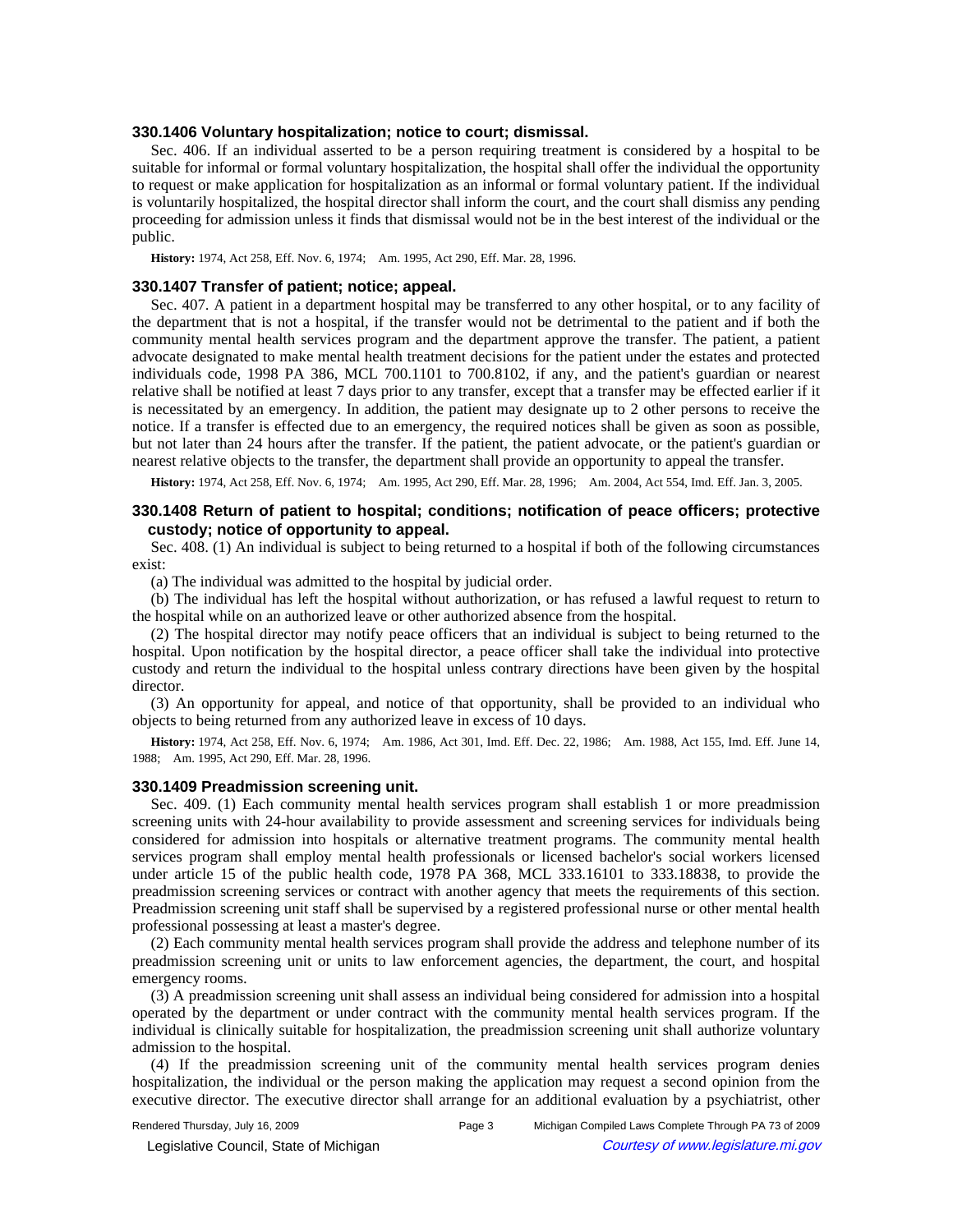physician, or licensed psychologist to be performed within 3 days, excluding Sundays and legal holidays, after the executive director receives the request. If the conclusion of the second opinion is different from the conclusion of the preadmission screening unit, the executive director, in conjunction with the medical director, shall make a decision based on all clinical information available. The executive director's decision shall be confirmed in writing to the individual who requested the second opinion, and the confirming document shall include the signatures of the executive director and medical director or verification that the decision was made in conjunction with the medical director. If an individual is assessed and found not to be clinically suitable for hospitalization, the preadmission screening unit shall provide appropriate referral services.

(5) If an individual is assessed and found not to be clinically suitable for hospitalization, the preadmission screening unit shall provide information regarding alternative services and the availability of those services, and make appropriate referrals.

(6) A preadmission screening unit shall assess and examine, or refer to a hospital for examination, an individual who is brought to the unit by a peace officer or ordered by a court to be examined. If the individual meets the requirements for hospitalization, the preadmission screening unit shall designate the hospital to which the individual shall be admitted. The preadmission screening unit shall consult with the individual and, if the individual agrees, it shall consult with the individual's family member of choice, if available, as to the preferred hospital for admission of the individual.

(7) If the individual chooses a hospital not under contract with a community mental health services program, and the hospital agrees to the admission, the preadmission screening unit shall refer the individual to the hospital that is requested by the individual. Any financial obligation for the services provided by the hospital shall be satisfied from funding sources other than the community mental health services program, the department, or other state or county funding.

History: Add. 1995, Act 290, Eff. Mar. 28, 1996;—Am. 1996, Act 588, Imd. Eff. Jan. 21, 1997;—Am. 2004, Act 555, Imd. Eff. Jan. 3, 2005; Am. 2006, Act 306, Imd. Eff. July 20, 2006.

# **330.1410 Informal or formal voluntary admission; authorization by preadmission screening unit.**

Sec. 410. Except as otherwise provided in section 402a, an individual who requests, applies for, or assents to either informal or formal voluntary admission to a hospital operated by the department or a hospital under contract with a community mental health services program may be considered for admission by the hospital only after authorization by a community mental health services preadmission screening unit.

History: Add. 1995, Act 290, Eff. Mar. 28, 1996;- Am. 2004, Act 556, Imd. Eff. Jan. 3, 2005.

## INFORMAL VOLUNTARY ADMISSION

## **330.1411 Informal voluntary hospitalization; request.**

Sec. 411. Subject to section 410, an individual 18 years of age or over may be hospitalized as an informal voluntary patient if he or she requests hospitalization as an informal voluntary patient and if the hospital director considers the individual to be clinically suitable for that form of hospitalization. Unless the hospital requires that the request be made in writing, the individual may make the request orally.

**History:** 1974, Act 258, Eff. Nov. 6, 1974;—Am. 1995, Act 290, Eff. Mar. 28, 1996.

# **330.1412 Informal voluntary hospitalization; termination; notice.**

Sec. 412. An informal voluntary patient shall be allowed to terminate his hospitalization and leave the hospital at any time during the normal day shift hours of the hospital, and the hospital shall so inform the patient at the time he is hospitalized. The patient shall inform the person in charge of his ward or other appropriate person of his decision to terminate his hospitalization and leave the hospital.

**History:** 1974, Act 258, Eff. Nov. 6, 1974.

## FORMAL VOLUNTARY ADMISSION (INCLUDES ADMISSION OF MINORS THROUGH APPLICATION OF PARENT OR GUARDIAN)

## **330.1415 Formal voluntary hospitalization; execution of application.**

Sec. 415. Subject to section 410, an individual 18 years of age or over may be hospitalized as a formal voluntary patient if the individual executes an application for hospitalization as a formal voluntary patient or the individual assents and the full guardian of the individual, the limited guardian with authority to admit, or a patient advocate authorized by the individual to make mental health treatment decisions under the estates and protected individuals code, 1998 PA 386, MCL 700.1101 to 700.8102, executes an application for

Rendered Thursday, July 16, 2009 **Page 4** Michigan Compiled Laws Complete Through PA 73 of 2009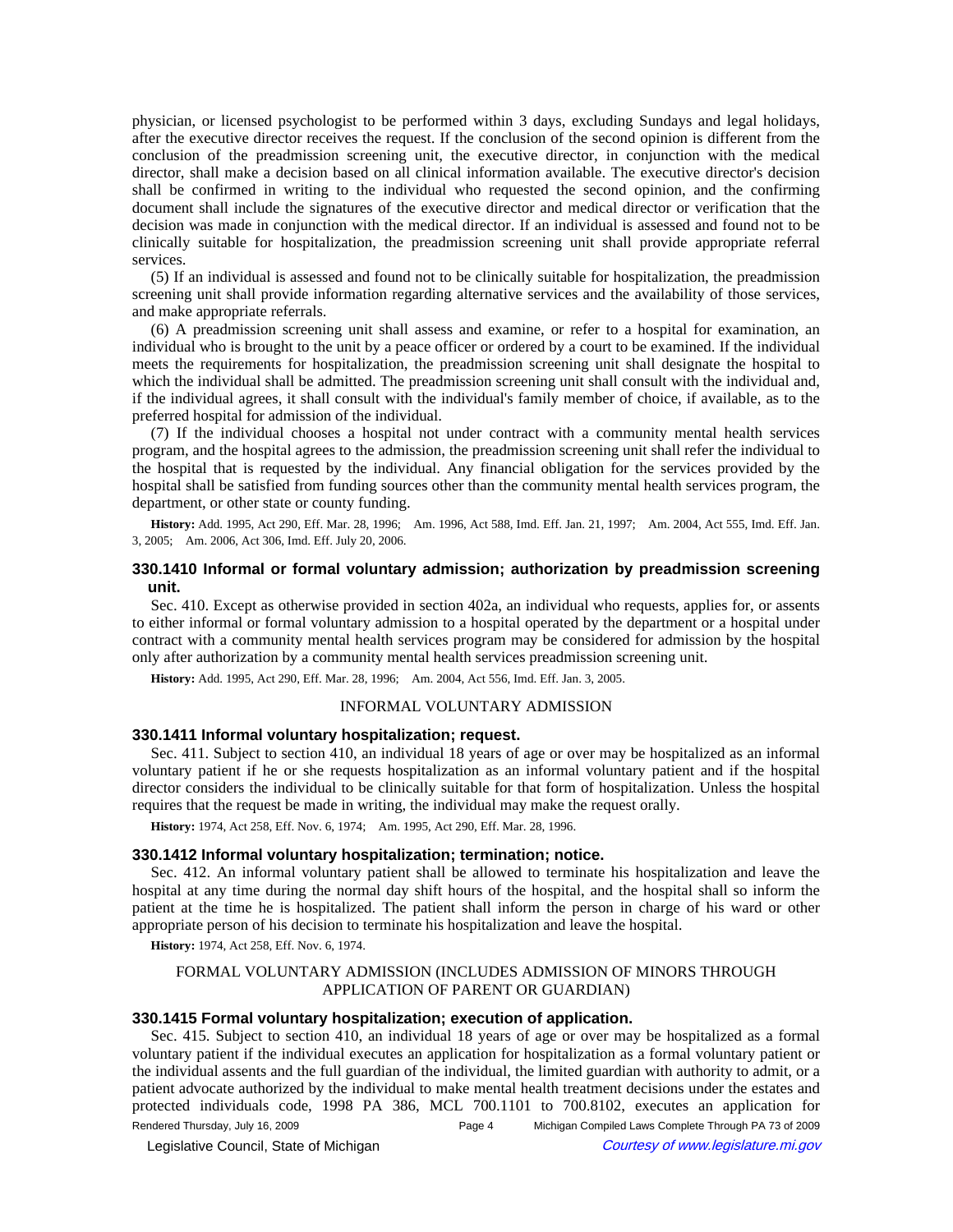hospitalization and if the hospital director considers the individual to be clinically suitable for that form of hospitalization.

History: 1974, Act 258, Eff. Nov. 6, 1974;—Am. 1984, Act 186, Imd. Eff. July 3, 1984;—Am. 1995, Act 290, Eff. Mar. 28, 1996;— Am. 2004, Act 557, Imd. Eff. Jan. 3, 2005.

## **330.1416 Formal voluntary hospitalization; contents of application; communication of rights; copies of application.**

Sec. 416. The formal application shall contain in large type and simple language the substance of sections 419 and 420. Upon hospitalization, the rights set forth in the application shall be orally communicated to the patient and to the individual who executed the application. In addition, a copy of the application shall be given to the patient and the individual who executed the application and to 1 other individual designated by the patient.

History: 1974, Act 258, Eff. Nov. 6, 1974;-- Am. 1995, Act 290, Eff. Mar. 28, 1996.

## **330.1417, 330.1418 Repealed. 1984, Act 186, Imd. Eff. July 3, 1984.**

**Compiler's note:** The repealed sections pertained to objections to formal voluntary hospitalization of minor.

## **330.1419 Termination of formal voluntary hospitalization; notice; time limitation; written form.**

Sec. 419. (1) Except as is provided in section 420, a formal voluntary patient 18 years of age or over shall not be hospitalized more than 3 days, excluding Sundays and holidays, after the patient gives written notice of an intention to terminate his or her hospitalization and leave the hospital.

(2) When the hospital is told of an intention to terminate hospitalization under subsection (1), it shall promptly supply the written form which is required.

History: 1974, Act 258, Eff. Nov. 6, 1974;-- Am. 1984, Act 186, Imd. Eff. July 3, 1984.

## **330.1420 Continuing hospitalization where notice of termination not withdrawn; application to court; clinical certificates; hearings.**

Sec. 420. If a written notice of termination of hospitalization is given to a hospital under section 419, if the notice is not withdrawn, and if the hospital director determines that the patient is a person requiring treatment as defined in section 401 and should remain in the hospital, the hospital director or other suitable person shall within 3 days, excluding Sundays and holidays, after the hospital's receipt of the notice, file an application with the court that complies with section 423. The application shall be accompanied by 1 clinical certificate executed by a psychiatrist and 1 clinical certificate executed by either a physician or a licensed psychologist. If an application is filed, the hospital may continue hospitalization of the patient pending hearings convened pursuant to sections 451 to 465.

History: 1974, Act 258, Eff. Nov. 6, 1974;—Am. 1982, Act 402, Imd. Eff. Dec. 28, 1982;—Am. 1995, Act 290, Eff. Mar. 28, 1996.

# **330.1422 Receipt and detention of individuals under MCL 330.1427 or 330.1428; designation of hospitals.**

Sec. 422. (1) Each community mental health services program shall designate the hospitals with which it has a contract to receive and detain individuals under section 427 or 428.

(2) Each community mental health services program shall give notice of the hospitals designated under subsection (1) to the department and to the probate court of each county in the program's service area.

(3) The department shall designate those hospitals that are required to receive and detain individuals presented for examination under section 427 or 428.

History: Add. 1995, Act 290, Eff. Mar. 28, 1996;- Am. 2004, Act 317, Imd. Eff. Aug. 27, 2004.

## ADMISSION BY MEDICAL CERTIFICATION

# **330.1423 Hospitalization pending certification by psychiatrist; application and physician's or psychologist's clinical certificate.**

Sec. 423. A hospital designated by the department or by a community mental health services program shall hospitalize an individual presented to the hospital, pending receipt of a clinical certificate by a psychiatrist stating that the individual is a person requiring treatment, if an application, a physician's or a licensed psychologist's clinical certificate, and an authorization by a preadmission screening unit have been executed.

History: 1974, Act 258, Eff. Nov. 6, 1974;—Am. 1982, Act 402, Imd. Eff. Dec. 28, 1982;—Am. 1995, Act 290, Eff. Mar. 28, 1996.

#### **330.1424 Application for hospitalization; contents; execution; penalty.**

| Rendered Thursday, July 16, 2009         | Page 5 | Michigan Compiled Laws Complete Through PA 73 of 2009 |
|------------------------------------------|--------|-------------------------------------------------------|
| © Legislative Council, State of Michigan |        | Courtesy of www.legislature.mi.gov                    |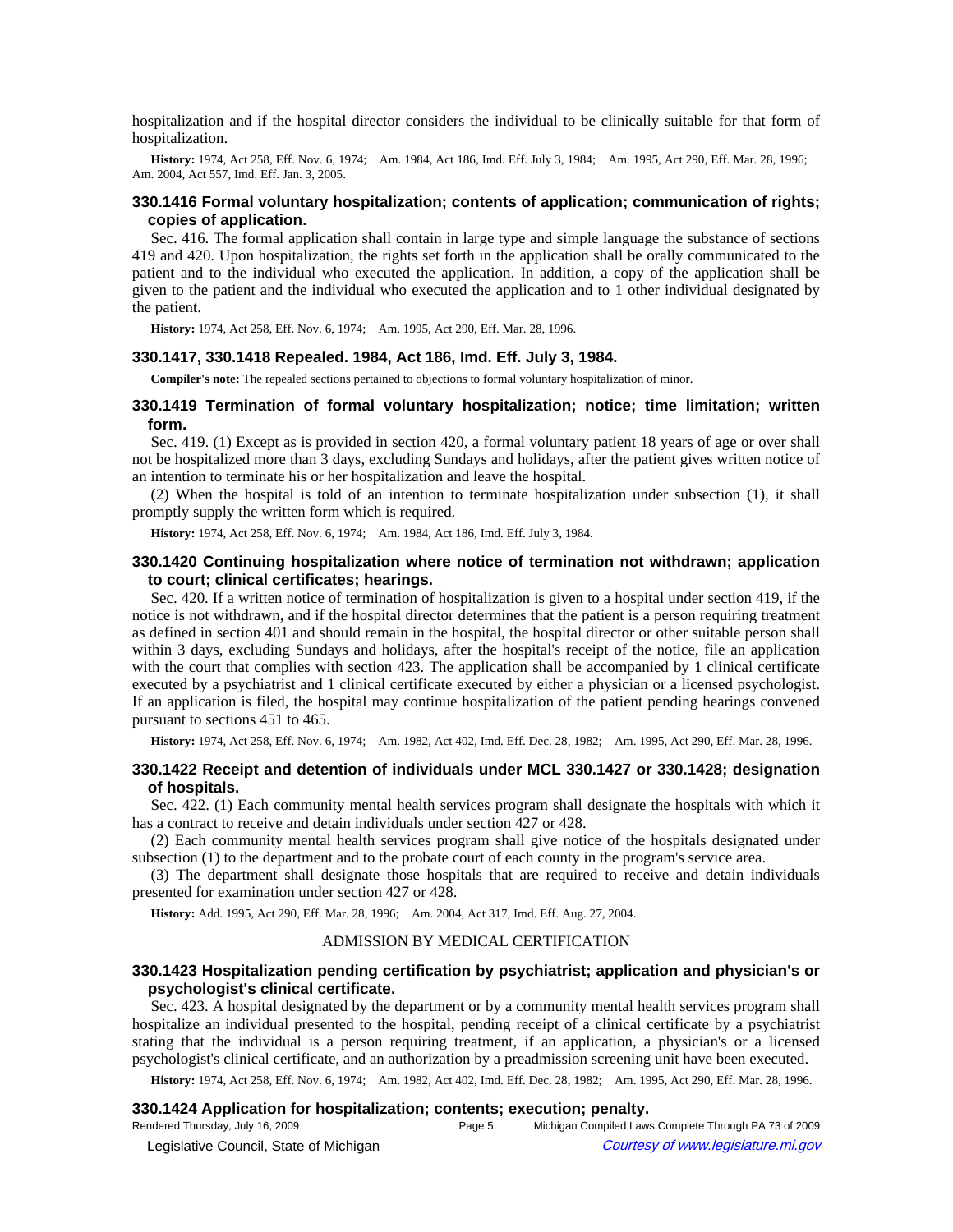Sec. 424. (1) An application for hospitalization of an individual under section 423 shall contain an assertion that the individual is a person requiring treatment as defined in section 401, the alleged facts that are the basis for the assertion, the names and addresses, if known, of any witnesses to alleged and relevant facts, and if known the name and address of the nearest relative or guardian, or if none, a friend if known, of the individual.

(2) The application may be made by any person 18 years of age or over, shall have been executed not more than 10 days prior to the filing of the application with the hospital, and shall be made under penalty of perjury.

**History:** 1974, Act 258, Eff. Nov. 6, 1974.

# **330.1425 Execution of physician's or psychologist's clinical certificate.**

Sec. 425. A physician's or a licensed psychologist's clinical certificate required for hospitalization of an individual under section 423 shall have been executed after personal examination of the individual named in the clinical certificate, and within 72 hours before the time the clinical certificate is filed with the hospital. The clinical certificate may be executed by any physician or licensed psychologist, including a staff member or employee of the hospital with which the application and clinical certificate are filed.

History: 1974, Act 258, Eff. Nov. 6, 1974;—Am. 1982, Act 402, Imd. Eff. Dec. 28, 1982;—Am. 1995, Act 290, Eff. Mar. 28, 1996.

# **330.1426 Protective custody; receipt of application and physician's or psychologist's clinical certificate by peace officer; transportation.**

Sec. 426. Upon delivery to a peace officer of an application and physician's or licensed psychologist's clinical certificate, the peace officer shall take the individual named in the application into protective custody and transport the individual immediately to the preadmission screening unit or hospital designated by the community mental health services program for hospitalization under section 423. If the individual taken to a preadmission screening unit meets the requirements for hospitalization, then unless the community mental health services program makes other transportation arrangements, the peace officer shall take the individual to a hospital designated by the community mental health services program. Transportation to another hospital due to a transfer is the responsibility of the community mental health services program.

History: 1974, Act 258, Eff. Nov. 6, 1974;—Am. 1982, Act 402, Imd. Eff. Dec. 28, 1982;—Am. 1995, Act 290, Eff. Mar. 28, 1996.

# **330.1427 Protective custody; observation and belief of peace officer; transportation to preadmission screening unit; services; notice to family; advice and consultation; release; follow-up counseling; diagnostic and referral services; financial responsibility; notice of examination results.**

Sec. 427. (1) If a peace officer observes an individual conducting himself or herself in a manner that causes the peace officer to reasonably believe that the individual is a person requiring treatment as defined in section 401, the peace officer may take the individual into protective custody and transport the individual to a preadmission screening unit designated by a community mental health services program for examination under section 429 or for mental health intervention services. The preadmission screening unit shall provide those mental health intervention services that it considers appropriate or shall provide an examination under section 429. The preadmission screening services may be provided at the site of the preadmission screening unit or at a site designated by the preadmission screening unit. Upon arrival at the preadmission screening unit or site designated by the preadmission screening unit, the peace officer shall execute an application for hospitalization of the individual. As soon as practical, the preadmission screening unit shall offer to contact an immediate family member of the recipient to let the family know that the recipient has been taken into protective custody and where he or she is located. The preadmission screening unit shall honor the recipient's decision as to whether an immediate family member is to be contacted and shall document that decision in the recipient's record. In the course of providing services, the preadmission screening unit may provide advice and consultation to the peace officer, which may include a recommendation to transport the individual to a hospital for examination under section 429, or to release the individual from protective custody. However, the preadmission screening unit shall ensure that an examination is conducted by a physician or licensed psychologist prior to a recommendation to release the individual. The preadmission screening unit shall ensure provision of follow-up counseling and diagnostic and referral services if needed if it is determined under section 429 that the person does not meet the requirements for hospitalization.

(2) A peace officer is not financially responsible for the cost of care of an individual for whom a peace officer has executed an application under subsection (1).

(3) A hospital receiving an individual under subsection (1) who has been referred by a community mental health services program's preadmission screening unit shall notify that unit of the results of an examination of Rendered Thursday, July 16, 2009 **Page 6** Michigan Compiled Laws Complete Through PA 73 of 2009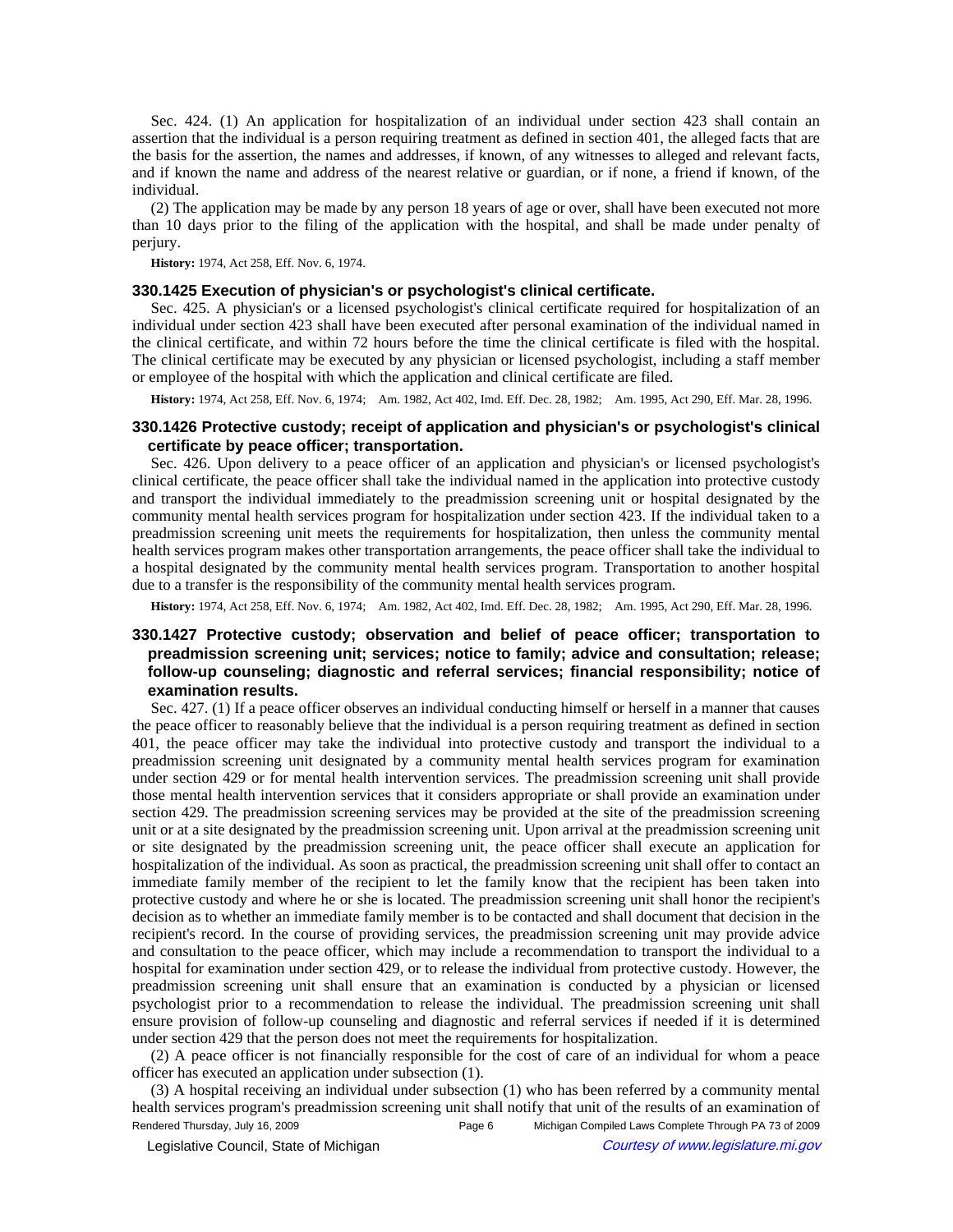that individual conducted by the hospital.

History: 1974, Act 258, Eff. Nov. 6, 1974;—Am. 1978, Act 598, Imd. Eff. Jan. 4, 1979;—Am. 1995, Act 290, Eff. Mar. 28, 1996.

## **330.1427a Protective custody; use of force; protective steps; individual not under arrest; entry.**

Sec. 427a. (1) If a peace officer is taking an individual into protective custody, the peace officer may use that kind and degree of force that would be lawful if the peace officer were effecting an arrest for a misdemeanor without a warrant. In taking the individual into custody, a peace officer may take reasonable steps for self-protection. The protective steps may include a pat down search of the individual in the individual's immediate surroundings, but only to the extent necessary to discover and seize a dangerous weapon that may be used against the officer or other persons present. These protective steps shall be taken by the peace officer before the individual is transported to a preadmission screening unit or a hospital designated by the community mental health services program.

(2) The taking of an individual to a community mental health services program's preadmission screening unit or a hospital under section 427 is not an arrest, but is a taking into protective custody. The peace officer shall inform the individual that he or she is being held in protective custody and is not under arrest. An entry shall be made indicating the date, time, and place of the taking, but the entry shall not be treated for any purpose as an arrest or criminal record.

History: Add. 1978, Act 598, Imd. Eff. Jan. 4, 1979;-- Am. 1995, Act 290, Eff. Mar. 28, 1996.

#### **330.1427b Liability of peace officer.**

Sec. 427b. (1) A peace officer who acts in compliance with this act is acting in the course of official duty and is not civilly liable for the action taken.

(2) Subsection (1) does not apply to a peace officer who, while acting in compliance with this act, engages in behavior involving gross negligence or wilful and wanton misconduct.

**History:** Add. 1978, Act 598, Imd. Eff. Jan. 4, 1979.

### **330.1428 Examination; court order.**

Sec. 428. If a person who executed an application for hospitalization of an individual is unable after reasonable effort to secure an examination of the individual by a physician or a licensed psychologist, the application may be presented to the court. If the court is satisfied that the application is reasonable and in full compliance with section 424, and that a reasonable effort was made to secure an examination, the court may order the individual to be examined at a preadmission screening unit designated by the community mental health services program. If it considers it necessary, the court may also order a peace officer to take the individual into protective custody and transport the individual immediately to a preadmission screening unit designated by the community mental health services program for the examination and possible referral on to the hospital.

History: 1974, Act 258, Eff. Nov. 6, 1974;—Am. 1982, Act 402, Imd. Eff. Dec. 28, 1982;—Am. 1995, Act 290, Eff. Mar. 28, 1996.

#### **330.1429 Examination; detention period.**

Sec. 429. (1) A hospital designated under section 422 shall receive and detain an individual presented for examination under section 427 or 428 for not more than 24 hours. During that time the individual shall be examined by a physician or a licensed psychologist. If the examining physician or psychologist does not certify that the individual is a person requiring treatment, the individual shall be released immediately. If the examining physician or psychologist executes a clinical certificate, the individual may be hospitalized under section 423.

(2) If a preadmission screening unit provides an examination under section 410, 427, or 428, the examination shall be conducted as soon as possible after the individual arrives at the preadmission screening site, and the examination shall be completed within 2 hours, unless there are documented medical reasons why the examination cannot be completed within that time frame or other arrangements are agreed upon by the peace officer and the preadmission screening unit.

History: 1974, Act 258, Eff. Nov. 6, 1974;—Am. 1982, Act 402, Imd. Eff. Dec. 28, 1982;—Am. 1995, Act 290, Eff. Mar. 28, 1996.

### **330.1430 Examination; time; certification.**

Sec. 430. If a patient is hospitalized under section 423, the patient shall be examined by a psychiatrist as soon after hospitalization as is practicable, but not later than 24 hours, excluding legal holidays, after hospitalization. The examining psychiatrist shall not be the same physician upon whose clinical certificate the patient was hospitalized. If the psychiatrist does not certify that the patient is a person requiring treatment, the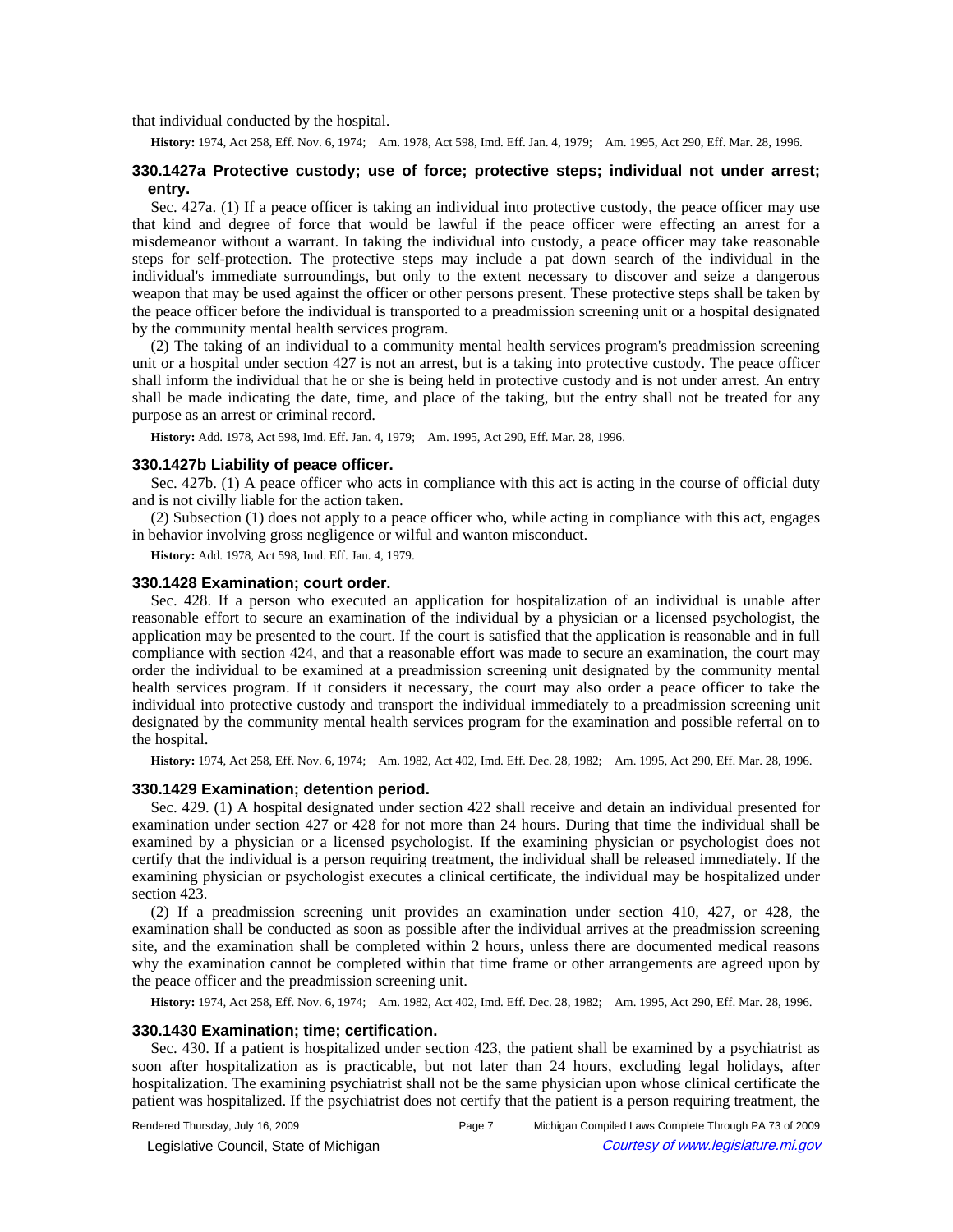patient shall be released immediately. If the psychiatrist does certify that the patient is a person requiring treatment, the patient's hospitalization may continue pending hearings convened pursuant to sections 451 to 465.

History: 1974, Act 258, Eff. Nov. 6, 1974;—Am. 1982, Act 402, Imd. Eff. Dec. 28, 1982;—Am. 1995, Act 290, Eff. Mar. 28, 1996.

## **330.1431 Notices; documents.**

Sec. 431. (1) Within 24 hours after receipt of a clinical certificate by a psychiatrist pursuant to section 430, the hospital director shall transmit a notice to the court that the patient has been hospitalized. The notice shall be accompanied by a copy of the application and copies of the 2 clinical certificates that were executed.

(2) A copy of the application, a copy of the 2 clinical certificates, and a statement of the right of the patient to court hearings under sections 451 to 465 shall also be given or mailed to the patient's nearest relative or guardian and to his or her attorney.

(3) The patient shall be asked if he or she desires that the documents listed in subsection (2) be sent to any other persons, and at least 2 of any persons the patient designates shall be sent the documents.

History: 1974, Act 258, Eff. Nov. 6, 1974;-- Am. 1995, Act 290, Eff. Mar. 28, 1996.

### ADMISSION BY PETITION

## **330.1433 Assisted outpatient treatment; petition; filing; hearing; court order to receive treatment; appeal.**

Sec. 433. (1) Any individual 18 years of age or over may file a petition with the court that asserts that an individual meets the criteria for assisted outpatient treatment specified in section 401(d). The petition shall contain the facts that are the basis for the assertion, the names and addresses, if known, of any witnesses to the facts, the name and address of the mental health professional currently providing care to the individual who is the subject of the petition, if known, and the name and address of the nearest relative or guardian, if known, or, if none, a friend, if known, of the individual who is the subject of the petition.

(2) Upon receipt of a petition, the court shall inform the subject of the petition and the community mental health services program serving the community in which the subject of the petition resides that the court shall hold a hearing to determine whether the subject of the petition meets the criteria for assisted outpatient treatment. Notice shall be provided as set forth in section 453. The hearing shall be governed by sections 454 and 458 to 465.

(3) If in the hearing, the court verifies that the subject of the petition meets the criteria for assisted outpatient treatment and he or she is not scheduled to begin a course of outpatient mental health treatment that includes case management services or assertive community treatment team services, the court shall order the subject of the petition to receive assisted outpatient treatment through his or her local community mental health services program. The order shall include case management services. The order may include 1 or more of the following:

(a) Medication.

(b) Blood or urinalysis tests to determine compliance with or effectiveness of prescribed medications.

(c) Individual or group therapy.

(d) Day or partial day programs.

(e) Educational and vocational training.

(f) Supervised living.

(g) Assertive community treatment team services.

(h) Alcohol or substance abuse treatment, or both.

(i) Alcohol or substance abuse testing, or both, for individuals with a history of alcohol or substance abuse and for whom that testing is necessary to prevent a deterioration of their condition. A court order for alcohol or substance abuse testing shall be subject to review every 6 months.

(j) Any other services prescribed to treat the individual's mental illness and to either assist the individual in living and functioning in the community or to help prevent a relapse or deterioration that may reasonably be predicted to result in suicide or the need for hospitalization.

(4) To fulfill the requirements of an assisted outpatient treatment plan, the court's order may specify the service role that a publicly-funded entity other than the community mental health services program shall take.

(5) In developing an order under this section, the court shall consider any preferences and medication experiences reported by the subject of the petition or his or her designated representative, whether or not the subject of the petition has an existing individual plan of services under section 712, and any directions included in a durable power of attorney or advance directive that exists. If the subject of the petition has not previously designated a patient advocate or executed an advance directive, the responsible community mental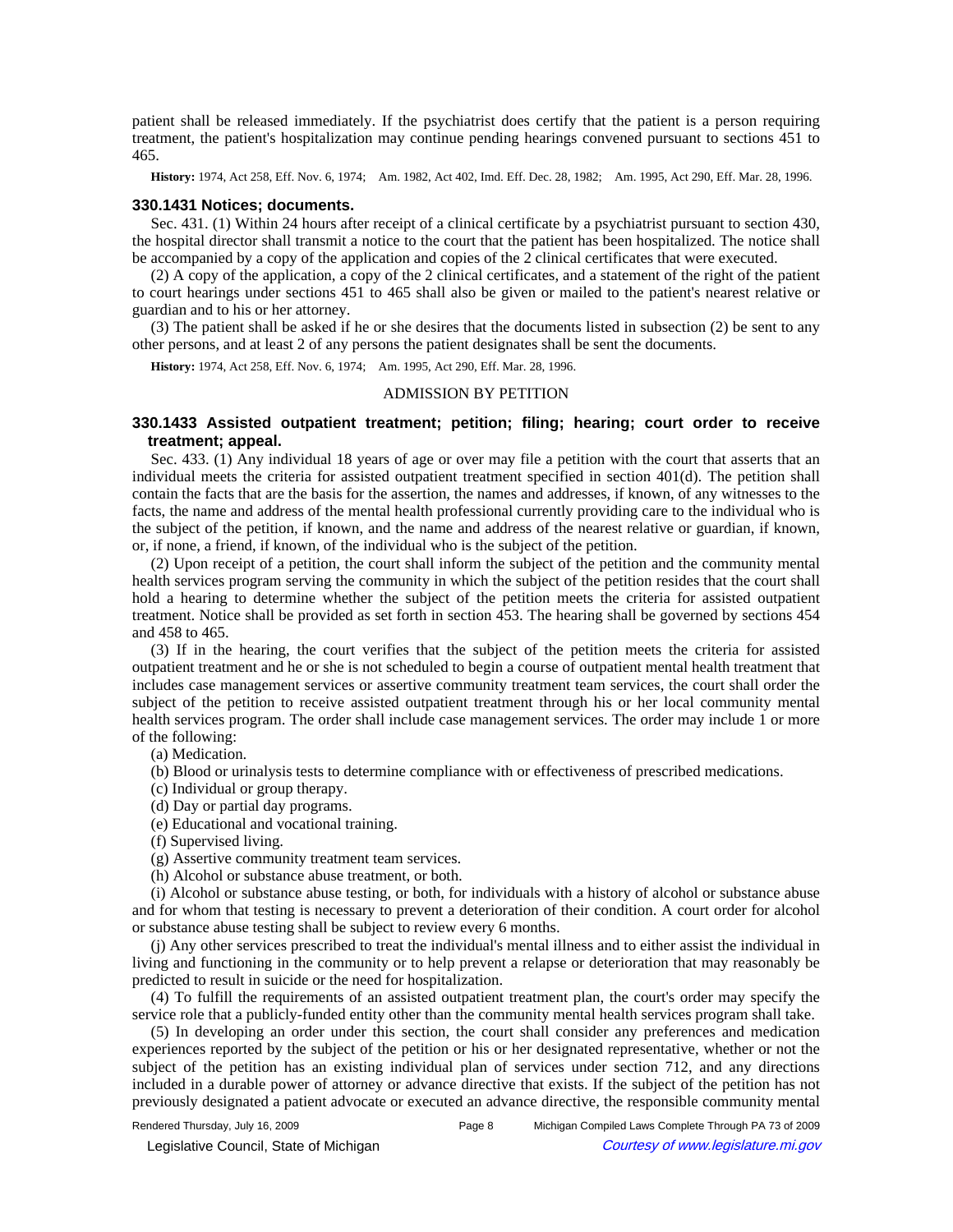health services program shall, before the expiration of the assisted outpatient treatment order, ascertain whether the subject of the petition desires to establish an advance directive. If so, the community mental health services program shall direct the subject of the petition to the appropriate community resources for assistance in developing an advance directive.

(6) If an assisted outpatient treatment order conflicts with the provisions of an existing advance directive, durable power of attorney, or individual plan of services developed under section 712, the assisted outpatient treatment order shall be reviewed for possible adjustment by a psychiatrist not previously involved with developing the assisted outpatient treatment order. If an assisted outpatient treatment order conflicts with the provisions of an existing advance directive, durable power of attorney, or individual plan of services developed under section 712, the court shall state the court's findings on the record or in writing if the court takes the matter under advisement, including the reason for the conflict.

(7) Nothing in this section negates or interferes with an individual's rights to appeal under any other state law or Michigan court rule.

**History:** Add. 2004, Act 497, Eff. Mar. 30, 2005.

#### **330.1434 Petition; filing; contents; clinical certificates.**

Sec. 434. (1) Any individual 18 years of age or over may file with the court a petition that asserts that an individual is a person requiring treatment as defined in section 401.

(2) The petition shall contain the facts that are the basis for the assertion, the names and addresses, if known, of any witnesses to the facts, and, if known, the name and address of the nearest relative or guardian, or, if none, a friend, if known, of the individual.

(3) The petition shall be accompanied by the clinical certificate of a physician or a licensed psychologist, unless after reasonable effort the petitioner could not secure an examination. If a clinical certificate does not accompany the petition, an affidavit setting forth the reasons an examination could not be secured shall also be filed. The petition may also be accompanied by a second clinical certificate. If 2 clinical certificates accompany the petition, at least 1 clinical certificate shall have been executed by a psychiatrist.

(4) Except as otherwise provided in section 455, a clinical certificate that accompanies a petition shall have been executed within 72 hours before the filing of the petition, and after personal examination of the individual.

History: 1974, Act 258, Eff. Nov. 6, 1974;—Am. 1982, Act 402, Imd. Eff. Dec. 28, 1982;—Am. 1986, Act 118, Eff. Mar. 31, 1987; Am. 1995, Act 290, Eff. Mar. 28, 1996.

## **330.1435 Examination; order; detention period; transmitting clinical certificate or report to court; third examination report; dismissal of petition.**

Sec. 435. (1) If the petition is accompanied by 1 clinical certificate, the court shall order the individual to be examined by a psychiatrist.

(2) If the petition is not accompanied by a clinical certificate, and if the court is satisfied a reasonable effort was made to secure an examination, the court shall order the individual to be examined by a psychiatrist and either a physician or a licensed psychologist.

(3) The individual may be received and detained at the place of examination as long as necessary to complete the examination or examinations, but not more than 24 hours.

(4) After any examination ordered under this section, the examining physician or licensed psychologist shall either transmit a clinical certificate to the court or report to the court that execution of a clinical certificate is not warranted.

(5) If 1 examination was ordered and the examining physician or licensed psychologist reports that execution of a clinical certificate is not warranted, or if 2 examinations were ordered and 1 of the examining physicians or the licensed psychologist reports that execution of a clinical certificate is not warranted, the court shall dismiss the petition or order the individual to be examined by a psychiatrist, or if a psychiatrist is not available, by a physician or licensed psychologist. If a third examination report states that execution of a clinical certificate is not warranted, the court shall dismiss the petition.

History: 1974, Act 258, Eff. Nov. 6, 1974;—Am. 1982, Act 402, Imd. Eff. Dec. 28, 1982;—Am. 1995, Act 290, Eff. Mar. 28, 1996.

## **330.1436 Noncompliance with order of examination; protective custody.**

Sec. 436. If it appears to the court that the individual will not comply with an order of examination under section 435, the court may order a peace officer to take the individual into protective custody and transport him or her to a preadmission screening unit or hospital designated by the community mental health services program or to another suitable place for the ordered examination or examinations.

History: 1974, Act 258, Eff. Nov. 6, 1974;-- Am. 1995, Act 290, Eff. Mar. 28, 1996.

Rendered Thursday, July 16, 2009 **Page 9** Michigan Compiled Laws Complete Through PA 73 of 2009 © Legislative Council, State of Michigan Council Courtesy of www.legislature.mi.gov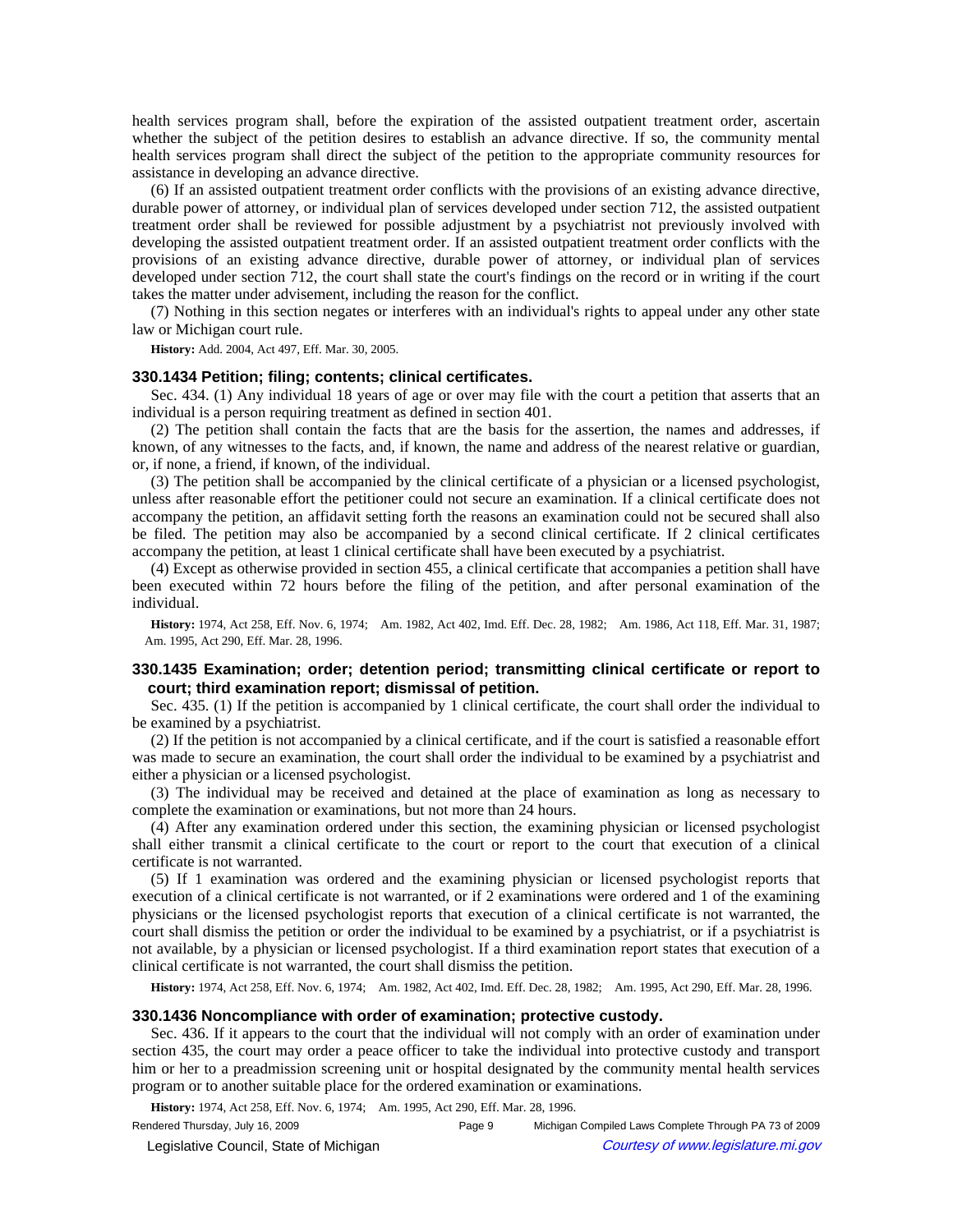# **330.1437 Right to remain in home pending examination; right to return to home; accompaniment by relatives or friends.**

Sec. 437. Unless the individual has been ordered hospitalized pursuant to section 438, he shall be allowed to remain in his home or other place of residence pending an ordered examination or examinations and to return to his home or other place of residence upon completion of the examination or examinations. The individual may be accompanied by one or more of his relatives or friends to the place of examination.

**History:** 1974, Act 258, Eff. Nov. 6, 1974.

# **330.1438 Order of hospitalization; protective custody; transportation; conditions to release after 24 hours.**

Sec. 438. If it appears to the court that the individual requires immediate involuntary mental health treatment in order to prevent physical harm to himself or herself, or others, the court may order the individual hospitalized and may order a peace officer to take the individual into protective custody and transport the individual to a preadmission screening unit designated by the community mental health services program. If the preadmission screening unit authorizes hospitalization, the peace officer shall transport the individual to a hospital designated by the community mental health services program, unless other arrangements are provided by the preadmission screening unit. If the examinations and clinical certificates of the psychiatrist, and the physician or the licensed psychologist, are not completed within 24 hours after hospitalization, the individual shall be released.

History: 1974, Act 258, Eff. Nov. 6, 1974;—Am. 1982, Act 402, Imd. Eff. Dec. 28, 1982;—Am. 1995, Act 290, Eff. Mar. 28, 1996.

#### **330.1439 Cause of action against person filing petition.**

Sec. 439. A cause of action shall not be cognizable in a court of this state against a person who in good faith files a petition under this chapter alleging that an individual is a person requiring treatment, unless the petition is filed as the result of an act or omission amounting to gross negligence or willful and wanton misconduct.

**History:** Add. 1986, Act 118, Eff. Mar. 31, 1987.

#### PERSONS 65 AND OLDER

## **330.1441-330.1444 Repealed. 1995, Act 290, Eff. Mar. 28, 1996.**

### TELEPHONE AND NOTICE RIGHTS

### **330.1447 Telephone calls.**

Sec. 447. Immediately after an individual is received at a hospital for hospitalization under section 423 or 438, or for examination under any provision of this chapter, he shall be allowed to complete a reasonable number of telephone calls to persons of his own choice. In no event shall the calls be limited to less than 2. If the individual has insufficient funds on his person, at least 2 calls shall be allowed at the expense of the hospital.

**History:** 1974, Act 258, Eff. Nov. 6, 1974.

## **330.1448 Right to copy of certain documents; explanation in individual's language; consent to treatment by person awaiting hearing; form.**

Sec. 448. (1) Not later than 12 hours after an individual is hospitalized under section 423 or 438, the hospital director shall ensure that the individual receives all of the following:

(a) A copy of the application or petition that asserted that the individual is a person requiring treatment.

(b) A written statement explaining that the individual will be examined by a psychiatrist within 24 hours after his or her hospitalization, excluding legal holidays.

(c) A written statement in simple terms explaining the rights of the individual to a full court hearing pursuant to sections 451 to 465, to be present at the hearing, to be represented by legal counsel, to a jury trial, and to an independent clinical evaluation.

(2) If the individual is unable to read or understand the written materials, every effort shall be made to explain them to him or her in a language he or she understands, and a note of the explanation and by whom made shall be entered into his or her patient record.

(3) An individual awaiting a court hearing mandated pursuant to section 452 may sign a form provided by the department accepting psychotropic drugs and other treatment without having to consent to the hospitalization, unless the hospital director has reason to believe the individual is not capable of giving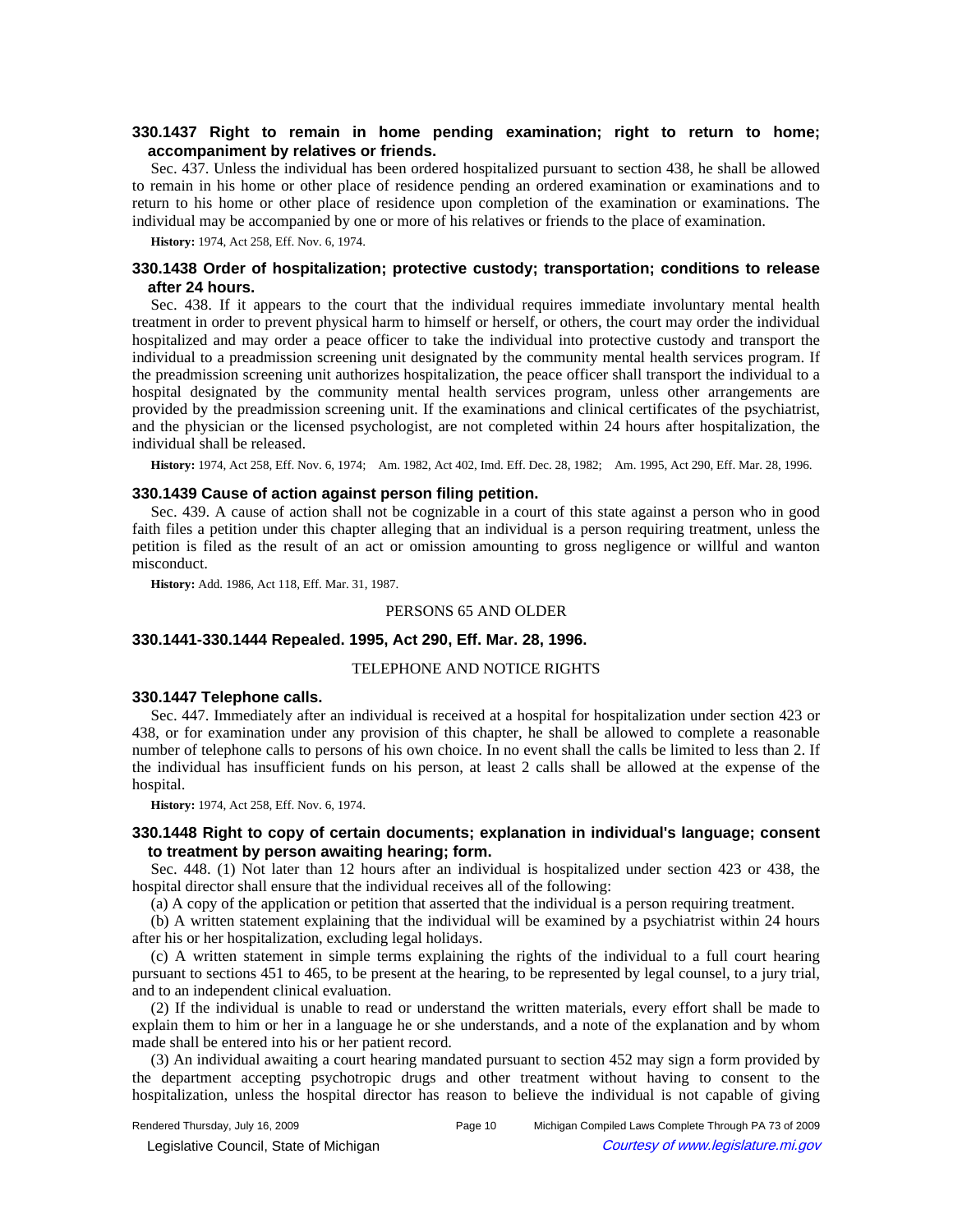informed consent to treatment.

History: 1974, Act 258, Eff. Nov. 6, 1974;—Am. 1982, Act 178, Imd. Eff. June 14, 1982;—Am. 1995, Act 290, Eff. Mar. 28, 1996.

### **330.1449 Right to copy of clinical certificate.**

Sec. 449. The hospital director shall ensure that an individual who is hospitalized pursuant to section 423 or 438 receives a copy of each clinical certificate executed in connection with the individual's hospitalization. Each clinical certificate shall be delivered to the individual within 24 hours of either the clinical certificate's completion or the receipt of the clinical certificate by the hospital.

**History:** 1974, Act 258, Eff. Nov. 6, 1974;-- Am. 1995, Act 290, Eff. Mar. 28, 1996.

## PRELIMINARY HEARING

### **330.1450 Repealed. 1995, Act 290, Eff. Mar. 28, 1996.**

#### COURT HEARINGS

## **330.1451 Court hearings; applicable provisions.**

Sec. 451. Court hearings convened under authority of this chapter shall be governed by sections 452 to 465.

History: 1974, Act 258, Eff. Nov. 6, 1974;-- Am. 1995, Act 290, Eff. Mar. 28, 1996.

#### **330.1452 Court hearing; date; receipt of certain documents.**

Sec. 452. The court shall fix a date for every hearing convened under this chapter. The hearing shall be convened promptly, but not more than 7 days, excluding Sundays and holidays, after the court's receipt of any of the following:

(a) An application for hospitalization, which shall serve as a petition for a determination that an individual is a person requiring treatment, a clinical certificate executed by a physician or a licensed psychologist, and a clinical certificate executed by a psychiatrist.

(b) A petition for a determination that an individual is a person requiring treatment, a clinical certificate executed by a physician or a licensed psychologist, and a clinical certificate executed by a psychiatrist.

(c) A petition for a determination that an individual continues to be a person requiring treatment and a clinical certificate executed by a psychiatrist.

(d) A petition for discharge filed under section 484.

(e) A petition for discharge filed under section 485 and a physician's or a licensed psychologist's clinical certificate.

(f) A demand or notification that a hearing that has been temporarily deferred under section 455(5) be convened.

History: 1974, Act 258, Eff. Nov. 6, 1974;—Am. 1976, Act 346, Imd. Eff. Dec. 21, 1976;—Am. 1982, Act 402, Imd. Eff. Dec. 28, 1982; Am. 1986, Act 118, Eff. Mar. 31, 1987; Am. 1995, Act 290, Eff. Mar. 28, 1996.

### **330.1453 Court hearing; notice.**

Sec. 453. (1) The court shall cause notice of a petition and of the time and place of any hearing to be given to the subject of the petition, his or her attorney, the petitioner, the prosecuting or other attorney provided for in section 457, the hospital director of any hospital in which the subject of a petition is hospitalized, the spouse of the subject of the petition if his or her whereabouts are known, the guardian, if any, of the subject of the petition, and other relatives or persons as the court may determine. Notice shall be given at the earliest practicable time and sufficiently in advance of the hearing date to permit preparation for the hearing.

(2) Within 4 days of the court's receipt of the documents described in section 452(b), the court shall cause the subject of the petition to be given a copy of the petition, a copy of each clinical certificate executed in connection with the proceeding, notice of the right to a full court hearing, notice of the right to be present at the hearing, notice of the right to be represented by legal counsel, notice of the right to demand a jury trial, and notice of the right to an independent clinical evaluation.

History: 1974, Act 258, Eff. Nov. 6, 1974;-- Am. 1995, Act 290, Eff. Mar. 28, 1996.

### **330.1453a Alternatives to hospitalization; preparation of assessment report.**

Sec. 453a. Upon receipt of documents described in section 452, the court shall order a report assessing the current availability and appropriateness for the individual of alternatives to hospitalization, including alternatives available following an initial period of court-ordered hospitalization. The report shall be prepared by the community mental health services program, a public or private agency, or another individual found

© Legislative Council, State of Michigan Council Courtesy of www.legislature.mi.gov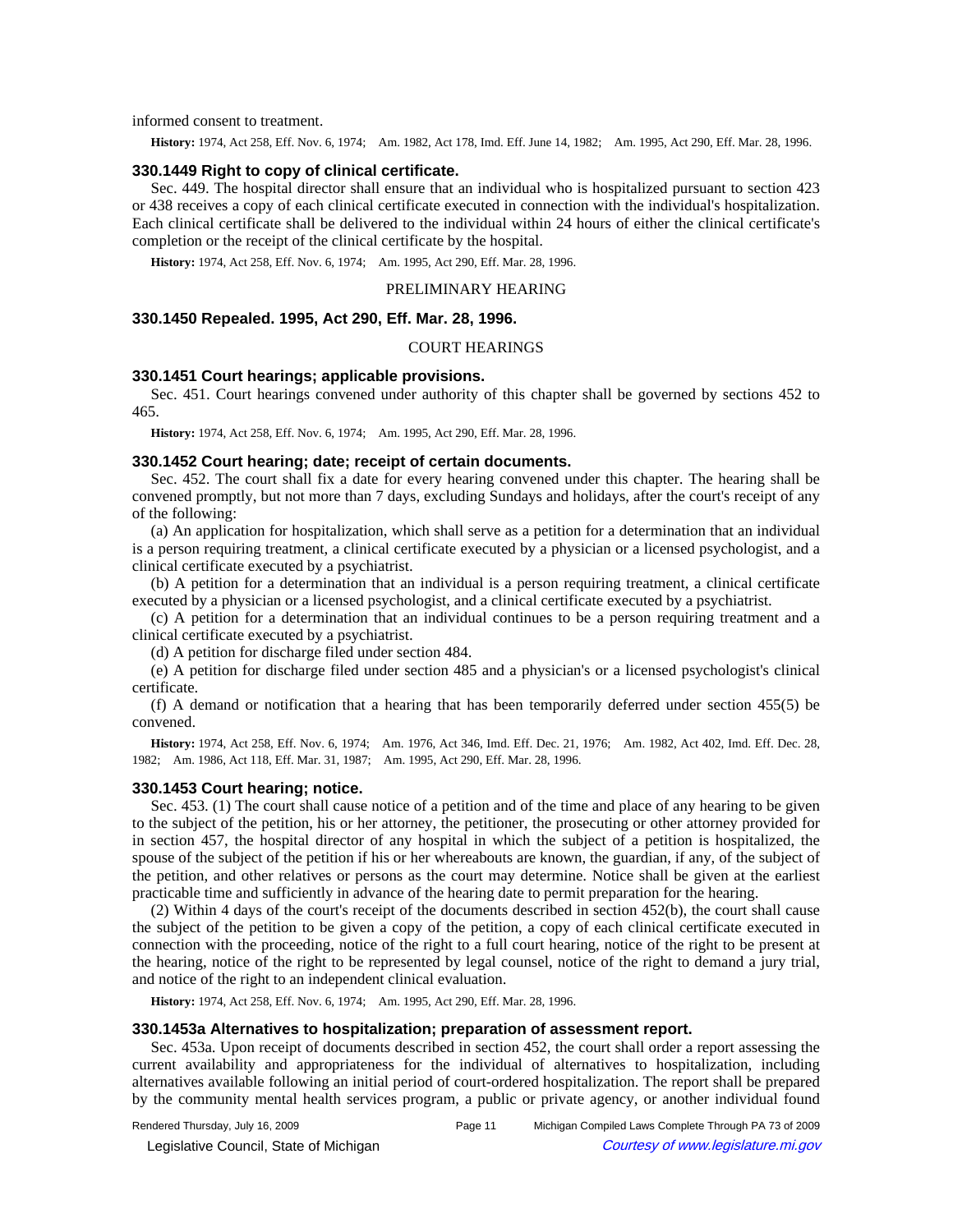suitable by the court. In deciding which individual or agency should be ordered to prepare the report, the court shall give preference to an agency or individual familiar with the treatment resources in the individual's home community.

**History:** Add. 1996, Act 588, Imd. Eff. Jan. 21, 1997.

# **330.1454 Legal counsel; appointment; waiver; preferred counsel; compensation; system for providing representation; consultation with subject of petition before court hearing; certificate.**

Sec. 454. (1) Every individual who is the subject of a petition is entitled to be represented by legal counsel.

(2) Unless an appearance has been entered on behalf of the subject of a petition, the court shall, within 48 hours after its receipt of any petition together with the other documents required by section 452, appoint counsel to represent the subject of the petition, except that if an individual has been hospitalized under section 423 or 438, counsel shall be appointed within 24 hours after the hospitalization.

(3) If, after consultation with appointed counsel, the subject of a petition desires to waive his or her right to counsel, he or she may do so by notifying the court in writing.

(4) If the subject of a petition prefers counsel other than the initially appointed counsel, the preferred counsel agrees to accept the appointment, and the court is notified of the preference by the subject of the petition or the preferred counsel, the court shall replace the initially appointed counsel with the preferred counsel.

(5) If the subject of a petition is indigent, the court shall compensate appointed counsel from court funds in an amount that is reasonable and based upon time and expenses.

(6) The supreme court may, by court rule, establish the compensation to be paid for counsel of indigents and may require that counsel be appointed from a system or organization established for the purpose of providing representation in proceedings governed by this chapter.

(7) Legal counsel shall consult in person with the subject of a petition at least 24 hours before the time set for a court hearing.

(8) Legal counsel for the subject of a petition under section 452(a) or (b) who is hospitalized pending the court hearing shall consult in person with the individual not more than 72 hours, excluding Sundays and holidays, after the petition and 2 clinical certificates have been filed with the court.

(9) After the consultation required in subsection (7) or (8), counsel promptly shall file with the court a certificate stating that he or she personally has seen and has consulted with the subject of a petition as required by this section.

History: 1974, Act 258, Eff. Nov. 6, 1974;—Am. 1982, Act 178, Imd. Eff. June 14, 1982;—Am. 1986, Act 118, Eff. Mar. 31, 1987; Am. 1995, Act 290, Eff. Mar. 28, 1996.

# **330.1455 Right to be present at all hearings; waiver; exclusion of subject by court; meeting; request to defer hearing; continuing jurisdiction during deferral period; treatment as formal voluntary patient; effect of refusing treatment or requesting hearing; participation in alternative to hospitalization; notice to convene hearing.**

Sec. 455. (1) The subject of a petition has the right to be present at all hearings. This right may be waived by a waiver of attendance signed by the subject of a petition, witnessed by his or her legal counsel, and filed with the court or it may be waived in open court at a scheduled hearing. The subject's right to be present at a hearing is considered waived by the subject's failure to attend the hearing after receiving notice required by section 453 and any applicable court rule, providing the subject has had an opportunity to consult with counsel as required under section 454. The court may exclude the subject from a hearing if the subject's behavior at the hearing makes it impossible to conduct the hearing. The court shall enter on the record its reasons for excluding the subject of a petition from the hearing. The subject's presence may be waived by the court if there is testimony by a physician or licensed psychologist who has recently observed the subject that the subject's attendance would expose him or her to serious risk of physical harm.

(2) The subject of a petition under section 452(a) or (b) who is hospitalized pending the court hearing, within 72 hours, excluding Sundays and holidays, after the petition and clinical certificates have been filed with the court, shall meet with legal counsel, a treatment team member assigned by the hospital director, a person assigned by the executive director of the responsible community mental health services program, and, if possible, a person designated by the subject of the petition, in order to be informed of all of the following:

(a) The proposed plan of treatment in the hospital.

(b) The nature and possible consequences of commitment procedures.

(c) The proposed plan of treatment in the community consisting of either an alternative to hospitalization or a combination of hospitalization and alternative treatment with hospitalization not to exceed 60 days.

Rendered Thursday, July 16, 2009 **Page 12** Page 12 Michigan Compiled Laws Complete Through PA 73 of 2009 © Legislative Council, State of Michigan Council Courtesy of www.legislature.mi.gov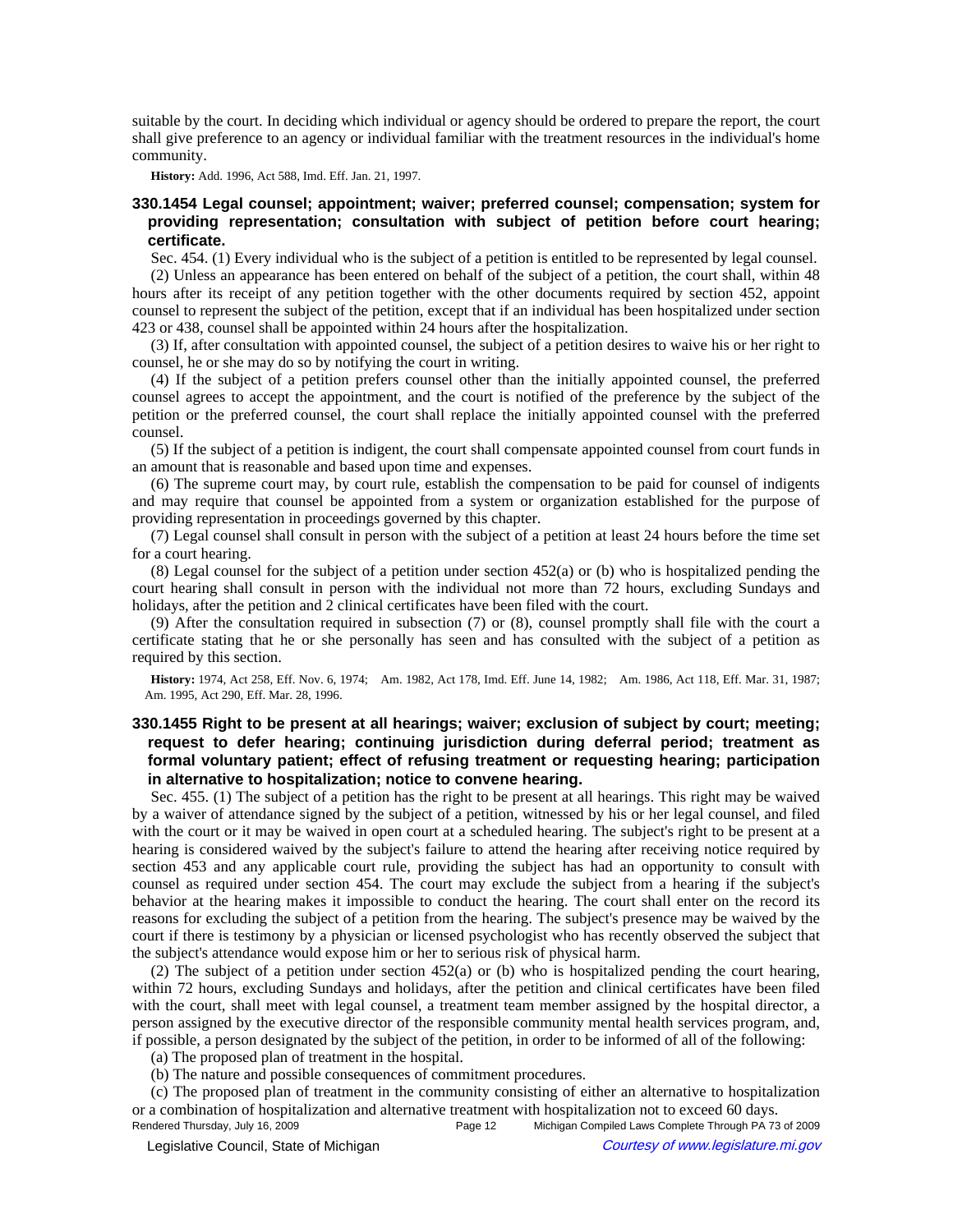(d) The right to request that the hearing be temporarily deferred, with a continuing right to demand a hearing during the deferral period. The deferral period shall be 60 days if the individual chooses to remain hospitalized, or 90 days if the individual chooses alternative treatment or a combination of hospitalization and alternative treatment.

(3) The person designated by the subject of the petition under subsection (2) may be any person who is willing and able to attend the meeting, including a representative of an advocacy group or the recipient rights adviser of the hospital.

(4) The hospital in which the subject of a petition under section 452(a) or (b) is hospitalized shall notify the participants of the meeting required by subsection (2).

(5) The subject of a petition under section  $452(a)$  or (b) who is hospitalized pending the court hearing may file with the court a request to temporarily defer the hearing for not longer than 60 days if the individual chooses to remain hospitalized, or 90 days if the individual chooses alternative treatment or a combination of hospitalization and alternative treatment. The request shall include a stipulation that the individual agrees to remain hospitalized and to accept treatment as may be prescribed for the deferral period, or to accept and follow the proposed plan of treatment as described in subsection (2)(c) for the deferral period, and further agrees that at any time the individual may refuse treatment and demand a hearing under section 452. The request to temporarily defer the hearing shall be on a form provided by the department and signed by the individual in the presence of his or her legal counsel and shall be filed with the court by legal counsel.

(6) Upon receipt of the request and stipulation, the court shall temporarily defer the hearing. During the deferral period, both the original petition and the clinical certificates remain valid. However, if the hearing is convened, the court may require additional clinical certificates and information from the provider. The court shall retain continuing jurisdiction during the deferral period.

(7) Upon receipt of a copy of the request to temporarily defer the hearing under subsection (5), if the individual has agreed to remain hospitalized as described in subsection (2)(a) or (c), the hospital director shall treat the individual as a formal voluntary patient without requiring the individual to sign formal voluntary admission forms. If the individual, at any time during the period in which the hearing is being deferred, refuses the prescribed treatment or requests a hearing, either in writing or orally, treatment shall cease, the hospitalized individual shall remain hospitalized with the status of the subject of a petition under section 452(a) or (b), and the court shall be notified to convene a hearing under section 452(f).

(8) Upon receipt of a copy of the request to temporarily defer the hearing under subsection (5), if the individual has agreed to participate in an alternative to hospitalization in the community, the hospital director shall release the individual from the hospital to the alternative treatment provider. If the individual, at any time during the deferral period, refuses the prescribed treatment or requests a hearing, either in writing or orally, treatment shall cease and the court shall be notified to convene a hearing under section 452(f). Upon notification, the court shall, if necessary, order a peace officer to transport the individual to the hospital where the individual shall remain until the hearing is convened. The individual shall be given the status of the subject of a petition under section 452(a) or (b).

(9) If the individual has remained hospitalized and if, not earlier than 14 days nor later than 7 days before the expiration of the deferral period, the hospital director believes that the condition of the individual is such that he or she continues to require treatment, and believes that the individual will not agree to sign a formal voluntary admission request or is considered by the hospital not to be suitable for voluntary admission, the hospital director shall notify the court to convene a hearing under section 452(f).

(10) If the individual is participating in an alternative to hospitalization in the community as described in subsection (2)(c) and if, not earlier than 14 days nor later than 7 days before the expiration of the deferral period, the executive director of the community mental health services program responsible for the treatment that is an alternative to hospitalization believes that the condition of the individual is such that he or she continues to require treatment, and believes that the individual will not agree to accept treatment voluntarily or is considered by the alternative treatment program provider not suitable for voluntary treatment, the executive director shall notify the court to convene a hearing under section 452(f).

History: 1974, Act 258, Eff. Nov. 6, 1974;
-- Am. 1982, Act 178, Imd. Eff. June 14, 1982;
-- Am. 1986, Act 118, Eff. Mar. 31, 1987; Am. 1995, Act 290, Eff. Mar. 28, 1996.

#### **330.1456 Place of hearing; change of venue.**

Sec. 456. (1) Hearings may be held in such quarters as the court directs; either within or without the county in which the court has its principal office, in a hospital or other convenient place. Whenever practicable, the court shall convene hearings in a hospital.

(2) The subject of a petition, any interested person, or the court on its own motion may request a change of venue because of residence, convenience to parties, witnesses, or the court, or the individual's mental or Rendered Thursday, July 16, 2009 **Page 13** Page 13 Michigan Compiled Laws Complete Through PA 73 of 2009

© Legislative Council, State of Michigan Council Courtesy of www.legislature.mi.gov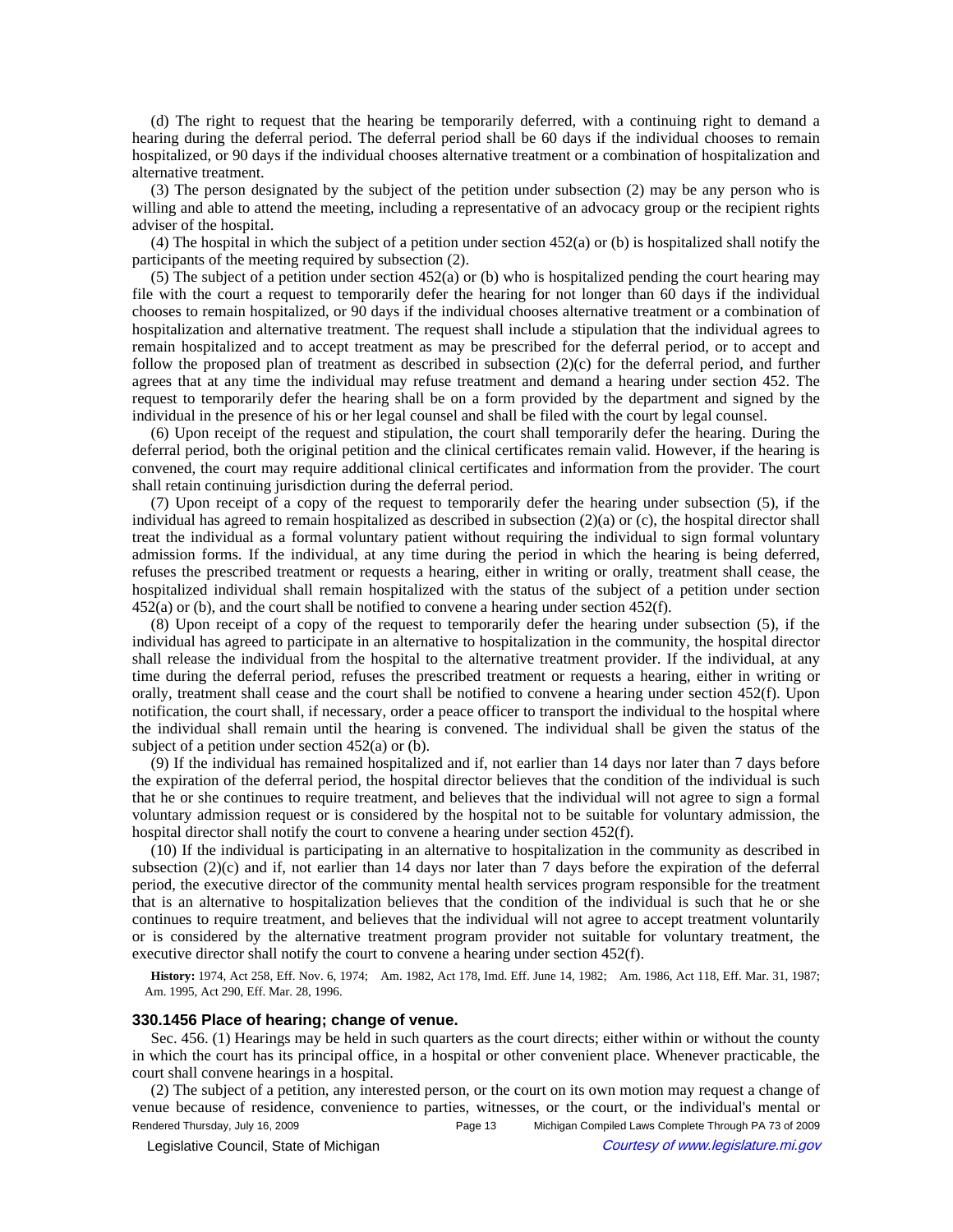physical condition.

**History:** 1974, Act 258, Eff. Nov. 6, 1974.

### **330.1457 Participation of prosecuting attorney; exception.**

Sec. 457. The prosecuting attorney of the county in which a court has its principal office shall participate, in person or by assistant, in hearings convened by the court of his or her county under this chapter, or he or she may permit the prosecuting attorney or assistant prosecuting attorney from another county to participate on his or her behalf, except that a prosecutor need not participate in or be present at a hearing whenever a petitioner or some other appropriate person has retained private counsel who will be present in court and will present to the court the case for requiring treatment or for a finding of incompetence.

**History:** 1974, Act 258, Eff. Nov. 6, 1974;—Am. 1996, Act 395, Imd. Eff. Oct. 8, 1996.

### **330.1458 Jury.**

Sec. 458. The subject of a petition may demand that the question of whether he requires treatment or is legally incompetent be heard by a jury. A jury shall consist of 6 persons to be chosen in the same manner as jurors in civil proceedings.

**History:** 1974, Act 258, Eff. Nov. 6, 1974.

#### **330.1459 Documents, witnesses, and cross-examination; rules of evidence.**

Sec. 459. (1) The parties in a proceeding under this chapter have the right to present documents and witnesses and to cross-examine witnesses.

(2) The court shall receive all relevant, competent, and material evidence which may be offered. The rules of evidence in civil actions are applicable, except to the extent that specific exceptions have been provided for in this chapter or elsewhere by statute or court rule.

**History:** 1974, Act 258, Eff. Nov. 6, 1974.

### **330.1460 Investigation by counsel; evidence.**

Sec. 460. Counsel for the subject of a petition shall be allowed adequate time for investigation of the matters at issue and for preparation, and shall be permitted to present the evidence that counsel believes necessary to a proper disposition of the proceedings, including evidence as to alternatives to hospitalization.

**History:** 1974, Act 258, Eff. Nov. 6, 1974.

# **330.1461 Testimony or deposition of physician or psychologist required; presence of attorney during deposition; cross-examination of deponent; waiver.**

Sec. 461. An individual may not be found to require treatment unless at least 1 physician or licensed psychologist who has personally examined that individual testifies in person or by written deposition at the hearing. A written deposition may be introduced as evidence at the hearing only if the attorney for the subject of the petition was given the opportunity to be present during the taking of the deposition and to cross-examine the deponent. This testimony or deposition may be waived by the subject of a petition. An individual may be found to require treatment even if the petitioner does not testify, as long as there is competent evidence from which the relevant criteria in section 401 can be established.

History: 1974, Act 258, Eff. Nov. 6, 1974;—Am. 1976, Act 346, Imd. Eff. Dec. 21, 1976;—Am. 1982, Act 402, Imd. Eff. Dec. 28, 1982; Am. 1995, Act 290, Eff. Mar. 28, 1996.

#### **330.1462 Continuance or adjournment; grounds.**

Sec. 462. (1) Requests for continuances for any reasonable time shall be granted for good cause.

(2) Unless the subject of a petition or his or her attorney objects, the failure to timely notify a spouse, guardian, relative, or other person determined by the court to be entitled to notice shall not be cause to adjourn or continue a hearing.

**History:** 1974, Act 258, Eff. Nov. 6, 1974;-- Am. 1995, Act 290, Eff. Mar. 28, 1996.

## **330.1463 Independent clinical evaluation by physician or psychologist; compensation; use by subject of petition.**

Sec. 463. (1) If requested before the first scheduled hearing or at the first scheduled hearing before the first witness has been sworn on an application or petition, the subject of a petition in a hearing under this chapter has the right at his or her own expense, or if indigent, at public expense, to secure an independent clinical evaluation by a physician, psychiatrist, or licensed psychologist of his or her choice relevant to whether he or she requires treatment, whether he or she should be hospitalized or receive treatment other than hospitalization, and whether he or she is of legal capacity.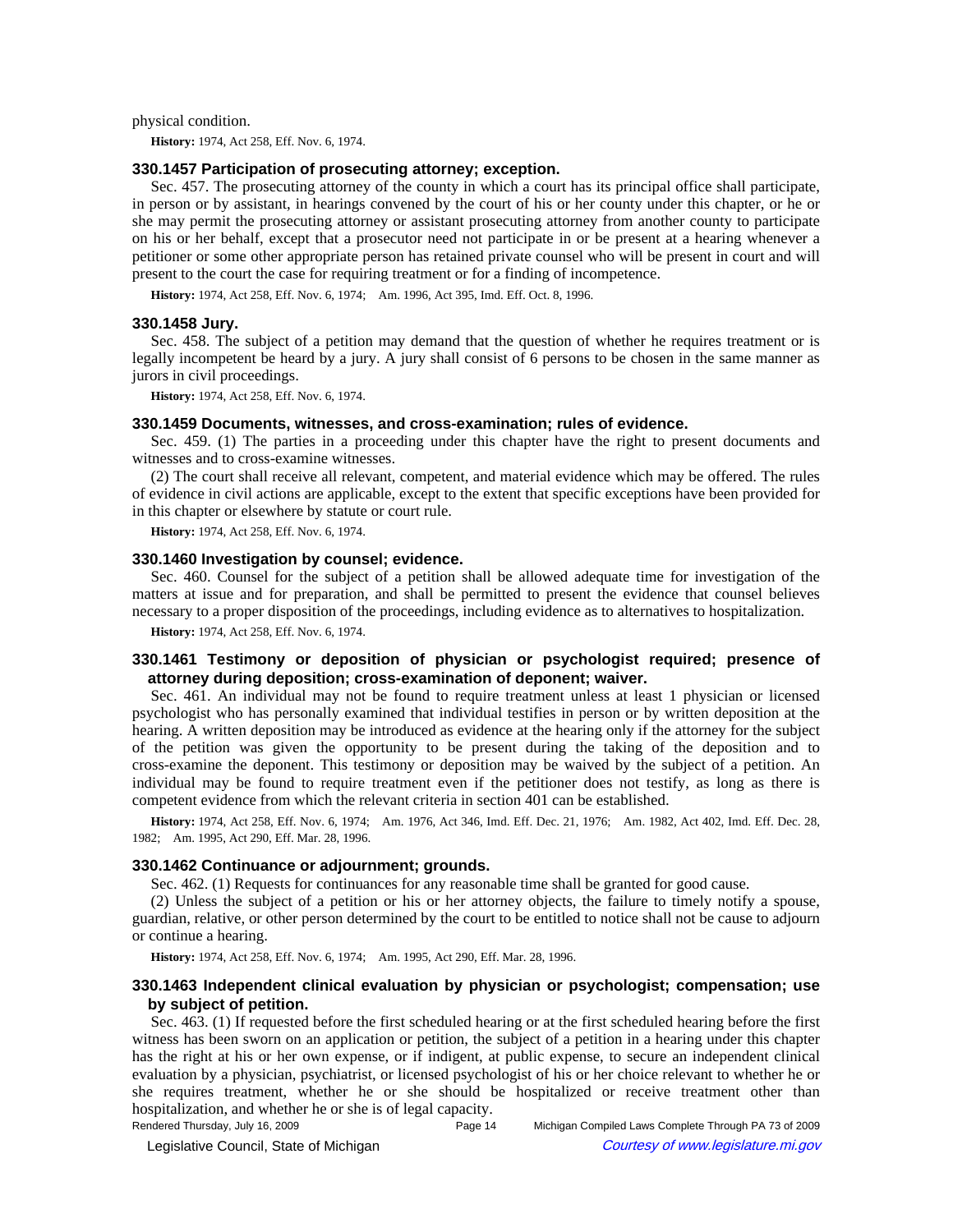(2) Compensation for an evaluation performed by a physician or a licensed psychologist shall be in an amount that is reasonable and based upon time and expenses.

(3) The independent clinical evaluation described in this section is for the sole use of the subject of the petition. The independent clinical evaluation or the testimony of the individual performing the evaluation shall not be introduced into evidence without the consent of the subject of the petition.

History: 1974, Act 258, Eff. Nov. 6, 1974;—Am. 1982, Act 402, Imd. Eff. Dec. 28, 1982;—Am. 1995, Act 290, Eff. Mar. 28, 1996.

## **330.1464 Persons entitled to copies of court orders.**

Sec. 464. Copies of court orders issued pursuant to this chapter shall be given to the individual who is the subject of the order; to the individual's guardian, if a guardian has been appointed; to the individual's attorney; to the executive director of the community mental health services program; and to the hospital director of any hospital in which the individual is or will be a patient.

History: 1974, Act 258, Eff. Nov. 6, 1974;-- Am. 1995, Act 290, Eff. Mar. 28, 1996.

# **330.1464a Order of involuntary hospitalization, alternative treatment, or combination of hospitalization and alternative treatment; entering or removing order from Law Enforcement Information Network.**

Sec. 464a. (1) Upon entry of a court order directing that an individual be involuntarily hospitalized or that an individual involuntarily undergo a program of alternative treatment or a program of combined hospitalization and alternative treatment, the court shall immediately order the department of state police to enter the court order into the law enforcement information network. The department of state police shall remove the court order from the law enforcement information network only upon receipt of a subsequent court order for that removal.

(2) The department of state police shall immediately enter an order into the law enforcement information network or shall immediately remove an order from the law enforcement information network as ordered by the court under this section.

**History:** Add. 1994, Act 339, Eff. Apr. 1, 1996.

## **330.1465 Clear and convincing evidence required.**

Sec. 465. A judge or jury shall not find that an individual is a person requiring treatment unless that fact has been established by clear and convincing evidence.

**History:** 1974, Act 258, Eff. Nov. 6, 1974.

## FINDINGS AND DISPOSITIONS

## **330.1468 Disposition of person not requiring treatment; disposition of person requiring treatment.**

Sec. 468. (1) If the court finds that an individual is not a person requiring treatment, the court shall enter a finding to that effect and, if the person has been hospitalized before the hearing, shall order that the person be discharged immediately.

(2) If an individual is found to be a person requiring treatment, the court shall do 1 of the following:

(a) Order the individual hospitalized in a hospital recommended by the community mental health services program.

(b) Order the individual hospitalized in a private or veterans administration hospital at the request of the individual or his or her family, if private or federal funds are to be utilized and if the hospital agrees. If the individual is hospitalized in a private or veterans administration hospital pursuant to this subdivision, any financial obligation for the hospitalization shall be satisfied from funding sources other than the community mental health services program, the department, or other state or county funding.

(c) Order the individual to undergo a program of treatment that is an alternative to hospitalization and that is recommended by the community mental health services program.

(d) Order the individual to undergo a program of combined hospitalization and alternative treatment as recommended by the community mental health services program.

History: 1974, Act 258, Eff. Nov. 6, 1974;—Am. 1980, Act 138, Imd. Eff. May 29, 1980;—Am. 1982, Act 178, Imd. Eff. June 14, 1982;—Am. 1986, Act 117, Eff. Mar. 31, 1987;—Am. 1995, Act 290, Eff. Mar. 28, 1996.

#### **330.1469 Repealed. 1996, Act 588, Imd. Eff. Jan. 21, 1997.**

**Compiler's note:** The repealed section pertained to alternatives to hospitalization, report, notice, petition, review, powers of court, and hearing.

© Legislative Council, State of Michigan Council Courtesy of www.legislature.mi.gov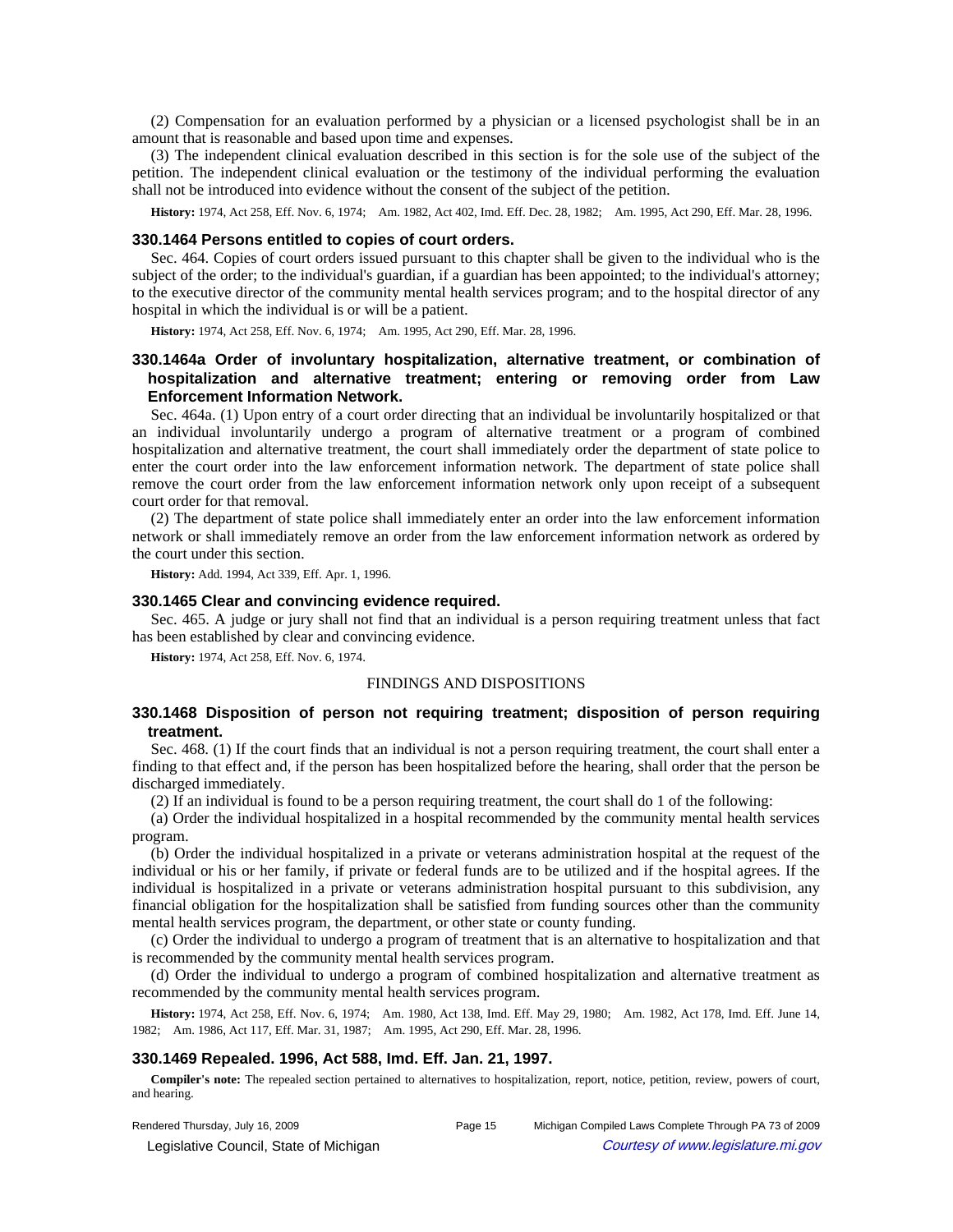### **330.1469a Treatment program as alternative to hospitalization; court order.**

Sec. 469a. (1) Before ordering a course of treatment for an individual found to be a person requiring treatment, the court shall review a report on alternatives to hospitalization that was prepared under section 453a not more than 15 days before the court issues the order. After reviewing the report, the court shall do all of the following:

(a) Determine whether a treatment program that is an alternative to hospitalization or that follows an initial period of hospitalization is adequate to meet the individual's treatment needs and is sufficient to prevent harm that the individual may inflict upon himself or herself or upon others within the near future.

(b) Determine whether there is an agency or mental health professional available to supervise the individual's alternative treatment program.

(c) Inquire as to the individual's desires regarding alternatives to hospitalization.

(2) If the court determines that there is a treatment program that is an alternative to hospitalization that is adequate to meet the individual's treatment needs and prevent harm that the individual may inflict upon himself or herself or upon others within the near future and that an agency or mental health professional is available to supervise the program, the court shall issue an order for alternative treatment or combined hospitalization and alternative treatment in accordance with section 472a. The order shall state the community mental health services program or, if private arrangements have been made for the reimbursement of mental health treatment services in an alternative setting, the name of the mental health agency or professional that is directed to supervise the individual's alternative treatment program. The order may provide that if an individual refuses to comply with a psychiatrist's order to return to the hospital, a peace officer shall take the individual into protective custody and transport the individual to the hospital selected.

(3) If the court orders assisted outpatient treatment as the alternative to hospitalization, the order shall require assisted outpatient treatment through a community mental health services program or any other publicly-funded entity necessary for fulfillment of the assisted outpatient treatment plan. The order shall include case management services. The order for assisted outpatient treatment may include 1 or more of the following:

(a) Medication.

- (b) Blood or urinalysis tests to determine compliance with prescribed medications.
- (c) Individual or group therapy.
- (d) Day or partial day programs.
- (e) Educational and vocational training.
- (f) Supervised living.
- (g) Assertive community treatment team services.
- (h) Alcohol or substance abuse treatment, or both.

(i) Alcohol or substance abuse testing, or both, for individuals with a history of alcohol or substance abuse and for whom that testing is necessary to prevent a deterioration of their condition. A court order for alcohol or substance abuse testing shall be subject to review every 6 months.

(j) Any other services prescribed to treat the individual's mental illness and to either assist the individual in living and functioning in the community or to help prevent a relapse or deterioration that may reasonably be predicted to result in suicide or the need for hospitalization.

(4) In developing an order under this section, the court shall consider any preferences and medication experiences reported by the subject of the petition or his or her designated representative, whether or not the subject of the petition has an existing individual plan of services under section 712, and any directions included in a durable power of attorney or advance directive that exists. If the subject of the petition has not previously executed a durable power of attorney or an advance directive, the responsible community mental health services program shall, before the expiration of the assisted outpatient treatment order, ascertain whether the subject of the petition desires to establish an advance directive. If so, the community mental health services program shall offer to provide assistance in developing an advance directive.

(5) If an assisted outpatient treatment order conflicts with the provisions of an existing advance directive, durable power of attorney, or individual plan of services developed under section 712, the assisted outpatient treatment order shall be reviewed for possible adjustment by a psychiatrist not previously involved with developing the assisted outpatient treatment order. If an assisted outpatient treatment order conflicts with the provisions of an existing advance directive, durable power of attorney, or individual plan of services developed under section 712, the court shall state the court's findings on the record or in writing if the court takes the matter under advisement, including the reason for the conflict.

History: Add. 1996, Act 588, Imd. Eff. Jan. 21, 1997;-- Am. 2004, Act 497, Eff. Mar. 30, 2005.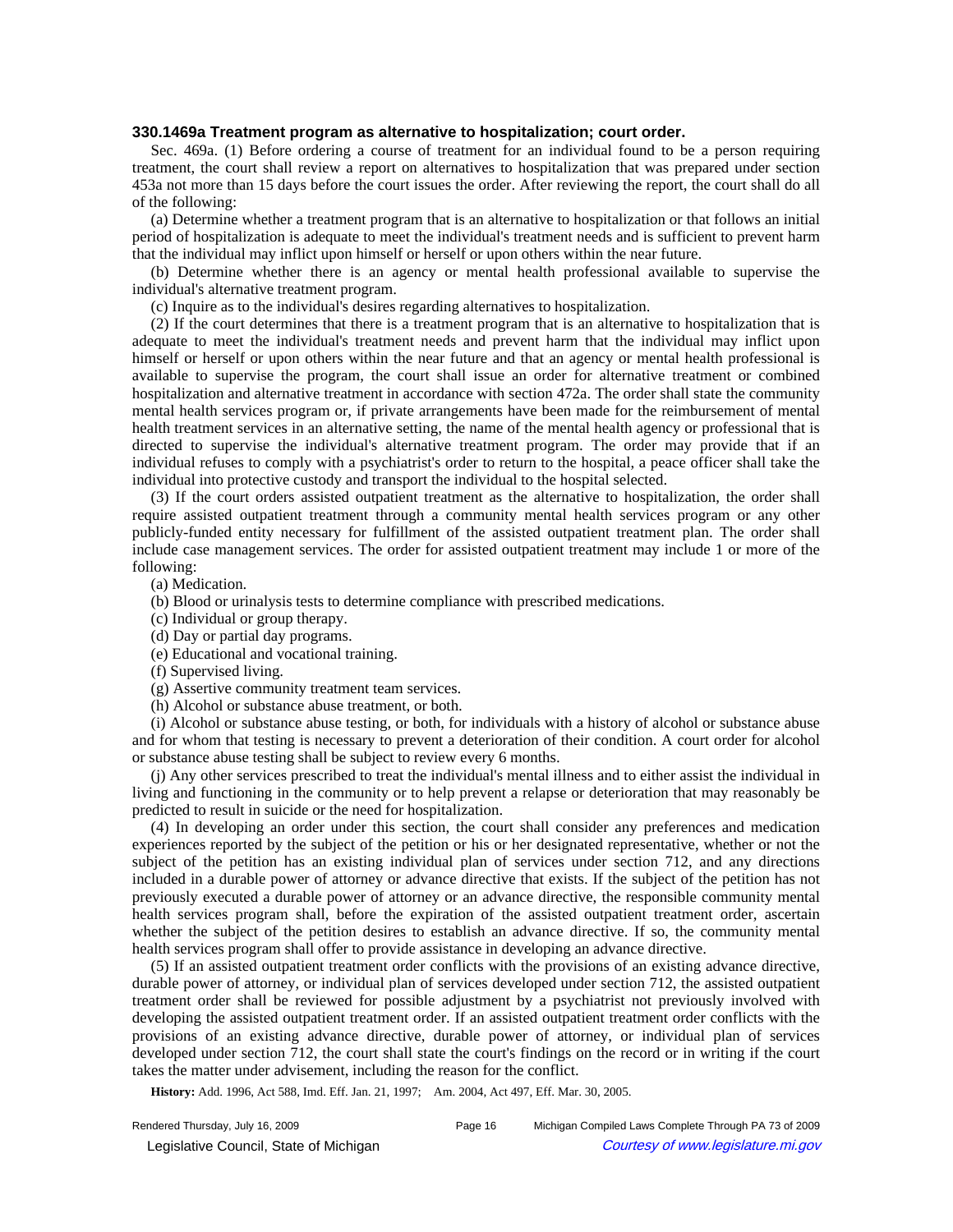#### **330.1470 Adequate and appropriate treatment required; inquiry.**

Sec. 470. Prior to ordering the hospitalization of an individual, the court shall inquire into the adequacy of treatment to be provided to the individual by the hospital. Hospitalization shall not be ordered unless the hospital in which the individual is to be hospitalized can provide him with treatment which is adequate and appropriate to his condition.

**History:** 1974, Act 258, Eff. Nov. 6, 1974.

### **330.1471 Preference as to hospitals.**

Sec. 471. Preference between the department designated hospital and other available hospitals shall be given to the hospital which is located nearest to the individual's residence except when the individual requests otherwise or there are other compelling reasons for an order reversing the preference.

**History:** 1974, Act 258, Eff. Nov. 6, 1974.

## **330.1472 Repealed. 1996, Act 588, Imd. Eff. Jan. 21, 1997.**

**Compiler's note:** The repealed section pertained to duration of hospitalization.

## **330.1472a Initial, second, or continuing order for involuntary mental health treatment; duration of order; hearing.**

Sec. 472a. (1) Upon the receipt of an application under section 423 or a petition under section 434 and a finding that an individual is a person requiring treatment, the court shall issue an initial order of involuntary mental health treatment that shall be limited in duration as follows:

(a) An initial order of hospitalization shall not exceed 60 days.

(b) Except as provided in subdivision (d), an initial order of alternative treatment shall not exceed 90 days.

(c) Except as provided in subdivision (e), an initial order of combined hospitalization and alternative treatment shall not exceed 90 days. The hospitalization portion of the initial order shall not exceed 60 days.

(d) An initial order of assisted outpatient treatment shall not exceed 180 days.

(e) An initial order of combined hospitalization and assisted outpatient treatment shall not exceed 180 days. The hospitalization portion of the initial order shall not exceed 60 days.

(2) Upon the receipt of a petition under section 473 before the expiration of an initial order under subsection (1) and a finding that the individual continues to be a person requiring treatment, the court shall issue a second order for involuntary mental health treatment that shall be limited in duration as follows:

(a) A second order of hospitalization shall not exceed 90 days.

(b) A second order of alternative treatment or assisted outpatient treatment shall not exceed 1 year.

(c) A second order of combined hospitalization and alternative treatment or assisted outpatient treatment shall not exceed 1 year. The hospitalization portion of the second order shall not exceed 90 days.

(3) Upon the receipt of a petition under section 473 before the expiration of a second order under subsection (2) and a finding that the individual continues to be a person requiring treatment, the court shall issue a continuing order for involuntary mental health treatment that shall be limited in duration as follows:

(a) A continuing order of hospitalization shall not exceed 1 year.

(b) A continuing order of alternative treatment or assisted outpatient treatment shall not exceed 1 year.

(c) A continuing order of combined hospitalization and alternative treatment or assisted outpatient treatment shall not exceed 1 year. The hospitalization portion of a continuing order for combined hospitalization and alternative treatment or assisted outpatient treatment shall not exceed 90 days.

(4) Upon the receipt of a petition under section 473 before the expiration of a continuing order of involuntary mental health treatment, including a continuing order issued under section 485a or a 1-year order of hospitalization issued under former section 472, and a finding that the individual continues to be a person requiring treatment, the court shall issue another continuing order for involuntary mental health treatment as provided in subsection (3) for a period not to exceed 1 year. The court shall continue to issue consecutive 1-year continuing orders for involuntary mental health treatment under this section until a continuing order expires without a petition having been filed under section 473 or the court finds that the individual is not a person requiring treatment.

(5) If a petition for an order of involuntary mental health treatment is not brought under section 473 at least 14 days before the expiration of an order of involuntary mental health treatment as described in subsections (2) to (4), a person who believes that an individual continues to be a person requiring treatment may file a petition under section 434 for an initial order of involuntary mental health treatment as described in subsection  $(1)$ .

(6) An individual who on March 28, 1996 was subject to an order of continuing hospitalization for an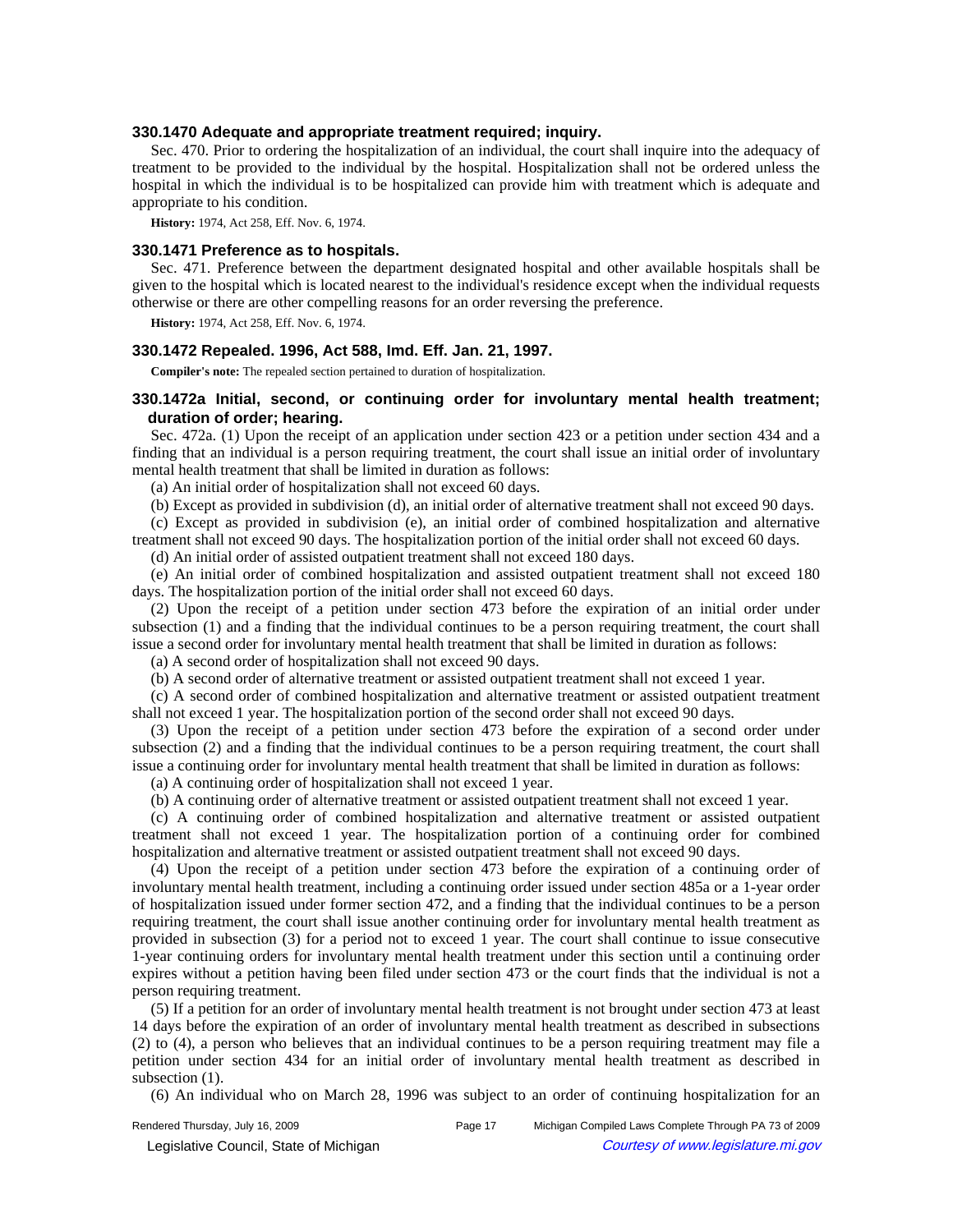indefinite period of time shall be brought for hearing no later than 15 days after the date of the second 6-month review that occurs after March 28, 1996. If the court finds at the hearing that the individual continues to be a person requiring treatment, the court shall enter a continuing order of involuntary mental health treatment as described in subsection (3).

History: Add. 1996, Act 588, Imd. Eff. Jan. 21, 1997;-- Am. 2004, Act 498, Eff. Mar. 30, 2005.

## **330.1473 Petition for second or continuing order of involuntary mental health treatment; contents; clinical certificate.**

Sec. 473. Not less than 14 days before the expiration of an initial, second, or continuing order of involuntary mental health treatment issued under section 472a or section 485a, a hospital director or an agency or mental health professional supervising an individual's alternative treatment or assisted outpatient treatment shall file a petition for a second or continuing order of involuntary mental health treatment if the hospital director or supervisor believes the individual continues to be a person requiring treatment and that the individual is likely to refuse treatment on a voluntary basis when the order expires. The petition shall contain a statement setting forth the reasons for the hospital director's or supervisor's or their joint determination that the individual continues to be a person requiring treatment, a statement describing the treatment program provided to the individual, the results of that course of treatment, and a clinical estimate as to the time further treatment will be required. The petition shall be accompanied by a clinical certificate executed by a psychiatrist.

History: 1974, Act 258, Eff. Nov. 6, 1974;-Am. 1995, Act 290, Eff. Mar. 28, 1996;-Am. 1996, Act 588, Imd. Eff. Jan. 21, 1997; Am. 2004, Act 498, Eff. Mar. 30, 2005.

# **330.1474 Release of individual from hospital to alternative treatment program; decision; notice; appeal; court petition; information to be considered by court.**

Sec. 474. (1) If an individual is subject to a combined order of hospitalization and alternative treatment, the decision to release the individual from the hospital to the alternative treatment program shall be a clinical decision made by a psychiatrist designated by the hospital director in consultation with the director of the alternative program. If the hospital is operated by or under contract with the department or a community mental health services program and private payment arrangements have not been made, the decision shall be made in consultation with the treatment team designated by the executive director of the community mental health services program. Notice of the return of the individual to the alternative treatment program shall be provided to the court with a statement from a psychiatrist explaining the belief that the individual is clinically appropriate for alternative treatment. At least 5 days before releasing an individual from the hospital to the alternative treatment program, the hospital director shall notify the agency or mental health professional that is responsible to supervise the individual's alternative treatment program that the individual is about to be released. The hospital shall share relevant information about the individual with the supervising agency or professional for the purpose of providing continuity of treatment.

(2) If there is a disagreement between the hospital and the executive director regarding the decision to release the individual to the alternative treatment program, either party may appeal in writing to the department director within 24 hours of the decision. The department director shall designate the psychiatrist responsible for clinical affairs in the department, or his or her designee, who shall also be a psychiatrist, to consider the appropriateness of the release and make a decision within 48 hours after receipt of the written appeal. Either party may appeal the decision of the department to the court in writing within 24 hours, excluding Sundays and holidays, after the department's decision.

(3) If private arrangements have been made for the reimbursement of mental health treatment services in an alternative setting and there is a disagreement between the hospital and the director of the alternative treatment program regarding the decision to release the individual, either party may petition the court for a determination of whether the individual should be released from the hospital to the alternative treatment program.

(4) The court shall make a decision within 48 hours, excluding Sundays and holidays, after receipt of a written appeal under subsection (2) or a petition under subsection (3). The court shall consider information provided by both parties and may appoint a psychiatrist to provide an independent clinical examination.

**History:** Add. 1996, Act 588, Imd. Eff. Jan. 21, 1997.

## **330.1474a Order of combined hospitalization and alternative treatment; order of hospitalization; decision; notice to court.**

Sec. 474a. During the period of an order of combined hospitalization and alternative treatment, hospitalization may be used as clinically appropriate and when ordered by a psychiatrist, for up to the Rendered Thursday, July 16, 2009 **Page 18** Page 18 Michigan Compiled Laws Complete Through PA 73 of 2009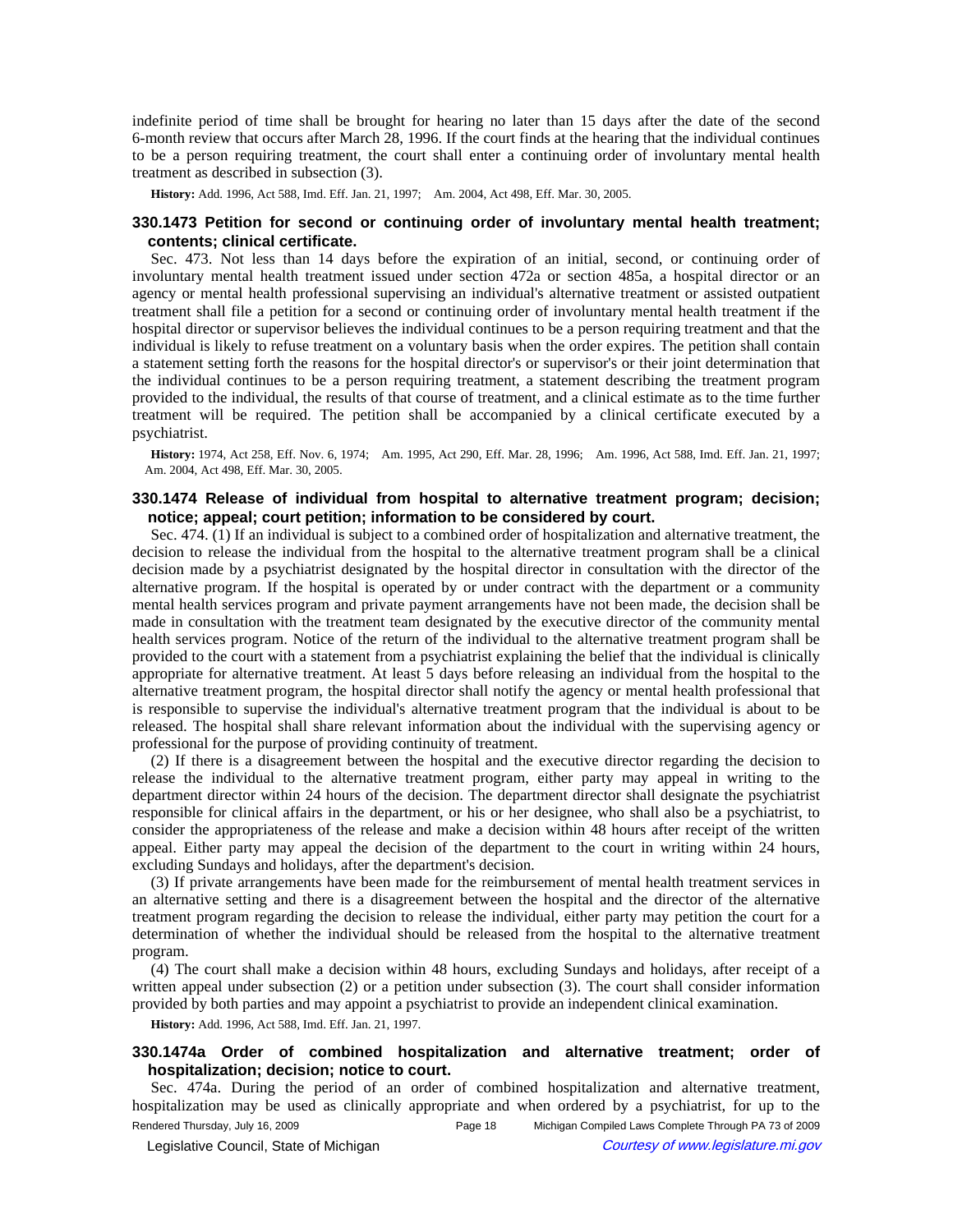maximum period for hospitalization specified in the order. Subject to section 475, the decision to hospitalize the individual shall be made by the director of the alternative treatment program, who shall notify the court when the individual is hospitalized. The notice to the court shall include a statement from a psychiatrist explaining the need for hospitalization.

**History:** Add. 1996, Act 588, Imd. Eff. Jan. 21, 1997.

# **330.1475 Noncompliance with court order or determination that alternative treatment not appropriate; permissible actions by court without hearing; notice of noncompliance; actions by court; transport and return to facility or unit; objection to hospitalization.**

Sec. 475. (1) During the period of an order for alternative treatment or combined hospitalization and alternative treatment, if the agency or mental health professional who is supervising an individual's alternative treatment program determines that the individual is not complying with the court order or that the alternative treatment has not been or will not be sufficient to prevent harm that the individual may inflict on himself or herself or upon others, then the supervising agency or mental health professional shall notify the court immediately. If the individual believes that the alternative treatment program is not appropriate, the individual may notify the court of that fact.

(2) If it comes to the attention of the court that an individual subject to an order of alternative treatment or combined hospitalization and alternative treatment is not complying with the order, that the alternative treatment has not been or will not be sufficient to prevent harm to the individual or to others, or that the individual believes that the alternative treatment program is not appropriate, the court may do either of the following without a hearing and based upon the record and other available information:

(a) Consider other alternatives to hospitalization and modify the order to direct the individual to undergo another program of alternative treatment for the duration of the order.

(b) Modify the order to direct the individual to undergo hospitalization or combined hospitalization and alternative treatment. The duration of the hospitalization, including the number of days the individual has already been hospitalized if the order being modified is a combined order, shall not exceed 60 days for an initial order or 90 days for a second or continuing order. The modified order may provide that if the individual refuses to comply with the psychiatrist's order to return to the hospital, a peace officer shall take the individual into protective custody and transport the individual to the hospital selected.

(3) During the period of an order for assisted outpatient treatment, if the agency or mental health professional who is supervising an individual's assisted outpatient treatment determines that the individual is not complying with the court order, the supervising agency or mental health professional shall notify the court immediately.

(4) If it comes to the attention of the court that an individual subject to an order of assisted outpatient treatment is not complying with the order, the court may require 1 or more of the following, without a hearing:

(a) That the individual be taken to the preadmission screening unit established by the community mental health services program serving the community in which the individual resides.

(b) That the individual be hospitalized for a period of not more than 10 days.

(c) Upon recommendation by the community mental health services program serving the community in which the individual resides, that the individual be hospitalized for a period of more than 10 days, but not longer than the duration of the order for assisted outpatient treatment or not longer than 90 days, whichever is less.

(5) The court may direct peace officers to transport the individual to a designated facility or a preadmission screening unit, as applicable, and the court may specify conditions under which the individual may return to assisted outpatient treatment before the order expires.

(6) An individual hospitalized without a hearing as provided in subsection (4) may object to the hospitalization according to the provisions of section 475a.

History: Add. 1996, Act 588, Imd. Eff. Jan. 21, 1997;-- Am. 2004, Act 498, Eff. Mar. 30, 2005.

### **330.1475a Hospitalization without hearing; objection.**

Sec. 475a. (1) If an individual is hospitalized without a hearing after placement in an alternative treatment program, the individual has a right to object to the hospitalization. Upon transfer of the individual to the hospital, the hospital shall notify the individual of his or her right to object under this section.

(2) Upon receipt of an objection to a hospitalization under section (1), the court shall schedule a hearing for a determination that the individual requires hospitalization.

**History:** Add. 1996, Act 588, Imd. Eff. Jan. 21, 1997.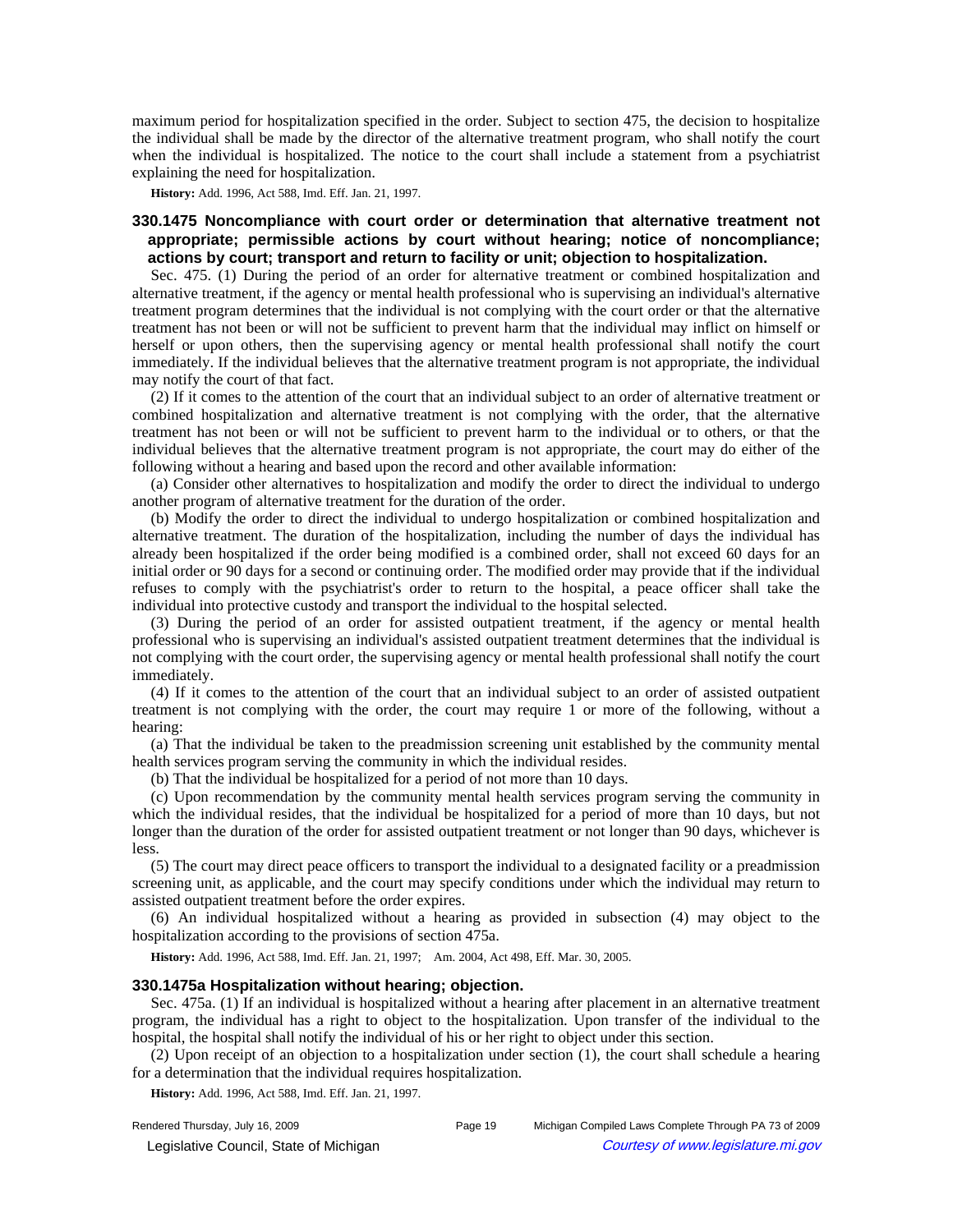### DISCHARGE AND LEAVES

### **330.1476 Discretionary discharge; mandatory discharge; notice; statements.**

Sec. 476. (1) The hospital director may at any time discharge a voluntarily or judicially hospitalized patient whom the hospital director considers clinically suitable for discharge.

(2) The hospital director shall discharge a patient hospitalized by court order when the patient's mental condition is such that he or she no longer meets the criteria of a person requiring treatment.

(3) If a patient discharged under subsection (1) or (2) has been hospitalized by court order, or if court proceedings are pending, the court shall be notified of the discharge by the hospital.

(4) If the court orders a person to be hospitalized under an initial or continuing order for hospitalization subsequent to dismissal of felony charges under section 1044(1)(b), the court shall include both of the following statements in the initial or continuing order unless the time for petitioning to refile charges under section 1044 has elapsed:

(a) A requirement that not less than 30 days before the patient's scheduled release or discharge, the director of the treating facility shall notify the prosecutor's office in the county in which charges against the person were originally brought that the patient's release or discharge is pending.

(b) A requirement that not less than 30 days before the scheduled release or discharge, the patient to be released or discharged undergo a competency examination as described in section 1026. A copy of the written report of the examination along with the notice required in subdivision (a) shall be submitted to the prosecutor's office in the county in which the charges against the patient were originally brought. The written report is admissible as provided in section 1030(3).

History: 1974, Act 258, Eff. Nov. 6, 1974;--Am. 1995, Act 290, Eff. Mar. 28, 1996;--Am. 1998, Act 382, Imd. Eff. Oct. 23, 1998.

## **330.1477 Termination of treatment; notice.**

Sec. 477. (1) A person responsible for providing treatment to an individual ordered to undergo a program of alternative treatment or a program of combined hospitalization and alternative treatment may terminate the treatment to the individual if the provider of the treatment considers the individual clinically suitable for termination of treatment, and shall terminate the treatment when the individual's mental condition is such that he or she no longer meets the criteria of a person requiring treatment.

(2) Upon termination of alternative treatment or combined hospitalization and alternative treatment, the court shall be notified by the provider of the treatment.

History: 1974, Act 258, Eff. Nov. 6, 1974;—Am. 1980, Act 138, Imd. Eff. May 29, 1980;—Am. 1986, Act 117, Eff. Mar. 31, 1987.

#### **330.1478 Treatment on voluntary basis; aid in obtaining other treatment.**

Sec. 478. If, upon the discharge of a patient hospitalized by court order or the termination of alternative treatment to an individual receiving alternative treatment pursuant to this chapter, it is determined that the individual would benefit from the receipt of further treatment, the hospital or provider of alternative treatment shall offer him appropriate treatment on a voluntary basis, or shall aid him to obtain treatment from another source.

**History:** 1974, Act 258, Eff. Nov. 6, 1974.

## **330.1479 Leaves or absence from hospital; rules; procedures; mandatory discharge; notice.**

Sec. 479. All leaves or absences from a hospital, other than release or discharge, and all revocations of leaves and absences under section 408, shall be governed in accordance with rules or procedures established by the department or the hospital; except that a hospital director shall discharge any patient who has been hospitalized subject to an order of continuing hospitalization and who has been on an authorized leave or absence from the hospital for a continuous period of 1 year. Upon such discharge, the hospital director shall notify the court.

History: 1974, Act 258, Eff. Nov. 6, 1974;-- Am. 1995, Act 290, Eff. Mar. 28, 1996.

**Administrative rules:** R 330.1001 et seq. of the Michigan Administrative Code.

### PERIODIC REVIEW

## **330.1482 Review of status; frequency; assignment of physician or psychologist.**

Sec. 482. Each individual subject to a 1-year order of involuntary mental health treatment has the right to adequate and prompt review of his or her current status as a person requiring treatment. Six months from the date of a 1-year order of involuntary mental health treatment, the executive director of the community mental health services program responsible for treatment or, if private arrangements for the reimbursement of mental

Rendered Thursday, July 16, 2009 **Page 20** Michigan Compiled Laws Complete Through PA 73 of 2009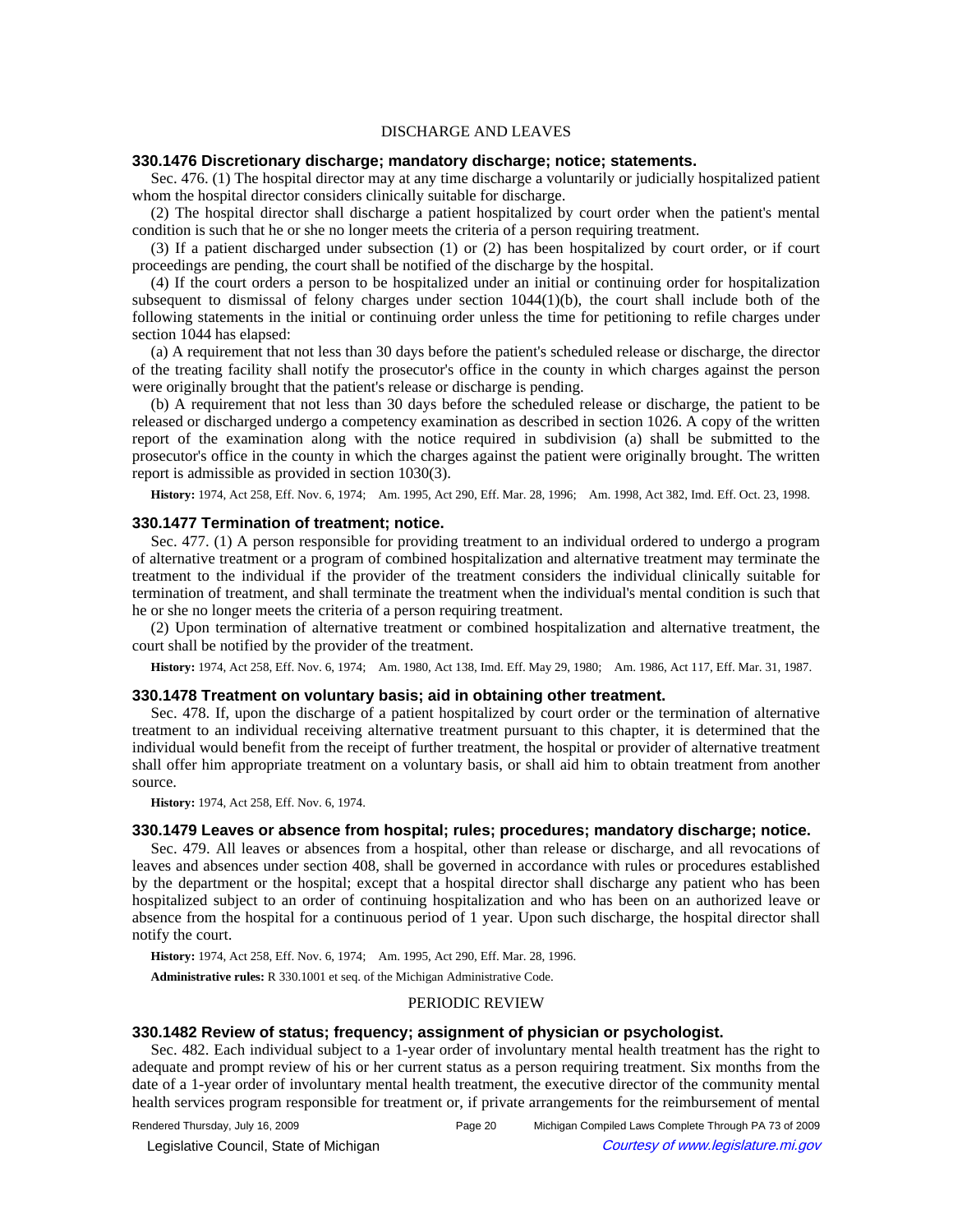health treatment services have been made, the hospital director or director of the alternative treatment program shall assign a physician or licensed psychologist to review the individual's clinical status as a person requiring treatment.

History: 1974, Act 258, Eff. Nov. 6, 1974;—Am. 1986, Act 117, Eff. Mar. 31, 1987;—Am. 1995, Act 290, Eff. Mar. 28, 1996;— Am. 1996, Act 588, Imd. Eff. Jan. 21, 1997.

#### **330.1483 Review of status; disposition and notice of results; complaint.**

Sec. 483. (1) The results of each periodic review shall be made part of the individual's record, and shall be filed within 5 days of the review in the form of a written report with the court that last ordered the individual's treatment, and within those 5 days, the executive director or director of the hospital or treatment program with which private reimbursement arrangements have been made shall give notice of the results of the review and information on the individual's right to petition for discharge to the individual, the individual's attorney, the individual's guardian, and the individual's nearest relative or a person designated by the individual.

(2) An individual under a 1-year order of involuntary mental health treatment or a person designated by the individual may submit a complaint to the provider of services at any time regarding the quality and appropriateness of the treatment provided. A copy of each complaint and the provider's response to each complaint shall be submitted to the executive director or director of the private program and the court along with the written report required by subsection  $(1)$ .

History: 1974, Act 258, Eff. Nov. 6, 1974;
-- Am. 1986, Act 117, Eff. Mar. 31, 1987;
-- Am. 1995, Act 290, Eff. Mar. 28, 1996; Am. 1996, Act 588, Imd. Eff. Jan. 21, 1997.

# **330.1484 Review of status; report; objections; hearing; petition for discharge.**

Sec. 484. If the report required under section 483 concludes that the individual requires continuing involuntary mental health treatment and the individual or the executive director objects to the conclusions, the individual or the executive director has the right to a hearing and may petition the court for discharge of the individual from the treatment program. This petition shall be presented to the court within 7 days, excluding Sundays and holidays, after the report is received.

History: 1974, Act 258, Eff. Nov. 6, 1974;<sup>Am.</sup> 1986, Act 117, Eff. Mar. 31, 1987;Am. 1995, Act 290, Eff. Mar. 28, 1996.

### **330.1485 Repealed. 1996, Act 588, Imd. Eff. Jan. 21, 1997.**

**Compiler's note:** The repealed section pertained to annual hearing and petition for discharge.

# **330.1485a Individual no longer requiring treatment; individual continuing to require treatment; finding; order.**

Sec. 485a. (1) Upon a hearing under section 484, if the court finds that an individual under an order of involuntary mental health treatment is no longer a person requiring treatment, the court shall enter a finding to that effect and shall order that the individual be discharged.

(2) Upon a hearing under section 484, if the court finds that an individual under a 1-year order of involuntary mental health treatment continues to be a person requiring treatment, and after consideration of complaints submitted under section 483(2), the court shall do 1 of the following:

(a) Continue the order.

(b) Issue a new continuing order for involuntary mental health treatment under section 472a(3) or (4).

History: Add. 1980, Act 138, Imd. Eff. May 29, 1980;-Am. 1986, Act 117, Eff. Mar. 31, 1987;-Am. 1995, Act 290, Eff. Mar. 28, 1996; Am. 1996, Act 588, Imd. Eff. Jan. 21, 1997.

#### **330.1486 Writ of habeas corpus.**

Sec. 486. Nothing in this chapter shall prevent the filing or deprive any individual of the benefits of a writ of habeas corpus.

**History:** 1974, Act 258, Eff. Nov. 6, 1974.

## LEGAL COMPETENCE

## **330.1489 Legal competence; presumption; effect of prior commitment.**

Sec. 489. (1) No determination that a person requires treatment, no order of court authorizing hospitalization or alternative treatment, nor any form of admission to a hospital shall give rise to a presumption of, constitute a finding of, or operate as an adjudication of legal incompetence.

(2) No order of commitment under any previous statute of this state shall, in the absence of a concomitant appointment of a guardian, constitute a finding of or operate as an adjudication of legal incompetence.

**History:** 1974, Act 258, Eff. Nov. 6, 1974.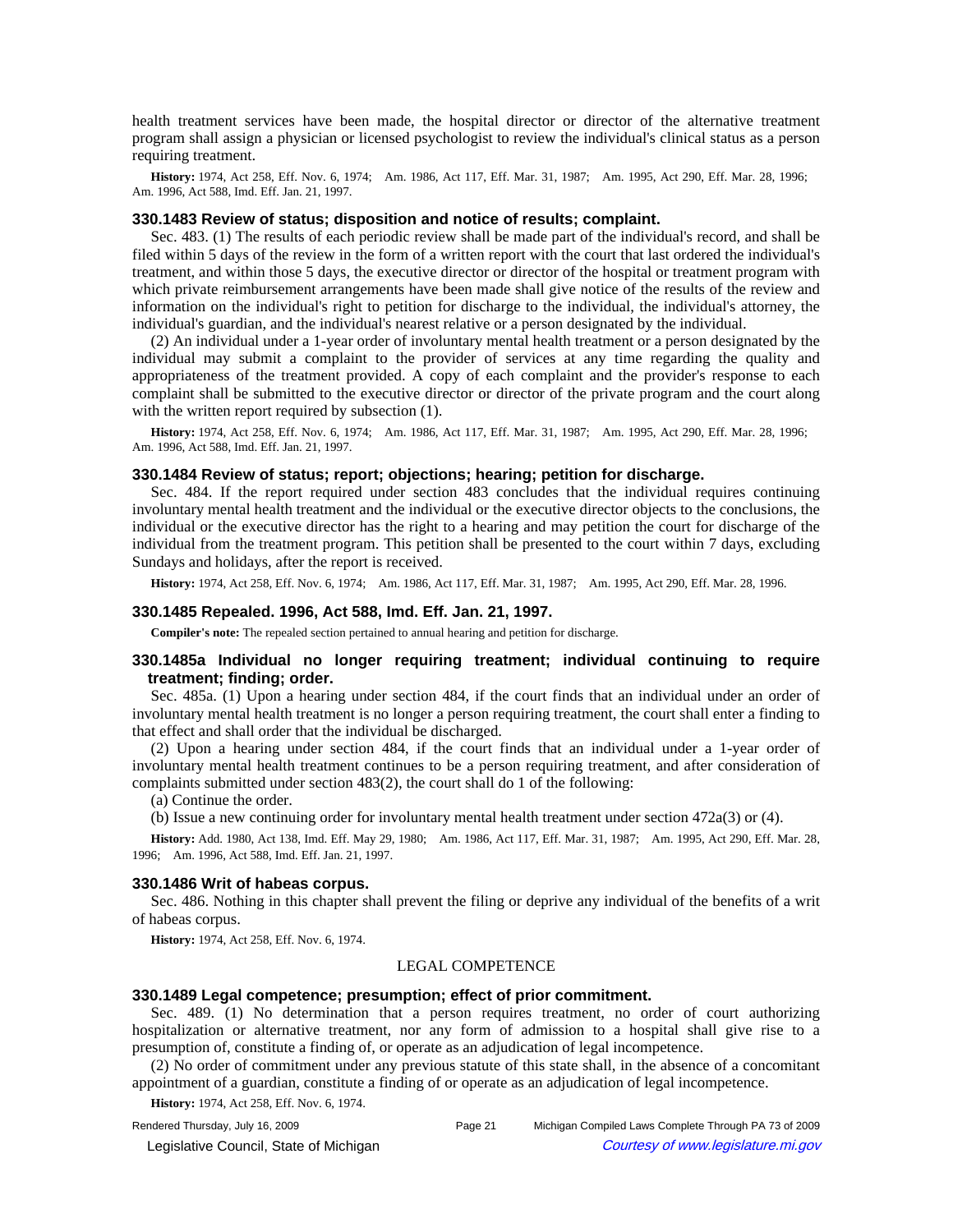## **330.1490 Persons entitled to copies of MCL 330.1489.**

Sec. 490. Individuals receiving involuntary mental health treatment under this chapter shall receive a copy of section 489 upon the commencement of involuntary mental health treatment. An individual discharged from a hospital shall receive a copy of section 489 upon request.

History: 1974, Act 258, Eff. Nov. 6, 1974;-- Am. 1995, Act 290, Eff. Mar. 28, 1996.

# **330.1491-330.1497 Repealed. 1995, Act 290, Eff. Mar. 28, 1996.**

**Compiler's note:** The repealed sections pertained to legal competency.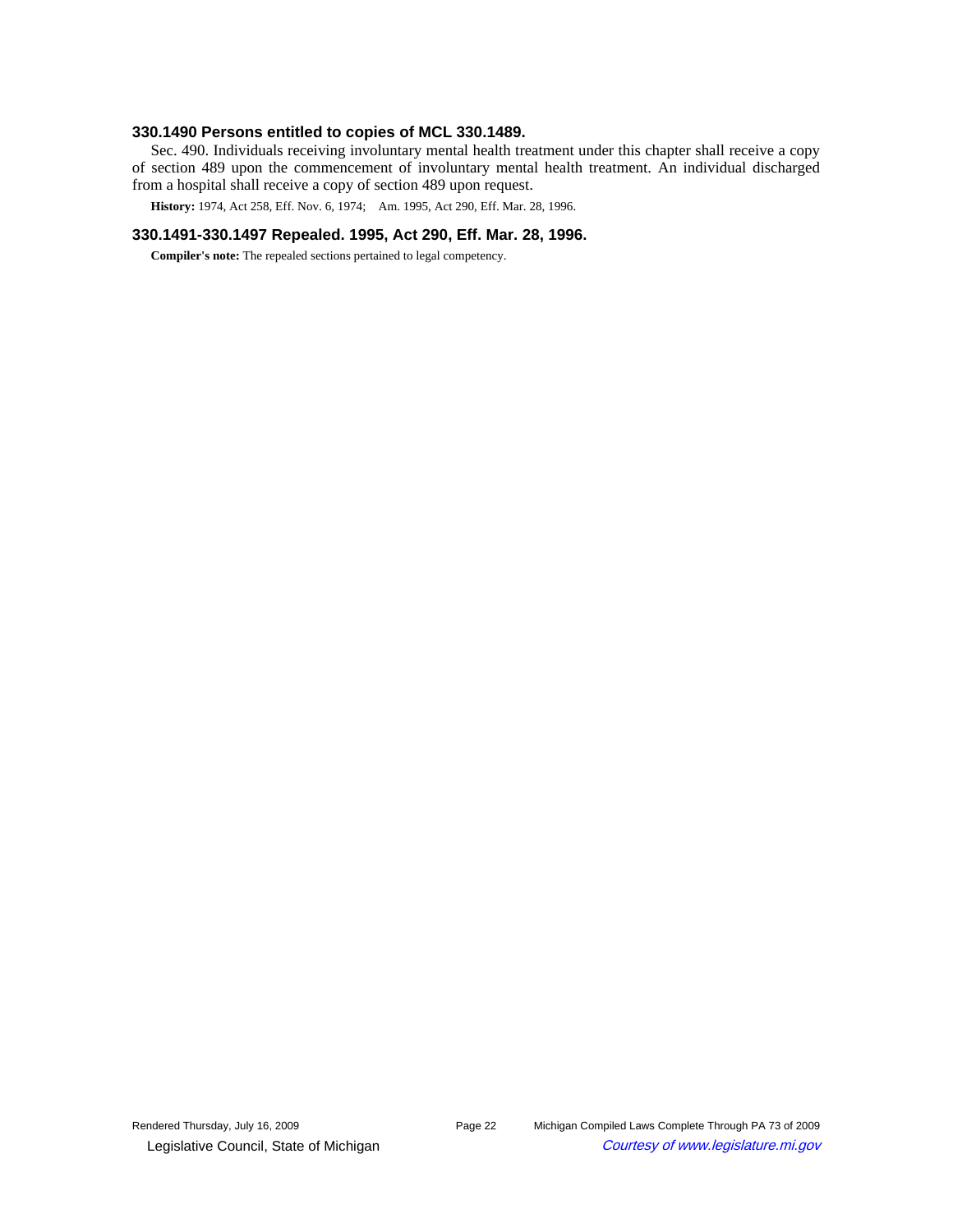## **MENTAL HEALTH CODE (EXCERPT) Act 258 of 1974**

## CHAPTER 4A

### CIVIL ADMISSION AND DISCHARGE PROCEDURES FOR EMOTIONALLY DISTURBED MINORS

#### **330.1498a Hospitalization of minors.**

Sec. 498a. A minor shall be hospitalized only pursuant to the provisions of this chapter.

History: Add. 1984, Act 186, Imd. Eff. July 3, 1984;**-**Am. 1995, Act 290, Eff. Mar. 28, 1996.

## **330.1498b Definitions; C to M.**

Sec. 498b. As used in this chapter, unless the context requires otherwise:

(a) "Court" means the probate court or the court with responsibility with regard to mental health services for the county in which a minor who has requested hospitalization, for whom a request for hospitalization has been made, or who has been hospitalized pursuant to this chapter either resides or was found.

(b) "Minor requiring treatment" means either of the following:

(*i*) A minor with a substantial disorder of thought or mood that significantly impairs judgment, behavior, capacity to recognize reality, or ability to cope with the ordinary demands of life.

(*ii*) A minor having a severe or persistent emotional condition characterized by seriously impaired personality development, individual adjustment, social adjustment, or emotional growth, which is demonstrated in behavior symptomatic of that impairment.

History: Add. 1984, Act 186, Imd. Eff. July 3, 1984;--Am. 1988, Act 155, Imd. Eff. June 14, 1988;--Am. 1995, Act 290, Eff. Mar. 28, 1996.

## **330.1498c Definitions; P to S.**

Sec. 498c. As used in this chapter, unless the context requires otherwise:

(a) "Person in loco parentis" means a person who is not the parent or guardian of a minor, but who has either legal custody of a minor or physical custody of a minor and is providing support and care for the minor.

(b) "Suitable for hospitalization" means a determination concerning a minor that all of the following criteria are met:

(*i*) The minor is a minor requiring treatment.

(*ii*) The minor is in need of hospitalization and is expected to benefit from hospitalization.

(*iii*) An appropriate, less restrictive alternative to hospitalization is not available.

History: Add. 1984, Act 186, Imd. Eff. July 3, 1984;—Am. 1995, Act 290, Eff. Mar. 28, 1996;—Am. 1998, Act 524, Imd. Eff. Jan. 12, 1999.

## **330.1498d Hospitalization of minor; conditions; request by family independence agency or county juvenile agency.**

Sec. 498d. (1) Subject to section 498e and except as otherwise provided in this chapter, a minor of any age may be hospitalized if both of the following conditions are met:

(a) The minor's parent, guardian, or a person acting in loco parentis for the minor or, in compliance with subsection (2) or (3), the family independence agency or county juvenile agency, as applicable, requests hospitalization of the minor under this chapter.

(b) The minor is found to be suitable for hospitalization.

(2) The family independence agency may request hospitalization of a minor who is committed to the family independence agency under 1935 PA 220, MCL 400.201 to 400.214.

(3) As applicable, the family independence agency may request hospitalization of, or the county juvenile agency may request an evaluation for hospitalization of, a minor who is 1 of the following:

(a) A ward of the court under chapter X or XIIA of 1939 PA 288, MCL 710.21 to 710.70 and 712A.1 to 712A.32, if the family independence agency or county juvenile agency is specifically empowered to do so by court order.

(b) Committed to the family independence agency or county juvenile agency under the youth rehabilitation services act, 1974 PA 150, MCL 803.301 to 803.309, except that if the minor is residing with his or her custodial parent, the consent of the custodial parent is required.

(4) Subject to sections 498e, 498f, and 498j, a minor 14 years of age or older may be hospitalized if both of the following conditions are met:

(a) The minor requests hospitalization under this chapter.

(b) The minor is found to be suitable for hospitalization.

(5) In making the determination of suitability for hospitalization, a minor shall not be determined to be a Rendered Thursday, July 16, 2009 **Page 1** Page 1 Michigan Compiled Laws Complete Through PA 73 of 2009 © Legislative Council, State of Michigan Council Courtesy of www.legislature.mi.gov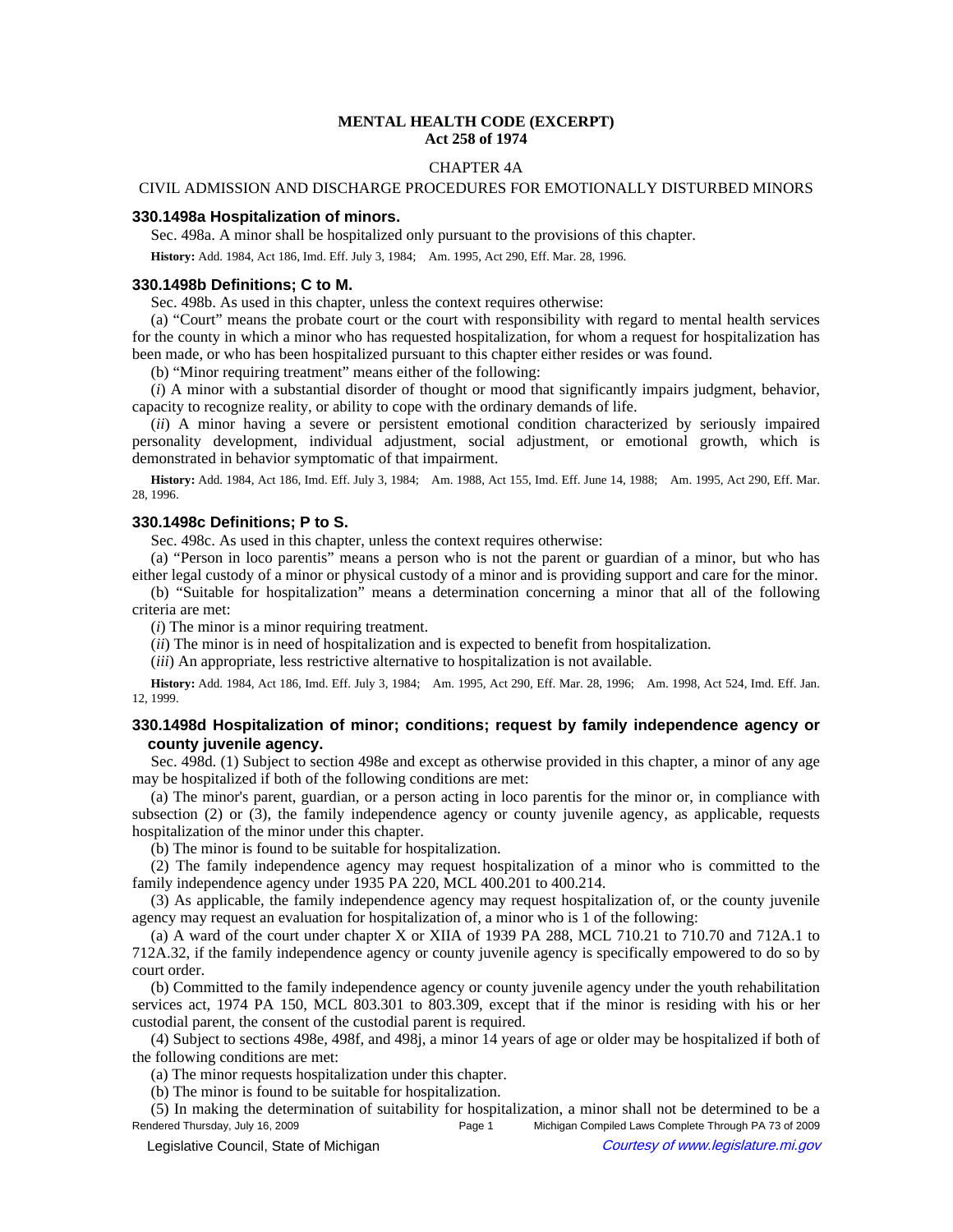minor requiring treatment solely on the basis of 1 or more of the following conditions:

(a) Epilepsy.

(b) Developmental disability.

(c) Brief periods of intoxication caused by substances such as alcohol or drugs or by dependence upon or addiction to those substances.

(d) Juvenile offenses, including school truancy, home truancy, or incorrigibility.

(e) Sexual activity.

(f) Religious activity or beliefs.

(g) Political activity or beliefs.

(6) As used in this section, "county juvenile agency" means that term as defined in section 2 of the county juvenile agency act.

History: Add. 1984, Act 186, Imd. Eff. July 3, 1984;--Am. 1995, Act 290, Eff. Mar. 28, 1996;--Am. 1998, Act 524, Imd. Eff. Jan. 12, 1999.

# **330.1498e Evaluation; second opinion; transfer; alternative program; applicability of section.**

Sec. 498e. (1) A minor requesting hospitalization or for whom a request for hospitalization was made shall be evaluated to determine suitability for hospitalization pursuant to this section as soon as possible after the request is made.

(2) The executive director of the community mental health services program that is responsible for providing services in the county of residence of a minor requesting hospitalization or for whom a request for hospitalization was made shall evaluate the minor to determine his or her suitability for hospitalization pursuant to this section. In making a determination of a minor's suitability for hospitalization, the executive director shall utilize the community mental health services program's children's diagnostic and treatment service. If a children's diagnostic and treatment service does not exist in the community mental health services program, the executive director shall, through written agreement, arrange to have a determination made by the children's diagnostic and treatment service of another community mental health services program, or by the appropriate hospital.

(3) In evaluating a minor's suitability for hospitalization, the executive director shall do all of the following:

(a) Determine both of the following:

(*i*) Whether the minor is a minor requiring treatment.

(*ii*) Whether the minor requires hospitalization and is expected to benefit from hospitalization.

(b) Determine whether there is an appropriate, available alternative to hospitalization, and if there is, refer the minor to that program.

(c) Consult with the appropriate school, hospital, and other public or private agencies.

(d) If the minor is determined to be suitable for hospitalization under subdivision (a), refer the minor to the appropriate hospital.

(e) If the minor is determined not to be suitable for hospitalization under subdivision (a), determine if the minor needs mental health services. If it is determined that the minor needs mental health services, the executive director shall offer an appropriate treatment program for the minor, if the program is available, or refer the minor to any other appropriate agency for services.

(f) If a minor is assessed and found not to be clinically suitable for hospitalization, the executive director shall inform the individual or individuals requesting hospitalization of the minor of appropriate available alternative services to which a referral should be made and of the process for a request of a second opinion under subsection (4).

(4) If the children's diagnostic and treatment service of the community mental health services program denies hospitalization, the parent or guardian of the minor may request a second opinion from the executive director. The executive director shall arrange for an additional evaluation by a psychiatrist, other physician, or licensed psychologist to be performed within 3 days, excluding Sundays and legal holidays, after the executive director receives the request. If the conclusion of the second opinion is different from the conclusion of the children's diagnostic and treatment service, the executive director, in conjunction with the medical director, shall make a decision based on all clinical information available. The executive director's decision shall be confirmed in writing to the individual who requested the second opinion, and the confirming document shall include the signatures of the executive director and medical director or verification that the decision was made in conjunction with the medical director.

(5) If a minor has been admitted to a hospital not operated by or under contract with the department or a community mental health services program and the hospital considers it necessary to transfer the minor to a hospital under contract with a community mental health services program, the hospital shall submit an

Rendered Thursday, July 16, 2009 **Page 2** Michigan Compiled Laws Complete Through PA 73 of 2009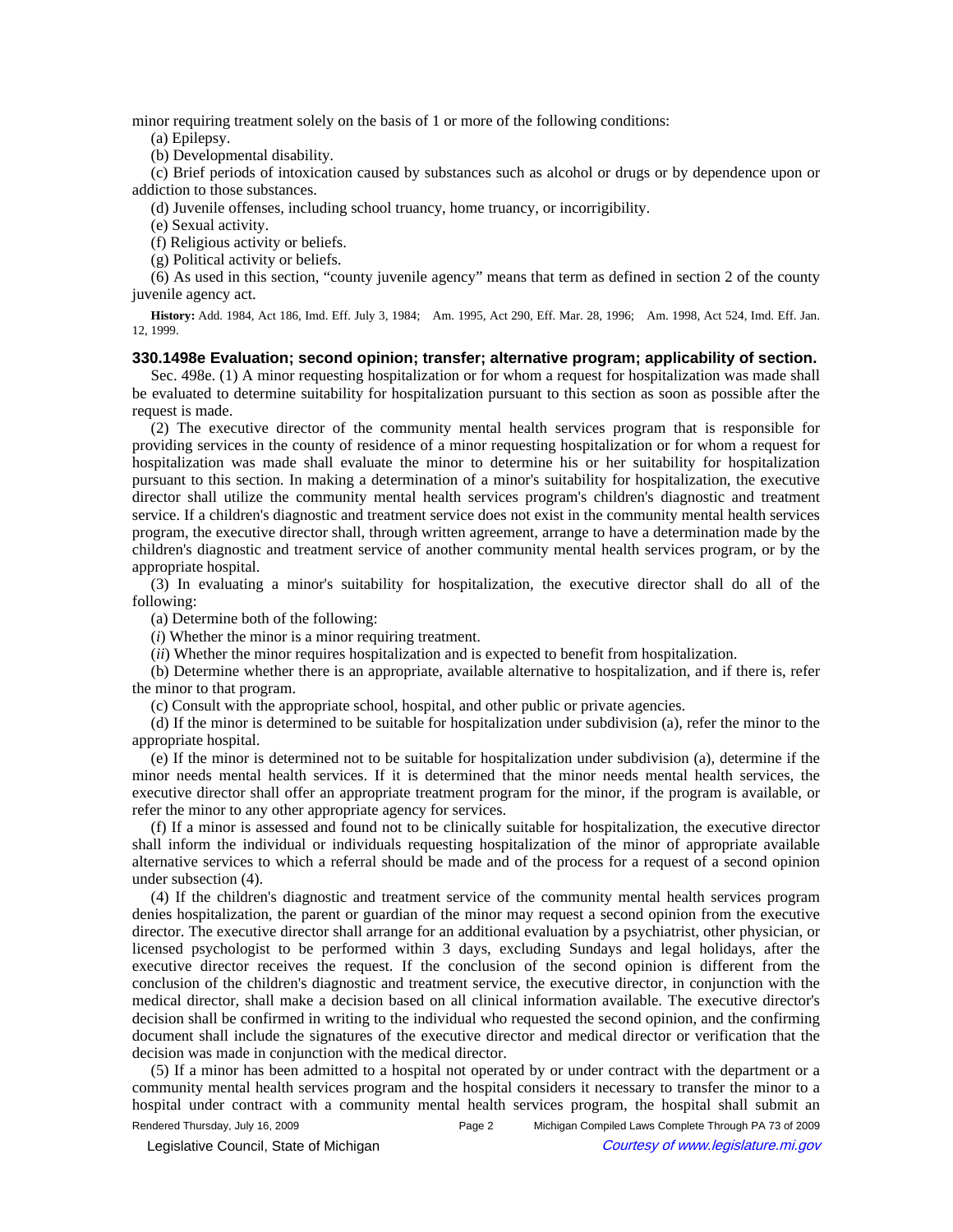application for transfer to the appropriate community mental health services program. The executive director shall determine if there is an appropriate, available alternative to hospitalization of the minor. If the executive director determines that there is an appropriate, available alternative program, the minor shall be referred to that program. If the executive director determines that there is not an appropriate, alternative program, the minor shall be referred to a hospital under contract with the community mental health services program.

(6) Except as provided in subsections (1) and (5), this section only applies to hospitals operated under contract with a community mental health services program.

History: Add. 1984, Act 186, Imd. Eff. July 3, 1984;—Am. 1995, Act 290, Eff. Mar. 28, 1996;—Am. 1996, Act 588, Imd. Eff. Jan. 21, 1997.

## **330.1498f Admission; examination; waiting list; interim services; referral.**

Sec. 498f. If a minor is referred to a hospital by an executive director pursuant to section 498e, the hospital director may accept the referral and admit the minor, or the hospital director may order an examination of the minor to confirm the minor's suitability for hospitalization. The examination shall begin immediately. If the hospital director confirms the minor's suitability for hospitalization, the minor shall be scheduled for admission to the hospital. If the minor cannot be admitted immediately because of insufficient space in the hospital, the minor shall be placed on a waiting list and the executive director shall provide necessary interim services, including periodic reassessment of the suitability for hospitalization. The minor may be referred to another hospital. If the hospital director does not confirm the minor's suitability for hospitalization, the minor shall be referred to the executive director, who shall offer an appropriate treatment plan for the minor or refer the minor to any other agency for services.

History: Add. 1984, Act 186, Imd. Eff. July 3, 1984;—Am. 1995, Act 290, Eff. Mar. 28, 1996.

## **330.1498g Examination, tests, and evaluations.**

Sec. 498g. If a minor is admitted to a hospital pursuant to this chapter, the director of the hospital shall cause the minor to be examined by a child psychiatrist within 48 hours after the admission of the minor and shall immediately initiate any of the following tests and evaluations of the minor pursuant to section 498j which, in the hospital director's opinion may aid in the preparation of a treatment plan for the minor:

(a) A comprehensive social and family history including family relationships.

- (b) A comprehensive educational test and an assessment of educational development.
- (c) Psychological testing.
- (d) An evaluation by the staff participating in the treatment of the minor.

(e) Any relevant test, assessment, or study of, or related to, the minor.

**History:** Add. 1984, Act 186, Imd. Eff. July 3, 1984.

# **330.1498h Emergency admission of minor.**

Sec. 498h. (1) A minor's parent, guardian, or person in loco parentis may request emergency admission of the minor to a hospital, if the person making the request has reason to believe that the minor is a minor requiring treatment and that the minor presents a serious danger to self or others.

(2) If the hospital to which the request for emergency admission is made is not under contract to the community mental health services program, the request for emergency hospitalization shall be made directly to the hospital. If the hospital director agrees that the minor needs emergency admission, the minor shall be hospitalized. If the hospital director does not agree, the person making the request may request hospitalization of the minor under section 498d.

(3) If the hospital to which the request for emergency admission is made is under contract to the community mental health services program, the request shall be made to the preadmission screening unit of the community mental health services program serving in the county where the minor resides. If the community mental health services program has a children's diagnostic and treatment service, the preadmission screening unit shall refer the person making the request to that service. In counties where there is no children's diagnostic and treatment service, the preadmission screening unit shall refer the person making the request to the appropriate hospital. If it is determined that emergency admission is not necessary, the person may request hospitalization of the minor under section 498d. If it is determined that emergency admission is necessary, the minor shall be hospitalized or placed in an appropriate alternative program.

(4) If a minor is assessed by the preadmission screening unit and found not to be clinically suitable for hospitalization, the preadmission screening unit shall inform the individual or individuals requesting hospitalization of the minor of appropriate available alternative services to which a referral should be made and of the process for a request of a second opinion under subsection (5).

(5) If the preadmission screening unit of the community mental health services program denies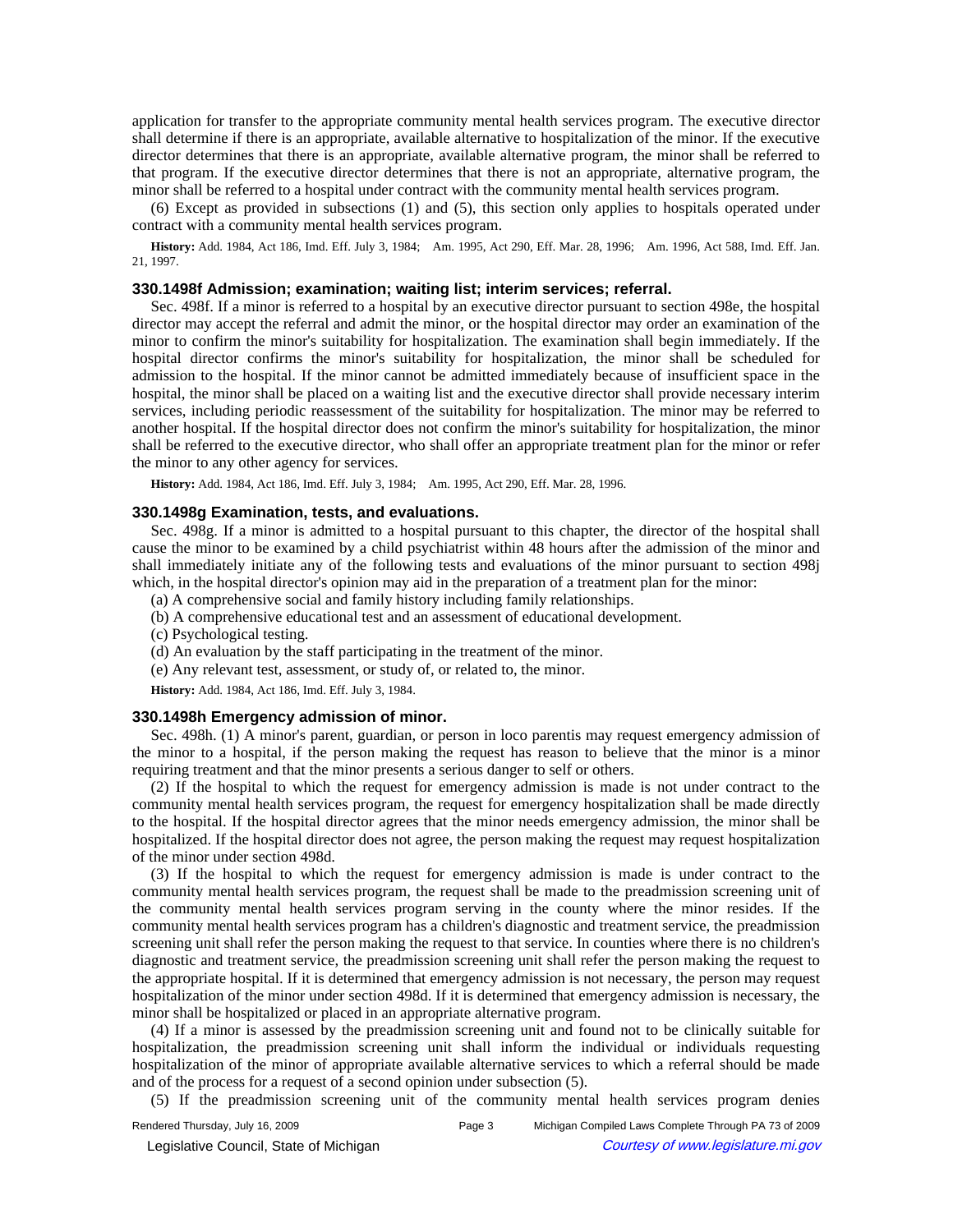hospitalization, a minor's parent or guardian may request a second opinion from the executive director. The executive director shall arrange for an additional evaluation by a psychiatrist, other physician, or licensed psychologist to be performed within 3 days, excluding Sundays and legal holidays, after the executive director receives the request. If the conclusion of the second opinion is different from the conclusion of the preadmission screening unit, the executive director, in conjunction with the medical director, shall make a decision based on all clinical information available. The executive director's decision shall be confirmed in writing to the individual who requested the second opinion, and the confirming document shall include the signatures of the executive director and medical director or verification that the decision was made in conjunction with the medical director.

(6) If a person in loco parentis makes a request for emergency admission and the minor is admitted to a hospital under this section, the hospital director or the executive director of the community mental health services program immediately shall notify the minor's parent or parents or guardian.

(7) If a minor is hospitalized in a hospital that is operated under contract with a community mental health services program, the hospital director shall notify the appropriate executive director within 24 hours after the hospitalization occurs.

(8) If a peace officer, as a result of personal observation, has reasonable grounds to believe that a minor is a minor requiring treatment and that the minor presents a serious danger to self or others and if after a reasonable effort to locate the minor's parent, guardian, or person in loco parentis, the minor's parent, guardian, or person in loco parentis cannot be located, the peace officer may take the minor into protective custody and transport the minor to the appropriate community mental health preadmission screening unit, if the community mental health services program has a children's diagnostic and treatment service, or to a hospital if it does not have a children's diagnostic and treatment service. After transporting the minor, the peace officer shall execute a written request for emergency hospitalization of the minor stating the reasons, based upon personal observation, that the peace officer believes that emergency hospitalization is necessary. The written request shall include a statement that a reasonable effort was made by the peace officer to locate the minor's parent, guardian, or person in loco parentis. If it is determined that emergency hospitalization of the minor is not necessary, the minor shall be returned to his or her parent, guardian, or person in loco parentis if an additional attempt to locate the parent, guardian, or person in loco parentis is successful. If the minor's parent, guardian, or person in loco parentis cannot be located, the minor shall be turned over to the protective services program of the family independence agency. If it is determined that emergency admission of the minor is necessary, the minor shall be admitted to the appropriate hospital or to an appropriate alternative program. The executive director immediately shall notify the minor's parent, guardian, or person in loco parentis. If the hospital is under contract with the community mental health services program, the hospital director shall notify the appropriate executive director within 24 hours after the hospitalization occurs.

(9) An evaluation of a minor admitted to a hospital under this section shall begin immediately after the minor is admitted. The evaluation shall be conducted in the same manner as provided in section 498e. If the minor is not found to be suitable for hospitalization, the minor shall be released into the custody of his or her parent, guardian, or person in loco parentis, and the minor shall be referred to the executive director who shall determine if the minor needs mental health services. If it is determined that the minor needs mental health services, the executive director shall offer an appropriate treatment program for the minor, if the program is available, or refer the minor to another agency for services.

(10) A hospital director shall proceed under either the estates and protected individuals code, 1998 PA 386, MCL 700.1101 to 700.8102, or chapter XIIA of the probate code of 1939, 1939 PA 288, MCL 712A.1 to 712A.32, as warranted by the situation and the best interests of the minor, under any of the following circumstances:

(a) The hospital director cannot locate a parent, guardian, or person in loco parentis of a minor admitted to a hospital under subsection (8).

(b) The hospital director cannot locate the parent or guardian of a minor admitted to a hospital by a person in loco parentis under this section.

History: Add. 1984, Act 186, Imd. Eff. July 3, 1984;--Am. 1995, Act 290, Eff. Mar. 28, 1996;--Am. 1996, Act 588, Imd. Eff. Jan. 21, 1997;--- Am. 2000, Act 57, Eff. Apr. 1, 2000.

### **330.1498i Notice.**

Sec. 498i. The parent or guardian of a minor shall be notified immediately of the admission of a minor to a hospital in any case where the parent or guardian of the minor did not execute the application for hospitalization. The notice shall be in the form most likely to reach the person being notified in an expeditious manner, and shall inform the person of the right to participate in any proceedings under this act.

**History:** Add. 1984, Act 186, Imd. Eff. July 3, 1984. Rendered Thursday, July 16, 2009 **Page 4** Michigan Compiled Laws Complete Through PA 73 of 2009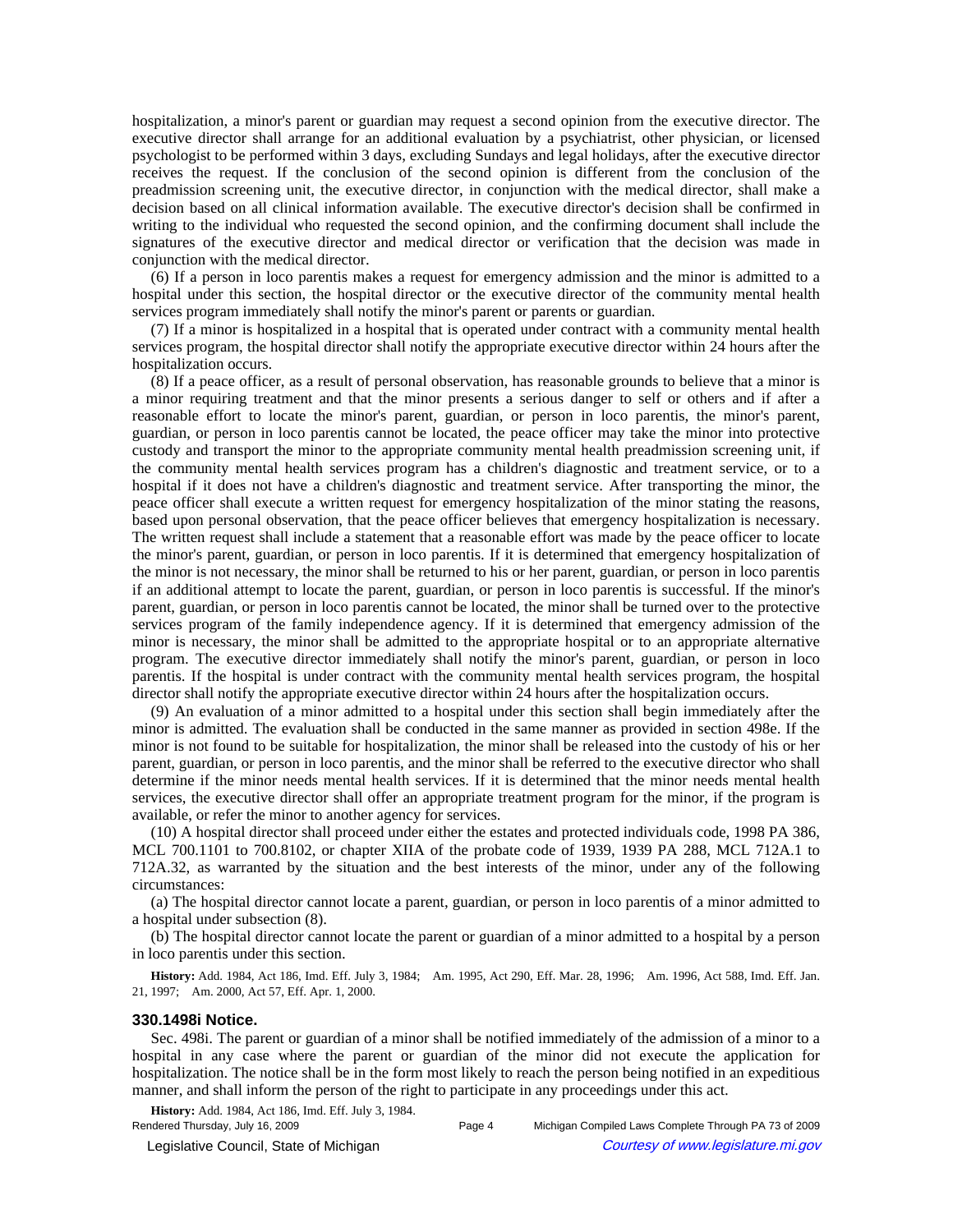### **330.1498j Consent.**

Sec. 498j. A hospital shall request a parent or guardian of a minor admitted to a hospital under this chapter to give written consent for the minor's treatment and for the release of information from agencies or individuals involved in treating the minor before the hospitalization considered necessary by the hospital for the minor's treatment. If the hospital cannot obtain consent for treatment, the director of the hospital may proceed under either the estates and protected individuals code, 1998 PA 386, MCL 700.1101 to 700.8102, or chapter XIIA of the probate code of 1939, 1939 PA 288, MCL 712A.1 to 712A.32, as warranted by the situation and the best interests of the minor.

History: Add. 1984, Act 186, Imd. Eff. July 3, 1984;-- Am. 2000, Act 57, Eff. Apr. 1, 2000.

# **330.1498k Leaving hospital without knowledge and permission of staff; notice; transporting minor to hospital; protective custody; appeal.**

Sec. 498k. (1) If a minor who has been admitted to a hospital under this chapter leaves the hospital without the knowledge and permission of the appropriate hospital staff, the hospital shall immediately notify the minor's parent, guardian, or person in loco parentis, the executive director if appropriate, and the appropriate police agency.

(2) If a minor has left a hospital without the knowledge and permission of the appropriate hospital staff or has refused a request to return to the hospital while on an authorized absence from the hospital, and the hospital director believes that the minor should be returned to the hospital, the hospital director shall request that the minor's parent, guardian, or person in loco parentis transport the minor to the hospital. If the parent, guardian, or person in loco parentis is unable, after reasonable effort, to transport the minor, a request may be submitted to the court for an order to transport the minor. If the court is satisfied that a reasonable effort was made to transport the minor, the court shall order a peace officer to take the minor into protective custody for the purpose of returning the minor to the hospital.

(3) An opportunity for appeal, and notice of that opportunity, shall be provided to any minor and to the parent or guardian of any minor who is returned over the minor's objection from any authorized leave in excess of 10 days. In the case of a minor less than 14 years of age, the appeal shall be made by the parent or guardian of the minor or person in loco parentis.

History: Add. 1984, Act 186, Imd. Eff. July 3, 1984;--Am. 1988, Act 155, Imd. Eff. June 14, 1988;--Am. 1995, Act 290, Eff. Mar. 28, 1996.

#### **330.1498l Review.**

Sec. 498*l*. (1) Not more than 90 days after the admission of a minor to a hospital pursuant to this chapter, and at 60-day intervals after the expiration of the 90-day period, the director of the hospital shall perform or arrange to have performed a review of the minor's suitability for hospitalization. If the minor is in a hospital under contract with a community mental health services program, the executive director shall participate in the reviews.

(2) Subject to section 114a, the reviews of the minor's suitability for continued hospitalization shall be conducted under rules promulgated by the department. Results of the reviews shall be transmitted promptly to all of the following:

(a) The minor, if the minor is 14 years of age or older.

(b) The parent, guardian, or person in loco parentis of the minor.

(c) The executive director.

(d) The court, if there was a court hearing on the admission of the minor.

History: Add. 1984, Act 186, Imd. Eff. July 3, 1984;—Am. 1995, Act 290, Eff. Mar. 28, 1996.

**Administrative rules:** R 330.1001 et seq. of the Michigan Administrative Code.

### **330.1498m Objection to hospitalization; violation as misdemeanor.**

Sec. 498m. (1) An objection to the hospitalization of a minor may be made to the court by any of the following persons:

(a) A person found suitable by the court.

(b) The minor's parent, guardian, or person in loco parentis if the request for hospitalization was made by the minor pursuant to section 498d(3) or by a peace officer pursuant to section 498h(6).

(c) The minor who has been hospitalized, if the minor is 14 years of age or older.

(2) An objection made to the court pursuant to subsection (1) shall be made in writing not more than 30 days after the admission of a minor to a hospital, and may be made subsequently within not more than 30 days after the receipt of the periodic review of the minor's suitability for continued hospitalization as provided for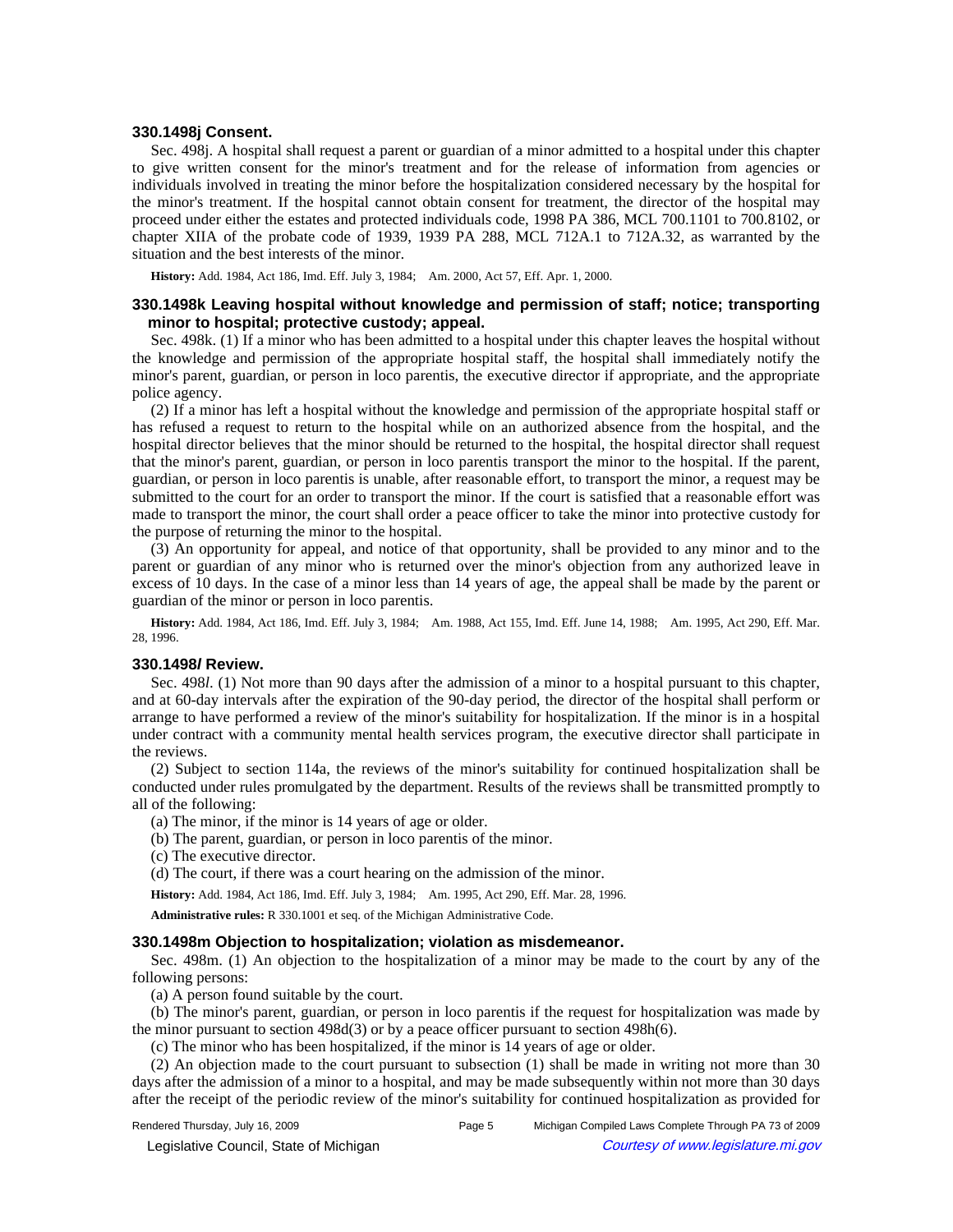in section 498*l*. The objection shall state the basis on which it is being raised.

(3) If a minor who has been hospitalized for not less than 7 days pursuant to this chapter informs a hospital employee of the minor's desire to object to hospitalization, the hospital employee or a person designated by the hospital shall assist the minor in properly submitting an objection to hospitalization pursuant to this section. An employee of the hospital shall not interfere with or fail to act upon a minor's objection to hospitalization. A person who violates this subsection is guilty of a misdemeanor.

**History:** Add. 1984, Act 186, Imd. Eff. July 3, 1984.

# **330.1498n Judicial hearing.**

Sec. 498n. (1) Upon receipt of an objection to hospitalization filed under section 498m, the court shall schedule a hearing to be held within 7 days, excluding Sundays and holidays. After receipt of the objection, the court shall notify all of the following persons of the time and place for the hearing:

(a) The parents or guardian of the minor to whom the objection refers.

(b) The person filing the objection.

- (c) The minor to whom the objection refers.
- (d) The person who executed the application for hospitalization of the minor.
- (e) The hospital director.
- (f) The executive director.

(2) The court shall sustain an objection to hospitalization and order the discharge of the minor unless the court finds by clear and convincing evidence that the minor is suitable for hospitalization. If the court does not sustain the objection, an order shall not be entered, the objection shall be dismissed, and the hospital shall continue to hospitalize the minor.

(3) The hearing required by subsection (1) shall be governed by sections 451 to 465.

(4) The court shall not dismiss the objection and refuse to order a discharge of a hospitalized minor on the grounds that the minor's parent or guardian is unwilling or unable to provide or arrange for the management, care, or residence of the minor. If an objection is sustained and the minor's parent or guardian is unwilling or unable to provide or arrange for the management, care, or residence of the minor, the objecting person may, or a person authorized by the court shall, file promptly a petition under section 2(b) of chapter XIIA of Act No. 288 of the Public Acts of 1939, being section 712A.2 of the Michigan Compiled Laws, to ensure that the minor is provided with appropriate management, care, or residence.

(5) If a hospital has officially agreed to admit a minor, but admission has been deferred until a subsequent date, an objection to hospitalization of the minor may be made to the court under section 498m before the minor is admitted to the hospital. Subject to section 114a, a minor 14 years of age or older shall be notified of the right to object in accordance with rules promulgated by the department. If the objection is sustained by the court, the minor shall not be hospitalized.

History: Add. 1984, Act 186, Imd. Eff. July 3, 1984;- Am. 1995, Act 290, Eff. Mar. 28, 1996.

**Administrative rules:** R 330.1001 et seq. of the Michigan Administrative Code.

## **330.1498o Notice of intent or oral request to terminate hospitalization; petition to continue hospitalization; hearing.**

Sec. 498o. (1) Except as provided in subsection (4), a minor hospitalized under this chapter shall not be kept in the hospital more than 3 days, excluding Sundays and holidays, after receipt by the hospital of a written notice of intent to terminate the hospitalization of the minor executed by the minor's parent, guardian, or person in loco parentis or by the minor if the minor is 14 years of age or older and was admitted to the hospital upon his or her own request.

(2) Upon receipt of an oral request to terminate hospitalization of a minor pursuant to subsection (1), the hospital promptly shall supply the necessary form for termination of hospitalization to the person giving notice.

(3) Upon receipt of notice or an oral request under subsection (1) or (2) by a hospital under contract with the community mental health services program, the hospital director immediately shall notify the executive director.

(4) If notice of intent to terminate hospitalization is received by a hospital under subsection (1) or (2), and the director of the hospital determines that the minor to whom the notice applies should remain in the hospital, the director of the hospital or a person designated by the director of the hospital shall file, within 3 days, excluding Sundays and holidays, after receipt of the notice, a petition with the court requesting an order to continue hospitalization of the minor. The petition shall be accompanied by 1 certificate executed by a child and adolescent psychiatrist and 1 certificate executed by either a physician or a licensed psychologist. If a petition is filed with the court under this subsection, the hospital shall continue to hospitalize the minor Rendered Thursday, July 16, 2009 **Page 6** Michigan Compiled Laws Complete Through PA 73 of 2009

© Legislative Council, State of Michigan Council Courtesy of www.legislature.mi.gov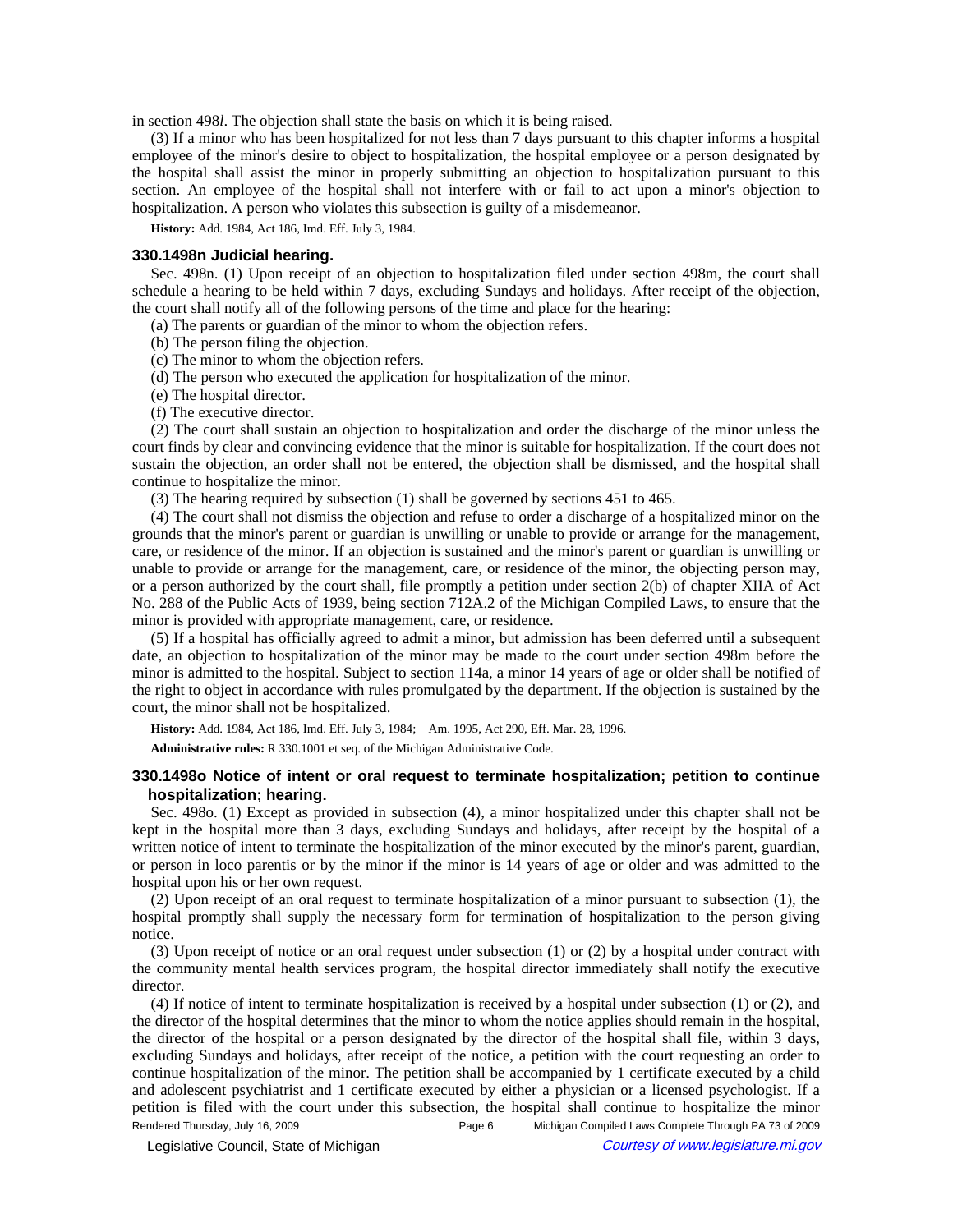pending a court hearing on the petition.

(5) Upon receipt of a petition to continue hospitalization of a minor under subsection (4), the court shall schedule a hearing to be held within 7 days, excluding Sundays and holidays, after receipt of the petition. The hearing shall be convened in accordance with sections 451 to 465.

(6) If the court finds the minor to be suitable for hospitalization by clear and convincing evidence, the court shall order the minor to continue hospitalization for not more than 60 days. If the court does not find by clear and convincing evidence that the minor is suitable for hospitalization, the court shall order the minor discharged from the hospital.

History: Add. 1984, Act 186, Imd. Eff. July 3, 1984;-- Am. 1995, Act 290, Eff. Mar. 28, 1996.

# **330.1498p Discharge; notice; prerelease plan; refusal of parent or guardian to assume custody; petition.**

Sec. 498p. (1) Upon periodic review of a hospitalized minor under section 498 *l*, or at any other time, if it is determined that the minor is no longer suitable for hospitalization, the director of the hospital shall discharge the minor from the hospital.

(2) If a minor discharged under subsection (1) has been hospitalized under a court order, or if court proceedings are pending, the court shall be notified of the minor's discharge from the hospital.

(3) The director of a hospital shall notify the appropriate executive director of the pending discharge of a minor not less than 7 days before the minor is discharged from the hospital.

(4) Before a minor is discharged from a hospital under subsection (1), the executive director, with the assistance of the hospital, shall develop an individualized prerelease plan for the minor in accordance with section 209a.

(5) If the parent or guardian of a minor admitted to a hospital under this chapter refuses to assume custody of the minor upon discharge of the minor from the hospital, the hospital director shall file or cause to be filed a petition in the juvenile division of the probate court alleging that the minor is within the provisions of section 2(b) of chapter XIIA of Act No. 288 of the Public Acts of 1939, being section 712A.2 of the Michigan Compiled Laws, to ensure that the minor is provided with appropriate management, care, and residence. Arrangements considered suitable by the hospital director and agreed to by the parent or guardian for care of the minor outside the home of the parent or guardian do not constitute refusal to assume custody of the minor.

History: Add. 1984, Act 186, Imd. Eff. July 3, 1984;-Am. 1995, Act 290, Eff. Mar. 28, 1996.

#### **330.1498q Governing provisions.**

Sec. 498q. Notwithstanding the provisions of chapter 4, the civil admission and discharge procedures for emotionally disturbed minors shall be governed by this chapter.

**History:** Add. 1984, Act 186, Imd. Eff. July 3, 1984.

### **330.1498r, 330.1498s Repealed. 1995, Act 290, Eff. Mar. 28, 1996.**

**Compiler's note:** The repealed sections pertained to specialized units.

#### **330.1498t Transporting minor for evaluation.**

Sec. 498t. If a person who requests hospitalization of a minor pursuant to section 498d or 498h is unable, after reasonable efforts, to transport the minor for the evaluation required by section 498e, a request may be submitted to the court for an order to transport the minor. If the court is satisfied that a reasonable effort was made by the person requesting hospitalization to transport the minor for evaluation, the court shall order a peace officer to take the minor into protective custody for the purpose of transporting the minor immediately to the evaluation site, and if necessary, from the evaluation site to the hospital for admission. The person requesting the transport order shall meet the minor at the evaluation site and remain with the minor for the duration of the evaluation.

**History:** Add. 1988, Act 155, Imd. Eff. June 14, 1988.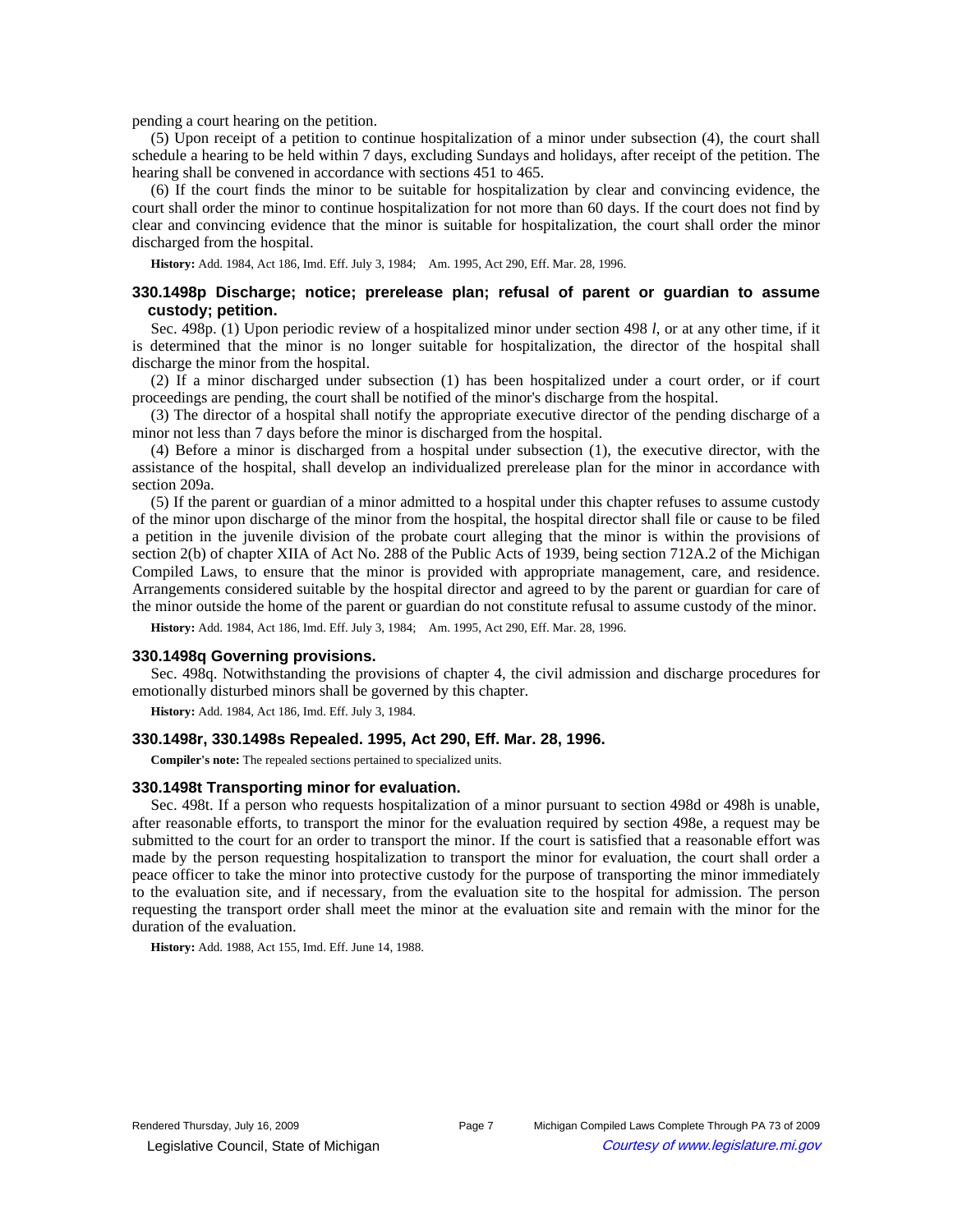# **MENTAL HEALTH CODE (EXCERPT) Act 258 of 1974**

## CHAPTER 5

## CIVIL ADMISSION AND DISCHARGE PROCEDURES: DEVELOPMENTAL DISABILITIES

### GENERAL PROVISIONS

## **330.1500 Definitions.**

Sec. 500. As used in this chapter, unless the context requires otherwise:

(a) "Administrative admission" means the admission of an individual with a developmental disability to a center pursuant to section 509.

(b) "Court" means the probate court or the court with responsibility with regard to mental health matters for the county in which an individual with a developmental disability resides or was found.

(c) "Criteria for judicial admission" means the criteria specified in section 515 for admission of an adult with a developmental disability to a center, private facility, or alternative program of care and treatment under section 518.

(d) "Private facility" means an adult foster care facility operated under contract with a community mental health services program or on a private pay basis that agrees to do both of the following:

(*i*) Accept the judicial admission of an individual with developmental disability.

(*ii*) Fulfill the duties of a center as described in this chapter.

History: 1974, Act 258, Eff. Nov. 6, 1974;—Am. 1978, Act 166, Imd. Eff. May 26, 1978;—Am. 1986, Act 264, Imd. Eff. Dec. 9, 1986; Am. 1987, Act 76, Imd. Eff. June 29, 1987; Am. 1995, Act 290, Eff. Mar. 28, 1996.

### **330.1501 Forms.**

Sec. 501. The department shall prescribe the forms to be used under this chapter, and all facilities shall use department forms. Forms that may be used in court proceedings under this chapter shall be subject to the approval of the supreme court.

**History:** 1974, Act 258, Eff. Nov. 6, 1974.

### **330.1502 Admission to facility; applicable law.**

Sec. 502. An individual shall be admitted to a center only pursuant to the provisions of this act.

History: 1974, Act 258, Eff. Nov. 6, 1974;-- Am. 1995, Act 290, Eff. Mar. 28, 1996.

#### **330.1503 Judicial admission of minors prohibited; preferred form of admission for adults.**

Sec. 503. (1) An individual under 18 years of age shall not be judicially admitted to a center, facility, private facility, or other residential program.

(2) Administrative admission under section 509 is the preferred form of admission for individuals 18 years of age or older.

History: 1974, Act 258, Eff. Nov. 6, 1974;-Am. 1995, Act 290, Eff. Mar. 28, 1996.

#### **330.1504 Developmentally disabled persons; admission.**

Sec. 504. An individual with a developmental disability other than mental retardation is eligible for temporary and administrative admission pursuant to sections 508 and 509, but is not eligible for judicial admission.

**History:** 1974, Act 258, Eff. Nov. 6, 1974.

# **330.1505 Evaluation of competency to execute application for administrative admission; notice; petition for appointment of plenary or partial guardian.**

Sec. 505. (1) Six months prior to the eighteenth birthday of each resident in a center, the resident shall be evaluated by the center for the purpose of determining whether he or she is competent to execute an application for administrative admission.

(2) If it is determined by the center that the resident is not competent to execute an application for administrative admission, or otherwise requires the protective services of a guardian, a parent, or if none, another interested person or entity, the parent, guardian, or interested party shall be notified and requested to file a petition for the appointment of a plenary or partial guardian. If a petition is not filed, the center may, but need not, file a petition.

History: 1974, Act 258, Eff. Nov. 6, 1974;-- Am. 1995, Act 290, Eff. Mar. 28, 1996.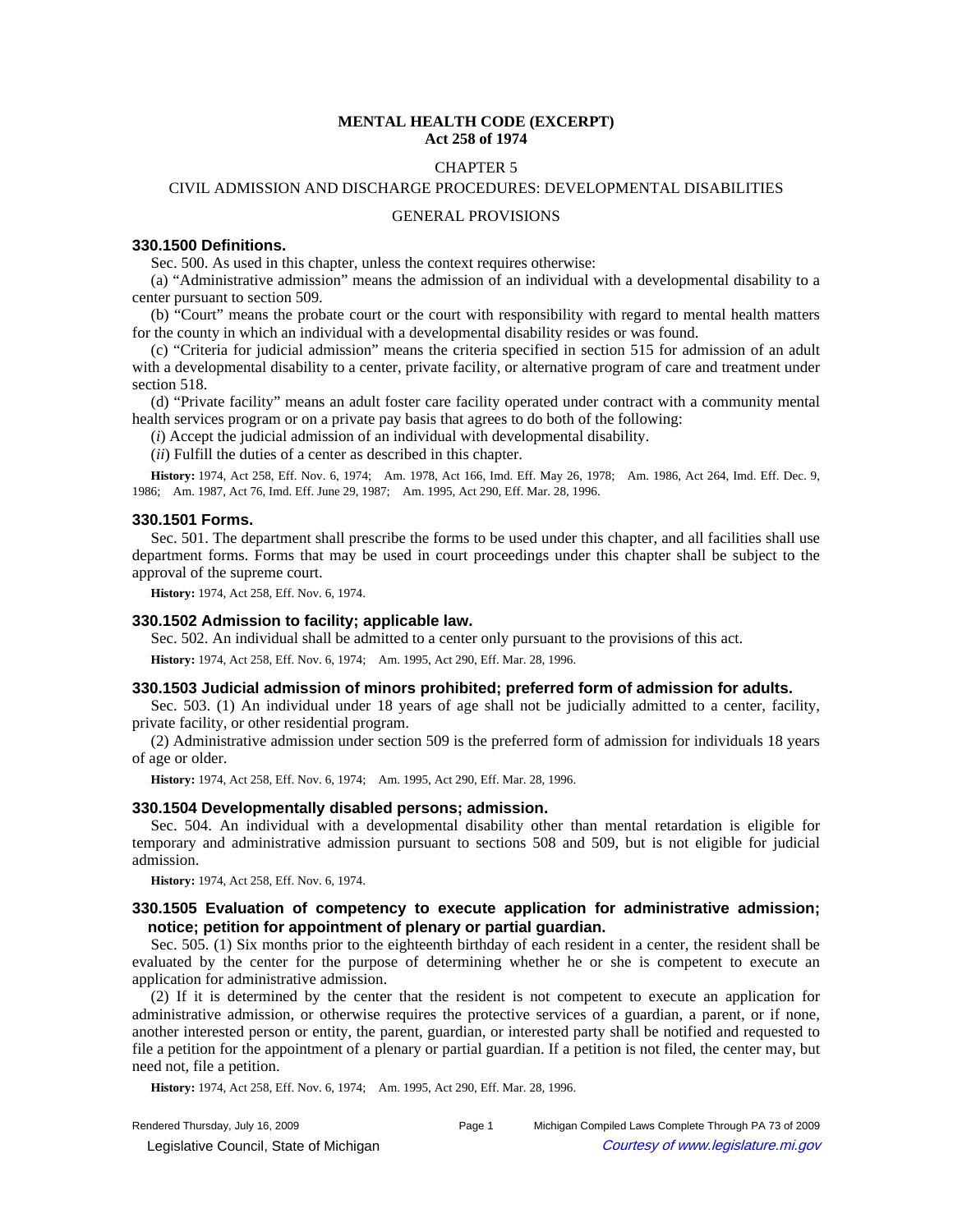# **330.1508 Individual with developmental disability; temporary admission; execution and contents of application; services; time limitation.**

Sec. 508. (1) An individual with a developmental disability referred by a community mental health services program may be temporarily admitted to a center for appropriate clinical services if an application for temporary admission is executed by a person legally empowered to make the application and if it is determined that the individual is suitable for admission. The services to be provided to the individual shall be determined by mutual agreement between the community mental health services program, the center, and the person making the application, except that no individual may be temporarily admitted for more than 30 days.

(2) An application for temporary admission shall contain the substance of subsection (1).

History: 1974, Act 258, Eff. Nov. 6, 1974;-- Am. 1995, Act 290, Eff. Mar. 28, 1996.

# **330.1509 Administrative admission; execution and contents of application; explanation of rights; persons entitled to copy of application.**

Sec. 509. (1) An individual with a developmental disability under 18 years of age shall be referred by a community mental health services program before being considered for administrative admission to a center. An application for the individual's admission shall be executed by a parent, guardian, or, in the absence of a parent or guardian, a person in loco parentis if it is determined that the minor is suitable for admission.

(2) An individual with a developmental disability who is 18 years of age or older and is referred by a community mental health services program may be admitted to a center on an administrative admission basis if an application for the individual's admission is executed by the individual if competent to do so, or by a guardian if the individual is not competent to do so, and if it is determined that the individual is suitable for admission.

(3) An application for administrative admission shall contain in large type and simple language the substance of sections 510, 511, and 512. At the time of admission, the rights set forth in the application shall be explained to the resident and to the person who executed the application for admission. In addition, a copy of the application shall be given to the resident, the person who executed the application, and to 1 other person designated by the resident.

History: 1974, Act 258, Eff. Nov. 6, 1974;-Am. 1995, Act 290, Eff. Mar. 28, 1996.

#### **330.1510 Administrative admission; preadmission examination; report; reexamination.**

Sec. 510. (1) Prior to the administrative admission of any individual, the individual may be received by the center designated and approved by the community mental health services program for up to 10 days in order for a preadmission examination to be conducted. No individual may be administratively admitted unless the individual was referred by the community mental health services program and was given a preadmission examination by the center for the purpose of determining the individual's suitability for admission.

(2) The preadmission examination shall include mental, physical, social, and educational evaluations, and shall be conducted under the supervision of a registered nurse or other mental health professional possessing at least a master's degree. The results of the examination shall be contained in a report to be made part of the individual's record, and the report shall also contain a statement indicating the most appropriate living arrangement that is necessary to meet the individual's treatment needs.

(3) At least once annually each administratively admitted resident shall be reexamined for the purpose of determining whether he or she continues to be suitable for admission.

History: 1974, Act 258, Eff. Nov. 6, 1974;-Am. 1995, Act 290, Eff. Mar. 28, 1996.

#### **330.1511 Administrative admission; objection.**

Sec. 511. (1) Objection may be made to the admission of any administratively admitted resident. Objections may be filed with the court by a person found suitable by the court or by the resident himself or herself if he or she is at least 13 years of age. An objection may be made not more than 30 days after admission of the resident, and may be made subsequently at any 6-month interval following the date of the original objection or, if an original objection was not made, at any 6-month interval following the date of admission.

(2) An objection shall be made in writing, except that if made by the resident, an objection to admission may be communicated to the court or judge of probate and the executive director of the community mental health services program by any means, including but not limited to oral communication or informal letter. If the resident informs the center that he or she desires to object to the admission, the center shall assist the resident in submitting his or her objection to the court.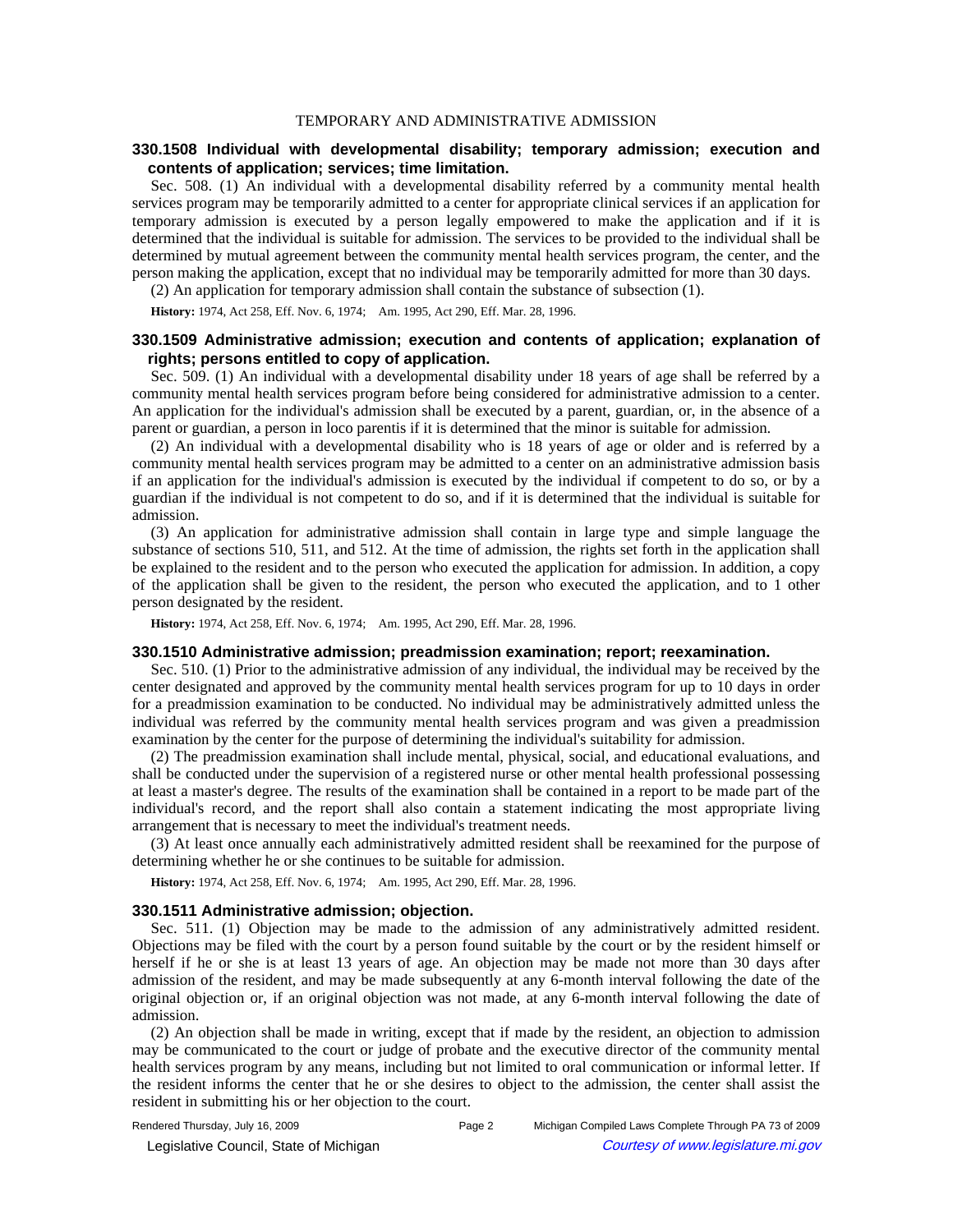(3) Upon receiving notice of an objection, the court shall schedule a hearing to be held within 7 days, excluding Sundays and holidays. The court shall notify the person who objected, the resident, the person who executed the application, the executive director, and the director of the center of the time and place of the hearing.

(4) The hearing shall be governed by those provisions of sections 517 to 522, including the appointment of counsel and an independent medical or psychological evaluation, that the court deems necessary to ensure that all relevant information is brought to its attention, and by the provisions of this section.

(5) The court shall sustain the objection and order the discharge of the resident if the resident is not in need of the care and treatment that is available at the center or if an alternative to the care and treatment provided in a center is available and adequate to meet the resident's needs.

(6) Unless the court sustains the objection and orders the discharge of the resident, the center may continue to provide residential and other services to the resident.

(7) Unwillingness or inability of the parent, guardian, or person in loco parentis to provide for the resident's management, care, or residence shall not be grounds for refusing to sustain the objection and order discharge, but in that event the objecting person may, or a person authorized by the court shall, promptly file a petition under section 637 or, if the resident is a juvenile, under section 2 of chapter XIIA of Act No. 288 of the Public Acts of 1939, being section 712A.2 of the Michigan Compiled Laws, to ensure that suitable management, care, or residence is provided.

History: 1974, Act 258, Eff. Nov. 6, 1974;-Am. 1995, Act 290, Eff. Mar. 28, 1996.

# **330.1512 Administrative admission; detention period; notice of intention to leave center; form.**

Sec. 512. (1) A center may detain an administratively admitted resident for a period not exceeding 3 days from the time that the person who executed the application for the resident's admission gives written notice to the center of his or her intention that the resident leave the center.

(2) When a center is notified of a resident's intention to leave the center, it shall promptly supply an appropriate form to the person who made the notification and notify the appropriate community mental health services program.

History: 1974, Act 258, Eff. Nov. 6, 1974;-- Am. 1995, Act 290, Eff. Mar. 28, 1996.

## JUDICIAL ADMISSION

# **330.1515 Criteria for judicial admission.**

Sec. 515. A court may order the admission of an individual 18 years of age or older who meets both of the following requirements:

(a) Has been diagnosed as an individual with mental retardation.

(b) Can be reasonably expected within the near future to intentionally or unintentionally seriously physically injure himself or herself or another person, and has overtly acted in a manner substantially supportive of that expectation.

History: 1974, Act 258, Eff. Nov. 6, 1974;-- Am. 1995, Act 290, Eff. Mar. 28, 1996.

# **330.1516 Petition for judicial admission; contents; examination; report; noncompliance; protective custody; right to return home; order of admission; rights of individual; copy of report sent to court; dismissal of petition; hearing.**

Sec. 516. (1) Any person found suitable by the court may file with the court a petition that asserts that an individual meets the criteria for judicial admission specified in section 515.

(2) The petition shall contain the alleged facts that are the basis for the assertion, the names and addresses, if known, of any witnesses to alleged and relevant facts, and if known the name and address of the nearest relative or guardian of the individual.

(3) If the petition appears on its face to be sufficient, the court shall order that the individual be examined and a report be prepared. To this end, the court shall appoint a qualified person who may but need not be an employee of the community mental health services program or the court to arrange for the examination, to prepare the report, and to file it with the court.

(4) If it appears to the court that the individual will not comply with an order of examination under subsection (3), the court may order a peace officer to take the individual into protective custody and transport him or her immediately to a center recommended by the community mental health services program or other suitable place designated by the community mental health services program for up to 48 hours for the ordered examination.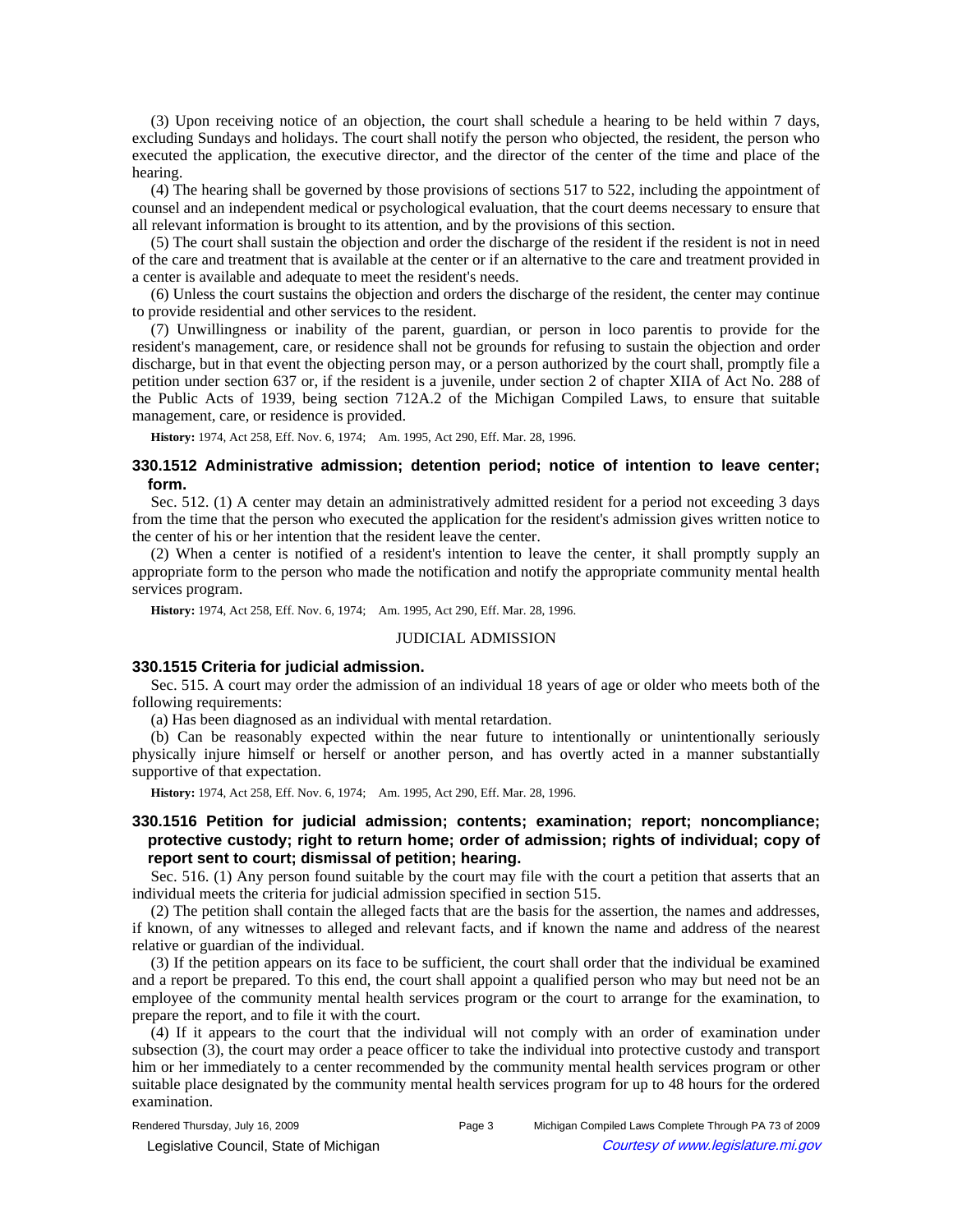(5) After examination, the individual shall be allowed to return home unless it appears to the court that he or she requires immediate admission to the community mental health services program's recommended center in order to prevent physical harm to himself or herself or others pending a hearing, in which case the court shall enter an order to that effect. If an individual is ordered admitted under this subsection, not later than 12 hours after he or she is admitted the center shall provide him or her with a copy of the petition, a copy of the report, and a written statement in simple terms explaining the individual's rights to a hearing under section 517, to be present at the hearing and to be represented by legal counsel, if 1 physician and 1 licensed psychologist or 2 physicians conclude that the individual meets the criteria for judicial admission.

(6) The report required by subsection (3) shall contain all of the following:

(a) Evaluations of the individual's mental, physical, social, and educational condition.

(b) A conclusion as to whether the individual meets the criteria for judicial admission specified in section 515.

(c) A list of available forms of care and treatment that may serve as an alternative to admission to a center.

(d) A recommendation as to the most appropriate living arrangement for the individual in terms of type and location of living arrangement and the availability of requisite support services.

(e) The signatures of 1 physician and 1 licensed psychologist or 2 physicians who performed examinations serving in part as the basis of the report.

(7) A copy of the report required under subsection (3) shall be sent to the court immediately upon completion.

(8) The petition shall be dismissed by the court unless 1 physician and 1 licensed psychologist or 2 physicians conclude, and that conclusion is stated in the report, that the individual meets the criteria for judicial admission.

(9) An individual whose admission was ordered under subsection (5) is entitled to a hearing in accordance with section 517.

History: 1974, Act 258, Eff. Nov. 6, 1974;-- Am. 1995, Act 290, Eff. Mar. 28, 1996.

# **330.1517 Hearings; applicable law; duties of court; rights of individual; participation of prosecuting attorney; failure to give notice as ground for adjournment or continuance; change of venue.**

Sec. 517. (1) Hearings convened to determine whether an individual meets the criteria for judicial admission shall be governed by sections 517 to 522. Sections 517 to 522 do not apply to the hearing provided for in section 511 concerning an objection to an administrative admission.

(2) Upon receipt of a petition and a report as provided for in section 516 or 532, or receipt of a petition as provided for in section 531, the court shall do all of the following:

(a) Fix a date for a hearing to be held within 7 days, excluding Sundays or holidays, after the court's receipt of the documents or document.

(b) Fix a place for a hearing, either at a center or other convenient place, within or outside of the county.

(c) Cause notice of a petition and of the time and place of any hearing to be given to the individual asserted to meet the criteria for judicial admission, his or her attorney, the petitioner, the prosecuting or other attorney specified in subsection (4), the community mental health services program, the director of any center to which the individual is admitted, the individual's spouse if his or her whereabouts are known, the guardian, if any, of the individual, and other relatives or persons as the court may determine. The notice shall be given at the earliest practicable time and sufficiently in advance of the hearing date to permit preparation for the hearing.

(d) Cause the individual to be given within 4 days of the court's receipt of the documents described in section 516 a copy of the petition, a copy of the report, unless the individual has previously been given a copy of the petition and the report, notice of the right to a full court hearing, notice of the right to be present at the hearing, notice of the right to be represented by legal counsel, notice of the right to demand a jury trial, and notice of the right to an independent clinical or psychological evaluation.

(e) Subsequently give copies of all orders to the persons identified in subdivision (c).

(3) The individual asserted to meet the criteria for judicial admission is entitled to be represented by legal counsel in the same manner as counsel is provided under section 454, and is entitled to all of the following:

(a) To be present at the hearing.

(b) To have upon demand a trial by jury of 6.

(c) To obtain a continuance for any reasonable time for good cause.

(d) To present documents and witnesses.

(e) To cross-examine witnesses.

(f) To require testimony in court in person from 1 physician or 1 licensed psychologist who has personally examined the individual.<br>Rendered Thursday, July 16, 2009

Page 4 Michigan Compiled Laws Complete Through PA 73 of 2009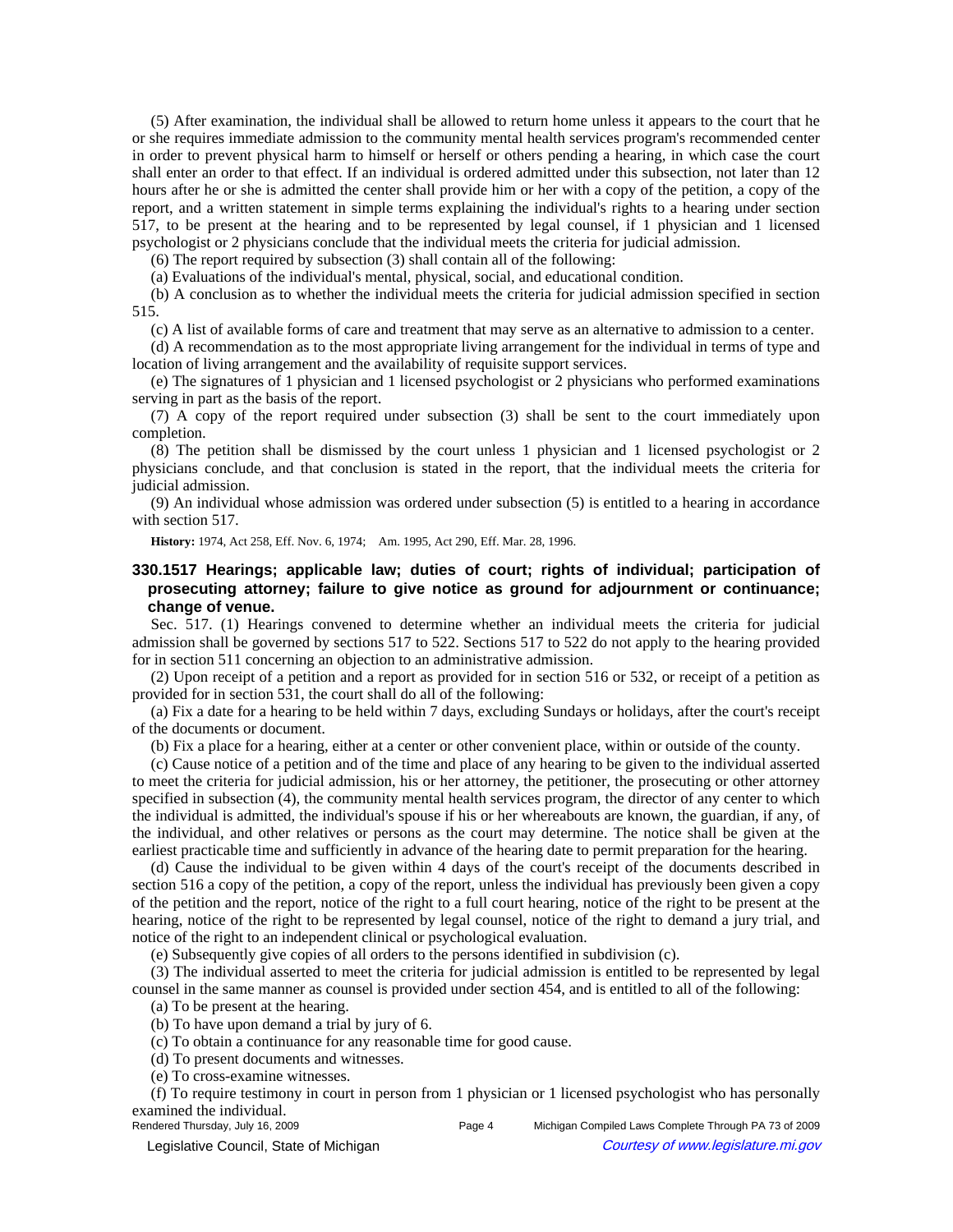(g) To receive an independent examination by a physician or licensed psychologist of his or her choice on the issue of whether he or she meets the criteria for judicial admission.

(4) The prosecuting attorney of the county in which a court has its principal office shall participate, either in person or by assistant, in hearings convened by the court of his or her county under this chapter, except that a prosecutor need not participate in or be present at a hearing whenever a petitioner or some other appropriate person has retained private counsel who will be present in court and will present to the court the case for a finding that the individual meets the criteria for judicial admission.

(5) Unless the individual or his or her attorney objects, the failure to timely notify a spouse, guardian, or other person determined by the court to be entitled to notice is not cause to adjourn or continue any hearing.

(6) The individual, any interested person, or the court on its own motion may request a change of venue because of residence; convenience to parties, witnesses, or the court; or the individual's mental or physical condition.

**History:** 1974, Act 258, Eff. Nov. 6, 1974;-- Am. 1995, Act 290, Eff. Mar. 28, 1996.

#### **330.1518 Findings; disposition.**

Sec. 518. (1) If the court finds that an individual does not meet the criteria for judicial admission, the court shall enter a finding to that effect, shall dismiss the petition, and shall direct that the individual be discharged if he or she has been admitted to a center prior to the hearing.

(2) If the individual is found to meet the criteria for judicial admission, the court shall do 1 of the following:

(a) Order the individual to be admitted to a center designated by the department and recommended by the community mental health services program.

(b) Order the individual to be admitted to a licensed hospital at the request of the individual or his or her family member, if private funds are to be utilized and the private facility complies with all of the admission, continuing care, and discharge duties and requirements described in this chapter for centers.

(c) Order the individual to undergo a program for 1 year of care and treatment recommended by the community mental health services program as an alternative to being admitted to a center.

History: 1974, Act 258, Eff. Nov. 6, 1974;-Am. 1995, Act 290, Eff. Mar. 28, 1996.

### **330.1519 Alternative care and treatment.**

Sec. 519. (1) Prior to making an order of disposition pursuant to section 518(2), the court shall consider ordering a course of care and treatment that is an alternative to admission to a center. To that end, the court shall review the report submitted to it pursuant to section  $516(6)(c)$  and (d).

(2) If the court finds that a program of care and treatment other than admission to a center is adequate to meet the individual's care and treatment needs and is sufficient to prevent harm or injury which the individual may inflict upon himself or herself or others, the court shall order the individual to receive whatever care and treatment is appropriate under section 518(2)(c).

(3) If at the end of one year it is believed that the individual continues to meet the criteria for judicial admission, a new petition may be filed under section 516.

(4) If at any time during the 1-year period it comes to the attention of the court either that an individual ordered to undergo a program of alternative care and treatment is not complying with the order or that the alternative care and treatment has not been sufficient to prevent harm or injuries which the individual may be inflicting upon himself or herself or others, the court may without a hearing and based upon the record and other available information do either of the following:

(a) Consider other alternatives to admission to a center, modify its original order, and direct the individual to undergo another program of alternative care and treatment for the remainder of the 1-year period.

(b) Enter a new order pursuant to section  $518(2)(a)$  or (b) directing that the individual be admitted to a center recommended by the community mental health services program. If the individual refuses to comply with this order, the court may direct a peace officer to take the individual into protective custody and transport him or her to the center recommended by the community mental health services program.

History: 1974, Act 258, Eff. Nov. 6, 1974;-- Am. 1995, Act 290, Eff. Mar. 28, 1996.

### **330.1520 Adequate and appropriate treatment required; inquiry.**

Sec. 520. Prior to ordering the admission of an individual, the court shall inquire into the adequacy of care and treatment to be provided to the individual by the designated center. Admission shall not be ordered unless the recommended center to which the individual is to be admitted can provide the individual with care and treatment that is adequate and appropriate to his or her condition.

History: 1974, Act 258, Eff. Nov. 6, 1974;—Am. 1995, Act 290, Eff. Mar. 28, 1996.

Rendered Thursday, July 16, 2009 **Page 5** Michigan Compiled Laws Complete Through PA 73 of 2009 © Legislative Council, State of Michigan Council Council Council Council Council Council Council Council Council Council Council Council Council Council Council Council Council Council Council Council Council Council Counc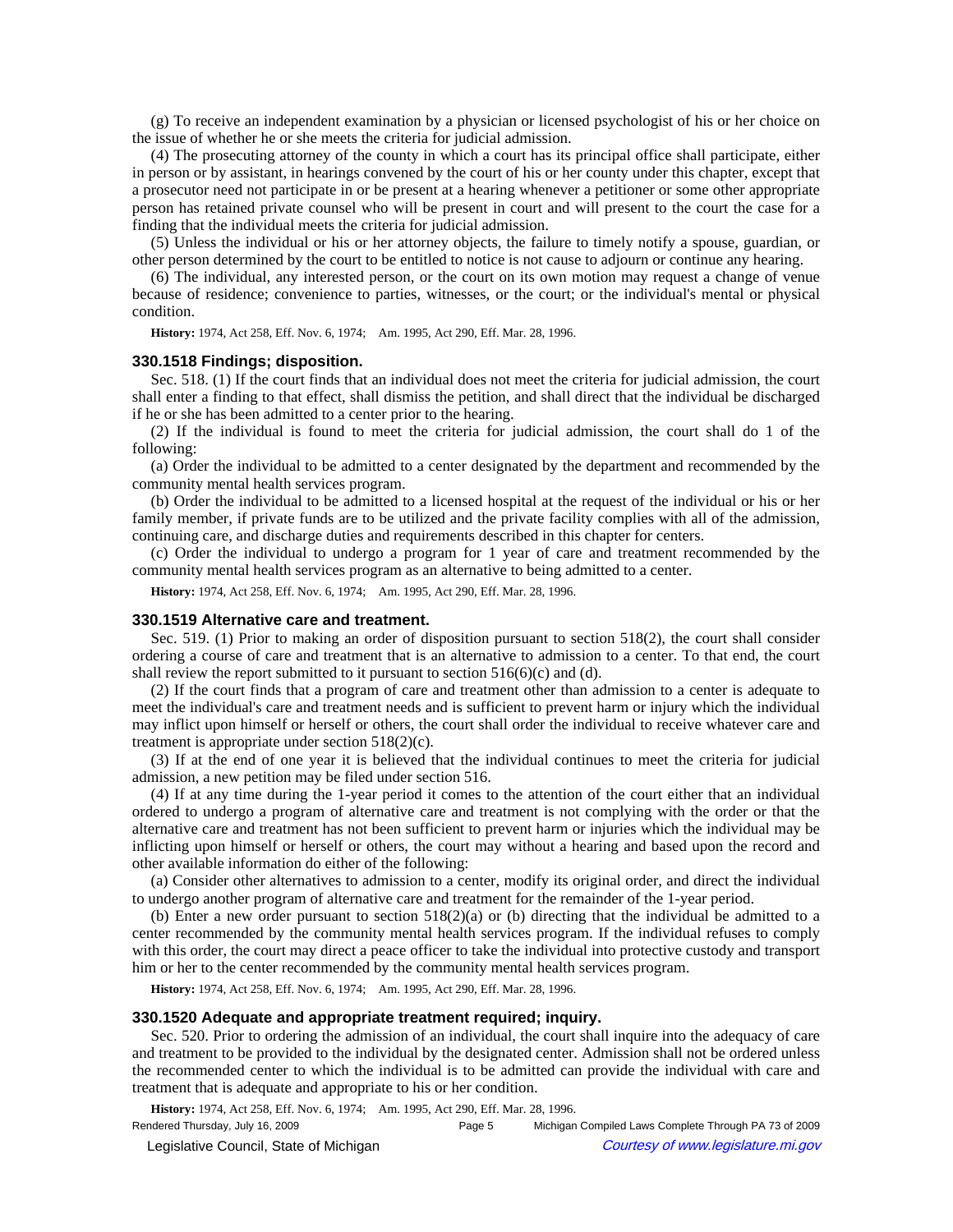### **330.1521 Preference as to facilities.**

Sec. 521. Preference between the center recommended by the community mental health services program and other available facilities under contract with the community mental health services program shall be given to the facility that can appropriately meet the individual's needs in the least restrictive environment and that is located nearest to the individual's residence. If the individual requests it or there are other compelling reasons for an order reversing the preference, the community mental health services program may place the individual in a facility that is not the nearest to the individual's residence.

History: 1974, Act 258, Eff. Nov. 6, 1974;-Am. 1995, Act 290, Eff. Mar. 28, 1996.

### **330.1522 Compensation for independent medical or psychological examiner.**

Sec. 522. An independent medical or licensed psychological examiner appointed for an individual under this chapter shall, if the individual is indigent, be compensated by the county's community mental health services program in an amount that is reasonable and based upon time and expenses.

History: 1974, Act 258, Eff. Nov. 6, 1974;-Am. 1995, Act 290, Eff. Mar. 28, 1996.

### DISCHARGES AND LEAVES

### **330.1525 Discretionary discharge; mandatory discharge; notice; statements.**

Sec. 525. (1) The director of a center may at any time discharge an administratively or judicially admitted resident whom the director considers suitable for discharge.

(2) The director of a center shall discharge a resident admitted by court order when the resident no longer meets the criteria for judicial admission.

(3) If a resident discharged under subsection (1) or (2) has been admitted to a center by court order, or if court proceedings are pending, both the court and the community mental health services program shall be notified of the discharge by the center.

(4) If the court orders a person to be judicially admitted under section 515 subsequent to dismissal of felony charges under section 1044(1)(b), the court shall include both of the following statements in the order unless the time for petitioning to refile charges under section 1044 has elapsed:

(a) A requirement that not less than 30 days before the resident's scheduled release or discharge, the director of the treating facility shall notify the prosecutor's office in the county in which charges against the resident were originally brought that the resident's release or discharge is pending.

(b) A requirement that not less than 30 days before the resident's scheduled release or discharge, the resident undergo a competency examination as described in section 1026. A copy of the written report of the examination along with the notice required in subdivision (a) shall be submitted to the prosecutor's office in the county in which the charges against the resident were originally brought. The written report is admissible as provided in section 1030(3).

History: 1974, Act 258, Eff. Nov. 6, 1974;—Am. 1995, Act 290, Eff. Mar. 28, 1996;—Am. 1998, Act 382, Imd. Eff. Oct. 23, 1998.

### **330.1526 Termination of alternative care and treatment; notice.**

Sec. 526. (1) A person providing alternative care and treatment to an individual pursuant to section 518(2) (c) may terminate the alternative care and treatment to an individual whom the provider of alternative care and treatment deems suitable for termination of care and treatment and shall terminate the alternative care and treatment when the individual no longer meets the criteria for judicial admission.

(2) Upon termination of alternative care and treatment, the court shall be so notified by the provider of the alternative care and treatment.

**History:** 1974, Act 258, Eff. Nov. 6, 1974.

# **330.1527 Care and treatment on administrative basis; aid in obtaining other care and treatment.**

Sec. 527. If, upon the discharge of an individual admitted by court order or upon termination of alternative care and treatment to an individual receiving care and treatment under section 518(2), the community mental health services program determines that the individual would benefit from the receipt of further care and treatment, it shall make arrangements with the center or provider of alternative care and treatment to continue to provide appropriate care and treatment to the individual on an administrative basis, or it shall assist the individual to obtain appropriate care and treatment from another source.

History: 1974, Act 258, Eff. Nov. 6, 1974;-- Am. 1995, Act 290, Eff. Mar. 28, 1996.

### **330.1528 Leaves or absences from center; rules; procedures; mandatory discharge; notice.**

| Rendered Thursday, July 16, 2009         | Page 6 | Michigan Compiled Laws Complete Through PA 73 of 2009 |
|------------------------------------------|--------|-------------------------------------------------------|
| © Legislative Council, State of Michigan |        | Courtesy of www.legislature.mi.gov                    |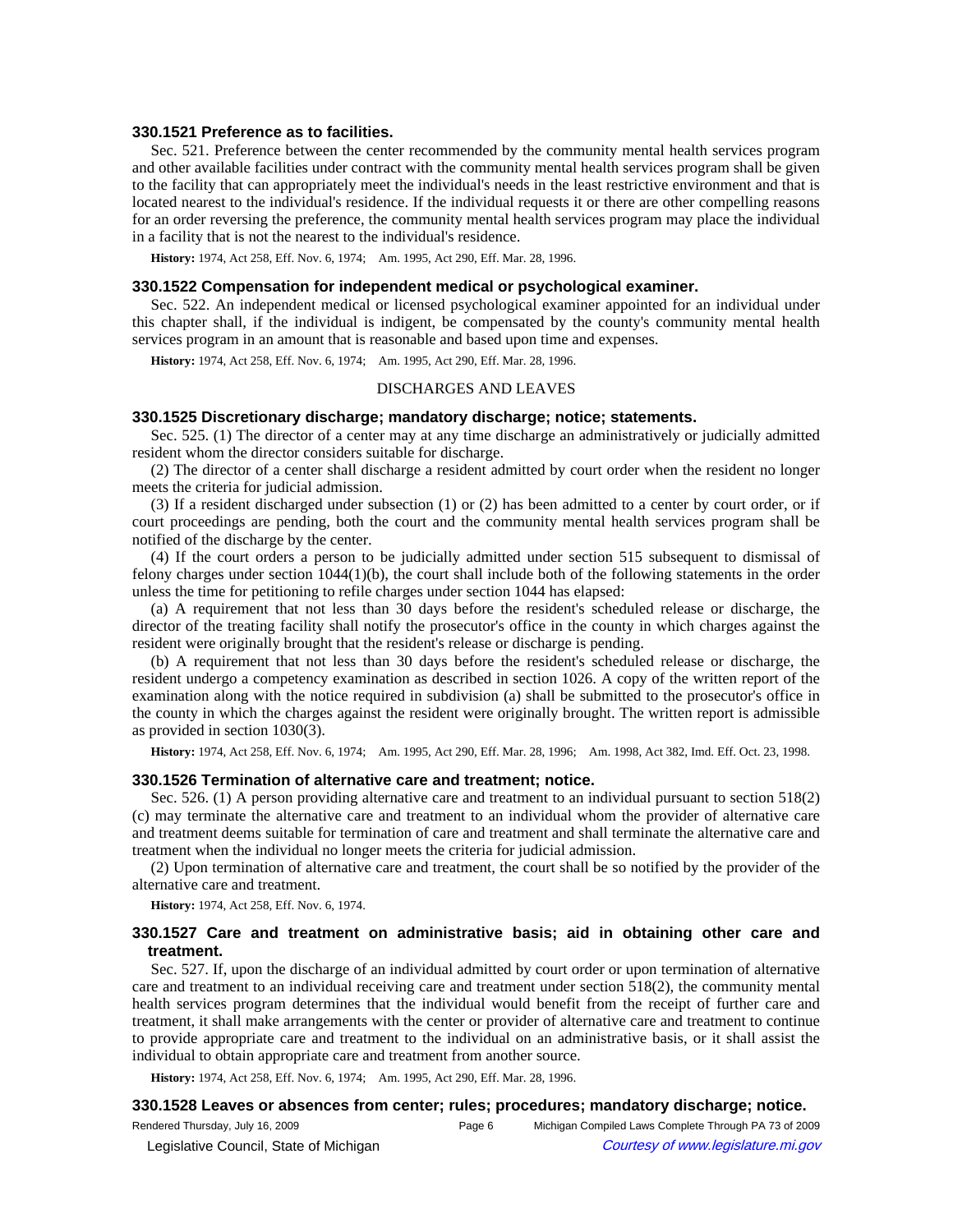Sec. 528. (1) Except as provided in subsection (2), all leaves or absences from a center other than release or discharge and all revocations of leaves and absences under section 537 shall be governed in accordance with rules or procedures established by the department or, in the case of a private facility, in accordance with procedures of its governing board.

(2) A resident who has been admitted subject to a court order and who has been on an authorized leave or absence from the center for a continuous period of 1 year shall be discharged. Upon the discharge, the court shall be notified by the center.

History: 1974, Act 258, Eff. Nov. 6, 1974;-- Am. 1995, Act 290, Eff. Mar. 28, 1996.

**Administrative rules:** R 330.1001 et seq. of the Michigan Administrative Code.

## PERIODIC REVIEW

# **330.1531 Review of status; frequency; disposition and notice of results; objection; hearing; petition for discharge.**

Sec. 531. (1) Every resident admitted by court order has the right to regular, adequate, and prompt review of his or her current status as an individual meeting the criteria for judicial admission. Six months after the date of an order of judicial admission, and every 6 months after that, the director of a center to which a resident was admitted shall review the resident's status as an individual meeting the criteria for judicial admission.

(2) The results of each periodic review shall be made part of the resident's record, and shall be filed within 5 days of the review in the form of a written report with the court that ordered the resident's admission, and within the 5 days, notice of the results of the review shall be given by the facility to the resident, his or her attorney, and his or her nearest relative or guardian.

(3) If the report concludes that the resident continues to meet the criteria for judicial admission, and the resident or someone on his or her behalf objects to that conclusion, the resident has the right to a hearing and all other rights expressed or implied in sections 517 to 522 and may petition the court for discharge. The petition shall be presented to the court or a representative of the center within 7 days, excluding Sundays and holidays, after the report is received. If the petition is presented to a representative of the center, the representative shall transmit it to the court immediately.

History: 1974, Act 258, Eff. Nov. 6, 1974;-- Am. 1995, Act 290, Eff. Mar. 28, 1996.

# **330.1532 Annual hearing; petition for discharge; physician's or psychologist's report; dismissal of petition.**

Sec. 532. In addition to the right to a hearing under section 531, a resident admitted by court order has the right to a hearing and may petition the court for discharge without leave of court once within each 12-month period from the date of the original order of admission. The petition shall be accompanied by a physician's or a licensed psychologist's report setting forth the reasons for the physician's or licensed psychologist's conclusion that the resident no longer meets the criteria for judicial admission. If no report accompanies the petition because the resident is indigent or is unable for reasons satisfactory to the court to procure a report, the court shall appoint a physician or a licensed psychologist to examine the resident, and the physician or licensed psychologist shall furnish a report to the court. If the report concludes that the resident continues to meet the criteria for judicial admission, the court shall so notify the resident and shall dismiss the petition for discharge. If the report concludes otherwise, a hearing shall be held pursuant to sections 517 to 522.

History: 1974, Act 258, Eff. Nov. 6, 1974;-- Am. 1995, Act 290, Eff. Mar. 28, 1996.

#### **330.1533 Writ of habeas corpus.**

Sec. 533. Nothing in this chapter shall prevent the filing of or deprive any individual of the benefits of a writ of habeas corpus.

**History:** 1974, Act 258, Eff. Nov. 6, 1974.

# TRANSFER AND RETURN

#### **330.1536 Transfer of resident; notice; appeal.**

Sec. 536. (1) A resident in a center may be transferred to any other center, or to a hospital operated by the department, if the transfer would not be detrimental to the resident and the responsible community mental health services program approves the transfer.

(2) The resident and his or her nearest relative or guardian shall be notified at least 7 days prior to any transfer, except that a transfer may be effected earlier if necessitated by an emergency. In addition, the resident may designate 2 other persons to receive the notice. If the resident, his or her nearest relative, or Rendered Thursday, July 16, 2009 **Page 7** Michigan Compiled Laws Complete Through PA 73 of 2009

© Legislative Council, State of Michigan Council Courtesy of www.legislature.mi.gov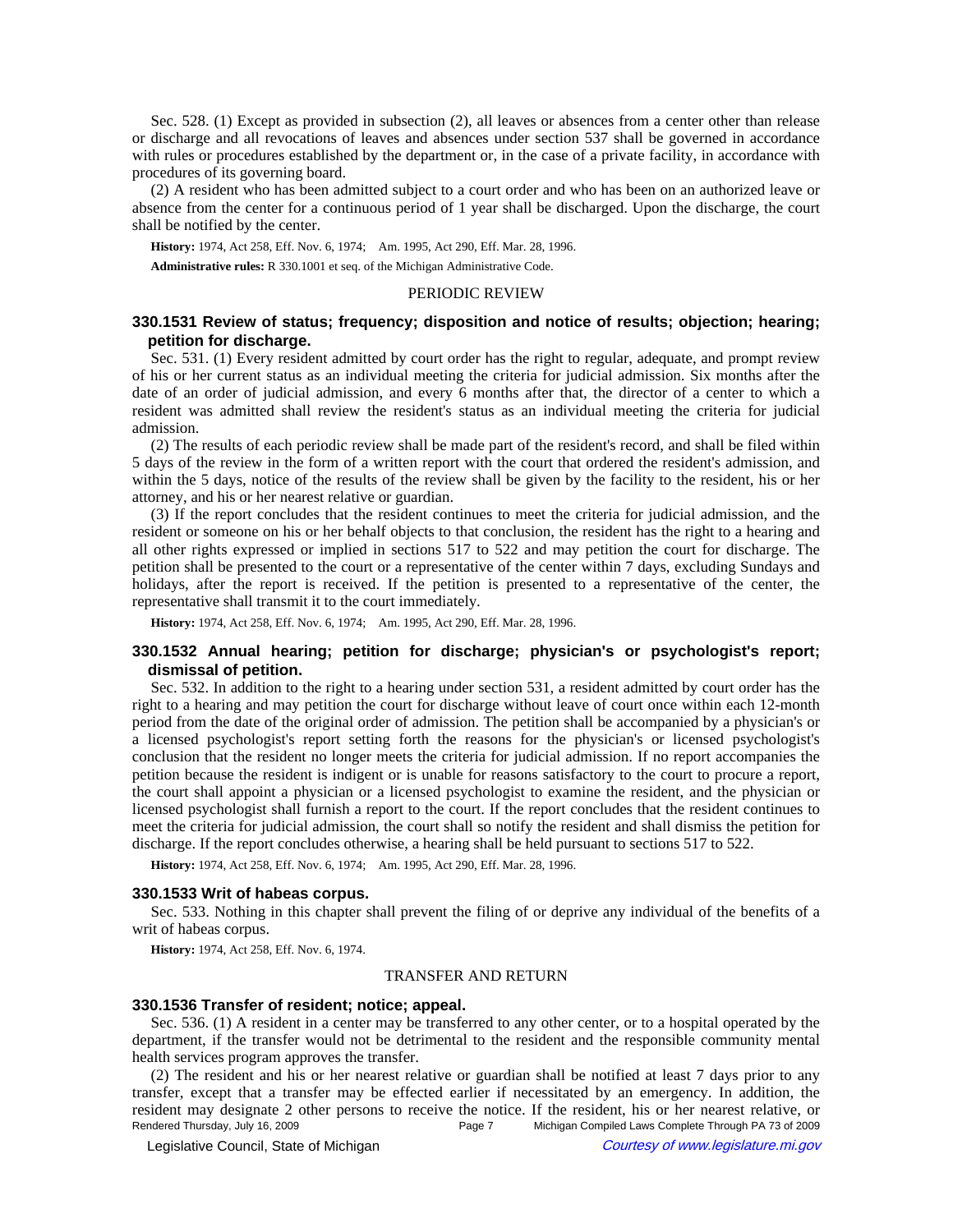guardian objects to the transfer, the department shall provide an opportunity to appeal the transfer.

(3) If a transfer is effected due to an emergency, the required notices shall be given as soon as possible, but not later than 24 hours after the transfer.

History: 1974, Act 258, Eff. Nov. 6, 1974;-- Am. 1995, Act 290, Eff. Mar. 28, 1996.

# **330.1537 Return of individual to center; conditions; protective custody; notice; appeal.**

Sec. 537. (1) An individual is subject to being returned to a center if both of the following are true:

(a) The individual was admitted to a center on an application executed by someone other than himself or herself or by judicial order.

(b) The individual has left the center without authorization, or has refused a lawful request to return to the center while on an authorized leave or other authorized absence from the center.

(2) The center may notify peace officers that an individual is subject to being returned to the center. Upon notification, a peace officer shall take the individual into protective custody and return him or her to the center unless contrary directions have been given by the center or the responsible community mental health services program.

(3) An opportunity for appeal shall be provided to any individual returned over his or her objection from any authorized leave in excess of 10 days, and the individual shall be notified of his or her right to appeal. In the case of a child less than 13 years of age, the appeal shall be made by his or her parent or guardian.

History: 1974, Act 258, Eff. Nov. 6, 1974;-- Am. 1995, Act 290, Eff. Mar. 28, 1996.

## LEGAL COMPETENCE

### **330.1540 Legal competence; presumption; effect of prior commitment.**

Sec. 540. (1) A determination that an individual meets the criteria for judicial admission, a court order directing that an individual be admitted to a center or receive alternative care and treatment, or any form of admission to a private facility shall not give rise to a presumption of, constitute a finding of, or operate as an adjudication of legal incompetence.

(2) An order of commitment under any previous statute of this state shall not, in the absence of a concomitant appointment of a guardian, constitute a finding of or operate as an adjudication of legal incompetence.

History: 1974, Act 258, Eff. Nov. 6, 1974;-- Am. 1995, Act 290, Eff. Mar. 28, 1996.

### **330.1541 Individuals entitled to copies of MCL 330.1540.**

Sec. 541. An individual admitted to a center shall at the time of admission receive a copy of section 540. An individual discharged from a center shall receive a copy of section 540 upon request.

**History:** 1974, Act 258, Eff. Nov. 6, 1974;-- Am. 1995, Act 290, Eff. Mar. 28, 1996.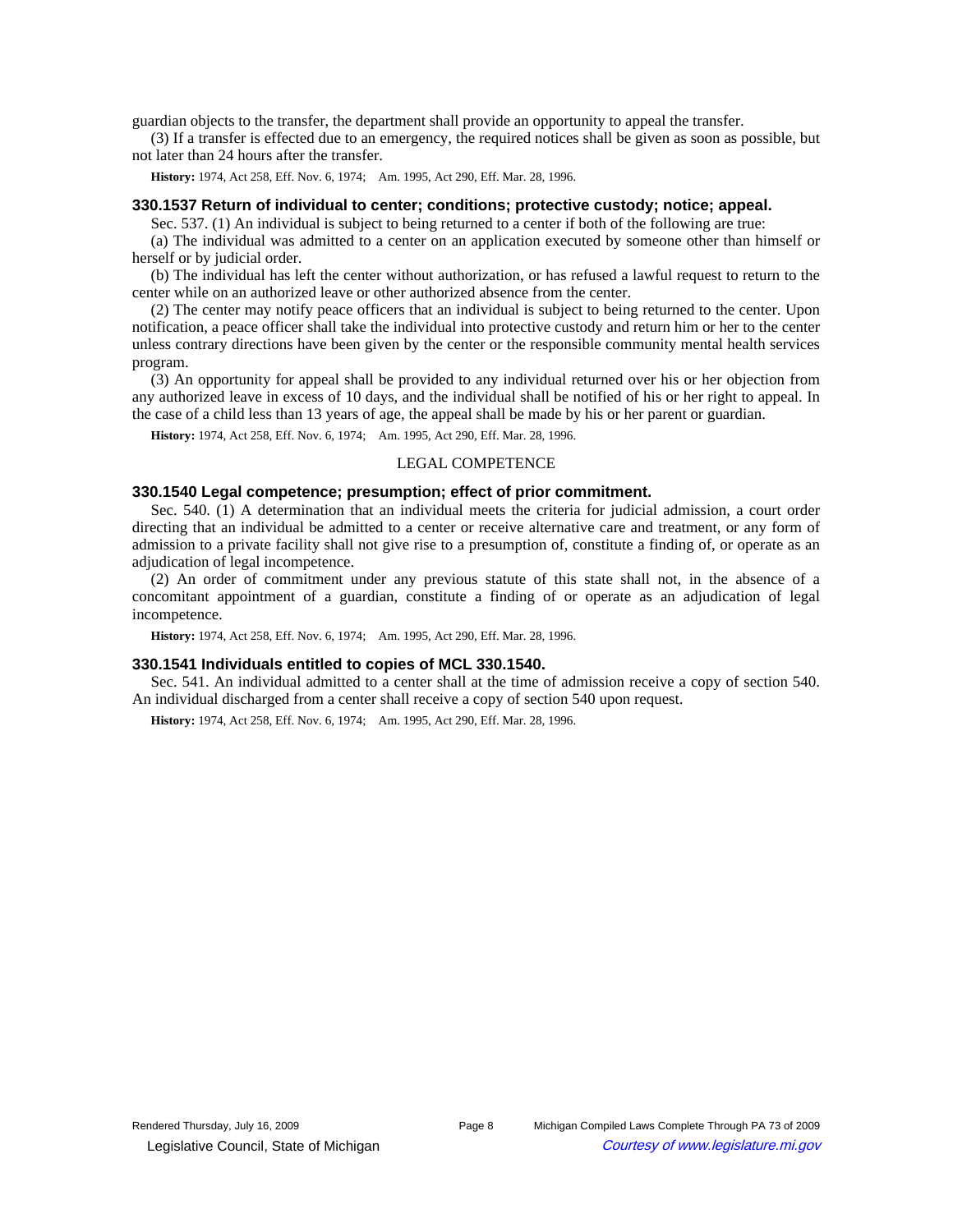# **MENTAL HEALTH CODE (EXCERPT) Act 258 of 1974**

## CHAPTER 6

### GUARDIANSHIP FOR THE DEVELOPMENTALLY DISABLED

### **330.1600 Definitions.**

Sec. 600. As used in this chapter, unless the context requires otherwise:

(a) "Facility" means all of the following that regularly admit individuals with developmental disability and provide residential and other services:

(*i*) A facility as defined in section 100b.

(*ii*) A child caring institution, a boarding school, a convalescent home, a nursing home or home for the aged, or a community residential program.

(b) "Court" means the probate court or the court with responsibility with regard to mental health services for the county of residence of an individual with developmental disability, or for the county in which the individual was found if a county of residence cannot be determined.

(c) "Interested person or entity" means an adult relative or friend of the respondent, an official or representative of a public or private agency, corporation, or association concerned with the individual's welfare, or any other person found suitable by the court.

(d) "Plenary guardian" means a guardian who possesses the legal rights and powers of a full guardian of the person, or of the estate, or both.

(e) "Partial guardian" means a guardian who possesses fewer than all of the legal rights and powers of a plenary guardian, and whose rights, powers, and duties have been specifically enumerated by court order.

(f) "Respondent" means the individual who is the subject of a petition for guardianship filed under this chapter.

History: 1974, Act 258, Eff. Aug. 6, 1975;—Am. 1978, Act 527, Imd. Eff. Dec. 21, 1978;—Am. 1995, Act 290, Eff. Mar. 28, 1996.

## **330.1602 Guardianship; use; design; limitation; partial guardianship.**

Sec. 602. (1) Guardianship for individuals with developmental disability shall be utilized only as is necessary to promote and protect the well-being of the individual, including protection from neglect, exploitation, and abuse; shall take into account the individual's abilities; shall be designed to encourage the development of maximum self-reliance and independence in the individual; and shall be ordered only to the extent necessitated by the individual's actual mental and adaptive limitations.

(2) If the court determines that some form of guardianship is necessary, partial guardianship is the preferred form of guardianship for an individual with a developmental disability.

History: 1974, Act 258, Eff. Aug. 6, 1975;—Am. 1978, Act 527, Imd. Eff. Dec. 21, 1978;—Am. 1995, Act 290, Eff. Mar. 28, 1996.

## **330.1604 Jurisdiction; provisions applicable to appointment of guardian.**

Sec. 604. (1) The court has jurisdiction over guardianship proceedings for developmentally disabled persons.

(2) An appointment of a guardian for a developmentally disabled person shall be made only under this chapter, except that a guardian may be appointed for a minor where appropriate under sections 5201 to 5219 of the estates and protected individuals code, 1998 PA 386, MCL 700.5201 to 700.5219.

**History:** 1974, Act 258, Eff. Aug. 6, 1975;—Am. 1978, Act 527, Imd. Eff. Dec. 21, 1978;—Am. 2000, Act 57, Eff. Apr. 1, 2000.

# **330.1606 Repealed. 1978, Act 527, Imd. Eff. Dec. 21, 1978.**

**Compiler's note:** The repealed section pertained to court as guardian.

# **330.1607 Court as guardian; appointment of temporary guardian; hearing; rights and privileges of respondent.**

Sec. 607. (1) A court, upon filing of a petition for guardianship under this chapter and before the appointment of a plenary or partial guardian, or pending an appeal or action in relation to the appointment, under emergency circumstances and if necessary for the welfare or protection of an individual with a developmental disability, may temporarily exercise the powers of a guardian over an individual with a developmental disability, or may appoint a temporary guardian whose powers and duties shall be specifically enumerated by court order.

(2) If the court, under subsection (1), exercises the powers of a guardian or appoints a temporary guardian before the appointment of a plenary or partial guardian, a hearing on the petition for guardianship shall be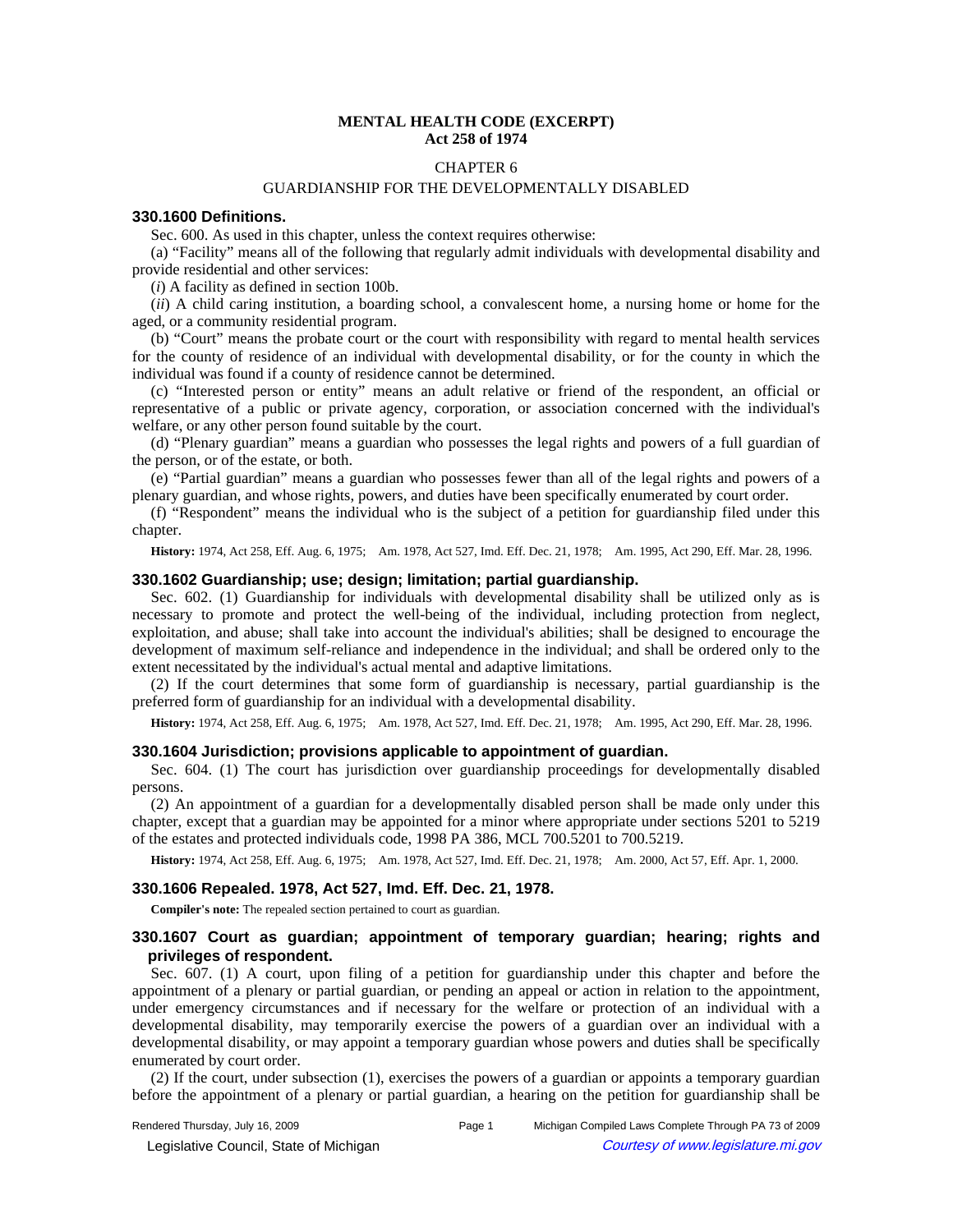held within 14 days, or at a time fixed under section 614, whichever is earlier.

(3) If the court, under subsection (1), exercises the powers of a guardian or appoints a temporary guardian pending an appeal or action in relation to the appointment of a guardian under this chapter, a hearing shall be held within 14 days to determine whether the individual is in need of the services of a guardian for the individual's welfare or protection during the pendency of the appeal or action. If the court determines by clear and convincing evidence that a need exists, the court may appoint a temporary guardian whose powers and duties shall be specifically enumerated by court order and whose authority shall expire upon resolution of the appeal or action.

(4) At a hearing held under either subsection (2) or (3), a respondent shall have all the rights and privileges otherwise available to an individual subject to proceedings under this chapter.

History: Add. 1978, Act 527, Imd. Eff. Dec. 21, 1978;-- Am. 1995, Act 290, Eff. Mar. 28, 1996.

## **330.1608 Repealed. 1978, Act 527, Imd. Eff. Dec. 21, 1978.**

**Compiler's note:** The repealed section pertained to temporary guardians.

## **330.1609 Petition for appointment of guardian; filing; contents.**

Sec. 609. (1) A petition for the appointment of a guardian for an individual who is developmentally disabled may be filed by an interested person or entity or by the individual. The petition shall set forth the following:

(a) The relationship and interest of the petitioner.

(b) The name, date of birth, and place of residence of the respondent.

(c) The facts and reasons for the need for guardianship.

(d) The names and addresses of the individual's current guardian, and the respondent's presumptive heirs.

(e) The name and address of the person with whom, or the facility in which, the respondent is residing.

(f) A description and approximation of the value of the respondent's estate including an estimate of the individual's anticipated yearly income and the source of the income.

(g) The name, address, and age of the proposed guardian and if the proposed guardian is a current provider of services to the developmentally disabled.

(h) A factual description of the nature and extent of the respondent's developmental disability.

**History:** Add. 1978, Act 527, Imd. Eff. Dec. 21, 1978.

# **330.1610 Repealed. 1978, Act 527, Imd. Eff. Dec. 21, 1978.**

**Compiler's note:** The repealed section pertained to filing petition for appointment of guardian.

## **330.1612 Petition for appointment of guardian; accompanying report; psychological tests; evaluations; availability of report.**

Sec. 612. (1) The petition for the appointment of a guardian for an individual who has a developmental disability shall be accompanied by a report that contains all of the following:

(a) A description of the nature and type of the respondent's developmental disability.

(b) Current evaluations of the respondent's mental, physical, social, and educational condition, adaptive behavior, and social skills. These evaluations shall take into account the individual's abilities.

(c) An opinion as to whether guardianship is needed, the type and scope of the guardianship needed, and a specific statement of the reasons for the guardianship.

(d) A recommendation as to the most appropriate rehabilitation plan and living arrangement for the individual and the reasons for the recommendation.

(e) The signatures of all individuals who performed the evaluations upon which the report is based. One of the individuals shall be a physician or psychologist who, by training or experience, is competent in evaluating individuals with developmental disabilities.

(f) A listing of all psychotropic medications, plus all other medications the respondent is receiving on a continuous basis, the dosage of the medications, and a description of the impact upon the respondent's mental, physical and educational conditions, adaptive behavior, and social skills.

(2) Psychological tests upon which an evaluation of the respondent's mental condition have been based may be performed up to 1 year before the filing of the petition.

(3) If a report does not accompany the petition, the court shall order appropriate evaluations to be performed by qualified individuals who may be employees of the state, the county, the community mental health services program, or the court. The court may order payment for evaluations of respondents by a public agency that treats or serves the developmentally disabled. State compensation for evaluations paid for by public mental health agencies shall be determined under sections 302 to 310, and sections 800 to 842.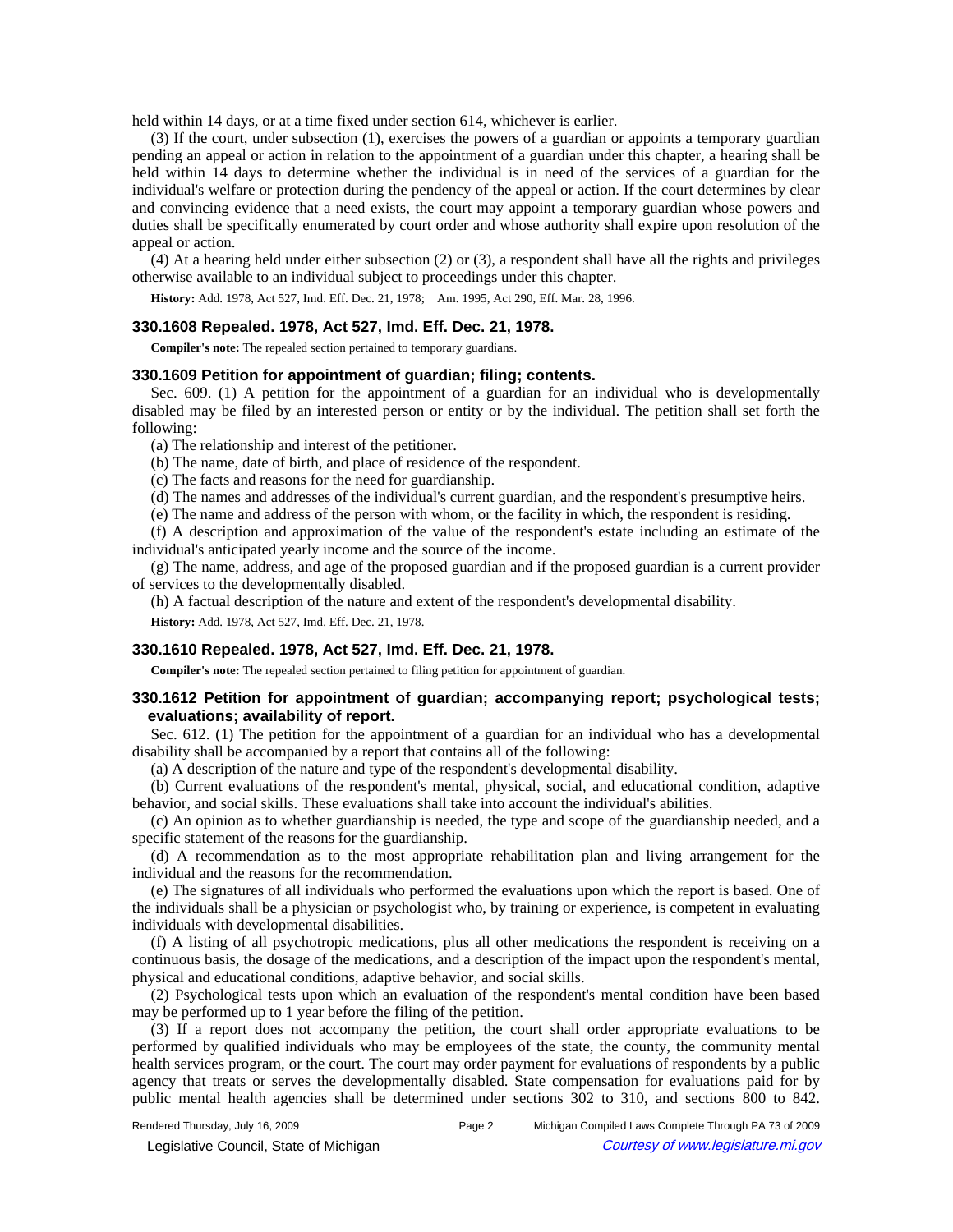Compensation for an evaluation shall be in an amount that is reasonable and based upon time and expenses. The report shall be prepared and filed with the court not less than 10 days before the hearing.

(4) A report prepared under this section shall not be made part of the public record of the proceedings but shall be available to the court or an appellate court to which the proceedings may be appealed, to the respondent, the petitioner, their attorneys, and to other individuals the court directs.

History: 1974, Act 258, Eff. Aug. 6, 1975;-Am. 1978, Act 527, Imd. Eff. Dec. 21, 1978;--Am. 1995, Act 290, Eff. Mar. 28, 1996.

## **330.1614 Hearings; date and place; notice.**

Sec. 614. (1) Upon the filing of a petition, the court shall fix a date and a place for a hearing to be held within 30 days after the filing date of the petition.

(2) Hearings may be held either within or without the county in which the court has its principal office, and in quarters as the court directs, including a facility or other convenient place.

(3) Notice of the time and place of the hearing shall be given to the petitioner, to the respondent, to the respondent's presumptive heirs, to the preparer of the report or another appropriate person who performed an evaluation, to the director of any facility in which the respondent may be residing, to the respondent's guardian ad litem if one has been appointed, and to the respondent's legal counsel.

**History:** 1974, Act 258, Eff. Aug. 6, 1975;—Am. 1978, Act 527, Imd. Eff. Dec. 21, 1978.

# **330.1615 Right to legal counsel; appointment of counsel; preferred counsel; compensation of appointed counsel.**

Sec. 615. (1) A respondent is entitled to be represented by legal counsel.

(2) Unless an appearance has been entered on behalf of the respondent, the court, within 48 hours of its receipt of a petition together with the other documents required by section 612, shall appoint counsel to represent the respondent. Counsel may be appointed from a system or organization that provides legal counsel to indigents, or that has been established for the purpose of providing representation in the proceedings governed by this chapter.

(3) If the respondent prefers counsel other than the counsel appointed, if preferred counsel agrees to accept the appointment, and the court is notified of the preference by the respondent or preferred counsel, the court shall replace the initially appointed counsel with preferred counsel.

(4) If the respondent is indigent, the court shall compensate appointed counsel from court funds in an amount which is reasonable and based upon time and expenses.

(5) The supreme court by court rule may establish the compensation to be paid for counsel of indigents and may require that counsel be appointed from a system or organization that serves developmentally disabled or indigent people.

**History:** Add. 1978, Act 527, Imd. Eff. Dec. 21, 1978.

### **330.1616 Guardian ad litem.**

Sec. 616. If, after a petition has been filed, the court determines that the respondent requires a person to represent his or her best interests and to assist legal counsel, the court shall appoint an interested person or entity to act as guardian ad litem for the respondent.

History: 1974, Act 258, Eff. Aug. 6, 1975;-- Am. 1978, Act 527, Imd. Eff. Dec. 21, 1978.

# **330.1617 Right to jury; evidence; witnesses; closing hearing to public; presence of respondent; testimony of person who prepared report or performed evaluation; independent evaluation.**

Sec. 617. (1) A respondent in a guardianship proceeding conducted pursuant to this chapter may demand that a jury decide any issue or issues of fact. A jury shall consist of 6 persons to be chosen in the same manner as provided in the probate court rules.

(2) A respondent in a guardianship proceeding conducted pursuant to this chapter shall have the right to present evidence, and to confront and cross-examine all witnesses.

(3) The hearing may be closed to the public on the request of the respondent or the respondent's legal counsel.

(4) The respondent shall be present at all proceedings conducted pursuant to this chapter. However, the respondent's presence may be excused by the court only on a showing, supported by an affidavit signed by a physician or psychologist who has recently examined the respondent, that the respondent's attendance would subject him or her to serious risk of physical or emotional harm.

(5) A guardian shall not be appointed under this section unless the person who prepared the report or at least 1 of the persons who performed an evaluation serving in part as basis for the report testifies in person in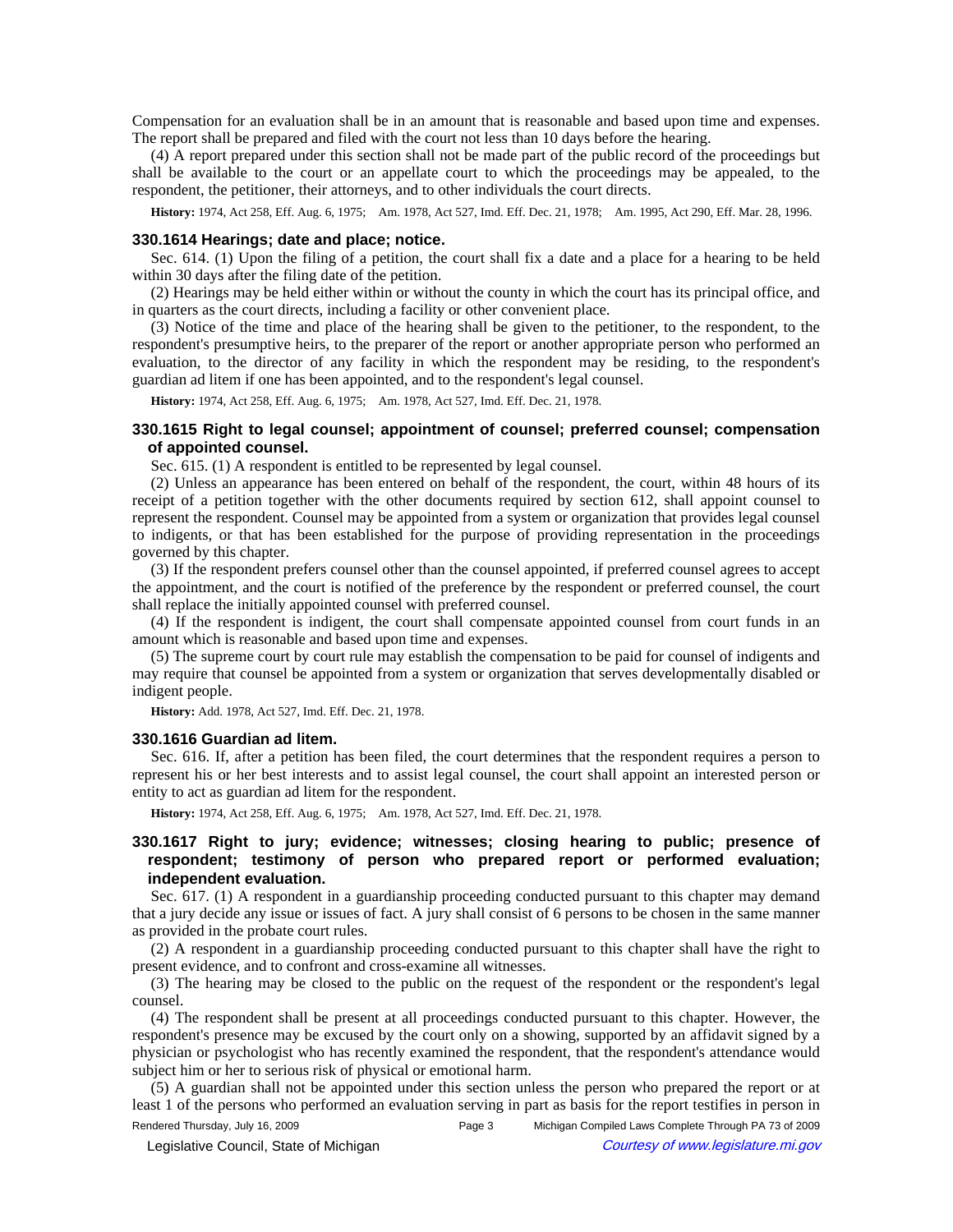court.

(6) The respondent has the right, at his or her own expense, or if the respondent is indigent, at the expense of the state, to secure an independent evaluation. Compensation for an independent evaluation at public expense shall be in an amount which is reasonable and based upon time and expenses and approved by the court.

**History:** Add. 1978, Act 527, Imd. Eff. Dec. 21, 1978.

# **330.1618 Hearing; powers and duties of court.**

Sec. 618. (1) The court, at a hearing convened under this chapter for the appointment of a guardian, shall do all of the following:

(a) Inquire into the nature and extent of the general intellectual functioning of the respondent asserted to need a guardian.

(b) Determine the extent of the impairment in the respondent's adaptive behavior.

(c) Determine the respondent's capacity to care for himself or herself by making and communicating responsible decisions concerning his or her person.

(d) Determine the capacity of the respondent to manage his or her estate and financial affairs.

(e) Determine the appropriateness of the proposed living arrangements of the respondent and determine whether or not it is the least restrictive setting suited to the respondent's condition.

(f) If the respondent is residing in a facility, the court shall specifically determine the appropriateness of the living arrangement and determine whether or not it is the least restrictive suited to the respondent's condition.

(2) The court shall make findings of fact on the record regarding the matters specified in subsection (1).

(3) If it is determined that the respondent possesses the capacity to care for himself or herself and the respondent's estate, the court shall dismiss the petition.

(4) If it is found by clear and convincing evidence that the respondent is developmentally disabled and lacks the capacity to do some, but not all, of the tasks necessary to care for himself or herself or the respondent's estate, the court may appoint a partial guardian to provide guardianship services to the respondent, but the court shall not appoint a plenary guardian.

(5) If it is found by clear and convincing evidence that the respondent is developmentally disabled and is totally without capacity to care for himself or herself or the respondent's estate, the court shall specify that finding of fact in any order and may appoint a plenary guardian of the person or of the estate or both for the respondent.

History: 1974, Act 258, Eff. Aug. 6, 1975;-- Am. 1978, Act 527, Imd. Eff. Dec. 21, 1978.

# **330.1620 Contents of court order establishing partial guardianship; legal and civil rights; effect of appointment of partial guardian.**

Sec. 620. (1) A court order establishing partial guardianship shall contain findings of fact, shall define the powers and duties of the partial guardian so as to permit the individual with a developmental disability to care for himself or herself and his or her property commensurate with his or her ability to do so, and shall specify all legal disabilities to which the individual is subject.

(2) An individual with a developmental disability for whom a partial guardian has been appointed retains all legal and civil rights except those that have by court order been designated as legal disabilities or that have been specifically granted to the partial guardian by the court.

(3) The appointment of a partial guardian under this chapter does not constitute a finding of legal incompetence or incapacity except in those areas specified by the court.

History: 1974, Act 258, Eff. Aug. 6, 1975;—Am. 1978, Act 527, Imd. Eff. Dec. 21, 1978;—Am. 1995, Act 290, Eff. Mar. 28, 1996.

# **330.1622 Repealed. 1978, Act 527, Imd. Eff. Dec. 21, 1978.**

**Compiler's note:** The repealed section pertained to examination by court of proposed and alternative living arrangements.

# **330.1623 Placement of individual with developmental disability in facility; appropriateness of placement; appropriate treatment and residential programs; reports from public agencies.**

Sec. 623. (1) A guardian, whether plenary or partial, appointed under this chapter shall not have the power, unless specified by court order, to place an individual with a developmental disability in a facility.

(2) Before authorizing the placement of a respondent in a facility, the court shall inquire into and determine the appropriateness of the placement.

(3) Before authorizing a guardian to make application to place an individual with a developmental disability in a facility, the court shall determine, in conjunction with the appropriate community mental health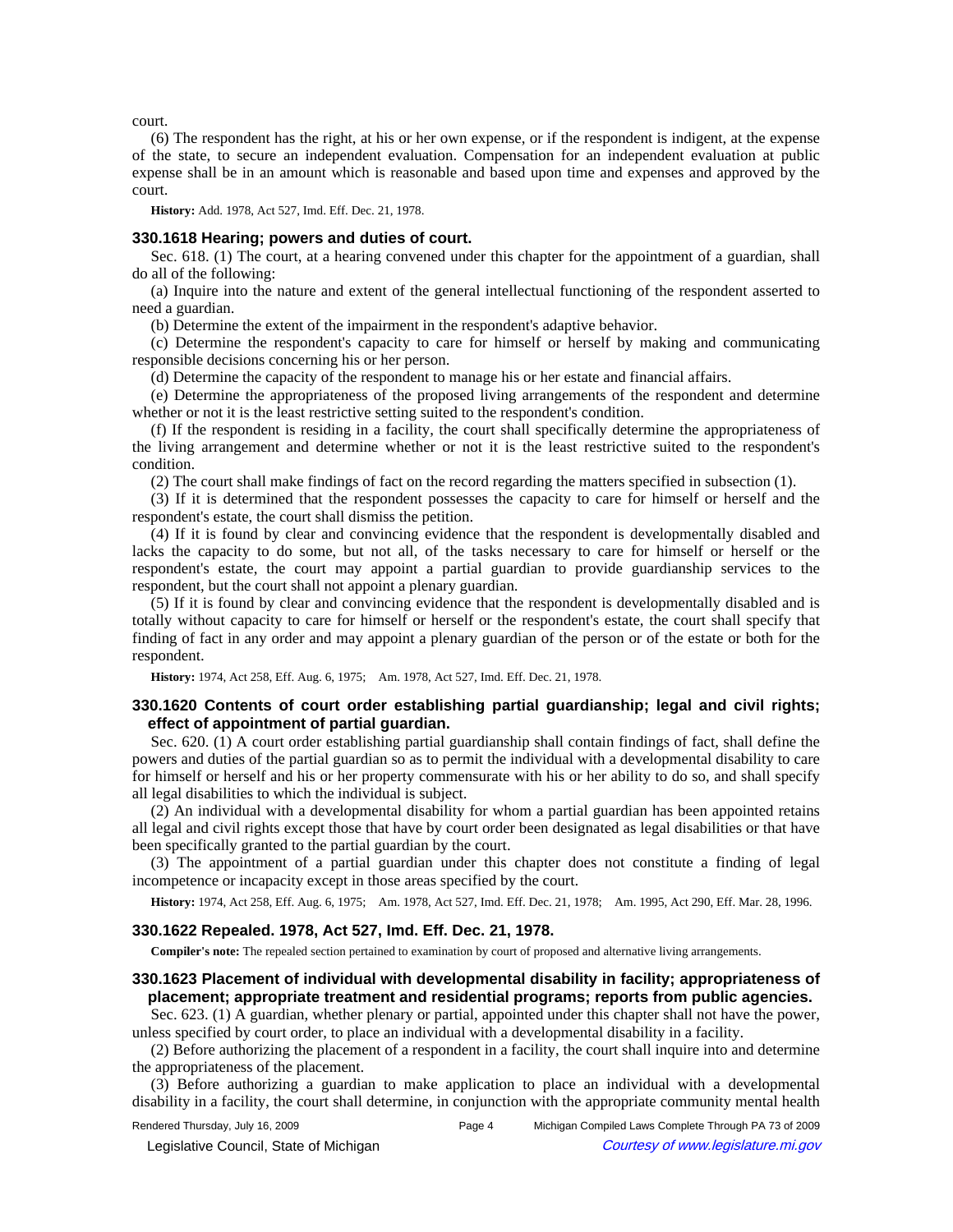services program, whether the placement offers appropriate treatment and residential programs to meet the needs of the respondent and whether there is a less restrictive treatment and residential program available. In ordering a placement, the court shall give preference to an available less restrictive treatment and residential program provided that it is adequate and appropriate to meet the respondent's needs. The court or counsel may request reports from public agencies on the suitability of a particular placement for a respondent.

History: Add. 1978, Act 527, Imd. Eff. Dec. 21, 1978;-- Am. 1995, Act 290, Eff. Mar. 28, 1996.

# **330.1624 Repealed. 1978, Act 527, Imd. Eff. Dec. 21, 1978.**

**Compiler's note:** The repealed section pertained to testimony as condition to appointment of guardian.

### **330.1626 Duration of term of guardianship; new petition for guardianship.**

Sec. 626. (1) Before the appointment of a guardian, the court shall consider the duration of the term of guardianship. The duration of the term shall be indicated in a court order.

(2) A partial guardian shall not be appointed for a term greater than 5 years.

(3) At the expiration of the term of guardianship a new petition for guardianship may be filed pursuant to this chapter.

History: 1974, Act 258, Eff. Aug. 6, 1975;—Am. 1978, Act 527, Imd. Eff. Dec. 21, 1978.

### **330.1628 Qualifications of guardian; preference.**

Sec. 628. (1) The court may appoint as guardian of an individual with a developmental disability any suitable individual or agency, public or private, including a private association capable of conducting an active guardianship program for an individual with a developmental disability. The court shall not appoint the department of mental health as guardian or any other agency, public or private, that is directly providing services to the individual, unless no other suitable individual or agency can be identified. In such instances, guardianship by the provider shall only continue until such time as a more suitable individual or agency can be appointed.

(2) Before the appointment, the court shall make a reasonable effort to question the individual concerning his or her preference regarding the person to be appointed guardian, and any preference indicated shall be given due consideration.

History: 1974, Act 258, Eff. Aug. 6, 1975;—Am. 1978, Act 527, Imd. Eff. Dec. 21, 1978;—Am. 1995, Act 290, Eff. Mar. 28, 1996.

# **330.1629 Routine or emergency medical treatment or surgery or extraordinary procedures; liability of guardian.**

Sec. 629. (1) A guardian, temporary guardian, plenary, partial, or standby guardian shall not be liable for civil damages by reason of authorizing routine or emergency medical treatment or surgery or extraordinary procedures when previously ordered by the court for his or her ward if the guardian acted after medical consultation with the ward's physician, acted in good faith, was not negligent, and acted within the limits established for the guardian by the court.

(2) A guardian, temporary guardian, plenary, partial, or standby guardian who has been authorized by the court to give medical consent, shall not be liable by reason of his or her authorization for injury to the ward resulting from the negligence or other acts of a third person.

(3) Routine medical services do not include extraordinary procedures. Extraordinary procedures includes, but is not limited to, sterilization, including vasectomy, abortion, organ transplants from the ward to another person, and experimental treatment.

History: Add. 1977, Act 73, Imd. Eff. July 27, 1977;-- Am. 1978, Act 527, Imd. Eff. Dec. 21, 1978.

### **330.1630 Repealed. 1978, Act 527, Imd. Eff. Dec. 21, 1978.**

**Compiler's note:** The repealed section pertained to report of guardian.

# **330.1631 Guardian; duties; filing, contents, and review of report.**

Sec. 631. (1) To the extent ordered by the court, the plenary guardian of the person shall have and a partial guardian of the person may have among others the following duties:

(a) Custody of the ward.

(b) The duty to make provision from the ward's estate or other sources, for the ward's care, comfort, and maintenance.

(c) The duty to make a reasonable effort to secure for the ward training, education, medical, and psychological services, and social and vocational opportunity as are appropriate and as will assist the ward in the development of maximum self-reliance and independence.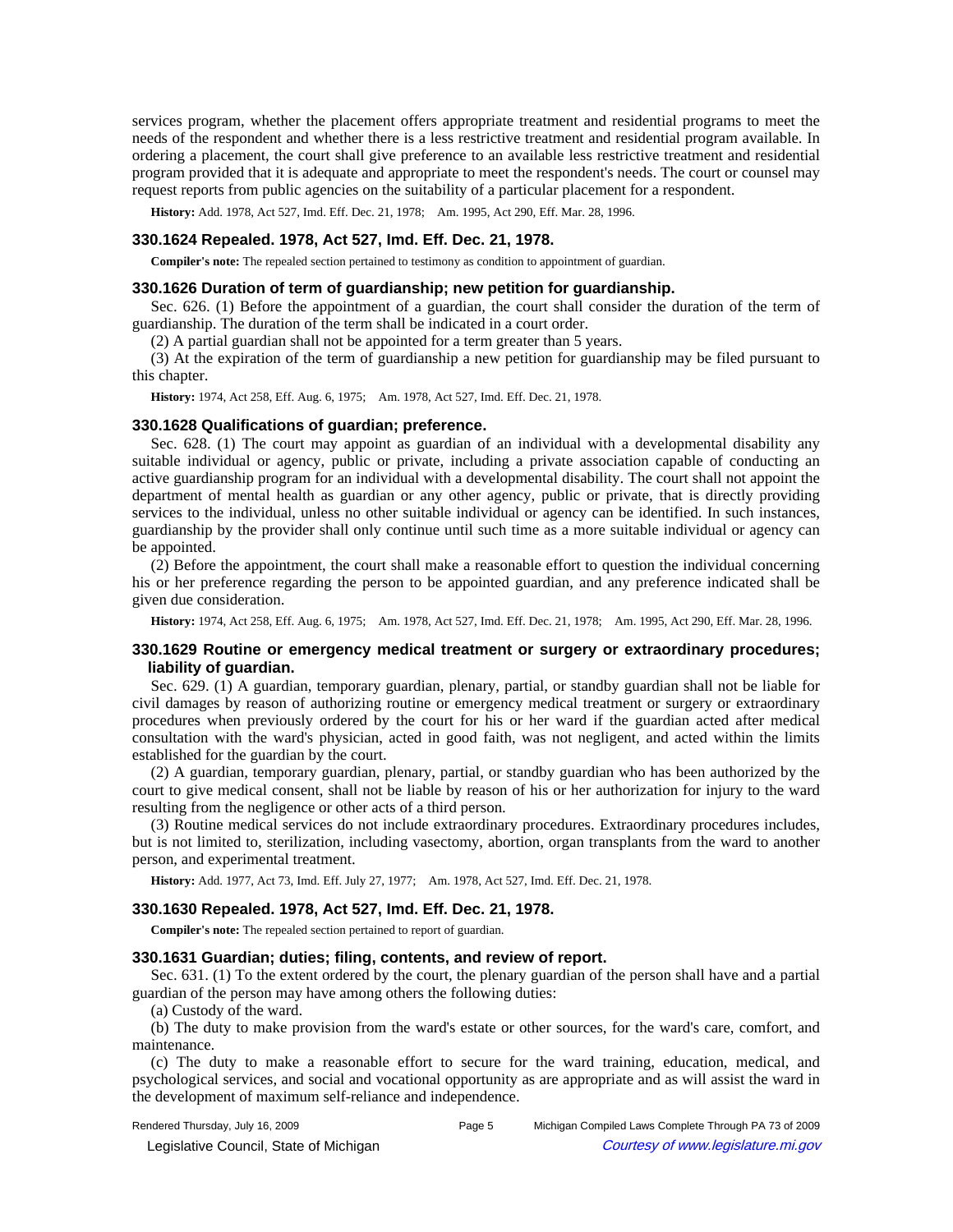(2) The guardian of the person, plenary or partial, shall file with the court at intervals indicated by the court, but not less often than annually, a report which shall contain statements indicating:

(a) The individual's current mental, physical, and social condition.

(b) The individual's present living arrangement and a description and the address of every residence where the individual lived during the reporting period and the length of stay at each residence.

(c) An assessment of the adequacy and appropriateness for the ward of treatment and residential programs in the ward's current residence and a statement on whether the ward will continue to live at the current residence or whether the guardian recommends a more suitable alternative residence.

(d) A summary of the medical, educational, vocational, and other professional services given to the individual.

(e) A resume of the guardian's visits with and activities on behalf of the individual.

(f) A recommendation as to the need for continued guardianship.

(g) A statement signed by the standby guardian, if any have been appointed, that the standby guardian continues to be willing to serve in the event of the death, incapacity, or resignation of the guardian.

(h) An accounting of all financial transactions made by the guardian involving the ward's estate.

(i) Other information requested by the court or useful in the opinion of the guardian.

(3) For the purpose of filing this report pursuant to subsection (2), the guardian shall be given access to information, reports and records from facilities, a community mental health board or agency, court staff, a public or private entity or agency, or a suitable person that are necessary for the guardian to perform his or her duties.

(4) The court shall review the report required in subsection (2) and take whatever action it considers necessary.

**History:** Add. 1978, Act 527, Imd. Eff. Dec. 21, 1978.

### **330.1632 Guardian as fiduciary.**

Sec. 632. Whenever the court appoints a plenary guardian of the estate or a partial guardian with powers or duties respecting real or personal property, that guardian shall be considered a fiduciary for the purposes of the estates and protected individuals code, 1998 PA 386, MCL 700.1101 to 700.8102.

History: 1974, Act 258, Eff. Aug. 6, 1975;-- Am. 2000, Act 57, Eff. Apr. 1, 2000.

### **330.1634 Notice of right to dismiss guardian or modify guardianship order; procedures.**

Sec. 634. At the time of the appointment of a guardian, the court shall make a reasonable effort to verbally inform the individual of the individual's right pursuant to section 637 to request at a later date his or her guardian's dismissal or a modification of the guardianship order, and a written statement shall be served upon the ward indicating his or her rights pursuant to section 637 and specifying the procedures to be followed in petitioning the court.

History: 1974, Act 258, Eff. Aug. 6, 1975;-- Am. 1978, Act 527, Imd. Eff. Dec. 21, 1978.

### **330.1636 Repealed. 1978, Act 527, Imd. Eff. Dec. 21, 1978.**

**Compiler's note:** The repealed section pertained to petition for order dismissing guardian or modifying guardianship order.

## **330.1637 Discharge or modification order; petition; hearing; order.**

Sec. 637. (1) A guardian for an individual with a developmental disability or the individual's estate who was appointed before the effective date of this act under former chapter 3 of Act No. 288 of the Public Acts of 1939 or a guardian appointed under this chapter may be discharged, or have his or her duties modified, when the individual's capacity to perform the tasks necessary for the care of his or her person or the management of his or her estate have changed so as to warrant modification or discharge. The individual with a developmental disability, the individual's guardian, or any interested person on his or her behalf may petition the court for a discharge or modification order under this section.

(2) A request under subsection (1), if made by the individual with a developmental disability, may be communicated to the court by any means, including oral communication or informal letter. Upon receipt of the communication the court shall appoint a suitable person who may, but need not be, an employee of the state, county, community mental health services program, or court, to prepare and file with the court a petition reflecting the communication.

(3) The court, upon receipt of a petition filed under this section, shall conduct a hearing. At the hearing, the individual shall have all of the rights indicated in sections 615 and 617.

(4) Upon conclusion of the hearing, the court shall enter a written order setting forth the factual basis for its findings and may do any of the following:

© Legislative Council, State of Michigan Council Courtesy of www.legislature.mi.gov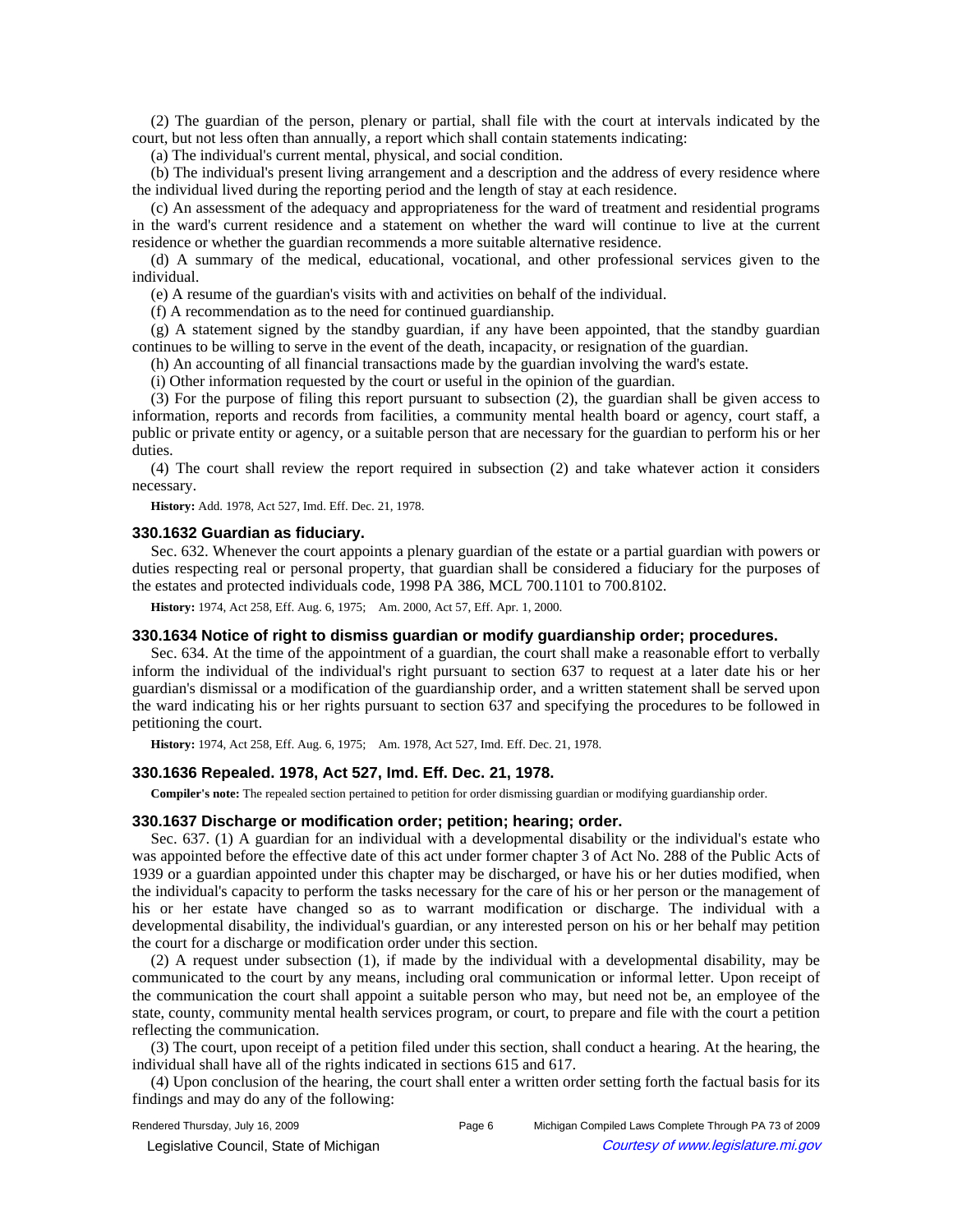(a) Dismiss the petition.

(b) Remove the guardian and dissolve the guardianship order.

(c) Remove the guardian and appoint a successor.

(d) Modify the original guardianship order.

(e) Make any other order that the court considers appropriate and in the interests of the individual with a developmental disability.

History: Add. 1978, Act 527, Imd. Eff. Dec. 21, 1978;-- Am. 1995, Act 290, Eff. Mar. 28, 1996.

**Compiler's note:** Act 288 of 1939, referred to in this section, was repealed by Act 125 of 1949 and Act 642 of 1978.

## **330.1638 Repealed. 1978, Act 527, Imd. Eff. Dec. 21, 1978.**

**Compiler's note:** The repealed section pertained to proceedings by court upon receipt of petition.

## **330.1640 Standby guardian.**

Sec. 640. (1) At a hearing convened pursuant to this chapter the court may designate 1 or more standby guardians whose appointment shall become effective without further proceedings immediately upon the death, incapacity, or resignation of the initially appointed guardian. The powers and duties of the standby guardian shall be the same as those of the initially appointed guardian.

(2) The standby guardian shall receive a copy of the court order establishing or modifying the initial guardianship, and the order designating the standby guardian. Upon assuming office, the standby guardian shall notify the court.

(3) In an emergency situation and in the absence and unavailability of the initially appointed guardian, the standby guardian may temporarily assume the powers and duties of the initially appointed guardian.

History: 1974, Act 258, Eff. Aug. 6, 1975;—Am. 1978, Act 527, Imd. Eff. Dec. 21, 1978.

### **330.1642 Testamentary guardian.**

Sec. 642. (1) The surviving parent of a minor with a developmental disability for whom a guardian has not been appointed may by will appoint a testamentary guardian. The testamentary appointment becomes effective without, but subject to, probate immediately upon the death of the parent. A testamentary guardian possesses the powers of a parent, and shall serve subject to the court's power to reduce the scope of guardianship authority or to dismiss a guardian. The appointment shall terminate when the minor attains 18 years of age, or the guardian is dismissed, whichever occurs first. Upon assuming office, the testamentary guardian shall notify the court in which the decedent's will is to be probated.

(2) A parent who has been appointed guardian of his or her minor or adult child with a developmental disability may by will, except in the event that a standby guardian has been designated, appoint a testamentary guardian. The testamentary appointment becomes effective without, but subject to, probate immediately upon the death of the initially appointed guardian. The testamentary guardian possesses the powers of the initially appointed guardian, shall be entitled to receive upon request a copy of a court order creating or modifying the initial guardianship, and shall serve subject to the power of the court that appointed the initial guardian to reduce the scope of guardianship authority or to dismiss a guardian. In the event that the court probating decedent's will does not have jurisdiction over the testamentary guardian except if the court finds the will to be invalid, the appointment shall be nullified. Upon assuming office, the testamentary guardian shall notify the probate court that appointed the initial guardian and the probate court in which the will is subject to probate.

History: 1974, Act 258, Eff. Aug. 6, 1975;-Am. 1978, Act 527, Imd. Eff. Dec. 21, 1978;-Am. 1995, Act 290, Eff. Mar. 28, 1996.

## **330.1644 Termination of guardianship; legal and civil rights; applicability of section to termination by term expiration and court order.**

Sec. 644. Upon termination of a guardianship, the developmentally disabled person regains all legal and civil rights that had been designated as legal disabilities or specifically granted to the guardian. This section applies to termination by expiration of the term of a guardianship and termination by court order under section 637(4)(b).

**History:** Add. 1994, Act 182, Imd. Eff. June 20, 1994.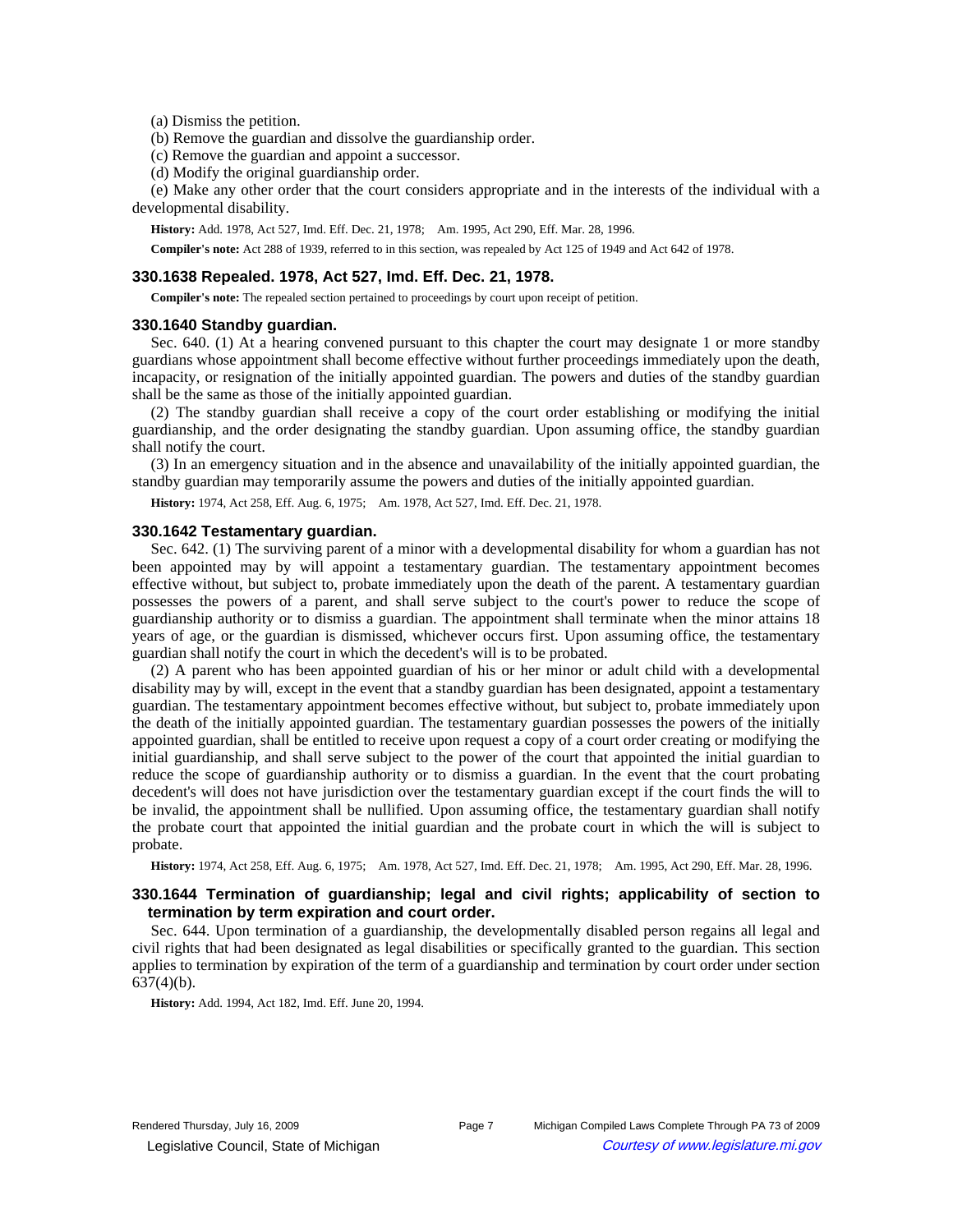# **MENTAL HEALTH CODE (EXCERPT) Act 258 of 1974**

## CHAPTER 7

## RIGHTS OF RECIPIENTS OF MENTAL HEALTH SERVICES

### **330.1700 Definitions.**

Sec. 700. As used in this chapter, unless the context requires otherwise:

(a) "Criminal abuse" means 1 or more of the following:

(*i*) An assault that is a violation or an attempt or conspiracy to commit a violation of sections 81 to 90 of the Michigan penal code, Act No. 328 of the Public Acts of 1931, being sections 750.81 to 750.90 of the Michigan Compiled Laws. Criminal abuse does not include an assault or an assault and battery that is a violation of section 81 of Act No. 328 of the Public Acts of 1939, being section 750.81 of the Michigan Compiled Laws, and that is committed by a recipient against another recipient.

(*ii*) A criminal homicide that is a violation or an attempt or conspiracy to commit a violation of section 316, 317, or 321 of Act No. 328 of the Public Acts of 1931, being sections 750.316, 750.317, and 750.321 of the Michigan Compiled Laws.

(*iii*) Criminal sexual conduct that is a violation or an attempt or conspiracy to commit a violation of sections 520b to 520e or 520g of Act No. 328 of the Public Acts of 1931, being sections 750.520b to 750.520e and 750.520g of the Michigan Compiled Laws.

(*iv*) Vulnerable adult abuse that is a violation or an attempt or conspiracy to commit a violation of section 145n of the Michigan penal code, Act No. 328 of the Public Acts of 1931, being section 750.145n of the Michigan Compiled Laws.

(*v*) Child abuse that is a violation or an attempt or conspiracy to commit a violation of section 136b of Act No. 328 of the Public Acts of 1931, being section 750.136b of the Michigan Compiled Laws.

(b) "Health care corporation" means a nonprofit health care corporation operating under the nonprofit health care corporation reform act, Act No. 350 of the Public Acts of 1980, being sections 550.1101 to 550.1704 of the Michigan Compiled Laws.

(c) "Health care insurer" means an insurer authorized to provide health insurance in this state or a legal entity that is self-insured and provides health care benefits to its employees.

(d) "Health maintenance organization" means an organization licensed under part 210 of the public health code, Act No. 368 of the Public Acts of 1978, being sections 333.21001 to 333.21098 of the Michigan Compiled Laws.

(e) "Money" means any legal tender, note, draft, certificate of deposit, stock, bond, check, or credit card.

(f) "Nonprofit dental care corporation" means a dental care corporation incorporated under Act No. 125 of the Public Acts of 1963, being sections 550.351 to 550.373 of the Michigan Compiled Laws.

(g) "Person-centered planning" means a process for planning and supporting the individual receiving services that builds upon the individual's capacity to engage in activities that promote community life and that honors the individual's preferences, choices, and abilities. The person-centered planning process involves families, friends, and professionals as the individual desires or requires.

(h) "Privileged communication" means a communication made to a psychiatrist or psychologist in connection with the examination, diagnosis, or treatment of a patient, or to another person while the other person is participating in the examination, diagnosis, or treatment or a communication made privileged under other applicable state or federal law.

(i) "Restraint" means the use of a physical device to restrict an individual's movement. Restraint does not include the use of a device primarily intended to provide anatomical support.

(j) "Seclusion" means the temporary placement of a recipient in a room, alone, where egress is prevented by any means.

(k) "Support plan" means a written plan that specifies the personal support services or any other supports that are to be developed with and provided for a recipient.

(*l*) "Treatment plan" means a written plan that specifies the goal-oriented treatment or training services, including rehabilitation or habilitation services, that are to be developed with and provided for a recipient.

History: 1974, Act 258, Eff. Aug. 6, 1975;-- Am. 1995, Act 290, Eff. Mar. 28, 1996.

## **330.1702 Receipt of mental health services; rights, benefits, privileges, and competency not affected.**

Sec. 702. (1) The receipt of mental health services, a determination that an individual meets the criteria of a person requiring treatment or for judicial admission, or any form of admission to a facility including by

Rendered Thursday, July 16, 2009 **Page 1** Page 1 Michigan Compiled Laws Complete Through PA 73 of 2009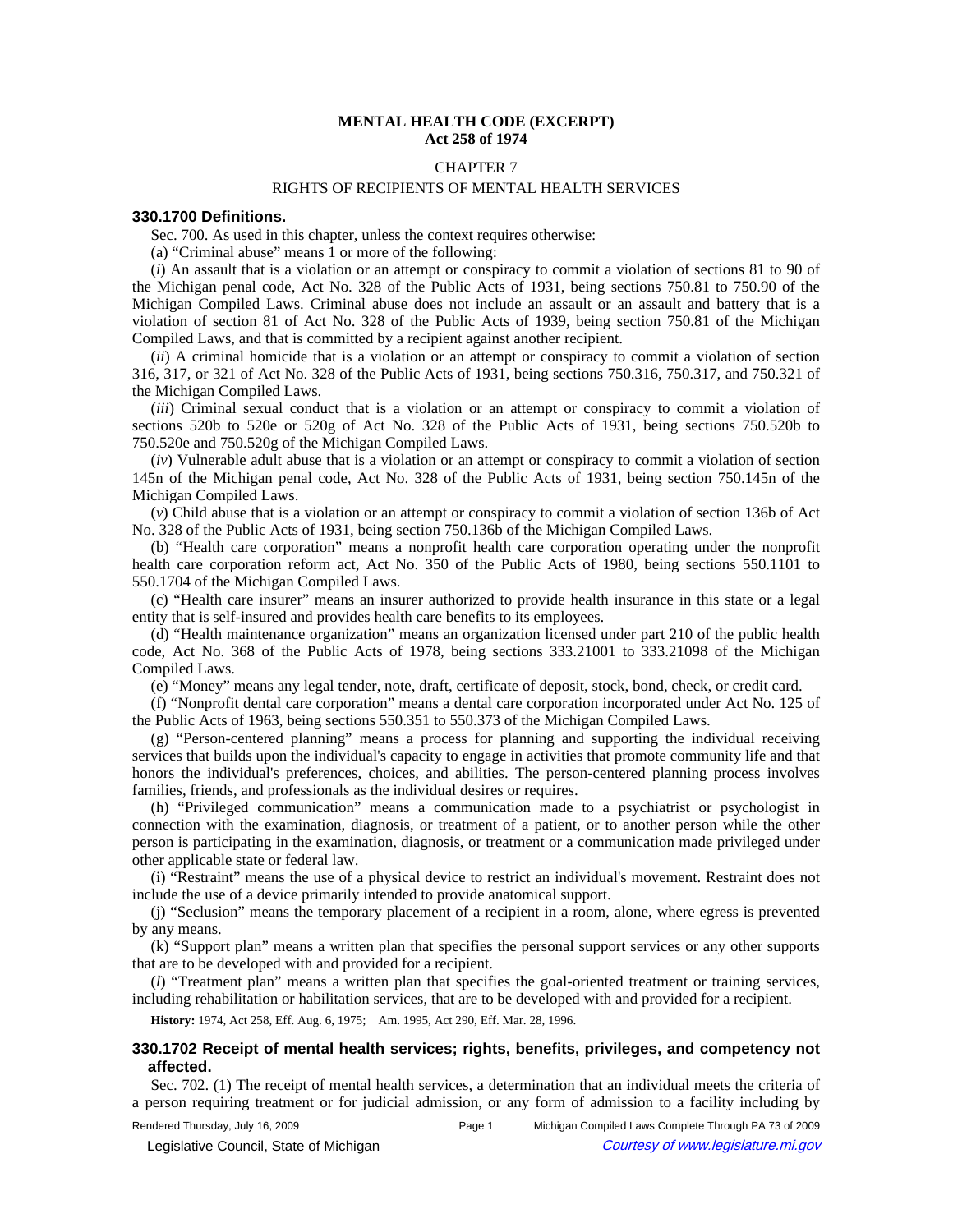judicial order shall not be used to deprive an individual of his or her rights, benefits, or privileges.

(2) The receipt of mental health services, a determination that an individual meets the criteria of a person requiring treatment or for judicial admission, or any form of admission to a facility including by judicial order does not constitute a determination or adjudication that the individual is incompetent as that term is used in other statutes.

History: 1974, Act 258, Eff. Aug. 6, 1975;-Am. 1995, Act 290, Eff. Mar. 28, 1996.

# **330.1704 Rights of recipient.**

Sec. 704. (1) In addition to the rights, benefits, and privileges guaranteed by other provisions of law, the state constitution of 1963, and the constitution of the United States, a recipient of mental health services shall have the rights guaranteed by this chapter unless otherwise restricted by law.

(2) The rights enumerated in this chapter shall not be construed to replace or limit any other rights, benefits, or privileges of a recipient of services including the right to treatment by spiritual means if requested by the recipient, parent, or guardian.

(3) The provisions of this chapter shall be construed to protect and promote the dignity and respect to which a recipient of services is entitled.

History: 1974, Act 258, Eff. Aug. 6, 1975;-- Am. 1995, Act 290, Eff. Mar. 28, 1996.

### **330.1705 Second opinion.**

Sec. 705. (1) If an applicant for community mental health services has been denied mental health services, the applicant, his or her guardian if one has been appointed, or the applicant's parent or parents if the applicant is a minor may request a second opinion of the executive director. The executive director shall secure the second opinion from a physician, licensed psychologist, registered professional nurse, or master's level social worker, or master's level psychologist.

(2) If the individual providing the second opinion determines that the applicant has a serious mental illness, serious emotional disturbance, or a developmental disability, or is experiencing an emergency situation or urgent situation, the community mental health services program shall direct services to the applicant.

**History:** Add. 1995, Act 290, Eff. Mar. 28, 1996.

## **330.1706 Notice of rights.**

Sec. 706. Except as provided in section 707, applicants for and recipients of mental health services and in the case of minors, the applicant's or recipient's parent or guardian, shall be notified by the providers of those services of the rights guaranteed by this chapter. Notice shall be accomplished by providing an accurate summary of this chapter and chapter 7a to the applicant or recipient at the time services are first requested and by having a complete copy of this chapter and chapter 7a readily available for review by applicants and recipients.

History: 1974, Act 258, Eff. Aug. 6, 1975;-- Am. 1995, Act 290, Eff. Mar. 28, 1996.

### **330.1706a Pamphlet; preparation; distribution; contents.**

Sec. 706a. (1) The department shall prepare and distribute to each community mental health services program copies of a pamphlet containing information regarding resources available to individuals with serious mental illness and their families. The information shall include a description of advocacy and support groups, and other information of interest to recipients and their families. The pamphlet shall include the name, address, and telephone number of the organization designated by the governor under section 931 to provide protection and advocacy for individuals with developmental disability or mental illness.

(2) A community mental health services program shall distribute the pamphlet described in subsection (1) to each recipient receiving services through the community mental health services program and, if applicable, to the recipient's guardian or the parent of a minor recipient.

**History:** Add. 1995, Act 290, Eff. Mar. 28, 1996.

### **330.1707 Rights of minor.**

Sec. 707. (1) A minor 14 years of age or older may request and receive mental health services and a mental health professional may provide mental health services, on an outpatient basis, excluding pregnancy termination referral services and the use of psychotropic drugs, without the consent or knowledge of the minor's parent, guardian, or person in loco parentis. Except as otherwise provided in this section, the minor's parent, guardian, or person in loco parentis shall not be informed of the services without the consent of the minor unless the mental health professional treating the minor determines that there is a compelling need for disclosure based on a substantial probability of harm to the minor or to another individual, and if the minor is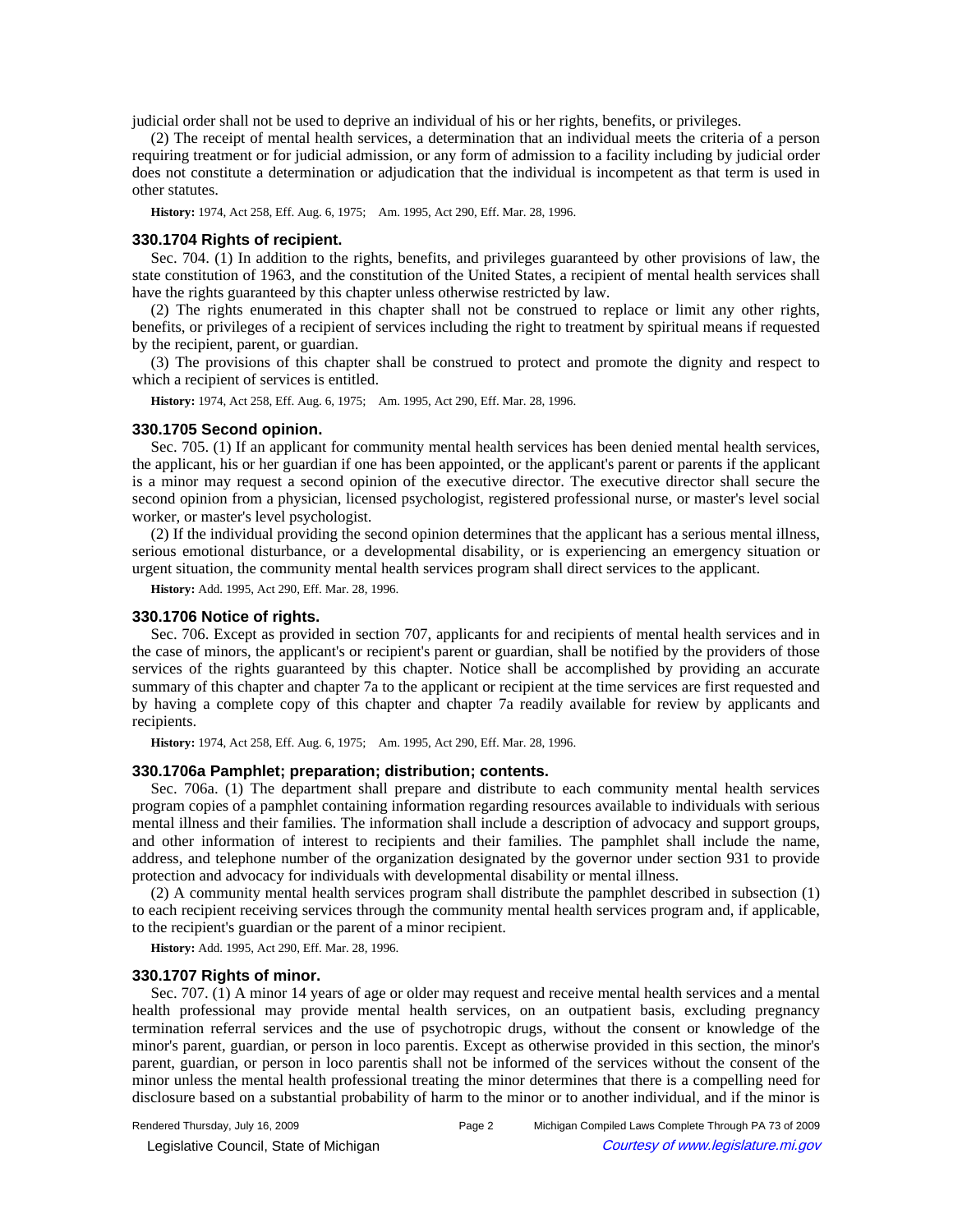notified of the mental health professional's intent to inform the minor's parent, guardian, or person in loco parentis.

(2) Services provided to a minor under this section shall, to the extent possible, promote the minor's relationship to the parent, guardian, or person in loco parentis, and shall not undermine the values that the parent, guardian, or person in loco parentis has sought to instill in the minor.

(3) Services provided to a minor under this section shall be limited to not more than 12 sessions or 4 months per request for services. After the twelfth session or fourth month of services the mental health professional shall terminate the services or, with the consent of the minor, notify the parent, guardian, or person in loco parentis to obtain consent to provide further outpatient services.

(4) The minor's parent, guardian, or person in loco parentis is not liable for the costs of services that are received by a minor under subsection (1).

(5) This section does not relieve a mental health professional from his or her duty to report suspected child abuse or neglect under section 3 of the child protection law, Act No. 238 of the Public Acts of 1975, being section 722.623 of the Michigan Compiled Laws.

History: Add. 1984, Act 186, Imd. Eff. July 3, 1984;- Am. 1995, Act 290, Eff. Mar. 28, 1996.

### **330.1708 Suitable services; treatment environment; setting; rights.**

Sec. 708. (1) A recipient shall receive mental health services suited to his or her condition.

(2) Mental health services shall be provided in a safe, sanitary, and humane treatment environment.

(3) Mental health services shall be offered in the least restrictive setting that is appropriate and available.

(4) A recipient has the right to be treated with dignity and respect.

History: 1974, Act 258, Eff. Aug. 6, 1975;-Am. 1995, Act 290, Eff. Mar. 28, 1996.

## **330.1710 Physical and mental examination; reexamination.**

Sec. 710. Within 24 hours after admission, each resident of a hospital or center shall receive a comprehensive physical and mental examination. Each resident shall be periodically reexamined not less often than annually.

History: 1974, Act 258, Eff. Aug. 6, 1975;-- Am. 1995, Act 290, Eff. Mar. 28, 1996.

#### **330.1711 Rights of family members.**

Sec. 711. Family members of recipients shall be treated with dignity and respect. They shall be given an opportunity to provide information to the treating professionals. They shall also be provided an opportunity to request and receive educational information about the nature of disorders, medications and their side effects, available support services, advocacy and support groups, financial assistance and coping strategies.

**History:** Add. 1995, Act 290, Eff. Mar. 28, 1996.

## **330.1712 Individualized written plan of services.**

Sec. 712. (1) The responsible mental health agency for each recipient shall ensure that a person-centered planning process is used to develop a written individual plan of services in partnership with the recipient. A preliminary plan shall be developed within 7 days of the commencement of services or, if an individual is hospitalized for less than 7 days, before discharge or release. The individual plan of services shall consist of a treatment plan, a support plan, or both. A treatment plan shall establish meaningful and measurable goals with the recipient. The individual plan of services shall address, as either desired or required by the recipient, the recipient's need for food, shelter, clothing, health care, employment opportunities, educational opportunities, legal services, transportation, and recreation. The plan shall be kept current and shall be modified when indicated. The individual in charge of implementing the plan of services shall be designated in the plan.

(2) If a recipient is not satisfied with his or her individual plan of services, the recipient, the person authorized by the recipient to make decisions regarding the individual plan of services, the guardian of the recipient, or the parent of a minor recipient may make a request for review to the designated individual in charge of implementing the plan. The review shall be completed within 30 days and shall be carried out in a manner approved by the appropriate governing body.

(3) An individual chosen or required by the recipient may be excluded from participation in the planning process only if inclusion of that individual would constitute a substantial risk of physical or emotional harm to the recipient or substantial disruption of the planning process. Justification for an individual's exclusion shall be documented in the case record.

History: 1974, Act 258, Eff. Aug. 6, 1975;—Am. 1995, Act 290, Eff. Mar. 28, 1996;—Am. 1996, Act 588, Imd. Eff. Jan. 21, 1997.

### **330.1713 Choice of physician or mental health professional.**

© Legislative Council, State of Michigan Council Courtesy of www.legislature.mi.gov

Rendered Thursday, July 16, 2009 **Page 3** Michigan Compiled Laws Complete Through PA 73 of 2009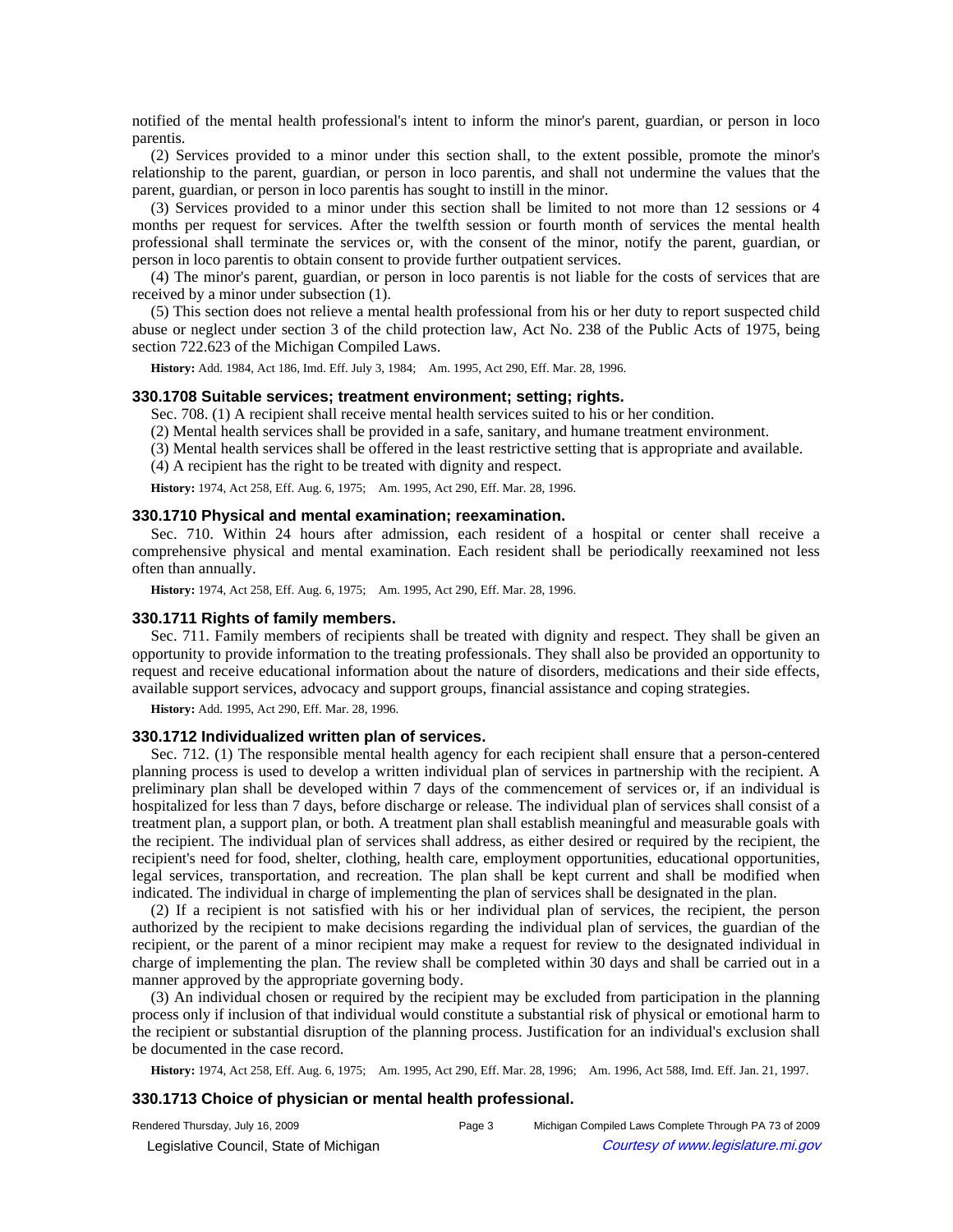Sec. 713. A recipient shall be given a choice of physician or other mental health professional in accordance with the policies of the community mental health services program, licensed hospital, or service provider under contract with the community mental health services program, or licensed hospital providing services and within the limits of available staff in the community mental health services program, licensed hospital, or service provider under contract with the community mental health services program, or licensed hospital.

**History:** Add. 1995, Act 290, Eff. Mar. 28, 1996.

# **330.1714 Informing resident of clinical status and progress.**

Sec. 714. A recipient shall be informed orally and in writing of his or her clinical status and progress at reasonable intervals established in the individual plan of services in a manner appropriate to his or her clinical condition.

History: 1974, Act 258, Eff. Aug. 6, 1975;-- Am. 1995, Act 290, Eff. Mar. 28, 1996.

## **330.1715 Services of mental health professional.**

Sec. 715. If a resident is able to secure the services of a mental health professional, he or she shall be allowed to see the professional at any reasonable time.

History: 1974, Act 258, Eff. Aug. 6, 1975;-- Am. 1995, Act 290, Eff. Mar. 28, 1996.

## **330.1716 Surgery; consent.**

Sec. 716. (1) Except as provided in subsections (2) and (3), a recipient of mental health services shall not have surgery performed upon him or her unless consent is obtained from 1 of the following:

(a) The recipient if he or she is 18 years of age or over and does not have a guardian for medical purposes.

(b) The guardian of the recipient if the guardian is legally empowered to execute a consent to surgery.

(c) The parent of the recipient who has legal and physical custody of the recipient, if the recipient is less than 18 years of age.

(d) The representative authorized to consent under a durable power of attorney or other advance directive.

(2) If the life of a recipient is threatened and there is not time to obtain consent, surgery may be performed without consent after the medical necessity for the procedure has been documented and the documentation has been entered into the record of the recipient.

(3) If surgery is considered advisable for a recipient, and if no one eligible under subsection (1) to give consent can be found after diligent effort, a probate court may, upon petition and after hearing, consent to performance of the surgery in lieu of the individual eligible to give consent.

History: 1974, Act 258, Eff. Aug. 6, 1975;-- Am. 1995, Act 290, Eff. Mar. 28, 1996.

### **330.1717 Electroconvulsive therapy or other procedure; consent.**

Sec. 717. (1) A recipient shall not be the subject of electroconvulsive therapy or a procedure intended to produce convulsions or coma unless consent is obtained from the following:

(a) The recipient, if he or she is 18 years of age or older and does not have a guardian for medical purposes.

(b) The recipient's parent who has legal and physical custody of the recipient, if the recipient is less than 18 years of age.

(c) The recipient's guardian, if the guardian has power to execute a consent to procedures described in this section.

(d) The recipient's designated representative, if a durable power of attorney or other advance directive grants the representative authority to consent to procedures described in this section.

(2) If a guardian consents to a procedure described in this section, the procedure shall not be initiated until 2 psychiatrists have examined the recipient and documented in the recipient's medical record their concurrence with the decision to administer the procedure.

(3) If a parent or guardian of a minor consents to a procedure described in this section, the procedure shall not be initiated until 2 child and adolescent psychiatrists, neither of whom may be the treating psychiatrist, have examined the minor and documented in the minor's medical record their concurrence with the decision to administer the procedure.

(4) A minor or an advocate designated by the minor may object to the administration of a procedure described in this section. The objection shall be made either orally or in writing to the probate court. The procedure shall not be initiated before a court hearing on the minor's or advocate's objection.

(5) At least 72 hours, excluding Sundays or holidays, before the initiation of a procedure described in this section, a minor shall be informed that he or she has a right to object to the procedure.

(6) If a procedure described in this section is considered advisable for a recipient and an individual eligible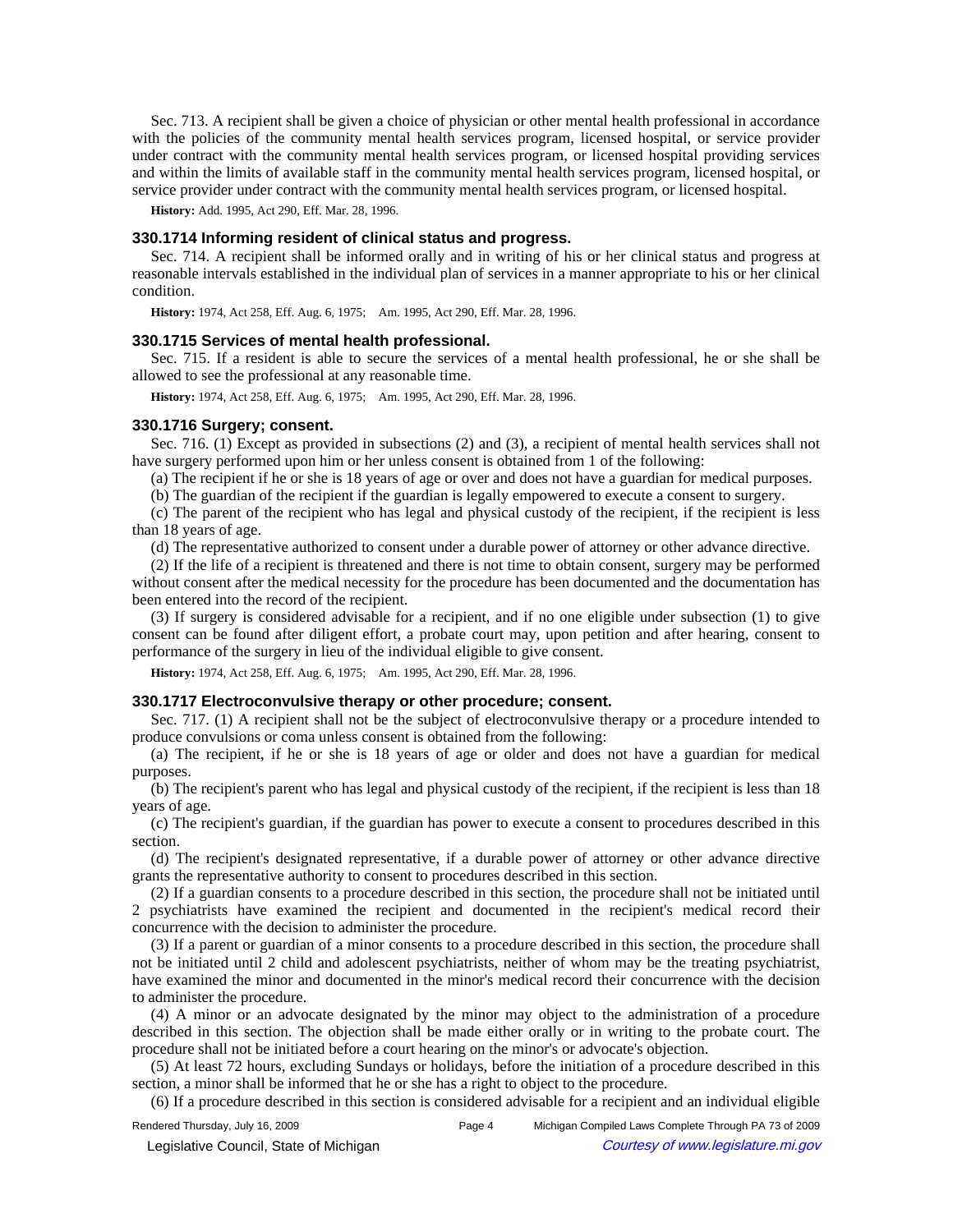to give consent for the procedure is not located after diligent effort, a probate court may, upon petition and after a hearing, consent to administration of the procedure in lieu of the individual eligible to give consent.

**History:** Add. 1995, Act 290, Eff. Mar. 28, 1996.

### **330.1718 Psychotropic drugs.**

Sec. 718. Psychotropic drugs shall not be administered to an individual who has been hospitalized by medical certification or by petition under chapter 4 or 5 on the day preceding and on the day of his or her court hearing unless the individual consents or unless the administration of the psychotropic drugs is necessary to prevent physical injury to the individual or others.

History: 1974, Act 258, Eff. Aug. 6, 1975;-- Am. 1995, Act 290, Eff. Mar. 28, 1996.

## **330.1719 Psychotropic drug treatment; duties of prescriber or licensed health professional.**

Sec. 719. Before initiating a course of psychotropic drug treatment for a recipient, the prescriber or a licensed health professional acting under the delegated authority of the prescriber shall do both of the following:

(a) Explain the specific risks and the most common adverse effects that have been associated with that drug.

(b) Provide the individual with a written summary of the most common adverse effects associated with that drug.

History: Add. 1995, Act 290, Eff. Mar. 28, 1996;- Am. 1996, Act 588, Imd. Eff. Jan. 21, 1997.

### **330.1720 Statistical report of deaths.**

Sec. 720. The department shall provide an annual statistical report to the members of the house and senate standing committees and appropriations subcommittees with legislative oversight of mental health issues summarizing all deaths and causes of deaths, if known of mental health care recipients that have been reported to the department and all deaths that have occurred in state facilities.

**History:** Add. 1995, Act 290, Eff. Mar. 28, 1996.

**Compiler's note:** Former MCL 330.1720, which pertained to facility standards report, was repealed by Act 302 of 1986, Imd. Eff. Dec. 22, 1986.

## **330.1722 Protection of recipient from abuse or neglect.**

Sec. 722. (1) A recipient of mental health services shall not be subjected to abuse or neglect.

(2) The department, each community mental health services program, each licensed hospital, and each service provider under contract with the department, community mental health services program, or licensed hospital shall ensure that appropriate disciplinary action is taken against those who have engaged in abuse or neglect.

(3) A recipient of mental health services who is abused or neglected has a right to pursue injunctive and other appropriate civil relief.

History: 1974, Act 258, Eff. Aug. 6, 1975;-- Am. 1995, Act 290, Eff. Mar. 28, 1996.

### **330.1723 Suspected abuse of recipient or resident; report to law enforcement agency.**

Sec. 723. (1) A mental health professional, a person employed by or under contract to the department, a licensed facility, or a community mental health services program, or a person employed by a provider under contract to the department, a licensed facility, or a community mental health services program who has reasonable cause to suspect the criminal abuse of a recipient immediately shall make or cause to be made, by telephone or otherwise, an oral report of the suspected criminal abuse to the law enforcement agency for the county or city in which the criminal abuse is suspected to have occurred or to the state police.

(2) Within 72 hours after making the oral report, the reporting individual shall file a written report with the law enforcement agency to which the oral report was made, and with the chief administrator of the facility or agency responsible for the recipient.

(3) The written report required by subsection (2) shall contain the name of the recipient and a description of the criminal abuse and other information available to the reporting individual that might establish the cause of the criminal abuse and the manner in which it occurred. The report shall become a part of the recipient's clinical record. Before the report becomes part of the recipient's clinical record, the names of the reporting individual and the individual accused of committing the criminal abuse, if contained in the report, shall be deleted.

(4) The identity of an individual who makes a report under this section is confidential and is not subject to disclosure without the consent of that individual or by order or subpoena of a court of record. An individual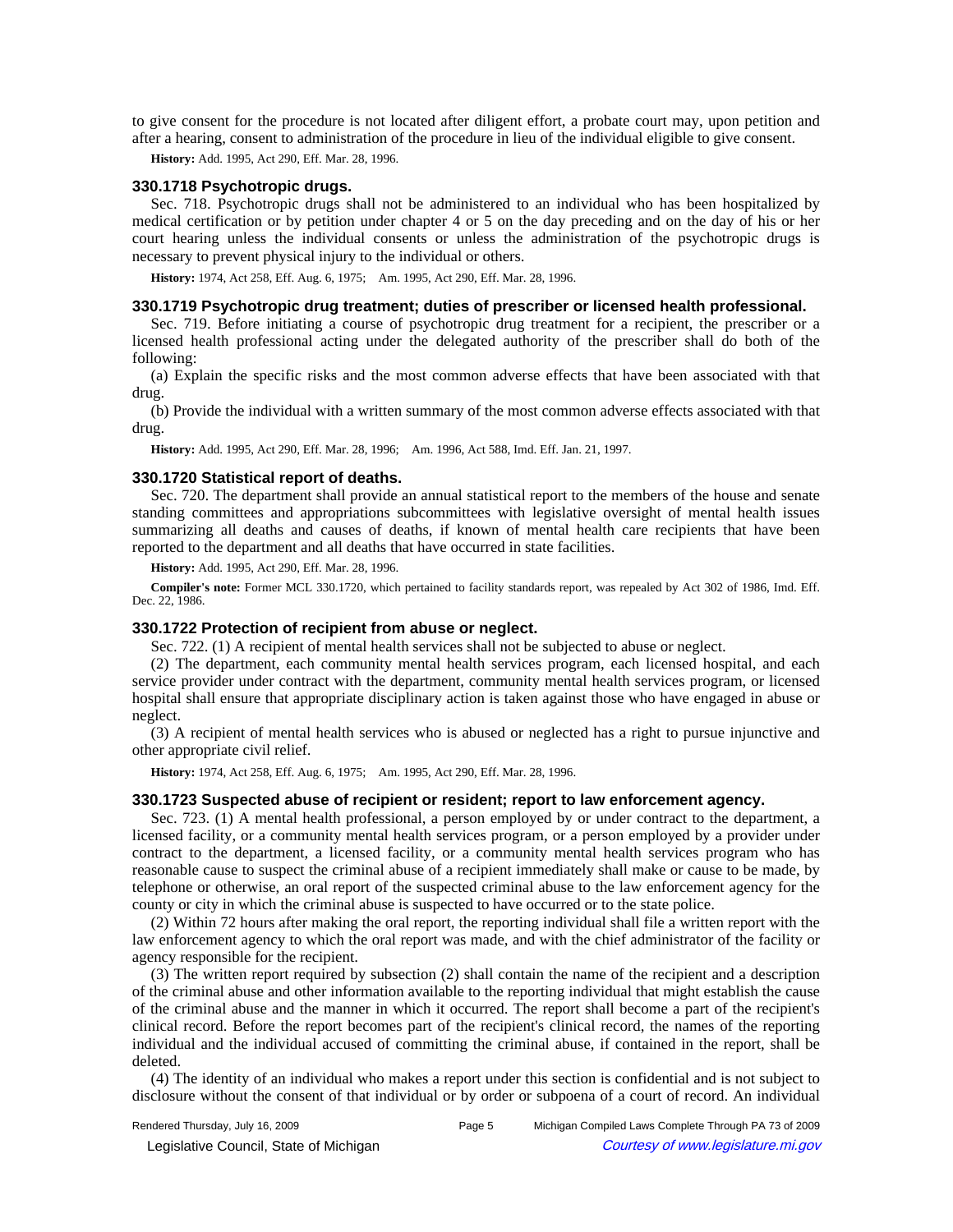acting in good faith who makes a report of criminal abuse against a recipient is immune from civil or criminal liability that might otherwise be incurred. The immunity from civil or criminal liability granted by this subsection extends only to acts done under this section and does not extend to a negligent act that causes personal injury or death.

(5) An individual who makes a report under this section in good faith shall not be dismissed or otherwise penalized by an employer or contractor for making the report.

(6) This section does not relieve an individual from the duty to report criminal abuse under other applicable law.

(7) The department, a community mental health services program, a licensed facility, and a service provider under contract with the department, community mental health services program, or licensed facility shall cooperate in the prosecution of appropriate criminal charges against those who have engaged in criminal abuse.

(8) Except as otherwise provided in subsection (5), this section does not preclude nor hinder the department, a licensed facility, a community mental health services program, or a service provider under contract to the department, a licensed facility, or a community mental health services program from investigating reported claims of criminal abuse of a recipient by its employees, and from taking appropriate disciplinary action against its employees based upon that investigation.

(9) This section does not require a person to report suspected criminal abuse if either of the following applies:

(a) The individual has knowledge that the incident of suspected criminal abuse has been reported to the appropriate law enforcement agency as provided in this section.

(b) The suspected criminal abuse occurred more than 1 year before the date on which it first became known to an individual who would otherwise be required to make a report.

(10) This section does not require an individual required to report suspected criminal abuse under subsection (1) to disclose confidential information or a privileged communication except under 1 or both of the following circumstances:

(a) If the suspected criminal abuse is alleged to have been committed or caused by a mental health professional, an individual employed by or under contract to the department, a licensed facility, or a community mental health services program, or an individual employed by a service provider under contract to the department, a licensed facility, or a community mental health services program.

(b) If the suspected criminal abuse is alleged to have been committed in 1 of the following:

(*i*) A state facility or a licensed facility.

(*ii*) A county community mental health services program site.

(*iii*) The work site of an individual employed by or under contract to the department, a licensed facility, or a community mental health services program or a provider under contract to the department, a licensed facility, or a community mental health services program.

(*iv*) A place where a recipient is under the supervision of an individual employed by or under contract to the department, a licensed facility, a community mental health services program, or a provider under contract to the department, a licensed facility, or a community mental health services program.

History: Add. 1986, Act 224, Eff. Mar. 31, 1987;--Am. 1988, Act 32, Imd. Eff. Feb. 25, 1988;--Am. 1995, Act 290, Eff. Mar. 28, 1996.

## **330.1723a Appointment of guardian ad litem.**

Sec. 723a. The court with jurisdiction in each case resulting from a report made under section 723 shall appoint a guardian ad litem for the recipient.

History: Add. 1986, Act 224, Eff. Mar. 31, 1987;-- Am. 1995, Act 290, Eff. Mar. 28, 1996.

## **330.1723b Report by person not employed by or under contract to department, facility, or community mental health services program.**

Sec. 723b. Section 723 does not prohibit an individual who is not employed by or under contract to the department, a licensed facility, or a community mental health services program and who has reasonable cause to suspect the criminal abuse of a recipient from making a report to the appropriate law enforcement agency or to the department or community mental health services program.

History: Add. 1986, Act 224, Eff. Mar. 31, 1987;-- Am. 1995, Act 290, Eff. Mar. 28, 1996.

# **330.1723c Violation of MCL 330.1723 or making of false report as misdemeanor; civil liability.**

Sec. 723c. (1) An individual who intentionally violates section 723 or who knowingly makes a false report pursuant to section 723 is guilty of a misdemeanor.

Rendered Thursday, July 16, 2009 **Page 6** Michigan Compiled Laws Complete Through PA 73 of 2009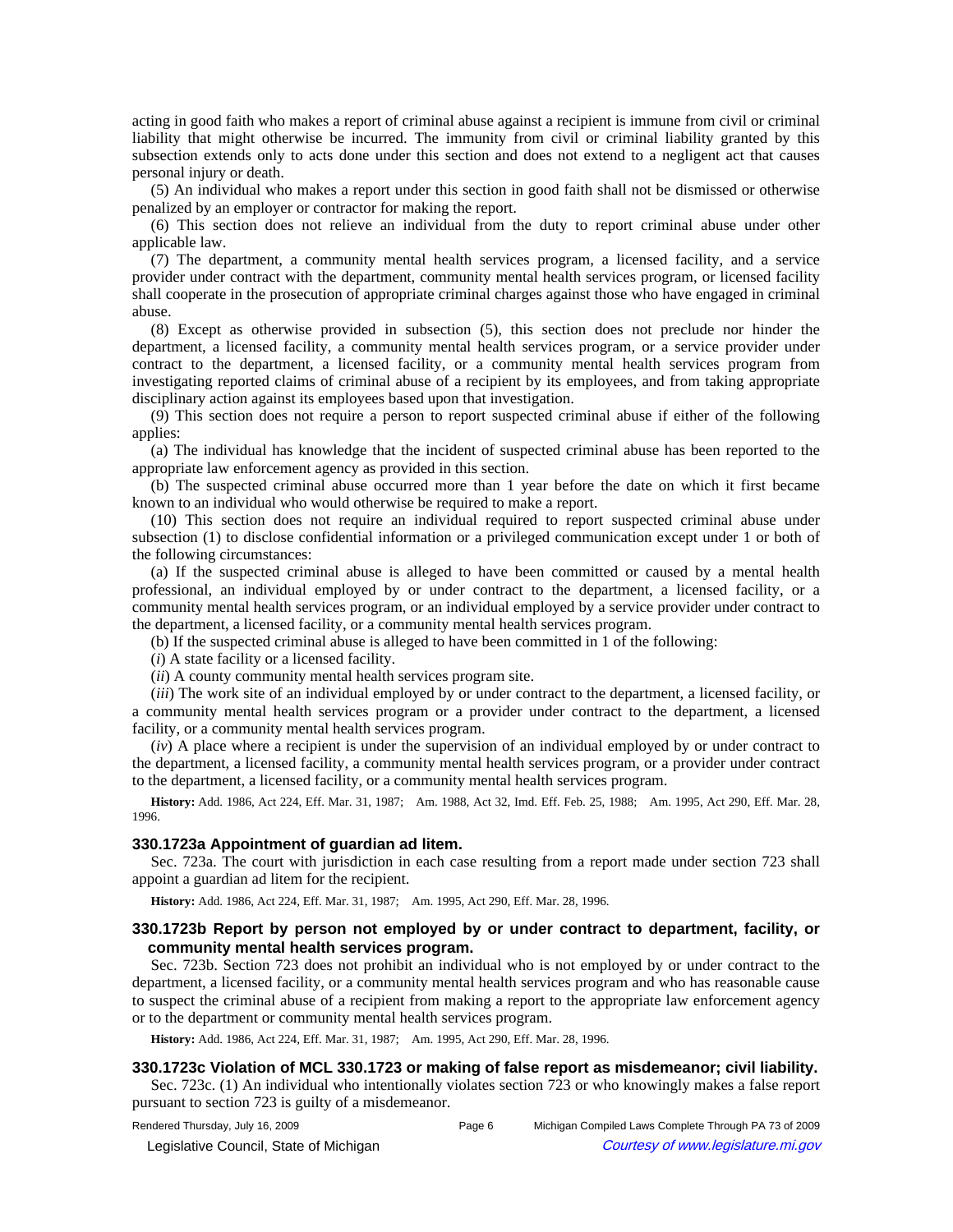(2) An individual who violates section 723 is civilly liable for the damages proximately caused by the violation.

History: Add. 1986, Act 224, Eff. Mar. 31, 1987;-- Am. 1995, Act 290, Eff. Mar. 28, 1996.

### **330.1724 Fingerprints, photographs, audiotape, or use of 1-way glass.**

Sec. 724. (1) A recipient of mental health services shall not be fingerprinted, photographed, audiotaped, or viewed through a 1-way glass except in the circumstances and under the conditions set forth in this section. As used in this section, photographs include still pictures, motion pictures, and videotapes.

(2) Fingerprints, photographs, or audiotapes may be taken and used and 1-way glass may be used in order to provide services, including research, to a recipient or in order to determine the name of the recipient only when prior written consent is obtained from 1 of the following:

(a) The recipient if 18 years of age or over and competent to consent.

(b) The guardian of the recipient if the guardian is legally empowered to execute such a consent.

(c) The parent with legal and physical custody of the recipient if the recipient is less than 18 years of age.

(3) Fingerprints, photographs, or audiotapes taken in order to provide services to a recipient, and any copies of them, shall be kept as part of the record of the recipient.

(4) Fingerprints, photographs, or audiotapes taken in order to determine the name of a recipient shall be kept as part of the record of the recipient, except that when necessary the fingerprints, photographs, or audiotapes may be delivered to others for assistance in determining the name of the recipient. Fingerprints, photographs, or audiotapes so delivered shall be returned together with copies that were made. An individual receiving fingerprints, photographs, or audiotapes shall be informed of the requirement that return be made. Upon return, the fingerprints, photographs, or audiotapes, together with copies, shall be kept as part of the record of the recipient.

(5) Fingerprints, photographs, or audiotapes in the record of a recipient, and any copies of them, shall be given to the recipient or destroyed when they are no longer essential in order to achieve 1 of the objectives set forth in subsection (2), or upon discharge of the resident, whichever occurs first.

(6) Photographs may be taken for purely personal or social purposes. A photograph of a recipient shall not be taken or used under this subsection if the recipient has indicated his or her objection.

(7) Photographs or audiotapes may be taken and 1-way glass may be used for educational or training purposes only when express written consent is obtained from 1 of the following:

(a) The recipient if 18 years of age or over and competent to consent.

(b) The guardian of the recipient if the guardian is legally empowered to execute such a consent.

(c) The parent with legal and physical custody of the recipient if the recipient is less than 18 years of age.

(8) This section does not apply to recipients of mental health services referred under chapter 10.

History: 1974, Act 258, Eff. Aug. 6, 1975;--Am. 1975, Act 208, Imd. Eff. Aug. 21, 1975;--Am. 1995, Act 290, Eff. Mar. 28, 1996.

### **330.1726 Communication by mail and telephone; visits.**

Sec. 726. (1) A resident is entitled to unimpeded, private, and uncensored communication with others by mail and telephone and to visit with persons of his or her choice, except in the circumstances and under the conditions set forth in this section.

(2) Each facility shall endeavor to implement the rights guaranteed by subsection (1) by making telephones reasonably accessible, by ensuring that correspondence can be conveniently and confidentially received and mailed, and by making space for visits available. Writing materials, telephone usage funds, and postage shall be provided in reasonable amounts to residents who are unable to procure such items.

(3) Reasonable times and places for the use of telephones and for visits may be established and, if established, shall be in writing and posted in each living unit of a residential program.

(4) The right of a resident to communicate by mail or telephone or receive visitors shall not be further limited except as authorized in the resident's individual plan of services.

(5) A limitation upon the rights guaranteed by subsection (1) shall not apply between a resident and an attorney or a court, or between a resident and other individuals if the communication involves matters that are or may be the subject of legal inquiry.

History: 1974, Act 258, Eff. Aug. 6, 1975;-- Am. 1995, Act 290, Eff. Mar. 28, 1996.

## **330.1728 Personal property.**

Sec. 728. (1) A resident is entitled to receive, possess, and use all personal property, including clothing, except in the circumstances and under the conditions set forth in this section.

(2) Each facility shall provide a reasonable amount of storage space to each resident for his or her clothing and other personal property. The resident shall be permitted to inspect personal property at reasonable times.

Rendered Thursday, July 16, 2009 **Page 7** Michigan Compiled Laws Complete Through PA 73 of 2009 © Legislative Council, State of Michigan Courtesy of www.legislature.mi.gov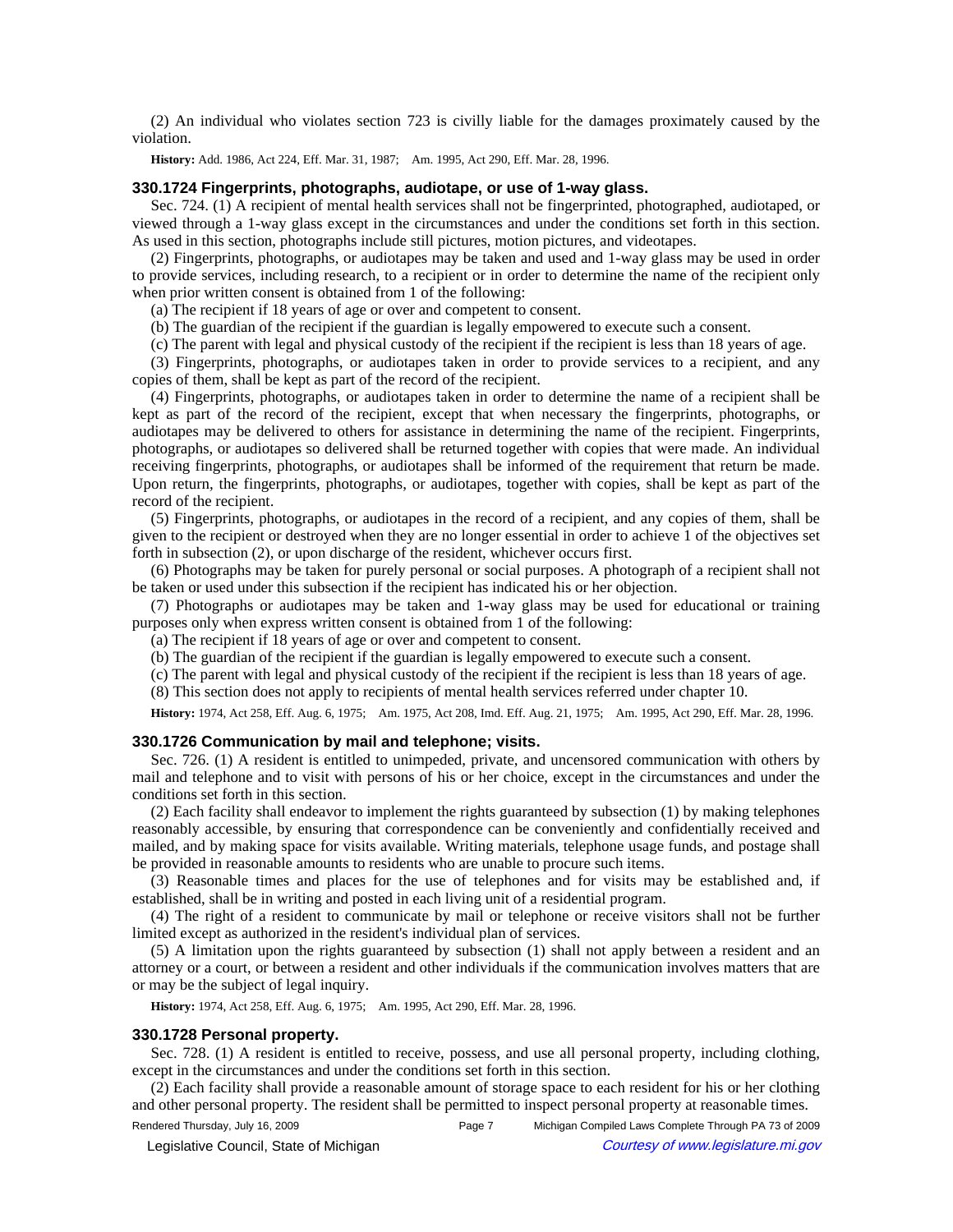(3) A facility may exclude particular kinds of personal property from the facility. Any exclusions shall be officially adopted and shall be in writing and posted in each residential unit.

(4) The individual in charge of the plan of services for a resident may limit the rights guaranteed by subsection (1) if each limitation is essential for 1 of the following purposes:

(a) In order to prevent theft, loss, or destruction of the property, unless a waiver is signed by the resident.

(b) In order to prevent the resident from physically harming himself, herself, or others.

(5) A limitation adopted under the authority of subsection (4), the date it expires, and justification for its adoption shall be promptly noted in the record of the resident.

(6) A limitation adopted under the authority of subsection (4) shall be removed when the circumstance that justified its adoption ceases to exist.

(7) A receipt shall be given to a resident and an individual designated by the resident for any of his or her personal property taken into the possession of the facility. Any personal property in the possession of a facility at the time the resident to whom the property belongs is released from the facility shall be returned to the resident.

History: 1974, Act 258, Eff. Aug. 6, 1975;-- Am. 1995, Act 290, Eff. Mar. 28, 1996.

### **330.1730 Money.**

Sec. 730. (1) The department shall establish policies and procedures designed to ensure that money in the accounts of residents of a state facility are safeguarded against theft, loss, or misappropriation.

(2) A state facility may require that all money that is on the person of a resident, that comes to a resident, or that the facility receives on behalf of the resident under a benefit arrangement or otherwise, be turned over to the facility for safekeeping. The money shall be accounted for in the name of the resident and recorded periodically in the records of the resident. Upon request, money accounted for in the name of a resident shall be turned over to a legal guardian of the resident if the guardian has such authority.

(3) A resident of a state facility is entitled to easy access to the money in his or her account and to spend or otherwise use the money as he or she chooses, except as provided in policies and procedures of the department established under subsection (1). Policies and procedures shall be established in writing for each state facility giving residents easy access to the money in their accounts and enabling residents to spend or otherwise use their money as they choose.

(4) Money accounted for in the name of a resident of a state facility may be deposited with a financial institution. Any earnings attributable to money in an account of a resident shall be credited to that account.

(5) All money, including any earnings, in an account of a resident of a state facility shall be delivered to the resident upon his or her release from the facility.

**History:** 1974, Act 258, Eff. Aug. 6, 1975;-- Am. 1995, Act 290, Eff. Mar. 28, 1996.

#### **330.1732 Accepting funds for use of resident.**

Sec. 732. A state facility may accept funds that a parent, guardian, or other individual wishes to provide for the use or benefit of a resident of the facility. Unless otherwise restricted by law, the possession and use of funds so provided are governed by section 730, the individual plan of services, and any additional directions given by the provider of the funds.

History: 1974, Act 258, Eff. Aug. 6, 1975;-- Am. 1995, Act 290, Eff. Mar. 28, 1996.

### **330.1734 Facility as representative payee or fiduciary.**

Sec. 734. In the absence of any other responsible party, a state facility may accept an appointment to serve as a representative payee, fiduciary, or in a similar capacity for payments to a resident under a public or private benefit arrangement unless otherwise restricted by law. Funds received under that arrangement are subject to section 730 except to the extent laws or regulations governing payment of the benefits provide otherwise.

History: 1974, Act 258, Eff. Aug. 6, 1975;-- Am. 1995, Act 290, Eff. Mar. 28, 1996.

#### **330.1736 Performance of labor by resident.**

Sec. 736. (1) A resident may perform labor that contributes to the operation and maintenance of the facility for which the facility would otherwise employ someone only if the resident voluntarily agrees to perform the labor, engaging in the labor would not be inconsistent with the individual plan of services for the resident, and the amount of time or effort necessary to perform the labor would not be excessive. In no event shall discharge or privileges be conditioned upon the performance of such labor.

(2) A resident who performs labor that contributes to the operation and maintenance of the facility for which the facility would otherwise employ someone shall be compensated appropriately and in accordance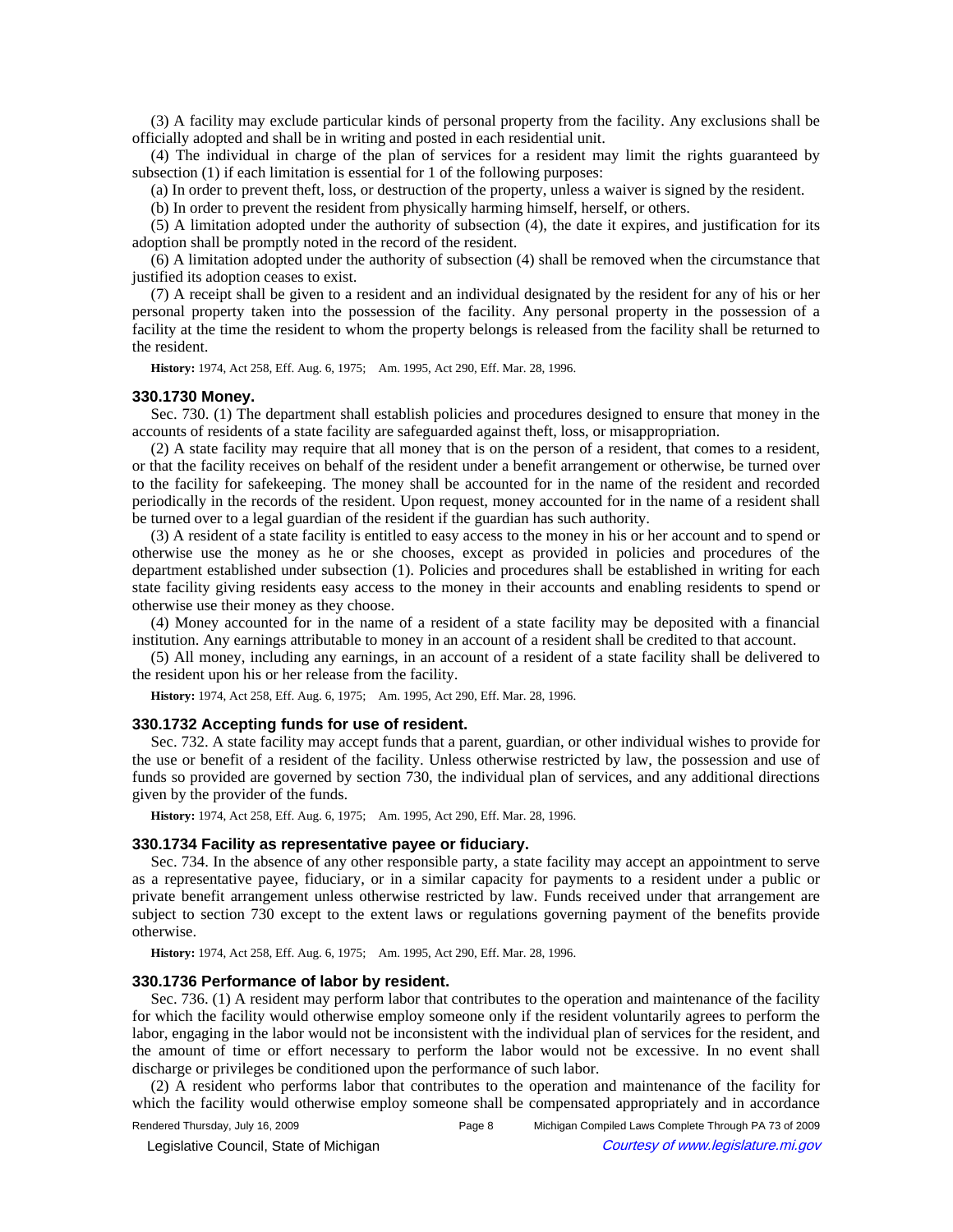with applicable federal and state labor laws, including minimum wage and minimum wage reduction provisions.

(3) A resident who performs labor other than that described in subsection (2) shall be compensated an appropriate amount if an economic benefit to another individual or agency results from his or her labor.

(4) The governing body of the facility may provide for compensation of a resident when he or she performs labor not governed by subsection (2) or (3).

(5) Subsections (1), (2), and (3) do not apply to labor of a personal housekeeping nature or labor performed as a condition of residence in a small group living arrangement.

(6) One-half of any compensation paid to a resident under this section is exempt from collection under this act as payment for services rendered.

History: 1974, Act 258, Eff. Aug. 6, 1975;-Am. 1995, Act 290, Eff. Mar. 28, 1996.

## **330.1738 Repealed. 1995, Act 290, Eff. Mar. 28, 1996.**

**Compiler's note:** The repealed section pertained to right to education.

## **330.1740 Physical restraint.**

Sec. 740. (1) A resident shall not be placed in physical restraint except in the circumstances and under the conditions set forth in this section or in other law.

(2) A resident may be restrained only as provided in subsection (3), (4), or (5) after less restrictive interventions have been considered, and only if restraint is essential in order to prevent the resident from physically harming himself, herself, or others, or in order to prevent him or her from causing substantial property damage. Consideration of less restrictive measures shall be documented in the medical record. If restraint is essential in order to prevent the resident from physically harming himself, herself, or others, the resident may be physically held with no more force than is necessary to limit the resident's movement, until a restraint may be applied.

(3) A resident may be temporarily restrained for a maximum of 30 minutes without an order or authorization in an emergency. Immediately after imposition of the temporary restraint, a physician shall be contacted. If, after being contacted, the physician does not order or authorize the restraint, the restraint shall be removed.

(4) A resident may be restrained prior to examination pursuant to an authorization by a physician. An authorized restraint may continue only until a physician can personally examine the resident or for 2 hours, whichever is less. If it is not possible for the physician to examine the resident within 2 hours, a physician may reauthorize the restraint for another 2 hours. Authorized restraint may not continue for more than 4 hours.

(5) A resident may be restrained pursuant to an order by a physician made after personal examination of the resident. An ordered restraint shall continue only for that period of time specified in the order or for 8 hours, whichever is less.

(6) A restrained resident shall continue to receive food, shall be kept in sanitary conditions, shall be clothed or otherwise covered, shall be given access to toilet facilities, and shall be given the opportunity to sit or lie down.

(7) Restraints shall be removed every 2 hours for not less than 15 minutes unless medically contraindicated or whenever they are no longer essential in order to achieve the objective which justified their initial application.

(8) Each instance of restraint requires full justification for its application, and the results of each periodic examination shall be placed promptly in the record of the resident.

(9) If a resident is restrained repeatedly, the resident's individual plan of services shall be reviewed and modified to facilitate the reduction of the use of restraints.

**History:** 1974, Act 258, Eff. Aug. 6, 1975;-- Am. 1995, Act 290, Eff. Mar. 28, 1996.

### **330.1742 Seclusion.**

Sec. 742. (1) Seclusion shall be used only in a hospital, a center, or a child caring institution licensed under 1973 PA 116, MCL 722.111 to 722.128. A resident placed in a hospital or center shall not be kept in seclusion except in the circumstances and under the conditions set forth in this section.

(2) A minor placed in a child caring institution shall not be placed or kept in seclusion except as provided in 1973 PA 116, MCL 722.111 to 722.128, or rules promulgated under that act.

(3) A resident may be placed in seclusion only as provided under subsection (4), (5), or (6) and only if it is essential in order to prevent the resident from physically harming others, or in order to prevent the resident from causing substantial property damage.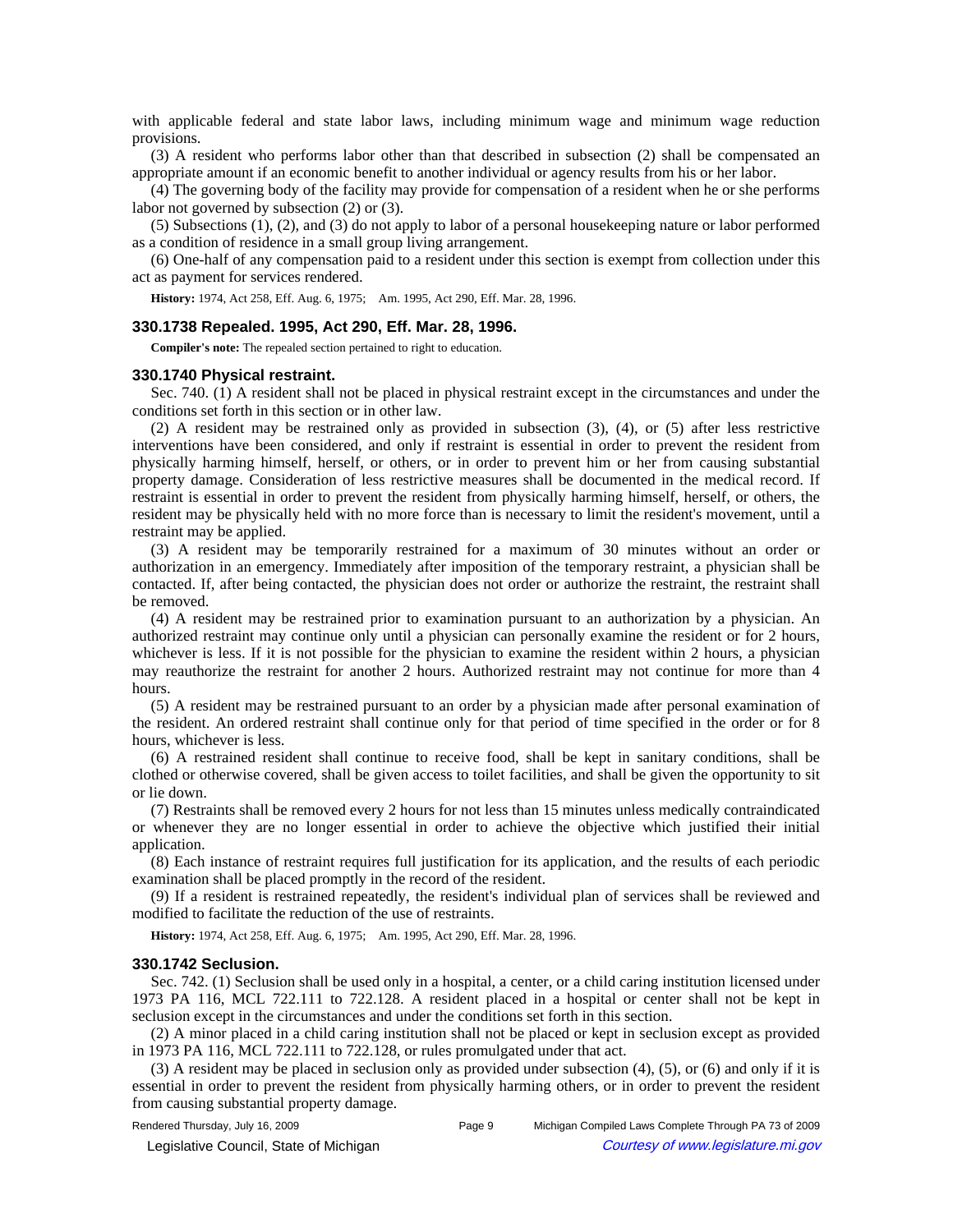(4) Seclusion may be temporarily employed for a maximum of 30 minutes in an emergency without an authorization or an order. Immediately after the resident is placed in temporary seclusion, a physician shall be contacted. If, after being contacted, the physician does not authorize or order the seclusion, the resident shall be removed from seclusion.

(5) A resident may be placed in seclusion under an authorization by a physician. Authorized seclusion shall continue only until a physician can personally examine the resident or for 1 hour, whichever is less.

(6) A resident may be placed in seclusion under an order of a physician made after personal examination of the resident to determine if the ordered seclusion poses an undue health risk to the resident. Ordered seclusion shall continue only for that period of time specified in the order or for 8 hours, whichever is less. An order for a minor shall continue for a maximum of 4 hours.

(7) A secluded resident shall continue to receive food, shall remain clothed unless his or her actions make it impractical or inadvisable, shall be kept in sanitary conditions, and shall be provided a bed or similar piece of furniture unless his or her actions make it impractical or inadvisable.

(8) A secluded resident shall be released from seclusion whenever the circumstance that justified its use ceases to exist.

(9) Each instance of seclusion requires full justification for its use, and the results of each periodic examination shall be placed promptly in the record of the resident.

(10) If a resident is secluded repeatedly, the resident's individual plan of services shall be reviewed and modified to facilitate the reduced use of seclusion.

History: 1974, Act 258, Eff. Aug. 6, 1975;--Am. 1995, Act 290, Eff. Mar. 28, 1996;--Am. 1996, Act 588, Imd. Eff. Jan. 21, 1997; Am. 2004, Act 527, Imd. Eff. Jan. 3, 2005.

### **330.1744 Freedom of movement.**

Sec. 744. (1) The freedom of movement of a recipient shall not be restricted more than is necessary to provide mental health services to him or her, to prevent injury to him or her or to others, or to prevent substantial property damage, except that security precautions appropriate to the condition and circumstances of an individual admitted by order of a criminal court or transferred as a sentence-serving convict from a penal institution may be taken.

(2) A restriction adopted under the authority of subsection (1), the date it expires, and justification for its adoption shall be promptly noted in the record of the recipient.

(3) A restriction adopted under the authority of subsection (1) shall be removed when the circumstance that justified its adoption ceases to exist.

History: 1974, Act 258, Eff. Aug. 6, 1975;-- Am. 1995, Act 290, Eff. Mar. 28, 1996.

### **330.1746 Record.**

Sec. 746. (1) A complete record shall be kept current for each recipient of mental health services. The record shall at least include information pertinent to the services provided to the recipient, pertinent to the legal status of the recipient, required by this chapter or other provision of law, and required by rules or policies.

(2) The material in the record shall be confidential to the extent it is made confidential by section 748.

**History:** 1974, Act 258, Eff. Aug. 6, 1975.

### **330.1748 Confidentiality.**

Sec. 748. (1) Information in the record of a recipient, and other information acquired in the course of providing mental health services to a recipient, shall be kept confidential and shall not be open to public inspection. The information may be disclosed outside the department, community mental health services program, licensed facility, or contract provider, whichever is the holder of the record, only in the circumstances and under the conditions set forth in this section or section 748a.

(2) If information made confidential by this section is disclosed, the identity of the individual to whom it pertains shall be protected and shall not be disclosed unless it is germane to the authorized purpose for which disclosure was sought; and, when practicable, no other information shall be disclosed unless it is germane to the authorized purpose for which disclosure was sought.

(3) An individual receiving information made confidential by this section shall disclose the information to others only to the extent consistent with the authorized purpose for which the information was obtained.

(4) For case record entries made subsequent to March 28, 1996, information made confidential by this section shall be disclosed to an adult recipient, upon the recipient's request, if the recipient does not have a guardian and has not been adjudicated legally incompetent. The holder of the record shall comply with the adult recipient's request for disclosure as expeditiously as possible but in no event later than the earlier of 30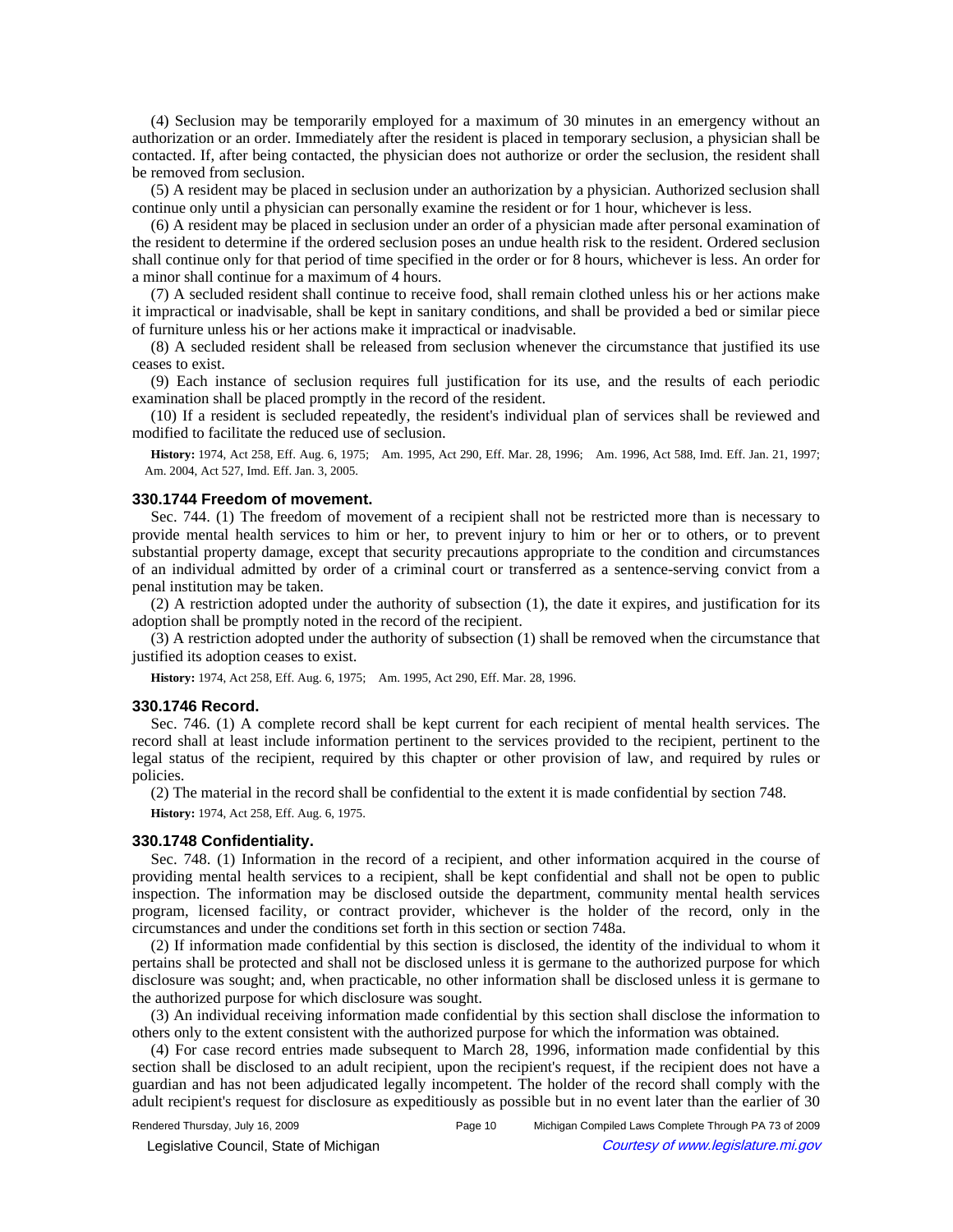days after receipt of the request or, if the recipient is receiving treatment from the holder of the record, before the recipient is released from treatment.

(5) Except as otherwise provided in this section or section 748a, when requested, information made confidential by this section shall be disclosed only under 1 or more of the following circumstances:

(a) Pursuant to an order or a subpoena of a court of record or a subpoena of the legislature, unless the information is privileged by law.

(b) To a prosecuting attorney as necessary for the prosecuting attorney to participate in a proceeding governed by this act.

(c) To an attorney for the recipient, with the consent of the recipient, the recipient's guardian with authority to consent, or the parent with legal and physical custody of a minor recipient.

(d) If necessary in order to comply with another provision of law.

(e) To the department if the information is necessary in order for the department to discharge a responsibility placed upon it by law.

(f) To the office of the auditor general if the information is necessary for that office to discharge its constitutional responsibility.

(g) To a surviving spouse of the recipient or, if there is no surviving spouse, to the individual or individuals most closely related to the deceased recipient within the third degree of consanguinity as defined in civil law, for the purpose of applying for and receiving benefits.

(6) Except as otherwise provided in subsection (4), if consent is obtained from the recipient, the recipient's guardian with authority to consent, the parent with legal custody of a minor recipient, or the court-appointed personal representative or executor of the estate of a deceased recipient, information made confidential by this section may be disclosed to all of the following:

(a) A provider of mental health services to the recipient.

(b) The recipient or his or her guardian or the parent of a minor recipient or another individual or agency unless in the written judgment of the holder the disclosure would be detrimental to the recipient or others.

(7) Information may be disclosed in the discretion of the holder of the record under 1 or more of the following circumstances:

(a) As necessary in order for the recipient to apply for or receive benefits.

(b) As necessary for the purpose of outside research, evaluation, accreditation, or statistical compilation. The individual who is the subject of the information shall not be identified in the disclosed information unless the identification is essential in order to achieve the purpose for which the information is sought or if preventing the identification would clearly be impractical, but not if the subject of the information is likely to be harmed by the identification.

(c) To a provider of mental or other health services or a public agency, if there is a compelling need for disclosure based upon a substantial probability of harm to the recipient or other individuals.

(8) If required by federal law, the department or a community mental health services program or licensed facility shall grant a representative of the protection and advocacy system designated by the governor in compliance with section 931 access to the records of all of the following:

(a) A recipient, if the recipient, the recipient's guardian with authority to consent, or a minor recipient's parent with legal and physical custody of the recipient has consented to the access.

(b) A recipient, including a recipient who has died or whose location is unknown, if all of the following apply:

(*i*) Because of mental or physical condition, the recipient is unable to consent to the access.

(*ii*) The recipient does not have a guardian or other legal representative, or the recipient's guardian is the state.

(*iii*) The protection and advocacy system has received a complaint on behalf of the recipient or has probable cause to believe based on monitoring or other evidence that the recipient has been subject to abuse or neglect.

(c) A recipient who has a guardian or other legal representative if all of the following apply:

(*i*) A complaint has been received by the protection and advocacy system or there is probable cause to believe the health or safety of the recipient is in serious and immediate jeopardy.

(*ii*) Upon receipt of the name and address of the recipient's legal representative, the protection and advocacy system has contacted the representative and offered assistance in resolving the situation.

(*iii*) The representative has failed or refused to act on behalf of the recipient.

(9) The records, data, and knowledge collected for or by individuals or committees assigned a peer review function, including the review function under section 143a(1), are confidential, shall be used only for the purposes of peer review, are not public records, and are not subject to court subpoena. This subsection does not prevent disclosure of individual case records pursuant to this section.<br>Rendered Thursday, July 16, 2009 Page 11 Michigan C

Michigan Compiled Laws Complete Through PA 73 of 2009 © Legislative Council, State of Michigan Council Courtesy of www.legislature.mi.gov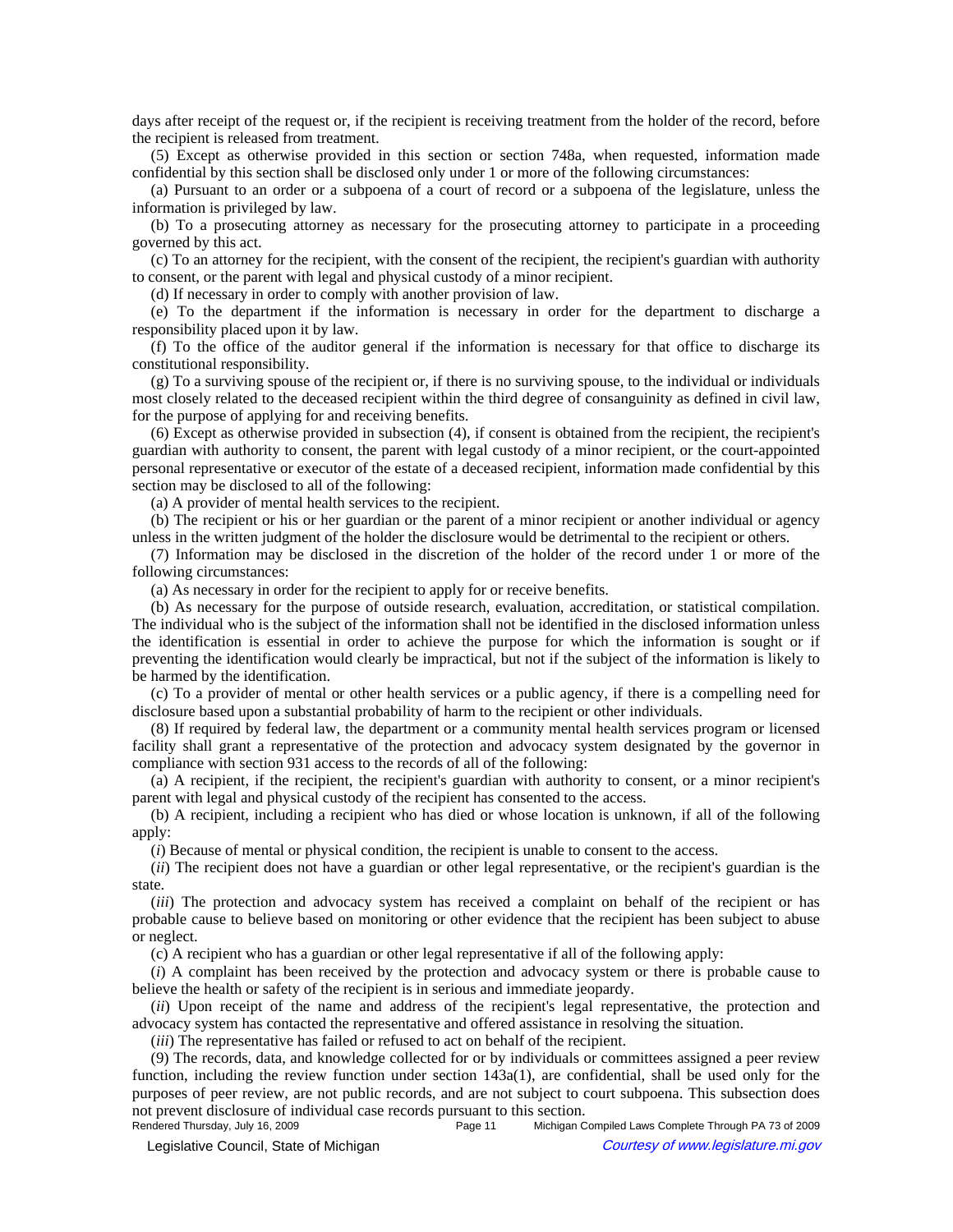(10) The holder of an individual's record, if authorized to release information for clinical purposes by the individual or the individual's guardian or a parent of a minor, shall release a copy of the entire medical and clinical record to the provider of mental health services.

History: 1974, Act 258, Eff. Aug. 6, 1975;—Am. 1982, Act 236, Imd. Eff. Sept. 22, 1982;—Am. 1986, Act 50, Imd. Eff. Mar. 17, 1986;—Am. 1987, Act 192, Imd. Eff. Dec. 2, 1987;—Am. 1990, Act 167, Imd. Eff. July 2, 1990;—Am. 1995, Act 290, Eff. Mar. 28, 1996; Am. 1996, Act 588, Imd. Eff. Jan. 21, 1997; Am. 1998, Act 497, Eff. Mar. 1, 1999.

# **330.1748a Child abuse or neglect investigation; request for mental health records and information; immunity from civil or administrative liability; imposition of duties under another statute.**

Sec. 748a. (1) If there is a compelling need for mental health records or information to determine whether child abuse or child neglect has occurred or to take action to protect a minor where there may be a substantial risk of harm, a family independence agency caseworker or administrator directly involved in the child abuse or neglect investigation shall notify a mental health professional that a child abuse or neglect investigation has been initiated involving a person who has received services from the mental health professional and shall request in writing mental health records and information that are pertinent to that investigation. Upon receipt of this notification and request, the mental health professional shall review all mental health records and information in the mental health professional's possession to determine if there are mental health records or information that is pertinent to that investigation. Within 14 days after receipt of a request made under this subsection, the mental health professional shall release those pertinent mental health records and information to the caseworker or administrator directly involved in the child abuse or neglect investigation.

(2) The following privileges do not apply to mental health records or information to which access is given under this section:

(a) The physician-patient privilege created in section 2157 of the revised judicature act of 1961, 1961 PA 236, MCL 600.2157.

(b) The dentist-patient privilege created in section 16648 of the public health code, 1978 PA 368, MCL 333.16648.

(c) The licensed professional counselor-client and limited licensed counselor-client privilege created in section 18117 of the public health code, 1978 PA 368, MCL 333.18117.

(d) The psychologist-patient privilege created in section 18237 of the public health code, 1978 PA 368, MCL 333.18237.

(e) Any other health professional-patient privilege created or recognized by law.

(3) To the extent not protected by the immunity conferred by 1964 PA 170, MCL 691.1401 to 691.1415, an individual who in good faith gives access to mental health records or information under this section is immune from civil or administrative liability arising from that conduct, unless the conduct was gross negligence or willful and wanton misconduct.

(4) A duty under this act relating to child abuse and neglect does not alter a duty imposed under another statute, including the child protection law, 1975 PA 238, MCL 722.621 to 722.638, regarding the reporting or investigation of child abuse or neglect.

**History:** Add. 1998, Act 497, Eff. Mar. 1, 1999.

### **330.1749 Statement correcting or amending information.**

Sec. 749. A recipient, guardian, or parent of a minor recipient, after having gained access to treatment records, may challenge the accuracy, completeness, timeliness, or relevance of factual information in the recipient's record. The recipient, guardian, or parent of a minor recipient shall be allowed to insert into the record a statement correcting or amending the information at issue. The statement shall become part of the record.

**History:** Add. 1995, Act 290, Eff. Mar. 28, 1996.

## **330.1750 Privileged communications.**

Sec. 750. (1) Privileged communications shall not be disclosed in civil, criminal, legislative, or administrative cases or proceedings, or in proceedings preliminary to such cases or proceedings, unless the patient has waived the privilege, except in the circumstances set forth in this section.

(2) Privileged communications shall be disclosed upon request under 1 or more of the following circumstances:

(a) If the privileged communication is relevant to a physical or mental condition of the patient that the patient has introduced as an element of the patient's claim or defense in a civil or administrative case or proceeding or that, after the death of the patient, has been introduced as an element of the patient's claim or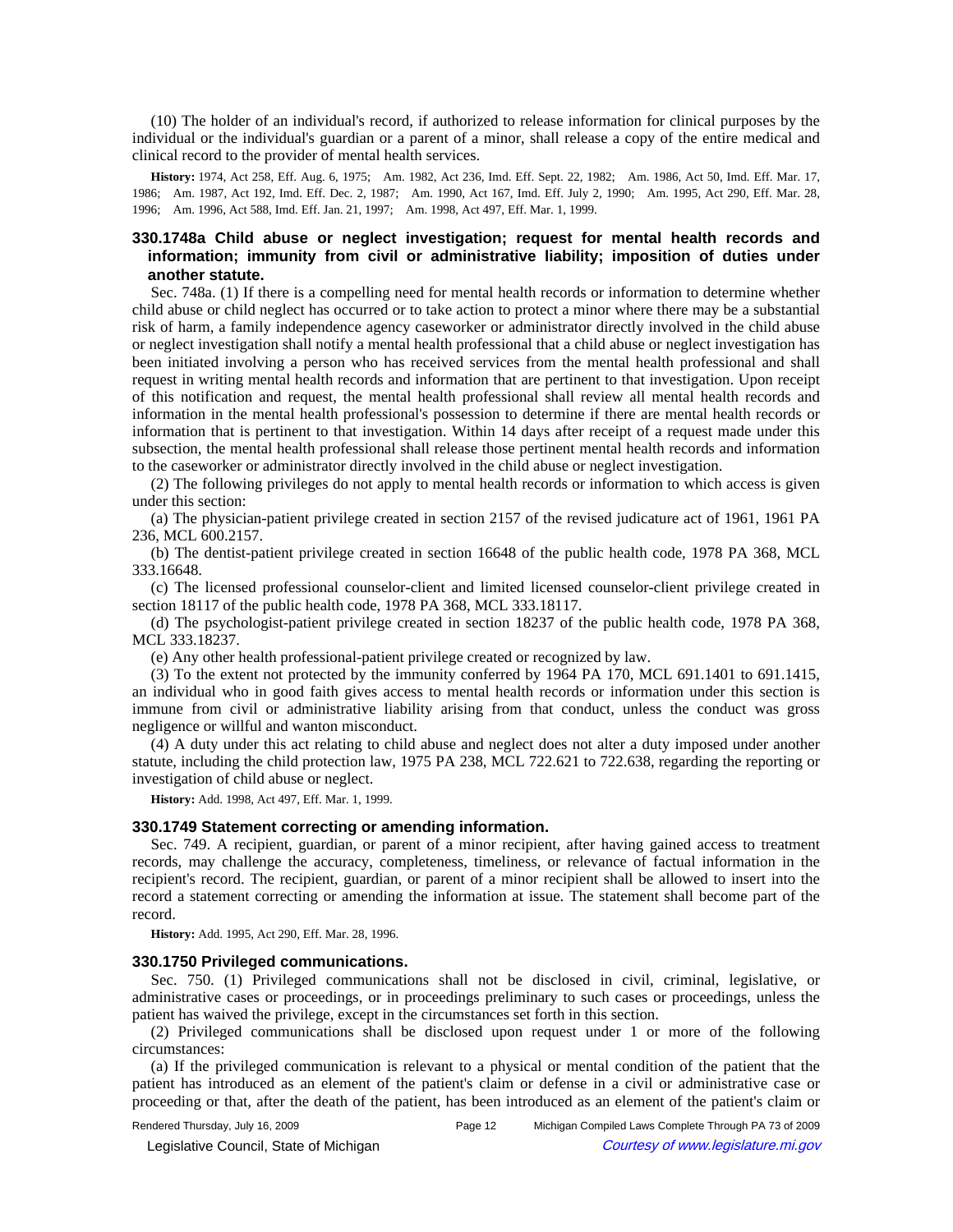defense by a party to a civil or administrative case or proceeding.

(b) If the privileged communication is relevant to a matter under consideration in a proceeding governed by this act, but only if the patient was informed that any communications could be used in the proceeding.

(c) If the privileged communication is relevant to a matter under consideration in a proceeding to determine the legal competence of the patient or the patient's need for a guardian but only if the patient was informed that any communications made could be used in such a proceeding.

(d) In a civil action by or on behalf of the patient or a criminal action arising from the treatment of the patient against the mental health professional for malpractice.

(e) If the privileged communication was made during an examination ordered by a court, prior to which the patient was informed that a communication made would not be privileged, but only with respect to the particular purpose for which the examination was ordered.

(f) If the privileged communication was made during treatment that the patient was ordered to undergo to render the patient competent to stand trial on a criminal charge, but only with respect to issues to be determined in proceedings concerned with the competence of the patient to stand trial.

(3) In a proceeding in which subsections (1) and (2) prohibit disclosure of a communication made to a psychiatrist or psychologist in connection with the examination, diagnosis, or treatment of a patient, the fact that the patient has been examined or treated or undergone a diagnosis also shall not be disclosed unless that fact is relevant to a determination by a health care insurer, health care corporation, nonprofit dental care corporation, or health maintenance organization of its rights and liabilities under a policy, contract, or certificate of insurance or health care benefits.

(4) Privileged communications may be disclosed under section 946 to comply with the duty set forth in that section.

History: 1974, Act 258, Eff. Aug. 6, 1975;-Am. 1984, Act 362, Eff. Mar. 29, 1985;--Am. 1989, Act 123, Eff. Sept. 1, 1989;--Am. 1995, Act 290, Eff. Mar. 28, 1996.

### **330.1752 Policies and procedures.**

Sec. 752. (1) The department, each community mental health services program, each licensed hospital, and each service provider under contract with the department, a community mental health services program, or a licensed hospital shall establish written policies and procedures concerning recipient rights and the operation of an office of recipient rights. The policies and procedures shall provide a mechanism for prompt reporting, review, investigation, and resolution of apparent or suspected violations of the rights guaranteed by this chapter, shall be consistent with this chapter and chapter 7a, and shall be designed to protect recipients from, and prevent repetition of, violations of rights guaranteed by this chapter and chapter 7a. The policies and procedures shall include, at a minimum, all of the following:

(a) Complaint and appeal processes.

(b) Consent to treatment and services.

(c) Sterilization, contraception, and abortion.

(d) Fingerprinting, photographing, audiotaping, and use of 1-way glass.

(e) Abuse and neglect, including detailed categories of type and severity.

(f) Confidentiality and disclosure.

(g) Treatment by spiritual means.

(h) Qualifications and training for recipient rights staff.

(i) Change in type of treatment.

(j) Medication procedures.

(k) Use of psychotropic drugs.

(*l*) Use of restraint.

(m) Right to be treated with dignity and respect.

(n) Least restrictive setting.

(o) Services suited to condition.

(p) Policies and procedures that address all of the following matters with respect to residents:

(*i*) Right to entertainment material, information, and news.

(*ii*) Comprehensive examinations.

(*iii*) Property and funds.

(*iv*) Freedom of movement.

(*v*) Resident labor.

(*vi*) Communication and visits.

(*vii*) Use of seclusion.

(2) All policies and procedures required by this section shall be established within 12 months after the Rendered Thursday, July 16, 2009 **Page 13** Page 13 Michigan Compiled Laws Complete Through PA 73 of 2009

© Legislative Council, State of Michigan Council Council Council Council Council Council Council Council Council Council Council Council Council Council Council Council Council Council Council Council Council Council Counc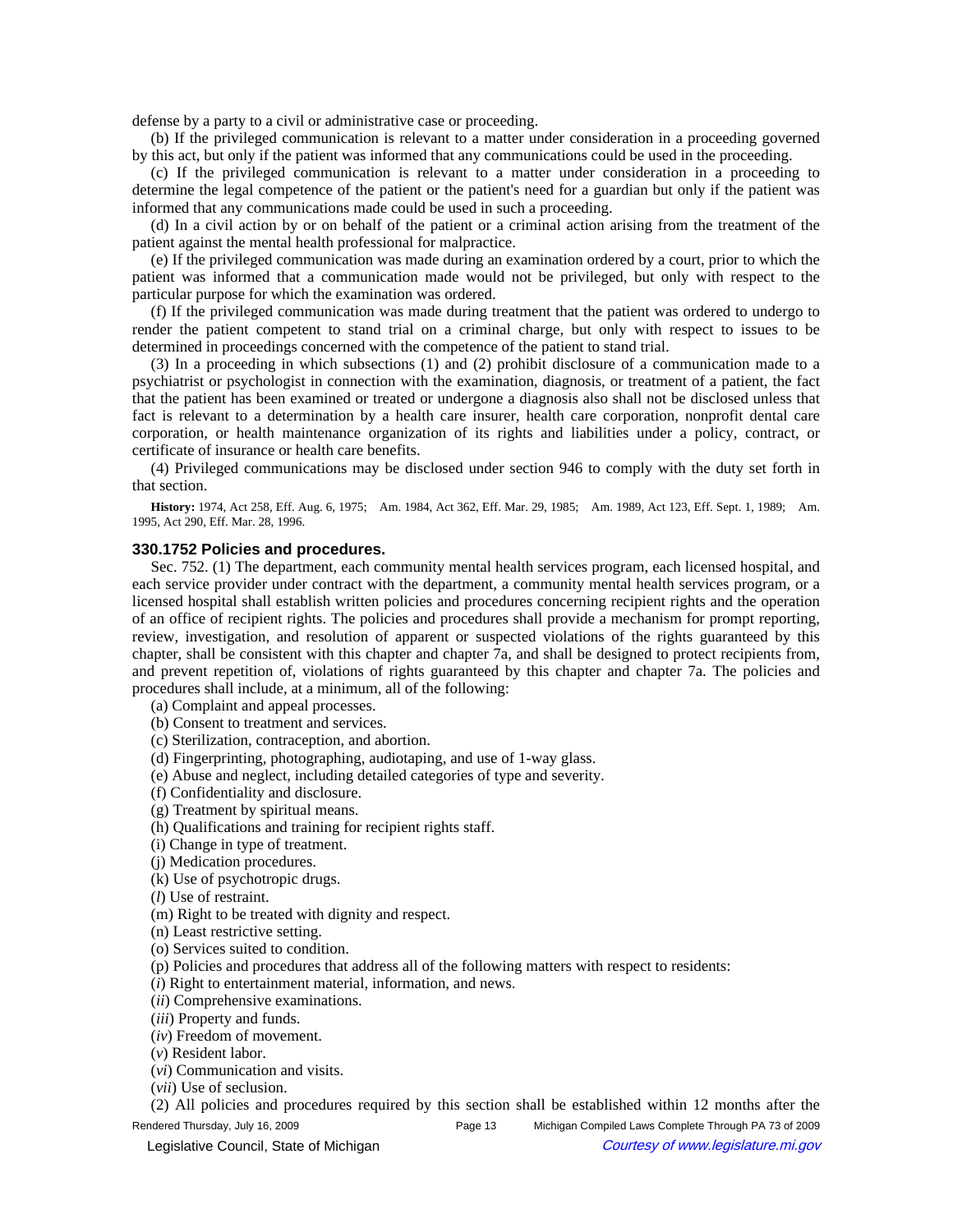effective date of the amendatory act that added section 753.

History: 1974, Act 258, Eff. Aug. 6, 1975;-- Am. 1995, Act 290, Eff. Mar. 28, 1996.

# **330.1753 Recipient rights system; review by department.**

Sec. 753. The department shall review the recipient rights system of each community mental health services program in accordance with standards established under section 232a, to ensure a uniformly high standard of recipient rights protection throughout the state. For purposes of certification review, the department shall have access to all information pertaining to the rights protections system of the community mental health services program.

**History:** Add. 1995, Act 290, Eff. Mar. 28, 1996.

# **330.1754 State office of recipient rights; establishment by department; selection of director; powers and authority of state office of recipient rights.**

Sec. 754. (1) The department shall establish a state office of recipient rights subordinate only to the director.

(2) The department shall ensure all of the following:

(a) The process for funding the state office of recipient rights includes a review of the funding by the state recipient rights advisory committee.

(b) The state office of recipient rights will be protected from pressures that could interfere with the impartial, even-handed, and thorough performance of its duties.

(c) The state office of recipient rights will have unimpeded access to all of the following:

(*i*) All programs and services operated by or under contract with the department except where other recipient rights systems authorized by this act exist.

(*ii*) All staff employed by or under contract with the department.

(*iii*) All evidence necessary to conduct a thorough investigation or to fulfill its monitoring function.

(d) Staff of the state office of recipient rights receive training each year in recipient rights protection.

(e) Each contract between the department and a provider requires both of the following:

(*i*) That the provider and his or her employees receive annual training in recipient rights protection.

(*ii*) That recipients will be protected from rights violations while they are receiving services under the contract.

(f) Technical assistance and training in recipient rights protection are available to all community mental health services programs and other mental health service providers subject to this act.

(3) The department shall endeavor to ensure all of the following:

(a) The state office of recipient rights has sufficient staff and other resources necessary to perform the duties described in this section.

(b) Complainants, staff of the state office of recipient rights, and any staff acting on behalf of a recipient will be protected from harassment or retaliation resulting from recipient rights activities.

(c) Appropriate remedial action is taken to resolve violations of rights and notify the complainants of substantiated violations in a manner that does not violate employee rights.

(4) After consulting with the state recipient rights advisory committee, the department director shall select a director of the state office of recipient rights who has the education, training, and experience to fulfill the responsibilities of the office. The department director shall not replace or dismiss the director of the state office of recipient rights without first consulting the state recipient rights advisory committee. The director of the state office of recipient rights shall have no direct service responsibility. The director of the state office of recipient rights shall report directly and solely to the department director. The department director shall not delegate his or her responsibility under this subsection.

(5) The state office of recipient rights may do all of the following:

(a) Investigate apparent or suspected violations of the rights guaranteed by this chapter.

(b) Resolve disputes relating to violations.

(c) Act on behalf of recipients to obtain appropriate remedies for any apparent violations.

(d) Apply for and receive grants, gifts, and bequests to effectuate any purpose of this chapter.

(6) The state office of recipient rights shall do all of the following:

(a) Ensure that recipients, parents of minor recipients, and guardians or other legal representatives have access to summaries of the rights guaranteed by this chapter and chapter 7a and are notified of those rights in an understandable manner, both at the time services are requested and periodically during the time services are provided to the recipient.

(b) Ensure that the telephone number and address of the office of recipient rights and the names of rights officers are conspicuously posted in all service sites.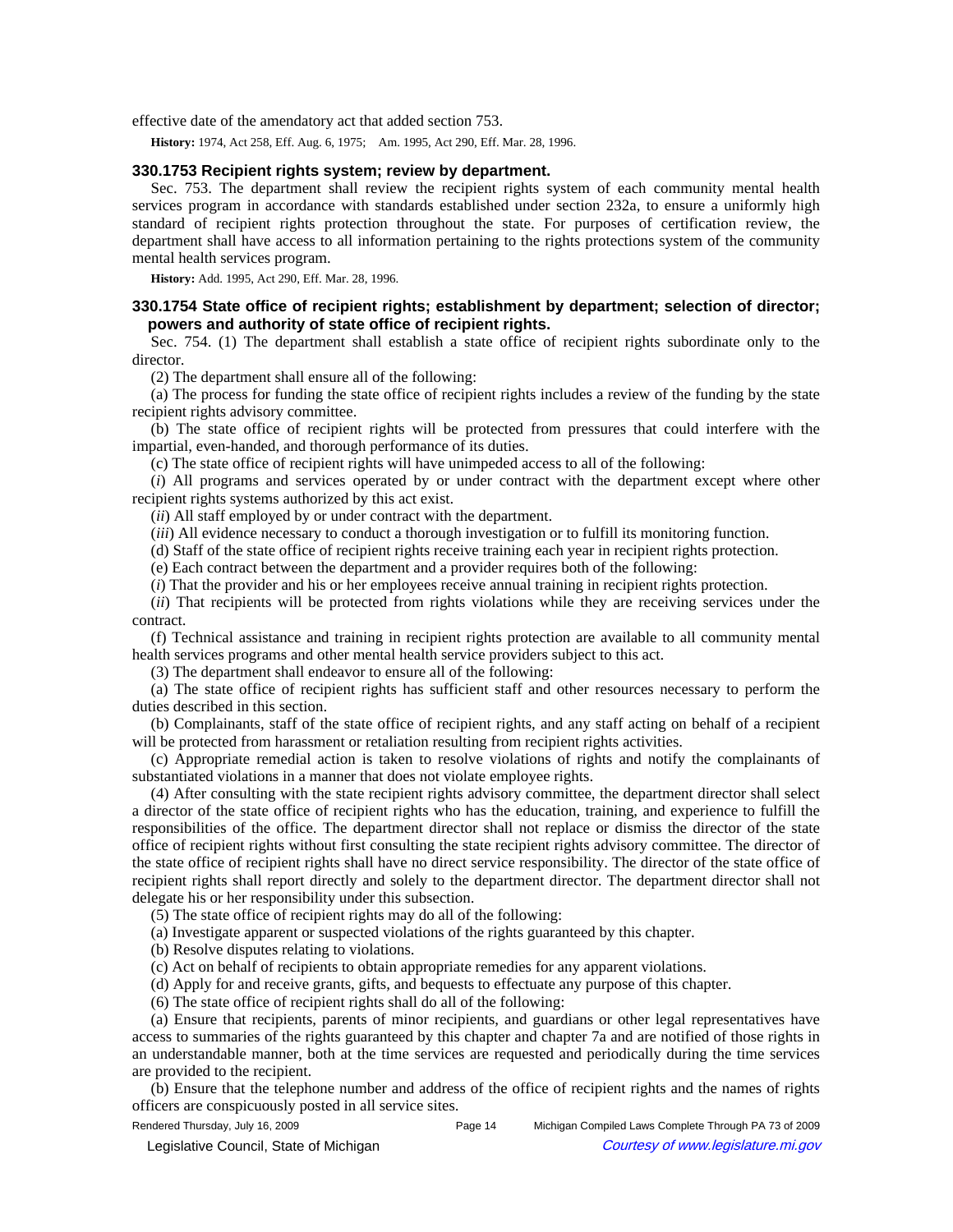(c) Maintain a record system for all reports of apparent or suspected rights violations received, including a mechanism for logging in all complaints and a mechanism for secure storage of all investigative documents and evidence.

(d) Initiate actions that are appropriate and necessary to safeguard and protect rights guaranteed by this chapter to recipients of services provided directly by the department or by its contract providers other than community mental health services programs.

(e) Receive reports of apparent or suspected violations of rights guaranteed by this chapter. The state office of recipient rights shall refer reports of apparent or suspected rights violations to the recipient rights office of the appropriate provider to be addressed by the provider's internal rights protection mechanisms. The state office shall intervene as necessary to act on behalf of recipients in situations in which the director of the department considers the rights protection system of the provider to be out of compliance with this act and rules promulgated under this act.

(f) Upon request, advise recipients of the process by which a rights complaint or appeal may be made and assist recipients in preparing written rights complaints and appeals.

(g) Advise recipients that there are advocacy organizations available to assist recipients in preparing written rights complaints and appeals and offer to refer recipients to those organizations.

(h) Upon receipt of a complaint, advise the complainant of the complaint process, appeal process, and mediation option.

(i) Ensure that each service site operated by the department or by a provider under contract with the department, other than a community mental health services program, is visited by recipient rights staff with the frequency necessary for protection of rights but in no case less than annually.

(j) Ensure that all individuals employed by the department receive department-approved training related to recipient rights protection before or within 30 days after being employed.

(k) Ensure that all reports of apparent or suspected violations of rights within state facilities or programs operated by providers under contract with the department other than community mental health services programs are investigated in accordance with section 778 and that those reports that do not warrant investigation are recorded in accordance with subdivision (c).

(*l*) Review semiannual statistical rights data submitted by community mental health services programs and licensed hospitals to determine trends and patterns in the protection of recipient rights in the public mental health system and provide a summary of the data to community mental health services programs and to the director of the department.

(m) Serve as consultant to the director in matters related to recipient rights.

(n) At least quarterly, provide summary complaint data consistent with the annual report required in subdivision (o), together with a summary of remedial action taken on substantiated complaints, to the department and the state recipient rights advisory committee.

(o) Submit to the department director and to the committees and subcommittees of the legislature with legislative oversight of mental health matters, for availability to the public, an annual report on the current status of recipient rights for the state. The report shall be submitted not later than March 31 of each year for the preceding fiscal year. The annual report shall include, at a minimum, all of the following:

(*i*) Summary data by type or category regarding the rights of recipients receiving services from the department including the number of complaints received by each state facility and other state-operated placement agency, the number of reports filed, and the number of reports investigated.

(*ii*) The number of substantiated rights violations by category and by state facility.

(*iii*) The remedial actions taken on substantiated rights violations by category and by state facility.

(*iv*) Training received by staff of the state office of recipient rights.

(*v*) Training provided by the state office of recipient rights to staff of contract providers.

(*vi*) Outcomes of assessments of the recipient rights system of each community mental health services program.

(*vii*) Identification of patterns and trends in rights protection in the public mental health system in this state.

(*viii*) Review of budgetary issues including staffing and financial resources.

(*ix*) Summary of the results of any consumer satisfaction surveys conducted.

(*x*) Recommendations to the department.

(p) Provide education and training to its recipient rights advisory committee and its recipient rights appeals committee.

History: 1974, Act 258, Eff. Aug. 6, 1975;—Am. 1995, Act 290, Eff. Mar. 28, 1996;—Am. 2006, Act 604, Imd. Eff. Jan. 3, 2007. **Administrative rules:** R 330.1001 et seq. of the Michigan Administrative Code.

© Legislative Council, State of Michigan Council Council Council Council Council Council Council Council Council Council Council Council Council Council Council Council Council Council Council Council Council Council Counc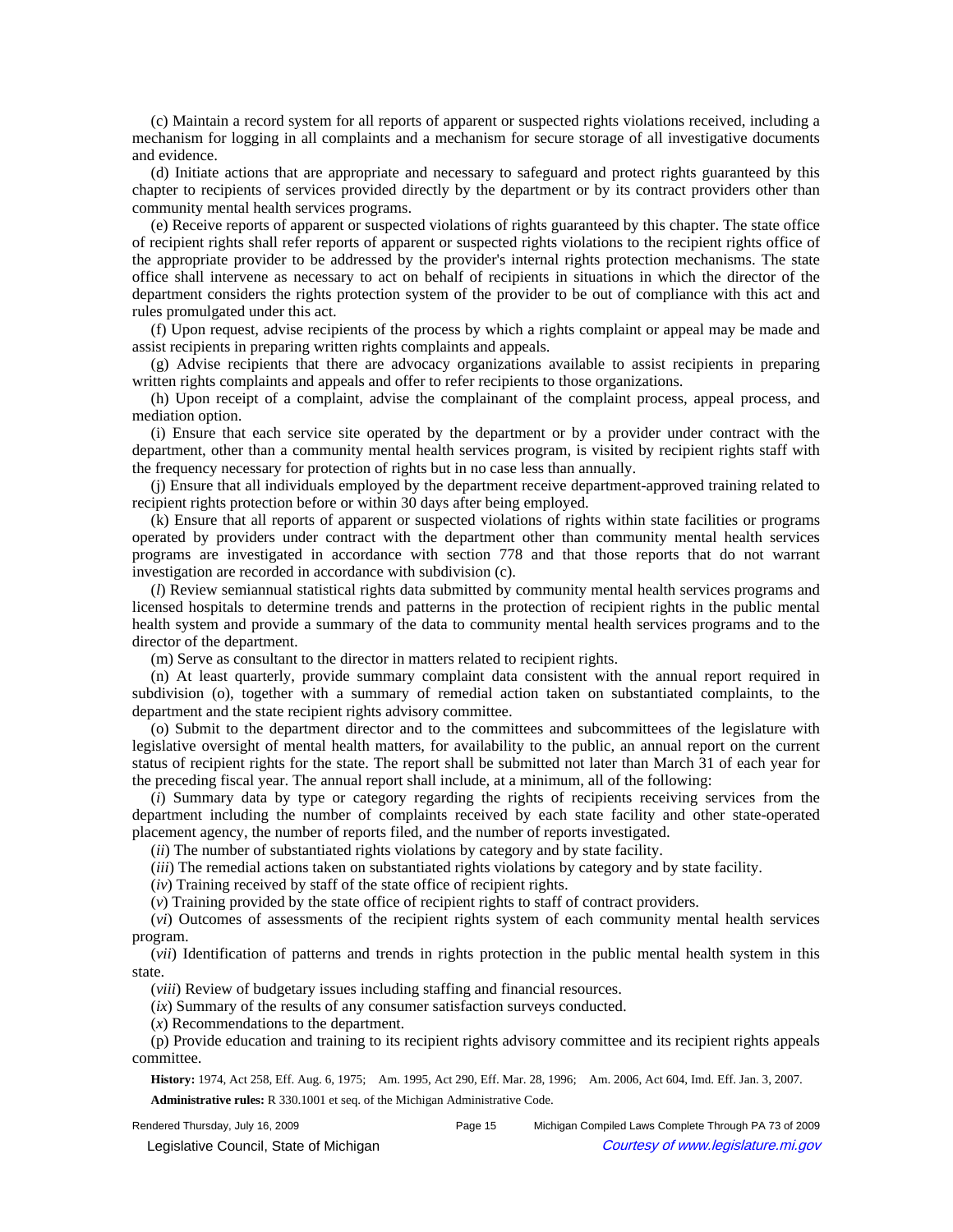# **330.1755 Office of recipient rights; establishment by community mental health services program and hospital.**

Sec. 755. (1) Each community mental health services program and each licensed hospital shall establish an office of recipient rights subordinate only to the executive director or hospital director.

(2) Each community mental health services program and each licensed hospital shall ensure all of the following:

(a) Education and training in recipient rights policies and procedures are provided to its recipient rights advisory committee and its recipient rights appeals committee.

(b) The process for funding the office of recipient rights includes a review of the funding by the recipient rights advisory committee.

(c) The office of recipient rights will be protected from pressures that could interfere with the impartial, even-handed, and thorough performance of its duties.

(d) The office of recipient rights will have unimpeded access to all of the following:

(*i*) All programs and services operated by or under contract with the community mental health services program or licensed hospital.

(*ii*) All staff employed by or under contract with the community mental health services program or licensed hospital.

(*iii*) All evidence necessary to conduct a thorough investigation or to fulfill its monitoring function.

(e) Staff of the office of recipient rights receive training each year in recipient rights protection.

(f) Each contract between the community mental health services program or licensed hospital and a provider requires both of the following:

(*i*) That the provider and his or her employees receive recipient rights training.

(*ii*) That recipients will be protected from rights violations while they are receiving services under the contract.

(3) Each community mental health services program and each licensed hospital shall endeavor to ensure all of the following:

(a) Complainants, staff of the office of recipient rights, and any staff acting on behalf of a recipient will be protected from harassment or retaliation resulting from recipient rights activities and that appropriate disciplinary action will be taken if there is evidence of harassment or retaliation.

(b) Appropriate remedial action is taken to resolve violations of rights and notify the complainants of substantiated violations in a manner that does not violate employee rights.

(4) The executive director or hospital director shall select a director of the office of recipient rights who has the education, training, and experience to fulfill the responsibilities of the office. The executive director shall not select, replace, or dismiss the director of the office of recipient rights without first consulting the recipient rights advisory committee. The director of the office of recipient rights shall have no direct clinical service responsibility.

(5) Each office of recipient rights established under this section shall do all of the following:

(a) Provide or coordinate the protection of recipient rights for all directly operated or contracted services.

(b) Ensure that recipients, parents of minor recipients, and guardians or other legal representatives have access to summaries of the rights guaranteed by this chapter and chapter 7a and are notified of those rights in an understandable manner, both at the time services are initiated and periodically during the time services are provided to the recipient.

(c) Ensure that the telephone number and address of the office of recipient rights and the names of rights officers are conspicuously posted in all service sites.

(d) Maintain a record system for all reports of apparent or suspected rights violations received within the community mental health services program system or the licensed hospital system, including a mechanism for logging in all complaints and a mechanism for secure storage of all investigative documents and evidence.

(e) Ensure that each service site is visited with the frequency necessary for protection of rights but in no case less than annually.

(f) Ensure that all individuals employed by the community mental health services program, contract agency, or licensed hospital receive training related to recipient rights protection before or within 30 days after being employed.

(g) Review the recipient rights policies and the rights system of each provider of mental health services under contract with the community mental health services program or licensed hospital to ensure that the rights protection system of each provider is in compliance with this act and is of a uniformly high standard.

(h) Serve as consultant to the executive director or hospital director and to staff of the community mental health services program or licensed hospital in matters related to recipient rights.

Rendered Thursday, July 16, 2009 **Page 16** Page 16 Michigan Compiled Laws Complete Through PA 73 of 2009 Legislative Council, State of Michigan Courtesy of www.legislature.mi.gov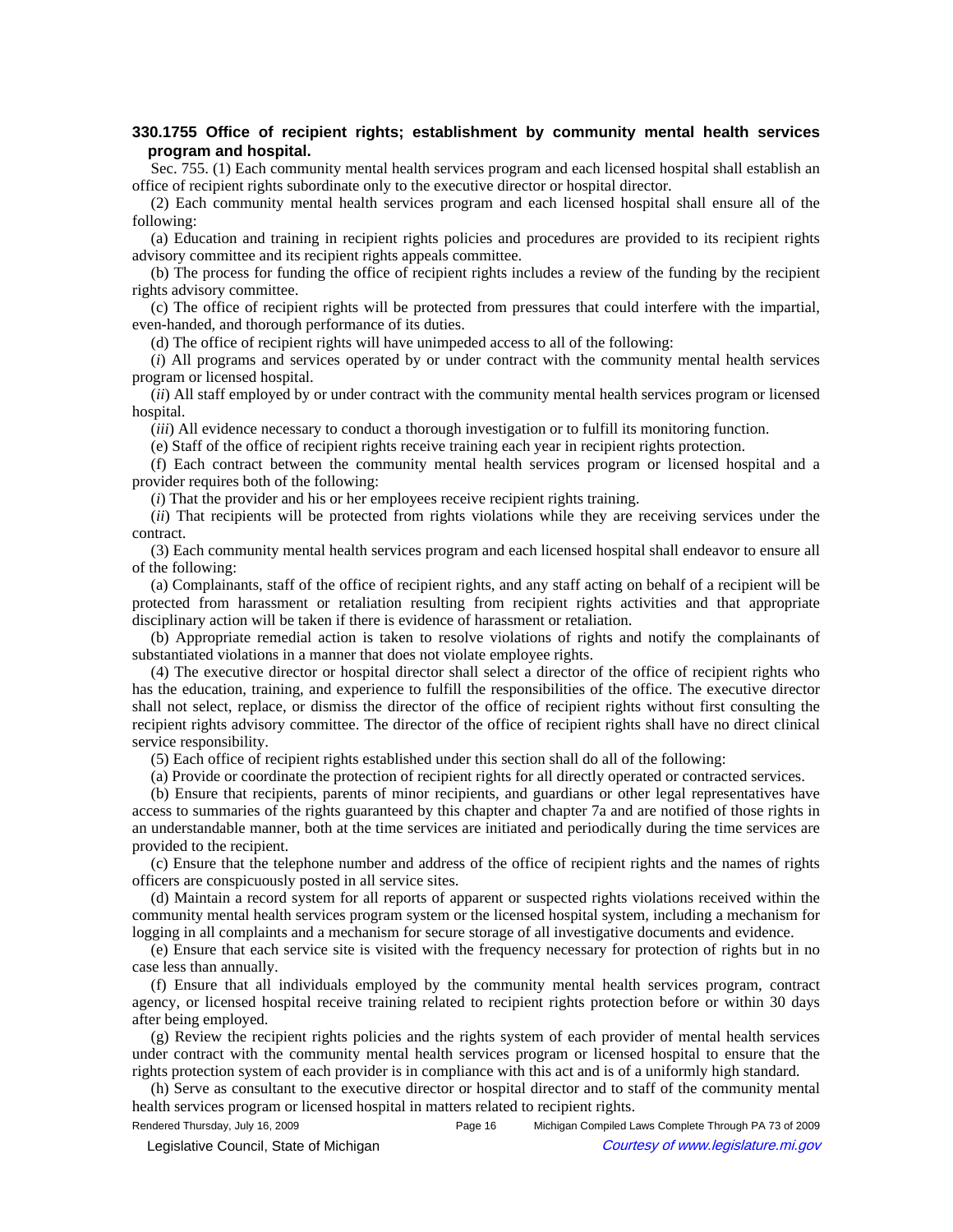(i) Ensure that all reports of apparent or suspected violations of rights within the community mental health services program system or licensed hospital system are investigated in accordance with section 778 and that those reports that do not warrant investigation are recorded in accordance with subdivision (d).

(j) Semiannually provide summary complaint data consistent with the annual report required in subsection (6), together with a summary of remedial action taken on substantiated complaints by category, to the department and to the recipient rights advisory committee of the community mental health services program or licensed hospital.

(6) The executive director or hospital director shall submit to the board of the community mental health services program or the governing board of the licensed hospital and the department an annual report prepared by the office of recipient rights on the current status of recipient rights in the community mental health services program system or licensed hospital system and a review of the operations of the office of recipient rights. The report shall be submitted not later than December 30 of each year for the preceding fiscal year or period specified in contract. The annual report shall include, at a minimum, all of the following:

(a) Summary data by category regarding the rights of recipients receiving services from the community mental health services program or licensed hospital including complaints received, the number of reports filed, and the number of reports investigated by provider.

(b) The number of substantiated rights violations by category and provider.

(c) The remedial actions taken on substantiated rights violations by category and provider.

(d) Training received by staff of the office of recipient rights.

(e) Training provided by the office of recipient rights to contract providers.

(f) Desired outcomes established for the office of recipient rights and progress toward these outcomes.

(g) Recommendations to the community mental health services program board or licensed hospital governing board.

**History:** Add. 1995, Act 290, Eff. Mar. 28, 1996.

# **330.1756 State recipient rights advisory committee; appointment by director.**

Sec. 756. (1) The director shall appoint a 12-member state recipient rights advisory committee. The membership of the committee shall be broadly based so as to best represent the varied perspectives of department staff, government officials, attorneys, community mental health services program staff, private providers, recipients, and recipient interest groups. At least 1/3 of the membership of the state recipient rights advisory committee shall be primary consumers or family members, and of that 1/3, at least 2 shall be primary consumers. In appointing members to the advisory committee, the director shall consider the recommendations of the director of the state office of recipient rights and individuals who are members of the recipient rights advisory committee.

(2) The state recipient rights advisory committee shall do all of the following:

(a) Meet at least quarterly, or more frequently as necessary, to carry out its responsibilities.

(b) Maintain a current list of members' names to be made available to individuals upon request.

(c) Maintain a current list of categories represented, to be made available to individuals upon request.

(d) Protect the state office of recipient rights from pressures that could interfere with the impartial, even-handed, and thorough performance of its functions.

(e) Recommend to the director of the department candidates for the position of director of the state office of recipient rights and consult with the director regarding any proposed dismissal of the director of the state office of recipient rights.

(f) Serve in an advisory capacity to the director of the department and the director of the state office of recipient rights.

(g) Review and provide comments on the report submitted by the state office of recipient rights to the department under section 754.

(3) Meetings of the state recipient rights advisory committee are subject to the open meetings act, Act No. 267 of the Public Acts of 1976, being sections 15.261 to 15.275 of the Michigan Compiled Laws. Minutes shall be maintained and made available to individuals upon request.

**History:** Add. 1995, Act 290, Eff. Mar. 28, 1996.

# **330.1757 Recipient rights advisory committee; appointment by community mental health services program board.**

Sec. 757. (1) The board of each community mental health services program shall appoint a recipient rights advisory committee consisting of at least 6 members. The membership of the committee shall be broadly based so as to best represent the varied perspectives of the community mental health services program's geographic area. At least 1/3 of the membership shall be primary consumers or family members, and of that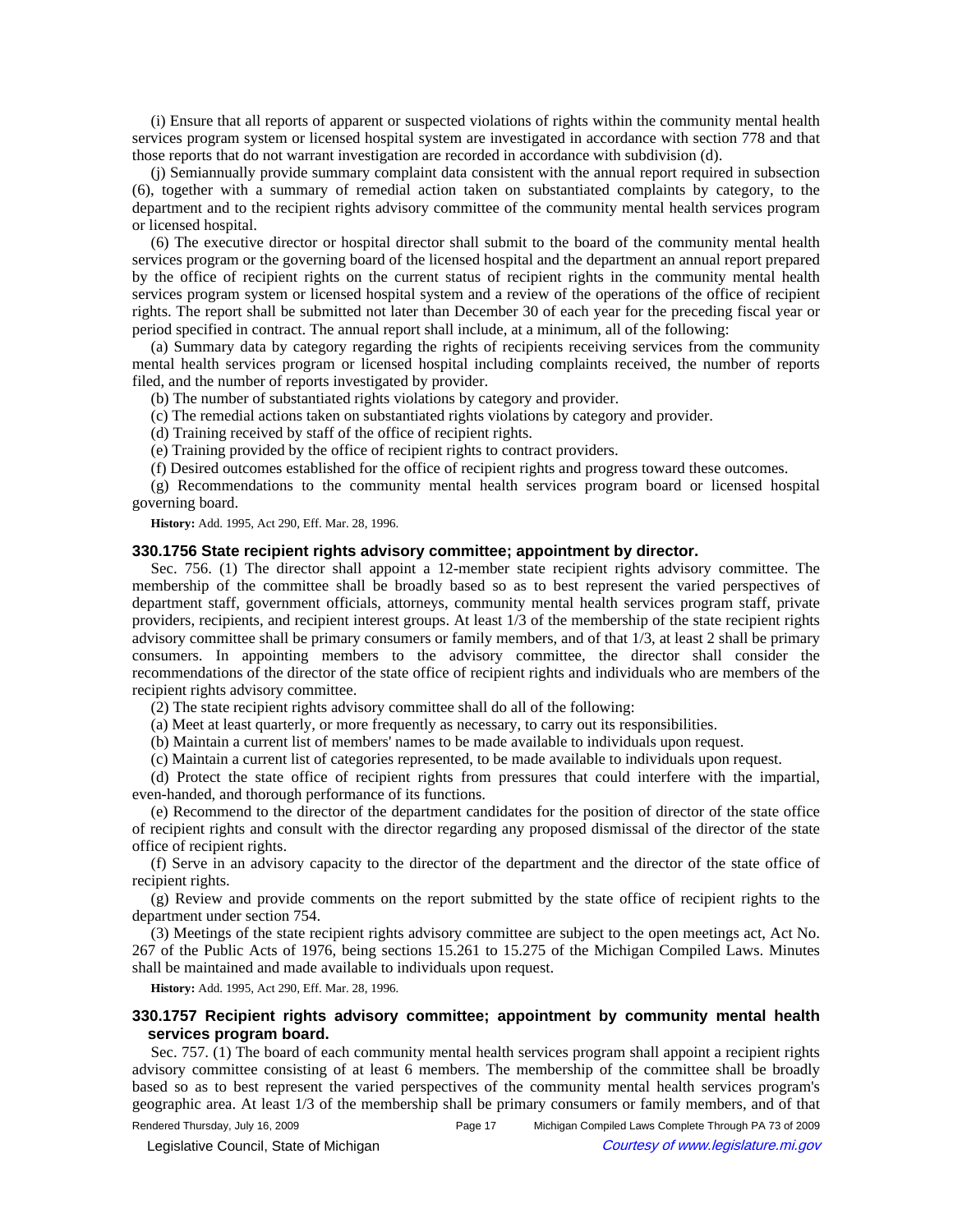1/3, at least 1/2 shall be primary consumers.

(2) The recipient rights advisory committee shall do all of the following:

(a) Meet at least semiannually or as necessary to carry out its responsibilities.

(b) Maintain a current list of members' names to be made available to individuals upon request.

(c) Maintain a current list of categories represented to be made available to individuals upon request.

(d) Protect the office of recipient rights from pressures that could interfere with the impartial, even-handed, and thorough performance of its functions.

(e) Recommend candidates for director of the office of recipient rights to the executive director, and consult with the executive director regarding any proposed dismissal of the director of the office of recipient rights.

(f) Serve in an advisory capacity to the executive director and the director of the office of recipient rights.

(g) Review and provide comments on the report submitted by the executive director to the community mental health services program board under section 755.

(h) If designated by the board of the community mental health services program, serve as the appeals committee for a recipient's appeal under section 784.

(i) Meetings of the recipient rights advisory committee are subject to the open meetings act, Act No. 267 of the Public Acts of 1976, being sections 15.261 to 15.275 of the Michigan Compiled Laws. Minutes shall be maintained and made available to individuals upon request.

**History:** Add. 1995, Act 290, Eff. Mar. 28, 1996.

### **330.1758 Recipient rights advisory committee; appointment by licensed hospital.**

Sec. 758. Unless otherwise provided by contract with the local community mental health services program, each licensed hospital shall appoint a recipient rights advisory committee. At least 1/3 of the membership shall be primary consumers or family members and, of that 1/3, at least 1/2 shall be primary consumers. The recipient rights advisory committee shall do all of the following:

(a) Meet at least semiannually or as necessary to carry out its responsibilities.

(b) Maintain a current list of members' names and a separate list of categories represented, to be made available to individuals upon request.

(c) Protect the office of recipient rights from pressures that could interfere with the impartial, even-handed, and thorough performance of its functions.

(d) Review and provide comments on the report submitted by the hospital director to the governing board of the licensed hospital under section 755.

(e) Serve in an advisory capacity to the hospital director and the director of the office of recipient rights.

**History:** Add. 1995, Act 290, Eff. Mar. 28, 1996.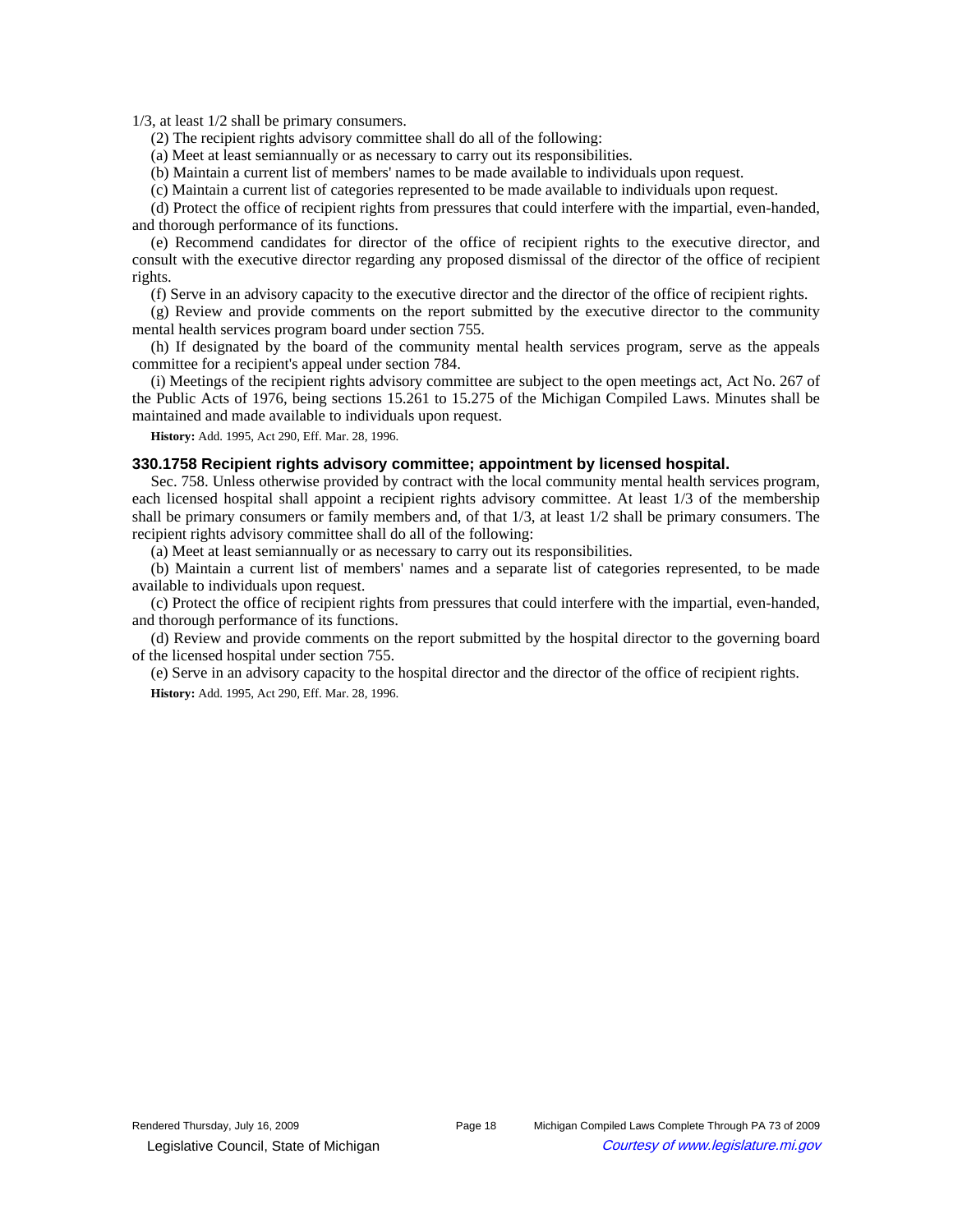# **MENTAL HEALTH CODE (EXCERPT) Act 258 of 1974**

# CHAPTER 7A

# DISPUTE RESOLUTION

# **330.1772 Definitions.**

Sec. 772. As used in this chapter:

(a) "Allegation" means an assertion of fact made by an individual that has not yet been proved or supported with evidence.

(b) "Appeals committee" means a committee appointed by the director or by the board of a community mental health services program or licensed hospital under section 774.

(c) "Appellant" means the recipient, complainant, parent, or guardian who appeals a recipient rights finding or a respondent's action to an appeals committee.

(d) "Complainant" means an individual who files a rights complaint.

(e) "Investigation" means a detailed inquiry into and systematic examination of an allegation raised in a rights complaint.

(f) "Mediation" means a private, informal dispute resolution process in which an impartial, neutral individual, in a confidential setting, assists parties in reaching their own settlement of issues in a dispute and has no authoritative decision-making power.

(g) "Office" means all of the following:

(*i*) With respect to a rights complaint involving services provided directly by or under contract with the department, unless the provider is a community mental health services program, the state office of recipient rights created under section 754.

(*ii*) With respect to a rights complaint involving services provided directly by or under contract with a community mental health services program, the office of recipient rights created by a community mental health services program under section 755.

(*iii*) With respect to a rights complaint involving services provided by a licensed hospital, the office of recipient rights created by a licensed hospital under section 755.

(h) "Rights complaint" means a written or oral statement that meets the requirements of section 776.

(i) "Respondent" means the service provider that had responsibility at the time of an alleged rights violation for the services with respect to which a rights complaint has been filed.

**History:** Add. 1995, Act 290, Eff. Mar. 28, 1996.

### **330.1774 Appeals committee.**

Sec. 774. (1) The director shall appoint an appeals committee consisting of 7 individuals, none of whom shall be employed by the department or a community mental health services program, to hear appeals of recipient rights matters. The committee shall include at least 3 members of the state recipient rights advisory committee and 2 primary consumers.

(2) The board of a community mental health services program shall do 1 of the following:

(a) Appoint an appeals committee consisting of 7 individuals, none of whom shall be employed by the department or a community mental health services program, to hear appeals of recipients' rights matters. The appeals committee shall include at least 3 members of the recipient rights advisory committee, 2 board members, and 2 primary consumers. A member of the appeals committee may represent more than 1 of these categories.

(b) Designate the recipient rights advisory committee as the appeals committee.

(3) The governing body of a licensed hospital shall designate the appeals committee of the local community mental health services program to hear an appeal of a decision on a recipient rights matter brought by or on behalf of a recipient of that community mental health services program.

(4) The governing body of a licensed hospital shall do 1 of the following with respect to an appeal of a decision on a recipient rights matter brought by or on behalf of an individual who is not a recipient of a community mental health services program:

(a) Appoint an appeals committee consisting of 7 members, none of whom shall be employed by the department or a community mental health services program, 2 of whom shall be primary consumers and 2 of whom shall be community members.

(b) By agreement with the department, designate the appeals committee appointed by the department to hear appeals of rights complaints brought against the licensed hospital.

(5) An appeals committee appointed under this section may request consultation and technical assistance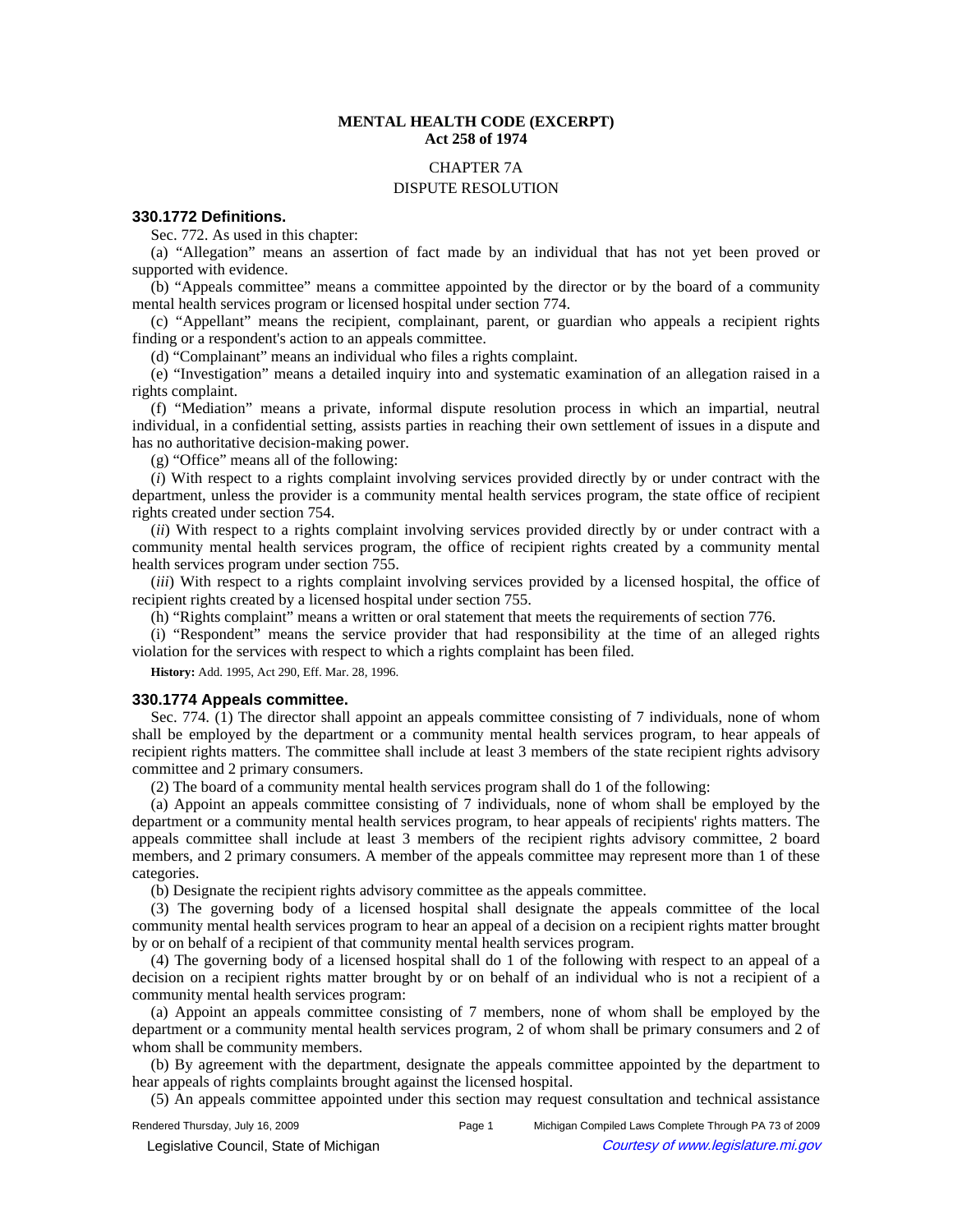from the department.

(6) A member of an appeals committee who has a personal or professional relationship with an individual involved in an appeal shall abstain from participating in that appeal as a member of the committee.

**History:** Add. 1995, Act 290, Eff. Mar. 28, 1996.

# **330.1776 Rights complaint; filing; contents; recording; acknowledgment; notice; assistance; conduct of investigation.**

Sec. 776. (1) A recipient, or another individual on behalf of a recipient, may file a rights complaint with the office alleging a violation of this act or rules promulgated under this act.

(2) A rights complaint shall contain all of the following information:

(a) A statement of the allegations that give rise to the dispute.

(b) A statement of the right or rights that may have been violated.

(c) The outcome that the complainant is seeking as a resolution to the complaint.

(3) Each rights complaint shall be recorded upon receipt by the office, and acknowledgment of the recording shall be sent along with a copy of the complaint to the complainant within 5 business days.

(4) Within 5 business days after the office receives a complaint, it shall notify the complainant if it determines that no investigation of the rights complaint is warranted.

(5) The office shall assist the recipient or other individual with the complaint process. The office shall advise the recipient or other individual that there are advocacy organizations available to assist in preparation of a written rights complaint and shall offer to refer the recipient or other individual to those organizations. In the absence of assistance from an advocacy organization, the office shall assist in preparing a written rights complaint. The office shall inform the recipient or other individual of the option of mediation under section 786.

(6) If a rights complaint has been filed regarding the conduct of the executive director, the rights investigation shall be conducted by the office of another community mental health services program or by the state office of recipient rights as decided by the board.

**History:** Add. 1995, Act 290, Eff. Mar. 28, 1996.

# **330.1778 Investigation; initiation; recording; standard of proof; written status report; written investigative report; new evidence.**

Sec. 778. (1) The office shall initiate investigation of apparent or suspected rights violations in a timely and efficient manner. Subject to delays involving pending action by external agencies as described in subsection (5), the office shall complete the investigation not later than 90 days after it receives the rights complaint. Investigation shall be initiated immediately in cases involving alleged abuse, neglect, serious injury, or death of a recipient involving an apparent or suspected rights violation.

(2) Investigation activities for each rights complaint shall be accurately recorded by the office.

(3) The office shall determine whether a right was violated by using the preponderance of the evidence as its standard of proof.

(4) The office shall issue a written status report every 30 calendar days during the course of the investigation. The report shall be submitted to the complainant, the respondent, and the responsible mental health agency. A status report shall include all of the following:

- (a) Statement of the allegations.
- (b) Statement of the issues involved.
- (c) Citations to relevant provisions of this act, rules, policies, and guidelines.
- (d) Investigative progress to date.
- (e) Expected date for completion of the investigation.

(5) Upon completion of the investigation, the office shall submit a written investigative report to the respondent and to the responsible mental health agency. Issuance of the written investigative report may be delayed pending completion of investigations that involve external agencies, including law enforcement agencies and the department of social services. The report shall include all of the following:

- (a) Statement of the allegations.
- (b) Statement of the issues involved.

(c) Citations to relevant provisions of this act, rules, policies, and guidelines.

(d) Investigative findings.

(e) Conclusions.

(f) Recommendations, if any.

(6) A rights investigation may be reopened or reinvestigated by the office if there is new evidence that was not presented at the time of the investigation.

Rendered Thursday, July 16, 2009 **Page 2** Michigan Compiled Laws Complete Through PA 73 of 2009

© Legislative Council, State of Michigan Council Council Council Council Council Council Council Council Council Council Council Council Council Council Council Council Council Council Council Council Council Council Counc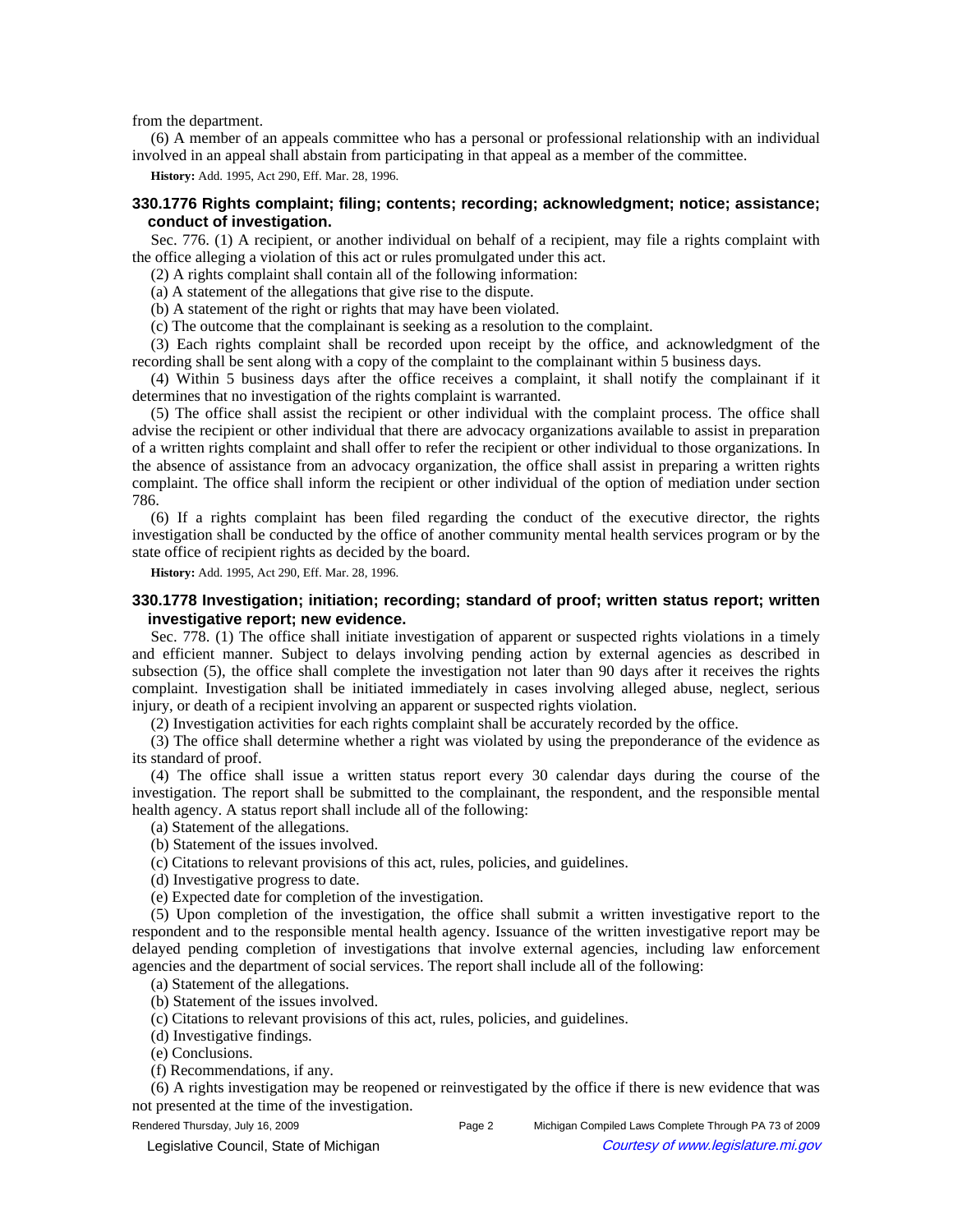**History:** Add. 1995, Act 290, Eff. Mar. 28, 1996.

### **330.1780 Remedial action.**

Sec. 780. (1) If it has been determined through investigation that a right has been violated, the respondent shall take appropriate remedial action that meets all of the following requirements:

(a) Corrects or provides a remedy for the rights violations.

(b) Is implemented in a timely manner.

(c) Attempts to prevent a recurrence of the rights violation.

(2) The action shall be documented and made part of the record maintained by the office.

**History:** Add. 1995, Act 290, Eff. Mar. 28, 1996.

# **330.1782 Summary report.**

Sec. 782. (1) The executive director, hospital director, or director of a state facility shall submit a written summary report to the complainant and recipient, if different than the complainant, within 10 business days after the executive director, hospital director, or director of the state facility receives a copy of the investigative report under section 778(5). The summary report shall include all of the following:

- (a) Statement of the allegations.
- (b) Statement of issues involved.
- (c) Citations to relevant provisions of this act, rules, policies, and guidelines.
- (d) Summary of investigative findings.

(e) Conclusions.

(f) Recommendations made by the office.

(g) Action taken, or plan of action proposed, by the respondent.

(h) A statement describing the complainant's right to appeal and the grounds for an appeal.

(2) Information in the summary report shall be provided within the constraints of sections 748 and 750 and shall not violate the rights of any employee.

**History:** Add. 1995, Act 290, Eff. Mar. 28, 1996.

### **330.1784 Summary report; appeal.**

Sec. 784. (1) Not later than 45 days after receipt of the summary report under section 782, the complainant may file a written appeal with the appeals committee with jurisdiction over the office of recipient rights that issued the summary report.

(2) An appeal under subsection (1) shall be based on 1 of the following grounds:

(a) The investigative findings of the office are not consistent with the facts or with law, rules, policies, or guidelines.

(b) The action taken or plan of action proposed by the respondent does not provide an adequate remedy.

(c) An investigation was not initiated or completed on a timely basis.

(3) The office shall advise the complainant that there are advocacy organizations available to assist the complainant in preparing the written appeal and shall offer to refer the complainant to those organizations. In the absence of assistance from an advocacy organization, the office shall assist the complainant in meeting the procedural requirements of a written appeal. The office shall also inform the complainant of the option of mediation under section 786.

(4) Within 5 business days after receipt of the written appeal, members of the appeals committee shall review the appeal to determine whether it meets the criteria set forth in subsection (2). If the appeal is denied because the criteria in subsection (2) were not met, the complainant shall be notified in writing. If the appeal is accepted, written notice shall be provided to the complainant and a copy of the appeal shall be provided to the respondent and the responsible mental health agency.

(5) Within 30 days after receipt of a written appeal, the appeals committee shall meet and review the facts as stated in all complaint investigation documents and shall do 1 of the following:

(a) Uphold the investigative findings of the office and the action taken or plan of action proposed by the respondent.

(b) Return the investigation to the office and request that it be reopened or reinvestigated.

(c) Uphold the investigative findings of the office but recommend that the respondent take additional or different action to remedy the violation.

(d) If the responsible mental health agency is a community mental health services program or a licensed hospital, recommend that the board of the community mental health services program or the governing board of the licensed hospital request an external investigation by the state office of recipient rights.

(6) The appeals committee shall document its decision in writing. Within 10 working days after reaching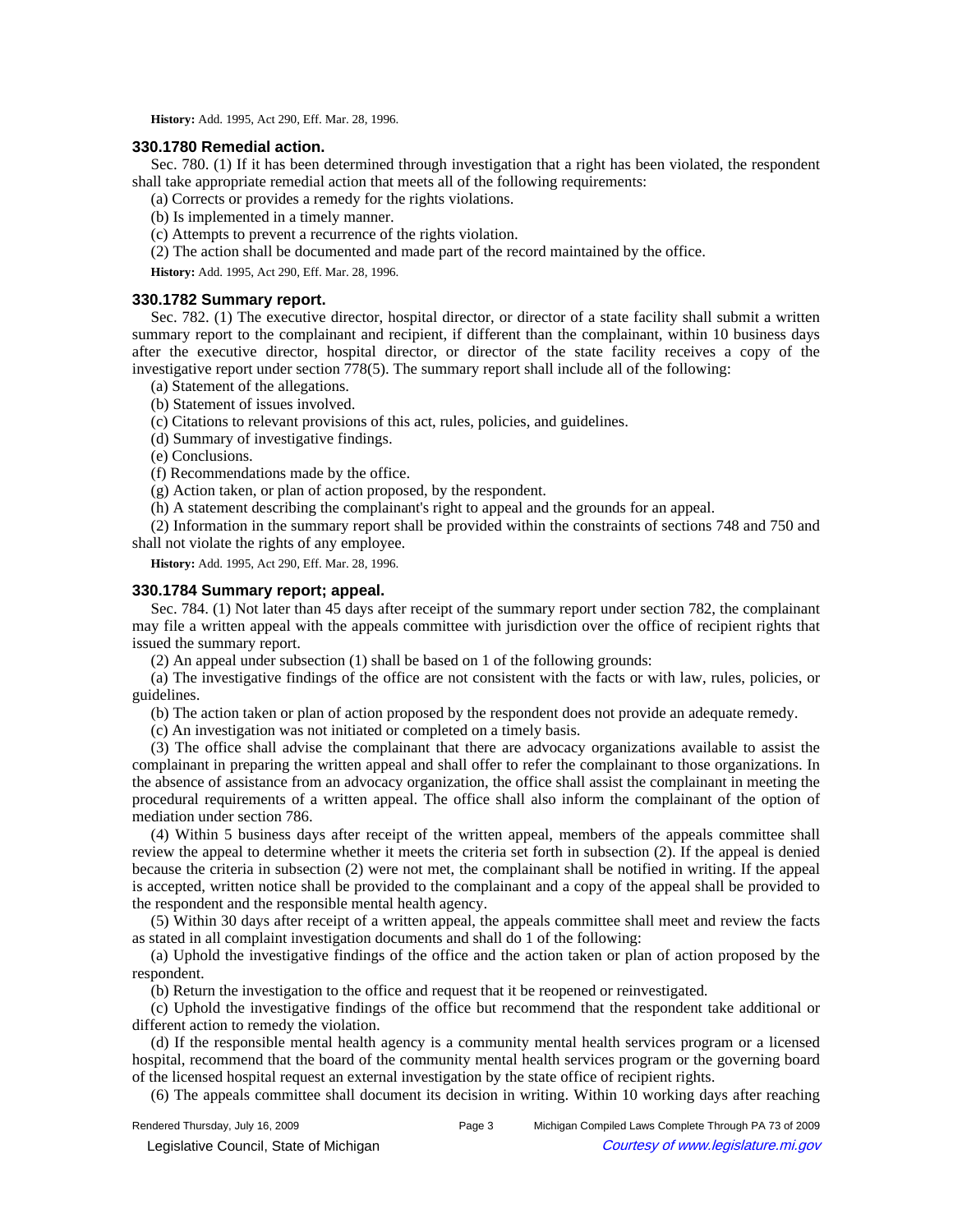its decision, it shall provide copies of the decision to the respondent, appellant, recipient if different than the appellant, the recipient's guardian if a guardian has been appointed, the responsible mental health agency, and the office.

**History:** Add. 1995, Act 290, Eff. Mar. 28, 1996.

# **330.1786 Notice of decision; appeal.**

Sec. 786. (1) Within 45 days after receiving written notice of the decision of an appeals committee under section 784(5), the appellant may file a written appeal with the department. The appeal shall be based on the record established in the previous appeal, and on the allegation that the investigative findings of the local office of recipient rights are not consistent with the facts or with law, rules, policies, or guidelines.

(2) Upon receipt of an appeal under subsection (1), the department shall give written notice of receipt of the appeal to the appellant, respondent, local office of recipient rights holding the record of the complaint, and the responsible mental health agency. The respondent, local office of recipient rights holding the record of the complaint, and the responsible mental health agency shall ensure that the department has access to all necessary documentation and other evidence cited in the complaint.

(3) The department shall review the record based on the allegation described in subsection (1). The department shall not consider additional evidence or information that was not available during the appeal under section 784, although the department may return the matter to the board or the governing body of the licensed hospital requesting an additional investigation.

(4) Within 30 days after receiving the appeal, the department shall review the appeal and do 1 of the following:

(a) Affirm the decision of the appeals committee.

(b) Return the matter to the board or the governing body of the licensed hospital with instruction for additional investigation and consideration.

(5) The department shall provide copies of its action to the respondent, appellant, recipient if different than the appellant, the recipient's guardian if a guardian has been appointed, the board of the community mental health services program or the governing body of the licensed hospital, and the local office of recipient rights holding the record.

**History:** Add. 1995, Act 290, Eff. Mar. 28, 1996.

# **330.1788 Mediation.**

Sec. 788. (1) At any time after the office completes the investigative report, the parties may agree to mediate the dispute. A mediator shall be jointly selected to facilitate a mutually acceptable settlement between the parties. The mediator shall be an individual who has received training in mediation and who is not involved in any manner with the dispute or with the provision of services to the recipient.

(2) If the parties agree to mediation and reach agreement through the mediation process, the mediator shall prepare a report summarizing the agreement, which shall be signed by the parties. The signed agreement shall be binding on both parties. Notice that an agreement has been reached shall be sent to the office.

(3) If the parties fail to reach agreement through the mediation process, the mediator shall document that fact in writing and provide a copy of the documentation to both parties and the office within 10 days after the end of the mediation process.

(4) If the parties engage in mediation, all appeal and response times required under this chapter are suspended during the period of time the mediation process is taking place. The suspension of time periods begins on the day the parties agree to mediate and expires 5 days after the day the mediator provides the written documentation to the parties and the office that mediation was not successful.

**History:** Add. 1995, Act 290, Eff. Mar. 28, 1996.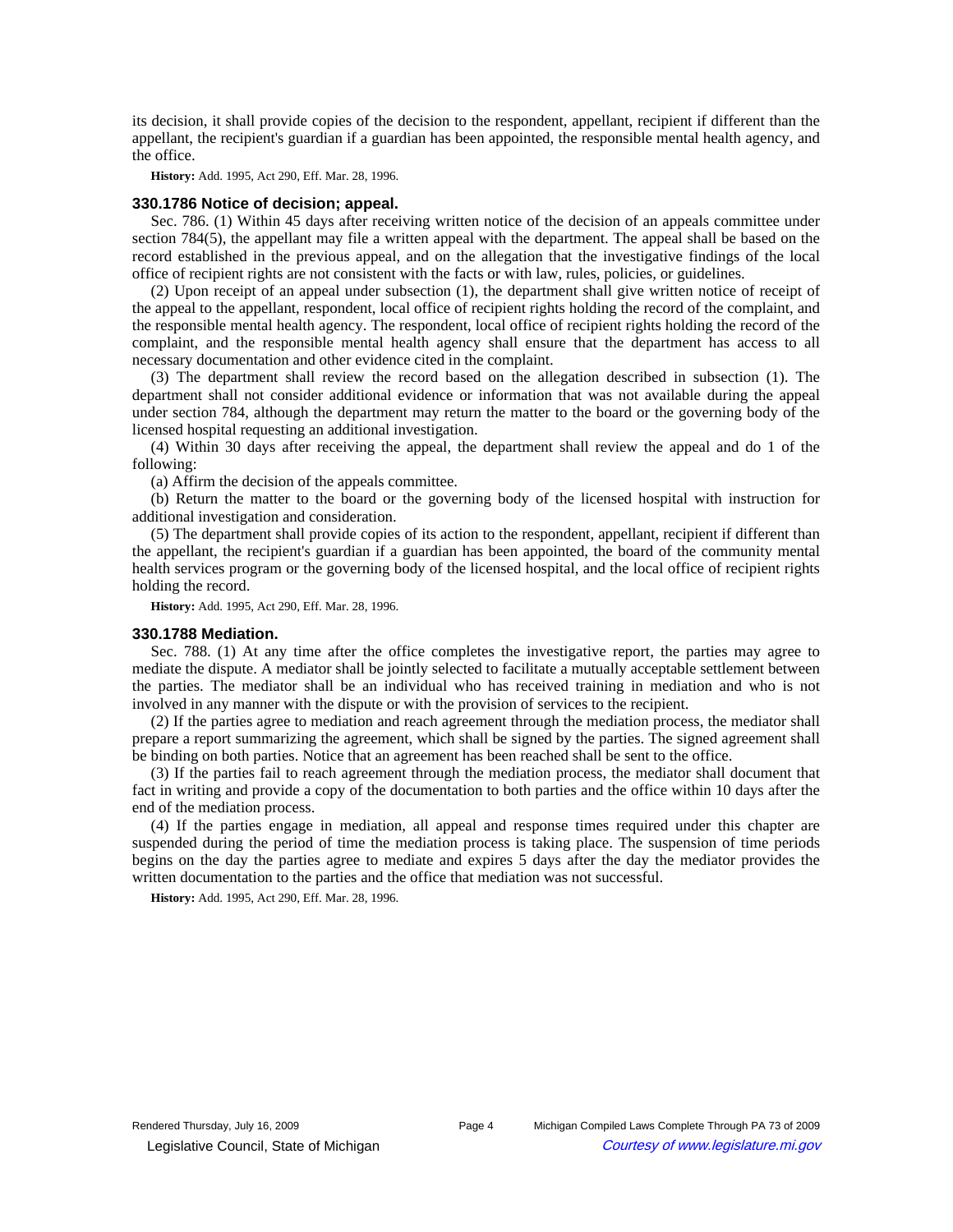# **MENTAL HEALTH CODE (EXCERPT) Act 258 of 1974**

# CHAPTER 8

### FINANCIAL LIABILITY FOR MENTAL HEALTH SERVICES

### **330.1800 Definitions.**

Sec. 800. As used in this chapter, unless the context requires otherwise:

(a) "Ability to pay" means the ability of a responsible party to pay for the cost of services, as determined by the department under sections 818 and 819.

(b) "Cost of services" means the total operating and capital costs incurred by the department or a community mental health services program with respect to, or on behalf of, an individual. Cost of services does not include the cost of research programs or expenses of state or county government unrelated to the provision of mental health services.

(c) "Individual" means the individual, minor or adult, who receives services from the department or a community mental health services program or from a provider under contract with the department or a community mental health services program.

(d) "Inpatient services" means 24-hour care and treatment services provided by a state facility or a licensed hospital.

(e) "Insurance benefits" means payments made in accordance with insurance coverage for the cost of health care services provided to an individual.

(f) "Insurance coverage" means any policy, plan, program, or fund established or maintained for the purpose of providing for its participants or their dependents medical, surgical, or hospital benefits. Insurance coverage includes, but is not limited to, medicaid or medicare; policies, plans, programs, or funds maintained by nonprofit hospital service and medical care corporations, health maintenance organizations, and prudent purchaser organizations; and commercial, union, association, self-funded, and administrative service policies, plans, programs, and funds.

(g) "Nonresidential services" means care or treatment services that are not inpatient or residential services.

(h) "Parents" means the legal father and mother of an unmarried individual who is less than 18 years of age.

(i) "Residential services" means 24-hour dependent care and treatment services provided by adult foster care facilities under contract to the department or a community mental health services program or provided directly by a community mental health services program.

(j) "Responsible party" means a person who is financially liable for services furnished to the individual. Responsible party includes the individual and, as applicable, the individual's spouse and parent or parents of a minor.

History: 1974, Act 258, Eff. Nov. 6, 1974;-Am. 1995, Act 290, Eff. Mar. 28, 1996.

### **330.1802 Establishment of financial liability.**

Sec. 802. Financial liability for services provided to an individual by the department or by community mental health services programs is hereby established as provided in this chapter.

History: 1974, Act 258, Eff. Nov. 6, 1974;-- Am. 1995, Act 290, Eff. Mar. 28, 1996.

# **330.1804 Financial liability of responsible party.**

Sec. 804. (1) A responsible party is financially liable for the cost of services provided to the individual directly by or by contract with the department or a community mental health services program.

(2) The department or a community mental health services program shall charge responsible parties for that portion of the financial liability that is not met by insurance coverage. Subject to section 814, the amount of the charge shall be whichever of the following is the least amount:

(a) Ability to pay determined under section 818 or 819.

(b) Cost of services as defined in section 800.

(c) The amount of coinsurance and deductible in accordance with the terms of participation with a payer or payer group.

(3) The department or community mental health services program shall waive payment of that part of a charge determined under subsection (2) that exceeds financial liability. The department or community mental health services program shall not impose charges in excess of ability to pay.

(4) Subject to section 114a, the department may promulgate rules to establish therapeutic nominal charges for certain services. The charges shall not exceed \$3.00 and shall be authorized in the recipient's individual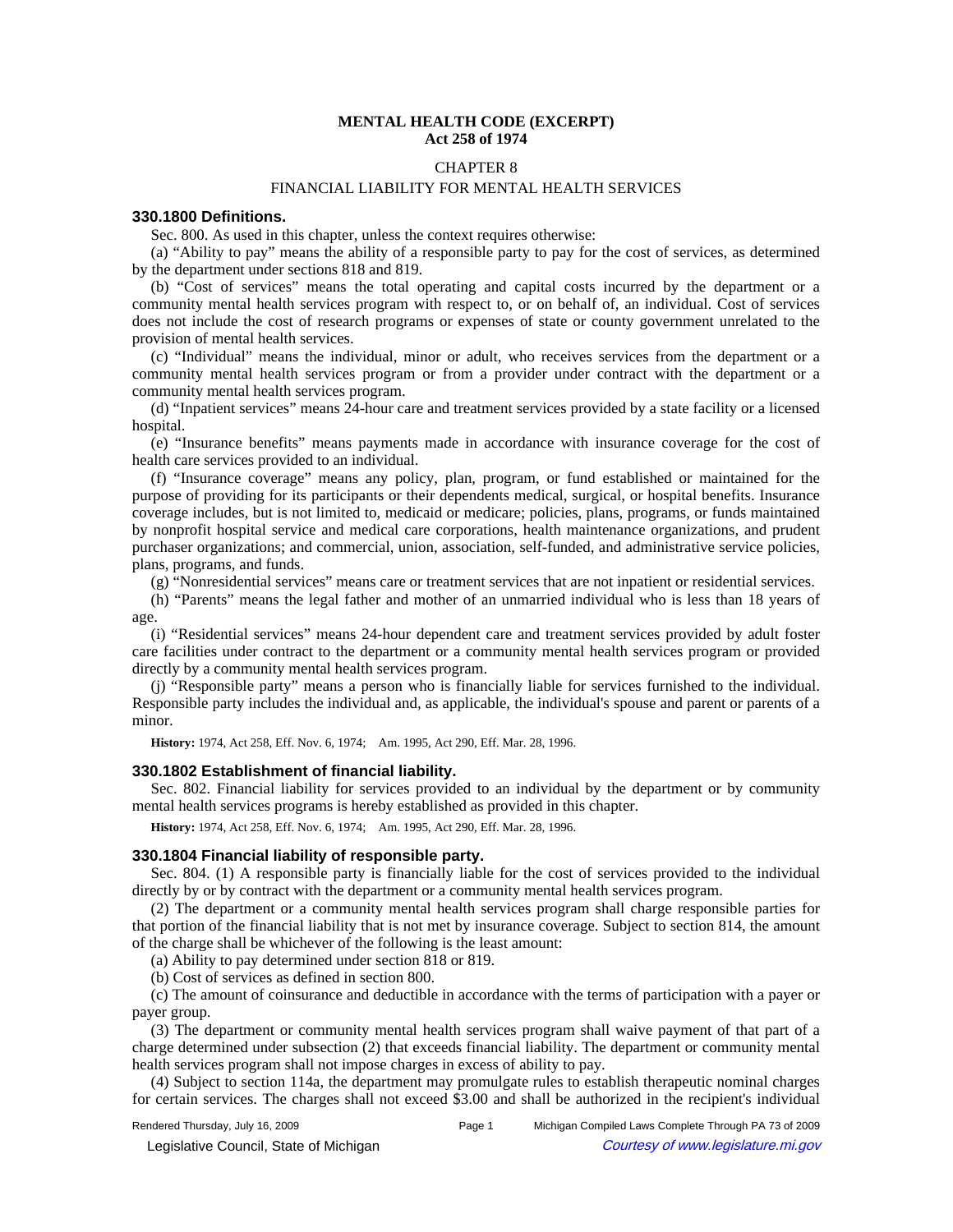plan of services.

History: 1974, Act 258, Eff. Nov. 6, 1974;-- Am. 1995, Act 290, Eff. Mar. 28, 1996.

**Administrative rules:** R 330.1001 et seq. of the Michigan Administrative Code.

# **330.1806 Single or married individual; determining insurance coverage and ability to pay.**

Sec. 806. (1) If the individual is single, insurance coverage and ability to pay shall first be determined for the individual. If the individual is an unmarried minor and the individual's insurance coverage and ability to pay are less than the cost of the services, insurance coverage and ability to pay shall be determined for the parents.

(2) If the individual is married, insurance coverage and ability to pay shall be determined jointly for the individual and the spouse.

**History:** 1974, Act 258, Eff. Nov. 6, 1974;-- Am. 1995, Act 290, Eff. Mar. 28, 1996.

#### **330.1808 Limitation on financial liability.**

Sec. 808. The total combined financial liability of the responsible parties shall not exceed the cost of the services.

History: 1974, Act 258, Eff. Nov. 6, 1974;-- Am. 1995, Act 290, Eff. Mar. 28, 1996.

#### **330.1810 Denial of services prohibited.**

Sec. 810. An individual shall not be denied services because of the inability of responsible parties to pay for the services.

History: 1974, Act 258, Eff. Nov. 6, 1974;-- Am. 1995, Act 290, Eff. Mar. 28, 1996.

### **330.1812 Insurance coverage as part of ability to pay.**

Sec. 812. (1) If an individual is covered, in part or in whole, under any type of insurance coverage, private or public, for services provided directly by or by contract with the department or a community mental health services program, the benefits from that insurance coverage are considered to be available to pay the individual's financial liability, notwithstanding that the insurance contract was entered into by a person other than the individual or notwithstanding that the insurance coverage was paid for by a person other than the individual.

(2) Insurance coverage is considered available to pay for the individual's financial liability for services provided by the department or a community mental health services program or its contractee in the amount and to the same extent that coverage would be available to cover the cost of services if the individual had received the services from a health care provider other than the department or a community mental health services program or its contractee.

History: 1974, Act 258, Eff. Nov. 6, 1974;-- Am. 1995, Act 290, Eff. Mar. 28, 1996.

### **330.1813 Subrogation.**

Sec. 813. The department or a community mental health services program shall be subrogated to a responsible party's right of recovery for insurance benefits for the cost of services to the individual.

**History:** Add. 1995, Act 290, Eff. Mar. 28, 1996.

# **330.1814 Willful refusal to apply for insurance benefits or provide information.**

Sec. 814. Notwithstanding any other provision of this chapter, if a responsible party willfully fails to provide relevant insurance coverage information to the department or the community mental health services program, or if a responsible party willfully fails to apply to have insurance benefits that cover the cost of services provided to the individual paid to the department or community mental health services program, the responsible party's ability to pay shall be determined to include the amount of insurance benefits that would be available. If the amount of insurance benefits is not known in a case described in this section, the responsible party's ability to pay shall be determined to be the full cost of services.

History: 1974, Act 258, Eff. Nov. 6, 1974;-- Am. 1995, Act 290, Eff. Mar. 28, 1996.

#### **330.1816 Repealed. 1995, Act 290, Eff. Mar. 28, 1996.**

**Compiler's note:** The repealed section pertained to cost of services.

# **330.1817 Insurance coverage and ability to pay; determination to be made after admittance or start of services.**

Sec. 817. (1) For an individual who receives inpatient or residential services on a voluntary or involuntary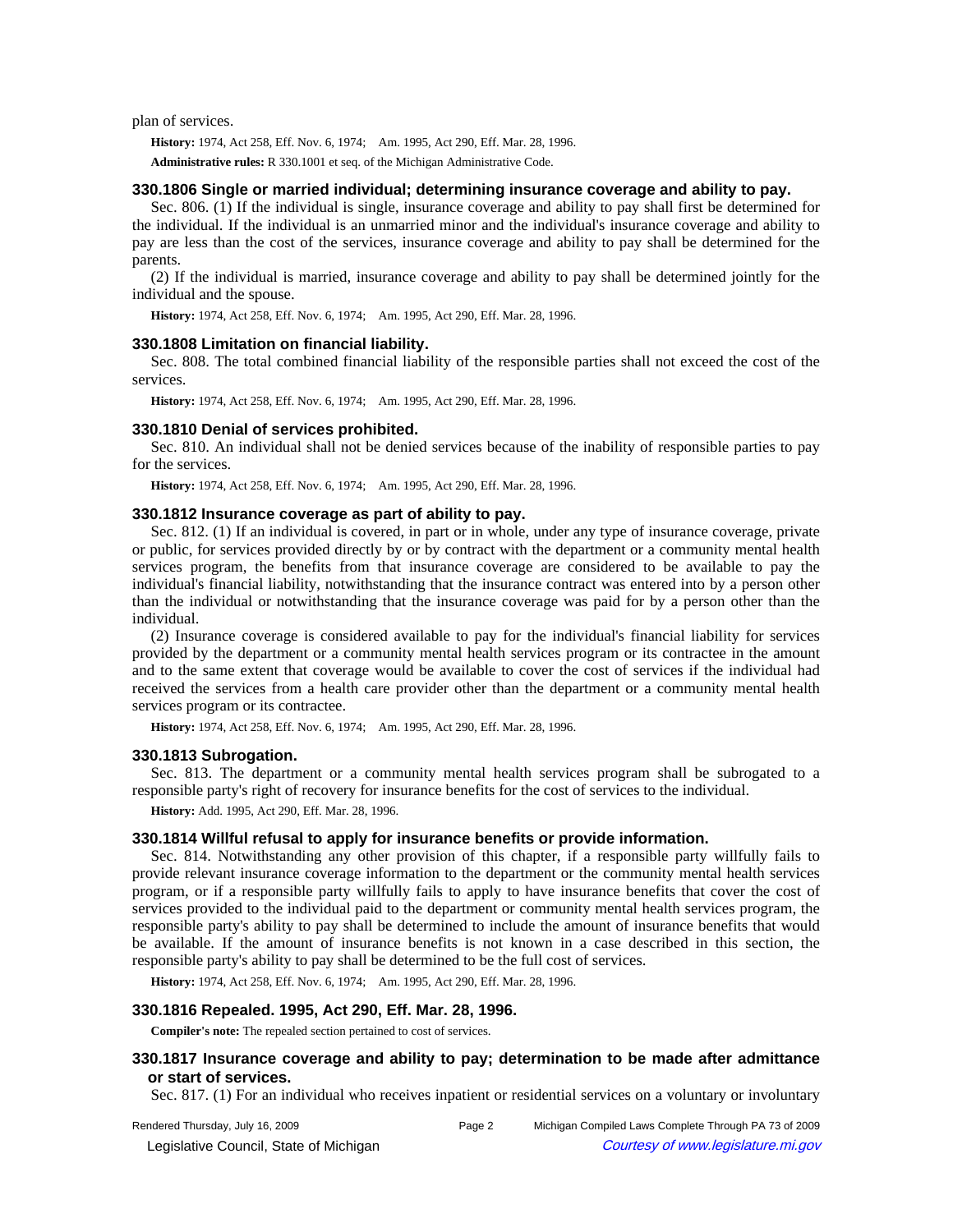basis, the department or community mental health services program shall determine the responsible parties' insurance coverage and ability to pay as soon as practical after the individual is admitted.

(2) For an individual who receives nonresidential services, the department or community mental health services program shall determine the responsible parties' insurance coverage and ability to pay before, or as soon as practical after, the start of services.

**History:** Add. 1995, Act 290, Eff. Mar. 28, 1996.

# **330.1818 Adult inpatient psychiatric services less than 61 days, nonresidential services, and services to minors; provisions applicable to ability to pay; rules.**

Sec. 818. (1) The department and community mental health services programs shall determine an adult responsible party's ability to pay for adult inpatient psychiatric services of less than 61 days, all nonresidential services, and all services to minors, on the basis of the adult responsible party's income in accordance with all of the following:

(a) The department or community mental health services program shall consider the adult responsible party's income to be taxable income as set forth in the adult responsible party's most recently filed state income tax return. If the parents of an individual, or the individual and spouse, are members of the same household but file separate income tax returns, the department or community mental health services program shall add together the separate taxable incomes to determine the ability to pay. If the parents or the individual and spouse are not members of the same household and they file separate tax returns, the ability to pay of each parent or of the individual and his or her spouse shall be determined separately.

(b) If an adult responsible party has not filed a state income tax return, the department or community mental health services program shall determine the adult responsible party's income from those financial documents that are legally available, based on the same factors that determine taxable income under subdivision (a).

(c) Relying upon an adult responsible party's income as determined under subdivision (a) or (b), the department and community mental health services programs shall determine ability to pay based on an ability-to-pay schedule developed under subsection (2).

(d) An adult responsible party's ability to pay for a calendar month or any part of a calendar month is the amount specified as the monthly amount in the applicable ability-to-pay schedule.

(e) A parent shall not be determined to have an ability to pay for more than 1 individual at any 1 time, and a parent's total liability for 2 or more individuals shall not exceed 18 years.

(f) If either parent or either spouse has been made solely responsible for an individual's medical and hospital expenses by a court order, the other parent or spouse shall be determined to have no ability to pay. The ability to pay of the parent or spouse made solely responsible by court order shall be determined in accordance with this section. The ability to pay of a parent made solely responsible by court order shall be reduced by the amount of child support the parent pays for the individual.

(g) If an individual receives services for more than 1 year, the department or community mental health services program shall annually redetermine the adult responsible parties' ability to pay on the basis of the most recently filed state income tax return or as provided in subdivision (b).

(2) The department shall promulgate rules to establish an ability-to-pay schedule that is fair and equitable. The schedule may take into consideration geographic cost-of-living differences. The department shall review the ability-to-pay schedule at least every 3 years and shall update the schedule as necessary. The department shall submit proposed rules under this subsection within 6 months after the effective date of the amendatory act that added section 819.

History: 1974, Act 258, Eff. Nov. 6, 1974;—Am. 1981, Act 91, Imd. Eff. July 2, 1981;—Am. 1995, Act 290, Eff. Mar. 28, 1996.

**Administrative rules:** R 330.1001 et seq. of the Michigan Administrative Code.

# **330.1819 Residential services and inpatient services other than psychiatric services less than 61 days; provisions applicable to ability to pay; minor's ability to pay.**

Sec. 819. (1) The department or a community mental health services program shall determine an adult responsible party's ability to pay for residential services and inpatient services other than psychiatric inpatient services of less than 61 days by taking into consideration the adult responsible party's total financial circumstances, including, but not limited to, income, expenses, number and condition of dependents, assets, and liabilities.

(2) The department and community mental health services programs shall determine a minor's ability to pay for the cost of services by considering the minor's total financial circumstances, including, but not limited to, income, expenses, number and condition of dependents, assets, and liabilities.

**History:** Add. 1995, Act 290, Eff. Mar. 28, 1996.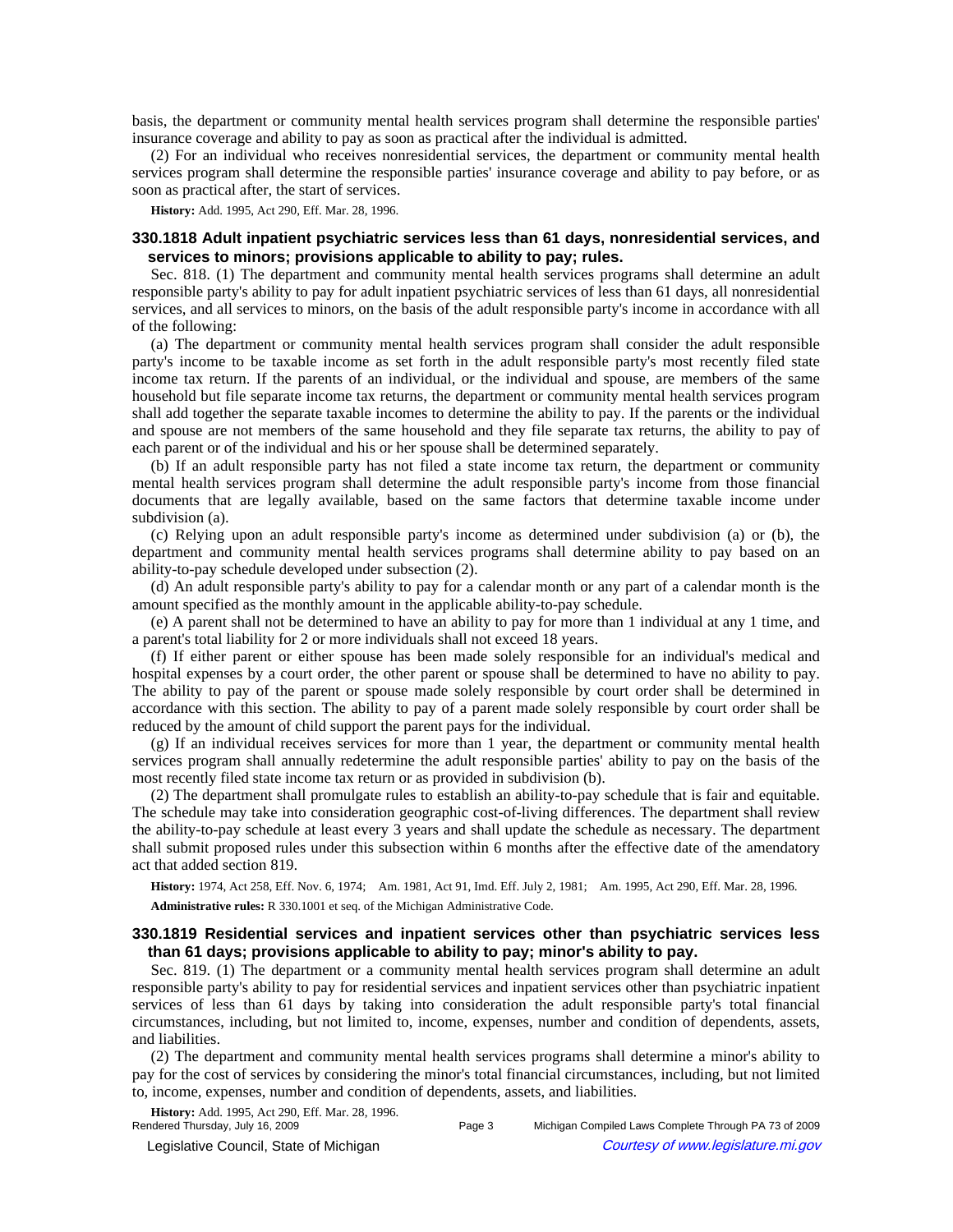#### **330.1820 Spouse's ability to pay.**

Sec. 820. Except with respect to inpatient psychiatric services of less than 61 days, the department or a community mental health services program shall determine a spouse's ability to pay for the first 730 days of inpatient or residential services during the individual's lifetime. After the first 730 days, the department or community mental health services program shall determine ability to pay solely for the individual.

History: 1974, Act 258, Eff. Nov. 6, 1974;-- Am. 1995, Act 290, Eff. Mar. 28, 1996.

#### **330.1822 Financial information.**

Sec. 822. All responsible parties shall make available to the department or community mental health services program any relevant financial information that the department or community mental health services program is not prohibited by law from seeking and obtaining, and that the department or community mental health services program considers essential for the purpose of determining ability to pay. Willful failure to provide the relevant financial information may result in a determination of ability to pay up to the full cost of services received by the individual.

History: 1974, Act 258, Eff. Nov. 6, 1974;-- Am. 1995, Act 290, Eff. Mar. 28, 1996.

### **330.1824 Undue financial burden prohibited.**

Sec. 824. (1) No determination of ability to pay that is made by the department or community mental health services program shall impose an undue financial burden on the individual or the individual's family members.

(2) In an instance where through no fault of the individual or the individual's family members the department or community mental health services program has not billed for services in a timely manner, an undue financial burden has been created. The department or community mental health services program shall only obligate an individual or the individual's family to pay for services based on their ability to pay when the initial bill for services is presented within 2 years from the date the services were provided.

History: 1974, Act 258, Eff. Nov. 6, 1974;-- Am. 1995, Act 290, Eff. Mar. 28, 1996.

#### **330.1826 Repealed. 1995, Act 290, Eff. Mar. 28, 1996.**

**Compiler's note:** The repealed section pertained to limitation on exhaustion of net worth.

#### **330.1828 Annual determination of insurance coverage and ability to pay; new determination.**

Sec. 828. The department or community mental health services program shall annually determine the insurance coverage and ability to pay of each individual who continues to receive services and of each additional responsible party, if applicable. The department or community mental health services program shall also complete a new determination of insurance coverage and ability to pay if informed of a significant change in a responsible party's ability to pay.

History: 1974, Act 258, Eff. Nov. 6, 1974;-Am. 1995, Act 290, Eff. Mar. 28, 1996.

# **330.1830 Change in ability to pay; notice of right to request new determination.**

Sec. 830. The department and community mental health services programs shall inform responsible parties that if their ability to pay has undergone a change, they may request the department or community mental health services program to make a new determination of ability to pay, and the department or community mental health services program shall be required to do so. The new determination of ability to pay shall be made in accordance with this chapter.

History: 1974, Act 258, Eff. Nov. 6, 1974;-- Am. 1995, Act 290, Eff. Mar. 28, 1996.

# **330.1832 Ability to pay; utilization of inappropriate income figure; notice of right to request new determination; basis of determination.**

Sec. 832. The department and community mental health services programs shall inform responsible parties whose ability to pay was determined under section 818 that if they believe that the income figure being utilized to determine their ability to pay is not appropriate to their current income status or does not appropriately reflect their ability to pay, they may request the department or community mental health services program to make a new determination of ability to pay, and the department or community mental health services program shall be required to do so. If a responsible party has stated that the income figure being utilized is not appropriate to his or her current income status, the department or community mental health services program shall make a new determination of ability to pay based on the responsible party's current annualized Michigan taxable income. If this is not available, other documentation of income as described in section 818(1)(b) shall be used. If a responsible party has stated that the income figure being<br>Rendered Thursday, July 16, 2009<br>Page 4 Michigan Compiled Laws Complete Through PA 73 of 2009 Michigan Compiled Laws Complete Through PA 73 of 2009

© Legislative Council, State of Michigan Council Courtesy of www.legislature.mi.gov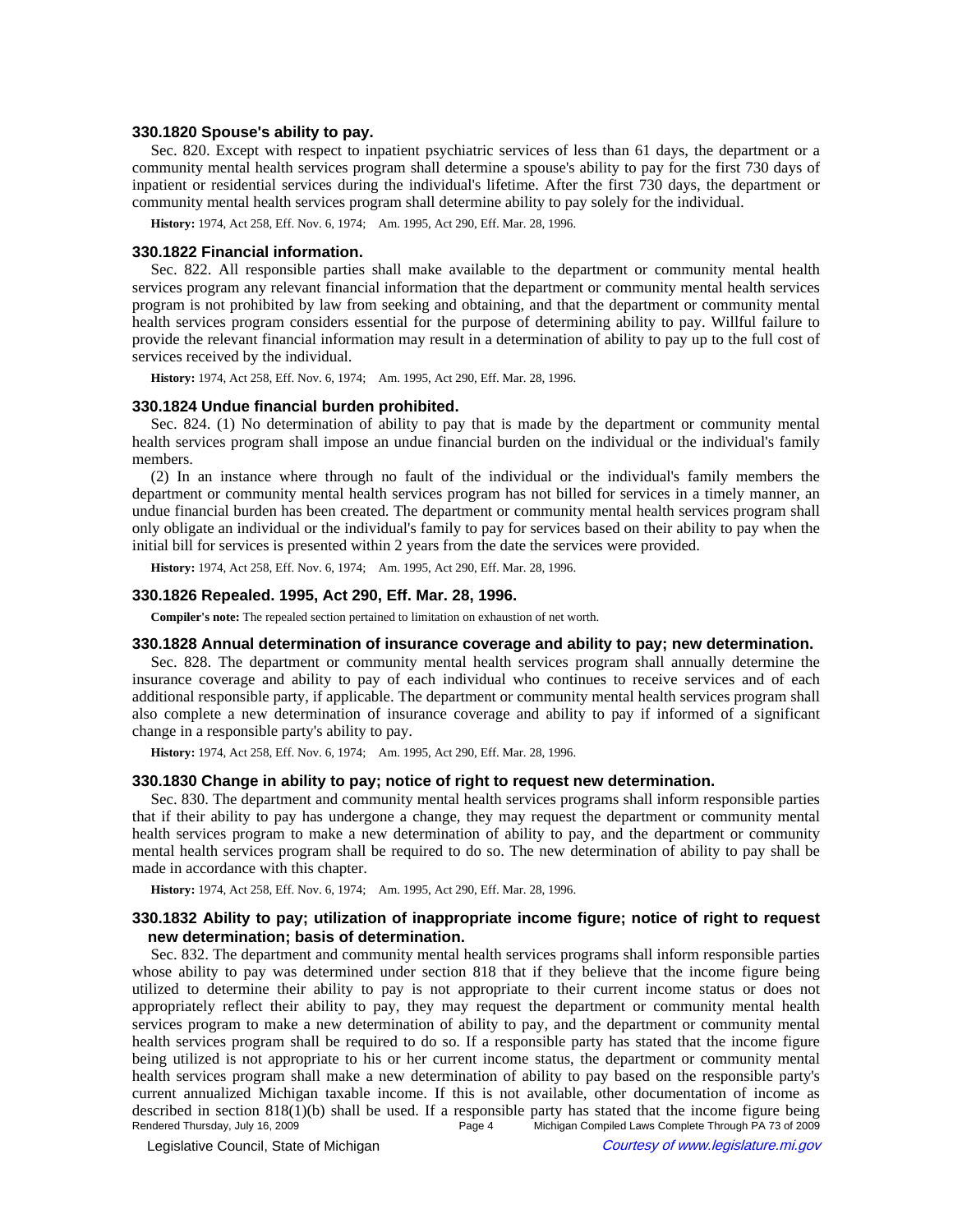utilized does not appropriately reflect his or her ability to pay, the department or community mental health services program shall make a new determination of ability to pay based on a consideration of the responsible party's total financial situation as described in section 819. In neither instance, however, shall the new determination of ability to pay be for an amount greater than the original determination.

History: 1974, Act 258, Eff. Nov. 6, 1974;-- Am. 1995, Act 290, Eff. Mar. 28, 1996.

# **330.1834 Administrative hearing to contest ability to pay determination.**

Sec. 834. The department or community mental health services program shall inform the responsible parties that they have a right, by means of an administrative hearing, to contest an ability to pay determination that has been made by the department or community mental health services program. If the responsible party desires an administrative hearing, the following procedures apply:

(a) The responsible party shall notify the department or community mental health services program in writing or on a form provided by the department or community mental health services program.

(b) An administrative hearing shall be held and the department or community mental health services program shall make a redetermination of ability to pay.

(c) A redetermination of ability to pay pursuant to subdivision (b) shall be made in accordance with this chapter.

History: 1974, Act 258, Eff. Nov. 6, 1974;-Am. 1995, Act 290, Eff. Mar. 28, 1996.

### **330.1836 Appeal of redetermination of ability to pay.**

Sec. 836. A responsible party may appeal a redetermination of ability to pay made under section 834(b) to the probate court of the county in which he or she resides.

History: 1974, Act 258, Eff. Nov. 6, 1974;-- Am. 1995, Act 290, Eff. Mar. 28, 1996.

# **330.1838 Redetermination of ability to pay; charge for higher amount.**

Sec. 838. If the department or a community mental health services program redetermines a responsible party's ability to pay and the amount the responsible party is determined to be able to pay is higher than the amount under previous determinations, the department or community mental health services program shall charge the higher amount only for financial liability that is incurred after the date of the redetermination.

History: 1974, Act 258, Eff. Nov. 6, 1974;-- Am. 1995, Act 290, Eff. Mar. 28, 1996.

#### **330.1840 Repealed. 1995, Act 290, Eff. Mar. 28, 1996.**

**Compiler's note:** The repealed section pertained to liability for services provided under criminal statute.

#### **330.1842 Rules; procedures for determining ability to pay.**

Sec. 842. The department shall develop and promulgate rules, pursuant to Act No. 306 of the Public Acts of 1969, as amended, which shall implement the provisions of this chapter. Such rules shall include particularized procedures for determining ability to pay, and such procedures shall be applied uniformly throughout the state.

**History:** 1974, Act 258, Eff. Nov. 6, 1974.

**Administrative rules:** R 330.1001 et seq. of the Michigan Administrative Code.

#### **330.1844 Repealed. 1995, Act 290, Eff. Mar. 28, 1996.**

**Compiler's note:** The repealed section pertained to rules.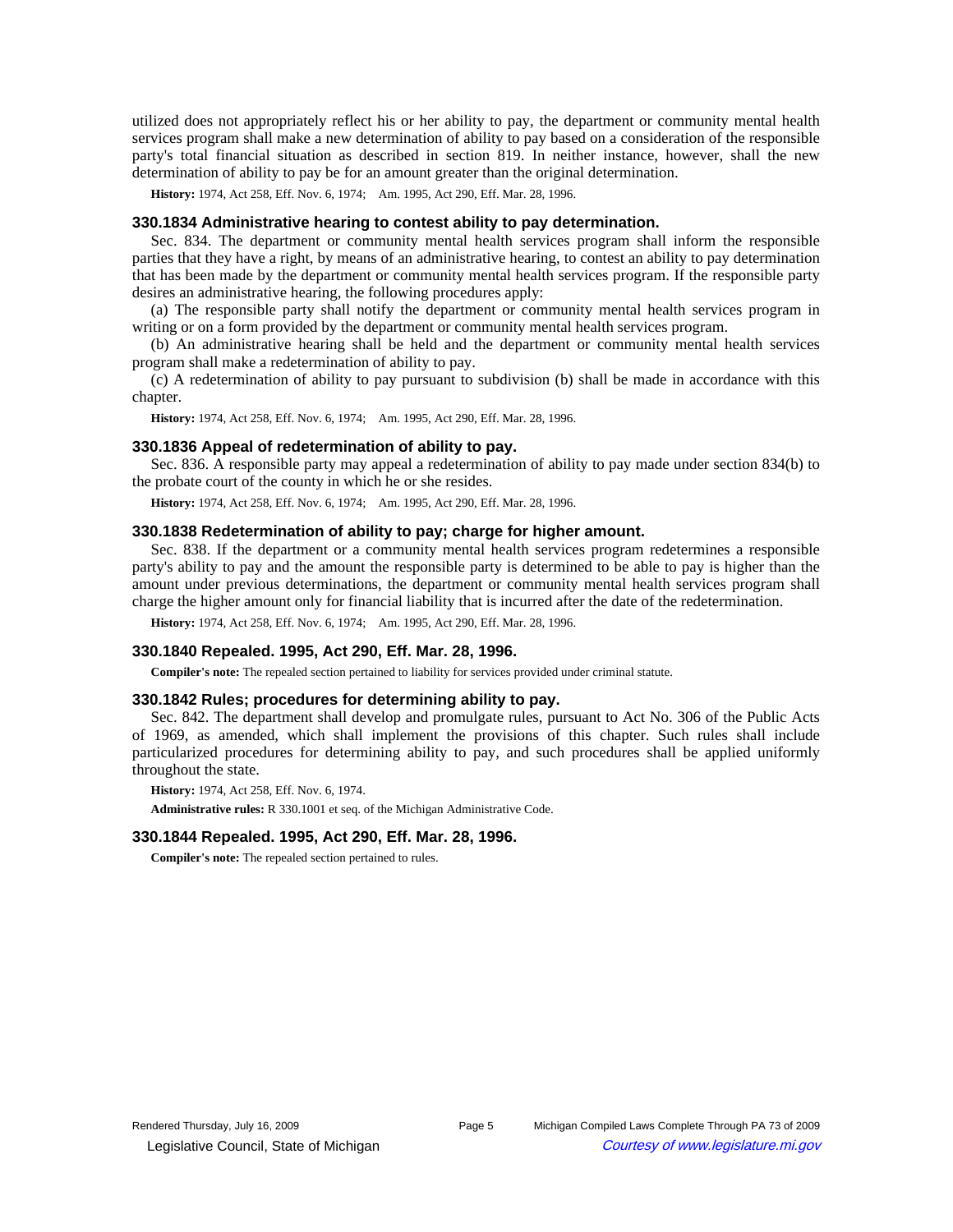# **MENTAL HEALTH CODE (EXCERPT) Act 258 of 1974**

# CHAPTER 9

### MISCELLANEOUS PROVISIONS

### **330.1900 Repealed. 1995, Act 290, Eff. Mar. 28, 1996.**

**Compiler's note:** The repealed section pertained to maintenance of Lafayette clinic.

# **330.1901 Acts or functions conducted by mental health professional; prohibition.**

Sec. 901. A mental health professional shall not perform an act, task, or function within the field of mental illness or developmental disability unless he or she has been trained to perform the act, task, or function, or is acting under the direct supervision of an individual who has been trained to perform the act, task, or function.

**History:** Add. 1995, Act 290, Eff. Mar. 28, 1996.

### **330.1902-330.1918 Repealed. 1995, Act 290, Eff. Mar. 28, 1996.**

**Compiler's note:** The repealed sections pertained to Lafayette clinic and neuropsychiatric institute.

### **330.1919 Contracts for services of agencies located in bordering states.**

Sec. 919. (1) As used in this section:

(a) "County program" means a county community mental health program.

(b) "Department" means the department of mental health.

(c) "Individual" means an individual requiring mental health treatment services.

(d) "Receiving agency" means a public or private agency or county program that, under this section, provides treatment to individuals from a state other than the state in which the agency or county program is located.

(e) "Receiving state" means the state in which a receiving agency is located.

(f) "Sending agency" means a public or private agency located in a state that sends an individual to another state for treatment under this section.

(g) "Sending state" means the state in which a sending agency is located.

(2) A county program may contract as provided under this section with a public or private agency located in a state bordering Michigan to secure services under this act for an individual who receives services through the county program.

(3) A county program may contract as provided under this section with a public or private agency located in a state bordering Michigan to provide services under this act in an approved treatment facility in this state for an individual who is a resident of the bordering state, except that such services may not be provided for an individual who is involved in criminal proceedings.

(4) A contract entered into under this section may not be validly executed until the department has reviewed and approved the provisions of the contract and determined that the receiving agency provides services in accordance with the standards of this state and the attorney general has certified that the receiving state's laws governing patient rights are substantially similar to those of this state.

(5) An individual does not establish legal residence in the state where the receiving agency is located while the individual is receiving services pursuant to a contract executed under this section.

(6) Section 748 applies to treatment records of an individual receiving services pursuant to a contract executed under this section through a receiving agency in this state, except that the sending agency has the same right of access to the treatment records of the individual as provided for the department under section 748(4)(e).

(7) An individual who is detained, committed, or placed on an involuntary basis under this act may be admitted and treated in another state pursuant to a contract executed under this section. An individual who is detained, committed, or placed under the civil law of a state bordering Michigan may be admitted and treated in this state pursuant to a contract executed under this section. Court orders valid under the law of the sending state are granted recognition and reciprocity in the receiving state for individuals covered by a contract executed under this section to the extent that the court orders relate to admission for the treatment or care of a mental disability. The court orders are not subject to legal challenge in the courts of the receiving state. An individual who is detained, committed, or placed under the law of a sending state and who is transferred to a receiving state under this section continues to be in the legal custody of the authority responsible for the individual under the law of the sending state. Except in an emergency, such an individual may not be transferred, removed, or furloughed from a facility of the receiving agency without the specific approval of the authority responsible for the individual under the law of the sending state.<br>Rendered Thursday, July 16, 2009<br>Page 1 Michigan Compile

Page 1 Michigan Compiled Laws Complete Through PA 73 of 2009 © Legislative Council, State of Michigan Council Courtesy of www.legislature.mi.gov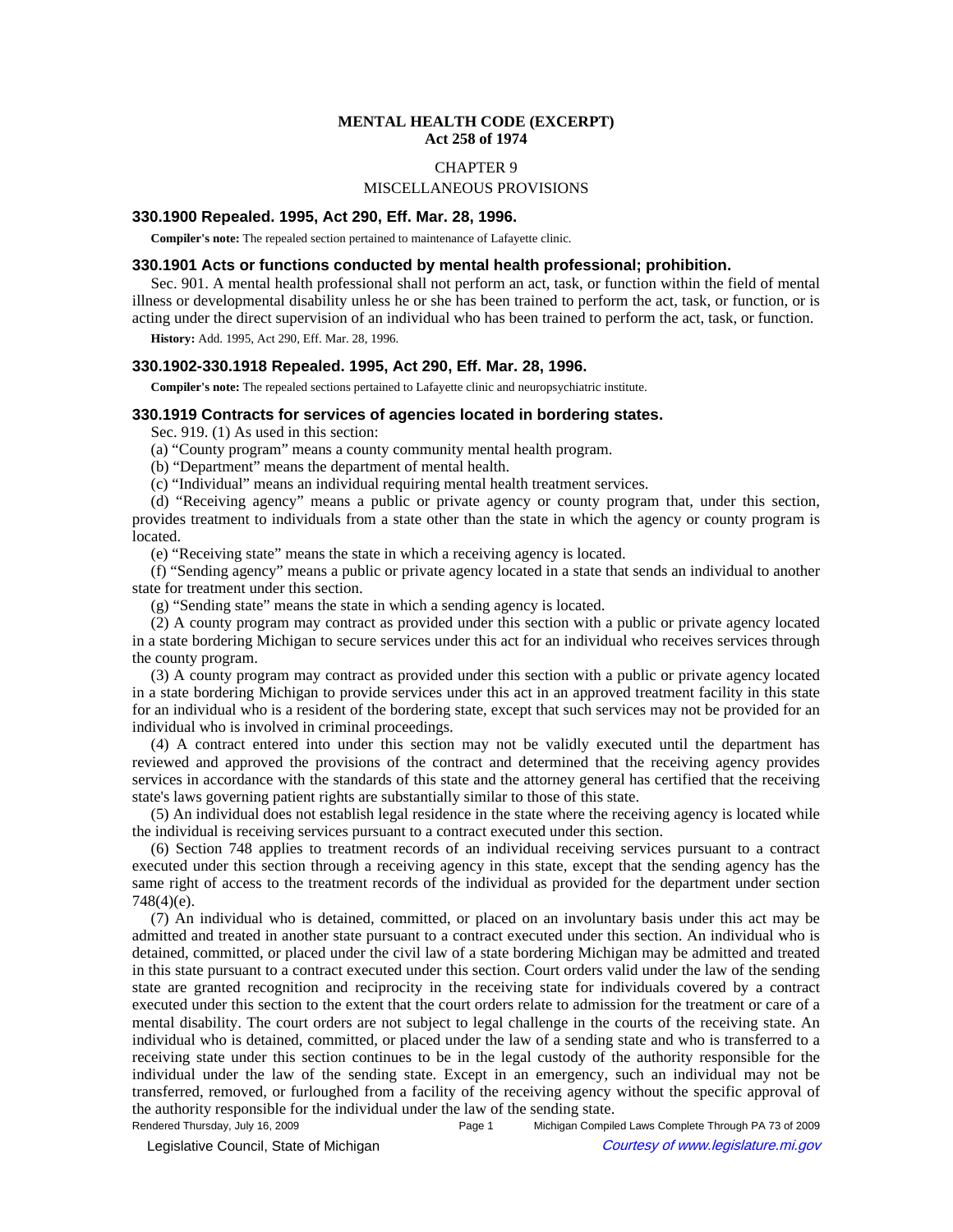(8) While in the receiving state pursuant to a contract executed under this section, an individual is subject to all of the laws and regulations applicable to an individual detained, committed, or placed pursuant to the corresponding laws of the receiving state, except those laws and regulations of the receiving state pertaining to length of involuntary inpatient treatment, reexaminations, and extensions of involuntary inpatient treatment and except as otherwise provided by this section. The laws and regulations of the sending state relating to length of involuntary inpatient treatment, reexaminations, and extensions of involuntary inpatient treatment apply. An individual shall not be sent to another state pursuant to a contract executed under this section until the receiving state has enacted a law recognizing the validity and applicability of this state's laws as provided in this section.

(9) If an individual receiving treatment on a voluntary basis pursuant to a contract executed under this section requests discharge, the receiving agency shall immediately notify the sending agency and shall return the individual to the sending state as directed by the sending agency within 48 hours after the request, excluding Saturdays, Sundays, and legal holidays, unless other arrangements are made with the sending agency. The sending agency shall immediately upon return of the individual either arrange for the discharge of the individual or detain the individual pursuant to the emergency detention laws of the sending state.

(10) If an individual receiving services pursuant to a contract executed under this section leaves the receiving agency without authorization and the individual at the time of the unauthorized leave is subject to involuntary inpatient treatment under the laws of the sending state, the receiving agency shall use all reasonable means to locate and return the individual. The receiving agency shall immediately report the unauthorized leave of absence to the sending agency. The receiving state has the primary responsibility for, and the authority to direct, the return of individuals within its borders and is liable for the cost of such action to the extent that it would be liable for costs if an individual who is a resident of the receiving state left without authorization.

(11) An individual may be transferred between facilities of the receiving state if transfers are permitted by the contract executed under this section providing for the individual's care.

(12) Each contract executed under this section shall do all of the following:

(a) Establish the responsibility for payment for each service to be provided under the contract. Charges to the sending state shall not be more or less than the actual cost of providing the service.

(b) Establish the responsibility for the transportation of individuals to and from receiving agencies.

(c) Provide for reports by the receiving agency to the sending agency on the condition of each individual covered by the contract.

(d) Provide for arbitration of disputes arising out of the contract that cannot be settled through discussion between the contracting parties and specify how the arbitrators will be chosen.

(e) Include provisions ensuring the nondiscriminatory treatment, as required by law, of employees, individuals receiving services, and applicants for employment and services.

(f) Establish the responsibility for providing legal representation for an individual receiving services in a legal proceeding involving the legality of admission and the conditions of involuntary inpatient treatment.

(g) Establish the responsibility for providing legal representation for an employee of a contracting party in legal proceedings initiated by an individual receiving treatment pursuant to the contract.

(h) Include provisions concerning the length of the contract and the means by which the contract can be terminated.

(i) Establish the right of 1 or more qualified employees or representatives of the sending agency and sending state to inspect, at all reasonable times, the records of the receiving agency and its treatment facilities to determine if appropriate standards of care are met for individuals receiving services under the contract.

(j) Require the sending agency to provide the receiving agency with copies of all relevant legal documents authorizing involuntary inpatient treatment of an individual who is admitted pursuant to the laws of the sending state and is receiving services pursuant to a contract executed under this section.

(k) Require each individual who seeks treatment on a voluntary basis to agree in writing to be returned to the sending state upon making a request for discharge as provided in subsection (9) and require an agent or employee of the sending agency to certify that the individual understands that agreement.

(*l*) Establish the responsibility for securing a reexamination for an individual and for extending an individual's period of involuntary inpatient treatment.

(m) Include provisions specifying when a receiving facility can refuse to admit or retain an individual.

(n) Specify the circumstances under which an individual will be permitted a home visit or granted a pass to leave the facility, or both.

**History:** Add. 1995, Act 17, Imd. Eff. Apr. 12, 1995.

# **330.1919[1] Training, studies, and research; rules.**

Rendered Thursday, July 16, 2009 **Page 2** Michigan Compiled Laws Complete Through PA 73 of 2009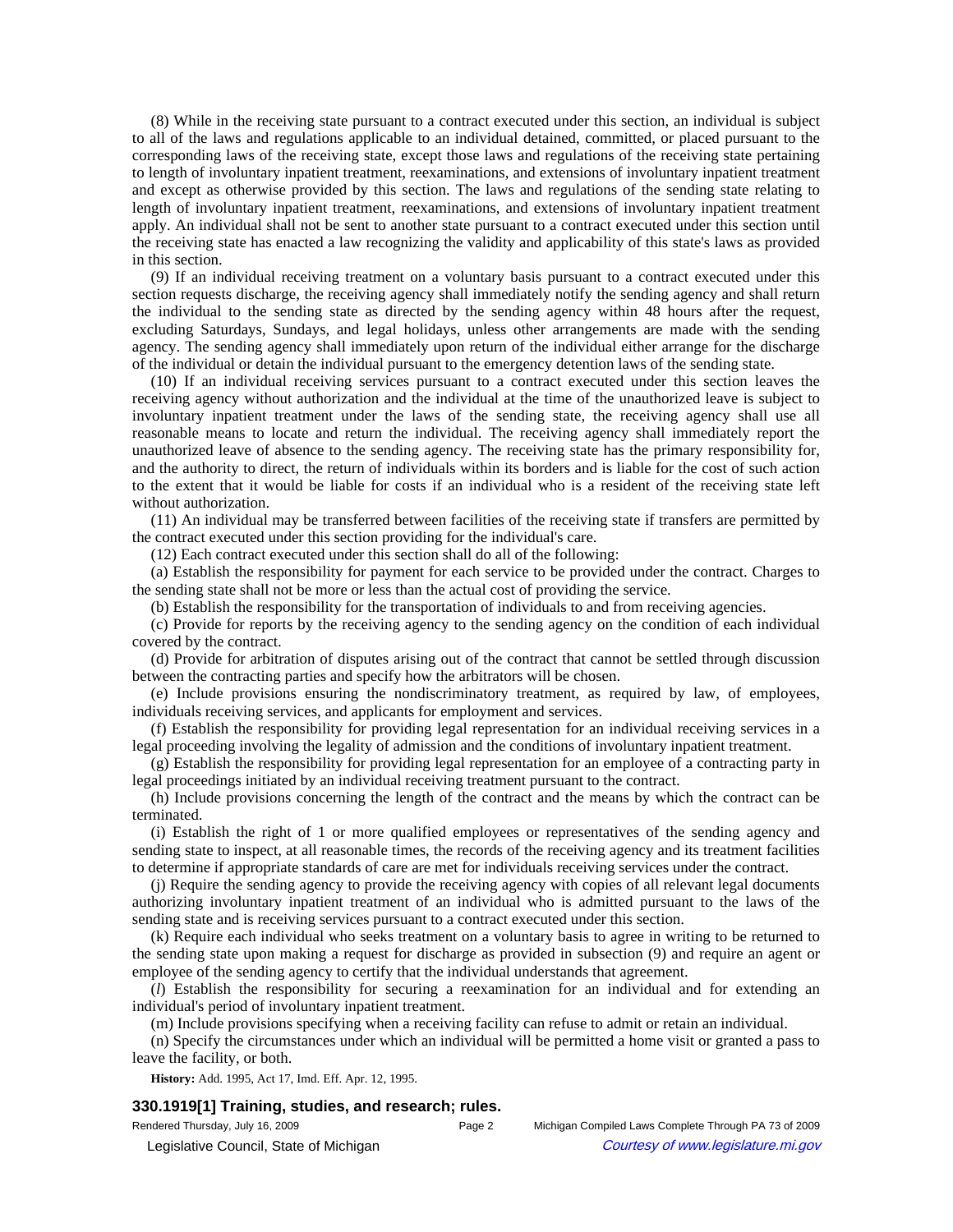Sec. 919. (1) The department shall support training, studies, and research as part of its overall responsibility with regard to the prevention of mental disorders and the care, treatment, and support of individuals with mental and emotional disorders and disturbances.

(2) Subject to section 114a, the department shall promulgate rules to set standards for the protection of human subjects in mental health research. The standards shall at a minimum comply with the federal standards for the protection of human subjects in research administered or funded by the United States department of health and human services. All research conducted, sponsored, or funded by the department or a community mental health services program shall comply with the rules promulgated under this subsection.

**History:** Add. 1995, Act 290, Eff. Mar. 28, 1996.

**Compiler's note:** Section 919, as added by Act 290 of 1995, was compiled as MCL 330.1919[1] to distinguish it from another section 919, deriving from Act 17 of 1995 and pertaining to contracts for services of agencies located in bordering states.

**Administrative rules:** R 330.1001 et seq. of the Michigan Administrative Code.

#### **330.1920 Interstate compact on mental health.**

Sec. 920. The interstate compact on mental health is hereby enacted into law and entered into by this state with all other states legally joining therein in the form substantially as follows:

INTERSTATE COMPACT ON MENTAL HEALTH

The contracting states solemnly agree that:

Article I

The party states find that the proper and expeditious treatment of the mentally ill and mentally deficient can be facilitated by cooperative action, to the benefit of the patients, their families, and society as a whole. Further, the party states find that the necessity of and desirability for furnishing such care and treatment bears no primary relation to the residence or citizenship of the patient but that, on the contrary, the controlling factors of community safety and humanitarianism require that facilities and services be made available for all who are in need of them. Consequently, it is the purpose of this compact and of the party states to provide the necessary legal basis for the institutionalization or other appropriate care and treatment of the mentally ill and mentally deficient under a system that recognizes the paramount importance of patient welfare and to establish the responsibilities of the party states in terms of such welfare.

# Article II

As used in this compact:

(a) "Sending state" shall mean a party state from which a patient is transported pursuant to the provisions of the compact or from which it is contemplated that a patient may be so sent.

(b) "Receiving state" shall mean a party state to which a patient is transported pursuant to the provisions of the compact or to which it is contemplated that a patient may be so sent.

(c) "Institution" shall mean any hospital or other facility maintained by a party state or political subdivision thereof for the care and treatment of mental illness or mental deficiency.

(d) "Patient" shall mean any person subject to or eligible as determined by the laws of the sending state, for institutionalization or other care, treatment, or supervision pursuant to the provisions of this compact.

(e) "After-care" shall mean care, treatment and services provided a patient, as defined herein, on convalescent status or conditional release.

(f) "Mental illness" shall mean mental disease to such extent that a person so afflicted requires care and treatment for his own welfare, or the welfare of others, or of the community.

(g) "Mental deficiency" shall mean mental deficiency as defined by appropriate clinical authorities to such extent that a person so afflicted is incapable of managing himself and his affairs, but shall not include mental illness as defined herein.

(h) "State" shall mean any state, territory or possession of the United States, the District of Columbia, and the Commonwealth of Puerto Rico.

### Article III

(a) Whenever a person physically present in any party state shall be in need of institutionalization by reason of mental illness or mental deficiency, he shall be eligible for care and treatment in an institution in that state irrespective of his residence, settlement or citizenship qualifications.

(b) The provisions of paragraph (a) of this article to the contrary notwithstanding, any patient may be transferred to an institution in another state whenever there are factors based upon clinical determinations indicating that the care and treatment of said patient would be facilitated or improved thereby. Any such institutionalization may be for the entire period of care and treatment or for any portion or portions thereof. The factors referred to in this paragraph shall include the patient's full record with due regard for the location of the patient's family, character of the illness and probable duration thereof, and such other factors as shall be considered appropriate.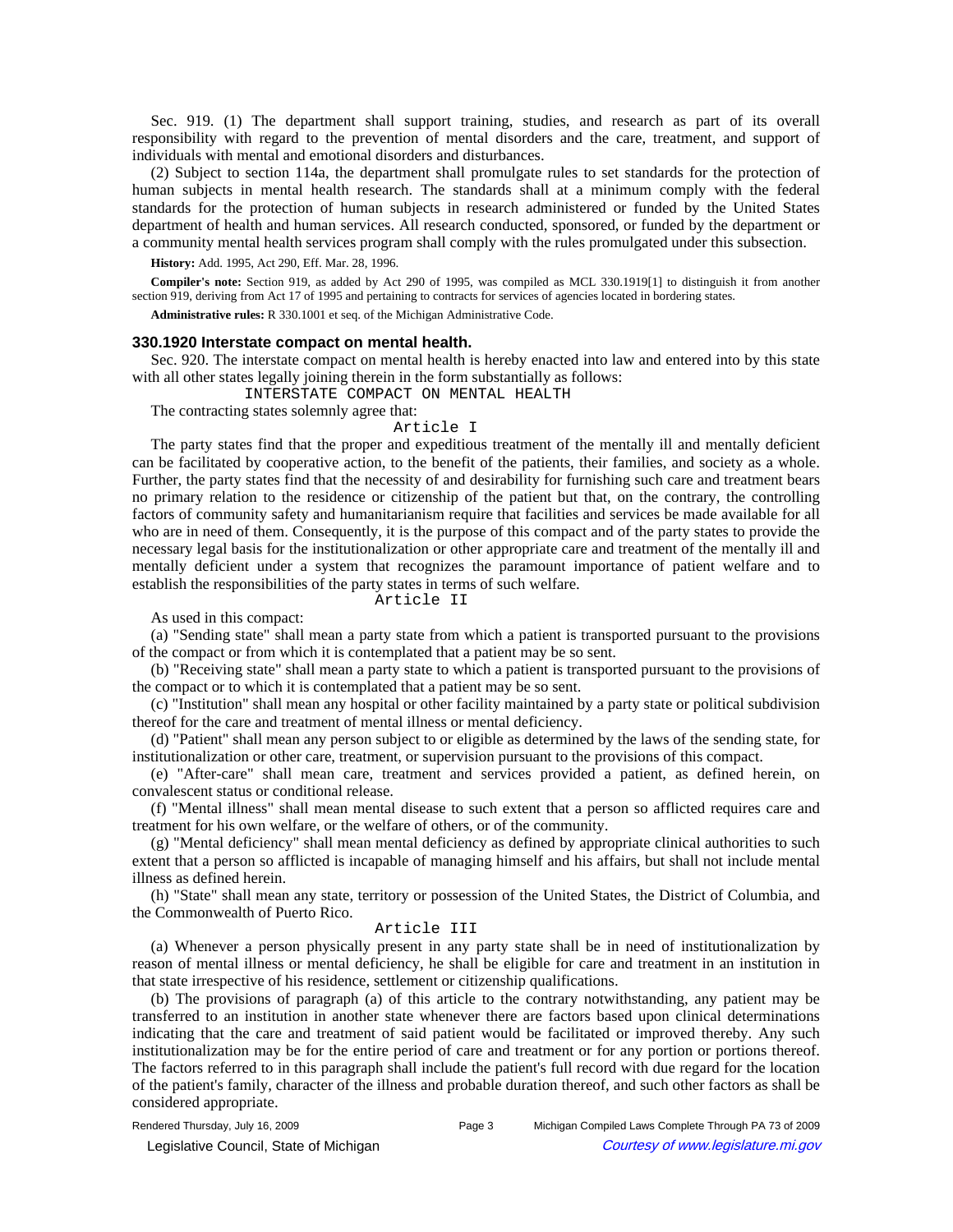(c) No state shall be obliged to receive any patient pursuant to the provisions of paragraph (b) of this article unless the sending state has given advance notice of its intention to send the patient; furnished all available medical and other pertinent records concerning the patient; given the qualified medical or other appropriate clinical authorities of the receiving state an opportunity to examine the patient if said authorities so wish; and unless the receiving state shall agree to accept the patient.

(d) In the event that the laws of the receiving state establish a system of priorities for the admission of patients, an interstate patient under this compact shall receive the same priority as a local patient and shall be taken in the same order and at the same time that he would be taken if he were a local patient.

(e) Pursuant to this compact, the determination as to the suitable place of institutionalization for the patient may be reviewed at any time and such further transfer of the patient may be made as seems likely to be in the best interest of the patient.

# Article IV

(a) Whenever, pursuant to the laws of the state in which a patient is physically present, it shall be determined that the patient shall receive after-care or supervision such care or supervision may be provided in a receiving state. If the medical or other appropriate clinical authorities having responsibility for the care and treatment of the patient in the sending state shall have reason to believe that after-care in another state would be in the best interest of the patient and would not jeopardize the public safety, they shall request the appropriate authorities in the receiving state to investigate the desirability of affording the patient such after-care in said receiving state, and such investigation shall be made with all reasonable speed. The request for investigation shall be accompanied by complete information concerning the patient's intended place of residence and the identity of the person in whose charge it is proposed to place the patient, the complete medical history of the patient, and such other documents as may be pertinent.

(b) If the medical or other appropriate clinical authorities having responsibility for the care and treatment of the patient in the sending state and the appropriate authorities in the receiving state find that the best interest of the patient would be served thereby, and if the public safety would not be jeopardized thereby, the patient may receive after-care or supervision in the receiving state.

(c) In supervising, treating, or caring for a patient on after-care pursuant to the terms of this article, a receiving state shall employ the same standards of visitation, examination, care, and treatment that it employs for similar local patients.

# Article V

Whenever a dangerous or potentially dangerous patient escapes from an institution in any party state, that state shall promptly notify all appropriate authorities within and without the jurisdiction of the escape in a manner reasonably calculated to facilitate the speedy apprehension of the escapee. Immediately upon the apprehension and identification of any such dangerous or potentially dangerous patient, he shall be detained in the state where found pending disposition in accordance with law.

### Article VI

The duly accredited officers of any state party to this compact, upon the establishment of their authority and the identity of the patient, shall be permitted to transport any patient being moved pursuant to this compact through any and all states party to this compact, without interference.

### Article VII

(a) No person shall be deemed a patient of more than one institution at any given time. Completion of transfer of any patient to an institution in a receiving state shall have the effect of making the person a patient of the institution in the receiving state.

(b) The sending state shall pay all costs of and incidental to the transportation of any patient pursuant to this compact, but any two or more party states may, by making a specific agreement for that purpose, arrange for a different allocation of costs as among themselves.

(c) No provision of this compact shall be construed to alter or affect any internal relationships among the departments, agencies and officers of and in the government of a party state, or between a party state and its subdivisions, as to the payment of costs, or responsibilities therefor.

(d) Nothing in this compact shall be construed to prevent any party state or subdivision thereof from asserting any right against any person, agency or other entity in regard to costs for which such party state or subdivision thereof may be responsible pursuant to any provision of this compact.

(e) Nothing in this compact shall be construed to invalidate any reciprocal agreement between a party state and a non-party state relating to institutionalization, care or treatment of the mentally ill or mentally deficient, or any statutory authority pursuant to which such agreements may be made.

### Article VIII

(a) Nothing in this compact shall be construed to abridge, diminish, or in any way impair the rights, duties, and responsibilities of any patient's guardian on his own behalf or in respect of any patient for whom he may Rendered Thursday, July 16, 2009 **Page 4** Michigan Compiled Laws Complete Through PA 73 of 2009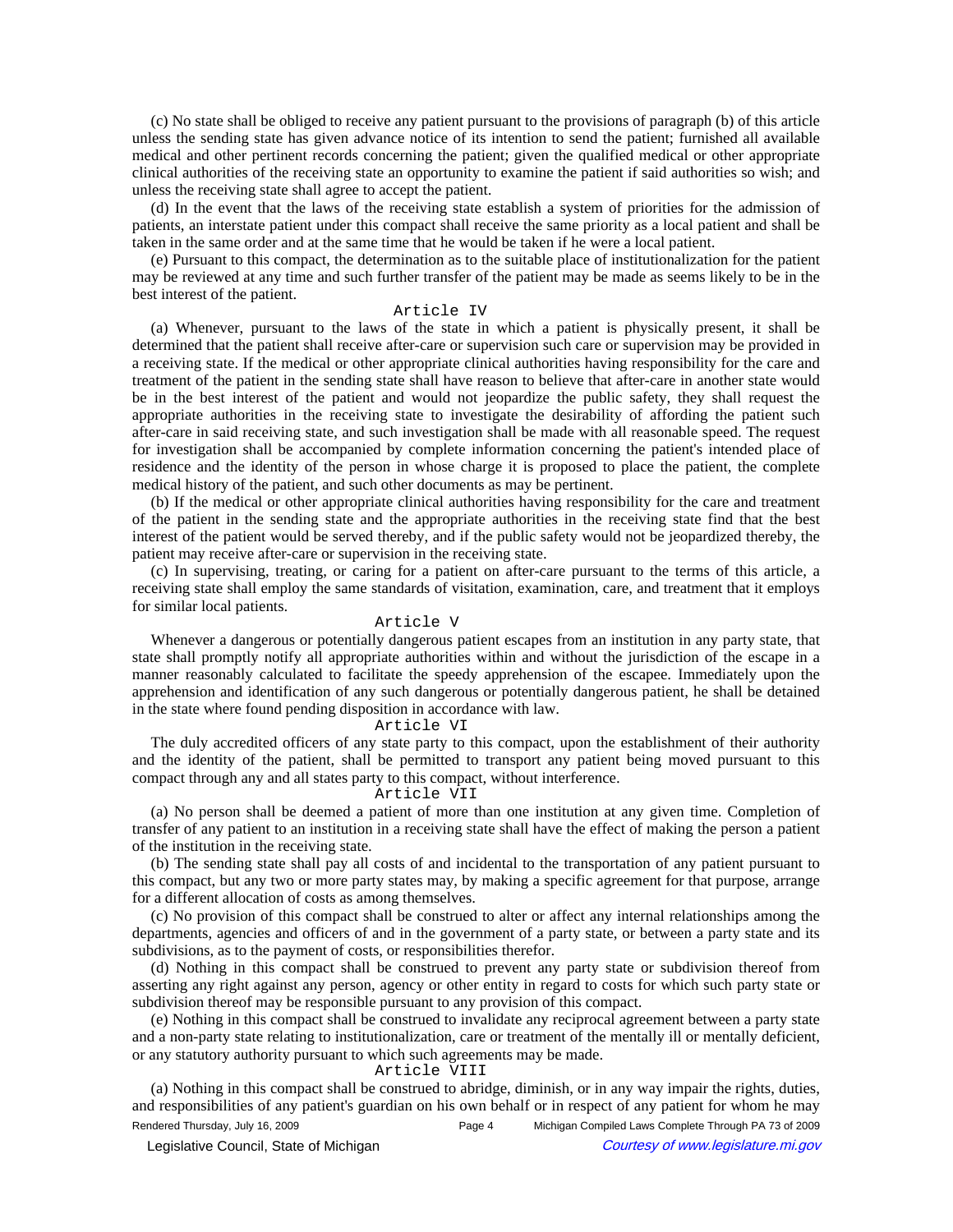serve, except that where the transfer of any patient to another jurisdiction makes advisable the appointment of a supplemental or substitute guardian, any court of competent jurisdiction in the receiving state may make such supplemental or substitute appointment and the court which appointed the previous guardian shall upon being duly advised of the new appointment, and upon the satisfactory completion of such accounting and other acts as such court may by law require, relieve the previous guardian of power and responsibility to whatever extent shall be appropriate in the circumstances: Provided, however, that in the case of any patient having settlement in the sending state, the court of competent jurisdiction in the sending state shall have the sole discretion to relieve a guardian appointed by it or continue his power and responsibility, whichever it shall deem advisable. The court in the receiving state may, in its discretion, confirm or reappoint the person or persons previously serving as guardian in the sending state in lieu of making a supplemental or substitute appointment.

(b) The term "guardian" as used in paragraph (a) of this article shall include any guardian, trustee, legal committee, conservator, or other person or agency however denominated who is charged by law with power to act for or responsibility for the person or property of a patient.

### Article IX

(a) No provision of this compact except Article V shall apply to any person institutionalized while under sentence in a penal or correctional institution or while subject to trial on a criminal charge, or whose institutionalization is due to the commission of an offense for which, in the absence of mental illness or mental deficiency, said person would be subject to incarceration in a penal or correctional institution.

(b) To every extent possible, it shall be the policy of states party to this compact that no patient shall be placed or detained in any prison, jail or lockup, but such patient shall, with all expedition, be taken to a suitable institutional facility for mental illness or mental deficiency.

# Article X

(a) Each party state shall appoint a "compact administrator" who, on behalf of his state, shall act as general coordinator of activities under the compact in his state and who shall receive copies of all reports, correspondence, and other documents relating to any patient processed under the compact by his state either in the capacity of sending or receiving state. The compact adminstrator or his duly designated representative shall be the official with whom other party states shall deal in any matter relating to the compact or any patient processed thereunder.

(b) The compact administrators of the respective party states shall have power to promulgate reasonable rules and regulations to carry out more effectively the terms and provisions of this compact.

# Article XI

The duly constituted administrative authorities of any two or more party states may enter into supplementary agreements for the provision of any service or facility or for the maintenance of any institution on a joint or cooperative basis whenever the states concerned shall find that such agreements will improve services, facilities, or institutional care and treatment in the fields of mental illness or mental deficiency. No such supplementary agreement shall be construed so as to relieve any party state of any obligation which it otherwise would have under other provisions of this compact.

#### Article XII

This compact shall enter into full force and effect as to any state when enacted by it into law and such state shall thereafter be a party thereto with any and all states legally joining therein.

# Article XIII

(a) A state party to this compact may withdraw therefrom by enacting a statute repealing the same. Such withdrawal shall take effect one year after notice thereof has been communicated officially and in writing to the governors and compact administrators of all other party states. However, the withdrawal of any state shall not change the status of any patient who has been sent to said state or sent out of said state pursuant to the provisions of the compact.

(b) Withdrawal from any agreement permitted by Article VII (b) as to costs or from any supplementary agreement made pursuant to Article XI shall be in accordance with the terms of such agreement.

# Article XIV

This compact shall be liberally construed so as to effectuate the purposes thereof. The provisions of this compact shall be severable and if any phrase, clause, sentence or provision of this compact is declared to be contrary to the constitution of any party state or of the United States or the applicability thereof to any government, agency, person or circumstance is held invalid, the validity of the remainder of this compact and the applicability thereof to any government, agency, person or circumstance shall not be affected thereby. If this compact shall be held contrary to the constitution of any state party thereto, the compact shall remain in full force and effect as to the remaining states and in full force and effect as to the state affected as to all severable matters.

| Rendered Thursday, July 16, 2009         |  |
|------------------------------------------|--|
| © Legislative Council. State of Michigan |  |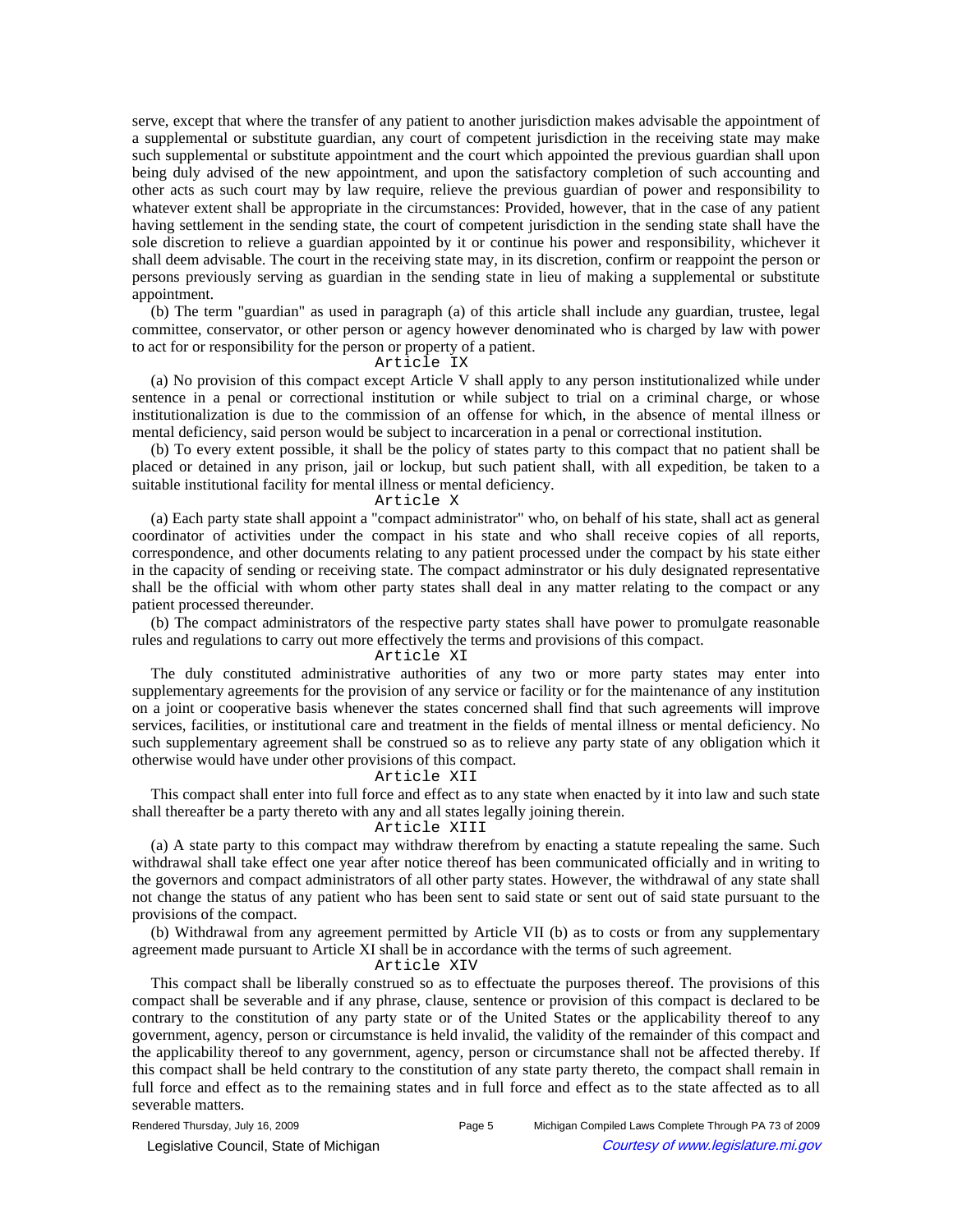**History:** 1974, Act 258, Eff. Aug. 6, 1975.

**Compiler's note:** In the second sentence of subsection (a) of Article X, the word "adminstrator" evidently should read "administrator."

**Administrative rules:** R 330.1001 et seq. of the Michigan Administrative Code.

### **330.1922 Director or agent as compact administrator; rules and procedures.**

Sec. 922. The director of the department of mental health, or a duly authorized agent designated by him in writing to the governor, shall perform the duties of the compact administrator who, acting jointly with like officers of other states, shall promulgate rules and adopt procedures to carry out more effectively the terms of the compact. All rules promulgated by the compact administrator shall be pursuant to Act No. 306 of the Public Acts of 1969, as amended.

**History:** 1974, Act 258, Eff. Aug. 6, 1975.

**Administrative rules:** R 330.1001 et seq. of the Michigan Administrative Code.

# **330.1924 Supplementary agreements; administration; arbitration of disputed questions of residence.**

Sec. 924. (1) The compact administrator may enter into supplementary agreements with appropriate officials of other states pursuant to Articles VII and XI of the compact.

(2) The compact administrator shall cooperate with all departments, agencies, and officers of and in the government of this state and its subdivisions in facilitating the proper administration of the compact or of any supplementary agreement entered into by this state.

(3) The department of mental health may enter into agreements with authorities of other states for the arbitration of disputed questions between those states and this state respecting the residence of mentally ill and mentally deficient persons and their return to their place of legal settlement.

**History:** 1974, Act 258, Eff. Aug. 6, 1975.

# **330.1926 Payments to discharge financial obligations; expense of transfer to another state.**

Sec. 926. (1) The compact administrator, subject to the approval of the department of administration, may arrange for any payments necessary to discharge any financial obligations imposed upon this state by the compact or by any supplementary agreement entered into thereunder from funds appropriated for that purpose.

(2) The actual and necessary expenses of transfer to another state shall be audited by the department of administration and paid from the general fund in the state treasury upon vouchers certifying to the circumstances of the transfer and showing in detail the expenses thereof.

**History:** 1974, Act 258, Eff. Aug. 6, 1975.

# **330.1927 Repealed. 1987, Act 192, Imd. Eff. Dec. 2, 1987.**

**Compiler's note:** The repealed section pertained to protection of developmentally disabled persons.

# **330.1928 Copies of compact; distribution.**

Sec. 928. Duly authenticated copies of the compact shall, upon its approval, be transmitted by the secretary of state to the governor of each state, the attorney general and the administrator of general services of the United States, and the council of state governments.

**History:** 1974, Act 258, Eff. Aug. 6, 1975.

#### **330.1930 Consent to transfer.**

Sec. 930. In the administration of the compact, the compact administrator shall not transfer any patient to an institution in another state without the prior written consent of the patient's parents, nearest relative, or guardian. A copy of the consent shall be placed on file in the probate court of the county issuing the order of judicial admission or in the case of a nonjudicial admission, in the probate court of the county where the patient resides.

**History:** 1974, Act 258, Eff. Aug. 6, 1975.

# **330.1931 Programs for protection and advocacy of rights of developmentally disabled and of mentally ill persons; implementation; authority; liaison.**

Sec. 931. (1) The governor shall designate an agency to implement a program for the protection and advocacy of the rights of persons with developmental disabilities pursuant to the developmentally disabled assistance and bill of rights act, Public Law 94-103, 89 Stat. 486. The designated agency shall have the authority to pursue legal, administrative, and other appropriate remedies to protect the rights of the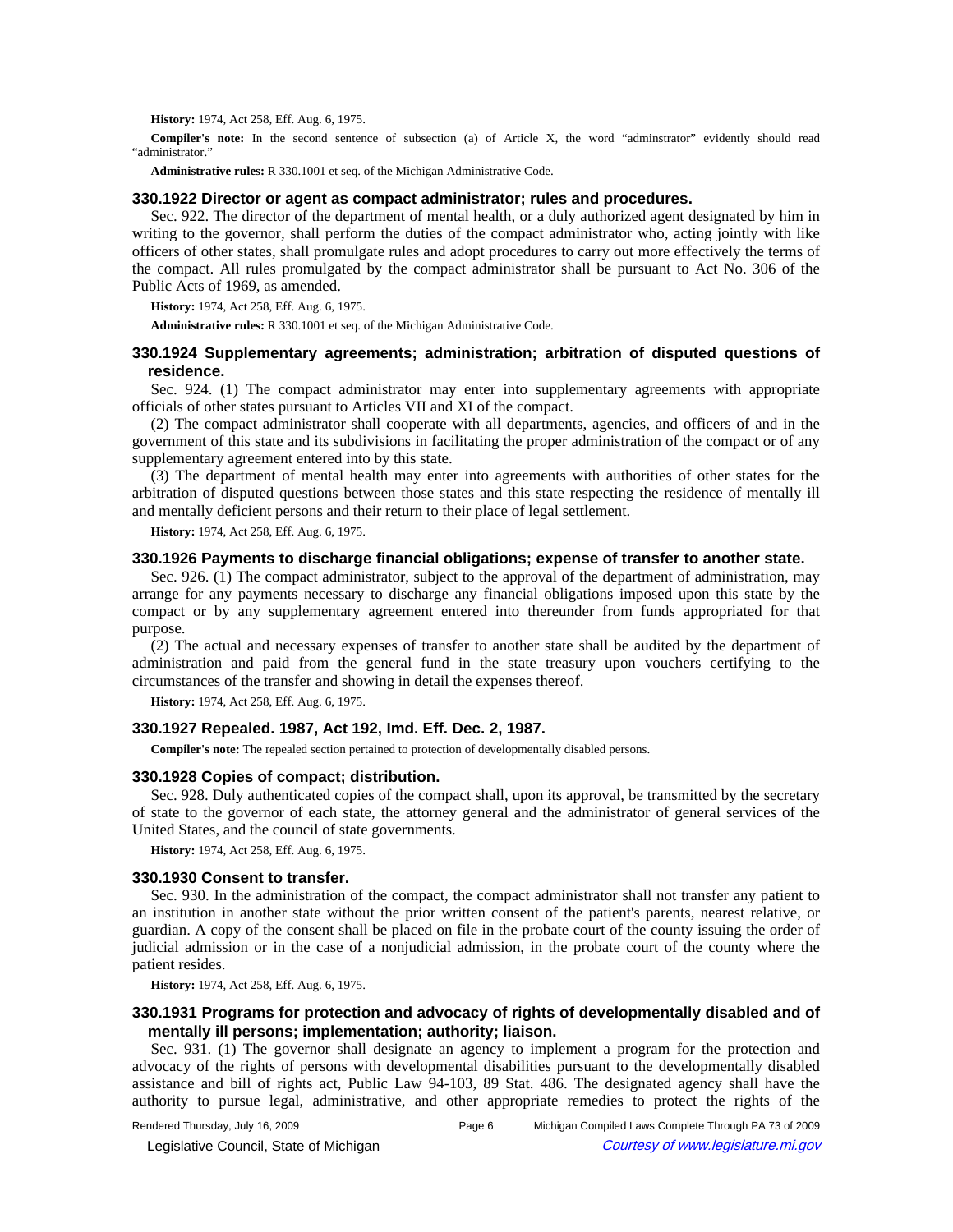developmentally disabled and to investigate allegations of abuse and neglect. The designated agency shall be independent of any state agency that provides treatment or services other than advocacy services to persons with developmental disabilities.

(2) The agency designated under subsection (1) shall implement a program for the protection and advocacy of the rights of mentally ill persons pursuant to the protection and advocacy for mentally ill individuals act of 1986, Public Law 99-319, 100 Stat. 478. The designated agency shall have the authority to pursue legal, administrative, and other appropriate remedies to protect the rights of mentally ill persons and to investigate allegations of abuse or neglect of mentally ill persons. The designated agency shall be independent of any state agency that provides treatment or services other than advocacy services to mentally ill persons.

(3) The governor shall designate an appropriate state official to serve as liaison between the agency designated to implement the protection and advocacy programs and the state departments and agencies that provide services to persons with developmental disabilities and mentally ill persons.

**History:** Add. 1987, Act 192, Imd. Eff. Dec. 2, 1987.

#### **330.1932 Taxation, loans, and bonds.**

Sec. 932. The several counties of the state of Michigan shall have power and authority, by resolution of the county board of commissioners, to provide for the care, custody, and maintenance of mentally retarded and other developmentally disabled persons within such counties and for this purpose counties may raise money by tax or by loan and issue bonds of the county to secure the repayment of any such loan in the manner and within the limits provided by law for the erection of buildings and for the purchase of equipment. Counties may raise by tax, in the manner and within the limits provided by law, such sum or sums as may be needed from year to year, for the support, maintenance, and care of mentally retarded and other developmentally disabled persons admitted to the care of any facility maintained by such counties under and by authority of law.

**History:** 1974, Act 258, Eff. Aug. 6, 1975.

# **330.1934-330.1936 Repealed. 1995, Act 290, Eff. Mar. 28, 1996.**

**Compiler's note:** The repealed sections pertained to employees and lease of state-owned surplus farmland.

#### **330.1938 Family planning services.**

Sec. 938. The department of mental health may provide to any individual receiving mental health services from the department written or oral notice of the availability of family planning services and upon request of the individual offer education and information on family planning. The notice shall state that receipt of mental health services is in no way dependent upon a request or nonrequest for family planning services.

**History:** 1974, Act 258, Eff. Aug. 6, 1975.

# **330.1939 State mental health advisory council on deafness; creation; appointment, qualifications, and terms of members; vacancy; duties; report; expenses; meetings; election of chairperson.**

Sec. 939. (1) The state mental health advisory council on deafness is created in the department as a successor to the mental health advisory council on the deaf and hearing impaired. The council shall consist of 12 members appointed by the governor. At least 4 members shall be deaf persons as defined in section 2 of Act No. 204 of the Public Acts of 1982, being section 393.502 of the Michigan Compiled Laws. The remaining members shall be persons knowledgeable in the area of deafness, mental health, or both. The members shall be appointed for 2-year terms beginning on April 1, except that in the first year, 6 members shall be appointed for a 1-year term, and 6 members shall be appointed for a 2-year term. A vacancy on the council shall be filled for the balance of the unexpired term in the same manner as the original appointment.

(2) The state mental health advisory council on deafness shall advise and assist the director of the department on mental health services, policies, and programs for the deaf and hearing impaired. The council shall be responsible for all of the following:

(a) Identifying and assessing current needs of deaf and hearing impaired persons with mental health problems.

(b) Monitoring mental health program delivery to deaf and hearing impaired persons.

(c) Recommending programs, policy development, and training that shall ensure quality service delivery of specialized mental health services to meet the needs of deaf and hearing impaired persons.

(3) The state mental health advisory council on deafness shall report its findings and recommendations at least annually to the department, citizens mental health advisory council, the governor, and the house and senate appropriations committees.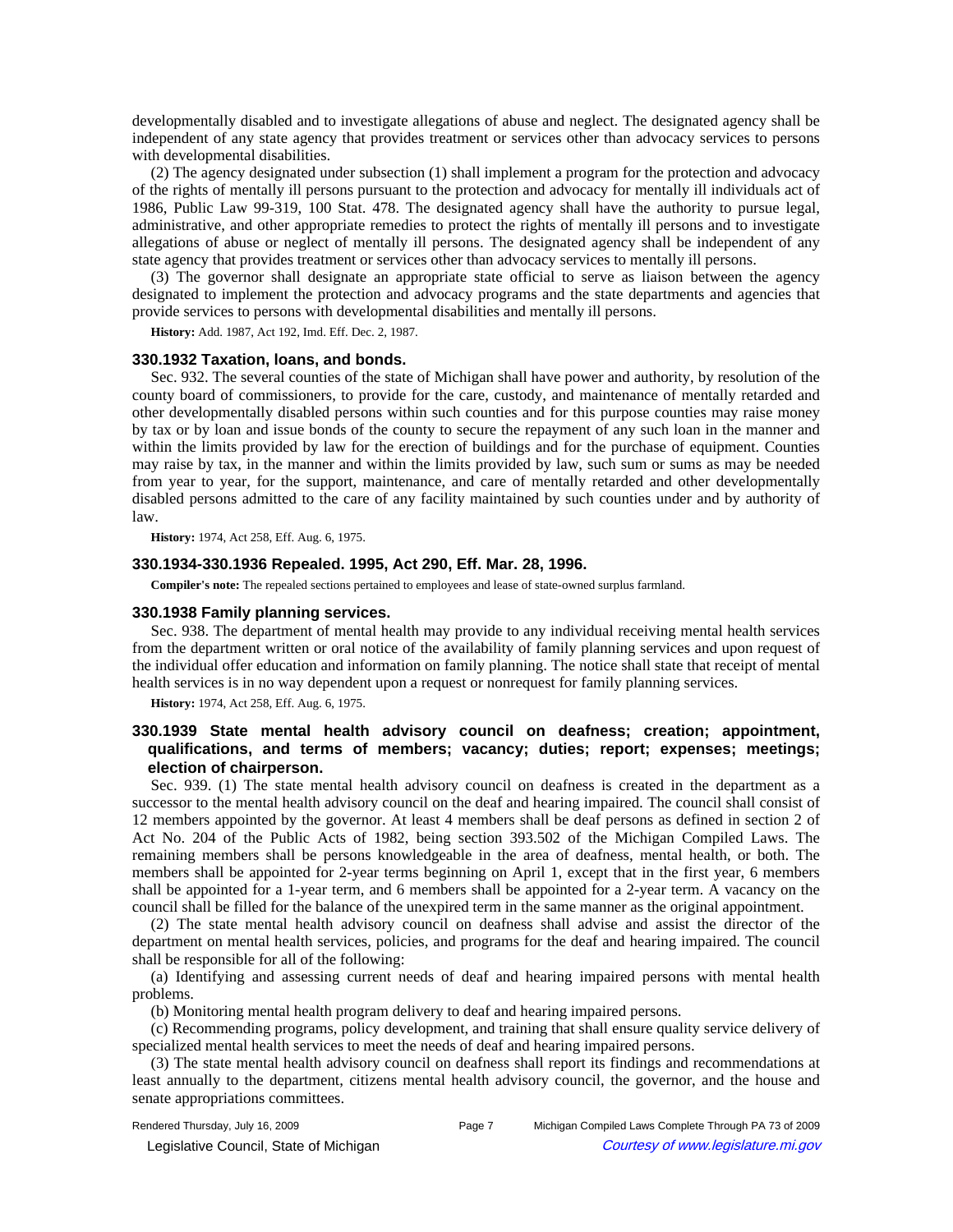(4) The members of the state mental health advisory council on deafness shall serve without compensation, but shall be reimbursed for actual and necessary expenses by the department.

(5) The first meeting each year of the state mental health advisory council on deafness shall be called by a majority of the members at which time a chairperson shall be elected. The council shall meet at least 4 times a year and at the call of the chairperson.

History: Add. 1984, Act 354, Imd. Eff. Dec. 27, 1984;—Am. 1990, Act 263, Imd. Eff. Oct. 15, 1990.

**Compiler's note:** For transfer of powers and duties of the state mental health advisory council on deafness to the director of the department of community health and abolishment of the council, see E.R.O. No. 1997-4, compiled at MCL 333.26324 of the Michigan Compiled Laws.

### **330.1940 Aiding or causing certain persons to leave or not return to facility; penalty.**

Sec. 940. Any person who aids, attempts to aid, or causes a person admitted to a mental health facility by judicial order to leave the facility without authorization, or who aids, attempts to aid, or causes such a person to fail to return to the facility while on an authorized absence after a lawful request for his return has been made shall be guilty of a crime punishable by a sentence of not more than 2 years.

**History:** 1974, Act 258, Eff. Aug. 6, 1975.

# **330.1941 State advisory council on mental health and aging; establishment; administration and operation; composition; appointment, qualifications, and terms of members; duties; expenses; appointment of chairperson; meetings.**

Sec. 941. (1) The state advisory council on mental health and aging is jointly established in the department and the office of services to the aging. The state advisory council on mental health and aging shall be administered and operated jointly by the department and the office of services to the aging. The state advisory council on mental health and aging shall consist of the director or his or her designee, the director of public health or his or her designee, the director of social services or his or her designee, the director of the office of services to the aging or his or her designee, the director of the office of health and medical affairs or his or her designee, the insurance commissioner or his or her designee, and the following 16 members appointed jointly by the directors of mental health and the office of services to the aging:

(a) Two family caregivers.

(b) One member who is a licensed physician and who has experience in the diagnosis and treatment of Alzheimer's disease and related disorders.

(c) One member who is an attorney and who has knowledge and experience in mental health and aging law.

(d) One member representing a provider of services to persons identified as having Alzheimer's disease or a related disorder.

(e) One member from the Alzheimer's disease and related disorders association.

(f) One member from an area agency on aging.

(g) One member representing an agency that provides statewide dissemination of information and education on mental health and aging issues.

(h) One member from the commission on services to the aging.

(i) One member from a community mental health services provider.

(j) One member from an area agency on aging services provider.

(k) One member representing a state psychiatric hospital.

(*l*) One member who is a community mental health board director or the designee of a community mental health board director.

(m) One member who is a psychiatrist with experience treating older adults.

(n) Two members representing older adults.

(2) The composition of the state advisory council on mental health and aging as described in subsection (1) shall reflect a wide range of professionals, consumers, and ethnic minority citizens.

(3) Members shall be appointed for 2-year terms beginning on April 1, except that of the members first appointed, 1/2 of the members shall be appointed for a 1-year term, and 1/2 of the members shall be appointed for a 2-year term. A vacancy on the council shall be filled for the balance of the unexpired term in the same manner as the original appointment.

(4) The state advisory council on mental health and aging shall do all of the following:

(a) Provide advice and guidance and make recommendations to the directors of mental health and the office of services to the aging on mental health and aging issues, including, but not limited to, Alzheimer's disease and related disorders.

(b) Monitor programs funded or coordinated by the department, the office of services to the aging, or both,

© Legislative Council, State of Michigan Council Council Council Council Council Council Council Council Council Council Council Council Council Council Council Council Council Council Council Council Council Council Counc

Rendered Thursday, July 16, 2009 **Page 8** Michigan Compiled Laws Complete Through PA 73 of 2009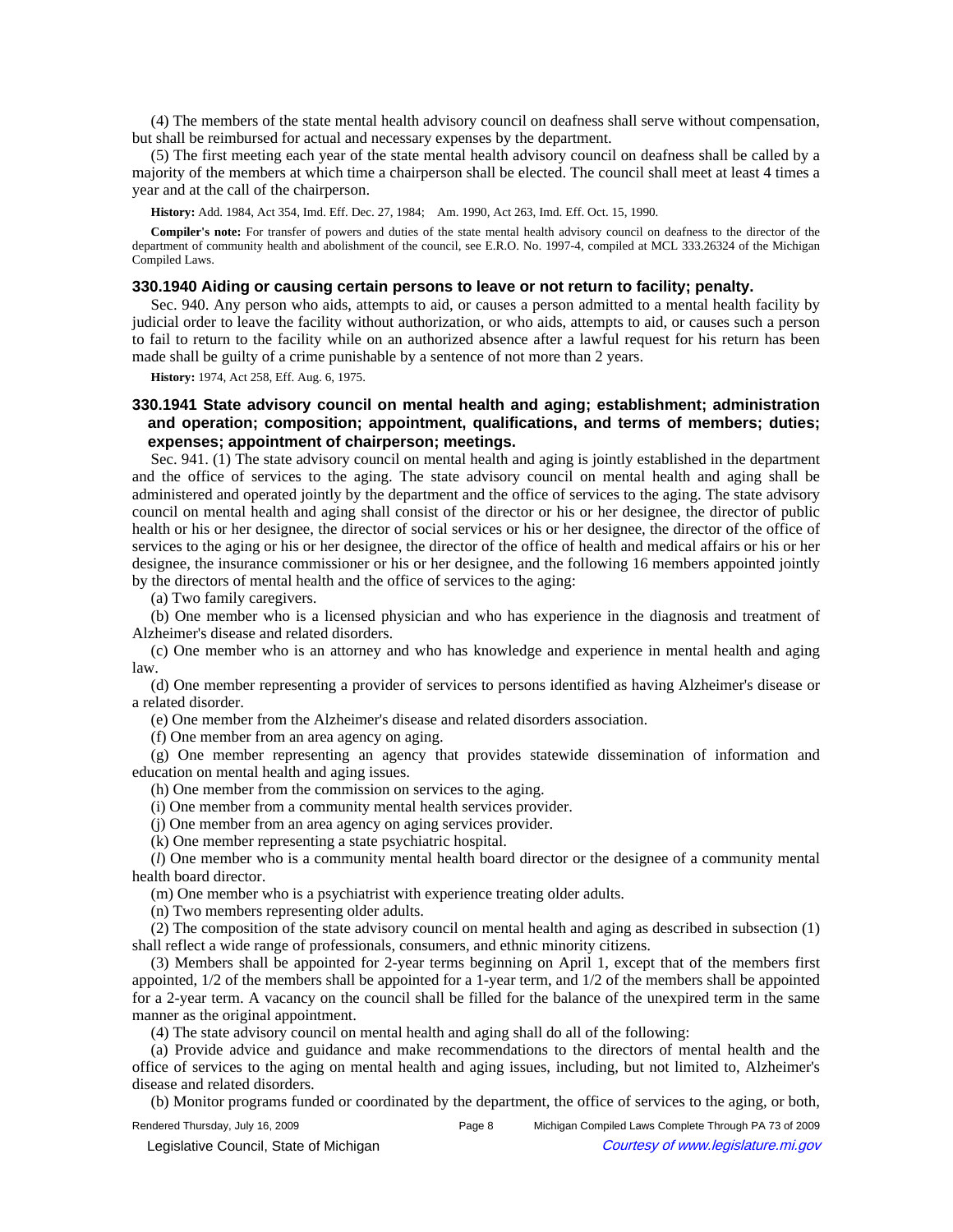for older adults with mental health needs and persons with Alzheimer's disease or a related disorder.

(c) Identify key issues of concern that require intervention by 1 or more state agencies.

(d) Recommend specific innovative service delivery models that address the unique needs of multi-cultural populations, including, but not limited to, ethnic sensitive practices and culturally relevant programming.

(e) Submit annually to the director, the director of the office of services to the aging, the legislature, and the governor a report summarizing the activities of the state advisory council on mental health and aging for the past year and making recommendations for the coming year.

(5) The members of the state advisory council on mental health and aging shall serve without compensation, but shall be reimbursed for actual and necessary expenses by the department, the office of services to the aging, or both.

(6) The chairperson of the state advisory council on mental health and aging shall be appointed jointly by the director and the director of the office of services to the aging by April 1 of each year. The council shall meet at least quarterly and at the call of the chairperson.

**History:** Add. 1988, Act 436, Imd. Eff. Dec. 27, 1988.

**Compiler's note:** For transfer of powers and duties of the state advisory council on mental health and aging to the director of the department of community health and abolishment of the council, see E.R.O. No. 1997-4, compiled at MCL 333.26324 of the Michigan Compiled Laws.

### **330.1942 Repealed. 1995, Act 290, Eff. Mar. 28, 1996.**

**Compiler's note:** The repealed section pertained to criminal sexual psychopaths.

### **330.1944 Criminal sexual psychopath; leaving state without permission; penalty.**

Sec. 944. Any criminal sexual psychopathic person under lawful commitment pursuant to the provisions of Act No. 165 of the Public Acts of 1939, as amended, who leaves the state without permission is guilty of a felony.

**History:** 1974, Act 258, Eff. Aug. 6, 1975.

**Compiler's note:** Act 165 of 1939, referred to in this section, was repealed by Act 267 of 1966 and Act 143 of 1968.

#### **330.1946 Threat of physical violence against third person; duties.**

Sec. 946. (1) If a patient communicates to a mental health professional who is treating the patient a threat of physical violence against a reasonably identifiable third person and the recipient has the apparent intent and ability to carry out that threat in the foreseeable future, the mental health professional has a duty to take action as prescribed in subsection (2). Except as provided in this section, a mental health professional does not have a duty to warn a third person of a threat as described in this subsection or to protect the third person.

(2) A mental health professional has discharged the duty created under subsection (1) if the mental health professional, subsequent to the threat, does 1 or more of the following in a timely manner:

(a) Hospitalizes the patient or initiates proceedings to hospitalize the patient under chapter 4 or 4a.

(b) Makes a reasonable attempt to communicate the threat to the third person and communicates the threat to the local police department or county sheriff for the area where the third person resides or for the area where the patient resides, or to the state police.

(c) If the mental health professional has reason to believe that the third person who is threatened is a minor or is incompetent by other than age, takes the steps set forth in subdivision (b) and communicates the threat to the department of social services in the county where the minor resides and to the third person's custodial parent, noncustodial parent, or legal guardian, whoever is appropriate in the best interests of the third person.

(3) If a patient described in subsection (1) is being treated through team treatment in a hospital, and if the individual in charge of the patient's treatment decides to discharge the duty created in subsection (1) by a means described in subsection  $(2)(b)$  or  $(c)$ , the hospital shall designate an individual to communicate the threat to the necessary persons.

(4) A mental health professional who determines in good faith that a particular situation presents a duty under this section and who complies with the duty does not violate section 750. A psychiatrist who determines in good faith that a particular situation presents a duty under this section and who complies with the duty does not violate the physician-patient privilege established under section 2157 of the revised judicature act of 1961, Act No. 236 of the Public Acts of 1961, being section 600.2157 of the Michigan Compiled Laws. A psychologist who determines in good faith that a particular situation presents a duty under this section and who complies with the duty does not violate section 18237 of the public health code, Act No. 368 of the Public Acts of 1978, being section 333.18237 of the Michigan Compiled Laws. A certified social worker, social worker, or social worker technician who determines in good faith that a particular situation presents a duty under this section and who complies with the duty does not violate section 1610 of the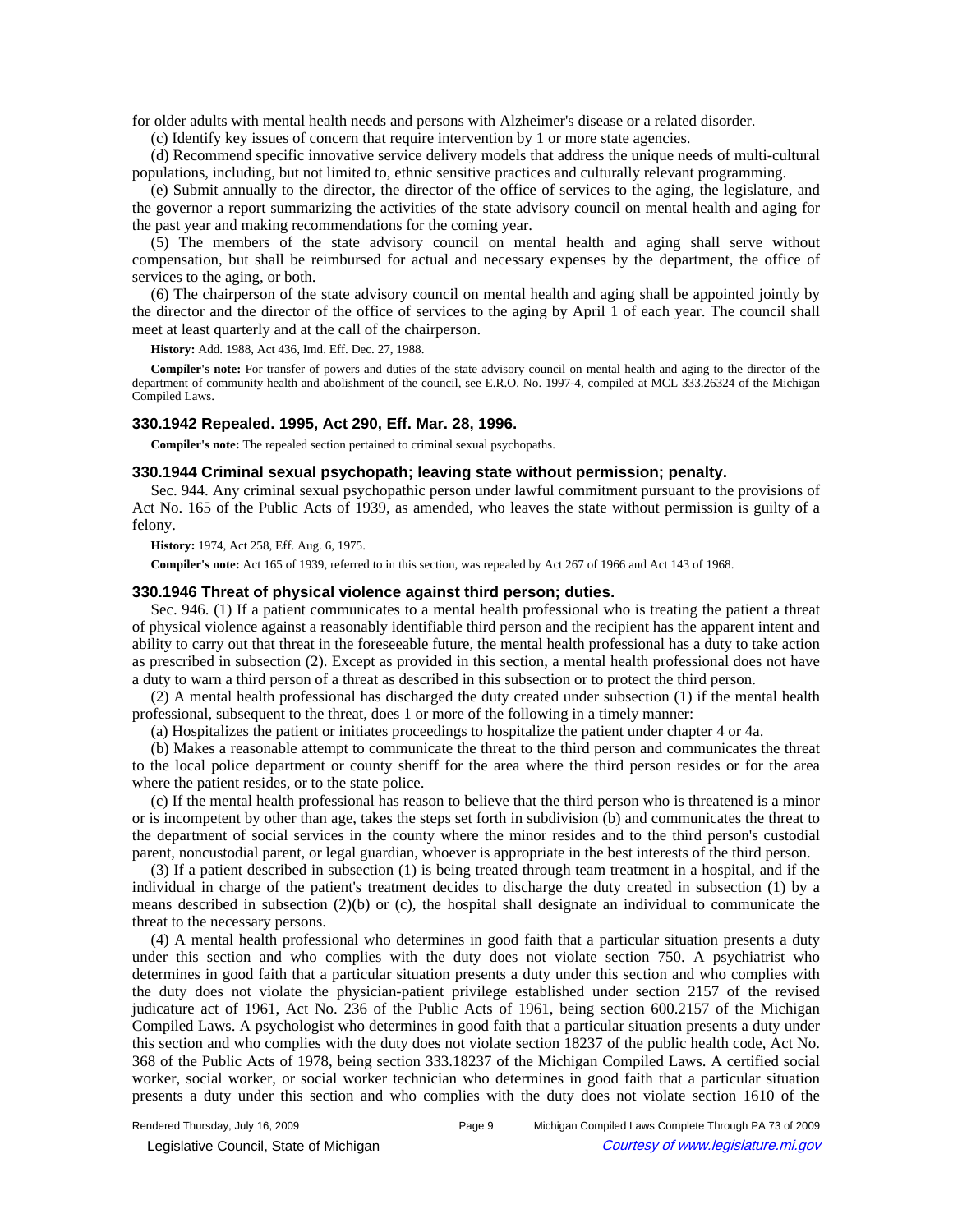occupational code, Act No. 299 of the Public Acts of 1980, being section 339.1610 of the Michigan Compiled Laws. A licensed professional counselor who determines in good faith that a particular situation presents a duty under this section and who complies with the duty does not violate section 18117 of the public health code, Act No. 368 of the Public Acts of 1978, being section 333.18117 of the Michigan Compiled Laws. A marriage and family therapist who determines in good faith that a particular situation presents a duty under this section and who complies with the duty does not violate section 1509 of the occupational code, Act No. 299 of the Public Acts of 1980, being section 339.1509 of the Michigan Compiled Laws. A music therapist who determines in good faith that a particular situation presents a duty under this section and who complies with this duty does not violate section 4.11 of the professional code of ethics of the national association for music therapy, inc., or the clinical relationships section of the code of ethics of the certification board for music therapists.

(5) This section does not affect a duty a mental health professional may have under any other section of law.

History: Add. 1989, Act 123, Eff. Sept. 1, 1989;--Am. 1994, Act 259, Imd. Eff. July 5, 1994;--Am. 1995, Act 290, Eff. Mar. 28, 1996.

#### **330.1950-330.1953 Repealed. 1995, Act 290, Eff. Mar. 28, 1996.**

**Compiler's note:** The repealed sections pertained to definitions, special projects grant program, and annual report.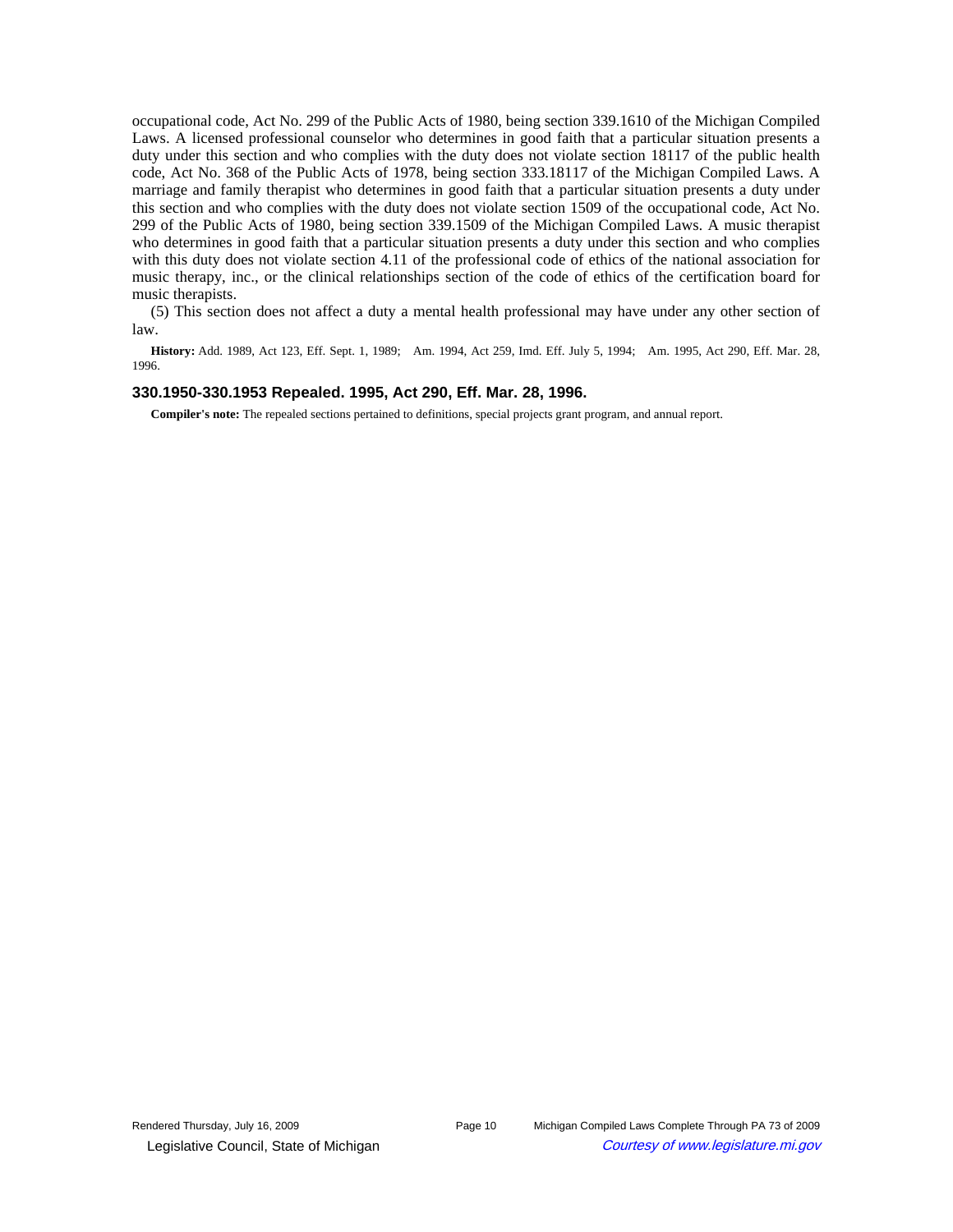# **MENTAL HEALTH CODE (EXCERPT) Act 258 of 1974**

# CHAPTER 10

# CRIMINAL PROVISIONS

### TRANSFER OF PRISONERS

### **330.2000 Repealed. 1978, Act 636, Imd. Eff. Jan. 10, 1979.**

**Compiler's note:** The repealed section pertained to admission of prisoner to facility.

# **330.2001 Meanings of words and phrases.**

Sec. 1001. For the purposes of sections 1001a to 1006, the words and phrases defined in sections 1001a and 1001b have the meanings ascribed to them in those sections.

**History:** Add. 1978, Act 636, Imd. Eff. Jan. 10, 1979.

### **330.2001a Definitions; C to M.**

Sec. 1001a. (1) "Center for forensic psychiatry program" means that program established by the center for forensic psychiatry to provide services related to all of the following:

(a) Persons who are alleged to be incompetent to stand trial.

(b) Persons who are acquitted of criminal charges by reason of insanity.

(c) Persons who are transferred to the center from places of detention or from other state psychiatric hospitals.

(2) "Corrections mental health program" means that program of the department of corrections that is responsible for the provision of mental health services to certain prisoners under this chapter.

(3) "Hearing committee" means a committee appointed by the corrections mental health program pursuant to section 1003c.

(4) "Mental health services" means the provision of mental health care in a protective environment to prisoners with mental illness or mental retardation, including, but not limited to, chemotherapy and individual and group therapies.

(5) "Mental illness" means a substantial disorder of thought or mood that significantly impairs judgment, behavior, capacity to recognize reality, or ability to cope with the ordinary demands of life.

(6) "Mentally retarded" means significantly subaverage general intellectual functioning that originates during the developmental period and is associated with impairment in adaptive behavior.

History: Add. 1978, Act 636, Imd. Eff. Jan. 10, 1979;**---**Am. 1993, Act 252, Imd. Eff. Nov. 29, 1993.

### **330.2001b Definitions; P to S.**

Sec. 1001b. (1) "Place of detention" means a detention facility operated by a political subdivision of the state.

(2) "Prisoner" means a person confined in a state correctional facility, but does not include any of the following:

(a) A person confined pursuant to an order of a juvenile division of the probate court or the family division of circuit court.

(b) A person confined in a place of detention.

(c) A person who is on parole from a state correctional facility.

(3) "Protective environment" means an environment that supports mental health services in accordance with a prisoner's individual plan of services.

(4) "State correctional facility" means a facility that houses prisoners and is operated by the department of corrections, and also includes a youth correctional facility operated by the department of corrections or a private vendor under section 20g of 1953 PA 232, MCL 791.220g.

History: Add. 1978, Act 636, Imd. Eff. Jan. 10, 1979;—Am. 1993, Act 252, Imd. Eff. Nov. 29, 1993;—Am. 1995, Act 290, Eff. Mar. 28, 1996; Am. 1998, Act 508, Imd. Eff. Jan. 8, 1999.

# **330.2002 Repealed. 1975, Act 154, Imd. Eff. July 9, 1975.**

**Compiler's note:** The repealed section pertained to admission of prisoner as formal voluntary patient or administrative admittee.

**330.2002a Mental health services for person confined in place of detention; rules for voluntary admission into state mental health facility; involuntary admission.**

Sec. 1002a. (1) For a person confined in a place of detention operated by a political subdivision of the state

Rendered Thursday, July 16, 2009 **Page 1** Page 1 Michigan Compiled Laws Complete Through PA 73 of 2009 © Legislative Council, State of Michigan Council Courtesy of www.legislature.mi.gov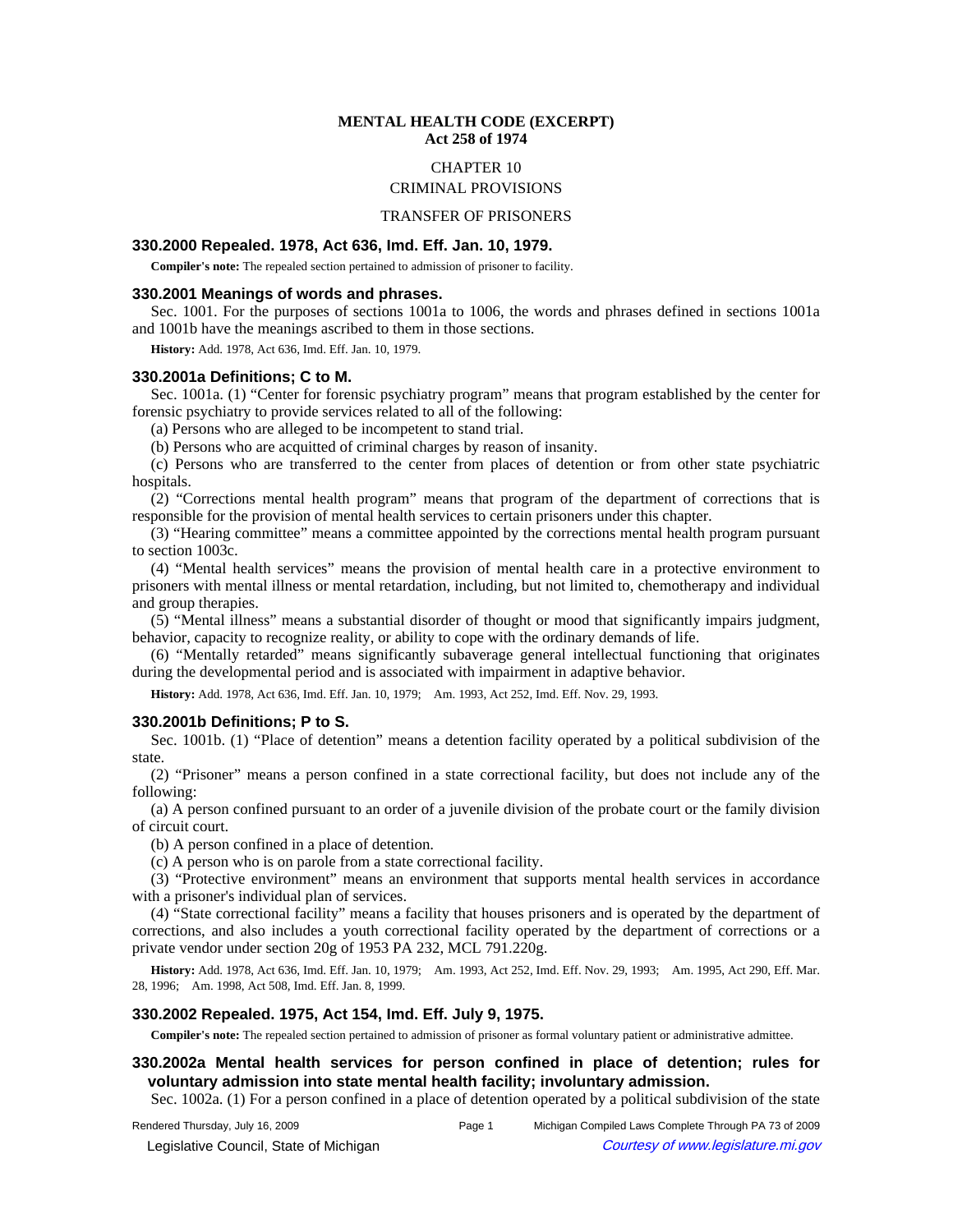and who requests mental health services, mental health services shall be provided by the appropriate community mental health program pursuant to the responsibilities described in section 206.

(2) The department of mental health shall promulgate rules pursuant to Act No. 306 of the Public Acts of 1969, as amended, being sections 24.201 to 24.315 of the Michigan Compiled Laws, establishing a procedure for the voluntary admission into a state mental health facility of a person confined in a place of detention operated by a political subdivision of the state.

(3) The involuntary admission into a state mental health facility of a person confined in a place of detention operated by a political subdivision of the state shall be governed by sections 423 to 444.

**History:** Add. 1978, Act 636, Imd. Eff. Jan. 10, 1979.

**Administrative rules:** R 330.1001 et seq. of the Michigan Administrative Code.

# **330.2003 Corrections mental health program; establishment and operation; appointment and qualifications of program director.**

Sec. 1003. The department of corrections shall establish and operate the corrections mental health program to provide mental health services for prisoners who are mentally retarded or mentally ill and need those services. The director of the department shall review the program's structure, content, quality standards, and implementation. The department of corrections may contract with the department or third-party providers to operate the corrections mental health program. The director of the department of corrections shall appoint the director of the corrections mental health program. The director of the corrections mental health program shall be an individual with an advanced degree in a mental health field and a minimum of 5 years' experience in a mental health field.

History: Add. 1978, Act 636, Imd. Eff. Jan. 10, 1979;--Am. 1993, Act 252, Imd. Eff. Nov. 29, 1993;--Am. 2007, Act 112, Imd. Eff. Oct. 1, 2007.

#### **330.2003a Involuntary admission; procedures.**

Sec. 1003a. The following procedures apply to involuntary admission to the corrections mental health program:

(a) A person may file with the officer in charge of a state correctional facility a written notice alleging that a particular prisoner is mentally ill or mentally retarded and requires treatment. Upon receipt of the written notice, the officer in charge of the facility shall contact the corrections mental health program, which shall initiate an evaluation by a mental health professional. If the officer in charge of a state correctional facility receives a report from a mental health professional that a prisoner may be mentally ill, the officer shall ensure that the prisoner is examined by a psychiatrist as soon as administratively possible. If the report from the mental health professional states that the prisoner may be mentally retarded, the officer shall ensure that the prisoner is examined by a psychologist as soon as administratively possible. Unless the prisoner can be examined within the facility where he or she is housed, the prisoner shall be transferred to an appropriate facility for examination.

(b) Upon completion of the examination described in subdivision (a), the psychiatrist or psychologist shall execute a certificate of findings that specifies whether, in the psychiatrist's or psychologist's opinion, the prisoner is mentally ill or mentally retarded. If a finding of mental illness or mental retardation is made, the psychiatrist or psychologist shall recommend suitable treatment available within the corrections mental health program.

(c) Upon completion of the examination described in subdivision (a), if the psychiatrist or psychologist determines that the prisoner is mentally ill or mentally retarded and is a present danger to himself or herself or to others, and if the prisoner refuses treatment, the psychiatrist may order involuntary administration of psychotropic medication pending a hearing pursuant to section 1003c.

(d) Upon completion of the certificate required under subdivision (b), the officer in charge of the state correctional facility shall provide to the prisoner and the guardian of the person, if applicable, a copy of the certificate, a copy of the psychiatrist's or psychologist's report of the examination, and a notice of hearing explaining hearing procedures and rights set forth in section 1003c. The documents shall be provided at least 24 hours before the hearing.

(e) If the prisoner agrees with the treatment recommended under subdivision (b), the prisoner may execute a waiver of hearing and consent to treatment.

(f) If the prisoner refuses the treatment recommended under subdivision (b), a hearing shall be held pursuant to section 1003c.

(g) The prisoner shall not be medicated for 24 hours before a hearing held under section 1003c.

(h) If, following a hearing held pursuant to section 1003c, the hearing committee finds that the prisoner is not mentally retarded or mentally ill, the prisoner shall be placed according to normal procedures of the Rendered Thursday, July 16, 2009 **Page 2** Michigan Compiled Laws Complete Through PA 73 of 2009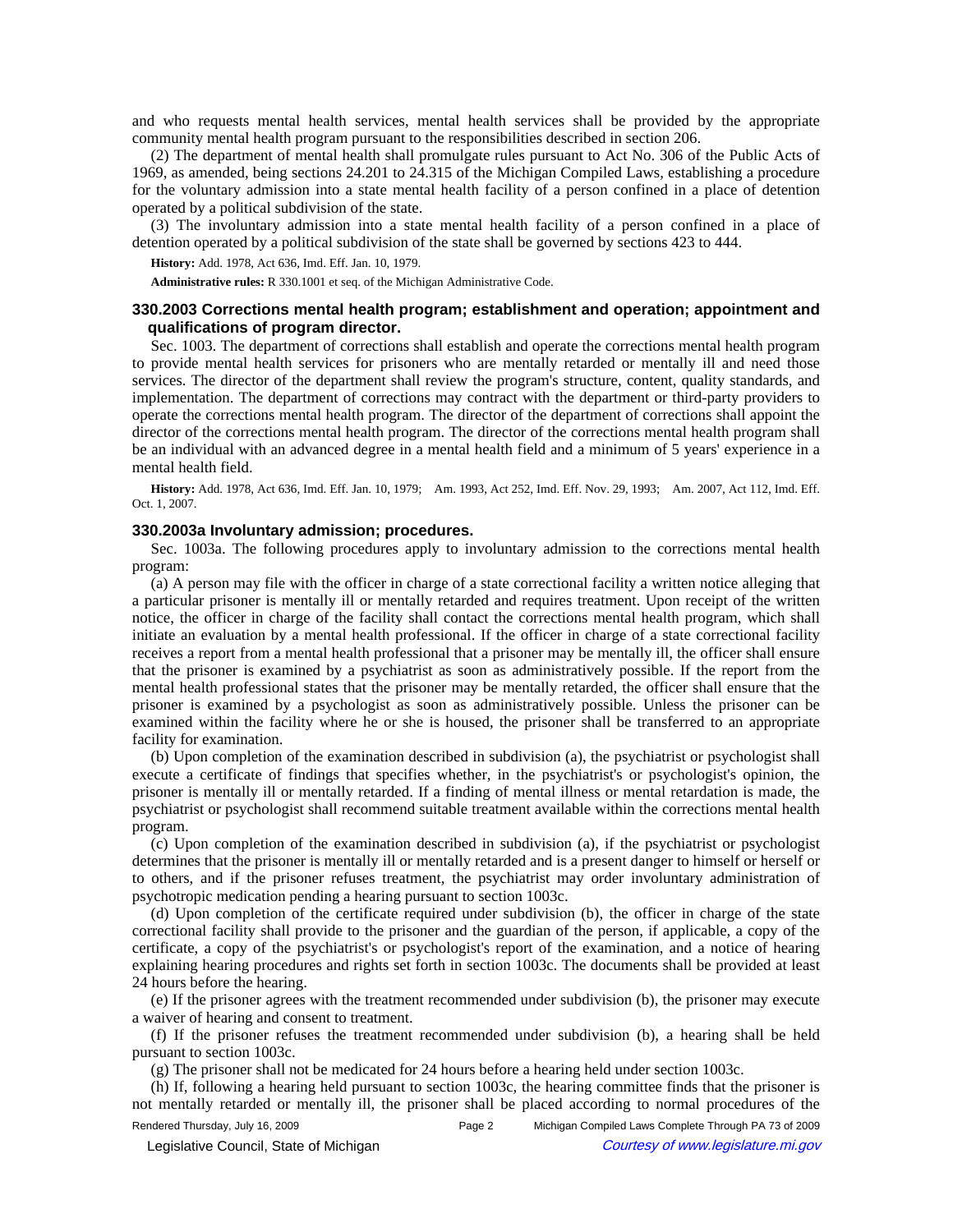department of corrections. If the hearing committee finds that the prisoner is mentally retarded or mentally ill and that the proposed services are suitable to the prisoner's condition, the corrections mental health program shall provide the mental health services designated by the hearing committee. If the hearing committee finds that the prisoner is mentally ill or mentally retarded but that the proposed services are not suitable to the prisoner's condition, the corrections mental health program shall provide services that are available within the corrections mental health program that are suitable to the prisoner's condition as ordered by the hearing committee.

History: Add. 1978, Act 636, Imd. Eff. Jan. 10, 1979;-- Am. 1993, Act 252, Imd. Eff. Nov. 29, 1993.

### **330.2003b Voluntary admission; procedures.**

Sec. 1003b. The following procedures apply to voluntary admission to the corrections mental health program:

(a) If a prisoner desires to be voluntarily admitted to the corrections mental health program, the officer in charge of the state correctional facility in which the prisoner is housed shall transfer the prisoner, if necessary, to the appropriate location designated by the corrections mental health program for an examination by a psychiatrist or a psychologist, as applicable. If the examining psychiatrist or psychologist certifies to the corrections mental health program that the prisoner is mentally ill or mentally retarded and is clinically suited for admission, the corrections mental health program shall provide the prisoner with a written individual plan of services pursuant to section 712. Upon the prisoner's consent to the individual plan of services, the corrections mental health program shall admit the prisoner to the program.

(b) Except as otherwise provided in subdivision (c), a prisoner who is voluntarily transferred under this section shall not be admitted to the corrections mental health program for more than 3 days, excluding Sundays and legal holidays, after the prisoner gives written notice of his or her intention to terminate the admission and return to the general population of the state correctional facility. If the corrections mental health program is advised by a prisoner of an intention to terminate admission, the program shall promptly provide the written form required for termination of admission and return the prisoner to the general population of the state correctional facility.

(c) If written notice of termination of admission has been given pursuant to subdivision (b) and has not been withdrawn, and if the director of the corrections mental health program determines that the prisoner continues to require mental health services, the director, or a person designated by the director, within 3 days, excluding Sundays and holidays, after the receipt by the corrections mental health program of the notice, shall provide the prisoner and the guardian of the person, if applicable, with a notice of hearing explaining hearing rights set forth in section 1003c. The prisoner shall not be medicated for 24 hours prior to the hearing. If, following the hearing, the hearing committee finds that the prisoner does not require mental health services, the prisoner shall be placed according to normal procedures of the department of corrections. If the hearing committee finds that the prisoner continues to require mental health services, the corrections mental health program shall continue to provide those services.

History: Add. 1978, Act 636, Imd. Eff. Jan. 10, 1979;-- Am. 1993, Act 252, Imd. Eff. Nov. 29, 1993.

### **330.2003c Hearing.**

Sec. 1003c. (1) If a prisoner refuses treatment or services recommended under section 1003a or if the corrections mental health program determines that a voluntary admittee to the program who wishes to terminate admission continues to require mental health services, the corrections mental health program shall appoint a hearing committee to hear the matter. The hearing committee shall consist of a psychiatrist, a psychologist, and another mental health professional, whose licensure or registration requirements include a minimum of a baccalaureate degree from an accredited college or university, none of whom is, at the time of hearing, involved in the prisoner's treatment or diagnosis.

(2) A hearing under this section shall be held not less than 24 hours after the prisoner and the guardian of the person, if applicable, are provided the documents required under section 1003a(d) or section 1003b(c), but not more than 7 business days after the documents have been provided to the prisoner.

(3) A prisoner has the following rights with respect to the hearing under this section:

(a) Attendance at the hearing, and if the prisoner has a guardian of the person, the guardian's attendance at the hearing.

(b) Presentation of evidence, including witnesses, who may be family members, and cross-examination of witnesses, unless the hearing committee finds that the presentation, confrontation, or cross-examination would present a serious threat to the order and security of the facility or the safety of the prisoner or others.

(c) Assistance of 1 of the following persons designated by the director of the corrections mental health program:

Rendered Thursday, July 16, 2009 **Page 3** Michigan Compiled Laws Complete Through PA 73 of 2009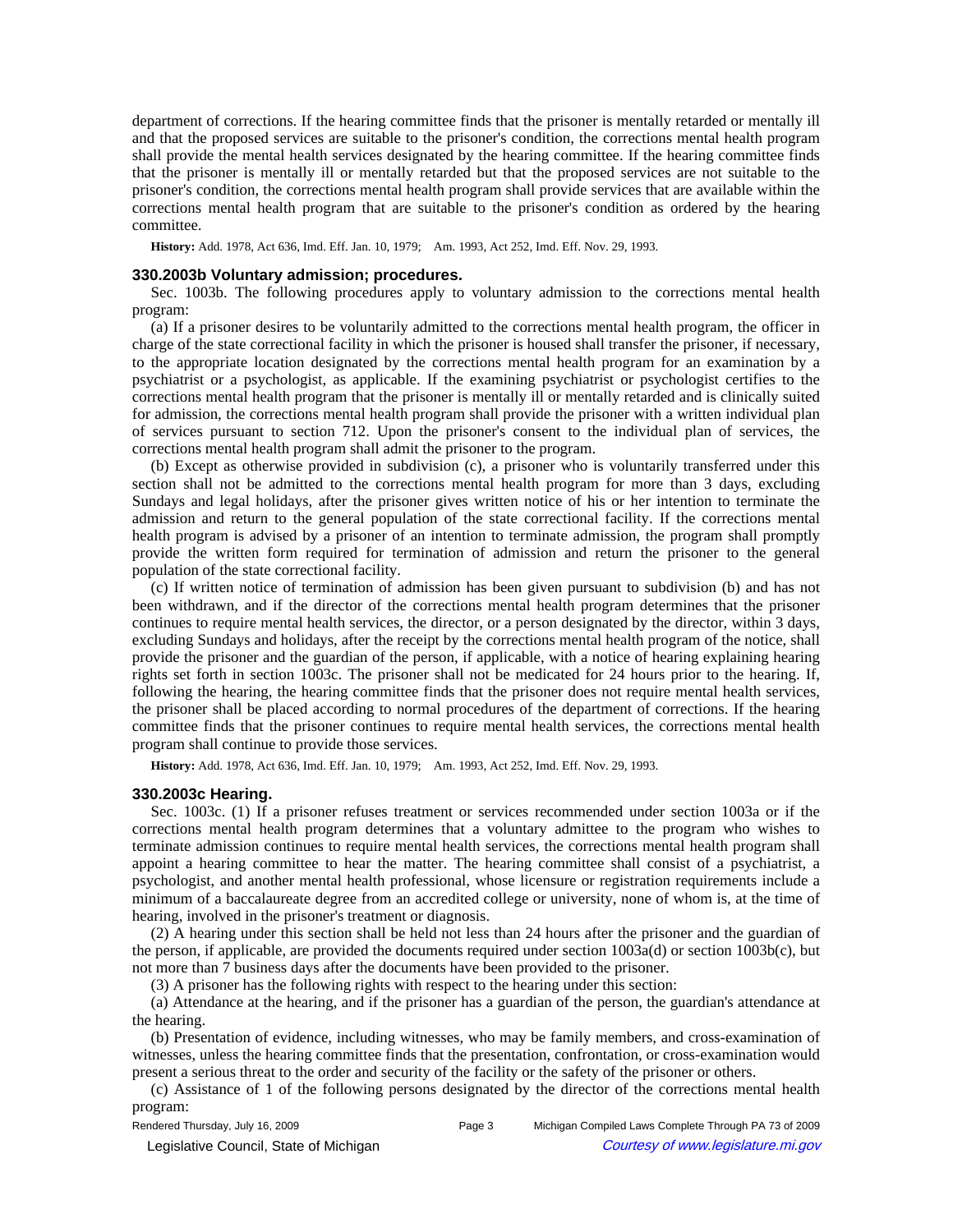(*i*) A recipient rights advisor from the office of recipient rights.

(*ii*) A mental health professional who is not involved in the prisoner's treatment or diagnosis and whose licensure or registration requirements include a minimum of a baccalaureate degree from an accredited college or university.

(4) The hearing committee appointed under subsection (1) shall consider the report of the mental health professional who has alleged that the prisoner is mentally ill or mentally retarded, the certificate described in section 1003a(1)(b), proof of service of the notice of hearing, proof of nonmedication for 24 hours prior to the hearing, and any other admissible evidence presented at the hearing. To be admissible, evidence shall be relevant, nonrepetitious, and of a type relied upon by a person in the conduct of everyday affairs.

(5) The hearing committee appointed under subsection (1) shall prepare an official record of the hearing including all evidence described in subsection (4). The hearing shall be recorded, but need not be transcribed unless requested by a party. A party who requests transcription shall pay for the transcription of the portion requested.

(6) After a hearing under this section, the hearing committee shall decide by a majority vote that includes an affirmative vote by the psychiatrist whether the prisoner is mentally ill or mentally retarded and whether the proposed mental health services are suitable to the prisoner's condition. If the hearing committee finds that the prisoner is mentally ill or mentally retarded but that the proposed services are not suitable to the prisoner's condition, the hearing committee shall order services available within the corrections mental health program that are suitable to the prisoner's condition.

(7) Upon reaching a decision, the hearing committee shall prepare a report and order expressing the findings of the hearing committee and the basis for those findings. Each member shall indicate his or her agreement or disagreement with the hearing committee findings. Within 24 hours after the hearing, the hearing committee shall provide a copy of the hearing committee report and order to the prisoner.

(8) A prisoner may appeal the decision of the hearing committee under this section to the director of the corrections mental health program if the appeal is filed within 48 hours of the prisoner's receipt of the hearing committee's report and order under subsection (7). The director of the corrections mental health program shall render a decision within 2 business days after receipt of the appeal.

(9) A prisoner may appeal the decision of the director of the corrections mental health program under subsection (8) pursuant to section 631 of the revised judicature act of 1961, Act No. 236 of the Public Acts of 1961, being section 600.631 of the Michigan Compiled Laws, except that no oral argument shall be permitted. If the director of the corrections mental health program upholds the hearing committee's findings of mental illness or mental retardation and the hearing committee's proposed services, the prisoner's treatment shall not be stayed pending the appeal.

**History:** Add. 1993, Act 252, Imd. Eff. Nov. 29, 1993.

# **330.2004 Crediting good time credits and other statutory reductions; notice and record of expiration or reduction of sentence.**

Sec. 1004. (1) A prisoner shall continue to be credited with those good time credits and other statutory reductions of his or her penal sentence to which he or she is entitled while in the corrections mental health program, subject to the terms and conditions that are applicable in a state correctional facility. The prisoner shall continue to be subject to all disciplinary sanctions that are not attributable to the prisoner's mental illness or mental retardation.

(2) At the time a prisoner is admitted to the corrections mental health program, the department of corrections shall notify the director of the corrections mental health program of the date on which the sentence of the prisoner is to expire and of any reductions of the sentence recorded to date. The corrections mental health program shall enter the sentence expiration date in the record it maintains for the prisoner.

History: 1974, Act 258, Eff. Aug. 6, 1975;-- Am. 1993, Act 252, Imd. Eff. Nov. 29, 1993.

# **330.2004a Rights of prisoners; confidentiality of information.**

Sec. 1004a. (1) In addition to the rights, benefits, and privileges guaranteed to prisoners by other provisions of law, the state constitution of 1963, and the constitution of the United States, a prisoner receiving services from the corrections mental health program has the rights enumerated in this section. The rights enumerated in this section do not replace or limit any other rights, benefits, or privileges of a prisoner.

(2) The rights enumerated in this section pertain to the manner in which mental health services are provided to the prisoner. This section does not affect the regulations and policies of the department of corrections relating to the operation of a state correctional facility. In an instance in which a right enumerated in this section conflicts with a regulation or policy of the department of corrections affecting the security of a state correctional facility or the protection of prisoners, employees, or the public, the department of Rendered Thursday, July 16, 2009 **Page 4** Michigan Compiled Laws Complete Through PA 73 of 2009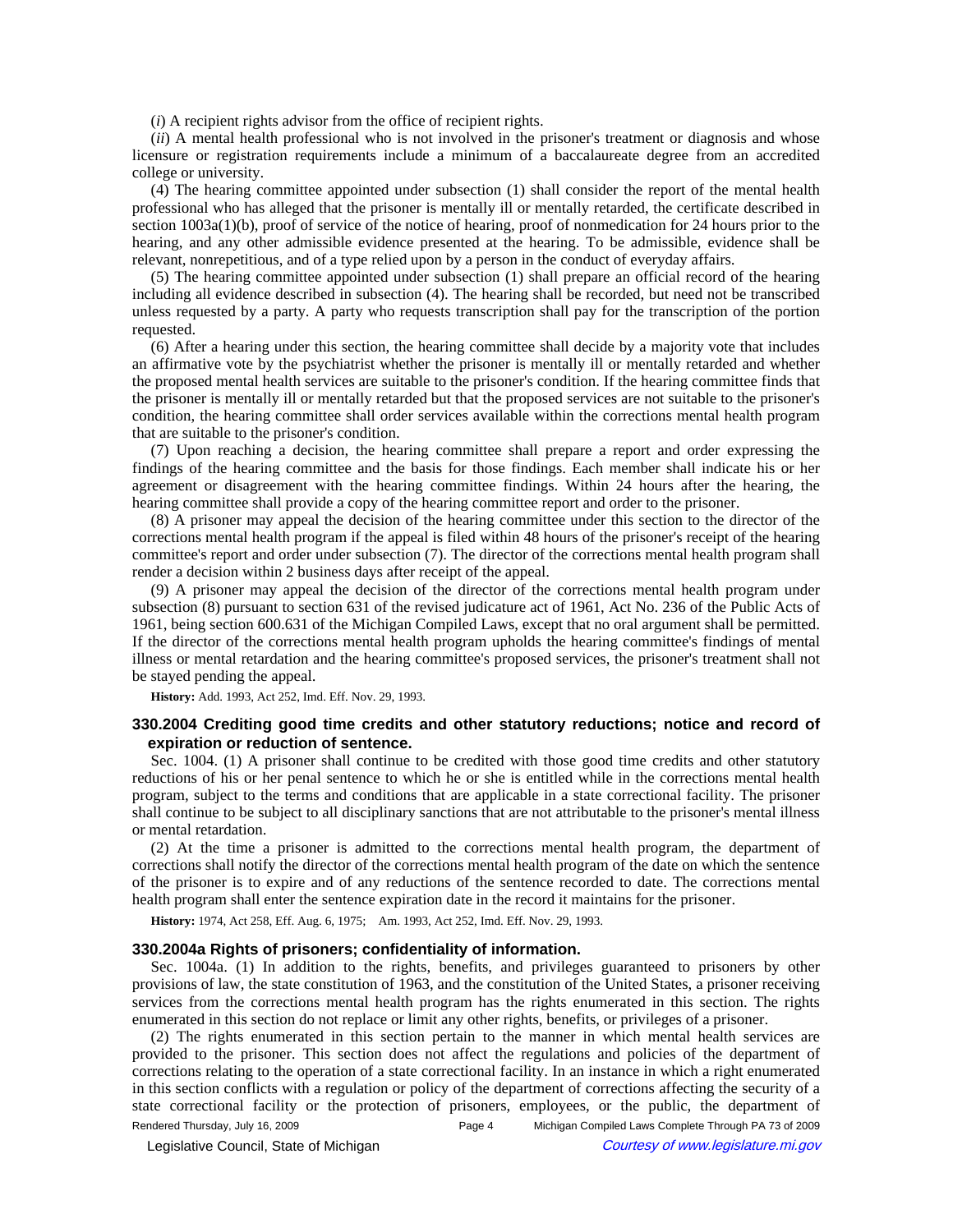corrections regulation or policy shall control.

(3) A prisoner is entitled to receive mental health services suitable to his or her condition in a manner that protects and promotes the basic human dignity of the prisoner.

(4) Subject to subsection (2), a prisoner receiving services from the corrections mental health program is entitled to those rights enumerated in sections 706, 710, 712, 714, 716, 722, 740, 742, 744, and 746.

(5) Information in the medical record of a prisoner receiving services from the corrections mental health program and other information acquired in the course of the prisoner's treatment in the program is confidential and shall not be open to public inspection. The corrections mental health program is the holder of the record and may disclose the information only in the circumstances and under the conditions set forth in this subsection. If information made confidential by this subsection is disclosed, the identity of the individual to whom it pertains shall be protected and shall not be disclosed unless it is germane to the authorized purpose for which disclosure was sought; and, if practicable, other information shall not be disclosed unless it is germane to the authorized purpose for which disclosure was sought. A person receiving information made confidential by this subsection shall disclose the information to others only to the extent consistent with the authorized purpose for which the information was obtained. With the exception of records, data, and knowledge generated by individuals or committees performing a peer review function, which is not subject to disclosure, information pertaining to a prisoner receiving mental health services from the corrections mental health program may be disclosed under 1 or more of the following circumstances:

(a) Pursuant to orders or subpoenas of a court of record, or subpoenas of the legislature, unless the information is made privileged by law.

(b) To an attorney for the prisoner, with the prisoner's consent.

(c) If necessary to comply with another provision of law.

(d) To the department of corrections if the information is necessary to protect the safety of the prisoner, other prisoners, or the public, or to protect the prisoner's interactions with others in the state correctional facility.

(e) To the department of mental health if the information is necessary for the department to discharge a responsibility placed upon it by law.

(f) To the office of the auditor general if the information is necessary for that office to discharge its constitutional responsibility.

(g) As necessary to enable a prisoner or the prisoner's surviving spouse or other related person to apply for or receive benefits.

(h) As necessary for the purpose of outside research, evaluation, accreditation, or statistical compilation, if the prisoner can be identified from the disclosure only if that identification is essential in order to achieve the purpose for which the information is sought or if preventing that identification would clearly be impractical, but in no event if the prisoner is likely to be harmed by the identification.

(i) To providers of mental health or other health services or a public agency, when there is a compelling need for disclosure based upon a substantial probability of harm to the prisoner or to other persons.

(j) To a representative of the protection and advocacy system designated by the governor in section 931 if both of the following apply:

(*i*) A complaint regarding the provision of mental health services by the corrections mental health program has been received by the protection and advocacy system from or on behalf of the prisoner.

(*ii*) The prisoner does not have a legal guardian, or the state or the designee of the state is the legal guardian of the prisoner.

**History:** Add. 1993, Act 252, Imd. Eff. Nov. 29, 1993.

### **330.2004b Notice of rights.**

Sec. 1004b. (1) Not later than 7 days after a prisoner is admitted to the corrections mental health program, the corrections mental health program shall provide the prisoner with a notice of the rights guaranteed under section 1004a. The program shall also provide the prisoner with an opportunity to consult with 1 of the following persons designated by the director of the corrections mental health program:

(a) A recipient rights advisor from the office of recipient rights.

(b) A field investigator from the office of the legislative corrections ombudsman.

(c) A representative of the protection and advocacy agency designated by the governor pursuant to section 931.

(2) The corrections mental health program shall place in the record of each prisoner admitted to the program a document signed by the prisoner stating that the prisoner received the notice required under subsection (1) and was offered an opportunity to consult with a person described in subsection (1)(a) to (c).

**History:** Add. 1993, Act 252, Imd. Eff. Nov. 29, 1993. Rendered Thursday, July 16, 2009 **Page 5** Michigan Compiled Laws Complete Through PA 73 of 2009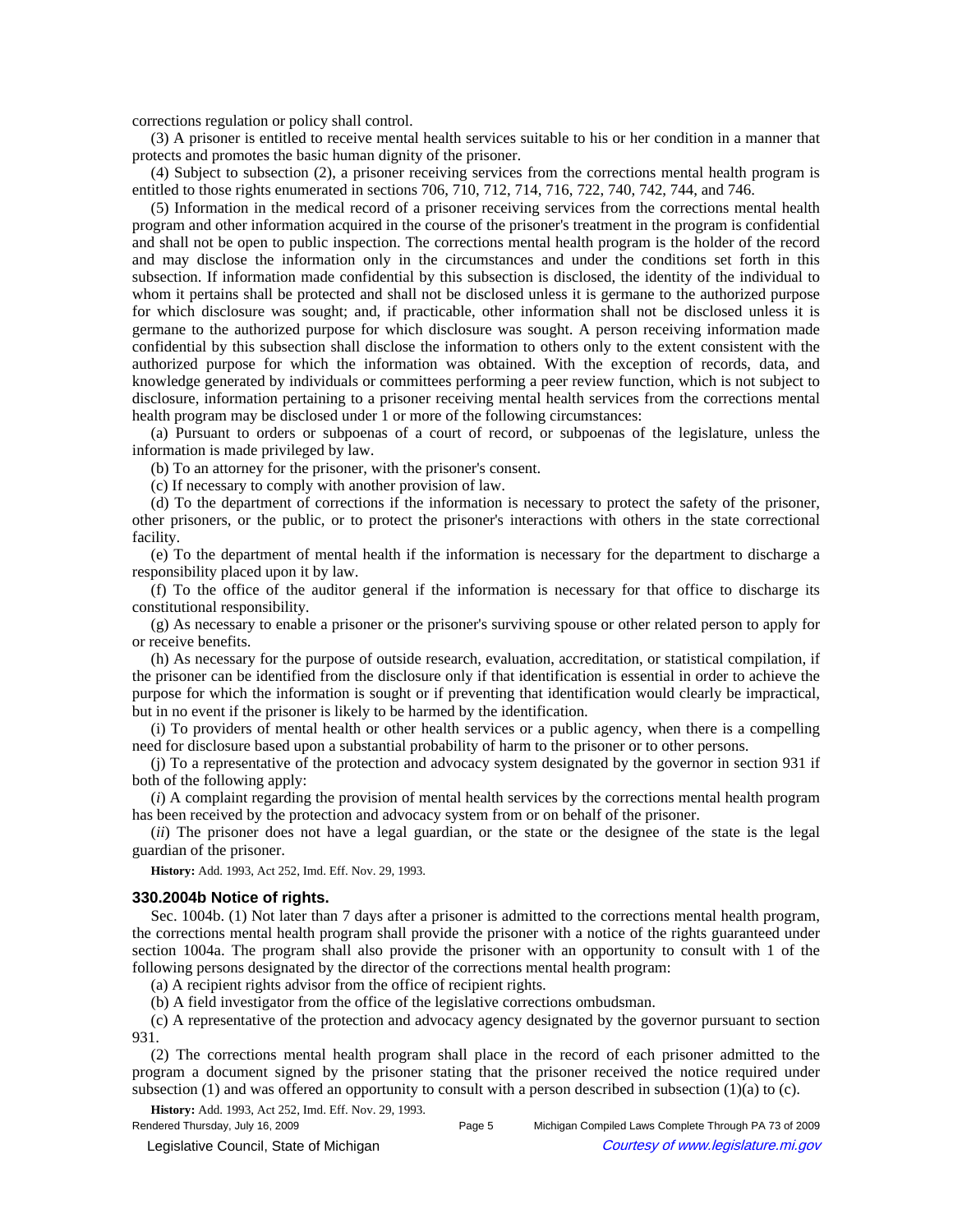#### **330.2005-330.2005c Repealed. 1993, Act 252, Imd. Eff. Nov. 29, 1993.**

**Compiler's note:** The repealed sections pertained to petitions for determination of mental illness or mental retardation; hearings; investigation, evidence and prosecuting petition; findings, testimony, and depositions.

# **330.2005d Treatment period; report requiring continued mental health services; initial order of admission; certificate; statement; placement according to normal procedures.**

Sec. 1005d. (1) An initial order for treatment under section 1003c shall be for a period not to exceed 90 days.

(2) If, before the expiration of the initial 90-day order, the treating psychiatrist or psychologist believes that a prisoner continues to be mentally ill or mentally retarded and requires mental health services, the treating psychiatrist or psychologist, not less than 14 days before the expiration of the order, shall file with the director of the corrections mental health program or the director's designee a report of the determination that the prisoner continues to require those services. Upon receipt of the report under this subsection and proof of notice to the prisoner of an opportunity for a hearing, and following a hearing, if requested by the prisoner, a hearing committee appointed pursuant to section 1003c may authorize continued care in the corrections mental health program for an additional period not to exceed 90 days.

(3) If, before the expiration of the second 90-day order, the treating psychiatrist or psychologist believes that the condition of a prisoner is such that the prisoner continues to be mentally ill or mentally retarded and requires mental health services, the treating psychiatrist or psychologist, not less than 14 days before the expiration of the order, shall file with the director of the corrections mental health program or the director's designee a report of the determination that the prisoner continues to require those services. Upon receipt of the report under this subsection and proof of notice to the prisoner of an opportunity for a hearing, and following a hearing, if requested by the prisoner, the hearing committee may authorize continued care in the corrections mental health program for an additional period not to exceed 180 days. Upon completion of the order for continuing admission to the corrections mental health program, if the treating psychiatrist or psychologist believes that the prisoner continues to be mentally ill or mentally retarded and requires mental health services, the treating psychiatrist or psychologist shall request an initial order of admission pursuant to section 1003c.

(4) A report of a determination under subsection (2) or (3) shall be accompanied by a certificate executed by the psychiatrist or psychologist and shall contain a statement setting forth all of the following:

(a) The reasons for the treating psychiatrist's or psychologist's determination that the prisoner continues to be mentally ill or mentally retarded and requires mental health services.

(b) A statement describing the treatment program provided to the prisoner.

(c) The results of the course of treatment.

(d) A clinical estimate as to the time further treatment will be required.

(5) If at any hearing held under this section the hearing committee appointed under section 1003c finds that the prisoner is not mentally ill or mentally retarded, the hearing committee shall enter a finding to that effect and the prisoner shall be placed according to normal procedures of the department of corrections.

**History:** Add. 1978, Act 636, Imd. Eff. Jan. 10, 1979;—Am. 1993, Act 252, Imd. Eff. Nov. 29, 1993.

# **330.2005e Repealed. 1993, Act 252, Imd. Eff. Nov. 29, 1993.**

**Compiler's note:** The repealed section pertained to copies of court order and evidence required for findings.

# **330.2005f Transfer of prisoner between state mental health facilities; administrative hearing; emergency transfer; commingling with other recipients of mental health services; rights and privileges.**

Sec. 1005f. (1) A person may be transferred to the center for forensic psychiatry program under this chapter and may be transferred between state mental health facilities upon authorization by the director of the center for forensic psychiatry program. The person is entitled to an administrative hearing pursuant to rules of the department of mental health regarding the need and appropriateness of a transfer to another state mental health facility upon receipt by the director of the center for forensic psychiatry program of the person's objection to the transfer. If an emergency transfer is required, and if objection is made to the transfer, the hearing will be held at the receiving facility.

(2) A person transferred to another state mental health facility under this section shall not be commingled with other recipients of mental health services except in cases in which it is determined by the director of the center for forensic psychiatry program, after consultation with the department of corrections, and pursuant to rules promulgated by the department of mental health, that the person and the other recipients of mental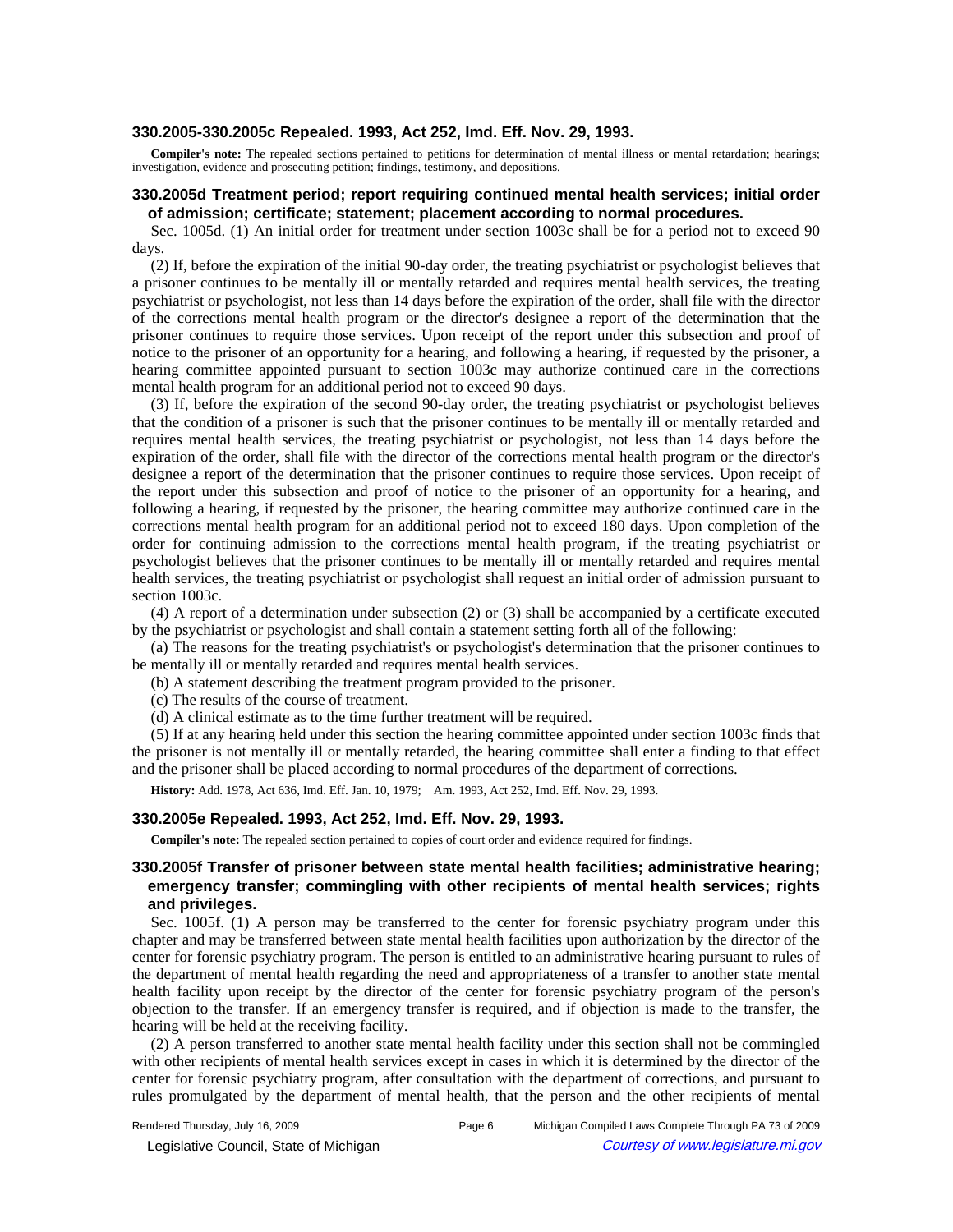health services exhibit the same propensity for dangerous behavior and require similar treatment plans and modalities.

(3) A person transferred under this section is entitled to all the rights and privileges afforded to other mental health recipients pursuant to chapter 7, except those rights and privileges specifically excluded or modified by law.

History: Add. 1978, Act 636, Imd. Eff. Jan. 10, 1979;-- Am. 1993, Act 252, Imd. Eff. Nov. 29, 1993.

# **330.2006 Discharge; conditions; procedure; aftercare reintegration and community-based mental health services.**

Sec. 1006. (1) A prisoner admitted to the corrections mental health program pursuant to section 1003a or section 1003b shall be discharged from the program when 1 or more of the following occur:

(a) The prisoner ceases to require mental health services.

(b) The prisoner is paroled or discharged from prison.

(2) If a prisoner is to be discharged from the corrections mental health program before the expiration of the prisoner's criminal sentence, the director of the corrections mental health program shall first notify the department of corrections of the pending discharge, and shall transmit a full report on the condition of the prisoner to the department of corrections.

(3) If the prisoner is paroled or discharged from prison, and the corrections mental health program considers the prisoner to be a person requiring treatment, as defined in section 401, or a person who meets the criteria for judicial admission, as prescribed in section 515, the director of the corrections mental health program at least 14 days before the parole date or the date of discharge shall file a petition pursuant to section 434 or section 516 asserting that the prisoner is a person requiring treatment or that the prisoner meets the criteria for judicial admission. The petition shall be filed with the probate court of the prisoner's county of residence.

(4) The department of mental health is responsible for assuring that needed aftercare reintegration and community-based mental health services are offered to mentally ill and mentally retarded persons who are leaving prison, upon referral by the department of corrections. Upon request from the department of corrections, community-based mental health services shall be provided by the department of mental health throughout the parole period.

History: 1974, Act 258, Eff. Aug. 6, 1975;--Am. 1975, Act 154, Imd. Eff. July 9, 1975;--Am. 1978, Act 636, Imd. Eff. Jan. 10, 1979; Am. 1993, Act 252, Imd. Eff. Nov. 29, 1993.

#### **330.2006a Report to legislature.**

Sec. 1006a. (1) Not later than April 1, 1995, the department of corrections and the department of mental health shall submit a report to the legislature, based on a joint evaluation, that includes, but is not limited to, all of the following with respect to the 18-month period preceding the report:

(a) A description of the provision of mental health services to prisoners.

(b) The total number of prisoners served.

(c) The number of hearings held pursuant to section 1003c and the disposition of each hearing.

(d) The number of developmentally disabled prisoners in the corrections system and a description of the services those prisoners received.

(e) The characteristics of the prisoners served and a description of the services they received, including, but not limited to, the length of stay in the corrections mental health program and the type of treatment received.

(2) The report required under subsection (1) shall include recommendations for appropriate changes in mental health programs for prisoners.

**History:** Add. 1993, Act 252, Imd. Eff. Nov. 29, 1993.

### INCOMPETENCE TO STAND TRIAL

# **330.2020 Defendant presumed competent to stand trial; determination of incompetency; effect of medication; statement by physician.**

Sec. 1020. (1) A defendant to a criminal charge shall be presumed competent to stand trial. He shall be determined incompetent to stand trial only if he is incapable because of his mental condition of understanding the nature and object of the proceedings against him or of assisting in his defense in a rational manner. The court shall determine the capacity of a defendant to assist in his defense by his ability to perform the tasks reasonably necessary for him to perform in the preparation of his defense and during his trial.

(2) A defendant shall not be determined incompetent to stand trial because psychotropic drugs or other medication have been or are being administered under proper medical direction, and even though without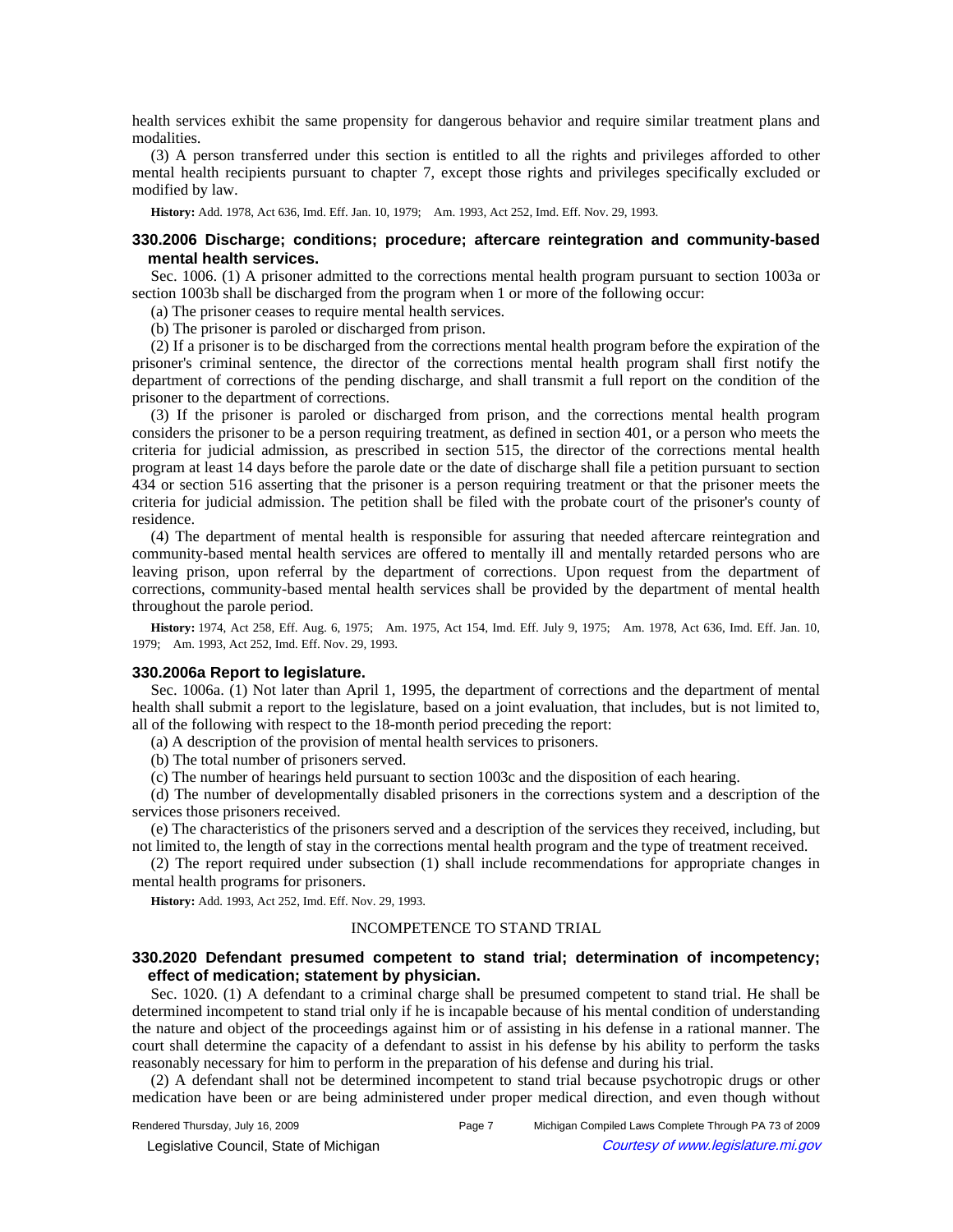such medication the defendant might be incompetent to stand trial. However, when the defendant is receiving such medication, the court may, prior to making its determination on the issue of incompetence to stand trial, require the filing of a statement by the treating physician that such medication will not adversely affect the defendant's understanding of the proceedings or his ability to assist in his defense.

**History:** 1974, Act 258, Eff. Aug. 6, 1975.

# **330.2022 Proceeding against incompetent defendant prohibited; pretrial motions; preservation and admissibility of evidence.**

Sec. 1022. (1) A defendant who is determined incompetent to stand trial shall not be proceeded against while he is incompetent.

(2) Any pretrial motion may be made by either the defense or prosecution while a defendant is incompetent to stand trial, and the issues presented by the motion shall be heard and decided if the presence of the defendant is not essential for a fair hearing and decision on the motion.

(3) When it appears that evidence essential to the case the defense or prosecution plans to present might not be available at the time of trial, the court shall allow such evidence to be taken and preserved. Evidence so taken shall be admissible at the trial only if it is not otherwise available. Procedures for the taking and preserving of evidence under this subsection, and the conditions under which such evidence shall be admissible at trial, shall be provided by court rule.

**History:** 1974, Act 258, Eff. Aug. 6, 1975.

# **330.2024 Raising issue of incompetence to stand trial.**

Sec. 1024. The issue of incompetence to stand trial may be raised by the defense, court, or prosecution. The time and form of the procedure for raising the issue shall be provided by court rule.

**History:** 1974, Act 258, Eff. Aug. 6, 1975.

### **330.2026 Examination of defendant.**

Sec. 1026. (1) Upon a showing that the defendant may be incompetent to stand trial, the court shall order the defendant to undergo an examination by personnel of either the center for forensic psychiatry or other facility officially certified by the department of mental health to perform examinations relating to the issue of incompetence to stand trial. The defendant shall make himself available for the examination at the places and times established by the center or other certified facility. If the defendant, after being notified, fails to make himself available for the examination, the court may order his commitment to the center or other facility without a hearing.

(2) When the defendant is to be held in a jail or similar place of detention pending trial, the center or other facility may perform the examination in the jail or may notify the sheriff to transport the defendant to the center or other facility for the examination, and the sheriff shall return the defendant to the jail upon completion of the examination.

(3) Except as provided in subsection (1), when the defendant is not to be held in a jail or similar place of detention pending trial, the court shall commit him to the center or other facility only when the commitment is necessary for the performance of the examination.

(4) The defendant shall be released by the center or other facility upon completion of the examination.

**History:** 1974, Act 258, Eff. Aug. 6, 1975.

### **330.2028 Consultations; report; admissibility of evidence.**

Sec. 1028. (1) When the defendant is ordered to undergo an examination pursuant to section 1026, the center or other facility shall, for the purpose of gathering psychiatric and other information pertinent to the issue of the incompetence of the defendant to stand trial, examine the defendant and consult with defense counsel, and may consult with the prosecutor or other persons. Defense counsel shall make himself available for consultation with the center or other facility. The examination shall be performed, defense counsel consulted, and a written report submitted to the court, prosecuting attorney, and defense counsel within 60 days of the date of the order.

(2) The report shall contain:

(a) The clinical findings of the center or other facility.

(b) The facts, in reasonable detail, upon which the findings are based, and upon request of the court, defense, or prosecution additional facts germane to the findings.

(c) The opinion of the center or other facility on the issue of the incompetence of the defendant to stand trial.

(d) If the opinion is that the defendant is incompetent to stand trial, the opinion of the center or other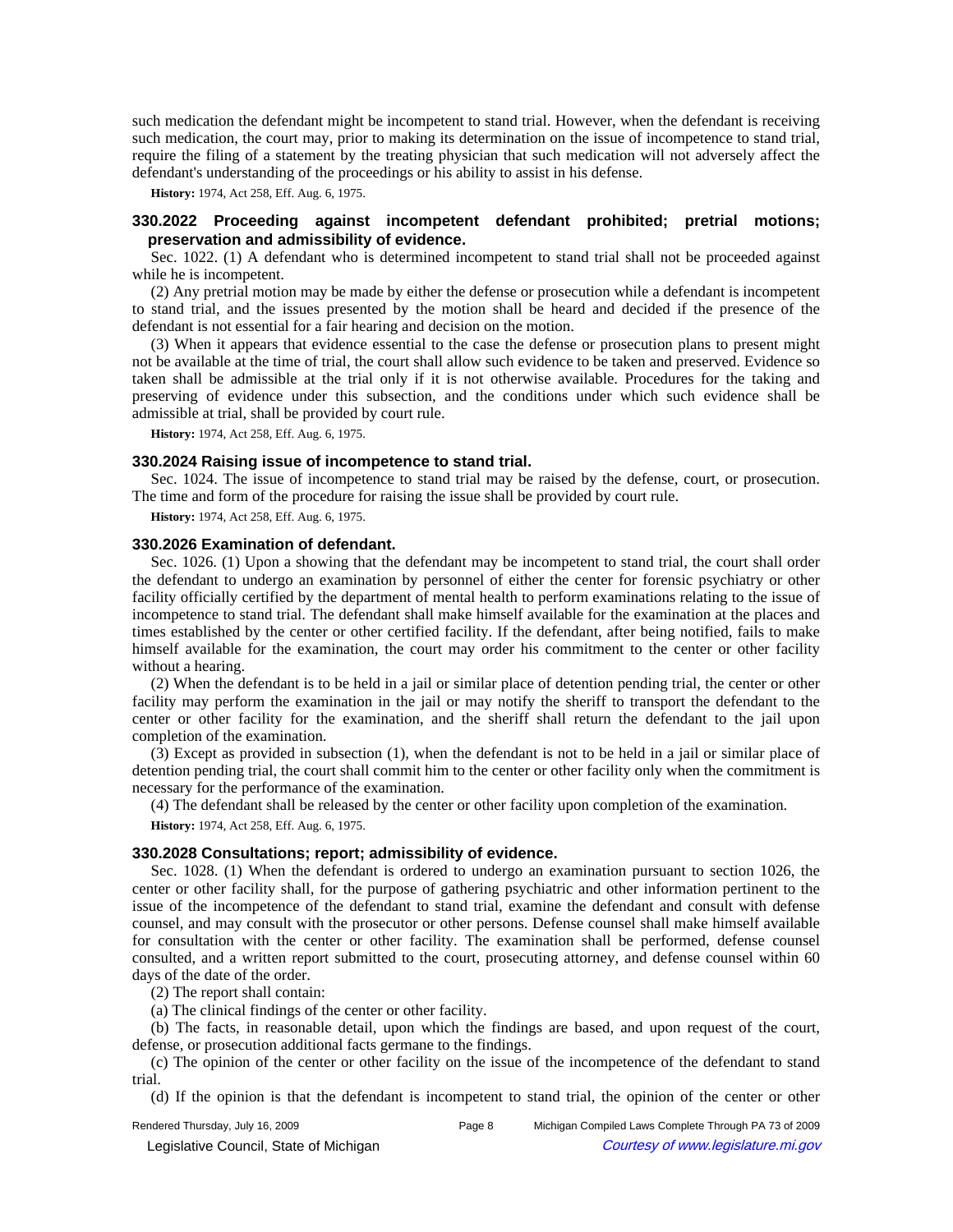facility on the likelihood of the defendant attaining competence to stand trial, if provided a course of treatment, within the time limit established by section 1034.

(3) The opinion concerning competency to stand trial derived from the examination may not be admitted as evidence for any purpose in the pending criminal proceedings, except on the issues to be determined in the hearings required or permitted by sections 1030 and 1040. The foregoing bar of testimony shall not be construed to prohibit the examining qualified clinician from presenting at other stages in the criminal proceedings opinions concerning criminal responsibility, disposition, or other issues if they were originally requested by the court and are available. Information gathered in the course of a prior examination that is of historical value to the examining qualified clinician may be utilized in the formulation of an opinion in any subsequent court ordered evaluation.

History: 1974, Act 258, Eff. Aug. 6, 1975;--- Am. 1975, Act 179, Eff. Aug. 6, 1975.

# **330.2030 Hearing; determination; admissibility of report; order for continued administration of medication.**

Sec. 1030. (1) Upon receipt of the written report, the court shall cause the defendant to appear in court and shall hold a hearing within 5 days or upon the conclusion of the case, proceeding, or other matter then before it, whichever is sooner, unless the defense or prosecution for good cause requests a delay for a reasonable time.

(2) On the basis of the evidence admitted at the hearing, the court shall determine the issue of the incompetence of the defendant to stand trial. If the defendant is determined incompetent to stand trial, the court shall also determine whether there is a substantial probability that the defendant, if provided a course of treatment, will attain competence to stand trial within the time limit established by section 1034.

(3) The written report shall be admissible as competent evidence in the hearing, unless the defense or prosecution objects, but not for any other purpose in the pending criminal proceeding. The defense, prosecution, and the court on its own motion may present additional evidence relevant to the issues to be determined at the hearing.

(4) If the defendant is receiving medication and is not determined incompetent to stand trial, the court may, in order to maintain the competence of the defendant to stand trial, make such orders as it deems appropriate for the continued administration of such medication pending and during trial.

**History:** 1974, Act 258, Eff. Aug. 6, 1975.

### **330.2031 Filing of petition by prosecuting attorney.**

Sec. 1031. If the defendant is determined incompetent to stand trial, and if the court determines that there is not a substantial probability that, if provided a course of treatment, he will attain competence to stand trial within the time limit established by section 1034, the court may direct a prosecuting attorney to file a petition asserting that the defendant is a person requiring treatment as defined by section 401 or meets the criteria for judicial admission as defined by section 515 with the probate court of the defendant's county of residence.

**History:** 1974, Act 258, Eff. Aug. 6, 1975.

#### **330.2032 Ordering treatment; medical supervisor; commitment; restriction of movements.**

Sec. 1032. (1) If the defendant is determined incompetent to stand trial, and if the court determines that there is a substantial probability that, if provided a course of treatment, he will attain competence to stand trial within the time limit established by section 1034, the court shall order him to undergo treatment to render him competent to stand trial.

(2) The court shall appoint a medical supervisor of the course of treatment. The supervisor may be any person or agency willing to supervise the course of treatment, or the department of mental health.

(3) The court may commit the defendant to the custody of the department of mental health, or to the custody of any other inpatient mental health facility if it agrees, only if commitment is necessary for the effective administration of the course of treatment. If the defendant, absent commitment to the department of mental health or other inpatient facility, would otherwise be held in a jail or similar place of detention pending trial, the court may enter an order restricting the defendant in his movements to the buildings and grounds of the facility at which he is to be treated.

**History:** 1974, Act 258, Eff. Aug. 6, 1975.

# **330.2034 Effective duration of order; notice of dismissed charge or voided orders; filing petition prior to discharge or release.**

Sec. 1034. (1) No order or combination of orders issued under section 1032 or 1040, or both, shall have force and effect for a total period in excess of 15 months or 1/3 of the maximum sentence the defendant could

© Legislative Council, State of Michigan Courtesy of www.legislature.mi.gov

Rendered Thursday, July 16, 2009 **Page 9** Michigan Compiled Laws Complete Through PA 73 of 2009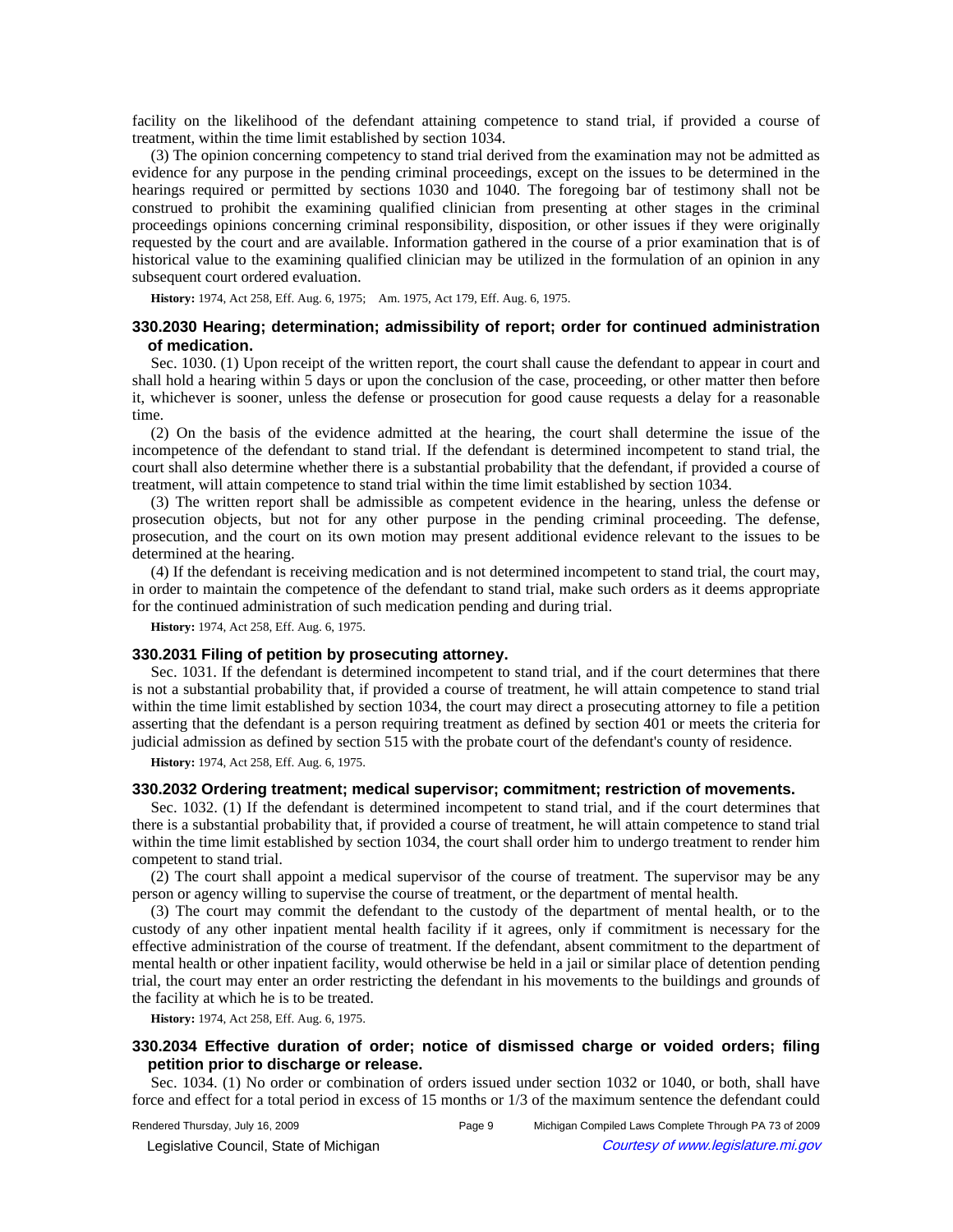receive if convicted of the charges against him, whichever is lesser; nor after the charges against the defendant are dismissed.

(2) The court shall provide for notification of defense counsel, the prosecution, and the medical supervisor of treatment whenever the charges against the defendant are dismissed and whenever an order whose stated time period has not elapsed is voided by the court.

(3) If the defendant is to be discharged or released because of the expiration of an order or orders under section 1032 or 1040, the supervisor of treatment prior to the discharge or release may file a petition asserting that the defendant is a person requiring treatment as defined by section 401 or meets the criteria for judicial admission as defined by section 515 with the probate court of the defendant's county of residence.

**History:** 1974, Act 258, Eff. Aug. 6, 1975.

#### **330.2036 Right to liberty pending trial.**

Sec. 1036. The right of the defendant to be at liberty pending trial, on bail or otherwise, shall not be impaired because the issue of incompetence to stand trial has been raised, because the defendant has been determined incompetent to stand trial, or because the defendant has been ordered to undergo treatment to render him competent to stand trial, except to the extent authorized by section 1026 for the purpose of an examination or by section 1032 for the purpose of administering a course of treatment.

**History:** 1974, Act 258, Eff. Aug. 6, 1975.

### **330.2038 Reports; admissibility.**

Sec. 1038. (1) The medical supervisor of treatment shall transmit a written report to the court, prosecuting attorney, defense counsel, and the center for forensic psychiatry:

(a) At least once every 90 days from the date of an order issued pursuant to section 1032.

(b) Whenever he is of the opinion that the defendant is no longer incompetent to stand trial.

(c) Whenever he is of the opinion that there is not a substantial probability that the defendant, with treatment, will attain competence to stand trial within the time limit established by section 1034.

(2) The reports shall be admissible pursuant to section 1030(3) and shall contain:

(a) The clinical findings of the supervisor of treatment.

(b) The facts, in reasonable detail, upon which the findings are based, and upon request of the court, defense, or prosecution additional facts germane to the findings.

(c) The opinion of the supervisor of treatment on the issue of the incompetence of the defendant to stand trial.

(d) If the opinion is that the defendant is incompetent to stand trial, the opinion of the supervisor of treatment on whether the defendant has made progress toward attaining competence to stand trial during the course of treatment.

**History:** 1974, Act 258, Eff. Aug. 6, 1975.

# **330.2040 Redetermining issue of incompetence to stand trial; hearing; commencement of trial; modification or continuance of orders.**

Sec. 1040. (1) The court shall forthwith hear and redetermine the issue of the incompetence of the defendant to stand trial and, if the defendant is redetermined incompetent to stand trial, shall hear and determine whether the defendant has made progress toward attaining competence to stand trial during his course of treatment, whenever the court receives a report from the supervisor of treatment, unless the defense waives the hearing, or whenever deemed appropriate by the court.

(2) Section 1030 shall govern hearings held pursuant to this section.

(3) If the defendant is not redetermined incompetent to stand trial at a hearing held pursuant to this section, trial shall commence as soon as practicable. If the defendant is redetermined incompetent to stand trial, and if the court determines that the defendant has made progress toward attaining competence to stand trial, the court may modify or continue any orders it previously issued under section 1032.

**History:** 1974, Act 258, Eff. Aug. 6, 1975.

### **330.2042 Crediting time spent in custody.**

Sec. 1042. Time spent in custody because of orders issued pursuant to sections 1026, 1032, and 1040 shall be credited against any sentence imposed on the defendant in the pending criminal case or in any other case arising from the same transaction.

**History:** 1974, Act 258, Eff. Aug. 6, 1975.

### **330.2044 Dismissal of charge; filing same or other charges; examination of defendant as**

© Legislative Council, State of Michigan Council Courtesy of www.legislature.mi.gov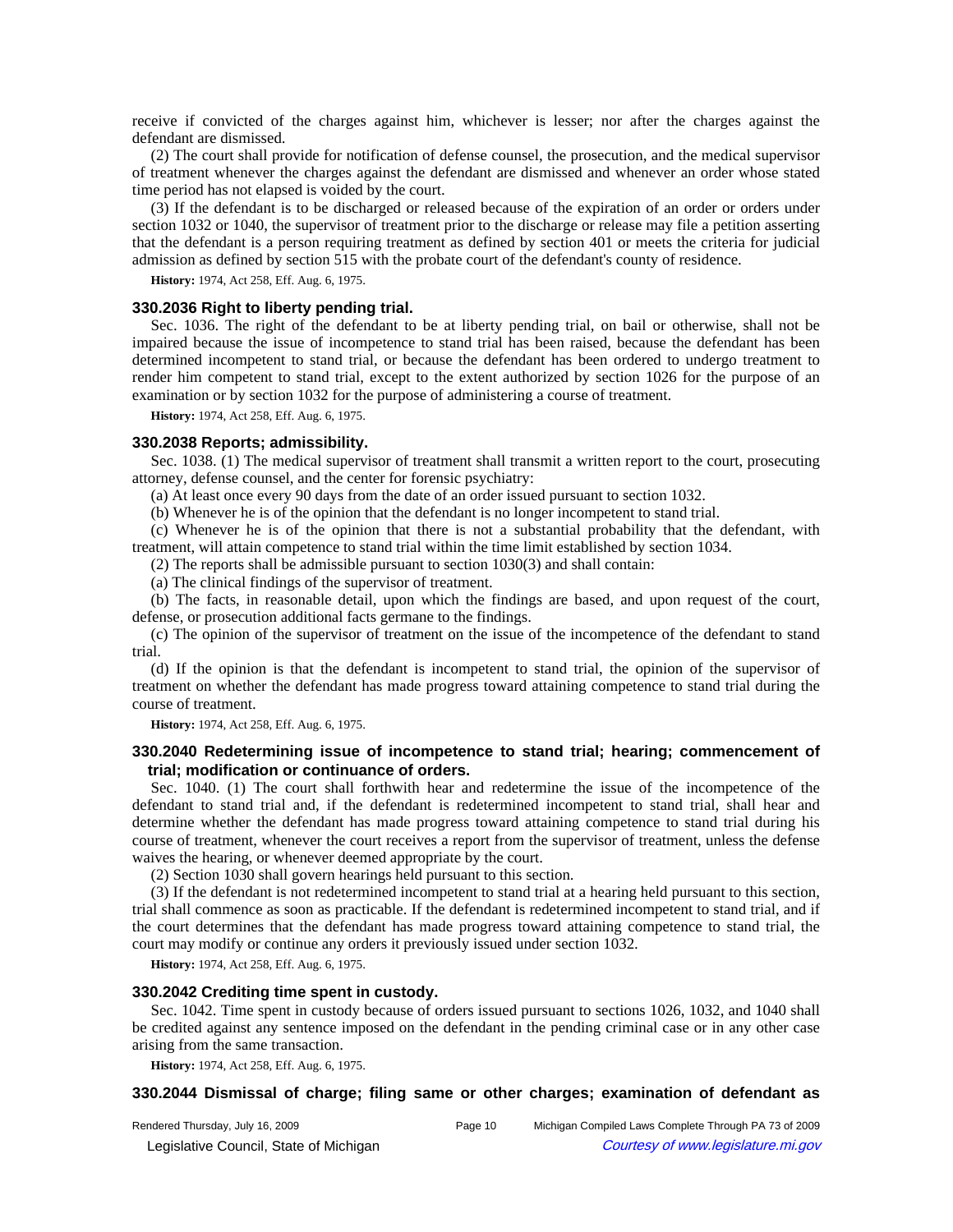### **outpatient.**

Sec. 1044. (1) The charges against a defendant determined incompetent to stand trial shall be dismissed:

(a) When the prosecutor notifies the court of his intention not to prosecute the case; or

(b) Fifteen months after the date on which the defendant was originally determined incompetent to stand trial.

(2) When charges are dismissed pursuant to subsection (1), the same charges, or other charges arising from the transaction which gave rise to the dismissed charges, shall not subsequently be filed against the defendant, except as provided in this section.

(3) If the charges were dismissed pursuant to subsection (1) (b) and if the crime charged was punishable by a sentence of life imprisonment, the prosecutor may at any time petition the court for permission to again file charges. In the case of other charges dismissed pursuant to subsection (1) (b), the prosecutor may, within that period of time after the charges were dismissed equal to 1/3 of the maximum sentence that the defendant could receive on the charges, petition the court for permission to again file charges.

(4) The court shall grant permission to again file charges if after a hearing it determines that the defendant is competent to stand trial. Prior to the hearing, the court may order the defendant to be examined by personnel of the center for forensic psychiatry or other qualified person as an outpatient, but may not commit the defendant to the center or any other facility for the examination.

**History:** 1974, Act 258, Eff. Aug. 6, 1975.

### DISPOSITION OF PERSONS FOUND NOT GUILTY BY REASON OF INSANITY

# **330.2050 Person acquitted of criminal charge by reason of insanity; commitment to center for forensic psychiatry; record; examination and evaluation; report; opinion; certificates; petition; retention or discharge of person; applicability of release provisions; condition to being discharged or placed on leave; extension of leave.**

Sec. 1050. (1) The court shall immediately commit any person who is acquitted of a criminal charge by reason of insanity to the custody of the center for forensic psychiatry, for a period not to exceed 60 days. The court shall forward to the center a full report, in the form of a settled record, of the facts concerning the crime which the patient was found to have committed but of which he was acquitted by reason of insanity. The center shall thoroughly examine and evaluate the present mental condition of the person in order to reach an opinion on whether the person meets the criteria of a person requiring treatment or for judicial admission set forth in section 401 or 515.

(2) Within the 60-day period the center shall file a report with the court, prosecuting attorney, and defense counsel. The report shall contain a summary of the crime which the patient committed but of which he was acquitted by reason of insanity and an opinion as to whether the person meets the criteria of a person requiring treatment or for judicial admission as defined by section 401 or 515, and the facts upon which the opinion is based. If the opinion stated is that the person is a person requiring treatment, the report shall be accompanied by certificates from 2 physicians, at least 1 of whom shall be a psychiatrist, which conform to the requirements of section 400(j).

(3) After receipt of the report, the court may direct the prosecuting attorney to file a petition pursuant to section 434 or 516 for an order of hospitalization or an order of admission to a facility with the probate court of the person's county of residence or of the county in which the criminal trial was held. Any certificates that accompanied the report of the center may be filed with the petition, and shall be sufficient to cause a hearing to be held pursuant to section 451 even if they were not executed within 72 hours of the filing of the petition. The report from the court containing the facts concerning the crime for which he was acquitted by reason of insanity shall be admissible in the hearings.

(4) If the report states the opinion that the person meets the criteria of a person requiring treatment or for judicial admission, and if a petition is to be filed pursuant to subsection (3), the center may retain the person pending a hearing on the petition. If a petition is not to be filed, the prosecutor shall notify the center in writing. The center, upon receipt of the notification, shall cause the person to be discharged.

(5) The release provisions of sections 476 to 479 of this act shall apply to a person found to have committed a crime by a court or jury, but who is acquitted by reason of insanity, except that a person shall not be discharged or placed on leave without first being evaluated and recommended for discharge or leave by the department's program for forensic psychiatry, and authorized leave or absence from the hospital may be extended for a period of 5 years.

History: 1974, Act 258, Eff. Aug. 6, 1975;—Am. 1975, Act 179, Eff. Aug. 6, 1975.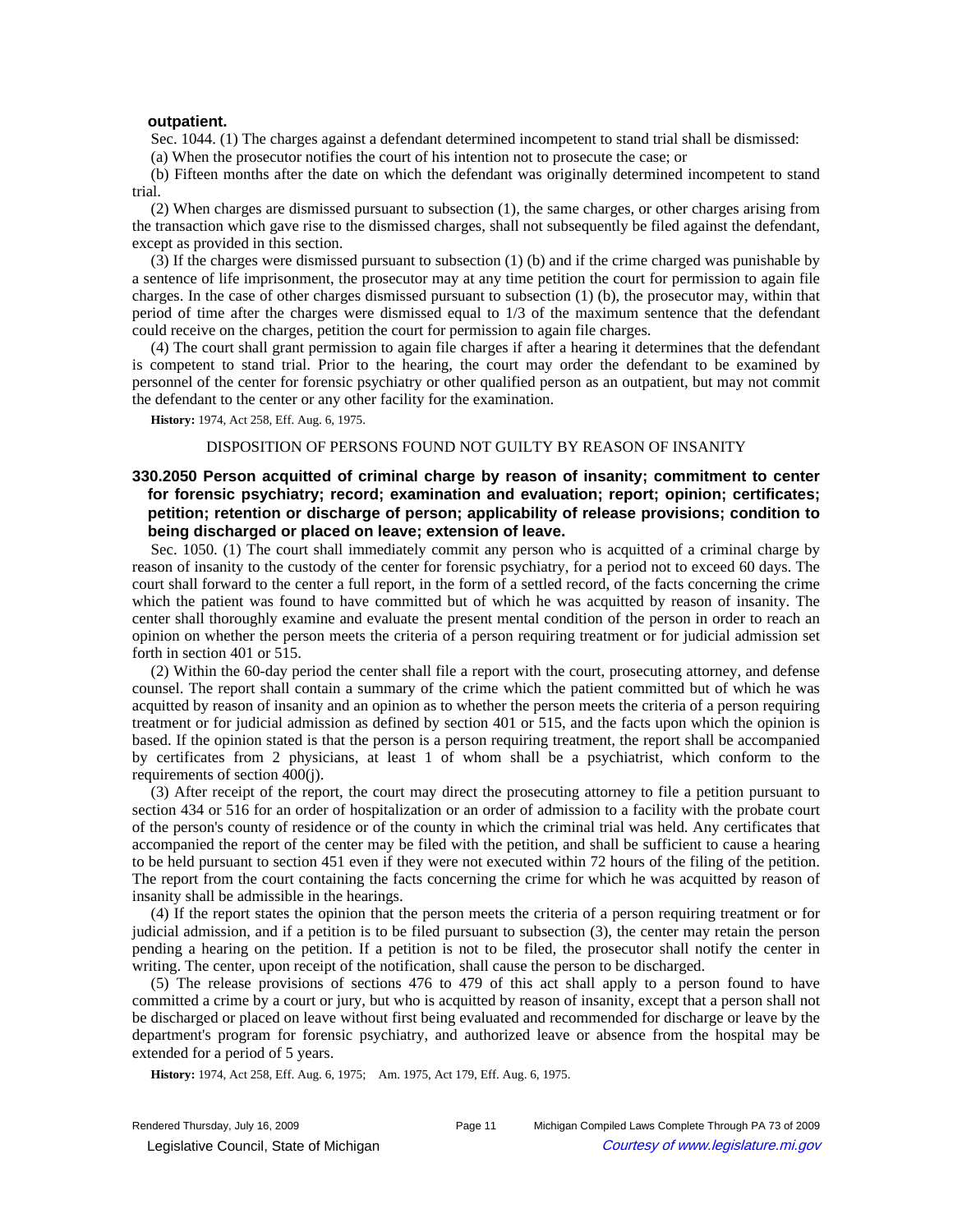# **MENTAL HEALTH CODE (EXCERPT) Act 258 of 1974**

### CHAPTER 11

### **330.2100 Saving clause.**

Sec. 1100. The provisions of this act, except by their own terms, shall not affect or impair the validity of an act done, an order, judgment, or status established, a claim or right accrued, an offense committed, or a penalty incurred under a law in force prior to the date this act shall take effect.

**History:** 1974, Act 258, Eff. Aug. 6, 1975.

#### **330.2102 Effective date and applicability of particular sections and chapters.**

Sec. 1102. (1) This act shall take effect August 6, 1975, except that the provisions of chapters 4, 5, and 8 shall take effect November 6, 1974.

(2) The provisions of sections 1020 to 1042 shall apply to persons against whom criminal proceedings are commenced on or after the effective date of those sections. Proceedings to determine the competency of persons against whom criminal proceedings are commenced before the effective date of those sections shall continue to be governed by the law in effect at the time those proceedings are commenced.

(3) The provisions of section 1050 shall apply to persons who are found not guilty by reason of insanity on or after the effective date of that section.

History: 1974, Act 258, Eff. Aug. 6, 1975;--- Am. 1975, Act 179, Eff. Aug. 6, 1975.

# **330.2104 Redetermination of actions under repealed provisions.**

Sec. 1104. As soon as practicable after this act shall take effect but no later than 2 years after this act shall take effect, all actions then having legal effect under any provision of the acts and parts of acts repealed by this act and which are inconsistent with any provision of this act shall be redetermined and made consistent with the provisions of this act.

**History:** 1974, Act 258, Eff. Aug. 6, 1975.

#### **330.2106 Repeal.**

Sec. 1106. The following acts and parts of acts, as amended, are repealed: (a) Public Acts:

|                   |                             |                       | Complied Law Trainocl |
|-------------------|-----------------------------|-----------------------|-----------------------|
| Public Act Number | Year of Act                 | <b>Section Number</b> | (1970)                |
| 380               | 1965                        | 404                   | 16.504                |
| 111               | 1961                        |                       | 325.175               |
| 271               | 1945                        |                       | 330.1 to 330.3        |
| 151               | 1923                        |                       | 330.11 to 330.71      |
| 270               | 1965                        |                       | 330.81 to 330.86      |
| 229               | 1956                        |                       | 330.91 to 330.94      |
| 7                 | 1901                        |                       | 330.101               |
| 129               | 1945                        |                       | 330.161 to 330.166    |
| 223               | 1947                        |                       | 330.171 to 330.175    |
| 39                | 1935                        |                       | 330.181 to 330.183    |
| 48                | 1949                        |                       | 330.191 to 330.194    |
| 231               | 1923                        |                       | 330.201 to 330.202    |
| 392               | 1921                        |                       | 330.251 to 330.255    |
| 148               | 1957                        |                       | 330.261               |
| 148               | 1927                        |                       | 330.301 to 330.305    |
| 85                | 1937                        |                       | 330.401 to 330.407    |
| 217               | 1954                        |                       | 330.421 to 330.427    |
| 5                 | 1951                        |                       | 330.451 to 330.453    |
| 12                | 1951                        |                       | 330.501 to 330.506    |
| 1                 | 1955 (Second Extra Session) |                       | 330.557 to 330.558    |
|                   |                             |                       |                       |

© Legislative Council, State of Michigan Council Courtesy of www.legislature.mi.gov

Compiled Law Number